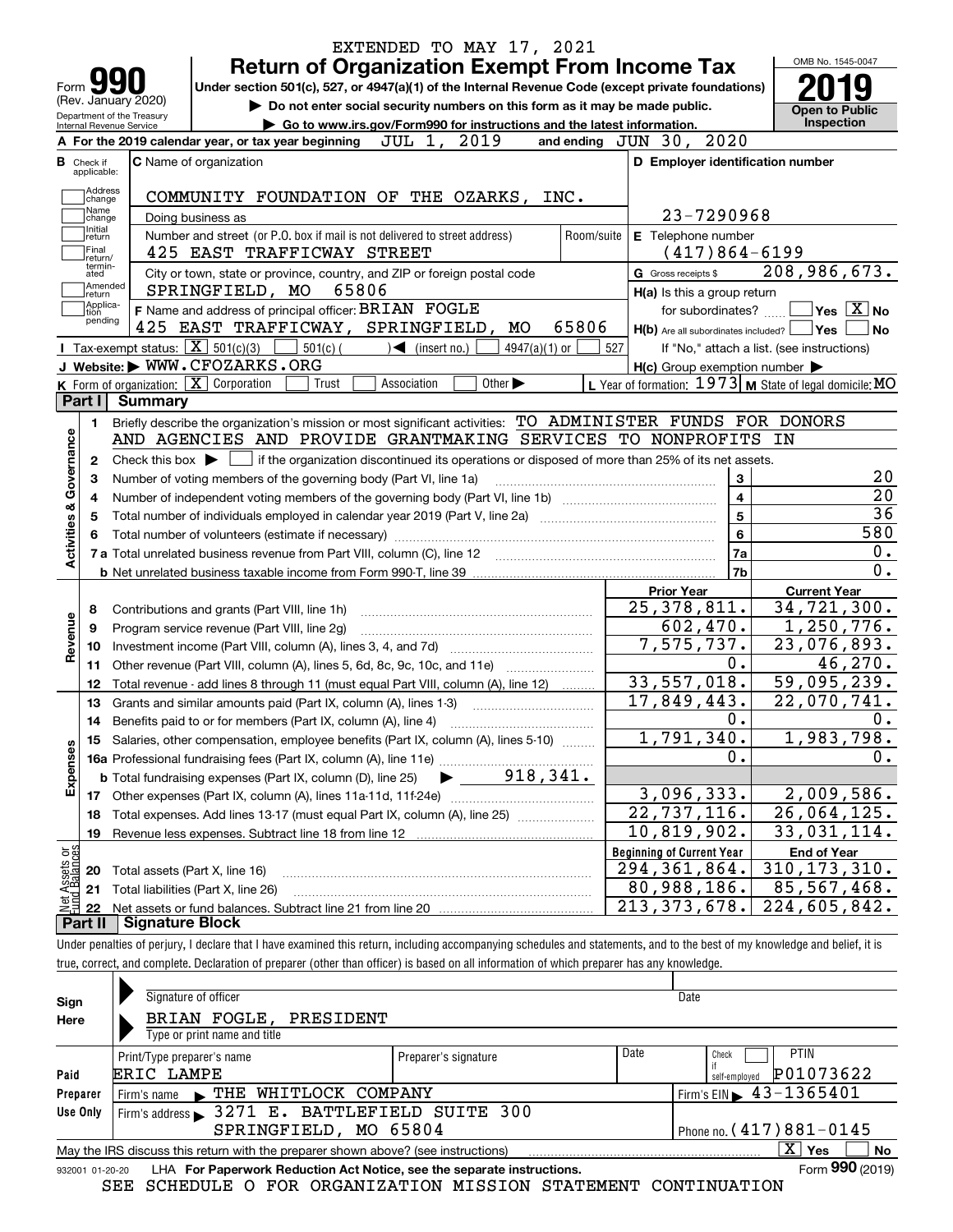|              | COMMUNITY FOUNDATION OF THE OZARKS, INC. 23-7290968<br>Page 2<br>Form 990 (2019)<br>Part III   Statement of Program Service Accomplishments                                                                               |
|--------------|---------------------------------------------------------------------------------------------------------------------------------------------------------------------------------------------------------------------------|
|              |                                                                                                                                                                                                                           |
| $\mathbf{1}$ | Briefly describe the organization's mission:                                                                                                                                                                              |
|              | THE MISSION OF COMMUNITY FOUNDATION OF THE OZARKS IS TO ENHANCE THE                                                                                                                                                       |
|              | QUALITY OF LIFE FOR OUR CITIZENS NOW AND FOR FUTURE GENERATIONS BY                                                                                                                                                        |
|              | BUILDING COMMUNITY ENDOWMENTS, MEETING NEEDS THROUGH GRANTMAKING,                                                                                                                                                         |
|              | PROVIDING LEADERSHIP, AND PROMOTING COLLABORATION ON COMMUNITY ISSUES                                                                                                                                                     |
| $\mathbf{2}$ | Did the organization undertake any significant program services during the year which were not listed on the                                                                                                              |
|              | $\Box$ Yes $[\overline{\mathrm{X}}]$ No<br>prior Form 990 or 990-EZ?                                                                                                                                                      |
|              | If "Yes," describe these new services on Schedule O.                                                                                                                                                                      |
| 3            | $\Box$ Yes $\Box$ No<br>Did the organization cease conducting, or make significant changes in how it conducts, any program services?                                                                                      |
|              | If "Yes," describe these changes on Schedule O.                                                                                                                                                                           |
| 4            | Describe the organization's program service accomplishments for each of its three largest program services, as measured by expenses.                                                                                      |
|              | Section 501(c)(3) and 501(c)(4) organizations are required to report the amount of grants and allocations to others, the total expenses, and                                                                              |
|              | revenue, if any, for each program service reported.                                                                                                                                                                       |
| 4a           | $_{\rm \odot}$ ) (Expenses \$ $_{\rm \odot}$ 23 , 337 , 341 $_{\rm \odot}$ including grants of \$ $_{\rm \odot}$ 22 , 070 , 741 $_{\rm \bullet}$ ) (Revenue \$ $_{\rm \odot}$ 20 , 764 , 957 $_{\rm \bullet}$ )<br>(Code: |
|              | THE FOUNDATION RECEIVES, DISTRIBUTES AND ADMINISTERS FUNDS FOR                                                                                                                                                            |
|              | CHARITABLE AND PUBLIC PURPOSES, PRIMARILY PERMANENT ENDOWED FUNDS FOR                                                                                                                                                     |
|              | THE SPRINGFIELD METROPOLITAN AREA, REGIONAL COMMUNITY FOUNDATIONS AND                                                                                                                                                     |
|              | THE SOUTHERN TIER OF MISSOURI                                                                                                                                                                                             |
|              |                                                                                                                                                                                                                           |
|              |                                                                                                                                                                                                                           |
|              |                                                                                                                                                                                                                           |
|              |                                                                                                                                                                                                                           |
|              |                                                                                                                                                                                                                           |
|              |                                                                                                                                                                                                                           |
|              |                                                                                                                                                                                                                           |
|              |                                                                                                                                                                                                                           |
| 4b           |                                                                                                                                                                                                                           |
|              |                                                                                                                                                                                                                           |
|              |                                                                                                                                                                                                                           |
|              |                                                                                                                                                                                                                           |
|              |                                                                                                                                                                                                                           |
|              |                                                                                                                                                                                                                           |
|              |                                                                                                                                                                                                                           |
|              |                                                                                                                                                                                                                           |
|              |                                                                                                                                                                                                                           |
|              |                                                                                                                                                                                                                           |
|              |                                                                                                                                                                                                                           |
|              |                                                                                                                                                                                                                           |
|              |                                                                                                                                                                                                                           |
| 4c           | (Code: ) (Expenses \$<br>(Revenue \$<br>including grants of \$                                                                                                                                                            |
|              |                                                                                                                                                                                                                           |
|              |                                                                                                                                                                                                                           |
|              |                                                                                                                                                                                                                           |
|              |                                                                                                                                                                                                                           |
|              |                                                                                                                                                                                                                           |
|              |                                                                                                                                                                                                                           |
|              |                                                                                                                                                                                                                           |
|              |                                                                                                                                                                                                                           |
|              |                                                                                                                                                                                                                           |
|              |                                                                                                                                                                                                                           |
|              |                                                                                                                                                                                                                           |
|              |                                                                                                                                                                                                                           |
| 4d           | Other program services (Describe on Schedule O.)                                                                                                                                                                          |
|              | (Expenses \$<br>including grants of \$<br>(Revenue \$<br>23, 337, 341.<br>4e Total program service expenses $\blacktriangleright$                                                                                         |
|              | Form 990 (2019)                                                                                                                                                                                                           |
|              | 932002 01-20-20                                                                                                                                                                                                           |
|              |                                                                                                                                                                                                                           |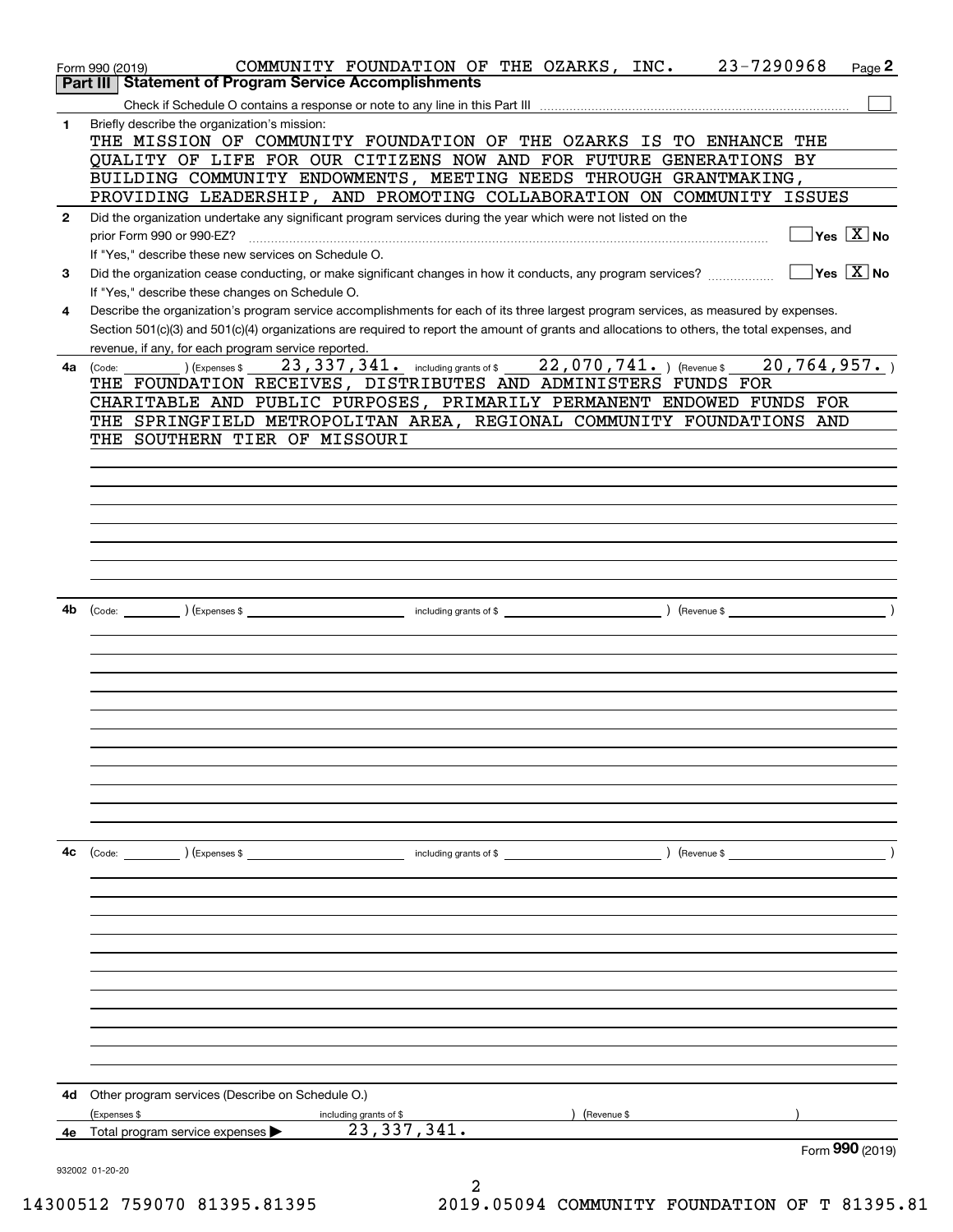| 990 (2019) |  |
|------------|--|
|            |  |

|     |                                                                                                                                  |                 | Yes         | No              |
|-----|----------------------------------------------------------------------------------------------------------------------------------|-----------------|-------------|-----------------|
| 1   | Is the organization described in section $501(c)(3)$ or $4947(a)(1)$ (other than a private foundation)?                          |                 |             |                 |
|     |                                                                                                                                  | 1               | X           |                 |
| 2   |                                                                                                                                  | $\overline{2}$  | $\mathbf X$ |                 |
| 3.  | Did the organization engage in direct or indirect political campaign activities on behalf of or in opposition to candidates for  |                 |             |                 |
|     |                                                                                                                                  | 3               |             | x               |
| 4   | Section 501(c)(3) organizations. Did the organization engage in lobbying activities, or have a section 501(h) election in effect |                 |             |                 |
|     |                                                                                                                                  | 4               |             | x               |
| 5   | Is the organization a section 501(c)(4), 501(c)(5), or 501(c)(6) organization that receives membership dues, assessments, or     |                 |             |                 |
|     |                                                                                                                                  | 5               |             | x               |
| 6   | Did the organization maintain any donor advised funds or any similar funds or accounts for which donors have the right to        |                 |             |                 |
|     | provide advice on the distribution or investment of amounts in such funds or accounts? If "Yes," complete Schedule D, Part I     | 6               | х           |                 |
| 7   | Did the organization receive or hold a conservation easement, including easements to preserve open space,                        |                 |             |                 |
|     |                                                                                                                                  | 7               |             | x               |
| 8   | Did the organization maintain collections of works of art, historical treasures, or other similar assets? If "Yes," complete     |                 |             |                 |
|     |                                                                                                                                  | 8               |             | x               |
| 9   | Did the organization report an amount in Part X, line 21, for escrow or custodial account liability, serve as a custodian for    |                 |             |                 |
|     | amounts not listed in Part X; or provide credit counseling, debt management, credit repair, or debt negotiation services?        |                 |             |                 |
|     |                                                                                                                                  | 9               |             | X               |
| 10  | Did the organization, directly or through a related organization, hold assets in donor-restricted endowments                     |                 |             |                 |
|     |                                                                                                                                  | 10              | x           |                 |
| 11  | If the organization's answer to any of the following questions is "Yes," then complete Schedule D, Parts VI, VII, VIII, IX, or X |                 |             |                 |
|     | as applicable.                                                                                                                   |                 |             |                 |
|     | a Did the organization report an amount for land, buildings, and equipment in Part X, line 10? If "Yes," complete Schedule D,    |                 | X           |                 |
|     |                                                                                                                                  | 11a             |             |                 |
|     | Did the organization report an amount for investments - other securities in Part X, line 12, that is 5% or more of its total     |                 | X           |                 |
|     |                                                                                                                                  | 11 <sub>b</sub> |             |                 |
| c   | Did the organization report an amount for investments - program related in Part X, line 13, that is 5% or more of its total      | 11c             |             | x               |
|     | d Did the organization report an amount for other assets in Part X, line 15, that is 5% or more of its total assets reported in  |                 |             |                 |
|     |                                                                                                                                  | 11d             |             | x               |
|     | Did the organization report an amount for other liabilities in Part X, line 25? If "Yes," complete Schedule D, Part X            | 11e             | х           |                 |
|     | Did the organization's separate or consolidated financial statements for the tax year include a footnote that addresses          |                 |             |                 |
|     | the organization's liability for uncertain tax positions under FIN 48 (ASC 740)? If "Yes," complete Schedule D, Part X           | 11f             |             | x               |
|     | 12a Did the organization obtain separate, independent audited financial statements for the tax year? If "Yes," complete          |                 |             |                 |
|     |                                                                                                                                  | 12a             | х           |                 |
|     | b Was the organization included in consolidated, independent audited financial statements for the tax year?                      |                 |             |                 |
|     | If "Yes," and if the organization answered "No" to line 12a, then completing Schedule D, Parts XI and XII is optional            | 12b             | X           |                 |
| 13  |                                                                                                                                  | 13              |             | X               |
| 14a | Did the organization maintain an office, employees, or agents outside of the United States?                                      | 14a             |             | х               |
| b   | Did the organization have aggregate revenues or expenses of more than \$10,000 from grantmaking, fundraising, business,          |                 |             |                 |
|     | investment, and program service activities outside the United States, or aggregate foreign investments valued at \$100,000       |                 |             |                 |
|     |                                                                                                                                  | 14b             |             | x               |
| 15  | Did the organization report on Part IX, column (A), line 3, more than \$5,000 of grants or other assistance to or for any        |                 |             |                 |
|     |                                                                                                                                  | 15              |             | x               |
| 16  | Did the organization report on Part IX, column (A), line 3, more than \$5,000 of aggregate grants or other assistance to         |                 |             |                 |
|     |                                                                                                                                  | 16              |             | x               |
| 17  | Did the organization report a total of more than \$15,000 of expenses for professional fundraising services on Part IX,          |                 |             |                 |
|     |                                                                                                                                  | 17              |             | x               |
| 18  | Did the organization report more than \$15,000 total of fundraising event gross income and contributions on Part VIII, lines     |                 |             |                 |
|     |                                                                                                                                  | 18              |             | x               |
| 19  | Did the organization report more than \$15,000 of gross income from gaming activities on Part VIII, line 9a? If "Yes."           |                 |             |                 |
|     |                                                                                                                                  | 19              |             | x               |
| 20a |                                                                                                                                  | 20a             |             | х               |
| b   | If "Yes" to line 20a, did the organization attach a copy of its audited financial statements to this return?                     | 20 <sub>b</sub> |             |                 |
| 21  | Did the organization report more than \$5,000 of grants or other assistance to any domestic organization or                      |                 |             |                 |
|     |                                                                                                                                  | 21              | х           |                 |
|     | 932003 01-20-20                                                                                                                  |                 |             | Form 990 (2019) |

932003 01-20-20

3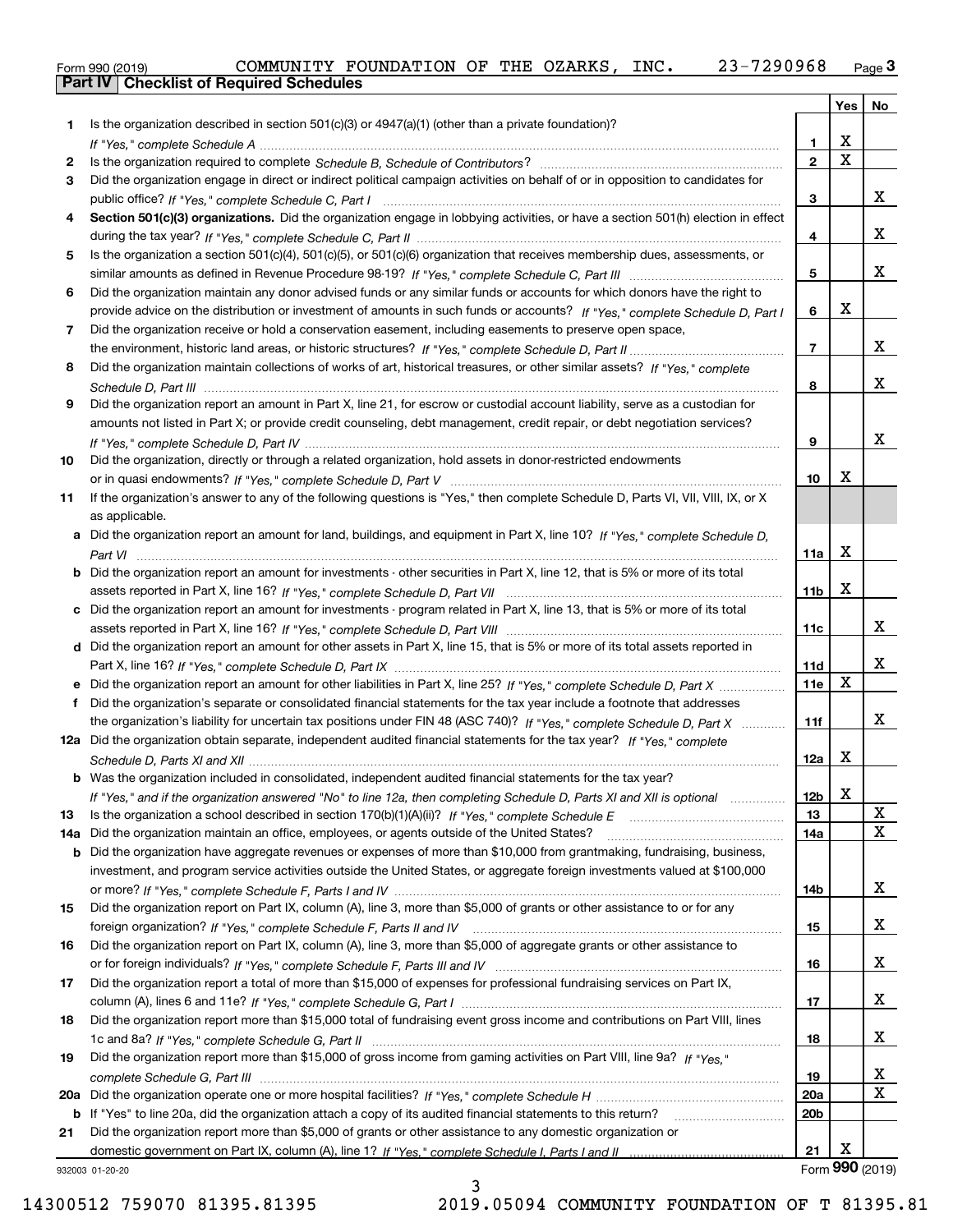Form 990 (2019) COMMUNITY FOUNDATION OF THE OZARKS,INC**.** 23-7290968 <sub>Page</sub> 4<br>**Part IV | Checklist of Required Schedules** <sub>(continued)</sub>

|        | Parl IV I<br>Criecklist of Required Scriedules (continued)                                                                   |     |     |                 |
|--------|------------------------------------------------------------------------------------------------------------------------------|-----|-----|-----------------|
|        |                                                                                                                              |     | Yes | No              |
| 22     | Did the organization report more than \$5,000 of grants or other assistance to or for domestic individuals on                |     |     |                 |
|        |                                                                                                                              | 22  | X   |                 |
| 23     | Did the organization answer "Yes" to Part VII, Section A, line 3, 4, or 5 about compensation of the organization's current   |     |     |                 |
|        | and former officers, directors, trustees, key employees, and highest compensated employees? If "Yes," complete               |     |     |                 |
|        |                                                                                                                              | 23  | х   |                 |
|        | 24a Did the organization have a tax-exempt bond issue with an outstanding principal amount of more than \$100,000 as of the  |     |     |                 |
|        | last day of the year, that was issued after December 31, 2002? If "Yes," answer lines 24b through 24d and complete           |     |     |                 |
|        |                                                                                                                              | 24a |     | x               |
|        | <b>b</b> Did the organization invest any proceeds of tax-exempt bonds beyond a temporary period exception?                   | 24b |     |                 |
|        | c Did the organization maintain an escrow account other than a refunding escrow at any time during the year to defease       |     |     |                 |
|        |                                                                                                                              | 24c |     |                 |
|        |                                                                                                                              | 24d |     |                 |
|        | 25a Section 501(c)(3), 501(c)(4), and 501(c)(29) organizations. Did the organization engage in an excess benefit             |     |     |                 |
|        |                                                                                                                              | 25a |     | x               |
|        | b Is the organization aware that it engaged in an excess benefit transaction with a disqualified person in a prior year, and |     |     |                 |
|        | that the transaction has not been reported on any of the organization's prior Forms 990 or 990-EZ? If "Yes," complete        |     |     |                 |
|        | Schedule L, Part I                                                                                                           | 25b |     | х               |
| 26     | Did the organization report any amount on Part X, line 5 or 22, for receivables from or payables to any current              |     |     |                 |
|        | or former officer, director, trustee, key employee, creator or founder, substantial contributor, or 35%                      |     |     |                 |
|        |                                                                                                                              | 26  |     | х               |
| 27     | Did the organization provide a grant or other assistance to any current or former officer, director, trustee, key employee,  |     |     |                 |
|        | creator or founder, substantial contributor or employee thereof, a grant selection committee member, or to a 35% controlled  |     |     |                 |
|        | entity (including an employee thereof) or family member of any of these persons? If "Yes," complete Schedule L, Part III     | 27  |     | x               |
| 28     | Was the organization a party to a business transaction with one of the following parties (see Schedule L, Part IV            |     |     |                 |
|        | instructions, for applicable filing thresholds, conditions, and exceptions):                                                 |     |     |                 |
|        | a A current or former officer, director, trustee, key employee, creator or founder, or substantial contributor? If           |     |     |                 |
|        |                                                                                                                              | 28a |     | x               |
|        |                                                                                                                              | 28b |     | х               |
|        | c A 35% controlled entity of one or more individuals and/or organizations described in lines 28a or 28b? If                  |     |     |                 |
|        |                                                                                                                              | 28c |     | х               |
| 29     |                                                                                                                              | 29  | x   |                 |
| 30     | Did the organization receive contributions of art, historical treasures, or other similar assets, or qualified conservation  |     |     |                 |
|        |                                                                                                                              | 30  |     | x               |
| 31     | Did the organization liquidate, terminate, or dissolve and cease operations? If "Yes," complete Schedule N, Part I           | 31  |     | X               |
| 32     | Did the organization sell, exchange, dispose of, or transfer more than 25% of its net assets? If "Yes," complete             |     |     |                 |
|        | Schedule N. Part II                                                                                                          | 32  |     | х               |
| 33     | Did the organization own 100% of an entity disregarded as separate from the organization under Regulations                   |     |     |                 |
|        |                                                                                                                              | 33  |     | x               |
| 34     | Was the organization related to any tax-exempt or taxable entity? If "Yes," complete Schedule R, Part II, III, or IV, and    |     |     |                 |
|        |                                                                                                                              | 34  | х   |                 |
|        | 35a Did the organization have a controlled entity within the meaning of section 512(b)(13)?                                  | 35a | х   |                 |
|        | b If "Yes" to line 35a, did the organization receive any payment from or engage in any transaction with a controlled entity  |     |     |                 |
|        |                                                                                                                              | 35b |     | x               |
| 36     | Section 501(c)(3) organizations. Did the organization make any transfers to an exempt non-charitable related organization?   |     |     |                 |
|        |                                                                                                                              | 36  |     | x               |
| 37     | Did the organization conduct more than 5% of its activities through an entity that is not a related organization             |     |     |                 |
|        | and that is treated as a partnership for federal income tax purposes? If "Yes," complete Schedule R, Part VI                 | 37  |     | х               |
| 38     | Did the organization complete Schedule O and provide explanations in Schedule O for Part VI, lines 11b and 19?               |     |     |                 |
|        | Note: All Form 990 filers are required to complete Schedule O                                                                | 38  | X   |                 |
| Part V | <b>Statements Regarding Other IRS Filings and Tax Compliance</b>                                                             |     |     |                 |
|        | Check if Schedule O contains a response or note to any line in this Part V                                                   |     |     |                 |
|        |                                                                                                                              |     | Yes | No              |
|        | 18<br>1a                                                                                                                     |     |     |                 |
|        | 0<br><b>b</b> Enter the number of Forms W-2G included in line 1a. Enter -0- if not applicable<br>1b                          |     |     |                 |
|        | c Did the organization comply with backup withholding rules for reportable payments to vendors and reportable gaming         |     |     |                 |
|        | (gambling) winnings to prize winners?                                                                                        | 1c  | х   |                 |
|        | 932004 01-20-20                                                                                                              |     |     | Form 990 (2019) |
|        | 4                                                                                                                            |     |     |                 |

14300512 759070 81395.81395 2019.05094 COMMUNITY FOUNDATION OF T 81395.81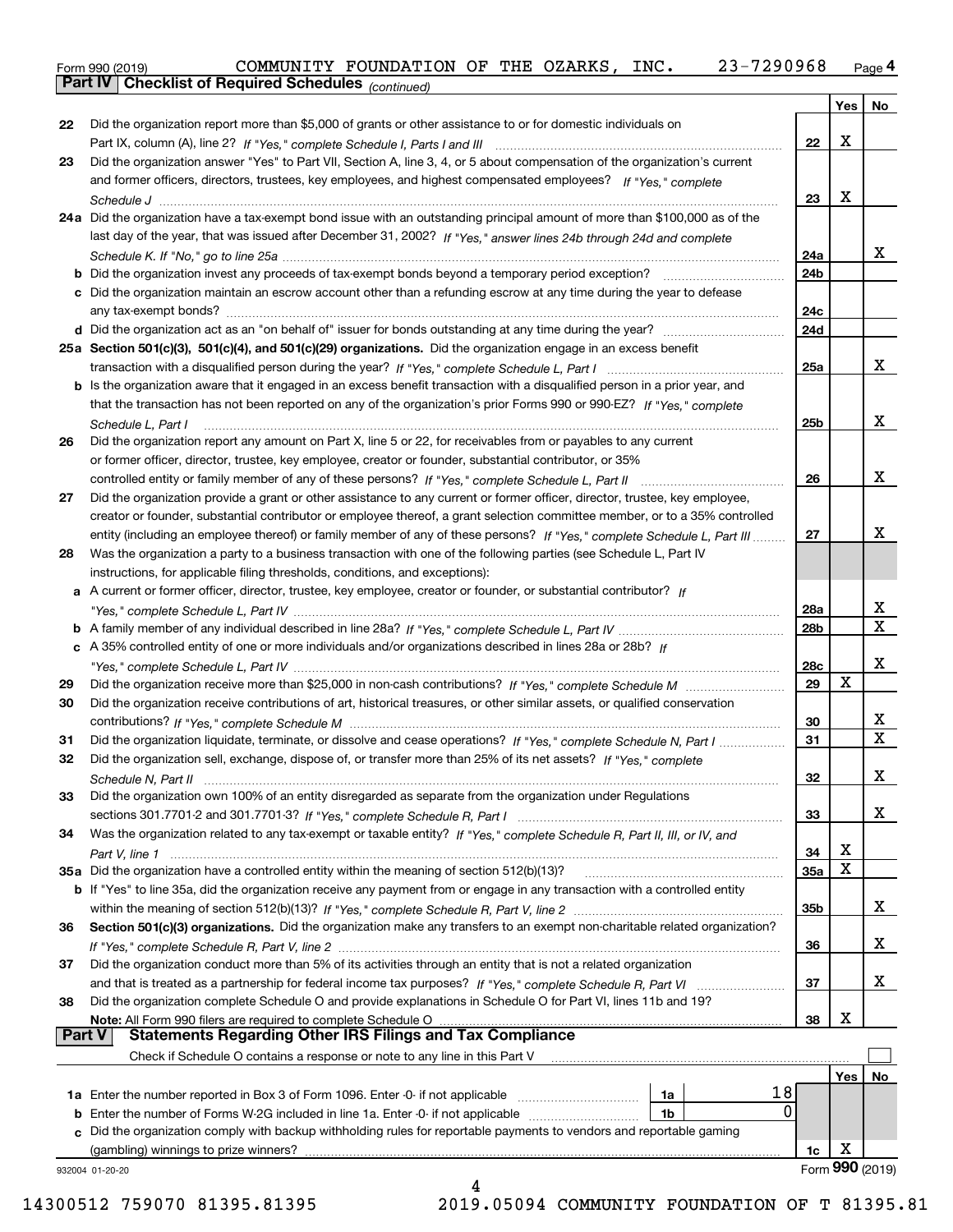|        | COMMUNITY FOUNDATION OF THE OZARKS, INC.<br>Form 990 (2019)                                                                                                                                                                    | 23-7290968 |                |                                     | <u>Page</u> 5 |  |  |  |  |  |  |
|--------|--------------------------------------------------------------------------------------------------------------------------------------------------------------------------------------------------------------------------------|------------|----------------|-------------------------------------|---------------|--|--|--|--|--|--|
| Part V | Statements Regarding Other IRS Filings and Tax Compliance (continued)                                                                                                                                                          |            |                |                                     |               |  |  |  |  |  |  |
|        |                                                                                                                                                                                                                                |            |                | Yes                                 | No            |  |  |  |  |  |  |
|        | 2a Enter the number of employees reported on Form W-3, Transmittal of Wage and Tax Statements,                                                                                                                                 |            |                |                                     |               |  |  |  |  |  |  |
|        | filed for the calendar year ending with or within the year covered by this return <i>manumumumum</i>                                                                                                                           | 36<br>2a   |                |                                     |               |  |  |  |  |  |  |
|        |                                                                                                                                                                                                                                |            | 2 <sub>b</sub> | X                                   |               |  |  |  |  |  |  |
|        |                                                                                                                                                                                                                                |            |                |                                     | x             |  |  |  |  |  |  |
|        | 3a Did the organization have unrelated business gross income of \$1,000 or more during the year?                                                                                                                               |            |                |                                     |               |  |  |  |  |  |  |
|        |                                                                                                                                                                                                                                |            |                |                                     |               |  |  |  |  |  |  |
|        | 4a At any time during the calendar year, did the organization have an interest in, or a signature or other authority over, a                                                                                                   |            |                |                                     |               |  |  |  |  |  |  |
|        |                                                                                                                                                                                                                                |            |                |                                     |               |  |  |  |  |  |  |
|        | <b>b</b> If "Yes," enter the name of the foreign country $\blacktriangleright$                                                                                                                                                 |            |                |                                     |               |  |  |  |  |  |  |
|        | See instructions for filing requirements for FinCEN Form 114, Report of Foreign Bank and Financial Accounts (FBAR).                                                                                                            |            |                |                                     |               |  |  |  |  |  |  |
|        | 5a Was the organization a party to a prohibited tax shelter transaction at any time during the tax year?                                                                                                                       |            | 5a             |                                     | х             |  |  |  |  |  |  |
| b      |                                                                                                                                                                                                                                |            | 5 <sub>b</sub> |                                     | Χ             |  |  |  |  |  |  |
| с      |                                                                                                                                                                                                                                |            | 5 <sub>c</sub> |                                     |               |  |  |  |  |  |  |
|        | 6a Does the organization have annual gross receipts that are normally greater than \$100,000, and did the organization solicit                                                                                                 |            |                |                                     |               |  |  |  |  |  |  |
|        |                                                                                                                                                                                                                                |            | 6a             |                                     | х             |  |  |  |  |  |  |
|        | <b>b</b> If "Yes," did the organization include with every solicitation an express statement that such contributions or gifts                                                                                                  |            |                |                                     |               |  |  |  |  |  |  |
|        |                                                                                                                                                                                                                                |            | 6b             |                                     |               |  |  |  |  |  |  |
| 7      | Organizations that may receive deductible contributions under section 170(c).                                                                                                                                                  |            |                |                                     |               |  |  |  |  |  |  |
| а      | Did the organization receive a payment in excess of \$75 made partly as a contribution and partly for goods and services provided to the payor?                                                                                |            | 7a             | х                                   |               |  |  |  |  |  |  |
| b      | If "Yes," did the organization notify the donor of the value of the goods or services provided?                                                                                                                                |            | 7b             | X                                   |               |  |  |  |  |  |  |
|        | c Did the organization sell, exchange, or otherwise dispose of tangible personal property for which it was required                                                                                                            |            |                |                                     |               |  |  |  |  |  |  |
|        |                                                                                                                                                                                                                                |            | 7c             | x                                   |               |  |  |  |  |  |  |
|        | d If "Yes," indicate the number of Forms 8282 filed during the year [11] [11] No. 2010 [12] Henry Marian Marian Marian Marian Marian Marian Marian Marian Marian Marian Marian Marian Marian Marian Marian Marian Marian Maria | 1<br>7d    |                |                                     |               |  |  |  |  |  |  |
| е      | Did the organization receive any funds, directly or indirectly, to pay premiums on a personal benefit contract?                                                                                                                |            | 7e             |                                     | x             |  |  |  |  |  |  |
| f      | Did the organization, during the year, pay premiums, directly or indirectly, on a personal benefit contract?                                                                                                                   |            | 7f             |                                     | х             |  |  |  |  |  |  |
| g      | If the organization received a contribution of qualified intellectual property, did the organization file Form 8899 as required?                                                                                               |            | 7g             |                                     |               |  |  |  |  |  |  |
| h.     | If the organization received a contribution of cars, boats, airplanes, or other vehicles, did the organization file a Form 1098-C?                                                                                             |            | 7h             |                                     |               |  |  |  |  |  |  |
| 8      | Sponsoring organizations maintaining donor advised funds. Did a donor advised fund maintained by the                                                                                                                           |            |                |                                     |               |  |  |  |  |  |  |
|        | sponsoring organization have excess business holdings at any time during the year?                                                                                                                                             |            | 8              |                                     |               |  |  |  |  |  |  |
| 9      | Sponsoring organizations maintaining donor advised funds.                                                                                                                                                                      |            |                |                                     |               |  |  |  |  |  |  |
| а      | Did the sponsoring organization make any taxable distributions under section 4966?                                                                                                                                             |            | 9a             |                                     |               |  |  |  |  |  |  |
| b      |                                                                                                                                                                                                                                |            | 9b             |                                     |               |  |  |  |  |  |  |
| 10     | Section 501(c)(7) organizations. Enter:                                                                                                                                                                                        |            |                |                                     |               |  |  |  |  |  |  |
| а      |                                                                                                                                                                                                                                | 10a        |                |                                     |               |  |  |  |  |  |  |
|        | Gross receipts, included on Form 990, Part VIII, line 12, for public use of club facilities                                                                                                                                    | 10b        |                |                                     |               |  |  |  |  |  |  |
| 11     | Section 501(c)(12) organizations. Enter:                                                                                                                                                                                       |            |                |                                     |               |  |  |  |  |  |  |
| а      | Gross income from members or shareholders                                                                                                                                                                                      | 11a        |                |                                     |               |  |  |  |  |  |  |
|        | b Gross income from other sources (Do not net amounts due or paid to other sources against                                                                                                                                     |            |                |                                     |               |  |  |  |  |  |  |
|        | amounts due or received from them.)                                                                                                                                                                                            | 11b        |                |                                     |               |  |  |  |  |  |  |
|        | 12a Section 4947(a)(1) non-exempt charitable trusts. Is the organization filing Form 990 in lieu of Form 1041?                                                                                                                 |            | 12a            |                                     |               |  |  |  |  |  |  |
|        | <b>b</b> If "Yes," enter the amount of tax-exempt interest received or accrued during the year <i>manument</i>                                                                                                                 | 12b        |                |                                     |               |  |  |  |  |  |  |
| 13     | Section 501(c)(29) qualified nonprofit health insurance issuers.                                                                                                                                                               |            |                |                                     |               |  |  |  |  |  |  |
| а      | Is the organization licensed to issue qualified health plans in more than one state?                                                                                                                                           |            | 13а            |                                     |               |  |  |  |  |  |  |
|        | Note: See the instructions for additional information the organization must report on Schedule O.                                                                                                                              |            |                |                                     |               |  |  |  |  |  |  |
|        | <b>b</b> Enter the amount of reserves the organization is required to maintain by the states in which the                                                                                                                      |            |                |                                     |               |  |  |  |  |  |  |
|        |                                                                                                                                                                                                                                | 13b        |                |                                     |               |  |  |  |  |  |  |
| с      |                                                                                                                                                                                                                                | 13с        |                |                                     |               |  |  |  |  |  |  |
|        | 14a Did the organization receive any payments for indoor tanning services during the tax year?                                                                                                                                 |            | 14a            |                                     | x             |  |  |  |  |  |  |
|        | <b>b</b> If "Yes," has it filed a Form 720 to report these payments? If "No," provide an explanation on Schedule O                                                                                                             |            | 14b            |                                     |               |  |  |  |  |  |  |
| 15     | Is the organization subject to the section 4960 tax on payment(s) of more than \$1,000,000 in remuneration or                                                                                                                  |            |                |                                     |               |  |  |  |  |  |  |
|        |                                                                                                                                                                                                                                |            | 15             |                                     | х             |  |  |  |  |  |  |
|        | If "Yes," see instructions and file Form 4720, Schedule N.                                                                                                                                                                     |            |                |                                     |               |  |  |  |  |  |  |
| 16     | Is the organization an educational institution subject to the section 4968 excise tax on net investment income?                                                                                                                |            | 16             |                                     | х             |  |  |  |  |  |  |
|        | If "Yes," complete Form 4720, Schedule O.                                                                                                                                                                                      |            |                | $T_{\text{arm}}$ QQ $\Omega$ (2010) |               |  |  |  |  |  |  |

5

Form (2019) **990**

932005 01-20-20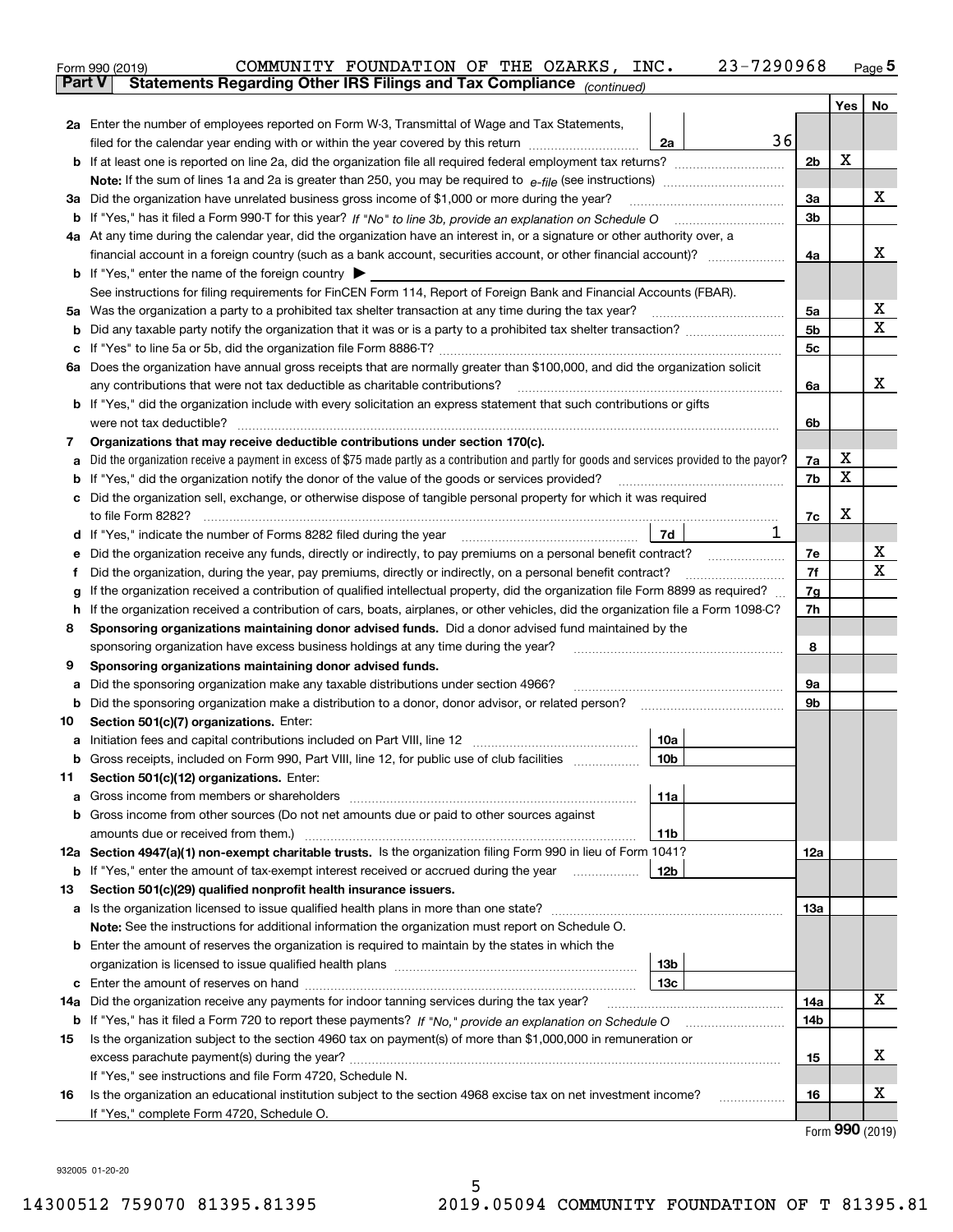orm 990 (2019) COMMUNITY FOUNDATION OF THE OZARKS , INC **.** 23–7290968 <sub>Page</sub> 6<br>**Part VI** | **Governance, Management, and Disclosure** <sub>For each "Yes" response to lines 2 through 7b below, and </sub> *to line 8a, 8b, or 10b below, describe the circumstances, processes, or changes on Schedule O. See instructions.*

|              |                                                                                                                                                                            |    |  |    |                 | Yes   No    |             |  |  |  |  |
|--------------|----------------------------------------------------------------------------------------------------------------------------------------------------------------------------|----|--|----|-----------------|-------------|-------------|--|--|--|--|
|              | <b>1a</b> Enter the number of voting members of the governing body at the end of the tax year <i>manumum</i>                                                               | 1a |  | 20 |                 |             |             |  |  |  |  |
|              | If there are material differences in voting rights among members of the governing body, or if the governing                                                                |    |  |    |                 |             |             |  |  |  |  |
|              | body delegated broad authority to an executive committee or similar committee, explain on Schedule O.                                                                      |    |  |    |                 |             |             |  |  |  |  |
|              |                                                                                                                                                                            | 1b |  | 20 |                 |             |             |  |  |  |  |
| $\mathbf{2}$ | Did any officer, director, trustee, or key employee have a family relationship or a business relationship with any other                                                   |    |  |    |                 |             |             |  |  |  |  |
|              | officer, director, trustee, or key employee?                                                                                                                               |    |  |    |                 |             |             |  |  |  |  |
| 3            | Did the organization delegate control over management duties customarily performed by or under the direct supervision                                                      |    |  |    |                 |             |             |  |  |  |  |
|              |                                                                                                                                                                            |    |  |    | 3               |             | X           |  |  |  |  |
| 4            | Did the organization make any significant changes to its governing documents since the prior Form 990 was filed?                                                           |    |  |    | 4               |             | $\mathbf X$ |  |  |  |  |
| 5            |                                                                                                                                                                            |    |  |    | 5               |             | $\mathbf X$ |  |  |  |  |
| 6            | Did the organization have members or stockholders?                                                                                                                         |    |  |    | 6               |             | X           |  |  |  |  |
|              | 7a Did the organization have members, stockholders, or other persons who had the power to elect or appoint one or                                                          |    |  |    |                 |             |             |  |  |  |  |
|              |                                                                                                                                                                            |    |  |    | 7a              |             | X           |  |  |  |  |
|              | <b>b</b> Are any governance decisions of the organization reserved to (or subject to approval by) members, stockholders, or                                                |    |  |    |                 |             |             |  |  |  |  |
|              | persons other than the governing body?                                                                                                                                     |    |  |    | 7b              |             | Х           |  |  |  |  |
| 8            | Did the organization contemporaneously document the meetings held or written actions undertaken during the year by the following:                                          |    |  |    |                 |             |             |  |  |  |  |
| a            |                                                                                                                                                                            |    |  |    | 8a              | X           |             |  |  |  |  |
|              |                                                                                                                                                                            |    |  |    | 8b              | $\mathbf X$ |             |  |  |  |  |
| 9            | Is there any officer, director, trustee, or key employee listed in Part VII, Section A, who cannot be reached at the                                                       |    |  |    |                 |             |             |  |  |  |  |
|              |                                                                                                                                                                            |    |  |    | 9               |             | X           |  |  |  |  |
|              | Section B. Policies <sub>(This</sub> Section B requests information about policies not required by the Internal Revenue Code.)                                             |    |  |    |                 |             |             |  |  |  |  |
|              |                                                                                                                                                                            |    |  |    |                 | Yes         | <b>No</b>   |  |  |  |  |
|              |                                                                                                                                                                            |    |  |    | <b>10a</b>      |             | X           |  |  |  |  |
|              | <b>b</b> If "Yes," did the organization have written policies and procedures governing the activities of such chapters, affiliates,                                        |    |  |    |                 |             |             |  |  |  |  |
|              |                                                                                                                                                                            |    |  |    | 10 <sub>b</sub> |             |             |  |  |  |  |
|              | 11a Has the organization provided a complete copy of this Form 990 to all members of its governing body before filing the form?                                            |    |  |    | 11a             | X           |             |  |  |  |  |
|              | <b>b</b> Describe in Schedule O the process, if any, used by the organization to review this Form 990.                                                                     |    |  |    |                 |             |             |  |  |  |  |
|              |                                                                                                                                                                            |    |  |    | 12a             | X           |             |  |  |  |  |
| b            |                                                                                                                                                                            |    |  |    | 12 <sub>b</sub> | X           |             |  |  |  |  |
|              | c Did the organization regularly and consistently monitor and enforce compliance with the policy? If "Yes," describe                                                       |    |  |    |                 |             |             |  |  |  |  |
|              | in Schedule O how this was done www.communication.com/www.communications.com/www.communications.com/                                                                       |    |  |    | 12c             | X           |             |  |  |  |  |
| 13           |                                                                                                                                                                            |    |  |    | 13              | $\mathbf X$ |             |  |  |  |  |
| 14           | Did the organization have a written document retention and destruction policy? manufactured and the organization have a written document retention and destruction policy? |    |  |    | 14              | $\mathbf X$ |             |  |  |  |  |
| 15           | Did the process for determining compensation of the following persons include a review and approval by independent                                                         |    |  |    |                 |             |             |  |  |  |  |
|              | persons, comparability data, and contemporaneous substantiation of the deliberation and decision?                                                                          |    |  |    |                 |             |             |  |  |  |  |
|              |                                                                                                                                                                            |    |  |    | 15a             | X           |             |  |  |  |  |
|              | <b>b</b> Other officers or key employees of the organization                                                                                                               |    |  |    | 15b             | X           |             |  |  |  |  |
|              | If "Yes" to line 15a or 15b, describe the process in Schedule O (see instructions).                                                                                        |    |  |    |                 |             |             |  |  |  |  |
|              | 16a Did the organization invest in, contribute assets to, or participate in a joint venture or similar arrangement with a                                                  |    |  |    |                 |             |             |  |  |  |  |
|              | taxable entity during the year?                                                                                                                                            |    |  |    | 16a             |             | х           |  |  |  |  |
|              | <b>b</b> If "Yes," did the organization follow a written policy or procedure requiring the organization to evaluate its participation                                      |    |  |    |                 |             |             |  |  |  |  |
|              | in joint venture arrangements under applicable federal tax law, and take steps to safequard the organization's                                                             |    |  |    |                 |             |             |  |  |  |  |
|              | exempt status with respect to such arrangements?                                                                                                                           |    |  |    | <b>16b</b>      |             |             |  |  |  |  |
|              | <b>Section C. Disclosure</b>                                                                                                                                               |    |  |    |                 |             |             |  |  |  |  |
| 17           | <b>NONE</b><br>List the states with which a copy of this Form 990 is required to be filed $\blacktriangleright$                                                            |    |  |    |                 |             |             |  |  |  |  |
| 18           | Section 6104 requires an organization to make its Forms 1023 (1024 or 1024-A, if applicable), 990, and 990-T (Section 501(c)(3)s only) available                           |    |  |    |                 |             |             |  |  |  |  |
|              | for public inspection. Indicate how you made these available. Check all that apply.                                                                                        |    |  |    |                 |             |             |  |  |  |  |
|              | $X$ Upon request<br>$ X $ Own website<br>$X$ Another's website<br>Other (explain on Schedule O)                                                                            |    |  |    |                 |             |             |  |  |  |  |
| 19           | Describe on Schedule O whether (and if so, how) the organization made its governing documents, conflict of interest policy, and financial                                  |    |  |    |                 |             |             |  |  |  |  |
|              | statements available to the public during the tax year.                                                                                                                    |    |  |    |                 |             |             |  |  |  |  |
| 20           | State the name, address, and telephone number of the person who possesses the organization's books and records                                                             |    |  |    |                 |             |             |  |  |  |  |
|              | BRIAN FOGLE - (417) 864-6199                                                                                                                                               |    |  |    |                 |             |             |  |  |  |  |
|              | 65806<br>425 EAST TRAFFICWAY STREET, SPRINGFIELD, MO                                                                                                                       |    |  |    |                 |             |             |  |  |  |  |
|              |                                                                                                                                                                            |    |  |    |                 |             |             |  |  |  |  |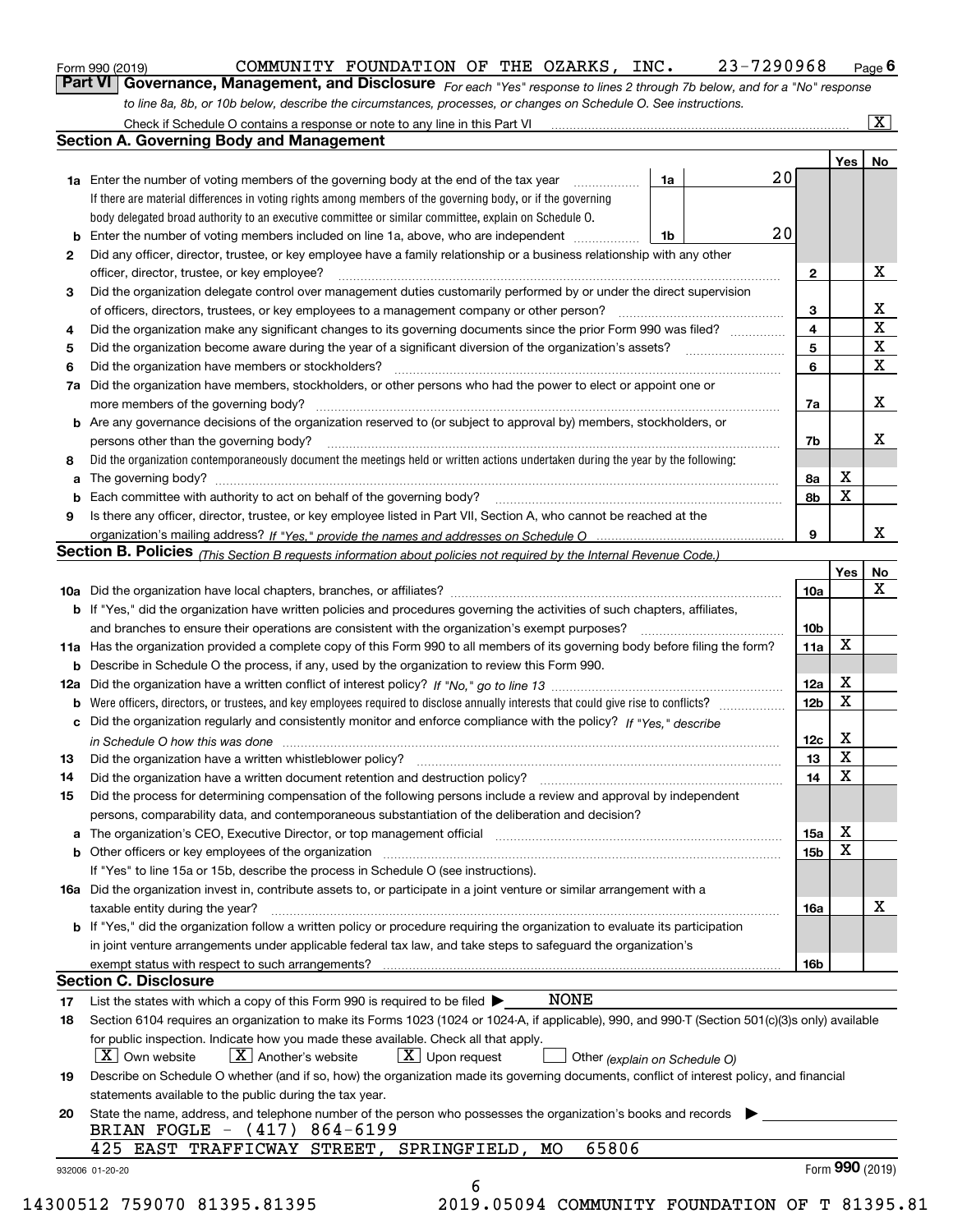$\mathcal{L}^{\text{max}}$ 

| Form 990 (2019) |                                               | COMMUNITY FOUNDATION OF THE OZARKS,                                                        |  | INC. | 23-7290968 | Page 7 |
|-----------------|-----------------------------------------------|--------------------------------------------------------------------------------------------|--|------|------------|--------|
|                 |                                               | Part VII Compensation of Officers, Directors, Trustees, Key Employees, Highest Compensated |  |      |            |        |
|                 | <b>Employees, and Independent Contractors</b> |                                                                                            |  |      |            |        |

Check if Schedule O contains a response or note to any line in this Part VII

**Section A. Officers, Directors, Trustees, Key Employees, and Highest Compensated Employees**

**1a**  Complete this table for all persons required to be listed. Report compensation for the calendar year ending with or within the organization's tax year. **•** List all of the organization's current officers, directors, trustees (whether individuals or organizations), regardless of amount of compensation.

Enter -0- in columns (D), (E), and (F) if no compensation was paid.

 $\bullet$  List all of the organization's  $\,$ current key employees, if any. See instructions for definition of "key employee."

**•** List the organization's five current highest compensated employees (other than an officer, director, trustee, or key employee) who received reportable compensation (Box 5 of Form W-2 and/or Box 7 of Form 1099-MISC) of more than \$100,000 from the organization and any related organizations.

**•** List all of the organization's former officers, key employees, and highest compensated employees who received more than \$100,000 of reportable compensation from the organization and any related organizations.

**former directors or trustees**  ¥ List all of the organization's that received, in the capacity as a former director or trustee of the organization, more than \$10,000 of reportable compensation from the organization and any related organizations.

See instructions for the order in which to list the persons above.

Check this box if neither the organization nor any related organization compensated any current officer, director, or trustee.  $\mathcal{L}^{\text{max}}$ 

| (A)                        | (B)                         | (C)<br>Position                |                                                                  |                         |              |                                   |        | (D)                        | (E)                        | (F)                    |  |  |
|----------------------------|-----------------------------|--------------------------------|------------------------------------------------------------------|-------------------------|--------------|-----------------------------------|--------|----------------------------|----------------------------|------------------------|--|--|
| Name and title             | Average<br>hours per        |                                | (do not check more than one                                      |                         |              |                                   |        | Reportable<br>compensation | Reportable<br>compensation | Estimated<br>amount of |  |  |
|                            | week                        |                                | box, unless person is both an<br>officer and a director/trustee) |                         |              |                                   |        | from                       | from related               | other                  |  |  |
|                            | (list any                   |                                |                                                                  |                         |              |                                   |        | the                        | organizations              | compensation           |  |  |
|                            | hours for                   |                                |                                                                  |                         |              |                                   |        | organization               | (W-2/1099-MISC)            | from the               |  |  |
|                            | related                     |                                |                                                                  |                         |              |                                   |        | (W-2/1099-MISC)            |                            | organization           |  |  |
|                            | organizations               |                                |                                                                  |                         |              |                                   |        |                            |                            | and related            |  |  |
|                            | below                       | Individual trustee or director | nstitutional trustee                                             | Officer                 | Key employee | Highest compensated<br>  employee | Former |                            |                            | organizations          |  |  |
| <b>JEFF SCHRAG</b><br>(1)  | line)<br>$\overline{2}$ .00 |                                |                                                                  |                         |              |                                   |        |                            |                            |                        |  |  |
| BOARD OF DIRECTORS         |                             | $\rm X$                        |                                                                  |                         |              |                                   |        | $0$ .                      | 0.                         | $\mathbf 0$ .          |  |  |
| <b>ROBIN WALKER</b><br>(2) | 1.00                        |                                |                                                                  |                         |              |                                   |        |                            |                            |                        |  |  |
| CHAIR EMERITUS             | 1.00                        | $\mathbf X$                    |                                                                  |                         |              |                                   |        | 0.                         | $\mathbf 0$ .              | $0\cdot$               |  |  |
| ABRAM MCGULL II<br>(3)     | 1.00                        |                                |                                                                  |                         |              |                                   |        |                            |                            |                        |  |  |
| CHAIR                      | 1.00                        | X                              |                                                                  | X                       |              |                                   |        | 0.                         | $\mathbf 0$ .              | $\mathbf 0$ .          |  |  |
| RHONDA CHRISTOPHER<br>(4)  | 1.00                        |                                |                                                                  |                         |              |                                   |        |                            |                            |                        |  |  |
| VICE CHAIR                 | 1.00                        | $\mathbf X$                    |                                                                  | $\overline{\textbf{X}}$ |              |                                   |        | $\mathbf 0$ .              | $\mathbf 0$ .              | $\mathbf 0$ .          |  |  |
| (5)<br><b>JEAN TWITTY</b>  | 2.00                        |                                |                                                                  |                         |              |                                   |        |                            |                            |                        |  |  |
| BOARD OF DIRECTORS         |                             | X                              |                                                                  |                         |              |                                   |        | $\mathbf 0$ .              | $\mathbf 0$ .              | $\mathbf 0$ .          |  |  |
| MITCH HOLMES<br>(6)        | 2.00                        |                                |                                                                  |                         |              |                                   |        |                            |                            |                        |  |  |
| BOARD OF DIRECTORS         |                             | $\mathbf x$                    |                                                                  |                         |              |                                   |        | 0.                         | $\mathbf 0$ .              | 0.                     |  |  |
| DEBRA SHANTZ/HART<br>(7)   | 1.00                        |                                |                                                                  |                         |              |                                   |        |                            |                            |                        |  |  |
| BOARD OF DIRECTORS         | 1.00                        | $\mathbf X$                    |                                                                  |                         |              |                                   |        | $\mathbf 0$ .              | $\mathbf 0$ .              | $\mathbf 0$ .          |  |  |
| RON KRAETTLI<br>(8)        | 2.00                        |                                |                                                                  |                         |              |                                   |        |                            |                            |                        |  |  |
| BOARD OF DIRECTORS         |                             | X                              |                                                                  |                         |              |                                   |        | $\mathbf 0$ .              | $\mathbf 0$ .              | $\mathbf 0$ .          |  |  |
| SUSAN KRAUSS<br>(9)        | 2.00                        |                                |                                                                  |                         |              |                                   |        |                            |                            |                        |  |  |
| BOARD OF DIRECTORS         |                             | $\mathbf X$                    |                                                                  |                         |              |                                   |        | $\mathbf 0$ .              | $\mathbf 0$ .              | $\mathbf 0$ .          |  |  |
| (10) MEGAN MORRIS STACK    | 2.00                        |                                |                                                                  |                         |              |                                   |        |                            |                            |                        |  |  |
| BOARD OF DIRECTORS         |                             | X                              |                                                                  |                         |              |                                   |        | 0.                         | $\mathbf 0$ .              | $0_{.}$                |  |  |
| (11) MOREY MECHLIN         | 1.00                        |                                |                                                                  |                         |              |                                   |        |                            |                            |                        |  |  |
| <b>SECRETARY</b>           | 1.00                        | $\mathbf X$                    |                                                                  | X                       |              |                                   |        | $\mathbf 0$ .              | $\mathbf 0$ .              | $0_{.}$                |  |  |
| (12) JIM HOLT              | 1.00                        |                                |                                                                  |                         |              |                                   |        |                            |                            |                        |  |  |
| <b>TREASURER</b>           | 1.00                        | X                              |                                                                  | X                       |              |                                   |        | $\mathbf 0$ .              | $\mathbf 0$ .              | $\mathbf 0$ .          |  |  |
| (13) DON DAVIS             | 2.00                        |                                |                                                                  |                         |              |                                   |        |                            |                            |                        |  |  |
| BOARD OF DIRECTORS         |                             | X                              |                                                                  |                         |              |                                   |        | 0.                         | $\mathbf 0$ .              | 0.                     |  |  |
| (14) ROBIN MORGAN          | 1.00                        |                                |                                                                  |                         |              |                                   |        |                            |                            |                        |  |  |
| $AT-LARGE$                 | 1.00                        | $\mathbf X$                    |                                                                  |                         |              |                                   |        | 0.                         | $\mathbf 0$ .              | $\mathbf 0$ .          |  |  |
| (15) MARVIN SILLIMAN       | 2.00                        |                                |                                                                  |                         |              |                                   |        |                            |                            |                        |  |  |
| BOARD OF DIRECTORS         |                             | X                              |                                                                  |                         |              |                                   |        | $\mathbf 0$ .              | $\mathbf 0$ .              | $\mathbf 0$ .          |  |  |
| (16) KELLY PARSON          | 2.00                        |                                |                                                                  |                         |              |                                   |        |                            |                            |                        |  |  |
| BOARD OF DIRECTORS         |                             | X                              |                                                                  |                         |              |                                   |        | $\mathbf 0$ .              | $\mathbf 0$ .              | $\mathbf 0$ .          |  |  |
| (17) DEAN THOMPSON         | 2.00                        |                                |                                                                  |                         |              |                                   |        |                            |                            |                        |  |  |
| BOARD OF DIRECTORS         |                             | X                              |                                                                  |                         |              |                                   |        | $\mathbf 0$ .              | О.                         | О.                     |  |  |
| 932007 01-20-20            |                             |                                |                                                                  |                         |              |                                   |        |                            |                            | Form 990 (2019)        |  |  |

932007 01-20-20

14300512 759070 81395.81395 2019.05094 COMMUNITY FOUNDATION OF T 81395.81

7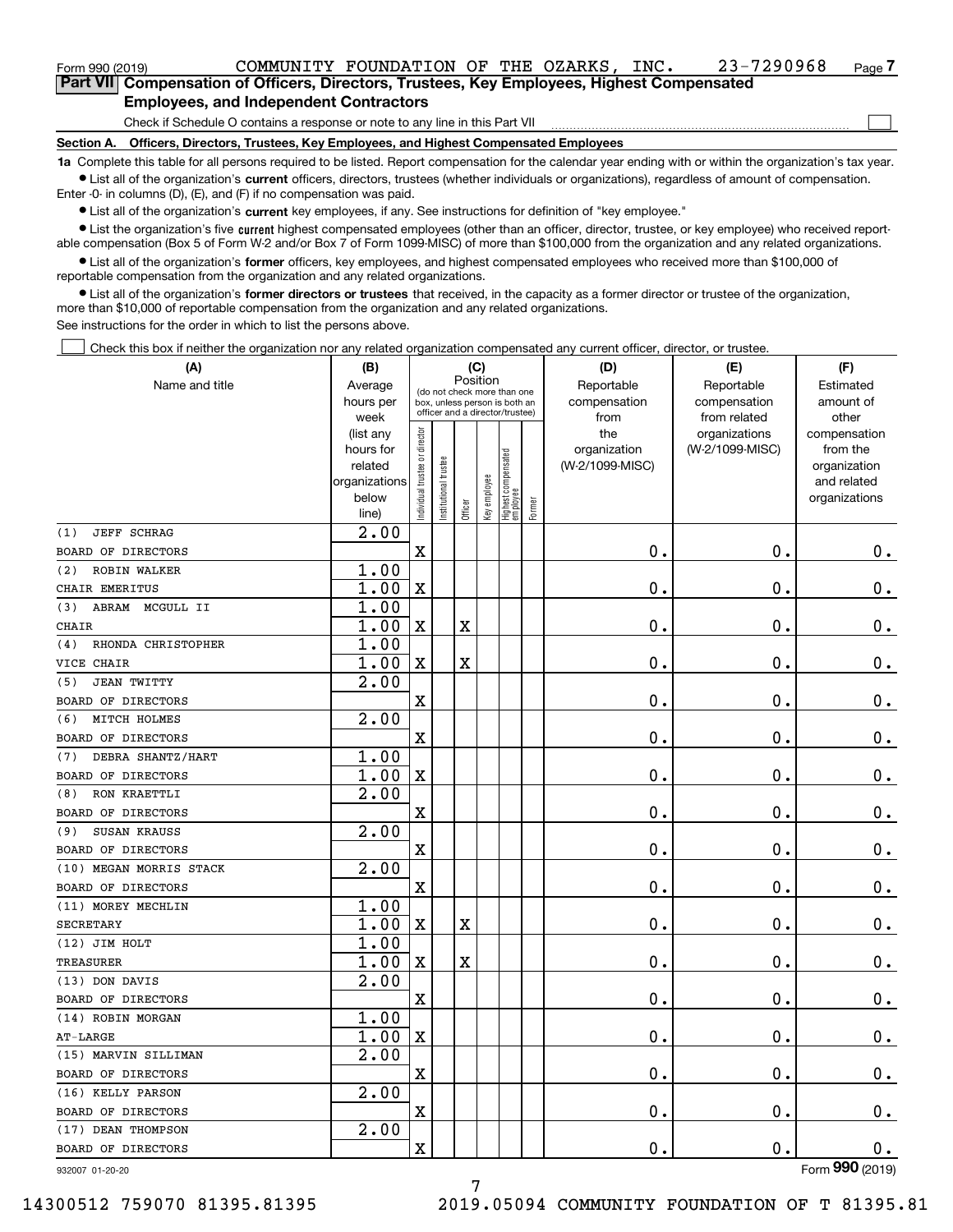|                 | Form 990 (2019)                                                                                                                                                     |                   |                                |                       |                                                                  |              |                                   |        | COMMUNITY FOUNDATION OF THE OZARKS, INC. | 23-7290968                       |                  | Page 8                   |
|-----------------|---------------------------------------------------------------------------------------------------------------------------------------------------------------------|-------------------|--------------------------------|-----------------------|------------------------------------------------------------------|--------------|-----------------------------------|--------|------------------------------------------|----------------------------------|------------------|--------------------------|
| <b>Part VII</b> | Section A. Officers, Directors, Trustees, Key Employees, and Highest Compensated Employees (continued)                                                              |                   |                                |                       |                                                                  |              |                                   |        |                                          |                                  |                  |                          |
| (B)<br>(A)      |                                                                                                                                                                     |                   |                                |                       |                                                                  | (C)          |                                   |        | (D)                                      | (E)                              |                  | (F)                      |
|                 | Name and title                                                                                                                                                      | Average           |                                |                       |                                                                  | Position     | (do not check more than one       |        | Reportable                               | Reportable                       |                  | Estimated                |
|                 |                                                                                                                                                                     | hours per         |                                |                       | box, unless person is both an<br>officer and a director/trustee) |              |                                   |        | compensation                             | compensation                     |                  | amount of                |
|                 |                                                                                                                                                                     | week<br>(list any |                                |                       |                                                                  |              |                                   |        | from                                     | from related                     |                  | other                    |
|                 |                                                                                                                                                                     | hours for         |                                |                       |                                                                  |              |                                   |        | the<br>organization                      | organizations<br>(W-2/1099-MISC) |                  | compensation<br>from the |
|                 |                                                                                                                                                                     | related           |                                |                       |                                                                  |              |                                   |        | (W-2/1099-MISC)                          |                                  |                  | organization             |
|                 |                                                                                                                                                                     | organizations     |                                |                       |                                                                  |              |                                   |        |                                          |                                  |                  | and related              |
|                 |                                                                                                                                                                     | below             | Individual trustee or director | Institutional trustee |                                                                  | Key employee |                                   |        |                                          |                                  |                  | organizations            |
|                 |                                                                                                                                                                     | line)             |                                |                       | Officer                                                          |              | Highest compensated<br>  employee | Former |                                          |                                  |                  |                          |
|                 | (18) JEFF LAYMAN                                                                                                                                                    | 1.00              |                                |                       |                                                                  |              |                                   |        |                                          |                                  |                  |                          |
|                 | IAB REPRESENTATIVE                                                                                                                                                  | 1.00              | X                              |                       |                                                                  |              |                                   |        | 0.                                       |                                  | 0.               | 0.                       |
|                 | (19) LAURIE EDMONDSON                                                                                                                                               | 2.00              |                                |                       |                                                                  |              |                                   |        |                                          |                                  |                  |                          |
|                 | BOARD OF DIRECTORS                                                                                                                                                  |                   | $\mathbf X$                    |                       |                                                                  |              |                                   |        | 0.                                       | 0.                               |                  | 0.                       |
|                 | (20) BRYAN VOWELS                                                                                                                                                   | 2.00              |                                |                       |                                                                  |              |                                   |        |                                          |                                  |                  |                          |
|                 | BOARD OF DIRECTORS                                                                                                                                                  |                   | $\overline{\textbf{X}}$        |                       |                                                                  |              |                                   |        | 0.                                       | 0.                               |                  | 0.                       |
|                 | (21) BRIAN FOGLE                                                                                                                                                    | 49.00             |                                |                       |                                                                  |              |                                   |        |                                          |                                  |                  |                          |
|                 | PRESIDENT & CEO                                                                                                                                                     | 1.00              |                                |                       | X                                                                |              |                                   |        | 158,095.                                 |                                  | $\mathbf 0$ .    | 29,676.                  |
|                 | (22) LOUISE KNAUER                                                                                                                                                  | 50.00             |                                |                       |                                                                  |              |                                   |        |                                          |                                  |                  |                          |
| COO             |                                                                                                                                                                     |                   |                                |                       | X                                                                |              |                                   |        | 103,387.                                 |                                  | 0.               | 18,470.                  |
|                 | (23) LUIS LEON                                                                                                                                                      | 50.00             |                                |                       |                                                                  |              |                                   |        |                                          |                                  |                  |                          |
| CFO             |                                                                                                                                                                     |                   |                                |                       | X                                                                |              |                                   |        | 25, 217.                                 |                                  | 0.               | 2,058.                   |
|                 | (24) SUSANNE GRAY                                                                                                                                                   | 50.00             |                                |                       |                                                                  |              |                                   |        |                                          |                                  |                  |                          |
|                 | FORMER CFO                                                                                                                                                          |                   |                                |                       |                                                                  |              |                                   | X      | 113,416.                                 |                                  | 0.               | 29,023.                  |
|                 |                                                                                                                                                                     |                   |                                |                       |                                                                  |              |                                   |        |                                          |                                  |                  |                          |
|                 |                                                                                                                                                                     |                   |                                |                       |                                                                  |              |                                   |        |                                          |                                  |                  |                          |
|                 |                                                                                                                                                                     |                   |                                |                       |                                                                  |              |                                   |        |                                          |                                  |                  |                          |
|                 |                                                                                                                                                                     |                   |                                |                       |                                                                  |              |                                   |        | 400, 115.                                |                                  | $0$ .            | 79,227.                  |
|                 | c Total from continuation sheets to Part VII, Section A manufactured and response to Total from extension                                                           |                   |                                |                       |                                                                  |              |                                   |        | 0.                                       |                                  | 0.               | 0.                       |
|                 |                                                                                                                                                                     |                   |                                |                       |                                                                  |              |                                   |        | 400,115.                                 |                                  | $\overline{0}$ . | 79,227.                  |
| $\mathbf{2}$    | Total number of individuals (including but not limited to those listed above) who received more than \$100,000 of reportable                                        |                   |                                |                       |                                                                  |              |                                   |        |                                          |                                  |                  |                          |
|                 | compensation from the organization $\blacktriangleright$                                                                                                            |                   |                                |                       |                                                                  |              |                                   |        |                                          |                                  |                  | 3                        |
|                 |                                                                                                                                                                     |                   |                                |                       |                                                                  |              |                                   |        |                                          |                                  |                  | No<br>Yes                |
| З               | Did the organization list any former officer, director, trustee, key employee, or highest compensated employee on                                                   |                   |                                |                       |                                                                  |              |                                   |        |                                          |                                  |                  |                          |
|                 | line 1a? If "Yes," complete Schedule J for such individual material content in the content of the Schedule J for such individual                                    |                   |                                |                       |                                                                  |              |                                   |        |                                          |                                  | 3                | X                        |
| 4               | For any individual listed on line 1a, is the sum of reportable compensation and other compensation from the organization                                            |                   |                                |                       |                                                                  |              |                                   |        |                                          |                                  |                  |                          |
|                 |                                                                                                                                                                     |                   |                                |                       |                                                                  |              |                                   |        |                                          |                                  | 4                | X                        |
| 5               | Did any person listed on line 1a receive or accrue compensation from any unrelated organization or individual for services                                          |                   |                                |                       |                                                                  |              |                                   |        |                                          |                                  |                  |                          |
|                 |                                                                                                                                                                     |                   |                                |                       |                                                                  |              |                                   |        |                                          |                                  | 5                | X                        |
|                 | <b>Section B. Independent Contractors</b>                                                                                                                           |                   |                                |                       |                                                                  |              |                                   |        |                                          |                                  |                  |                          |
| 1               | Complete this table for your five highest compensated independent contractors that received more than \$100,000 of compensation from                                |                   |                                |                       |                                                                  |              |                                   |        |                                          |                                  |                  |                          |
|                 | the organization. Report compensation for the calendar year ending with or within the organization's tax year.                                                      |                   |                                |                       |                                                                  |              |                                   |        |                                          |                                  |                  |                          |
|                 | (A)<br>Name and business address                                                                                                                                    |                   |                                |                       |                                                                  |              |                                   |        | (B)<br>Description of services           |                                  |                  | (C)<br>Compensation      |
|                 |                                                                                                                                                                     |                   |                                | <b>NONE</b>           |                                                                  |              |                                   |        |                                          |                                  |                  |                          |
|                 |                                                                                                                                                                     |                   |                                |                       |                                                                  |              |                                   |        |                                          |                                  |                  |                          |
|                 |                                                                                                                                                                     |                   |                                |                       |                                                                  |              |                                   |        |                                          |                                  |                  |                          |
|                 |                                                                                                                                                                     |                   |                                |                       |                                                                  |              |                                   |        |                                          |                                  |                  |                          |
|                 |                                                                                                                                                                     |                   |                                |                       |                                                                  |              |                                   |        |                                          |                                  |                  |                          |
|                 |                                                                                                                                                                     |                   |                                |                       |                                                                  |              |                                   |        |                                          |                                  |                  |                          |
|                 |                                                                                                                                                                     |                   |                                |                       |                                                                  |              |                                   |        |                                          |                                  |                  |                          |
|                 |                                                                                                                                                                     |                   |                                |                       |                                                                  |              |                                   |        |                                          |                                  |                  |                          |
|                 |                                                                                                                                                                     |                   |                                |                       |                                                                  |              |                                   |        |                                          |                                  |                  |                          |
|                 |                                                                                                                                                                     |                   |                                |                       |                                                                  |              |                                   |        |                                          |                                  |                  |                          |
| $\mathbf{2}$    | Total number of independent contractors (including but not limited to those listed above) who received more than<br>\$100,000 of compensation from the organization |                   |                                |                       |                                                                  |              | 0                                 |        |                                          |                                  |                  |                          |
|                 |                                                                                                                                                                     |                   |                                |                       |                                                                  |              |                                   |        |                                          |                                  |                  | Form 990 (2019)          |

932008 01-20-20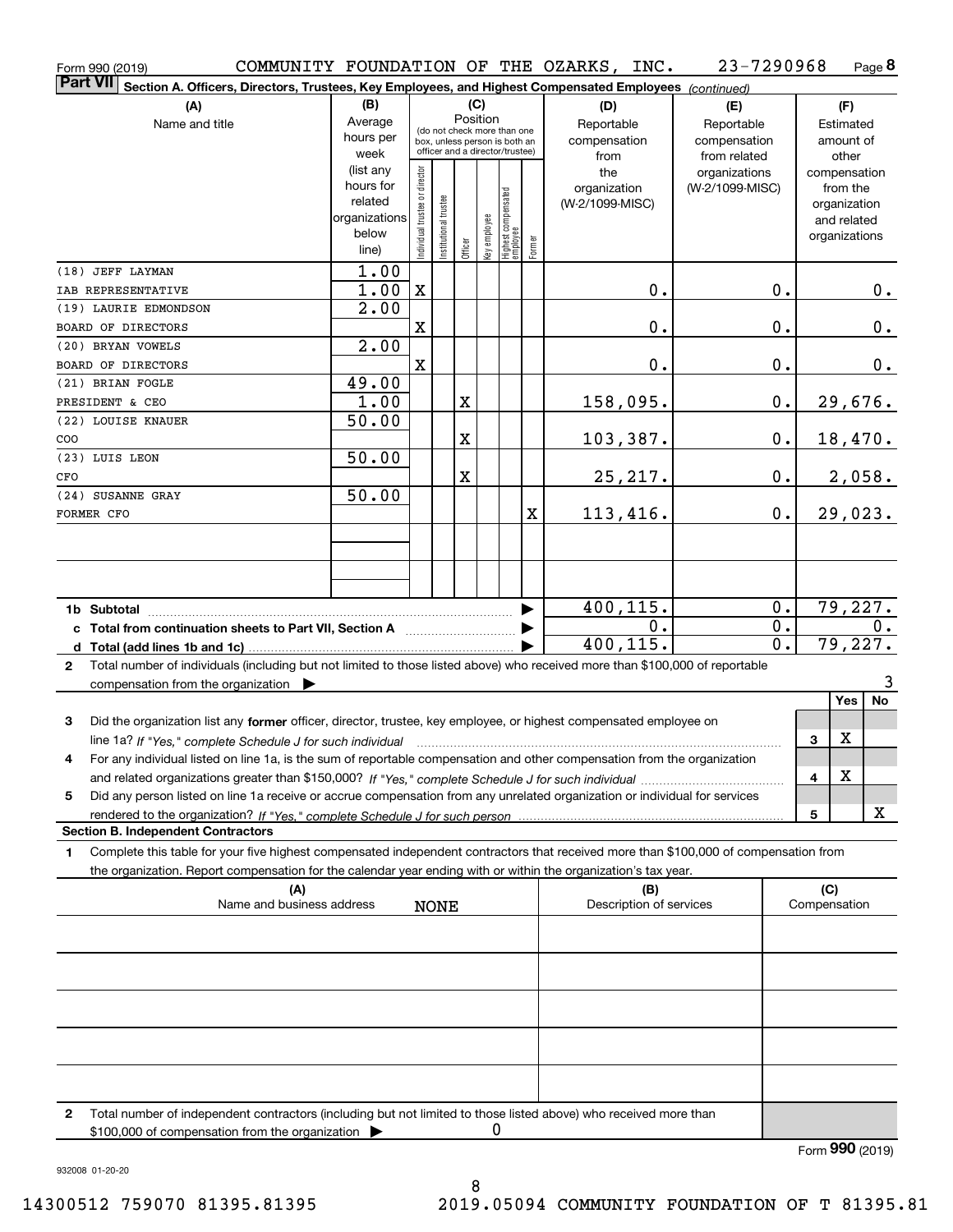|                                                           |                  |     | Form 990 (2019)                                                               |                  |                   |                           |                       |         | COMMUNITY FOUNDATION OF THE OZARKS, INC. | 23-7290968                                      | Page 9                                                          |
|-----------------------------------------------------------|------------------|-----|-------------------------------------------------------------------------------|------------------|-------------------|---------------------------|-----------------------|---------|------------------------------------------|-------------------------------------------------|-----------------------------------------------------------------|
|                                                           | <b>Part VIII</b> |     | <b>Statement of Revenue</b>                                                   |                  |                   |                           |                       |         |                                          |                                                 |                                                                 |
|                                                           |                  |     | Check if Schedule O contains a response or note to any line in this Part VIII |                  |                   |                           |                       |         | (B)                                      |                                                 |                                                                 |
|                                                           |                  |     |                                                                               |                  |                   |                           | (A)<br>Total revenue  |         | Related or exempt<br>function revenue    | $\overline{C}$<br>Unrelated<br>business revenue | (D)<br>Revenue excluded<br>from tax under<br>sections 512 - 514 |
|                                                           |                  |     | 1 a Federated campaigns                                                       |                  | 1a                |                           |                       |         |                                          |                                                 |                                                                 |
| Contributions, Gifts, Grants<br>and Other Similar Amounts |                  |     | <b>b</b> Membership dues                                                      |                  | 1 <sub>b</sub>    |                           |                       |         |                                          |                                                 |                                                                 |
|                                                           |                  |     | c Fundraising events                                                          |                  | 1 <sub>c</sub>    |                           |                       |         |                                          |                                                 |                                                                 |
|                                                           |                  |     | d Related organizations                                                       |                  | 1 <sub>d</sub>    | 681,013.                  |                       |         |                                          |                                                 |                                                                 |
|                                                           |                  |     | e Government grants (contributions)                                           |                  | 1e                |                           |                       |         |                                          |                                                 |                                                                 |
|                                                           |                  |     | f All other contributions, gifts, grants, and                                 |                  |                   |                           |                       |         |                                          |                                                 |                                                                 |
|                                                           |                  |     | similar amounts not included above                                            |                  | 1f                | 34,040,287.<br>9,205,475. |                       |         |                                          |                                                 |                                                                 |
|                                                           |                  |     | g Noncash contributions included in lines 1a-1f                               |                  | <u>1g \$</u>      |                           | 34,721,300.           |         |                                          |                                                 |                                                                 |
|                                                           |                  |     |                                                                               |                  |                   | <b>Business Code</b>      |                       |         |                                          |                                                 |                                                                 |
|                                                           |                  | 2 a | MANAGEMENT FEES                                                               |                  |                   | 900099                    | 1,225,730.            |         | 1,225,730.                               |                                                 |                                                                 |
|                                                           |                  | b   | OTHER REVENUES                                                                |                  |                   | 900099                    |                       | 25,046. | 25,046.                                  |                                                 |                                                                 |
|                                                           |                  | с   |                                                                               |                  |                   |                           |                       |         |                                          |                                                 |                                                                 |
|                                                           |                  | d   |                                                                               |                  |                   |                           |                       |         |                                          |                                                 |                                                                 |
| Program Service<br>Revenue                                |                  | е   |                                                                               |                  |                   |                           |                       |         |                                          |                                                 |                                                                 |
|                                                           |                  |     |                                                                               |                  |                   |                           |                       |         |                                          |                                                 |                                                                 |
|                                                           |                  |     |                                                                               |                  |                   |                           | 1,250,776.            |         |                                          |                                                 |                                                                 |
|                                                           | З                |     | Investment income (including dividends, interest, and                         |                  |                   |                           | 5,018,443.            |         |                                          |                                                 | 5,018,443.                                                      |
|                                                           | 4                |     | Income from investment of tax-exempt bond proceeds                            |                  |                   | ▶                         |                       |         |                                          |                                                 |                                                                 |
|                                                           | 5                |     |                                                                               |                  |                   |                           |                       |         |                                          |                                                 |                                                                 |
|                                                           |                  |     |                                                                               |                  | (i) Real          | (ii) Personal             |                       |         |                                          |                                                 |                                                                 |
|                                                           |                  |     | 6 a Gross rents<br>$\overline{\phantom{a}}$                                   | 6a               |                   |                           |                       |         |                                          |                                                 |                                                                 |
|                                                           |                  |     | <b>b</b> Less: rental expenses $\ldots$                                       | 6b               |                   |                           |                       |         |                                          |                                                 |                                                                 |
|                                                           |                  |     | c Rental income or (loss)                                                     | 6c               |                   |                           |                       |         |                                          |                                                 |                                                                 |
|                                                           |                  |     | d Net rental income or (loss)                                                 |                  |                   |                           |                       |         |                                          |                                                 |                                                                 |
|                                                           |                  |     | 7 a Gross amount from sales of                                                |                  | (i) Securities    | (ii) Other                |                       |         |                                          |                                                 |                                                                 |
|                                                           |                  |     | assets other than inventory                                                   |                  | 7a 167, 949, 884. |                           |                       |         |                                          |                                                 |                                                                 |
|                                                           |                  |     | <b>b</b> Less: cost or other basis<br>and sales expenses                      |                  | 7b 49, 891, 434.  |                           |                       |         |                                          |                                                 |                                                                 |
| anueve                                                    |                  |     | c Gain or (loss)                                                              | $7c$ 18,058,450. |                   |                           |                       |         |                                          |                                                 |                                                                 |
|                                                           |                  |     |                                                                               |                  |                   |                           | $\boxed{18,058,450.}$ |         | 18,058,450.                              |                                                 |                                                                 |
| Other R                                                   |                  |     | 8 a Gross income from fundraising events (not                                 |                  |                   |                           |                       |         |                                          |                                                 |                                                                 |
|                                                           |                  |     | including \$                                                                  |                  | of                |                           |                       |         |                                          |                                                 |                                                                 |
|                                                           |                  |     | contributions reported on line 1c). See                                       |                  |                   |                           |                       |         |                                          |                                                 |                                                                 |
|                                                           |                  |     |                                                                               |                  | 8a                |                           |                       |         |                                          |                                                 |                                                                 |
|                                                           |                  |     |                                                                               |                  | 8b                |                           |                       |         |                                          |                                                 |                                                                 |
|                                                           |                  |     | c Net income or (loss) from fundraising events                                |                  |                   |                           |                       |         |                                          |                                                 |                                                                 |
|                                                           |                  |     | 9 a Gross income from gaming activities. See                                  |                  | 9a                |                           |                       |         |                                          |                                                 |                                                                 |
|                                                           |                  |     |                                                                               |                  | 9b                |                           |                       |         |                                          |                                                 |                                                                 |
|                                                           |                  |     | c Net income or (loss) from gaming activities ______________                  |                  |                   |                           |                       |         |                                          |                                                 |                                                                 |
|                                                           |                  |     | 10 a Gross sales of inventory, less returns                                   |                  |                   |                           |                       |         |                                          |                                                 |                                                                 |
|                                                           |                  |     |                                                                               |                  | 10a               |                           |                       |         |                                          |                                                 |                                                                 |
|                                                           |                  |     |                                                                               |                  | 10 <sub>b</sub>   |                           |                       |         |                                          |                                                 |                                                                 |
|                                                           |                  |     | c Net income or (loss) from sales of inventory                                |                  |                   |                           |                       |         |                                          |                                                 |                                                                 |
|                                                           |                  |     |                                                                               |                  |                   | <b>Business Code</b>      |                       |         |                                          |                                                 |                                                                 |
| Miscellaneous<br>Revenue                                  |                  |     | 11 a SPLIT-INTEREST AGREEMENTS                                                |                  |                   | 900099                    |                       | 46,270. | 46,270.                                  |                                                 |                                                                 |
|                                                           |                  | b   |                                                                               |                  |                   |                           |                       |         |                                          |                                                 |                                                                 |
|                                                           |                  | c   |                                                                               |                  |                   |                           |                       |         |                                          |                                                 |                                                                 |
|                                                           |                  |     |                                                                               |                  |                   | ▶                         |                       | 46,270. |                                          |                                                 |                                                                 |
|                                                           | 12               |     |                                                                               |                  |                   |                           | 59,095,239.           |         | 19, 355, 496.                            | 0.                                              | 5,018,443.                                                      |
| 932009 01-20-20                                           |                  |     |                                                                               |                  |                   |                           |                       |         |                                          |                                                 | Form 990 (2019)                                                 |

9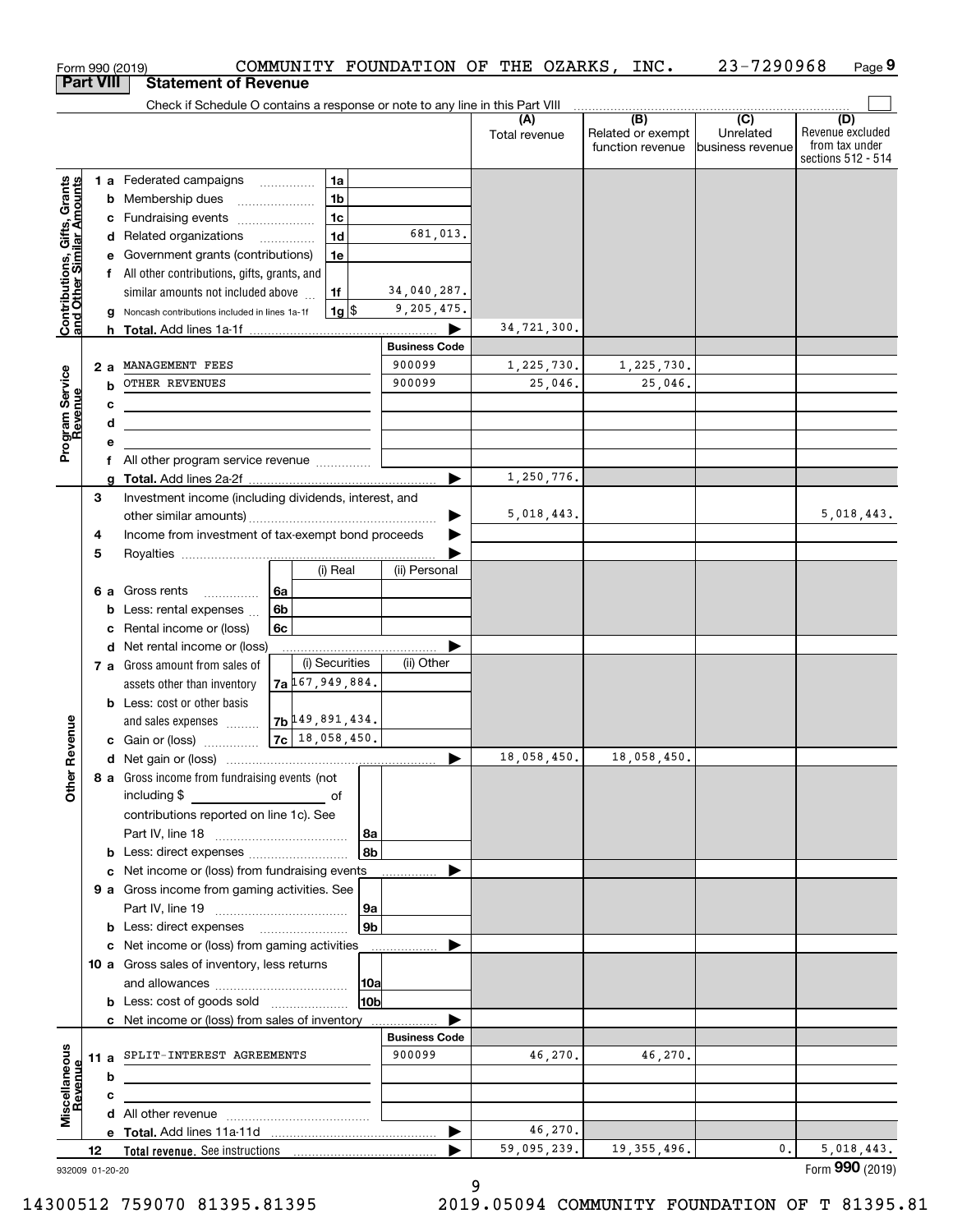#### $_{\rm Form}$   $_{990}$  (2019)  $_{\rm PQ}$   $_{\rm COMMUNITY}$   $_{\rm FOUNDATION}$  of the OZARKS,  $_{\rm INC}$  .  $_{\rm 23-7290968}$   $_{\rm Page}$ **10 Part IX Statement of Functional Expenses**

*Section 501(c)(3) and 501(c)(4) organizations must complete all columns. All other organizations must complete column (A).*

|              | Check if Schedule O contains a response or note to any line in this Part IX.                                                  |                       |                        |                           |                           |  |  |  |  |  |  |
|--------------|-------------------------------------------------------------------------------------------------------------------------------|-----------------------|------------------------|---------------------------|---------------------------|--|--|--|--|--|--|
|              | Do not include amounts reported on lines 6b,                                                                                  | (A)<br>Total expenses | (B)<br>Program service | (C)<br>Management and     | (D)<br>Fundraising        |  |  |  |  |  |  |
|              | 7b, 8b, 9b, and 10b of Part VIII.                                                                                             |                       | expenses               | general expenses          | expenses                  |  |  |  |  |  |  |
| 1.           | Grants and other assistance to domestic organizations                                                                         |                       |                        |                           |                           |  |  |  |  |  |  |
|              | and domestic governments. See Part IV, line 21                                                                                | 19,920,871.           | 19,920,871.            |                           |                           |  |  |  |  |  |  |
| $\mathbf{2}$ | Grants and other assistance to domestic                                                                                       |                       |                        |                           |                           |  |  |  |  |  |  |
|              | individuals. See Part IV, line 22                                                                                             | 2,149,870.            | 2,149,870.             |                           |                           |  |  |  |  |  |  |
| 3            | Grants and other assistance to foreign                                                                                        |                       |                        |                           |                           |  |  |  |  |  |  |
|              | organizations, foreign governments, and foreign                                                                               |                       |                        |                           |                           |  |  |  |  |  |  |
|              | individuals. See Part IV, lines 15 and 16                                                                                     |                       |                        |                           |                           |  |  |  |  |  |  |
| 4            | Benefits paid to or for members                                                                                               |                       |                        |                           |                           |  |  |  |  |  |  |
| 5            | Compensation of current officers, directors,                                                                                  | 517,956.              | 171,236.               | 222,566.                  | 124,154.                  |  |  |  |  |  |  |
|              |                                                                                                                               |                       |                        |                           |                           |  |  |  |  |  |  |
| 6            | Compensation not included above to disqualified                                                                               |                       |                        |                           |                           |  |  |  |  |  |  |
|              | persons (as defined under section 4958(f)(1)) and<br>persons described in section 4958(c)(3)(B)                               |                       |                        |                           |                           |  |  |  |  |  |  |
| 7            |                                                                                                                               | 1,070,610.            | 353,944.               | 460,041.                  | 256,625.                  |  |  |  |  |  |  |
| 8            | Pension plan accruals and contributions (include                                                                              |                       |                        |                           |                           |  |  |  |  |  |  |
|              | section 401(k) and 403(b) employer contributions)                                                                             | 62,958.               | 20,814.                |                           |                           |  |  |  |  |  |  |
| 9            |                                                                                                                               | 216,812.              | 71,678.                | $\frac{27,053.}{93,164.}$ | $\frac{15,091.}{51,970.}$ |  |  |  |  |  |  |
| 10           |                                                                                                                               | 115,462.              | 38, 172.               | 49,614.                   | 27,676.                   |  |  |  |  |  |  |
| 11           | Fees for services (nonemployees):                                                                                             |                       |                        |                           |                           |  |  |  |  |  |  |
| a            |                                                                                                                               | 717,230.              | 237, 116.              | 308, 194.                 | 171,920.                  |  |  |  |  |  |  |
| b            |                                                                                                                               | 19,235.               | 6,359.                 | 8,265.                    | 4,611.                    |  |  |  |  |  |  |
|              |                                                                                                                               | 32,438.               | 10,724.                | 13,939.                   | 7,775.                    |  |  |  |  |  |  |
| d            |                                                                                                                               |                       |                        |                           |                           |  |  |  |  |  |  |
|              | Professional fundraising services. See Part IV, line 17                                                                       |                       |                        |                           |                           |  |  |  |  |  |  |
| f            | Investment management fees                                                                                                    | 162, 172.             |                        | 162,172.                  |                           |  |  |  |  |  |  |
| q            | Other. (If line 11g amount exceeds 10% of line 25,                                                                            |                       |                        |                           |                           |  |  |  |  |  |  |
|              | column (A) amount, list line 11g expenses on Sch O.)                                                                          | 22, 206.              | 7,341.                 | 9,542.                    | 5,323.                    |  |  |  |  |  |  |
| 12           |                                                                                                                               |                       |                        |                           |                           |  |  |  |  |  |  |
| 13           |                                                                                                                               | 145,024.              | 47,945.                | 62, 317.                  | 34,762.                   |  |  |  |  |  |  |
| 14           |                                                                                                                               | 84,289.               | 27,866.                | 36, 219.                  | 20, 204.                  |  |  |  |  |  |  |
| 15           |                                                                                                                               | 66,083.               | 21,847.                | 28,396.                   | 15,840.                   |  |  |  |  |  |  |
| 16           |                                                                                                                               | $\overline{5,214}$ .  | 1,724.                 | 2,240.                    | 1,250.                    |  |  |  |  |  |  |
| 17           | Travel<br>Payments of travel or entertainment expenses                                                                        |                       |                        |                           |                           |  |  |  |  |  |  |
| 18           | for any federal, state, or local public officials                                                                             |                       |                        |                           |                           |  |  |  |  |  |  |
| 19           | Conferences, conventions, and meetings                                                                                        | 39,140.               | 12,940.                | 16,818.                   | 9,382.                    |  |  |  |  |  |  |
| 20           | Interest                                                                                                                      | 7,540.                | 2,493.                 | 3,240.                    | 1,807.                    |  |  |  |  |  |  |
| 21           |                                                                                                                               |                       |                        |                           |                           |  |  |  |  |  |  |
| 22           | Depreciation, depletion, and amortization                                                                                     | 61, 712.              | 20,402.                | 26,518.                   | 14,792.                   |  |  |  |  |  |  |
| 23           | Insurance                                                                                                                     | $\overline{53,200}$ . | 17,588.                | 22,860.                   | 12,752.                   |  |  |  |  |  |  |
| 24           | Other expenses. Itemize expenses not covered                                                                                  |                       |                        |                           |                           |  |  |  |  |  |  |
|              | above (List miscellaneous expenses on line 24e. If<br>line 24e amount exceeds 10% of line 25, column (A)                      |                       |                        |                           |                           |  |  |  |  |  |  |
|              | amount, list line 24e expenses on Schedule O.)                                                                                |                       |                        |                           |                           |  |  |  |  |  |  |
| a            | OTHER EXPENSES                                                                                                                | 433,850.              | 143,431.               | 186,425.                  | 103,994.                  |  |  |  |  |  |  |
| b            | RELATIONSHIPS                                                                                                                 | 61,555.               | $\overline{20,350}$ .  | 26,450.                   | 14,755.                   |  |  |  |  |  |  |
| C            | PRINTING & PUBLICATIONS                                                                                                       | 48,987.               | 16, 195.               | 21,050.                   | 11,742.                   |  |  |  |  |  |  |
| d            | DUES & MEMBERSHIPS                                                                                                            | 37,666.               | 12,452.                | 16, 185.                  | 9,029.                    |  |  |  |  |  |  |
|              | e All other expenses                                                                                                          | 12,045.               | 3,983.                 | $\overline{5,175.}$       | 2,887.                    |  |  |  |  |  |  |
| 25           | Total functional expenses. Add lines 1 through 24e                                                                            | 26,064,125.           | 23, 337, 341.          | 1,808,443.                | 918, 341.                 |  |  |  |  |  |  |
| 26           | Joint costs. Complete this line only if the organization                                                                      |                       |                        |                           |                           |  |  |  |  |  |  |
|              | reported in column (B) joint costs from a combined                                                                            |                       |                        |                           |                           |  |  |  |  |  |  |
|              | educational campaign and fundraising solicitation.<br>Check here $\blacktriangleright$<br>if following SOP 98-2 (ASC 958-720) |                       |                        |                           |                           |  |  |  |  |  |  |
|              |                                                                                                                               |                       |                        |                           |                           |  |  |  |  |  |  |

10

932010 01-20-20

Form (2019) **990**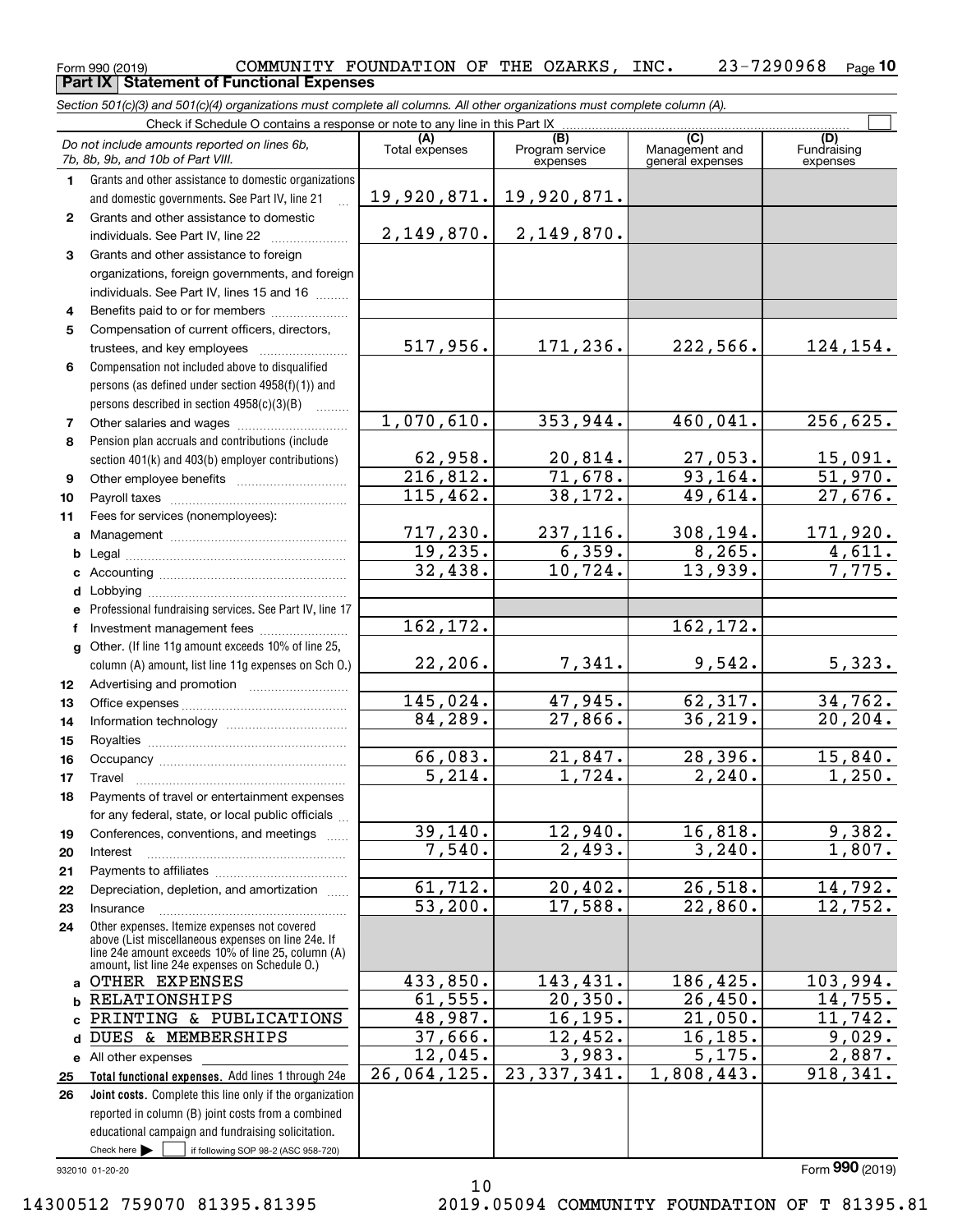| Form 990 (2019) | COMMUNITY FOUNDATION OF THE OZARKS, |  | INC. | 7290968 | Page |
|-----------------|-------------------------------------|--|------|---------|------|
|                 |                                     |  |      |         |      |

|                             | Part X | <b>Balance Sheet</b>                                                                                                                                                                                                           |              |            |                              |                         |                    |
|-----------------------------|--------|--------------------------------------------------------------------------------------------------------------------------------------------------------------------------------------------------------------------------------|--------------|------------|------------------------------|-------------------------|--------------------|
|                             |        |                                                                                                                                                                                                                                |              |            |                              |                         |                    |
|                             |        |                                                                                                                                                                                                                                |              |            | (A)<br>Beginning of year     |                         | (B)<br>End of year |
|                             | 1      |                                                                                                                                                                                                                                |              |            |                              | 1                       |                    |
|                             | 2      |                                                                                                                                                                                                                                |              |            | 46,496,863.                  | $\overline{\mathbf{2}}$ | 54,614,239.        |
|                             | з      |                                                                                                                                                                                                                                |              |            | 709, 547.                    | $\overline{3}$          | 8, 287, 500.       |
|                             | 4      |                                                                                                                                                                                                                                |              |            |                              | $\overline{\mathbf{4}}$ |                    |
|                             | 5      | Loans and other receivables from any current or former officer, director,                                                                                                                                                      |              |            |                              |                         |                    |
|                             |        | trustee, key employee, creator or founder, substantial contributor, or 35%                                                                                                                                                     |              |            |                              |                         |                    |
|                             |        | controlled entity or family member of any of these persons                                                                                                                                                                     |              |            |                              | 5                       |                    |
|                             | 6      | Loans and other receivables from other disqualified persons (as defined                                                                                                                                                        |              |            |                              |                         |                    |
|                             |        | under section $4958(f)(1)$ , and persons described in section $4958(c)(3)(B)$                                                                                                                                                  |              |            |                              | 6                       |                    |
|                             | 7      |                                                                                                                                                                                                                                |              | 1,888,368. | $\overline{7}$               | 1,268,618.              |                    |
| Assets                      | 8      |                                                                                                                                                                                                                                |              |            |                              | 8                       |                    |
|                             | 9      | Prepaid expenses and deferred charges                                                                                                                                                                                          |              |            |                              | 9                       | 3,090.             |
|                             |        | <b>10a</b> Land, buildings, and equipment: cost or other                                                                                                                                                                       |              |            |                              |                         |                    |
|                             |        |                                                                                                                                                                                                                                |              |            |                              |                         |                    |
|                             |        | <u>  10b</u>  <br><b>b</b> Less: accumulated depreciation                                                                                                                                                                      |              |            | 13,330,474.                  | 10c                     | 10, 211, 491.      |
|                             | 11     |                                                                                                                                                                                                                                | 180,992,656. | 11         | 178, 711, 842.               |                         |                    |
|                             | 12     |                                                                                                                                                                                                                                | 48,003,688.  | 12         | $\overline{55, 552, 137}$ .  |                         |                    |
|                             | 13     |                                                                                                                                                                                                                                | 1,888,368.   | 13         | 976,447.                     |                         |                    |
|                             | 14     |                                                                                                                                                                                                                                |              |            | 14                           |                         |                    |
|                             | 15     |                                                                                                                                                                                                                                |              |            | 1,051,900.                   | 15                      | 547,946.           |
|                             | 16     |                                                                                                                                                                                                                                |              |            | $\overline{294, 361, 864}$ . | 16                      | 310, 173, 310.     |
|                             | 17     |                                                                                                                                                                                                                                |              |            | 299, 289.                    | 17                      | 349,989.           |
|                             | 18     |                                                                                                                                                                                                                                |              | 18         |                              |                         |                    |
|                             | 19     | Deferred revenue manual contracts and contracts are all the contracts and contracts are contracted and contracts are contracted and contract are contracted and contract are contracted and contract are contracted and contra |              |            |                              | 19                      | 344,000.           |
|                             | 20     |                                                                                                                                                                                                                                |              |            |                              | 20                      |                    |
|                             | 21     | Escrow or custodial account liability. Complete Part IV of Schedule D                                                                                                                                                          |              |            |                              | 21                      |                    |
|                             | 22     | Loans and other payables to any current or former officer, director,                                                                                                                                                           |              |            |                              |                         |                    |
| Liabilities                 |        | trustee, key employee, creator or founder, substantial contributor, or 35%                                                                                                                                                     |              |            |                              |                         |                    |
|                             |        | controlled entity or family member of any of these persons                                                                                                                                                                     |              |            | 485,753.                     | 22                      |                    |
|                             | 23     | Secured mortgages and notes payable to unrelated third parties                                                                                                                                                                 |              |            |                              | 23                      | 258,807.           |
|                             | 24     | Unsecured notes and loans payable to unrelated third parties                                                                                                                                                                   |              |            |                              | 24                      |                    |
|                             | 25     | Other liabilities (including federal income tax, payables to related third                                                                                                                                                     |              |            |                              |                         |                    |
|                             |        | parties, and other liabilities not included on lines 17-24). Complete Part X                                                                                                                                                   |              |            | 80, 203, 144.                |                         | 84,614,672.        |
|                             |        | of Schedule D                                                                                                                                                                                                                  |              |            | 80,988,186.                  | 25                      | 85,567,468.        |
|                             | 26     | Total liabilities. Add lines 17 through 25<br>Organizations that follow FASB ASC 958, check here $\blacktriangleright \boxed{X}$                                                                                               |              |            |                              | 26                      |                    |
|                             |        | and complete lines 27, 28, 32, and 33.                                                                                                                                                                                         |              |            |                              |                         |                    |
|                             | 27     |                                                                                                                                                                                                                                |              |            | 7,061,031.                   | 27                      | 9,708,022.         |
|                             | 28     | Net assets with donor restrictions                                                                                                                                                                                             |              |            | 206, 312, 647.               | 28                      | 214,897,820.       |
|                             |        | Organizations that do not follow FASB ASC 958, check here $\blacktriangleright$                                                                                                                                                |              |            |                              |                         |                    |
|                             |        | and complete lines 29 through 33.                                                                                                                                                                                              |              |            |                              |                         |                    |
|                             | 29     |                                                                                                                                                                                                                                |              |            |                              | 29                      |                    |
|                             | 30     | Paid-in or capital surplus, or land, building, or equipment fund                                                                                                                                                               |              |            |                              | 30                      |                    |
|                             | 31     | Retained earnings, endowment, accumulated income, or other funds                                                                                                                                                               |              | .          |                              | 31                      |                    |
| Net Assets or Fund Balances | 32     |                                                                                                                                                                                                                                |              |            | 213, 373, 678.               | 32                      | 224,605,842.       |
|                             | 33     |                                                                                                                                                                                                                                |              |            | 294, 361, 864.               | 33                      | 310, 173, 310.     |
|                             |        |                                                                                                                                                                                                                                |              |            |                              |                         |                    |

Form (2019) **990**

**11**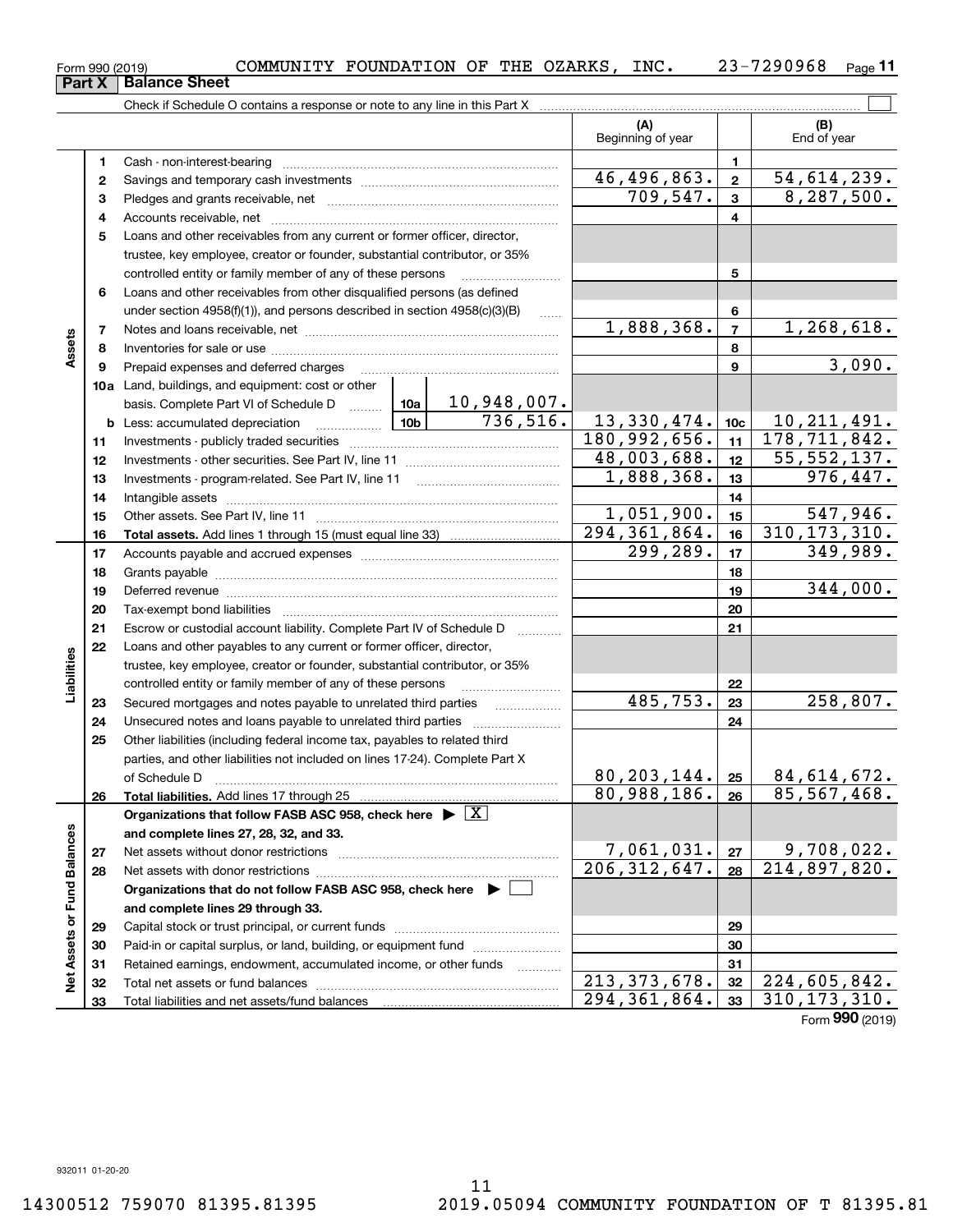|    | COMMUNITY FOUNDATION OF THE OZARKS, INC.<br>Form 990 (2019)                                                                     |                         | 23-7290968       |            | $Page$ 12 |  |  |  |  |  |
|----|---------------------------------------------------------------------------------------------------------------------------------|-------------------------|------------------|------------|-----------|--|--|--|--|--|
|    | <b>Reconciliation of Net Assets</b><br><b>Part XI</b>                                                                           |                         |                  |            |           |  |  |  |  |  |
|    |                                                                                                                                 |                         |                  |            | x         |  |  |  |  |  |
|    |                                                                                                                                 |                         |                  |            |           |  |  |  |  |  |
| 1  | Total revenue (must equal Part VIII, column (A), line 12)                                                                       | $\mathbf{1}$            | 59,095,239.      |            |           |  |  |  |  |  |
| 2  | Total expenses (must equal Part IX, column (A), line 25)                                                                        | $\mathbf{2}$            | 26,064,125.      |            |           |  |  |  |  |  |
| 3  | Revenue less expenses. Subtract line 2 from line 1                                                                              | 3                       | 33,031,114.      |            |           |  |  |  |  |  |
| 4  |                                                                                                                                 | $\overline{\mathbf{4}}$ | 213, 373, 678.   |            |           |  |  |  |  |  |
| 5  | Net unrealized gains (losses) on investments                                                                                    | 5                       | $-25, 454, 550.$ |            |           |  |  |  |  |  |
| 6  |                                                                                                                                 | 6                       |                  |            |           |  |  |  |  |  |
| 7  | Investment expenses www.communication.com/www.communication.com/www.communication.com/www.communication.com/ww                  | $\overline{7}$          |                  |            |           |  |  |  |  |  |
| 8  | Prior period adjustments                                                                                                        | 8                       |                  |            |           |  |  |  |  |  |
| 9  | Other changes in net assets or fund balances (explain on Schedule O)                                                            | 9                       | 3,655,600.       |            |           |  |  |  |  |  |
| 10 | Net assets or fund balances at end of year. Combine lines 3 through 9 (must equal Part X, line 32,                              |                         |                  |            |           |  |  |  |  |  |
|    |                                                                                                                                 | 10                      | 224,605,842.     |            |           |  |  |  |  |  |
|    | Part XII Financial Statements and Reporting                                                                                     |                         |                  |            |           |  |  |  |  |  |
|    |                                                                                                                                 |                         |                  |            | X         |  |  |  |  |  |
|    |                                                                                                                                 |                         |                  | Yes        | No        |  |  |  |  |  |
| 1  | $\boxed{\text{X}}$ Accrual<br>$\Box$ Cash<br>Other<br>Accounting method used to prepare the Form 990:                           |                         |                  |            |           |  |  |  |  |  |
|    | If the organization changed its method of accounting from a prior year or checked "Other," explain in Schedule O.               |                         |                  |            |           |  |  |  |  |  |
|    | 2a Were the organization's financial statements compiled or reviewed by an independent accountant?                              |                         | 2a               |            | x         |  |  |  |  |  |
|    | If "Yes," check a box below to indicate whether the financial statements for the year were compiled or reviewed on a            |                         |                  |            |           |  |  |  |  |  |
|    | separate basis, consolidated basis, or both:                                                                                    |                         |                  |            |           |  |  |  |  |  |
|    | Separate basis<br><b>Consolidated basis</b><br>Both consolidated and separate basis                                             |                         |                  |            |           |  |  |  |  |  |
|    | <b>b</b> Were the organization's financial statements audited by an independent accountant?                                     |                         | 2 <sub>b</sub>   | X          |           |  |  |  |  |  |
|    | If "Yes," check a box below to indicate whether the financial statements for the year were audited on a separate basis,         |                         |                  |            |           |  |  |  |  |  |
|    | consolidated basis, or both:                                                                                                    |                         |                  |            |           |  |  |  |  |  |
|    | $\boxed{\textbf{X}}$ Consolidated basis<br>Separate basis<br>Both consolidated and separate basis                               |                         |                  |            |           |  |  |  |  |  |
|    | c If "Yes" to line 2a or 2b, does the organization have a committee that assumes responsibility for oversight of the audit,     |                         |                  |            |           |  |  |  |  |  |
|    | review, or compilation of its financial statements and selection of an independent accountant?                                  |                         | 2c               | х          |           |  |  |  |  |  |
|    | If the organization changed either its oversight process or selection process during the tax year, explain on Schedule O.       |                         |                  |            |           |  |  |  |  |  |
|    | 3a As a result of a federal award, was the organization required to undergo an audit or audits as set forth in the Single Audit |                         |                  |            |           |  |  |  |  |  |
|    |                                                                                                                                 |                         | За               |            | х         |  |  |  |  |  |
|    | b If "Yes," did the organization undergo the required audit or audits? If the organization did not undergo the required audit   |                         |                  |            |           |  |  |  |  |  |
|    |                                                                                                                                 |                         | 3b               | <u>nnn</u> |           |  |  |  |  |  |

Form (2019) **990**

932012 01-20-20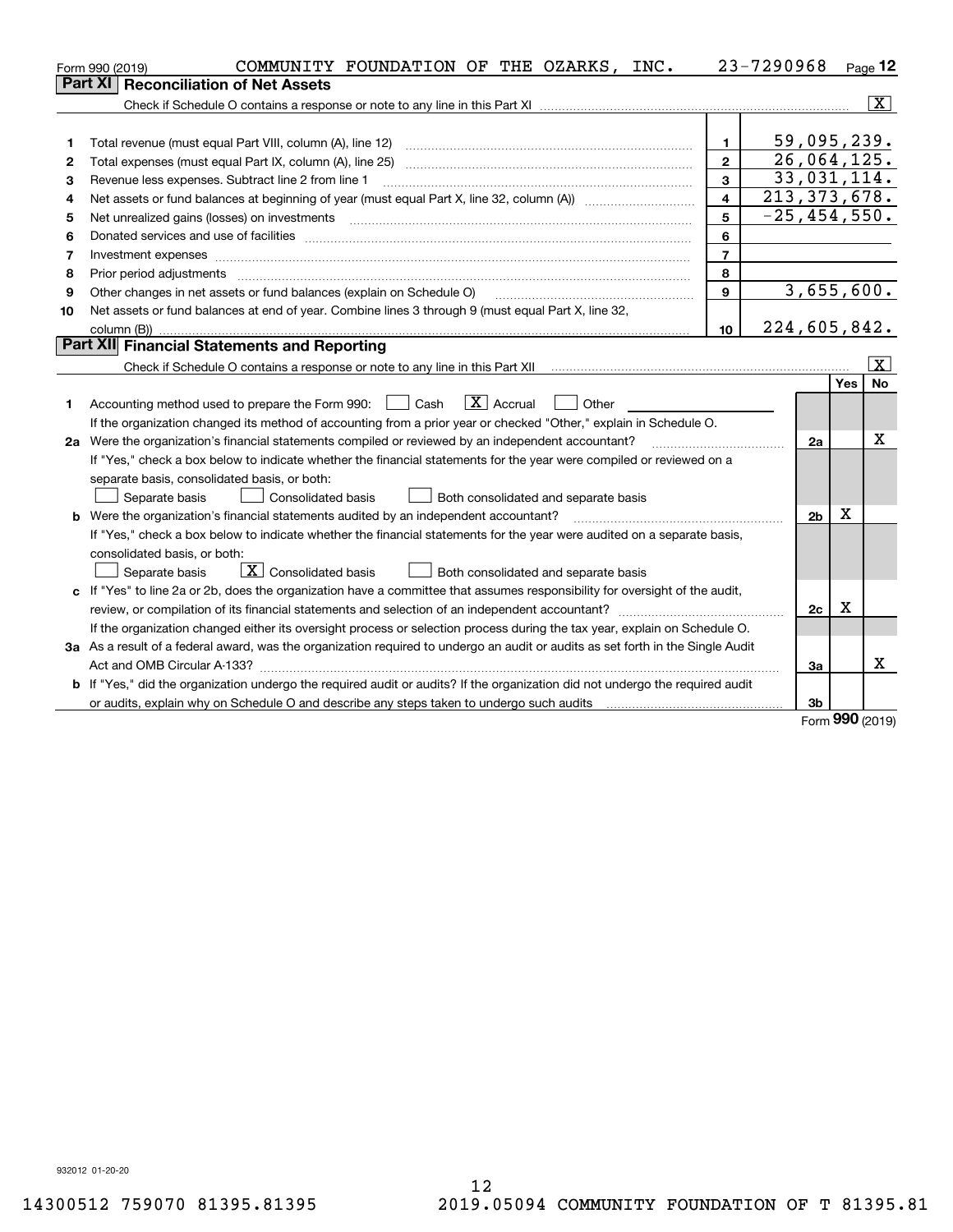| <b>SCHEDULE A</b> |
|-------------------|
|-------------------|

**Total**

| (Form 990 or 990-EZ) |  |  |  |  |
|----------------------|--|--|--|--|
|----------------------|--|--|--|--|

# **Public Charity Status and Public Support**

OMB No. 1545-0047

**2019**

**Complete if the organization is a section 501(c)(3) organization or a section 4947(a)(1) nonexempt charitable trust.**

| Department of the Treasury<br>Internal Revenue Service |                                                                                                                                                                                                                                                                                        |                                               |  | Attach to Form 990 or Form 990-EZ.<br>$\triangleright$ Go to www.irs.gov/Form990 for instructions and the latest information. |                                                                                                                                            |     |                                 |                                                      |  | <b>Open to Public</b><br>Inspection                |
|--------------------------------------------------------|----------------------------------------------------------------------------------------------------------------------------------------------------------------------------------------------------------------------------------------------------------------------------------------|-----------------------------------------------|--|-------------------------------------------------------------------------------------------------------------------------------|--------------------------------------------------------------------------------------------------------------------------------------------|-----|---------------------------------|------------------------------------------------------|--|----------------------------------------------------|
|                                                        |                                                                                                                                                                                                                                                                                        | Name of the organization                      |  |                                                                                                                               |                                                                                                                                            |     |                                 |                                                      |  | <b>Employer identification number</b>              |
|                                                        |                                                                                                                                                                                                                                                                                        |                                               |  |                                                                                                                               | COMMUNITY FOUNDATION OF THE OZARKS,                                                                                                        |     |                                 | INC.                                                 |  | 23-7290968                                         |
|                                                        | Part I                                                                                                                                                                                                                                                                                 |                                               |  |                                                                                                                               | Reason for Public Charity Status (All organizations must complete this part.) See instructions.                                            |     |                                 |                                                      |  |                                                    |
|                                                        |                                                                                                                                                                                                                                                                                        |                                               |  |                                                                                                                               | The organization is not a private foundation because it is: (For lines 1 through 12, check only one box.)                                  |     |                                 |                                                      |  |                                                    |
| 1                                                      |                                                                                                                                                                                                                                                                                        |                                               |  |                                                                                                                               | A church, convention of churches, or association of churches described in section 170(b)(1)(A)(i).                                         |     |                                 |                                                      |  |                                                    |
| 2                                                      |                                                                                                                                                                                                                                                                                        |                                               |  |                                                                                                                               | A school described in section 170(b)(1)(A)(ii). (Attach Schedule E (Form 990 or 990-EZ).)                                                  |     |                                 |                                                      |  |                                                    |
| 3                                                      |                                                                                                                                                                                                                                                                                        |                                               |  |                                                                                                                               | A hospital or a cooperative hospital service organization described in section 170(b)(1)(A)(iii).                                          |     |                                 |                                                      |  |                                                    |
| 4                                                      |                                                                                                                                                                                                                                                                                        |                                               |  |                                                                                                                               | A medical research organization operated in conjunction with a hospital described in section 170(b)(1)(A)(iii). Enter the hospital's name, |     |                                 |                                                      |  |                                                    |
|                                                        |                                                                                                                                                                                                                                                                                        | city, and state:                              |  |                                                                                                                               |                                                                                                                                            |     |                                 |                                                      |  |                                                    |
| 5                                                      |                                                                                                                                                                                                                                                                                        |                                               |  |                                                                                                                               | An organization operated for the benefit of a college or university owned or operated by a governmental unit described in                  |     |                                 |                                                      |  |                                                    |
|                                                        |                                                                                                                                                                                                                                                                                        |                                               |  | section 170(b)(1)(A)(iv). (Complete Part II.)                                                                                 |                                                                                                                                            |     |                                 |                                                      |  |                                                    |
| 6                                                      |                                                                                                                                                                                                                                                                                        |                                               |  |                                                                                                                               | A federal, state, or local government or governmental unit described in section 170(b)(1)(A)(v).                                           |     |                                 |                                                      |  |                                                    |
|                                                        | 7   X                                                                                                                                                                                                                                                                                  |                                               |  |                                                                                                                               | An organization that normally receives a substantial part of its support from a governmental unit or from the general public described in  |     |                                 |                                                      |  |                                                    |
|                                                        |                                                                                                                                                                                                                                                                                        |                                               |  | section 170(b)(1)(A)(vi). (Complete Part II.)                                                                                 |                                                                                                                                            |     |                                 |                                                      |  |                                                    |
| 8                                                      |                                                                                                                                                                                                                                                                                        |                                               |  |                                                                                                                               | A community trust described in section 170(b)(1)(A)(vi). (Complete Part II.)                                                               |     |                                 |                                                      |  |                                                    |
| 9                                                      |                                                                                                                                                                                                                                                                                        |                                               |  |                                                                                                                               | An agricultural research organization described in section 170(b)(1)(A)(ix) operated in conjunction with a land-grant college              |     |                                 |                                                      |  |                                                    |
|                                                        |                                                                                                                                                                                                                                                                                        |                                               |  |                                                                                                                               | or university or a non-land-grant college of agriculture (see instructions). Enter the name, city, and state of the college or             |     |                                 |                                                      |  |                                                    |
|                                                        |                                                                                                                                                                                                                                                                                        | university:                                   |  |                                                                                                                               |                                                                                                                                            |     |                                 |                                                      |  |                                                    |
| 10                                                     |                                                                                                                                                                                                                                                                                        |                                               |  |                                                                                                                               | An organization that normally receives: (1) more than 33 1/3% of its support from contributions, membership fees, and gross receipts from  |     |                                 |                                                      |  |                                                    |
|                                                        |                                                                                                                                                                                                                                                                                        |                                               |  |                                                                                                                               |                                                                                                                                            |     |                                 |                                                      |  |                                                    |
|                                                        | activities related to its exempt functions - subject to certain exceptions, and (2) no more than 33 1/3% of its support from gross investment<br>income and unrelated business taxable income (less section 511 tax) from businesses acquired by the organization after June 30, 1975. |                                               |  |                                                                                                                               |                                                                                                                                            |     |                                 |                                                      |  |                                                    |
|                                                        | See section 509(a)(2). (Complete Part III.)                                                                                                                                                                                                                                            |                                               |  |                                                                                                                               |                                                                                                                                            |     |                                 |                                                      |  |                                                    |
| 11                                                     |                                                                                                                                                                                                                                                                                        |                                               |  |                                                                                                                               | An organization organized and operated exclusively to test for public safety. See section 509(a)(4).                                       |     |                                 |                                                      |  |                                                    |
| 12                                                     |                                                                                                                                                                                                                                                                                        |                                               |  |                                                                                                                               | An organization organized and operated exclusively for the benefit of, to perform the functions of, or to carry out the purposes of one or |     |                                 |                                                      |  |                                                    |
|                                                        |                                                                                                                                                                                                                                                                                        |                                               |  |                                                                                                                               | more publicly supported organizations described in section 509(a)(1) or section 509(a)(2). See section 509(a)(3). Check the box in         |     |                                 |                                                      |  |                                                    |
|                                                        |                                                                                                                                                                                                                                                                                        |                                               |  |                                                                                                                               | lines 12a through 12d that describes the type of supporting organization and complete lines 12e, 12f, and 12g.                             |     |                                 |                                                      |  |                                                    |
| а                                                      |                                                                                                                                                                                                                                                                                        |                                               |  |                                                                                                                               | Type I. A supporting organization operated, supervised, or controlled by its supported organization(s), typically by giving                |     |                                 |                                                      |  |                                                    |
|                                                        |                                                                                                                                                                                                                                                                                        |                                               |  |                                                                                                                               | the supported organization(s) the power to regularly appoint or elect a majority of the directors or trustees of the supporting            |     |                                 |                                                      |  |                                                    |
|                                                        |                                                                                                                                                                                                                                                                                        |                                               |  | organization. You must complete Part IV, Sections A and B.                                                                    |                                                                                                                                            |     |                                 |                                                      |  |                                                    |
| b                                                      |                                                                                                                                                                                                                                                                                        |                                               |  |                                                                                                                               | Type II. A supporting organization supervised or controlled in connection with its supported organization(s), by having                    |     |                                 |                                                      |  |                                                    |
|                                                        |                                                                                                                                                                                                                                                                                        |                                               |  |                                                                                                                               | control or management of the supporting organization vested in the same persons that control or manage the supported                       |     |                                 |                                                      |  |                                                    |
|                                                        |                                                                                                                                                                                                                                                                                        |                                               |  | organization(s). You must complete Part IV, Sections A and C.                                                                 |                                                                                                                                            |     |                                 |                                                      |  |                                                    |
| с                                                      |                                                                                                                                                                                                                                                                                        |                                               |  |                                                                                                                               | Type III functionally integrated. A supporting organization operated in connection with, and functionally integrated with,                 |     |                                 |                                                      |  |                                                    |
|                                                        |                                                                                                                                                                                                                                                                                        |                                               |  |                                                                                                                               | its supported organization(s) (see instructions). You must complete Part IV, Sections A, D, and E.                                         |     |                                 |                                                      |  |                                                    |
| d                                                      |                                                                                                                                                                                                                                                                                        |                                               |  |                                                                                                                               | Type III non-functionally integrated. A supporting organization operated in connection with its supported organization(s)                  |     |                                 |                                                      |  |                                                    |
|                                                        |                                                                                                                                                                                                                                                                                        |                                               |  |                                                                                                                               | that is not functionally integrated. The organization generally must satisfy a distribution requirement and an attentiveness               |     |                                 |                                                      |  |                                                    |
|                                                        |                                                                                                                                                                                                                                                                                        |                                               |  |                                                                                                                               | requirement (see instructions). You must complete Part IV, Sections A and D, and Part V.                                                   |     |                                 |                                                      |  |                                                    |
| е                                                      |                                                                                                                                                                                                                                                                                        |                                               |  |                                                                                                                               | Check this box if the organization received a written determination from the IRS that it is a Type I, Type II, Type III                    |     |                                 |                                                      |  |                                                    |
|                                                        |                                                                                                                                                                                                                                                                                        |                                               |  |                                                                                                                               | functionally integrated, or Type III non-functionally integrated supporting organization.                                                  |     |                                 |                                                      |  |                                                    |
|                                                        |                                                                                                                                                                                                                                                                                        | f Enter the number of supported organizations |  |                                                                                                                               |                                                                                                                                            |     |                                 |                                                      |  |                                                    |
|                                                        |                                                                                                                                                                                                                                                                                        |                                               |  | Provide the following information about the supported organization(s).                                                        |                                                                                                                                            |     | (iv) Is the organization listed |                                                      |  |                                                    |
|                                                        |                                                                                                                                                                                                                                                                                        | (i) Name of supported<br>organization         |  | (ii) EIN                                                                                                                      | (iii) Type of organization<br>(described on lines 1-10                                                                                     |     | in your governing document?     | (v) Amount of monetary<br>support (see instructions) |  | (vi) Amount of other<br>support (see instructions) |
|                                                        |                                                                                                                                                                                                                                                                                        |                                               |  |                                                                                                                               | above (see instructions))                                                                                                                  | Yes | No.                             |                                                      |  |                                                    |
|                                                        |                                                                                                                                                                                                                                                                                        |                                               |  |                                                                                                                               |                                                                                                                                            |     |                                 |                                                      |  |                                                    |
|                                                        |                                                                                                                                                                                                                                                                                        |                                               |  |                                                                                                                               |                                                                                                                                            |     |                                 |                                                      |  |                                                    |
|                                                        |                                                                                                                                                                                                                                                                                        |                                               |  |                                                                                                                               |                                                                                                                                            |     |                                 |                                                      |  |                                                    |
|                                                        |                                                                                                                                                                                                                                                                                        |                                               |  |                                                                                                                               |                                                                                                                                            |     |                                 |                                                      |  |                                                    |
|                                                        |                                                                                                                                                                                                                                                                                        |                                               |  |                                                                                                                               |                                                                                                                                            |     |                                 |                                                      |  |                                                    |
|                                                        |                                                                                                                                                                                                                                                                                        |                                               |  |                                                                                                                               |                                                                                                                                            |     |                                 |                                                      |  |                                                    |
|                                                        |                                                                                                                                                                                                                                                                                        |                                               |  |                                                                                                                               |                                                                                                                                            |     |                                 |                                                      |  |                                                    |
|                                                        |                                                                                                                                                                                                                                                                                        |                                               |  |                                                                                                                               |                                                                                                                                            |     |                                 |                                                      |  |                                                    |
|                                                        |                                                                                                                                                                                                                                                                                        |                                               |  |                                                                                                                               |                                                                                                                                            |     |                                 |                                                      |  |                                                    |
|                                                        |                                                                                                                                                                                                                                                                                        |                                               |  |                                                                                                                               |                                                                                                                                            |     |                                 |                                                      |  |                                                    |
| Total                                                  |                                                                                                                                                                                                                                                                                        |                                               |  |                                                                                                                               |                                                                                                                                            |     |                                 |                                                      |  |                                                    |

LHA For Paperwork Reduction Act Notice, see the Instructions for Form 990 or 990-EZ. 932021 09-25-19 Schedule A (Form 990 or 990-EZ) 2019 13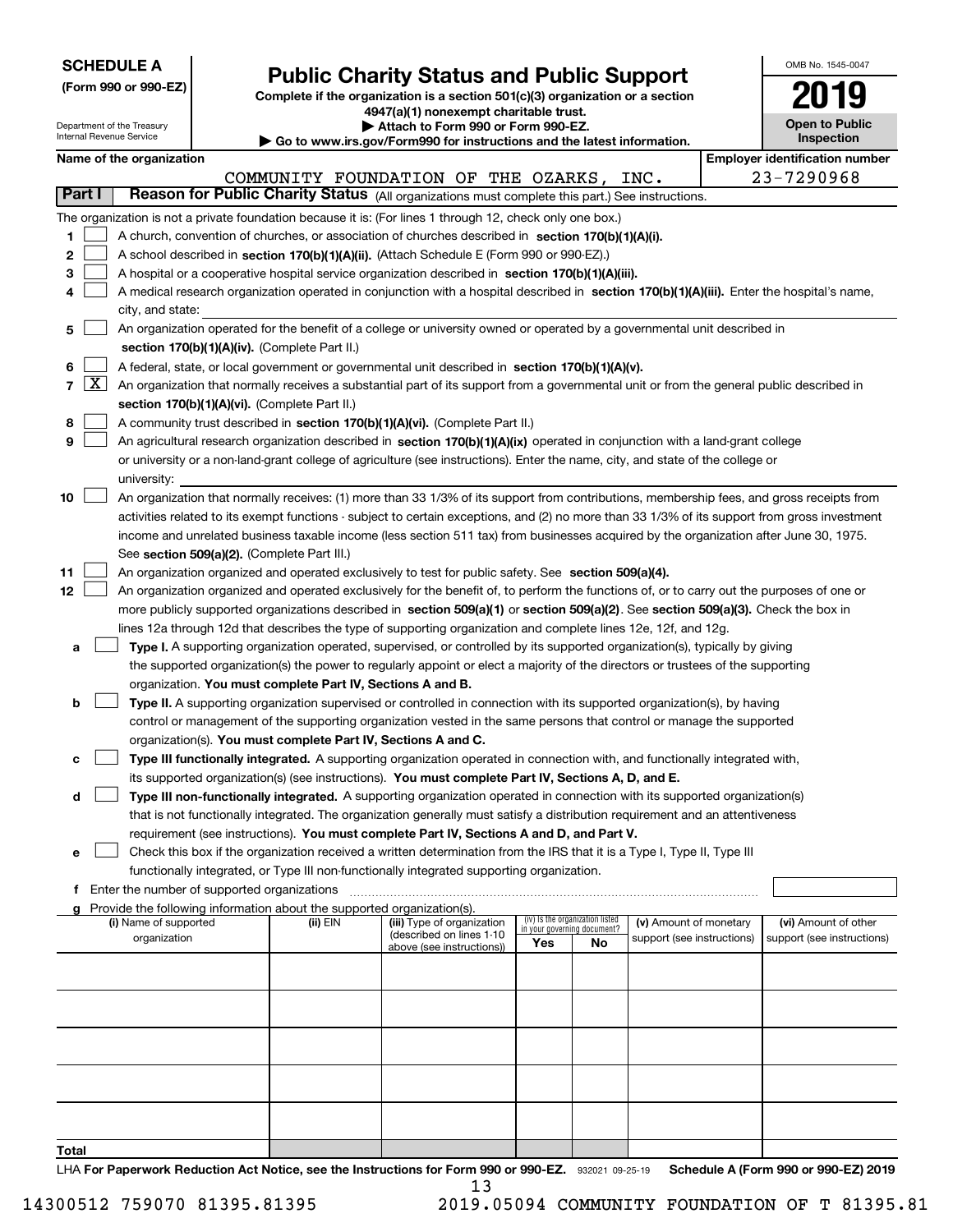#### Schedule A (Form 990 or 990-EZ) 2019 **COMMUNITY FOUNDATION OF THE OZARKS, INC. 23-7290968** Page **2 Part II Support Schedule for Organizations Described in Sections 170(b)(1)(A)(iv) and 170(b)(1)(A)(vi)**

(Complete only if you checked the box on line 5, 7, or 8 of Part I or if the organization failed to qualify under Part III. If the organization fails to qualify under the tests listed below, please complete Part III.)

|    | <b>Section A. Public Support</b>                                                                                                                                                                                               |                                                        |            |            |            |          |                                          |
|----|--------------------------------------------------------------------------------------------------------------------------------------------------------------------------------------------------------------------------------|--------------------------------------------------------|------------|------------|------------|----------|------------------------------------------|
|    | Calendar year (or fiscal year beginning in) $\blacktriangleright$                                                                                                                                                              | (a) 2015                                               | $(b)$ 2016 | $(c)$ 2017 | $(d)$ 2018 | (e) 2019 | (f) Total                                |
|    | <b>1</b> Gifts, grants, contributions, and                                                                                                                                                                                     |                                                        |            |            |            |          |                                          |
|    | membership fees received. (Do not                                                                                                                                                                                              |                                                        |            |            |            |          |                                          |
|    | include any "unusual grants.")                                                                                                                                                                                                 | 15562713.16530656.30654947.25378811.34721300.122848427 |            |            |            |          |                                          |
|    | 2 Tax revenues levied for the organ-                                                                                                                                                                                           |                                                        |            |            |            |          |                                          |
|    | ization's benefit and either paid to                                                                                                                                                                                           |                                                        |            |            |            |          |                                          |
|    | or expended on its behalf                                                                                                                                                                                                      |                                                        |            |            |            |          |                                          |
|    | 3 The value of services or facilities                                                                                                                                                                                          |                                                        |            |            |            |          |                                          |
|    | furnished by a governmental unit to                                                                                                                                                                                            |                                                        |            |            |            |          |                                          |
|    | the organization without charge                                                                                                                                                                                                |                                                        |            |            |            |          |                                          |
|    | 4 Total. Add lines 1 through 3                                                                                                                                                                                                 | 15562713.16530656.30654947.25378811.34721300.122848427 |            |            |            |          |                                          |
|    | 5 The portion of total contributions                                                                                                                                                                                           |                                                        |            |            |            |          |                                          |
|    | by each person (other than a                                                                                                                                                                                                   |                                                        |            |            |            |          |                                          |
|    | governmental unit or publicly                                                                                                                                                                                                  |                                                        |            |            |            |          |                                          |
|    | supported organization) included                                                                                                                                                                                               |                                                        |            |            |            |          |                                          |
|    | on line 1 that exceeds 2% of the                                                                                                                                                                                               |                                                        |            |            |            |          |                                          |
|    | amount shown on line 11,                                                                                                                                                                                                       |                                                        |            |            |            |          |                                          |
|    | column (f)                                                                                                                                                                                                                     |                                                        |            |            |            |          | 10872238.                                |
|    | 6 Public support. Subtract line 5 from line 4.                                                                                                                                                                                 |                                                        |            |            |            |          | 111976189                                |
|    | <b>Section B. Total Support</b>                                                                                                                                                                                                |                                                        |            |            |            |          |                                          |
|    | Calendar year (or fiscal year beginning in)                                                                                                                                                                                    | (a) 2015                                               | $(b)$ 2016 | $(c)$ 2017 | $(d)$ 2018 | (e) 2019 | (f) Total                                |
|    | <b>7</b> Amounts from line 4                                                                                                                                                                                                   | 15562713.16530656.30654947.25378811.34721300.122848427 |            |            |            |          |                                          |
|    | 8 Gross income from interest,                                                                                                                                                                                                  |                                                        |            |            |            |          |                                          |
|    | dividends, payments received on                                                                                                                                                                                                |                                                        |            |            |            |          |                                          |
|    | securities loans, rents, royalties,                                                                                                                                                                                            |                                                        |            |            |            |          |                                          |
|    | and income from similar sources                                                                                                                                                                                                | 2287332.                                               | 2897165.   | 2922020.   | 3744867.   |          | 5018443.16869827.                        |
|    | <b>9</b> Net income from unrelated business                                                                                                                                                                                    |                                                        |            |            |            |          |                                          |
|    | activities, whether or not the                                                                                                                                                                                                 |                                                        |            |            |            |          |                                          |
|    | business is regularly carried on                                                                                                                                                                                               |                                                        |            |            |            |          |                                          |
|    | <b>10</b> Other income. Do not include gain                                                                                                                                                                                    |                                                        |            |            |            |          |                                          |
|    | or loss from the sale of capital                                                                                                                                                                                               |                                                        |            |            |            |          |                                          |
|    | assets (Explain in Part VI.)                                                                                                                                                                                                   |                                                        |            |            |            |          |                                          |
|    | 11 Total support. Add lines 7 through 10                                                                                                                                                                                       |                                                        |            |            |            |          | 139718254                                |
|    | 12 Gross receipts from related activities, etc. (see instructions)                                                                                                                                                             |                                                        |            |            |            | 12       |                                          |
|    | 13 First five years. If the Form 990 is for the organization's first, second, third, fourth, or fifth tax year as a section 501(c)(3)                                                                                          |                                                        |            |            |            |          |                                          |
|    | organization, check this box and stop here<br>Section C. Computation of Public Support Percentage                                                                                                                              |                                                        |            |            |            |          |                                          |
|    |                                                                                                                                                                                                                                |                                                        |            |            |            |          |                                          |
|    |                                                                                                                                                                                                                                |                                                        |            |            |            | 14       | 80.14<br>%<br>83.25                      |
|    | 15 Public support percentage from 2018 Schedule A, Part II, line 14 [11] [11] manument continuum manument of Public support percentage from 2018 Schedule A, Part II, line 14 [11] manument continuum manument of Public suppo |                                                        |            |            |            | 15       | $\%$                                     |
|    | 16a 33 1/3% support test - 2019. If the organization did not check the box on line 13, and line 14 is 33 1/3% or more, check this box and                                                                                      |                                                        |            |            |            |          | $\blacktriangleright$ $\boxed{\text{X}}$ |
|    | stop here. The organization qualifies as a publicly supported organization                                                                                                                                                     |                                                        |            |            |            |          |                                          |
|    | b 33 1/3% support test - 2018. If the organization did not check a box on line 13 or 16a, and line 15 is 33 1/3% or more, check this box                                                                                       |                                                        |            |            |            |          |                                          |
|    | and stop here. The organization qualifies as a publicly supported organization                                                                                                                                                 |                                                        |            |            |            |          |                                          |
|    | 17a 10% -facts-and-circumstances test - 2019. If the organization did not check a box on line 13, 16a, or 16b, and line 14 is 10% or more,                                                                                     |                                                        |            |            |            |          |                                          |
|    | and if the organization meets the "facts-and-circumstances" test, check this box and stop here. Explain in Part VI how the organization                                                                                        |                                                        |            |            |            |          |                                          |
|    | meets the "facts-and-circumstances" test. The organization qualifies as a publicly supported organization                                                                                                                      |                                                        |            |            |            |          |                                          |
|    | <b>b 10% -facts-and-circumstances test - 2018.</b> If the organization did not check a box on line 13, 16a, 16b, or 17a, and line 15 is 10% or                                                                                 |                                                        |            |            |            |          |                                          |
|    | more, and if the organization meets the "facts-and-circumstances" test, check this box and stop here. Explain in Part VI how the                                                                                               |                                                        |            |            |            |          |                                          |
|    | organization meets the "facts-and-circumstances" test. The organization qualifies as a publicly supported organization                                                                                                         |                                                        |            |            |            |          |                                          |
| 18 | Private foundation. If the organization did not check a box on line 13, 16a, 16b, 17a, or 17b, check this box and see instructions                                                                                             |                                                        |            |            |            |          | Schedule A (Form 990 or 990-EZ) 2019     |

**Schedule A (Form 990 or 990-EZ) 2019**

932022 09-25-19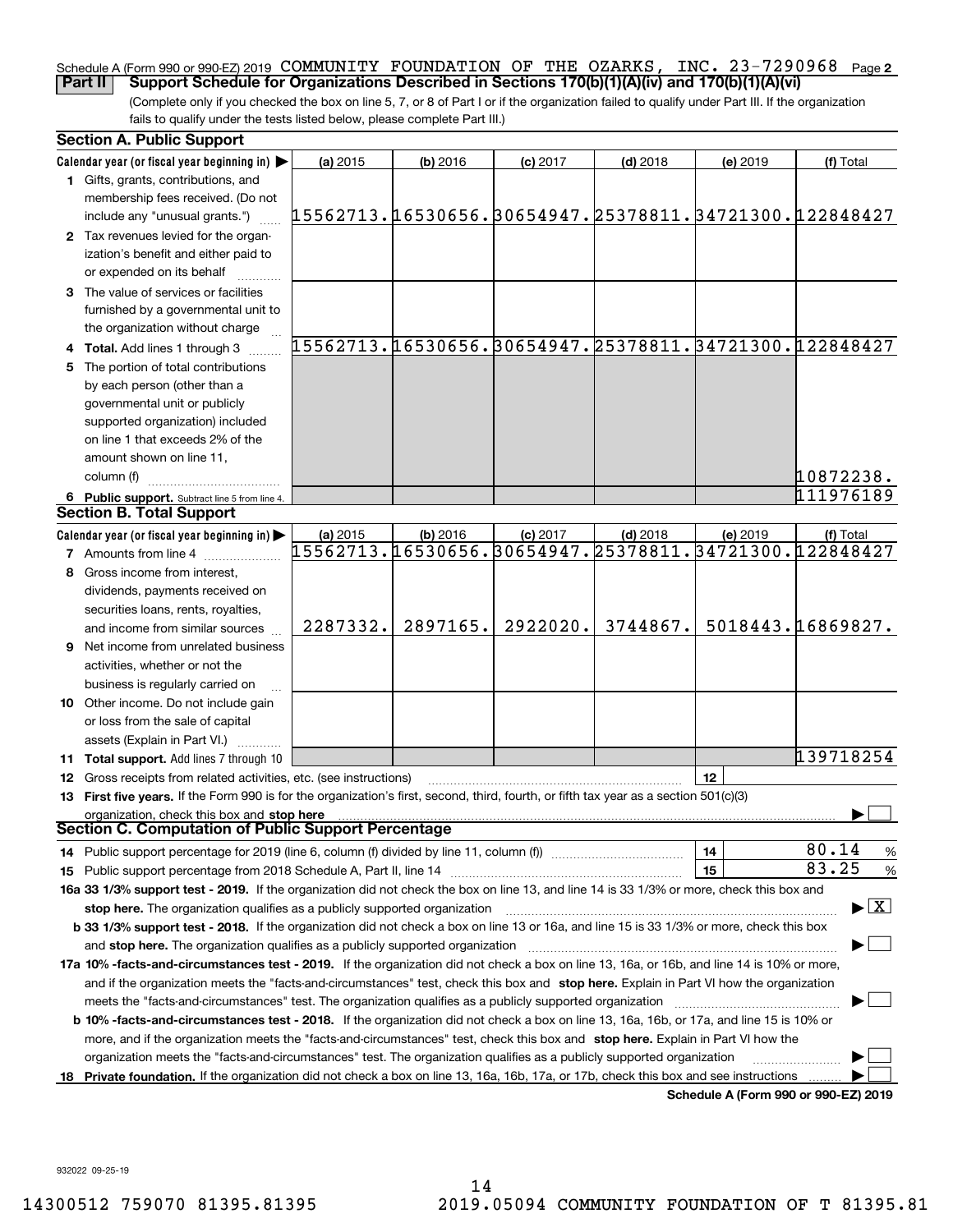#### Schedule A (Form 990 or 990-EZ) 2019 **COMMUNITY FOUNDATION OF THE OZARKS, INC. 23-7290968** Page **3 Part III Support Schedule for Organizations Described in Section 509(a)(2)**

(Complete only if you checked the box on line 10 of Part I or if the organization failed to qualify under Part II. If the organization fails to qualify under the tests listed below, please complete Part II.)

|    | <b>Section A. Public Support</b>                                                                                                                                                                                               |          |            |            |            |          |                                      |
|----|--------------------------------------------------------------------------------------------------------------------------------------------------------------------------------------------------------------------------------|----------|------------|------------|------------|----------|--------------------------------------|
|    | Calendar year (or fiscal year beginning in) $\blacktriangleright$                                                                                                                                                              | (a) 2015 | $(b)$ 2016 | $(c)$ 2017 | $(d)$ 2018 | (e) 2019 | (f) Total                            |
|    | 1 Gifts, grants, contributions, and                                                                                                                                                                                            |          |            |            |            |          |                                      |
|    | membership fees received. (Do not                                                                                                                                                                                              |          |            |            |            |          |                                      |
|    | include any "unusual grants.")                                                                                                                                                                                                 |          |            |            |            |          |                                      |
|    | 2 Gross receipts from admissions,<br>merchandise sold or services per-<br>formed, or facilities furnished in<br>any activity that is related to the<br>organization's tax-exempt purpose                                       |          |            |            |            |          |                                      |
|    | 3 Gross receipts from activities that<br>are not an unrelated trade or bus-                                                                                                                                                    |          |            |            |            |          |                                      |
|    | iness under section 513                                                                                                                                                                                                        |          |            |            |            |          |                                      |
|    | 4 Tax revenues levied for the organ-                                                                                                                                                                                           |          |            |            |            |          |                                      |
|    | ization's benefit and either paid to<br>or expended on its behalf<br>.                                                                                                                                                         |          |            |            |            |          |                                      |
|    | 5 The value of services or facilities                                                                                                                                                                                          |          |            |            |            |          |                                      |
|    | furnished by a governmental unit to                                                                                                                                                                                            |          |            |            |            |          |                                      |
|    | the organization without charge                                                                                                                                                                                                |          |            |            |            |          |                                      |
|    | <b>6 Total.</b> Add lines 1 through 5                                                                                                                                                                                          |          |            |            |            |          |                                      |
|    | 7a Amounts included on lines 1, 2, and                                                                                                                                                                                         |          |            |            |            |          |                                      |
|    | 3 received from disqualified persons<br><b>b</b> Amounts included on lines 2 and 3 received                                                                                                                                    |          |            |            |            |          |                                      |
|    | from other than disqualified persons that<br>exceed the greater of \$5,000 or 1% of the<br>amount on line 13 for the year                                                                                                      |          |            |            |            |          |                                      |
|    | c Add lines 7a and 7b                                                                                                                                                                                                          |          |            |            |            |          |                                      |
|    | 8 Public support. (Subtract line 7c from line 6.)<br><b>Section B. Total Support</b>                                                                                                                                           |          |            |            |            |          |                                      |
|    | Calendar year (or fiscal year beginning in) $\blacktriangleright$                                                                                                                                                              | (a) 2015 | (b) 2016   | $(c)$ 2017 | $(d)$ 2018 | (e) 2019 | (f) Total                            |
|    | 9 Amounts from line 6                                                                                                                                                                                                          |          |            |            |            |          |                                      |
|    | 10a Gross income from interest,<br>dividends, payments received on<br>securities loans, rents, royalties,<br>and income from similar sources                                                                                   |          |            |            |            |          |                                      |
|    | <b>b</b> Unrelated business taxable income<br>(less section 511 taxes) from businesses                                                                                                                                         |          |            |            |            |          |                                      |
|    | acquired after June 30, 1975                                                                                                                                                                                                   |          |            |            |            |          |                                      |
|    | c Add lines 10a and 10b<br>11 Net income from unrelated business<br>activities not included in line 10b,<br>whether or not the business is<br>regularly carried on                                                             |          |            |            |            |          |                                      |
|    | 12 Other income. Do not include gain<br>or loss from the sale of capital<br>assets (Explain in Part VI.)                                                                                                                       |          |            |            |            |          |                                      |
|    | <b>13</b> Total support. (Add lines 9, 10c, 11, and 12.)                                                                                                                                                                       |          |            |            |            |          |                                      |
|    | 14 First five years. If the Form 990 is for the organization's first, second, third, fourth, or fifth tax year as a section 501(c)(3) organization,                                                                            |          |            |            |            |          |                                      |
|    | check this box and stop here measurements are all the state of the state of the state of the state of the state of the state of the state of the state of the state of the state of the state of the state of the state of the |          |            |            |            |          |                                      |
|    | Section C. Computation of Public Support Percentage                                                                                                                                                                            |          |            |            |            |          |                                      |
|    | 15 Public support percentage for 2019 (line 8, column (f), divided by line 13, column (f))                                                                                                                                     |          |            |            |            | 15       | %                                    |
|    | 16 Public support percentage from 2018 Schedule A, Part III, line 15                                                                                                                                                           |          |            |            |            | 16       | %                                    |
|    | <b>Section D. Computation of Investment Income Percentage</b>                                                                                                                                                                  |          |            |            |            |          |                                      |
|    | 17 Investment income percentage for 2019 (line 10c, column (f), divided by line 13, column (f))<br><b>18</b> Investment income percentage from <b>2018</b> Schedule A, Part III, line 17                                       |          |            |            |            | 17<br>18 | %<br>%                               |
|    | 19a 33 1/3% support tests - 2019. If the organization did not check the box on line 14, and line 15 is more than 33 1/3%, and line 17 is not                                                                                   |          |            |            |            |          |                                      |
|    | more than 33 1/3%, check this box and stop here. The organization qualifies as a publicly supported organization                                                                                                               |          |            |            |            |          | ▶                                    |
|    | b 33 1/3% support tests - 2018. If the organization did not check a box on line 14 or line 19a, and line 16 is more than 33 1/3%, and                                                                                          |          |            |            |            |          |                                      |
|    | line 18 is not more than 33 1/3%, check this box and stop here. The organization qualifies as a publicly supported organization                                                                                                |          |            |            |            |          |                                      |
| 20 | <b>Private foundation.</b> If the organization did not check a box on line 14, 19a, or 19b, check this box and see instructions                                                                                                |          |            |            |            |          |                                      |
|    | 932023 09-25-19                                                                                                                                                                                                                |          |            |            |            |          | Schedule A (Form 990 or 990-EZ) 2019 |
|    |                                                                                                                                                                                                                                |          | 15         |            |            |          |                                      |

 <sup>14300512 759070 81395.81395 2019.05094</sup> COMMUNITY FOUNDATION OF T 81395.81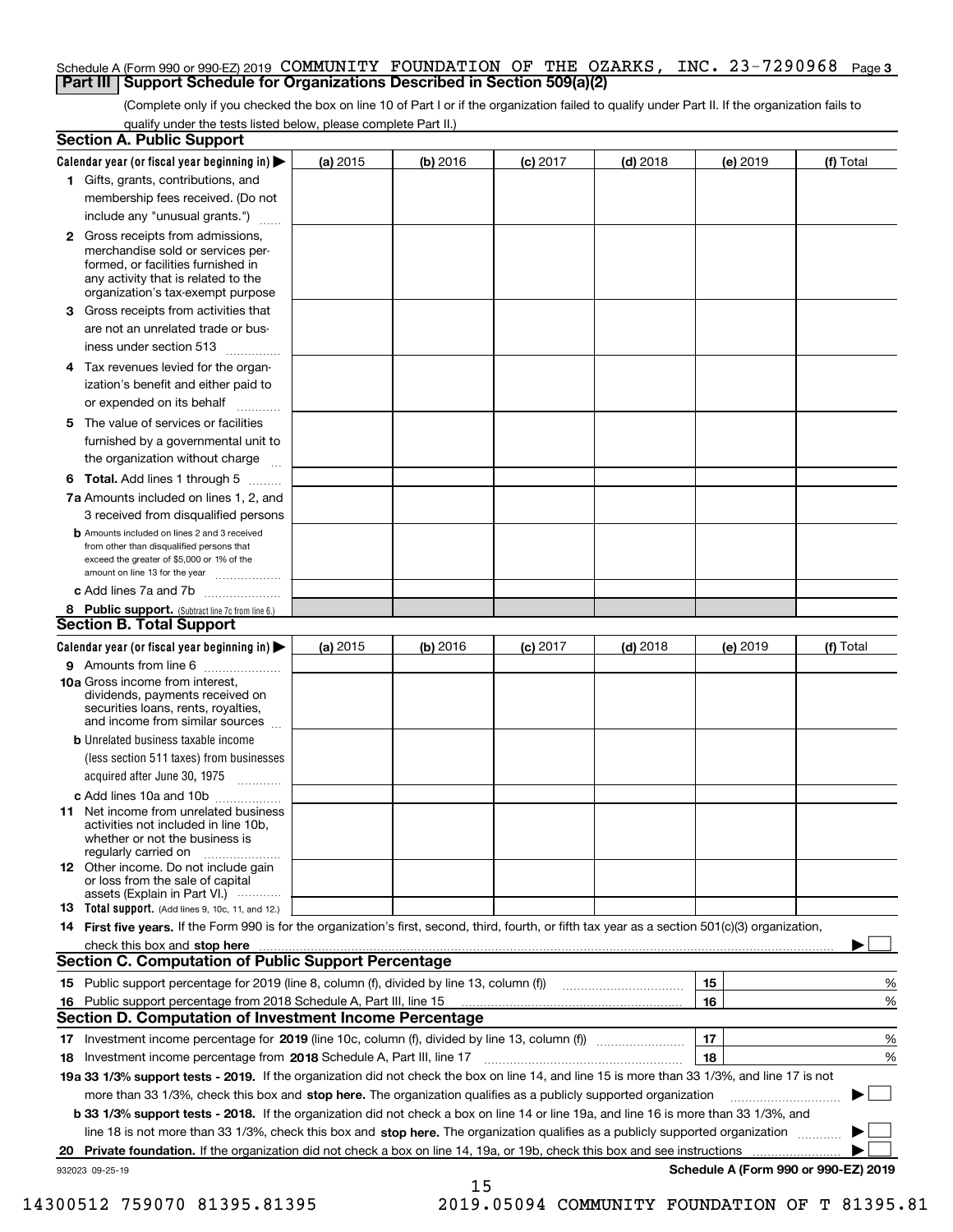#### Schedule A (Form 990 or 990-EZ) 2019  $\,$  **COMMUNITY**  $\,$  **FOUNDATION OF THE OZARKS,**  $\,$  **INC**  $\,$  **23-7290968**  $\,$  **Page 4**  $\,$

## **Part IV Supporting Organizations**

(Complete only if you checked a box in line 12 on Part I. If you checked 12a of Part I, complete Sections A and B. If you checked 12b of Part I, complete Sections A and C. If you checked 12c of Part I, complete Sections A, D, and E. If you checked 12d of Part I, complete Sections A and D, and complete Part V.)

#### **Section A. All Supporting Organizations**

- **1** Are all of the organization's supported organizations listed by name in the organization's governing documents? If "No," describe in **Part VI** how the supported organizations are designated. If designated by *class or purpose, describe the designation. If historic and continuing relationship, explain.*
- **2** Did the organization have any supported organization that does not have an IRS determination of status under section 509(a)(1) or (2)? If "Yes," explain in Part VI how the organization determined that the supported *organization was described in section 509(a)(1) or (2).*
- **3a** Did the organization have a supported organization described in section 501(c)(4), (5), or (6)? If "Yes," answer *(b) and (c) below.*
- **b** Did the organization confirm that each supported organization qualified under section 501(c)(4), (5), or (6) and satisfied the public support tests under section 509(a)(2)? If "Yes," describe in **Part VI** when and how the *organization made the determination.*
- **c**Did the organization ensure that all support to such organizations was used exclusively for section 170(c)(2)(B) purposes? If "Yes," explain in **Part VI** what controls the organization put in place to ensure such use.
- **4a***If* Was any supported organization not organized in the United States ("foreign supported organization")? *"Yes," and if you checked 12a or 12b in Part I, answer (b) and (c) below.*
- **b** Did the organization have ultimate control and discretion in deciding whether to make grants to the foreign supported organization? If "Yes," describe in **Part VI** how the organization had such control and discretion *despite being controlled or supervised by or in connection with its supported organizations.*
- **c** Did the organization support any foreign supported organization that does not have an IRS determination under sections 501(c)(3) and 509(a)(1) or (2)? If "Yes," explain in **Part VI** what controls the organization used *to ensure that all support to the foreign supported organization was used exclusively for section 170(c)(2)(B) purposes.*
- **5a** Did the organization add, substitute, or remove any supported organizations during the tax year? If "Yes," answer (b) and (c) below (if applicable). Also, provide detail in **Part VI,** including (i) the names and EIN *numbers of the supported organizations added, substituted, or removed; (ii) the reasons for each such action; (iii) the authority under the organization's organizing document authorizing such action; and (iv) how the action was accomplished (such as by amendment to the organizing document).*
- **b** Type I or Type II only. Was any added or substituted supported organization part of a class already designated in the organization's organizing document?
- **cSubstitutions only.**  Was the substitution the result of an event beyond the organization's control?
- **6** Did the organization provide support (whether in the form of grants or the provision of services or facilities) to **Part VI.** *If "Yes," provide detail in* support or benefit one or more of the filing organization's supported organizations? anyone other than (i) its supported organizations, (ii) individuals that are part of the charitable class benefited by one or more of its supported organizations, or (iii) other supporting organizations that also
- **7**Did the organization provide a grant, loan, compensation, or other similar payment to a substantial contributor *If "Yes," complete Part I of Schedule L (Form 990 or 990-EZ).* regard to a substantial contributor? (as defined in section 4958(c)(3)(C)), a family member of a substantial contributor, or a 35% controlled entity with
- **8** Did the organization make a loan to a disqualified person (as defined in section 4958) not described in line 7? *If "Yes," complete Part I of Schedule L (Form 990 or 990-EZ).*
- **9a** Was the organization controlled directly or indirectly at any time during the tax year by one or more in section 509(a)(1) or (2))? If "Yes," *provide detail in* <code>Part VI.</code> disqualified persons as defined in section 4946 (other than foundation managers and organizations described
- **b** Did one or more disqualified persons (as defined in line 9a) hold a controlling interest in any entity in which the supporting organization had an interest? If "Yes," provide detail in P**art VI**.
- **c**Did a disqualified person (as defined in line 9a) have an ownership interest in, or derive any personal benefit from, assets in which the supporting organization also had an interest? If "Yes," provide detail in P**art VI.**
- **10a** Was the organization subject to the excess business holdings rules of section 4943 because of section supporting organizations)? If "Yes," answer 10b below. 4943(f) (regarding certain Type II supporting organizations, and all Type III non-functionally integrated
- **b** Did the organization have any excess business holdings in the tax year? (Use Schedule C, Form 4720, to *determine whether the organization had excess business holdings.)*

16

932024 09-25-19

**Schedule A (Form 990 or 990-EZ) 2019**

**YesNo**

**1**

**2**

**3a**

**3b**

**3c**

**4a**

**4b**

**4c**

**5a**

**5b5c**

**6**

**7**

**8**

**9a**

**9b**

**9c**

**10a**

**10b**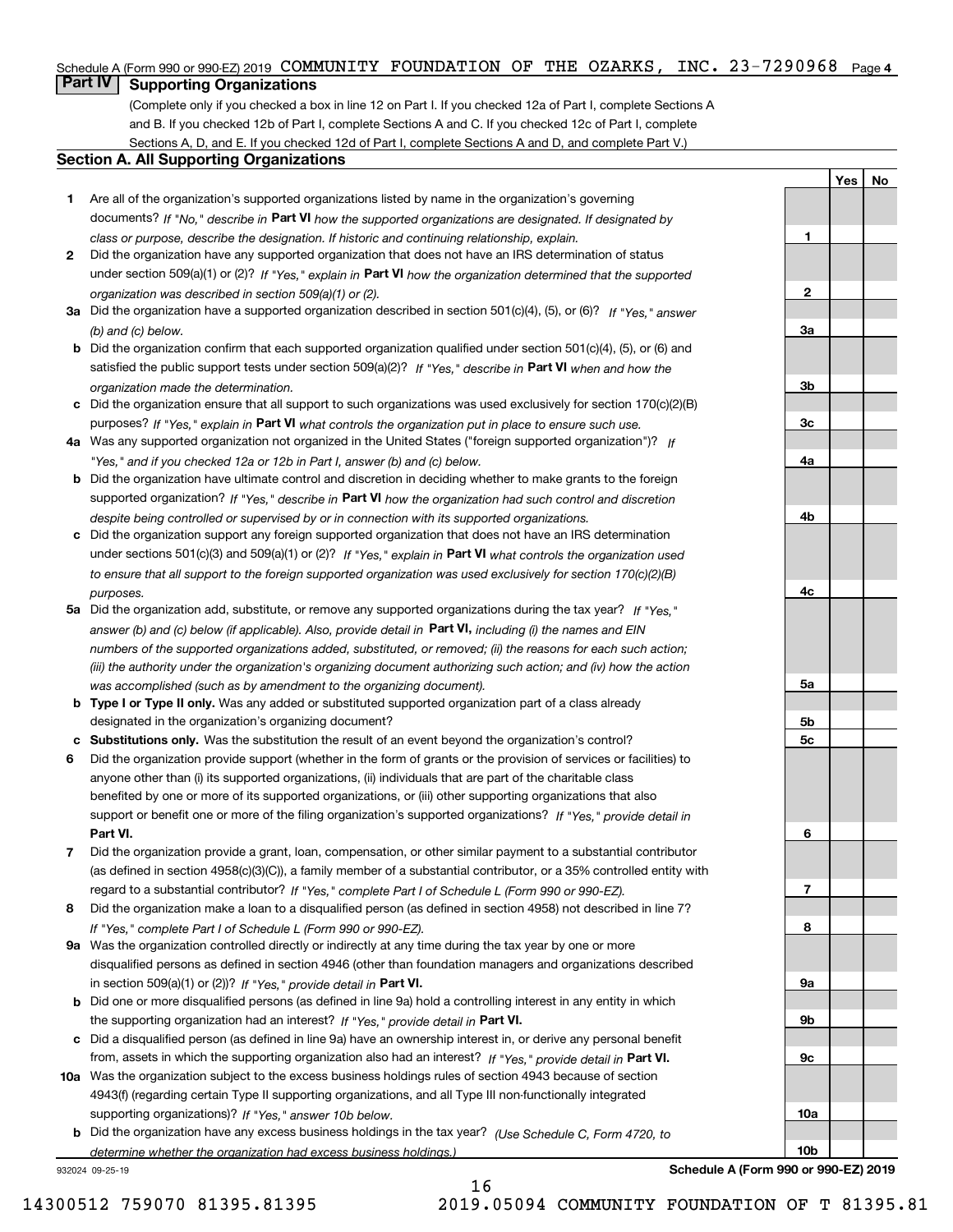#### **5** Schedule A (Form 990 or 990-EZ) 2019 Page COMMUNITY FOUNDATION OF THE OZARKS, INC. 23-7290968 **Part IV Supporting Organizations** *(continued)*

|    |                                                                                                                                                                       |                 | Yes        | No |
|----|-----------------------------------------------------------------------------------------------------------------------------------------------------------------------|-----------------|------------|----|
| 11 | Has the organization accepted a gift or contribution from any of the following persons?                                                                               |                 |            |    |
|    | a A person who directly or indirectly controls, either alone or together with persons described in (b) and (c)                                                        |                 |            |    |
|    | below, the governing body of a supported organization?                                                                                                                | 11a             |            |    |
|    | <b>b</b> A family member of a person described in (a) above?                                                                                                          | 11 <sub>b</sub> |            |    |
|    | c A 35% controlled entity of a person described in (a) or (b) above? If "Yes" to a, b, or c, provide detail in Part VI.                                               | 11c             |            |    |
|    | <b>Section B. Type I Supporting Organizations</b>                                                                                                                     |                 |            |    |
|    |                                                                                                                                                                       |                 | Yes        | No |
| 1  | Did the directors, trustees, or membership of one or more supported organizations have the power to                                                                   |                 |            |    |
|    | regularly appoint or elect at least a majority of the organization's directors or trustees at all times during the                                                    |                 |            |    |
|    | tax year? If "No," describe in Part VI how the supported organization(s) effectively operated, supervised, or                                                         |                 |            |    |
|    | controlled the organization's activities. If the organization had more than one supported organization,                                                               |                 |            |    |
|    | describe how the powers to appoint and/or remove directors or trustees were allocated among the supported                                                             |                 |            |    |
|    | organizations and what conditions or restrictions, if any, applied to such powers during the tax year.                                                                | 1               |            |    |
| 2  | Did the organization operate for the benefit of any supported organization other than the supported                                                                   |                 |            |    |
|    | organization(s) that operated, supervised, or controlled the supporting organization? If "Yes," explain in                                                            |                 |            |    |
|    |                                                                                                                                                                       |                 |            |    |
|    | Part VI how providing such benefit carried out the purposes of the supported organization(s) that operated,<br>supervised, or controlled the supporting organization. | $\mathbf{2}$    |            |    |
|    | <b>Section C. Type II Supporting Organizations</b>                                                                                                                    |                 |            |    |
|    |                                                                                                                                                                       |                 | Yes        | No |
| 1. | Were a majority of the organization's directors or trustees during the tax year also a majority of the directors                                                      |                 |            |    |
|    | or trustees of each of the organization's supported organization(s)? If "No," describe in Part VI how control                                                         |                 |            |    |
|    | or management of the supporting organization was vested in the same persons that controlled or managed                                                                |                 |            |    |
|    | the supported organization(s).                                                                                                                                        | 1               |            |    |
|    | <b>Section D. All Type III Supporting Organizations</b>                                                                                                               |                 |            |    |
|    |                                                                                                                                                                       |                 | Yes        | No |
| 1  | Did the organization provide to each of its supported organizations, by the last day of the fifth month of the                                                        |                 |            |    |
|    | organization's tax year, (i) a written notice describing the type and amount of support provided during the prior tax                                                 |                 |            |    |
|    | year, (ii) a copy of the Form 990 that was most recently filed as of the date of notification, and (iii) copies of the                                                |                 |            |    |
|    | organization's governing documents in effect on the date of notification, to the extent not previously provided?                                                      | 1               |            |    |
| 2  | Were any of the organization's officers, directors, or trustees either (i) appointed or elected by the supported                                                      |                 |            |    |
|    | organization(s) or (ii) serving on the governing body of a supported organization? If "No," explain in Part VI how                                                    |                 |            |    |
|    | the organization maintained a close and continuous working relationship with the supported organization(s).                                                           | $\mathbf{2}$    |            |    |
| 3  | By reason of the relationship described in (2), did the organization's supported organizations have a                                                                 |                 |            |    |
|    | significant voice in the organization's investment policies and in directing the use of the organization's                                                            |                 |            |    |
|    | income or assets at all times during the tax year? If "Yes," describe in Part VI the role the organization's                                                          |                 |            |    |
|    | supported organizations played in this regard.                                                                                                                        | 3               |            |    |
|    | Section E. Type III Functionally Integrated Supporting Organizations                                                                                                  |                 |            |    |
| 1  | Check the box next to the method that the organization used to satisfy the Integral Part Test during the year (see instructions).                                     |                 |            |    |
| а  | The organization satisfied the Activities Test. Complete line 2 below.                                                                                                |                 |            |    |
| b  | The organization is the parent of each of its supported organizations. Complete line 3 below.                                                                         |                 |            |    |
| с  | The organization supported a governmental entity. Describe in Part VI how you supported a government entity (see instructions),                                       |                 |            |    |
| 2  | Activities Test. Answer (a) and (b) below.                                                                                                                            |                 | <b>Yes</b> | No |
| а  | Did substantially all of the organization's activities during the tax year directly further the exempt purposes of                                                    |                 |            |    |
|    | the supported organization(s) to which the organization was responsive? If "Yes," then in Part VI identify                                                            |                 |            |    |
|    | those supported organizations and explain how these activities directly furthered their exempt purposes,                                                              |                 |            |    |
|    | how the organization was responsive to those supported organizations, and how the organization determined                                                             |                 |            |    |
|    | that these activities constituted substantially all of its activities.                                                                                                | 2a              |            |    |
|    | <b>b</b> Did the activities described in (a) constitute activities that, but for the organization's involvement, one or more                                          |                 |            |    |
|    | of the organization's supported organization(s) would have been engaged in? If "Yes," explain in Part VI the                                                          |                 |            |    |
|    | reasons for the organization's position that its supported organization(s) would have engaged in these                                                                |                 |            |    |
|    | activities but for the organization's involvement.                                                                                                                    | 2b              |            |    |
| 3  | Parent of Supported Organizations. Answer (a) and (b) below.                                                                                                          |                 |            |    |
|    | a Did the organization have the power to regularly appoint or elect a majority of the officers, directors, or                                                         |                 |            |    |
|    | trustees of each of the supported organizations? Provide details in Part VI.                                                                                          | За              |            |    |
|    | <b>b</b> Did the organization exercise a substantial degree of direction over the policies, programs, and activities of each                                          |                 |            |    |
|    | of its supported organizations? If "Yes." describe in Part VI the role played by the organization in this regard.                                                     | 3b              |            |    |
|    | Schedule A (Form 990 or 990-EZ) 2019<br>932025 09-25-19                                                                                                               |                 |            |    |

17

**Schedule A (Form 990 or 990-EZ) 2019**

14300512 759070 81395.81395 2019.05094 COMMUNITY FOUNDATION OF T 81395.81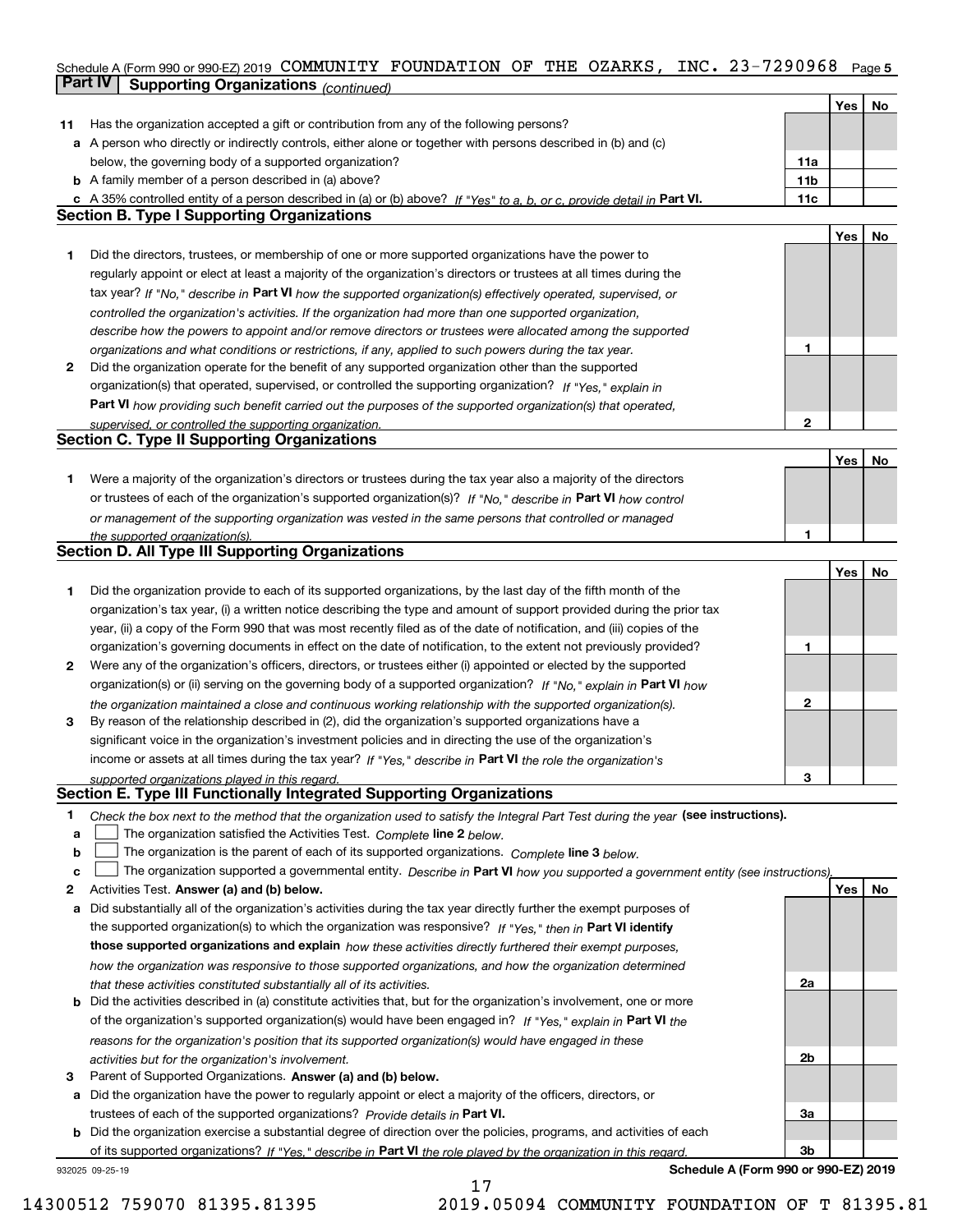|                | Schedule A (Form 990 or 990-EZ) 2019 COMMUNITY FOUNDATION OF THE OZARKS, INC. $23-7290968$<br><b>Part V</b><br>Type III Non-Functionally Integrated 509(a)(3) Supporting Organizations |                |                | Page 6                         |
|----------------|----------------------------------------------------------------------------------------------------------------------------------------------------------------------------------------|----------------|----------------|--------------------------------|
| 1              | Check here if the organization satisfied the Integral Part Test as a qualifying trust on Nov. 20, 1970 (explain in Part VI). See instructions. All                                     |                |                |                                |
|                | other Type III non-functionally integrated supporting organizations must complete Sections A through E.                                                                                |                |                |                                |
|                | Section A - Adjusted Net Income                                                                                                                                                        |                | (A) Prior Year | (B) Current Year<br>(optional) |
| 1              | Net short-term capital gain                                                                                                                                                            | 1.             |                |                                |
| $\overline{2}$ | Recoveries of prior-year distributions                                                                                                                                                 | $\mathbf{2}$   |                |                                |
| З              | Other gross income (see instructions)                                                                                                                                                  | 3              |                |                                |
| 4              | Add lines 1 through 3.                                                                                                                                                                 | 4              |                |                                |
| 5              | Depreciation and depletion                                                                                                                                                             | 5              |                |                                |
| 6              | Portion of operating expenses paid or incurred for production or                                                                                                                       |                |                |                                |
|                | collection of gross income or for management, conservation, or                                                                                                                         |                |                |                                |
|                | maintenance of property held for production of income (see instructions)                                                                                                               | 6              |                |                                |
| 7              | Other expenses (see instructions)                                                                                                                                                      | $\overline{7}$ |                |                                |
| 8              | Adjusted Net Income (subtract lines 5, 6, and 7 from line 4)                                                                                                                           | 8              |                |                                |
|                | Section B - Minimum Asset Amount                                                                                                                                                       |                | (A) Prior Year | (B) Current Year<br>(optional) |
| 1              | Aggregate fair market value of all non-exempt-use assets (see                                                                                                                          |                |                |                                |
|                | instructions for short tax year or assets held for part of year):                                                                                                                      |                |                |                                |
|                | <b>a</b> Average monthly value of securities                                                                                                                                           | 1a             |                |                                |
|                | <b>b</b> Average monthly cash balances                                                                                                                                                 | 1b             |                |                                |
|                | c Fair market value of other non-exempt-use assets                                                                                                                                     | 1c             |                |                                |
|                | d Total (add lines 1a, 1b, and 1c)                                                                                                                                                     | 1d             |                |                                |
|                | <b>e</b> Discount claimed for blockage or other                                                                                                                                        |                |                |                                |
|                | factors (explain in detail in Part VI):                                                                                                                                                |                |                |                                |
| 2              | Acquisition indebtedness applicable to non-exempt-use assets                                                                                                                           | $\mathbf{2}$   |                |                                |
| 3              | Subtract line 2 from line 1d.                                                                                                                                                          | 3              |                |                                |
| 4              | Cash deemed held for exempt use. Enter 1-1/2% of line 3 (for greater amount,                                                                                                           |                |                |                                |
|                | see instructions).                                                                                                                                                                     | 4              |                |                                |
| 5              | Net value of non-exempt-use assets (subtract line 4 from line 3)                                                                                                                       | 5              |                |                                |
| 6              | Multiply line 5 by .035.                                                                                                                                                               | 6              |                |                                |
| 7              | Recoveries of prior-year distributions                                                                                                                                                 | $\overline{7}$ |                |                                |
| 8              | Minimum Asset Amount (add line 7 to line 6)                                                                                                                                            | 8              |                |                                |
|                | <b>Section C - Distributable Amount</b>                                                                                                                                                |                |                | <b>Current Year</b>            |
|                | Adjusted net income for prior year (from Section A, line 8, Column A)                                                                                                                  | 1              |                |                                |
|                | Enter 85% of line 1.                                                                                                                                                                   | 2              |                |                                |
| З              | Minimum asset amount for prior year (from Section B, line 8, Column A)                                                                                                                 | 3              |                |                                |
| 4              | Enter greater of line 2 or line 3.                                                                                                                                                     | 4              |                |                                |
| 5              | Income tax imposed in prior year                                                                                                                                                       | 5              |                |                                |
| 6              | <b>Distributable Amount.</b> Subtract line 5 from line 4, unless subject to                                                                                                            |                |                |                                |
|                | emergency temporary reduction (see instructions).                                                                                                                                      | 6              |                |                                |
| 7              | Check here if the current year is the organization's first as a non-functionally integrated Type III supporting organization (see                                                      |                |                |                                |

instructions).

**Schedule A (Form 990 or 990-EZ) 2019**

932026 09-25-19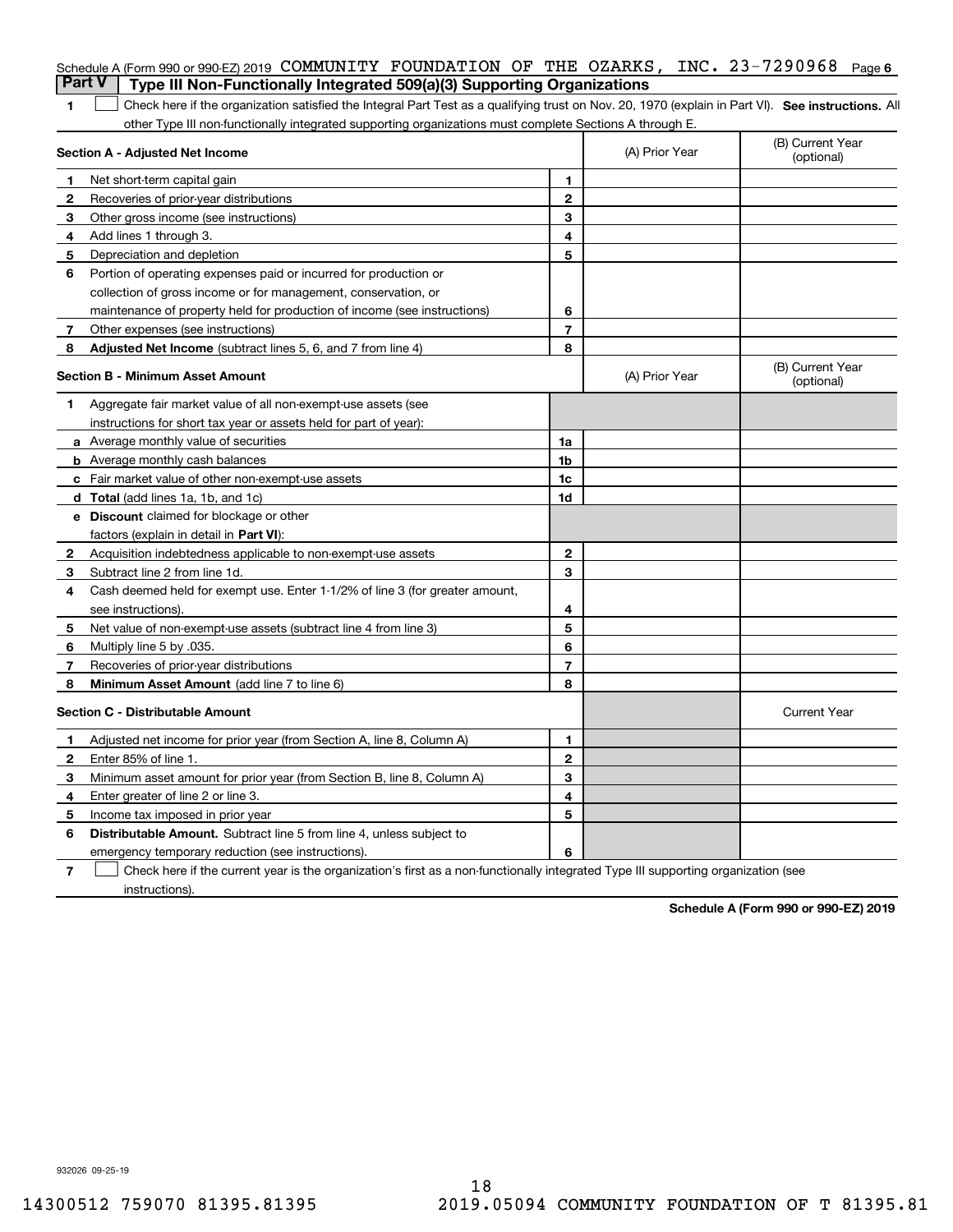## Schedule A (Form 990 or 990-EZ) 2019 **COMMUNITY FOUNDATION OF THE OZARKS, INC. 23-7290968** Page **7**

| <b>Part V</b> | Type III Non-Functionally Integrated 509(a)(3) Supporting Organizations                    |                                    | (continued)                                    |                                                  |
|---------------|--------------------------------------------------------------------------------------------|------------------------------------|------------------------------------------------|--------------------------------------------------|
|               | <b>Section D - Distributions</b>                                                           |                                    |                                                | <b>Current Year</b>                              |
| 1             |                                                                                            |                                    |                                                |                                                  |
| 2             | Amounts paid to perform activity that directly furthers exempt purposes of supported       |                                    |                                                |                                                  |
|               | organizations, in excess of income from activity                                           |                                    |                                                |                                                  |
| 3             | Administrative expenses paid to accomplish exempt purposes of supported organizations      |                                    |                                                |                                                  |
| 4             | Amounts paid to acquire exempt-use assets                                                  |                                    |                                                |                                                  |
| 5             | Qualified set-aside amounts (prior IRS approval required)                                  |                                    |                                                |                                                  |
| 6             | Other distributions (describe in Part VI). See instructions.                               |                                    |                                                |                                                  |
| 7             | <b>Total annual distributions.</b> Add lines 1 through 6.                                  |                                    |                                                |                                                  |
| 8             | Distributions to attentive supported organizations to which the organization is responsive |                                    |                                                |                                                  |
|               | (provide details in Part VI). See instructions.                                            |                                    |                                                |                                                  |
| 9             | Distributable amount for 2019 from Section C, line 6                                       |                                    |                                                |                                                  |
| 10            | Line 8 amount divided by line 9 amount                                                     |                                    |                                                |                                                  |
|               | <b>Section E - Distribution Allocations</b> (see instructions)                             | (i)<br><b>Excess Distributions</b> | (iii)<br><b>Underdistributions</b><br>Pre-2019 | (iii)<br><b>Distributable</b><br>Amount for 2019 |
| 1             | Distributable amount for 2019 from Section C, line 6                                       |                                    |                                                |                                                  |
| 2             | Underdistributions, if any, for years prior to 2019 (reason-                               |                                    |                                                |                                                  |
|               | able cause required- explain in Part VI). See instructions.                                |                                    |                                                |                                                  |
| З             | Excess distributions carryover, if any, to 2019                                            |                                    |                                                |                                                  |
|               | <b>a</b> From 2014                                                                         |                                    |                                                |                                                  |
|               | <b>b</b> From 2015                                                                         |                                    |                                                |                                                  |
|               | $c$ From 2016                                                                              |                                    |                                                |                                                  |
|               | d From 2017                                                                                |                                    |                                                |                                                  |
|               | e From 2018                                                                                |                                    |                                                |                                                  |
|               | Total of lines 3a through e                                                                |                                    |                                                |                                                  |
| g             | Applied to underdistributions of prior years                                               |                                    |                                                |                                                  |
|               | <b>h</b> Applied to 2019 distributable amount                                              |                                    |                                                |                                                  |
|               | Carryover from 2014 not applied (see instructions)                                         |                                    |                                                |                                                  |
|               | Remainder. Subtract lines 3g, 3h, and 3i from 3f.                                          |                                    |                                                |                                                  |
| 4             | Distributions for 2019 from Section D,                                                     |                                    |                                                |                                                  |
|               | line $7:$                                                                                  |                                    |                                                |                                                  |
|               | <b>a</b> Applied to underdistributions of prior years                                      |                                    |                                                |                                                  |
|               | <b>b</b> Applied to 2019 distributable amount                                              |                                    |                                                |                                                  |
|               | c Remainder. Subtract lines 4a and 4b from 4.                                              |                                    |                                                |                                                  |
| 5             | Remaining underdistributions for years prior to 2019, if                                   |                                    |                                                |                                                  |
|               | any. Subtract lines 3g and 4a from line 2. For result greater                              |                                    |                                                |                                                  |
|               | than zero, explain in Part VI. See instructions.                                           |                                    |                                                |                                                  |
| 6             | Remaining underdistributions for 2019. Subtract lines 3h                                   |                                    |                                                |                                                  |
|               | and 4b from line 1. For result greater than zero, explain in                               |                                    |                                                |                                                  |
|               | Part VI. See instructions.                                                                 |                                    |                                                |                                                  |
| 7             | Excess distributions carryover to 2020. Add lines 3j                                       |                                    |                                                |                                                  |
|               | and 4c.                                                                                    |                                    |                                                |                                                  |
| 8             | Breakdown of line 7:                                                                       |                                    |                                                |                                                  |
|               | a Excess from 2015                                                                         |                                    |                                                |                                                  |
|               | <b>b</b> Excess from 2016                                                                  |                                    |                                                |                                                  |
|               | c Excess from 2017                                                                         |                                    |                                                |                                                  |
|               | d Excess from 2018                                                                         |                                    |                                                |                                                  |
|               | e Excess from 2019                                                                         |                                    |                                                |                                                  |

**Schedule A (Form 990 or 990-EZ) 2019**

932027 09-25-19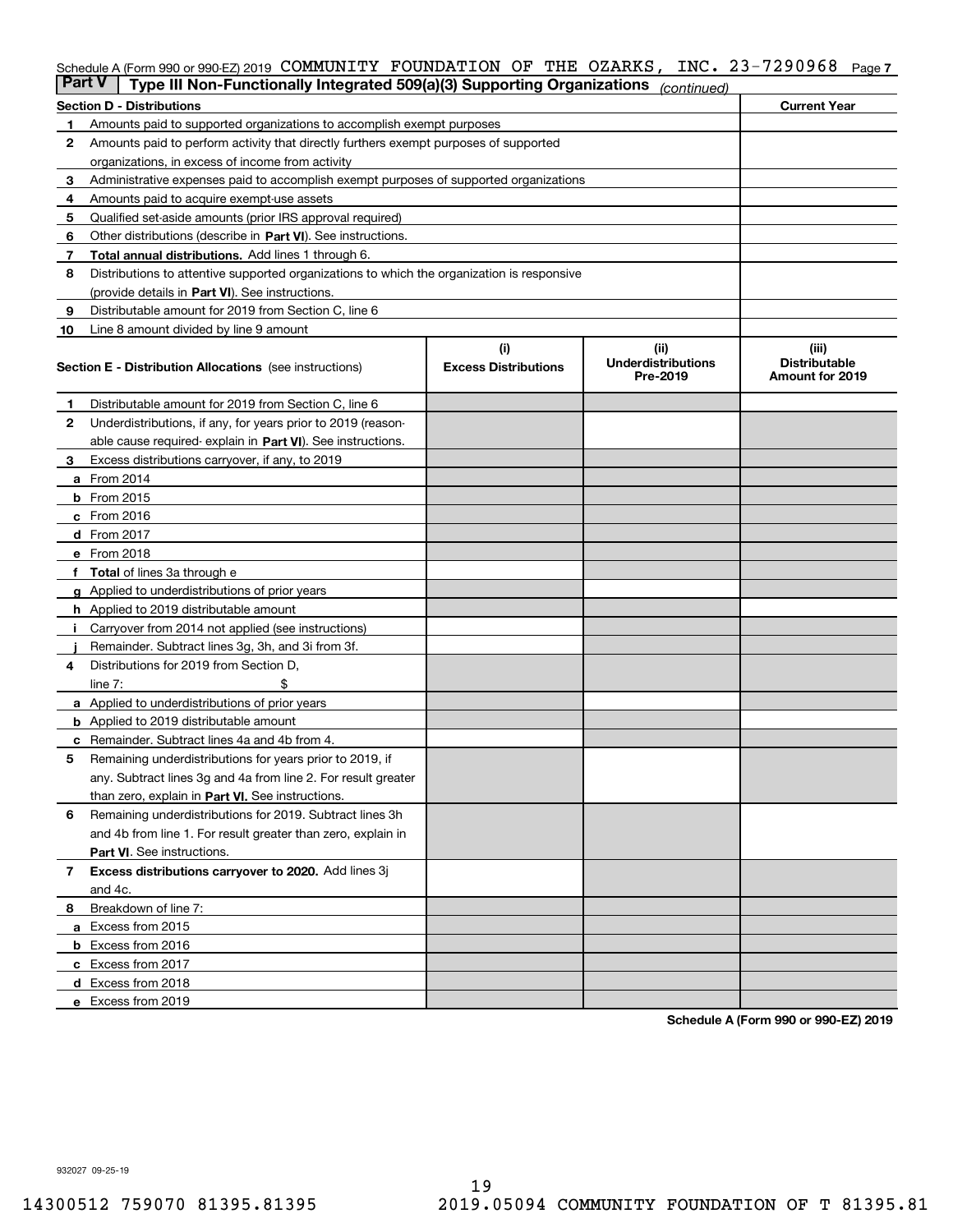| <b>Part VI</b>  | Supplemental Information. Provide the explanations required by Part II, line 10; Part II, line 17a or 17b; Part III, line 12;<br>Part IV, Section A, lines 1, 2, 3b, 3c, 4b, 4c, 5a, 6, 9a, 9b, 9c, 11a, 11b, and 11c; Part IV, Section B, lines 1 and 2; Part IV, Section C,                              |    | Schedule A (Form 990 or 990-EZ) 2019 COMMUNITY FOUNDATION OF THE OZARKS, INC. 23-7290968 Page 8 |
|-----------------|------------------------------------------------------------------------------------------------------------------------------------------------------------------------------------------------------------------------------------------------------------------------------------------------------------|----|-------------------------------------------------------------------------------------------------|
|                 | line 1; Part IV, Section D, lines 2 and 3; Part IV, Section E, lines 1c, 2a, 2b, 3a, and 3b; Part V, line 1; Part V, Section B, line 1e; Part V,<br>Section D, lines 5, 6, and 8; and Part V, Section E, lines 2, 5, and 6. Also complete this part for any additional information.<br>(See instructions.) |    |                                                                                                 |
|                 |                                                                                                                                                                                                                                                                                                            |    |                                                                                                 |
|                 |                                                                                                                                                                                                                                                                                                            |    |                                                                                                 |
|                 |                                                                                                                                                                                                                                                                                                            |    |                                                                                                 |
|                 |                                                                                                                                                                                                                                                                                                            |    |                                                                                                 |
|                 |                                                                                                                                                                                                                                                                                                            |    |                                                                                                 |
|                 |                                                                                                                                                                                                                                                                                                            |    |                                                                                                 |
|                 |                                                                                                                                                                                                                                                                                                            |    |                                                                                                 |
|                 |                                                                                                                                                                                                                                                                                                            |    |                                                                                                 |
|                 |                                                                                                                                                                                                                                                                                                            |    |                                                                                                 |
|                 |                                                                                                                                                                                                                                                                                                            |    |                                                                                                 |
|                 |                                                                                                                                                                                                                                                                                                            |    |                                                                                                 |
|                 |                                                                                                                                                                                                                                                                                                            |    |                                                                                                 |
|                 |                                                                                                                                                                                                                                                                                                            |    |                                                                                                 |
|                 |                                                                                                                                                                                                                                                                                                            |    |                                                                                                 |
|                 |                                                                                                                                                                                                                                                                                                            |    |                                                                                                 |
|                 |                                                                                                                                                                                                                                                                                                            |    |                                                                                                 |
|                 |                                                                                                                                                                                                                                                                                                            |    |                                                                                                 |
|                 |                                                                                                                                                                                                                                                                                                            |    |                                                                                                 |
|                 |                                                                                                                                                                                                                                                                                                            |    |                                                                                                 |
|                 |                                                                                                                                                                                                                                                                                                            |    |                                                                                                 |
|                 |                                                                                                                                                                                                                                                                                                            |    |                                                                                                 |
|                 |                                                                                                                                                                                                                                                                                                            |    |                                                                                                 |
|                 |                                                                                                                                                                                                                                                                                                            |    |                                                                                                 |
|                 |                                                                                                                                                                                                                                                                                                            |    |                                                                                                 |
|                 |                                                                                                                                                                                                                                                                                                            |    |                                                                                                 |
| 932028 09-25-19 |                                                                                                                                                                                                                                                                                                            | 20 | Schedule A (Form 990 or 990-EZ) 2019                                                            |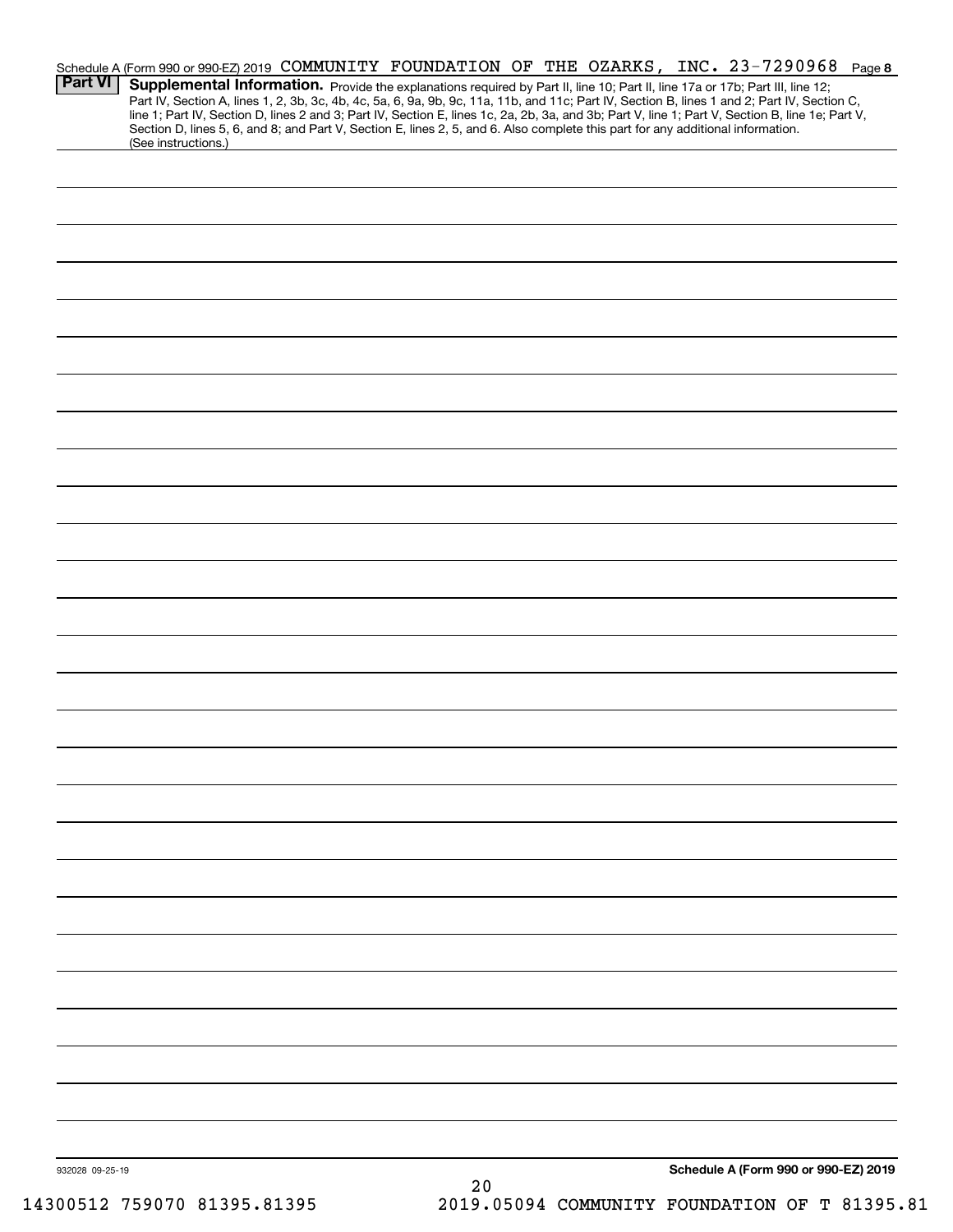Department of the Treasury Internal Revenue Service **(Form 990, 990-EZ, or 990-PF)** Name of the organization

**Organization type** (check one):

# **Schedule B Schedule of Contributors**

**| Attach to Form 990, Form 990-EZ, or Form 990-PF. | Go to www.irs.gov/Form990 for the latest information.** OMB No. 1545-0047

**2019**

**Employer identification number**

|  |  |  | COMMUNITY FOUNDATION OF THE OZARKS, INC. |  |  |  |  |  |
|--|--|--|------------------------------------------|--|--|--|--|--|
|--|--|--|------------------------------------------|--|--|--|--|--|

23-7290968

| Filers of:         | Section:                                                                    |
|--------------------|-----------------------------------------------------------------------------|
| Form 990 or 990-EZ | $X$ 501(c)( 3) (enter number) organization                                  |
|                    | $4947(a)(1)$ nonexempt charitable trust not treated as a private foundation |
|                    | 527 political organization                                                  |
| Form 990-PF        | 501(c)(3) exempt private foundation                                         |
|                    | 4947(a)(1) nonexempt charitable trust treated as a private foundation       |
|                    | 501(c)(3) taxable private foundation                                        |

Check if your organization is covered by the **General Rule** or a **Special Rule. Note:**  Only a section 501(c)(7), (8), or (10) organization can check boxes for both the General Rule and a Special Rule. See instructions.

#### **General Rule**

 $\mathcal{L}^{\text{max}}$ 

For an organization filing Form 990, 990-EZ, or 990-PF that received, during the year, contributions totaling \$5,000 or more (in money or property) from any one contributor. Complete Parts I and II. See instructions for determining a contributor's total contributions.

#### **Special Rules**

any one contributor, during the year, total contributions of the greater of  $\,$  (1) \$5,000; or **(2)** 2% of the amount on (i) Form 990, Part VIII, line 1h;  $\boxed{\textbf{X}}$  For an organization described in section 501(c)(3) filing Form 990 or 990-EZ that met the 33 1/3% support test of the regulations under sections 509(a)(1) and 170(b)(1)(A)(vi), that checked Schedule A (Form 990 or 990-EZ), Part II, line 13, 16a, or 16b, and that received from or (ii) Form 990-EZ, line 1. Complete Parts I and II.

year, total contributions of more than \$1,000 *exclusively* for religious, charitable, scientific, literary, or educational purposes, or for the For an organization described in section 501(c)(7), (8), or (10) filing Form 990 or 990-EZ that received from any one contributor, during the prevention of cruelty to children or animals. Complete Parts I, II, and III.  $\mathcal{L}^{\text{max}}$ 

purpose. Don't complete any of the parts unless the **General Rule** applies to this organization because it received *nonexclusively* year, contributions <sub>exclusively</sub> for religious, charitable, etc., purposes, but no such contributions totaled more than \$1,000. If this box is checked, enter here the total contributions that were received during the year for an  $\;$ exclusively religious, charitable, etc., For an organization described in section 501(c)(7), (8), or (10) filing Form 990 or 990-EZ that received from any one contributor, during the religious, charitable, etc., contributions totaling \$5,000 or more during the year  $\Box$ — $\Box$   $\Box$  $\mathcal{L}^{\text{max}}$ 

**Caution:**  An organization that isn't covered by the General Rule and/or the Special Rules doesn't file Schedule B (Form 990, 990-EZ, or 990-PF),  **must** but it answer "No" on Part IV, line 2, of its Form 990; or check the box on line H of its Form 990-EZ or on its Form 990-PF, Part I, line 2, to certify that it doesn't meet the filing requirements of Schedule B (Form 990, 990-EZ, or 990-PF).

**For Paperwork Reduction Act Notice, see the instructions for Form 990, 990-EZ, or 990-PF. Schedule B (Form 990, 990-EZ, or 990-PF) (2019)** LHA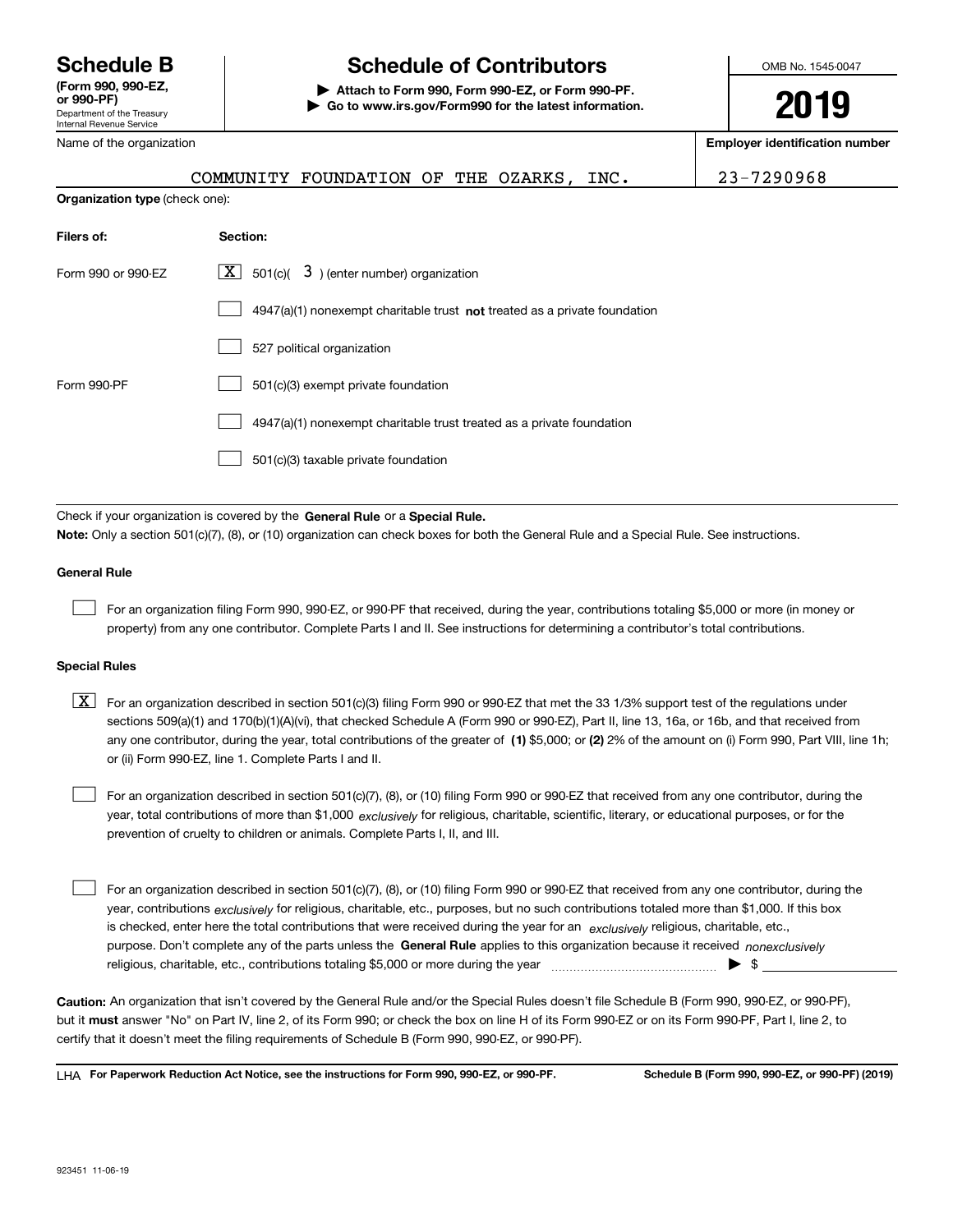|  | <b>SCHEDULE D</b> |  |  |  |
|--|-------------------|--|--|--|
|--|-------------------|--|--|--|

Department of the Treasury

# **Supplemental Financial Statements**

(Form 990)<br>
Pepartment of the Treasury<br>
Department of the Treasury<br>
Department of the Treasury<br>
Department of the Treasury<br> **Co to www.irs.gov/Form990 for instructions and the latest information.**<br> **Co to www.irs.gov/Form9** 



Internal Revenue Service

**Name of the organization Employer identification number**

|          |                                                                                                                                                | COMMUNITY FOUNDATION OF THE OZARKS, INC. | 23-7290968                                                                                                                                                                                                                                                                                                               |  |  |  |  |
|----------|------------------------------------------------------------------------------------------------------------------------------------------------|------------------------------------------|--------------------------------------------------------------------------------------------------------------------------------------------------------------------------------------------------------------------------------------------------------------------------------------------------------------------------|--|--|--|--|
| Part I   | Organizations Maintaining Donor Advised Funds or Other Similar Funds or Accounts. Complete if the                                              |                                          |                                                                                                                                                                                                                                                                                                                          |  |  |  |  |
|          | organization answered "Yes" on Form 990, Part IV, line 6.                                                                                      |                                          |                                                                                                                                                                                                                                                                                                                          |  |  |  |  |
|          |                                                                                                                                                | (a) Donor advised funds                  | (b) Funds and other accounts                                                                                                                                                                                                                                                                                             |  |  |  |  |
| 1        |                                                                                                                                                | 430                                      |                                                                                                                                                                                                                                                                                                                          |  |  |  |  |
| 2        | Aggregate value of contributions to (during year)                                                                                              | 15,796,481.                              |                                                                                                                                                                                                                                                                                                                          |  |  |  |  |
| з        |                                                                                                                                                | 12,049,082.                              |                                                                                                                                                                                                                                                                                                                          |  |  |  |  |
| 4        |                                                                                                                                                | 65,863,966.                              |                                                                                                                                                                                                                                                                                                                          |  |  |  |  |
| 5        | Did the organization inform all donors and donor advisors in writing that the assets held in donor advised funds                               |                                          |                                                                                                                                                                                                                                                                                                                          |  |  |  |  |
|          |                                                                                                                                                |                                          | $X$ Yes<br>No                                                                                                                                                                                                                                                                                                            |  |  |  |  |
| 6        | Did the organization inform all grantees, donors, and donor advisors in writing that grant funds can be used only                              |                                          |                                                                                                                                                                                                                                                                                                                          |  |  |  |  |
|          | for charitable purposes and not for the benefit of the donor or donor advisor, or for any other purpose conferring                             |                                          |                                                                                                                                                                                                                                                                                                                          |  |  |  |  |
|          | impermissible private benefit?                                                                                                                 |                                          | $\boxed{\text{X}}$ Yes<br>No                                                                                                                                                                                                                                                                                             |  |  |  |  |
| Part II  | Conservation Easements. Complete if the organization answered "Yes" on Form 990, Part IV, line 7.                                              |                                          |                                                                                                                                                                                                                                                                                                                          |  |  |  |  |
| 1        | Purpose(s) of conservation easements held by the organization (check all that apply).                                                          |                                          |                                                                                                                                                                                                                                                                                                                          |  |  |  |  |
|          | Preservation of land for public use (for example, recreation or education)                                                                     |                                          | Preservation of a historically important land area                                                                                                                                                                                                                                                                       |  |  |  |  |
|          | Protection of natural habitat                                                                                                                  |                                          | Preservation of a certified historic structure                                                                                                                                                                                                                                                                           |  |  |  |  |
|          | Preservation of open space                                                                                                                     |                                          |                                                                                                                                                                                                                                                                                                                          |  |  |  |  |
| 2        | Complete lines 2a through 2d if the organization held a qualified conservation contribution in the form of a conservation easement on the last |                                          |                                                                                                                                                                                                                                                                                                                          |  |  |  |  |
|          | day of the tax year.                                                                                                                           |                                          | Held at the End of the Tax Year                                                                                                                                                                                                                                                                                          |  |  |  |  |
| а        | Total number of conservation easements                                                                                                         |                                          | 2a                                                                                                                                                                                                                                                                                                                       |  |  |  |  |
| b        | Total acreage restricted by conservation easements                                                                                             |                                          | 2 <sub>b</sub>                                                                                                                                                                                                                                                                                                           |  |  |  |  |
| с        | Number of conservation easements on a certified historic structure included in (a) <i>mummumumumum</i>                                         |                                          | 2c                                                                                                                                                                                                                                                                                                                       |  |  |  |  |
| d        | Number of conservation easements included in (c) acquired after 7/25/06, and not on a historic structure                                       |                                          |                                                                                                                                                                                                                                                                                                                          |  |  |  |  |
|          |                                                                                                                                                |                                          | 2d                                                                                                                                                                                                                                                                                                                       |  |  |  |  |
| з        | Number of conservation easements modified, transferred, released, extinguished, or terminated by the organization during the tax               |                                          |                                                                                                                                                                                                                                                                                                                          |  |  |  |  |
|          | year                                                                                                                                           |                                          |                                                                                                                                                                                                                                                                                                                          |  |  |  |  |
| 4        | Number of states where property subject to conservation easement is located >                                                                  |                                          |                                                                                                                                                                                                                                                                                                                          |  |  |  |  |
| 5        | Does the organization have a written policy regarding the periodic monitoring, inspection, handling of                                         |                                          |                                                                                                                                                                                                                                                                                                                          |  |  |  |  |
|          | violations, and enforcement of the conservation easements it holds?                                                                            |                                          | Yes<br>No                                                                                                                                                                                                                                                                                                                |  |  |  |  |
| 6        | Staff and volunteer hours devoted to monitoring, inspecting, handling of violations, and enforcing conservation easements during the year      |                                          |                                                                                                                                                                                                                                                                                                                          |  |  |  |  |
|          |                                                                                                                                                |                                          |                                                                                                                                                                                                                                                                                                                          |  |  |  |  |
| 7        | Amount of expenses incurred in monitoring, inspecting, handling of violations, and enforcing conservation easements during the year            |                                          |                                                                                                                                                                                                                                                                                                                          |  |  |  |  |
|          | ► \$                                                                                                                                           |                                          |                                                                                                                                                                                                                                                                                                                          |  |  |  |  |
| 8        | Does each conservation easement reported on line 2(d) above satisfy the requirements of section 170(h)(4)(B)(i)                                |                                          |                                                                                                                                                                                                                                                                                                                          |  |  |  |  |
|          | and section $170(h)(4)(B)(ii)?$                                                                                                                |                                          | Yes<br>No                                                                                                                                                                                                                                                                                                                |  |  |  |  |
| 9        | In Part XIII, describe how the organization reports conservation easements in its revenue and expense statement and                            |                                          |                                                                                                                                                                                                                                                                                                                          |  |  |  |  |
|          | balance sheet, and include, if applicable, the text of the footnote to the organization's financial statements that describes the              |                                          |                                                                                                                                                                                                                                                                                                                          |  |  |  |  |
|          | organization's accounting for conservation easements.                                                                                          |                                          |                                                                                                                                                                                                                                                                                                                          |  |  |  |  |
| Part III | Organizations Maintaining Collections of Art, Historical Treasures, or Other Similar Assets.                                                   |                                          |                                                                                                                                                                                                                                                                                                                          |  |  |  |  |
|          | Complete if the organization answered "Yes" on Form 990, Part IV, line 8.                                                                      |                                          |                                                                                                                                                                                                                                                                                                                          |  |  |  |  |
|          | 1a If the organization elected, as permitted under FASB ASC 958, not to report in its revenue statement and balance sheet works                |                                          |                                                                                                                                                                                                                                                                                                                          |  |  |  |  |
|          | of art, historical treasures, or other similar assets held for public exhibition, education, or research in furtherance of public              |                                          |                                                                                                                                                                                                                                                                                                                          |  |  |  |  |
|          | service, provide in Part XIII the text of the footnote to its financial statements that describes these items.                                 |                                          |                                                                                                                                                                                                                                                                                                                          |  |  |  |  |
|          | <b>b</b> If the organization elected, as permitted under FASB ASC 958, to report in its revenue statement and balance sheet works of           |                                          |                                                                                                                                                                                                                                                                                                                          |  |  |  |  |
|          | art, historical treasures, or other similar assets held for public exhibition, education, or research in furtherance of public service,        |                                          |                                                                                                                                                                                                                                                                                                                          |  |  |  |  |
|          | provide the following amounts relating to these items:                                                                                         |                                          |                                                                                                                                                                                                                                                                                                                          |  |  |  |  |
|          | (i)                                                                                                                                            |                                          | $\frac{1}{2}$ $\frac{1}{2}$ $\frac{1}{2}$ $\frac{1}{2}$ $\frac{1}{2}$ $\frac{1}{2}$ $\frac{1}{2}$ $\frac{1}{2}$ $\frac{1}{2}$ $\frac{1}{2}$ $\frac{1}{2}$ $\frac{1}{2}$ $\frac{1}{2}$ $\frac{1}{2}$ $\frac{1}{2}$ $\frac{1}{2}$ $\frac{1}{2}$ $\frac{1}{2}$ $\frac{1}{2}$ $\frac{1}{2}$ $\frac{1}{2}$ $\frac{1}{2}$<br>▶ |  |  |  |  |
|          | (ii) Assets included in Form 990, Part X                                                                                                       |                                          | $\triangleright$ \$                                                                                                                                                                                                                                                                                                      |  |  |  |  |
| 2        | If the organization received or held works of art, historical treasures, or other similar assets for financial gain, provide                   |                                          |                                                                                                                                                                                                                                                                                                                          |  |  |  |  |
|          | the following amounts required to be reported under FASB ASC 958 relating to these items:                                                      |                                          |                                                                                                                                                                                                                                                                                                                          |  |  |  |  |
| а        |                                                                                                                                                |                                          | -\$<br>▶                                                                                                                                                                                                                                                                                                                 |  |  |  |  |
|          |                                                                                                                                                |                                          | $\blacktriangleright$ s                                                                                                                                                                                                                                                                                                  |  |  |  |  |
|          | LHA For Paperwork Reduction Act Notice, see the Instructions for Form 990.                                                                     |                                          | Schedule D (Form 990) 2019                                                                                                                                                                                                                                                                                               |  |  |  |  |
|          | 932051 10-02-19                                                                                                                                |                                          |                                                                                                                                                                                                                                                                                                                          |  |  |  |  |
|          |                                                                                                                                                |                                          |                                                                                                                                                                                                                                                                                                                          |  |  |  |  |



14300512 759070 81395.81395 2019.05094 COMMUNITY FOUNDATION OF T 81395.81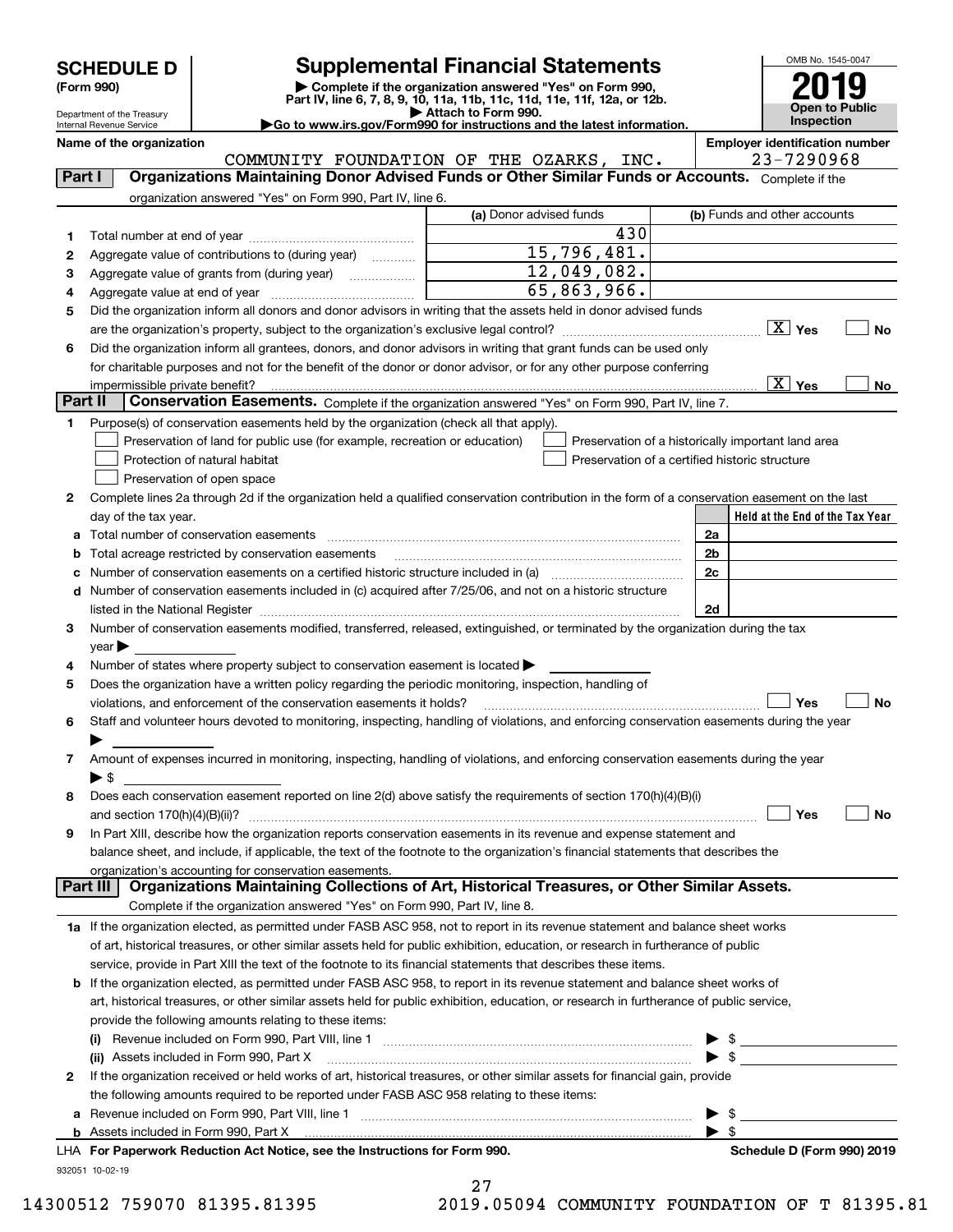|               | Schedule D (Form 990) 2019                                                                                                                                                                                                                                | COMMUNITY FOUNDATION OF THE OZARKS, INC. |                |                          |  |                                        |          | 23-7290968                 |                | Page 2      |
|---------------|-----------------------------------------------------------------------------------------------------------------------------------------------------------------------------------------------------------------------------------------------------------|------------------------------------------|----------------|--------------------------|--|----------------------------------------|----------|----------------------------|----------------|-------------|
|               | Part III<br>Organizations Maintaining Collections of Art, Historical Treasures, or Other Similar Assets (continued)                                                                                                                                       |                                          |                |                          |  |                                        |          |                            |                |             |
| 3             | Using the organization's acquisition, accession, and other records, check any of the following that make significant use of its                                                                                                                           |                                          |                |                          |  |                                        |          |                            |                |             |
|               | collection items (check all that apply):                                                                                                                                                                                                                  |                                          |                |                          |  |                                        |          |                            |                |             |
| a             | Public exhibition                                                                                                                                                                                                                                         | d                                        |                | Loan or exchange program |  |                                        |          |                            |                |             |
| b             | Scholarly research<br>Other and the control of the control of the control of the control of the control of the control of the control of the control of the control of the control of the control of the control of the control of the control of th<br>e |                                          |                |                          |  |                                        |          |                            |                |             |
| c             | Preservation for future generations                                                                                                                                                                                                                       |                                          |                |                          |  |                                        |          |                            |                |             |
| 4             | Provide a description of the organization's collections and explain how they further the organization's exempt purpose in Part XIII.                                                                                                                      |                                          |                |                          |  |                                        |          |                            |                |             |
| 5             | During the year, did the organization solicit or receive donations of art, historical treasures, or other similar assets                                                                                                                                  |                                          |                |                          |  |                                        |          |                            |                |             |
|               |                                                                                                                                                                                                                                                           |                                          |                |                          |  |                                        |          | Yes                        |                | No          |
|               | Part IV<br>Escrow and Custodial Arrangements. Complete if the organization answered "Yes" on Form 990, Part IV, line 9, or                                                                                                                                |                                          |                |                          |  |                                        |          |                            |                |             |
|               | reported an amount on Form 990, Part X, line 21.                                                                                                                                                                                                          |                                          |                |                          |  |                                        |          |                            |                |             |
|               | 1a Is the organization an agent, trustee, custodian or other intermediary for contributions or other assets not included                                                                                                                                  |                                          |                |                          |  |                                        |          |                            |                |             |
|               |                                                                                                                                                                                                                                                           |                                          |                |                          |  |                                        |          | Yes                        |                | No          |
|               | b If "Yes," explain the arrangement in Part XIII and complete the following table:                                                                                                                                                                        |                                          |                |                          |  |                                        |          |                            |                |             |
|               |                                                                                                                                                                                                                                                           |                                          |                |                          |  |                                        |          | Amount                     |                |             |
|               |                                                                                                                                                                                                                                                           |                                          |                |                          |  | 1c                                     |          |                            |                |             |
|               | c Beginning balance measurements and the contract of the contract of the contract of the contract of the contract of the contract of the contract of the contract of the contract of the contract of the contract of the contr                            |                                          |                |                          |  | 1d                                     |          |                            |                |             |
|               |                                                                                                                                                                                                                                                           |                                          |                |                          |  | 1e                                     |          |                            |                |             |
|               | e Distributions during the year manufactured and a control of the year manufactured and the year manufactured and the year manufactured and the year manufactured and the year manufactured and the year manufactured and the                             |                                          |                |                          |  | 1f                                     |          |                            |                |             |
| f             | 2a Did the organization include an amount on Form 990, Part X, line 21, for escrow or custodial account liability?                                                                                                                                        |                                          |                |                          |  |                                        |          | Yes                        |                | No          |
|               |                                                                                                                                                                                                                                                           |                                          |                |                          |  |                                        |          |                            |                |             |
| <b>Part V</b> | <b>b</b> If "Yes," explain the arrangement in Part XIII. Check here if the explanation has been provided on Part XIII<br>Endowment Funds. Complete if the organization answered "Yes" on Form 990, Part IV, line 10.                                      |                                          |                |                          |  |                                        |          |                            |                |             |
|               |                                                                                                                                                                                                                                                           | (a) Current year                         | (b) Prior year | (c) Two years back       |  |                                        |          |                            |                |             |
|               |                                                                                                                                                                                                                                                           | 145, 271, 345.                           | 136, 747, 304. | 128,053,421.             |  | (d) Three years back<br>119, 752, 116. |          | (e) Four years back        | 112,985,967.   |             |
|               | 1a Beginning of year balance                                                                                                                                                                                                                              | 10, 273, 321.                            | 8,439,888.     | 7,547,160.               |  | 6,867,501.                             |          |                            | 6, 223, 414.   |             |
| b             |                                                                                                                                                                                                                                                           |                                          | 3,109,718.     | 3,837,199.               |  |                                        |          |                            | 767,657.       |             |
|               | Net investment earnings, gains, and losses                                                                                                                                                                                                                |                                          | 2,983,345.     |                          |  | 4,710,357.                             |          |                            |                |             |
|               |                                                                                                                                                                                                                                                           | 1,350,753.                               |                | 2,251,588.               |  | 2,598,498.                             |          |                            | 1,904,790.     |             |
|               | e Other expenditures for facilities                                                                                                                                                                                                                       |                                          |                |                          |  |                                        |          |                            |                |             |
|               | and programs                                                                                                                                                                                                                                              |                                          |                |                          |  |                                        |          |                            |                |             |
|               |                                                                                                                                                                                                                                                           |                                          | 42,220.        | 438,888.                 |  |                                        | 678,055. |                            | 613,610.       |             |
| g             | End of year balance                                                                                                                                                                                                                                       | 154, 193, 913.                           | 145, 271, 345. | 136,747,304.             |  | 128,053,421.                           |          |                            | 119, 752, 116. |             |
| 2             | Provide the estimated percentage of the current year end balance (line 1g, column (a)) held as:                                                                                                                                                           |                                          |                |                          |  |                                        |          |                            |                |             |
| а             | Board designated or quasi-endowment                                                                                                                                                                                                                       |                                          | %              |                          |  |                                        |          |                            |                |             |
| b             | 59.28<br>Permanent endowment                                                                                                                                                                                                                              | %                                        |                |                          |  |                                        |          |                            |                |             |
|               | 40.72%<br>$\mathbf c$ Term endowment $\blacktriangleright$                                                                                                                                                                                                |                                          |                |                          |  |                                        |          |                            |                |             |
|               | The percentages on lines 2a, 2b, and 2c should equal 100%.                                                                                                                                                                                                |                                          |                |                          |  |                                        |          |                            |                |             |
|               | 3a Are there endowment funds not in the possession of the organization that are held and administered for the organization                                                                                                                                |                                          |                |                          |  |                                        |          |                            |                |             |
|               | by:                                                                                                                                                                                                                                                       |                                          |                |                          |  |                                        |          |                            | Yes            | No          |
|               | (i)                                                                                                                                                                                                                                                       |                                          |                |                          |  |                                        |          | 3a(i)                      |                | X           |
|               |                                                                                                                                                                                                                                                           |                                          |                |                          |  |                                        |          | 3a(ii)                     |                | $\mathbf X$ |
|               |                                                                                                                                                                                                                                                           |                                          |                |                          |  |                                        |          | 3 <sub>b</sub>             |                |             |
|               | Describe in Part XIII the intended uses of the organization's endowment funds.                                                                                                                                                                            |                                          |                |                          |  |                                        |          |                            |                |             |
|               | Land, Buildings, and Equipment.<br><b>Part VI</b>                                                                                                                                                                                                         |                                          |                |                          |  |                                        |          |                            |                |             |
|               | Complete if the organization answered "Yes" on Form 990, Part IV, line 11a. See Form 990, Part X, line 10.                                                                                                                                                |                                          |                |                          |  |                                        |          |                            |                |             |
|               | Description of property                                                                                                                                                                                                                                   | (a) Cost or other                        |                | (b) Cost or other        |  | (c) Accumulated                        |          | (d) Book value             |                |             |
|               |                                                                                                                                                                                                                                                           | basis (investment)                       |                | basis (other)            |  | depreciation                           |          |                            |                |             |
|               |                                                                                                                                                                                                                                                           | 9,185,731.                               |                |                          |  |                                        |          | 9, 185, 731.               |                |             |
|               |                                                                                                                                                                                                                                                           |                                          |                | 1,501,030.               |  | 530, 116.                              |          |                            | 970,914.       |             |
| c             |                                                                                                                                                                                                                                                           |                                          |                |                          |  |                                        |          |                            |                |             |
|               |                                                                                                                                                                                                                                                           |                                          |                | 140,096.                 |  | 105,783.                               |          |                            | 34,313.        |             |
|               |                                                                                                                                                                                                                                                           |                                          |                | 121, 150.                |  | 100,617.                               |          |                            | 20,533.        |             |
|               |                                                                                                                                                                                                                                                           |                                          |                |                          |  |                                        |          | 10, 211, 491.              |                |             |
|               |                                                                                                                                                                                                                                                           |                                          |                |                          |  |                                        |          | Schedule D (Form 990) 2019 |                |             |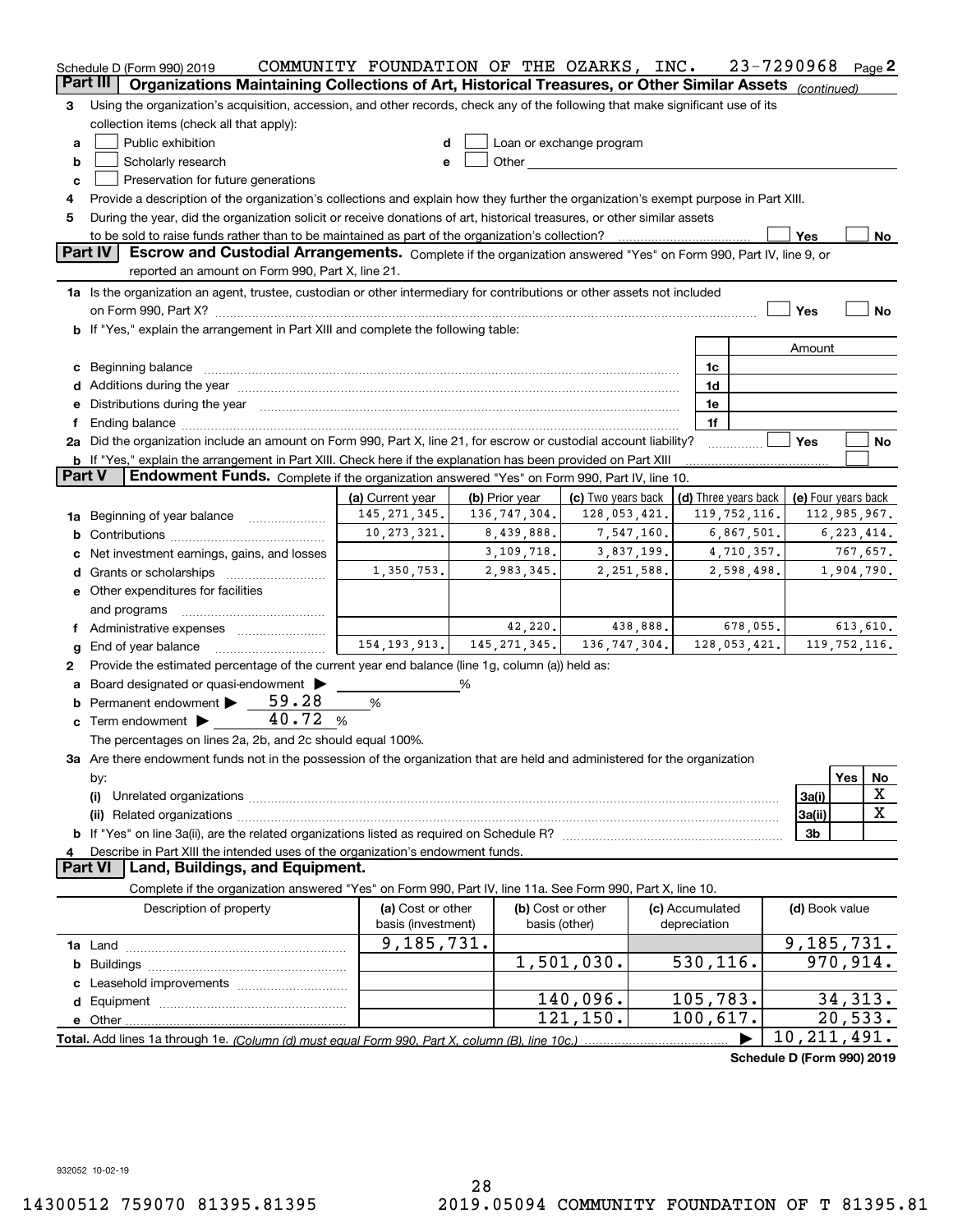| Schedule D (Form 990) 2019 |  |                                                 | COMMUNITY FOUNDATION OF THE OZARKS, INC. |  |  | $23 - 7290968$ Page 3 |  |
|----------------------------|--|-------------------------------------------------|------------------------------------------|--|--|-----------------------|--|
|                            |  | <b>Part VII</b> Investments - Other Securities. |                                          |  |  |                       |  |

Complete if the organization answered "Yes" on Form 990, Part IV, line 11b. See Form 990, Part X, line 12.

| (a) Description of security or category (including name of security) | (b) Book value | (c) Method of valuation: Cost or end-of-year market value |
|----------------------------------------------------------------------|----------------|-----------------------------------------------------------|
| (1) Financial derivatives                                            |                |                                                           |
| (2) Closely held equity interests                                    |                |                                                           |
| $(3)$ Other                                                          |                |                                                           |
| INVESTMENT IN LLC<br>(A)                                             | 1,274,944.     | END-OF-YEAR MARKET VALUE                                  |
| HEDGE FUNDS<br>(B)                                                   | 32,720,844.    | END-OF-YEAR MARKET VALUE                                  |
| <b>OTHER</b><br>(C)                                                  | 1,620,214.     | <b>COST</b>                                               |
| REIT INVESTMENTS<br>(D)                                              | 19,936,135.    | END-OF-YEAR MARKET VALUE                                  |
| (E)                                                                  |                |                                                           |
| (F)                                                                  |                |                                                           |
| (G)                                                                  |                |                                                           |
| (H)                                                                  |                |                                                           |
| Total. (Col. (b) must equal Form 990, Part X, col. (B) line 12.)     | 55, 552, 137.  |                                                           |

#### **Part VIII Investments - Program Related.**

Complete if the organization answered "Yes" on Form 990, Part IV, line 11c. See Form 990, Part X, line 13.

| (a) Description of investment                                       | (b) Book value | (c) Method of valuation: Cost or end-of-year market value |
|---------------------------------------------------------------------|----------------|-----------------------------------------------------------|
| (1)                                                                 |                |                                                           |
| (2)                                                                 |                |                                                           |
| $\frac{1}{2}$                                                       |                |                                                           |
| (4)                                                                 |                |                                                           |
| $\frac{1}{2}$                                                       |                |                                                           |
| (6)                                                                 |                |                                                           |
| (7)                                                                 |                |                                                           |
| (8)                                                                 |                |                                                           |
| (9)                                                                 |                |                                                           |
| Total. (Col. (b) must equal Form 990, Part X, col. (B) line $13.$ ) |                |                                                           |

#### **Part IX Other Assets.**

Complete if the organization answered "Yes" on Form 990, Part IV, line 11d. See Form 990, Part X, line 15.

| (a) Description                                                                                                                                                                                  | (b) Book value |
|--------------------------------------------------------------------------------------------------------------------------------------------------------------------------------------------------|----------------|
| (1)                                                                                                                                                                                              |                |
| (2)                                                                                                                                                                                              |                |
| (3)                                                                                                                                                                                              |                |
| (4)                                                                                                                                                                                              |                |
| $\frac{1}{2}$                                                                                                                                                                                    |                |
| (6)                                                                                                                                                                                              |                |
|                                                                                                                                                                                                  |                |
| (8)                                                                                                                                                                                              |                |
| (9)                                                                                                                                                                                              |                |
| Total. (Column (b) must equal Form 990, Part X, col. (B) line 15.) $\ldots$ $\ldots$ $\ldots$ $\ldots$ $\ldots$ $\ldots$ $\ldots$ $\ldots$ $\ldots$ $\ldots$ $\ldots$ $\ldots$ $\ldots$ $\ldots$ |                |
|                                                                                                                                                                                                  |                |

#### **Part X Other Liabilities.**

Complete if the organization answered "Yes" on Form 990, Part IV, line 11e or 11f. See Form 990, Part X, line 25.

| 1.  | (a) Description of liability | (b) Book value |
|-----|------------------------------|----------------|
|     | (1) Federal income taxes     |                |
| (2) | <b>AGENCY FUNDS</b>          | 84,614,672.    |
| (3) |                              |                |
| (4) |                              |                |
| (5) |                              |                |
| (6) |                              |                |
| (7) |                              |                |
| (8) |                              |                |
| (9) |                              |                |
|     |                              | 84,614,672.    |

*(Column (b) must equal Form 990, Part X, col. (B) line 25.)* 

**2.**Liability for uncertain tax positions. In Part XIII, provide the text of the footnote to the organization's financial statements that reports the organization's liability for uncertain tax positions under FASB ASC 740. Check here if the text of the footnote has been provided in Part XIII  $\mathcal{L}^{\text{max}}$ 

**Schedule D (Form 990) 2019**

932053 10-02-19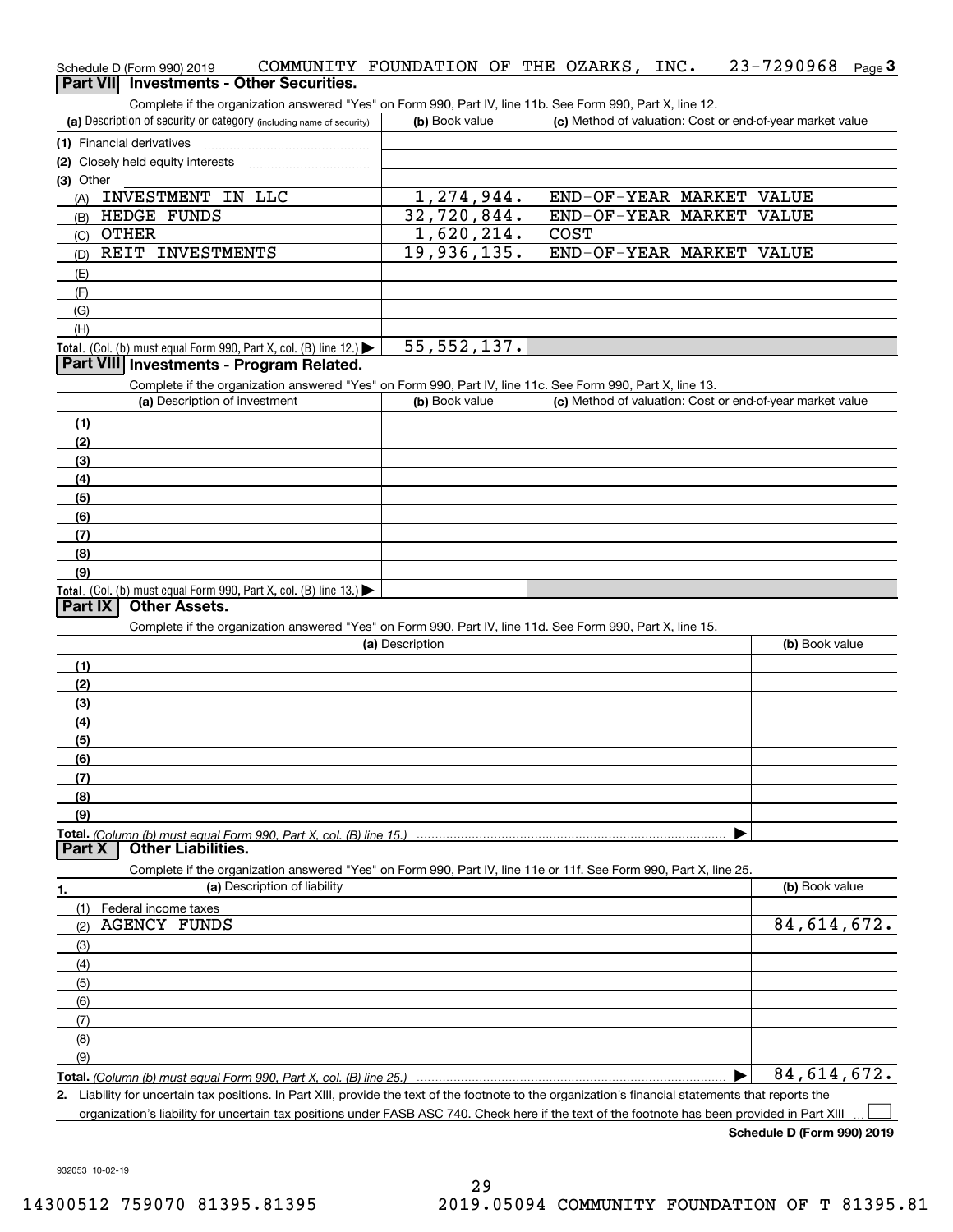|    | COMMUNITY FOUNDATION OF THE OZARKS, INC.<br>Schedule D (Form 990) 2019                                                                                                                                                              |                |                      |                | $23 - 7290968$ Page 4     |
|----|-------------------------------------------------------------------------------------------------------------------------------------------------------------------------------------------------------------------------------------|----------------|----------------------|----------------|---------------------------|
|    | Reconciliation of Revenue per Audited Financial Statements With Revenue per Return.<br><b>Part XI</b>                                                                                                                               |                |                      |                |                           |
|    | Complete if the organization answered "Yes" on Form 990, Part IV, line 12a.                                                                                                                                                         |                |                      |                |                           |
| 1  | Total revenue, gains, and other support per audited financial statements                                                                                                                                                            |                |                      | $\blacksquare$ | $\overline{32,742,596}$ . |
| 2  | Amounts included on line 1 but not on Form 990, Part VIII, line 12:                                                                                                                                                                 |                |                      |                |                           |
| a  |                                                                                                                                                                                                                                     |                | $2a - 25, 616, 722.$ |                |                           |
| b  |                                                                                                                                                                                                                                     | 2 <sub>b</sub> |                      |                |                           |
|    |                                                                                                                                                                                                                                     | 2c             |                      |                |                           |
| d  | Other (Describe in Part XIII.) <b>Construction Construction</b> Chern Construction Chern Chern Chern Chern Chern Chern                                                                                                              | 2d             | $-735,922.$          |                |                           |
| е  | Add lines 2a through 2d                                                                                                                                                                                                             |                |                      | 2e             | $-26$ ,352,644.           |
| 3  |                                                                                                                                                                                                                                     |                |                      | $\mathbf{a}$   | 59,095,240.               |
| 4  | Amounts included on Form 990, Part VIII, line 12, but not on line 1:                                                                                                                                                                |                |                      |                |                           |
| a  | Investment expenses not included on Form 990, Part VIII, line 7b [1000000000000000000000000000000000                                                                                                                                | 4a             |                      |                |                           |
| b  |                                                                                                                                                                                                                                     | 4b.            |                      |                |                           |
|    | c Add lines 4a and 4b                                                                                                                                                                                                               |                |                      | 4с             | 0.                        |
| 5  |                                                                                                                                                                                                                                     |                |                      |                | 59,095,240.               |
|    | Part XII   Reconciliation of Expenses per Audited Financial Statements With Expenses per Return.                                                                                                                                    |                |                      |                |                           |
|    | Complete if the organization answered "Yes" on Form 990, Part IV, line 12a.                                                                                                                                                         |                |                      |                |                           |
| 1  | Total expenses and losses per audited financial statements [11] [12] contain an intervention and contain a statements [13] [13] and the statements [13] [13] and the statements [13] and the statements [13] and the statement      |                |                      | $\blacksquare$ | $\overline{25,177,184}$ . |
| 2  | Amounts included on line 1 but not on Form 990, Part IX, line 25:                                                                                                                                                                   |                |                      |                |                           |
|    |                                                                                                                                                                                                                                     | 2a             |                      |                |                           |
| b  |                                                                                                                                                                                                                                     | 2 <sub>b</sub> |                      |                |                           |
| c. |                                                                                                                                                                                                                                     | 2c             |                      |                |                           |
| d  |                                                                                                                                                                                                                                     | 2d             |                      |                |                           |
| e  | Add lines 2a through 2d <b>contained a contained a contained a contained a</b> contained a contact the set of the set of the set of the set of the set of the set of the set of the set of the set of the set of the set of the set |                |                      | 2е             | υ.                        |
| 3  |                                                                                                                                                                                                                                     |                |                      | 3              | 25, 177, 184.             |
| 4  | Amounts included on Form 990, Part IX, line 25, but not on line 1:                                                                                                                                                                  |                |                      |                |                           |
|    |                                                                                                                                                                                                                                     | 4a             |                      |                |                           |
|    |                                                                                                                                                                                                                                     | 4 <sub>b</sub> | 886, 942.            |                |                           |
|    | c Add lines 4a and 4b                                                                                                                                                                                                               |                |                      | 4с             | 886,942.                  |
|    |                                                                                                                                                                                                                                     |                |                      | 5              | 26,064,126.               |
|    | Part XIII Supplemental Information.                                                                                                                                                                                                 |                |                      |                |                           |
|    | Provide the descriptions required for Part II lines 3, 5, and 9: Part III lines 1a and 4: Part IV lines 1h and 2h: Part V, line 4: Part X, line 2: Part XI                                                                          |                |                      |                |                           |

the descriptions required for Part II, lines 3, 5, and 9; Part III, lines 1a and 4; Part IV, lines 1b and 2b; Part V, line 4; Part X, line 2; Part XI, lines 2d and 4b; and Part XII, lines 2d and 4b. Also complete this part to provide any additional information.

# PART XI, LINE 2D - OTHER ADJUSTMENTS:

| MANAGEMENT FEE EXPENSE                | $-717,230.$ |
|---------------------------------------|-------------|
| ANNUAL ACTUARIAL ADJUSTMENT           | $-11,152.$  |
| INTEREST EXPENSE                      | $-7,540.$   |
|                                       | $-735,922.$ |
| TOTAL TO SCHEDULE D, PART XI, LINE 2D |             |

| PART XII, LINE 4B - OTHER ADJUSTMENTS: |                            |
|----------------------------------------|----------------------------|
| MANAGEMENT FEE EXPENSE                 | 717,230.                   |
| INTEREST EXPENSE                       | 7,540.                     |
| INVESTMENT FEES                        | 162, 172.                  |
| TOTAL TO SCHEDULE D, PART XII, LINE 4B | 886,942.                   |
| 932054 10-02-19<br>30                  | Schedule D (Form 990) 2019 |

14300512 759070 81395.81395 2019.05094 COMMUNITY FOUNDATION OF T 81395.81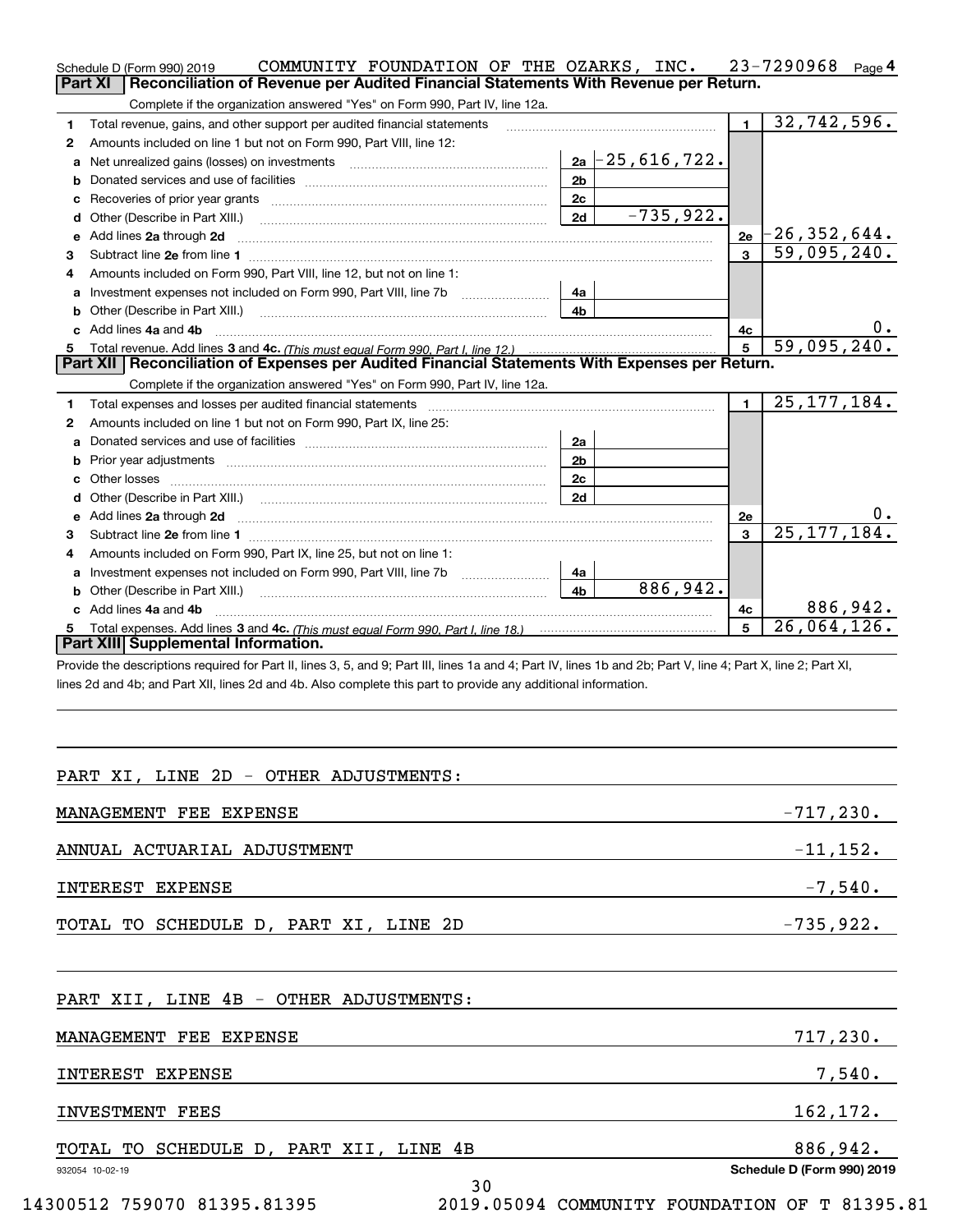| Schedule D (Form 990) 2019 COMMUNITY FOUNDATION OF THE UZARE<br>Part XIII Supplemental Information (continued) |  |  |  | COMMUNITY FOUNDATION OF THE OZARKS, INC. 23-7290968 Page 5 |  |
|----------------------------------------------------------------------------------------------------------------|--|--|--|------------------------------------------------------------|--|
|                                                                                                                |  |  |  |                                                            |  |
|                                                                                                                |  |  |  |                                                            |  |
|                                                                                                                |  |  |  |                                                            |  |
|                                                                                                                |  |  |  |                                                            |  |
|                                                                                                                |  |  |  |                                                            |  |
|                                                                                                                |  |  |  |                                                            |  |
|                                                                                                                |  |  |  |                                                            |  |
|                                                                                                                |  |  |  |                                                            |  |
|                                                                                                                |  |  |  |                                                            |  |
|                                                                                                                |  |  |  |                                                            |  |
|                                                                                                                |  |  |  |                                                            |  |
|                                                                                                                |  |  |  |                                                            |  |
|                                                                                                                |  |  |  |                                                            |  |
|                                                                                                                |  |  |  |                                                            |  |
|                                                                                                                |  |  |  |                                                            |  |
|                                                                                                                |  |  |  |                                                            |  |
|                                                                                                                |  |  |  |                                                            |  |
|                                                                                                                |  |  |  |                                                            |  |
|                                                                                                                |  |  |  |                                                            |  |
|                                                                                                                |  |  |  |                                                            |  |
|                                                                                                                |  |  |  |                                                            |  |
|                                                                                                                |  |  |  |                                                            |  |
|                                                                                                                |  |  |  |                                                            |  |
|                                                                                                                |  |  |  |                                                            |  |
|                                                                                                                |  |  |  |                                                            |  |
|                                                                                                                |  |  |  |                                                            |  |
|                                                                                                                |  |  |  |                                                            |  |
|                                                                                                                |  |  |  |                                                            |  |
|                                                                                                                |  |  |  |                                                            |  |
|                                                                                                                |  |  |  |                                                            |  |
|                                                                                                                |  |  |  |                                                            |  |
|                                                                                                                |  |  |  |                                                            |  |
|                                                                                                                |  |  |  |                                                            |  |
|                                                                                                                |  |  |  |                                                            |  |
|                                                                                                                |  |  |  |                                                            |  |
|                                                                                                                |  |  |  |                                                            |  |
| 932055 10-02-19                                                                                                |  |  |  | Schedule D (Form 990) 2019                                 |  |

932055 10-02-19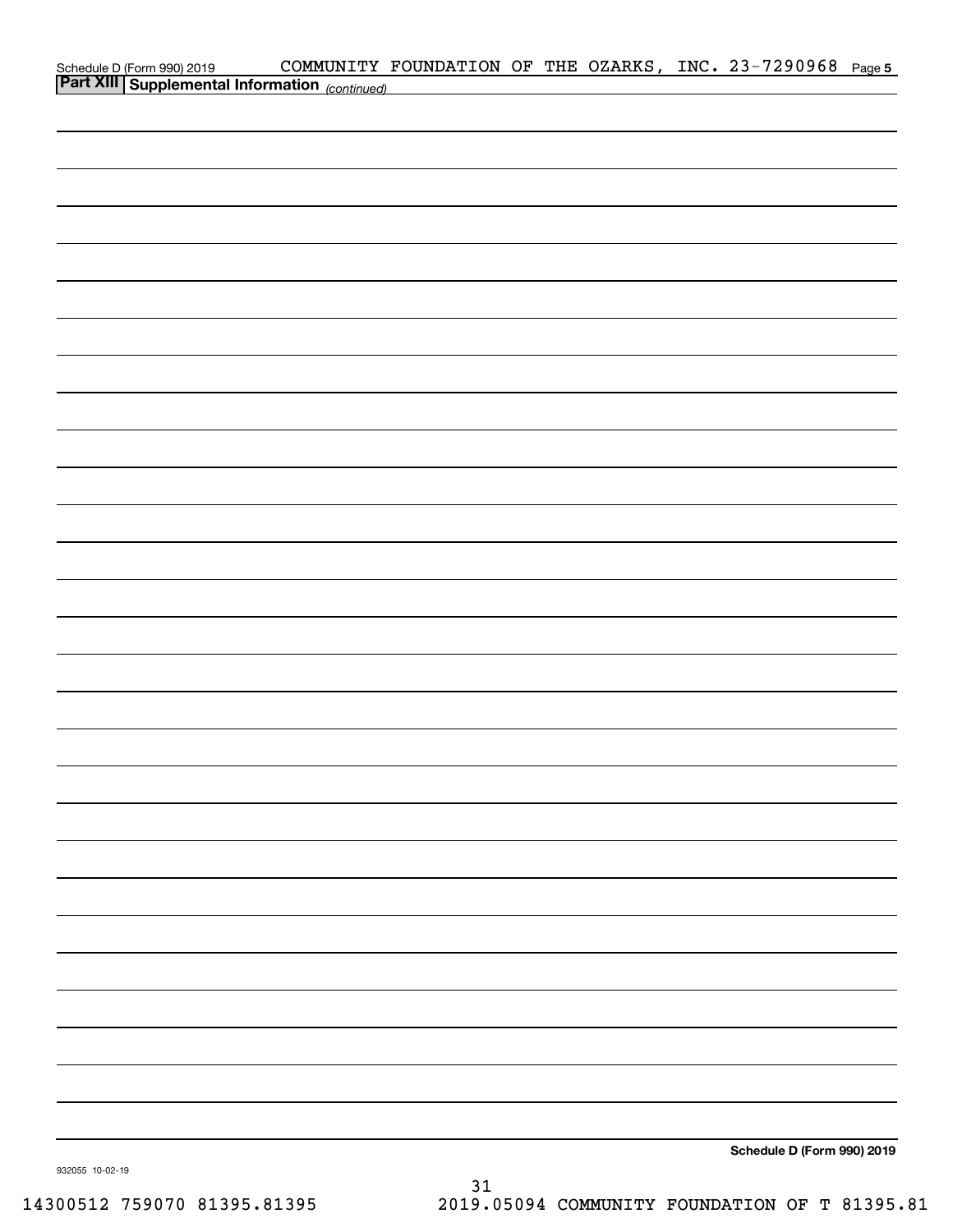| <b>SCHEDULE I</b><br><b>Grants and Other Assistance to Organizations,</b><br>(Form 990)<br>Governments, and Individuals in the United States                                   |                            |                                                                                  |                                                                              |                                         |                                               |                                          |                                                     |  |  |  |
|--------------------------------------------------------------------------------------------------------------------------------------------------------------------------------|----------------------------|----------------------------------------------------------------------------------|------------------------------------------------------------------------------|-----------------------------------------|-----------------------------------------------|------------------------------------------|-----------------------------------------------------|--|--|--|
|                                                                                                                                                                                |                            | Complete if the organization answered "Yes" on Form 990, Part IV, line 21 or 22. |                                                                              |                                         |                                               |                                          |                                                     |  |  |  |
| Department of the Treasury<br>Internal Revenue Service                                                                                                                         |                            |                                                                                  | Attach to Form 990.<br>Go to www.irs.gov/Form990 for the latest information. |                                         |                                               |                                          | <b>Open to Public</b><br>Inspection                 |  |  |  |
| Name of the organization                                                                                                                                                       |                            |                                                                                  |                                                                              |                                         |                                               |                                          | <b>Employer identification number</b><br>23-7290968 |  |  |  |
| COMMUNITY FOUNDATION OF THE OZARKS, INC.<br>Part I<br><b>General Information on Grants and Assistance</b>                                                                      |                            |                                                                                  |                                                                              |                                         |                                               |                                          |                                                     |  |  |  |
| Does the organization maintain records to substantiate the amount of the grants or assistance, the grantees' eligibility for the grants or assistance, and the selection<br>1. |                            |                                                                                  |                                                                              |                                         |                                               |                                          | $\boxed{\text{X}}$ Yes<br>  No                      |  |  |  |
| 2 Describe in Part IV the organization's procedures for monitoring the use of grant funds in the United States.                                                                |                            |                                                                                  |                                                                              |                                         |                                               |                                          |                                                     |  |  |  |
| Part II<br>Grants and Other Assistance to Domestic Organizations and Domestic Governments. Complete if the organization answered "Yes" on Form 990, Part IV, line 21, for any  |                            |                                                                                  |                                                                              |                                         |                                               |                                          |                                                     |  |  |  |
| recipient that received more than \$5,000. Part II can be duplicated if additional space is needed.                                                                            |                            |                                                                                  |                                                                              |                                         | (f) Method of                                 |                                          |                                                     |  |  |  |
| 1 (a) Name and address of organization<br>or government                                                                                                                        | $(b)$ EIN                  | (c) IRC section<br>(if applicable)                                               | (d) Amount of<br>cash grant                                                  | (e) Amount of<br>non-cash<br>assistance | valuation (book,<br>FMV, appraisal,<br>other) | (g) Description of<br>noncash assistance | (h) Purpose of grant<br>or assistance               |  |  |  |
| ABOUT OUR KIDS, INC.                                                                                                                                                           |                            |                                                                                  |                                                                              |                                         |                                               |                                          |                                                     |  |  |  |
| PO BOX 375                                                                                                                                                                     |                            |                                                                                  |                                                                              |                                         |                                               |                                          |                                                     |  |  |  |
| LAMAR, MO 64756                                                                                                                                                                | $20-1492167$ 501(C)(3)     |                                                                                  | 5,000.                                                                       | $\mathbf{0}$ .                          |                                               |                                          | SPECIFIC PROGRAM                                    |  |  |  |
| ADFORM CREATIVE<br>1400 PARKER RD                                                                                                                                              |                            |                                                                                  |                                                                              |                                         |                                               |                                          |                                                     |  |  |  |
| BALTIMORE, MD 21227                                                                                                                                                            | $20-3829855$ 501(C)(3)     |                                                                                  | 6,026,                                                                       | 0.                                      |                                               |                                          | SPECIFIC PROGRAM                                    |  |  |  |
| AIDS PROJECT OF THE OZARKS<br>1636 S. GLENSTONE AVENUE #100<br>SPRINGFIELD, MO 65804                                                                                           | $43 - 1421252$ $501(C)(3)$ |                                                                                  | 11,490.                                                                      | $\mathbf{0}$ .                          |                                               |                                          | SPECIFIC PROGRAM                                    |  |  |  |
| ALL ABOARD LEARNING CENTER<br>C/O WALLIS COMPANIES<br>CUBA, MO 65453                                                                                                           | $43-1941534$ $501(C)(3)$   |                                                                                  | 16,000,                                                                      | 0.                                      |                                               |                                          | GENERAL OPERATING SUPPORT                           |  |  |  |
| ALZHEIMER'S ASSOCIATION - GREATER<br>MISSOURI CHAPTER - 3645 SOUTH AVE<br>- SPRINGFIELD, MO 65807                                                                              | $43 - 1485251$ $501(C)(3)$ |                                                                                  | 7,725.                                                                       | 0.                                      |                                               |                                          | SPECIFIC PROGRAM                                    |  |  |  |
| AMBASSADORS FOR CHILDREN<br>500 W. BATTLEFIELD, STE B<br>SPRINGFIELD, MO 65807                                                                                                 | $43-0903657$ $501(C)(3)$   |                                                                                  | 16,000.                                                                      | 0.                                      |                                               |                                          | GENERAL OPERATING SUPPORT                           |  |  |  |
| Enter total number of section $501(c)(3)$ and government organizations listed in the line 1 table<br>$\mathbf{2}$                                                              |                            |                                                                                  |                                                                              |                                         |                                               |                                          | 507.<br>▶                                           |  |  |  |
|                                                                                                                                                                                |                            |                                                                                  |                                                                              |                                         |                                               |                                          | 65.                                                 |  |  |  |

**For Paperwork Reduction Act Notice, see the Instructions for Form 990. Schedule I (Form 990) (2019)** LHA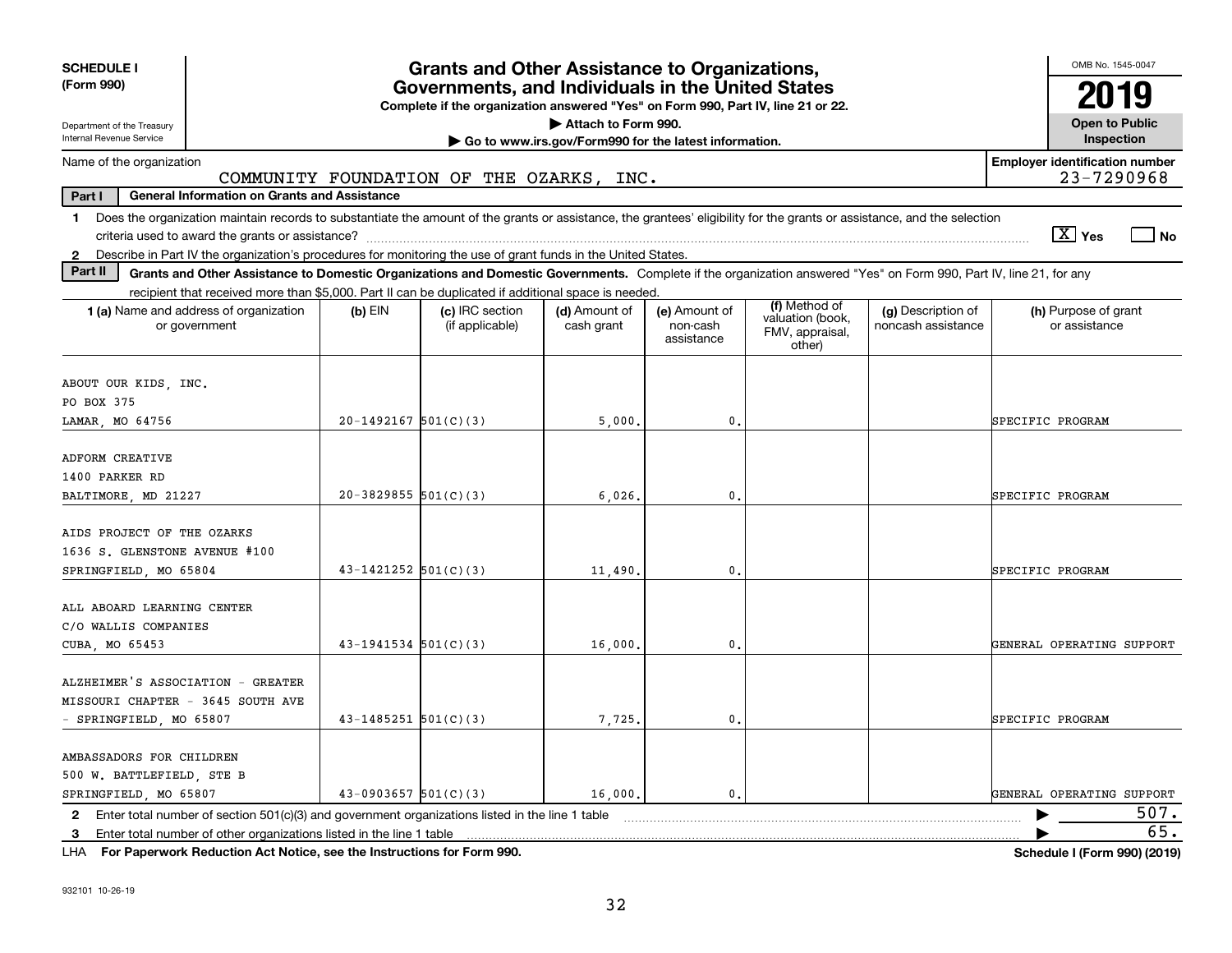### SPRINGFIELD, MO 65801  $\begin{vmatrix} 501(C)(3) & 10,000 \end{vmatrix}$  0. SPECIFIC PROGRAM

|                                  |                          |          | assistance     | (book, FMV,<br>appraisal, other) |                           |
|----------------------------------|--------------------------|----------|----------------|----------------------------------|---------------------------|
| AMERICAN CANCER SOCIETY          |                          |          |                |                                  |                           |
| 2926 E. BATTLEFIELD              |                          |          |                |                                  |                           |
| SPRINGFIELD, MO 65804            | $23 - 7040934$ 501(C)(3) | 162,293. | 0.             |                                  | GENERAL OPERATING SUPPORT |
| AMERICAN HEART ASSOCIATION       |                          |          |                |                                  |                           |
| 460 N LINDBERGH BLVD             |                          |          |                |                                  |                           |
| ST. LOUIS, MO 63141              | $13 - 5613797$ 501(C)(3) | 21,529.  | 0.             |                                  | SPECIFIC PROGRAM          |
| AMERICAN KIDS, INC.              |                          |          |                |                                  |                           |
| 305 WIMBLEDON DRIVE              |                          |          |                |                                  |                           |
| BRANSON, MO 65616                | 73-1243062 $501(C)(3)$   | 17,292.  | 0.             |                                  | GENERAL OPERATING SUPPORT |
| AMERICAN RED CROSS NATIONAL      |                          |          |                |                                  |                           |
| HEADQUARTERS - OFFICE OF THE     |                          |          |                |                                  |                           |
| GENERAL COUNSEL ATTN: TRUSTS &   |                          |          |                |                                  |                           |
| ESTATES - WASHINGTON, DC 20006   | $44-0563832$ $501(C)(3)$ | 9,479.   | $\mathbf{0}$ . |                                  | GENERAL OPERATING SUPPORT |
| AMERICAN RED CROSS OF SOUTHERN   |                          |          |                |                                  |                           |
| MISSOURI - 1545 N. WEST BYPASS - |                          |          |                |                                  |                           |
| SPRINGFIELD, MO 65803            | 53-0196605 $501(C)(3)$   | 16,525.  | 0.             |                                  | SPECIFIC PROGRAM          |
|                                  |                          |          |                |                                  |                           |
| AMERICANS FOR OXFORD, INC.       |                          |          |                |                                  |                           |
| 500 FIFTH AVENUE                 |                          |          |                |                                  |                           |
| NEW YORK, NY 10110               | 52-1495060 $501(C)(3)$   | 50,000.  | 0.             |                                  | SPECIFIC PROGRAM          |
| ANGEL WINGS EQUINE RESCUE        |                          |          |                |                                  |                           |
| 6123 RACCOON RD                  |                          |          |                |                                  |                           |
| GRANBY, MO 64844                 | $47-1592431$ $501(C)(3)$ | 45,000.  | 0.             |                                  | GENERAL OPERATING SUPPORT |
|                                  |                          |          |                |                                  |                           |
| ANGELS FOR CHILDREN              |                          |          |                |                                  |                           |
| 329 S CEDARBROOK DR              |                          |          |                |                                  |                           |
| MONETT, MO 65708                 | 61-1788276 $501(C)(3)$   | 5,000.   | $\mathbf{0}$   |                                  | GENERAL OPERATING SUPPORT |
| ANNIVERSARY RESERVE              |                          |          |                |                                  |                           |
| 23-7290963                       |                          |          |                |                                  |                           |

Schedule I (Form 990)  ${\tt COMMUNITY}$  <code>FOUNDATION OF THE OZARKS, INC</code> .  $23-7290968$  Page 1

organization or government

**Part II Continuation of Grants and Other Assistance to Governments and Organizations in the United States**  (Schedule I (Form 990), Part II.)

if applicable

 $(b)$  EIN  $(c)$  IRC section

**(a) (b) (c) (d) (e) (f) (g) (h)** Name and address of

(d) Amount of cash grant

(e) Amount of non-cash

(f) Method of valuation

(h) Purpose of grant or assistance

**Schedule I (Form 990)**

(g) Description of non-cash assistance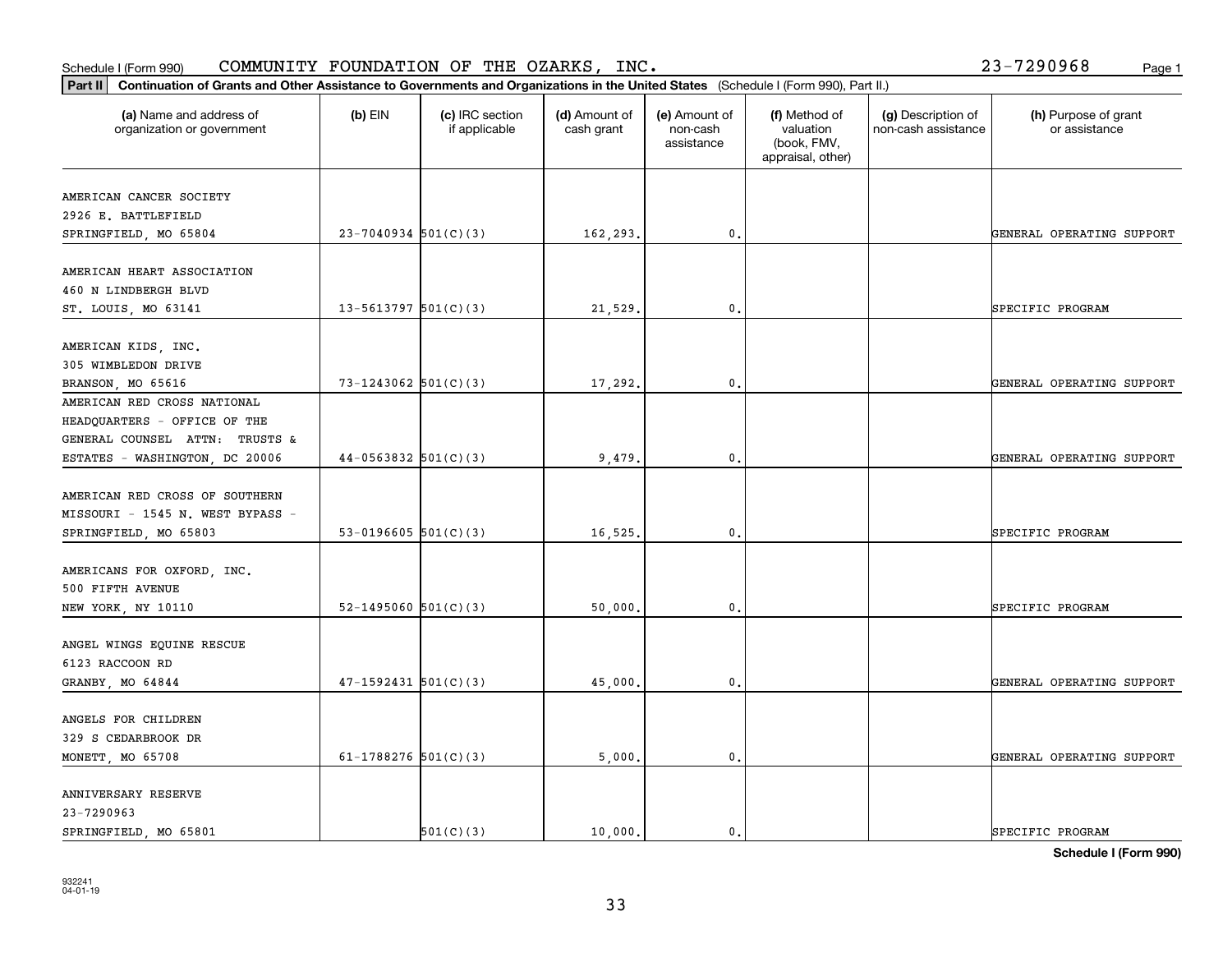# 932241 04-01-19

| BAKERSFIELD SCHOOL DISTRICT R-IV |                         |        |  |                  |
|----------------------------------|-------------------------|--------|--|------------------|
| 357 STATE HIGHWAY O              |                         |        |  |                  |
| BAKERSFIELD MO 65609             | 44-6002222 GOVERNMENTAL | 20.340 |  | SPECIFIC PROGRAM |

34

**Schedule I (Form 990)**

| (a) Name and address of<br>organization or government                       | $(b)$ EIN                  | (c) IRC section<br>if applicable | (d) Amount of<br>cash grant | (e) Amount of<br>non-cash<br>assistance | (f) Method of<br>valuation<br>(book, FMV,<br>appraisal, other) | (g) Description of<br>non-cash assistance | (h) Purpose of grant<br>or assistance |
|-----------------------------------------------------------------------------|----------------------------|----------------------------------|-----------------------------|-----------------------------------------|----------------------------------------------------------------|-------------------------------------------|---------------------------------------|
| ARC OF THE OZARKS                                                           |                            |                                  |                             |                                         |                                                                |                                           |                                       |
| 1501 E PYTHIAN                                                              |                            |                                  |                             |                                         |                                                                |                                           |                                       |
| SPRINGFIELD, MO 65802                                                       | $43 - 6049004$ 501(C)(3)   |                                  | 10,900.                     | $\mathbf{0}$ .                          |                                                                |                                           | SPECIFIC PROGRAM                      |
| ART FEEDS CARTHAGE<br>PO BOX 891                                            |                            |                                  |                             |                                         |                                                                |                                           |                                       |
| CARTHAGE, MO 64836                                                          | $27-1326336$ 501(C)(3)     |                                  | 5,500.                      | $\mathbf{0}$ .                          |                                                                |                                           | SPECIFIC PROGRAM                      |
| ARTS RELIEF AND RECOVERY FUND<br>425 E TRAFFICWAY                           |                            |                                  |                             |                                         |                                                                |                                           |                                       |
| SPRINGFIELD, MO 65806                                                       | $23 - 7290968$ 501(C)(3)   |                                  | 30,000.                     | $\mathbf{0}$ .                          |                                                                |                                           | SPECIFIC PROGRAM                      |
| ASH GROVE R-IV SCHOOL DISTRICT<br>100 N MAPLE LN                            |                            |                                  |                             |                                         |                                                                |                                           |                                       |
| ASH GROVE, MO 65604                                                         |                            | 44-6001727 GOVERNMENTAL          | 58,835.                     | $\mathbf{0}$ .                          |                                                                |                                           | SPECIFIC PROGRAM                      |
| ASSOCIATION OF THE MIRACULOUS<br>MEDAL - 1811 WEST SAINT JOSEPH ST          |                            |                                  |                             |                                         |                                                                |                                           |                                       |
| - PERRYVILLE, MO 63775                                                      | $43 - 0673516$ $501(C)(3)$ |                                  | 20,000.                     | $\mathbf{0}$ .                          |                                                                |                                           | GENERAL OPERATING SUPPORT             |
| AURORA POLICE DEPARTMENT<br>106 E. ELLIOTT<br>AURORA, MO 65605              |                            | 44-6000134 GOVERNMENTAL          | 7,389.                      | 0.                                      |                                                                |                                           | GENERAL OPERATING SUPPORT             |
|                                                                             |                            |                                  |                             |                                         |                                                                |                                           |                                       |
| AURORA R-VIII SCHOOL DISTRICT<br>201 S MADISON AVE                          |                            |                                  |                             |                                         |                                                                |                                           |                                       |
| AURORA, MO 65605                                                            |                            | 44-6001732 GOVERNMENTAL          | 28,299.                     | $\mathbf{0}$ .                          |                                                                |                                           | SPECIFIC PROGRAM                      |
| AURORA YOUTH EMPOWERMENT FUND<br>425 E. TRAFFICWAY<br>SPRINGFIELD, MO 65806 | $23 - 7290968$ 501(C)(3)   |                                  | 5,000.                      | $\mathbf{0}$ .                          |                                                                |                                           | GENERAL OPERATING SUPPORT             |
| BAKERSFIELD SCHOOL DISTRICT R-IV<br>357 STATE HIGHWAY O                     |                            |                                  |                             |                                         |                                                                |                                           |                                       |

### Schedule I (Form 990)  ${\tt COMMUNITY}$  <code>FOUNDATION OF THE OZARKS, INC</code> .  $23-7290968$  Page 1

**Part II Continuation of Grants and Other Assistance to Governments and Organizations in the United States**  (Schedule I (Form 990), Part II.)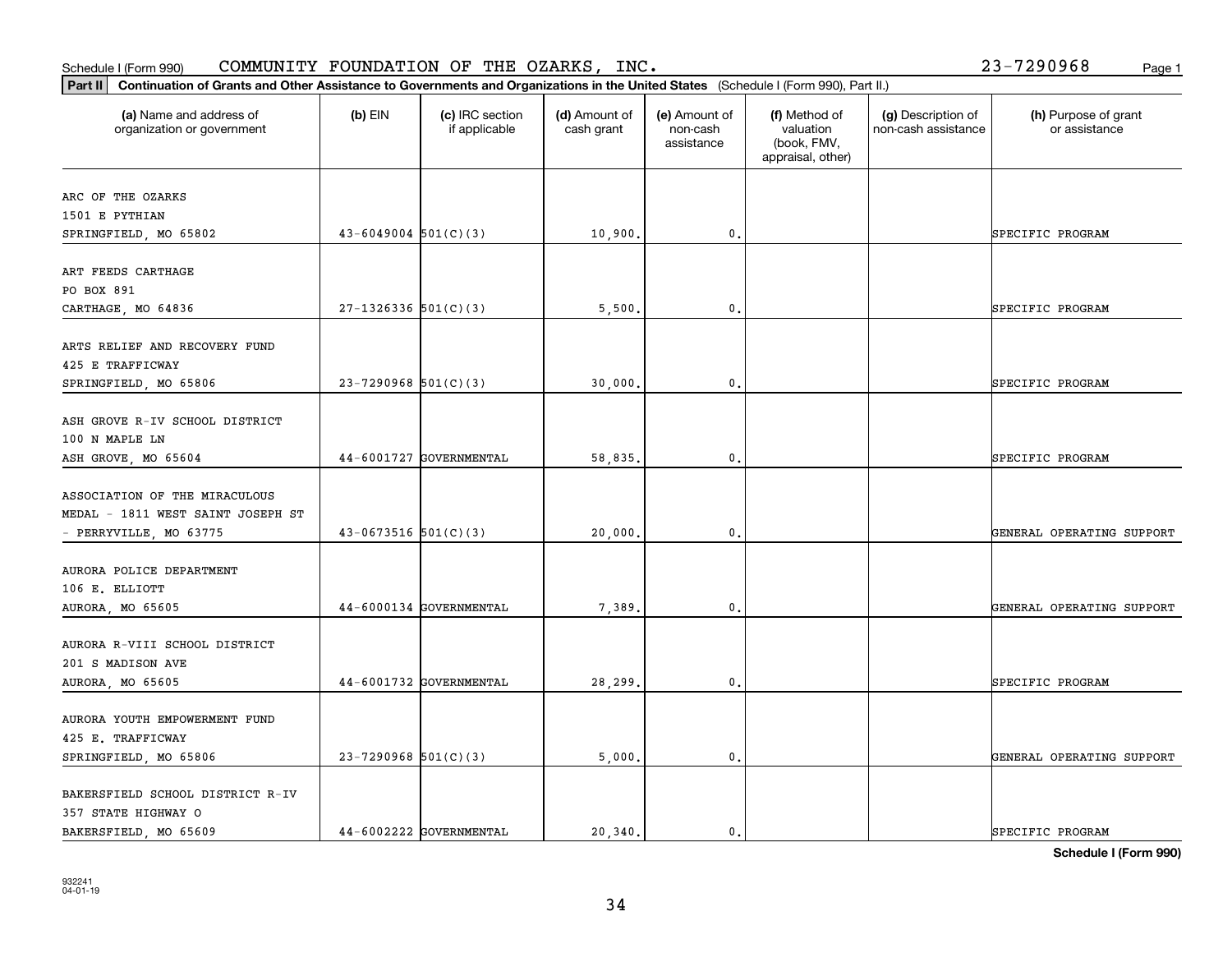#### Schedule I (Form 990) COMMUNITY FOUNDATION OF THE OZARKS, INC。 Page 1 COMMUNITY FOUNDATION OF THE OZARKS, INC. 23-7290968

| (a) Name and address of<br>organization or government                                     | $(b)$ EIN                  | (c) IRC section<br>if applicable | (d) Amount of<br>cash grant | (e) Amount of<br>non-cash<br>assistance | (f) Method of<br>valuation<br>(book, FMV,<br>appraisal, other) | (g) Description of<br>non-cash assistance | (h) Purpose of grant<br>or assistance |
|-------------------------------------------------------------------------------------------|----------------------------|----------------------------------|-----------------------------|-----------------------------------------|----------------------------------------------------------------|-------------------------------------------|---------------------------------------|
| BARNABAS FOUNDATION, INC                                                                  |                            |                                  |                             |                                         |                                                                |                                           |                                       |
| PO BOX 3200                                                                               |                            |                                  |                             |                                         |                                                                |                                           |                                       |
| SPRINGFIELD, MO 65808                                                                     | $43-1700240$ 501(C)(3)     |                                  | 9,700.                      | $\mathfrak{o}$ .                        |                                                                |                                           | SPECIFIC PROGRAM                      |
| BARRY-LAWRENCE COUNTY DEVELOPMENT<br>CENTER - 408 THIRD STREET -                          |                            |                                  |                             |                                         |                                                                |                                           |                                       |
| MONETT, MO 65708                                                                          | $43-1017210$ 501(C)(3)     |                                  | 5,200                       | 0.                                      |                                                                |                                           | GENERAL OPERATING SUPPORT             |
| BARTON COUNTY COMMUNITY FOUNDATION<br>206 W 10TH STREET                                   |                            |                                  |                             |                                         |                                                                |                                           |                                       |
| LAMAR, MO 64759                                                                           | $85-1062181$ $501(C)(3)$   |                                  | 12,000.                     | $\mathfrak o$ .                         |                                                                |                                           | SPECIFIC PROGRAM                      |
| BARTON COUNTY COMMUNITY FUND<br>425 E TRAFFICWAY<br>SPRINGFIELD, MO 65806                 | $23 - 7290968$ 501(C)(3)   |                                  | 6,000                       | 0.                                      |                                                                |                                           | SPECIFIC PROGRAM                      |
| BARTON COUNTY GOOD SAMARITAN<br>1301 PARRY ST.                                            |                            |                                  |                             |                                         |                                                                |                                           |                                       |
| LAMAR, MO 64759                                                                           | $43 - 1465283$ $501(C)(3)$ |                                  | 10,000                      | 0.                                      |                                                                |                                           | SPECIFIC PROGRAM                      |
| BATTLEFIELD MINISTRIES<br>P.O. BOX 1700<br>ROME, GA 30162                                 | $58 - 2475470$ $501(C)(3)$ |                                  | 5,000                       | 0.                                      |                                                                |                                           | SPECIFIC PROGRAM                      |
| BENTON COUNTY COMMUNITY FOUNDATION<br>ADMINISTRATIVE CAPACITY FUND - 425                  |                            |                                  |                             |                                         |                                                                |                                           |                                       |
| E. TRAFFICWAY STREET -<br>SPRINGFIELD, MO 65806                                           | $23 - 7290968$ 501(C)(3)   |                                  | 40,609                      | $\mathbf{0}$ .                          |                                                                |                                           | SPECIFIC PROGRAM                      |
| BETTER LIFE IN RECOVERY<br>1925 E BENNETT SUITE J<br>SPRINGFIELD, MO 65804                | $46 - 5621239$ $501(C)(3)$ |                                  | 27,210.                     | $\mathsf{o}\,$ .                        |                                                                |                                           | SPECIFIC PROGRAM                      |
| BIG BROTHERS BIG SISTERS OF THE<br>OZARKS - 3372 W BATTLEFIELD -<br>SPRINGFIELD, MO 65807 | $43-0971303$ $501(C)(3)$   |                                  | 35.846.                     | 0.                                      |                                                                |                                           | SPECIFIC PROGRAM                      |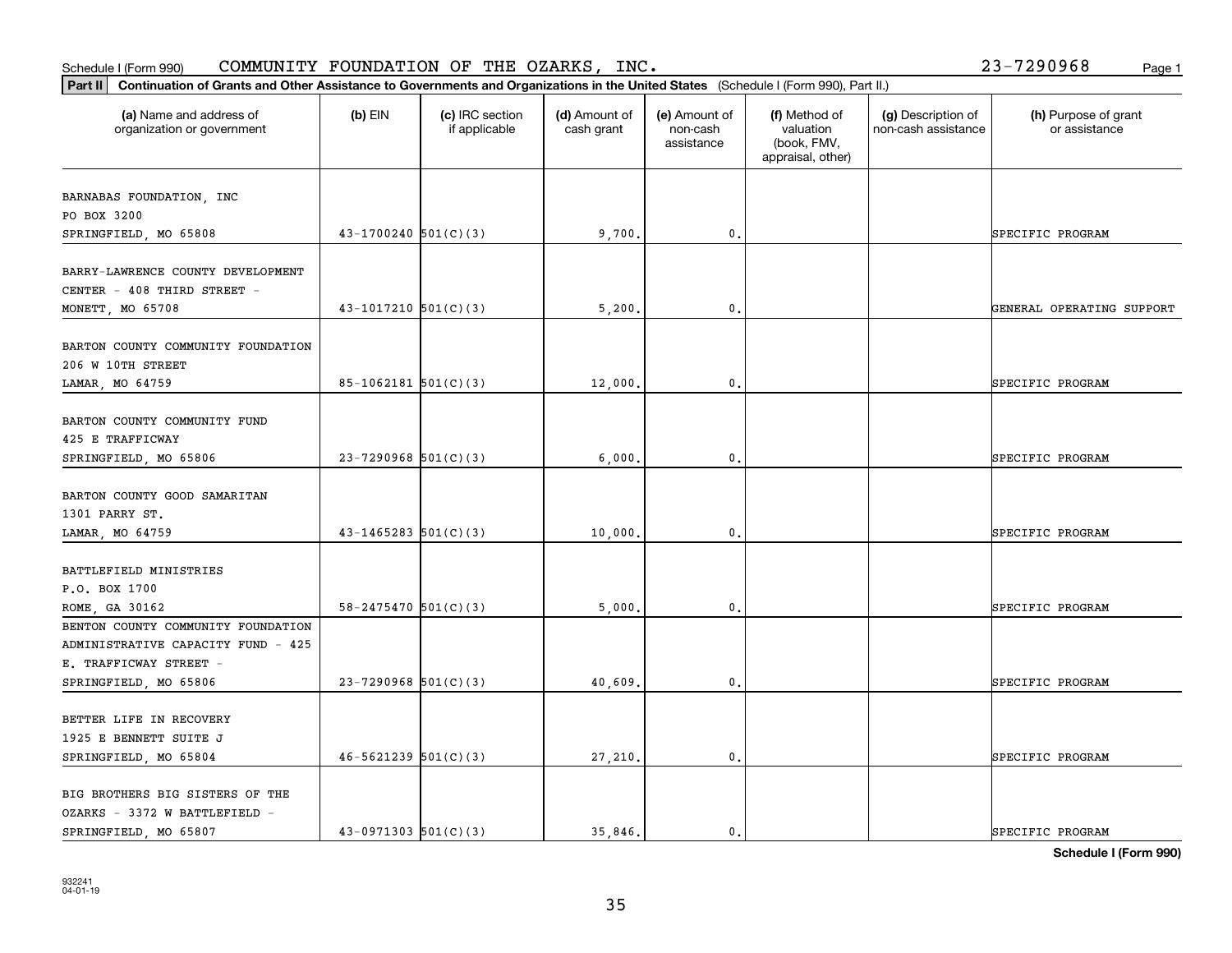# 932241 04-01-19

| BILL WALLIS SCHOLARSHIP                                       |                            |        |              |                           |
|---------------------------------------------------------------|----------------------------|--------|--------------|---------------------------|
| 425 E TRAFFICWAY                                              | $23 - 7290968$ 501(C)(3)   |        | 0.           | SPECIFIC PROGRAM          |
| SPRINGFIELD, MO 65806                                         |                            | 17,000 |              |                           |
| BISHOP KEMPER SCHOOL OF MINISTRY                              |                            |        |              |                           |
| 701 SW 8TH AVENUE                                             |                            |        |              |                           |
| TOPEKA, KS 66603                                              | $46 - 3536944$ $501(C)(3)$ | 6,500  | 0.           | GENERAL OPERATING SUPPORT |
|                                                               |                            |        |              |                           |
| BLOOMSDALE VOLUNTEER FIRE                                     |                            |        |              |                           |
| DEPARTMENT - PO BOX #42 -                                     |                            |        |              |                           |
| BLOOMSDALE, MO 63627                                          | $43-1217976$ 501(C)(4)     | 7,500  | 0.           | SPECIFIC PROGRAM          |
| BONNIEBROOK HISTORICAL SOCIETY                                |                            |        |              |                           |
| 485 ROSE ONEIL RD                                             |                            |        |              |                           |
| WALNUT SHADE, MO 65771                                        | $51-0203806$ $501(C)(3)$   | 10,000 | 0.           | GENERAL OPERATING SUPPORT |
|                                                               |                            |        |              |                           |
| BOOTS, BANDS AND BBQ FUND                                     |                            |        |              |                           |
| 425 EAST TRAFFICWAY                                           |                            |        |              |                           |
| SPRINGFIELD, MO 65806                                         | $23 - 7290968$ 501(C)(3)   | 5,300. | $\mathbf{0}$ | SPECIFIC PROGRAM          |
|                                                               |                            |        |              |                           |
| BOURBON COMMUNITY DEVELOPMENT<br>CORPORATION - P.O. BOX 593 - |                            |        |              |                           |
| BOURBON, MO 65441                                             | $20 - 5354541$ $501(C)(3)$ | 5,000  | 0.           | SPECIFIC PROGRAM          |
|                                                               |                            |        |              |                           |
| BOYS & GIRLS CLUB OF POPLAR BLUFF                             |                            |        |              |                           |
| 1306 VICTORY LANE                                             |                            |        |              |                           |
| POPLAR BLUFF, MO 63901                                        | $43 - 1831638$ $501(C)(3)$ | 5,000  | $\mathbf{0}$ | GENERAL OPERATING SUPPORT |
|                                                               |                            |        |              |                           |
| BOYS & GIRLS CLUB OF THE OZARKS                               |                            |        |              |                           |
| 1460 BEE CREEK RD                                             |                            |        |              |                           |
| BRANSON, MO 65616                                             | $43 - 1664669$ 501(C)(3)   | 28,365 | 0.           | GENERAL OPERATING SUPPORT |
| BOYS AND GIRLS CLUB OF SOUTHWEST                              |                            |        |              |                           |
| MISSOURI - 317 COMINGO - JOPLIN,                              |                            |        |              |                           |
| MO 64801                                                      | $44-0627566$ $501(C)(3)$   | 9,800. | 0.           | GENERAL OPERATING SUPPORT |

#### Schedule I (Form 990)  ${\tt COMMUNITY}$  <code>FOUNDATION OF THE OZARKS, INC</code> .  $23-7290968$  Page 1

organization or government

**Part II Continuation of Grants and Other Assistance to Governments and Organizations in the United States**  (Schedule I (Form 990), Part II.)

if applicable

 $(b)$  EIN  $(c)$  IRC section

**(a) (b) (c) (d) (e) (f) (g) (h)** Name and address of

(d) Amount of cash grant

(e) Amount of non-cashassistance

(f) Method of valuation (book, FMV, appraisal, other)

(g) Description of non-cash assistance

(h) Purpose of grant or assistance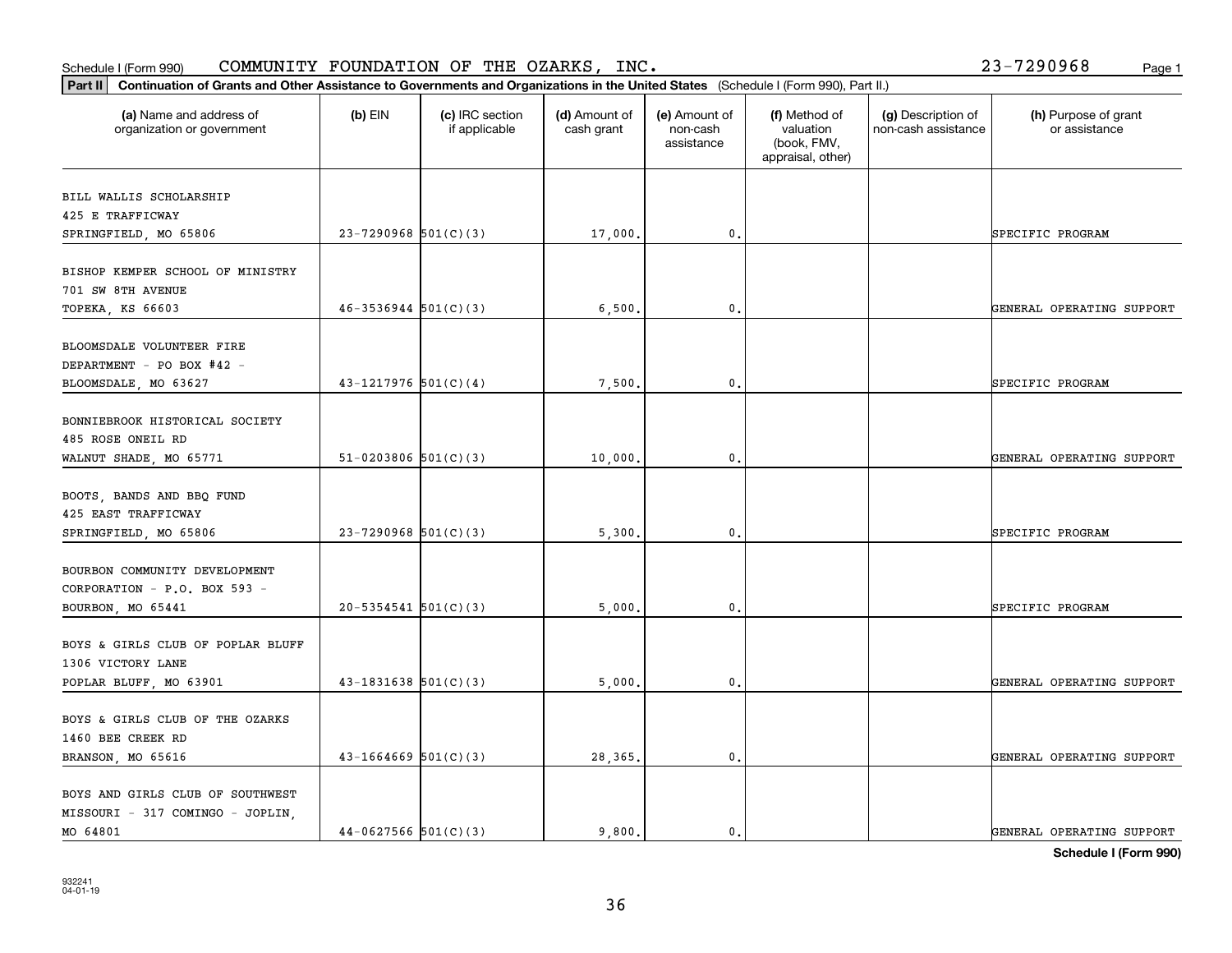#### Schedule I (Form 990) COMMUNITY FOUNDATION OF THE OZARKS, INC。 Page 1 COMMUNITY FOUNDATION OF THE OZARKS, INC. 23-7290968

| $(b)$ EIN | (c) IRC section<br>if applicable | (d) Amount of<br>cash grant                                                                                                                                                                                                                         | (e) Amount of<br>non-cash<br>assistance | (f) Method of<br>valuation<br>(book, FMV,<br>appraisal, other) | (g) Description of<br>non-cash assistance | (h) Purpose of grant<br>or assistance |
|-----------|----------------------------------|-----------------------------------------------------------------------------------------------------------------------------------------------------------------------------------------------------------------------------------------------------|-----------------------------------------|----------------------------------------------------------------|-------------------------------------------|---------------------------------------|
|           |                                  |                                                                                                                                                                                                                                                     |                                         |                                                                |                                           |                                       |
|           |                                  |                                                                                                                                                                                                                                                     |                                         |                                                                |                                           |                                       |
|           |                                  | 26,078.                                                                                                                                                                                                                                             | 0.                                      |                                                                |                                           | GENERAL OPERATING SUPPORT             |
|           |                                  |                                                                                                                                                                                                                                                     |                                         |                                                                |                                           |                                       |
|           |                                  | 82,582.                                                                                                                                                                                                                                             | 0.                                      |                                                                |                                           | GENERAL OPERATING SUPPORT             |
|           |                                  |                                                                                                                                                                                                                                                     |                                         |                                                                |                                           |                                       |
|           |                                  | 19,279.                                                                                                                                                                                                                                             |                                         |                                                                |                                           | SPECIFIC PROGRAM                      |
|           |                                  |                                                                                                                                                                                                                                                     |                                         |                                                                |                                           | GENERAL OPERATING SUPPORT             |
|           |                                  |                                                                                                                                                                                                                                                     |                                         |                                                                |                                           |                                       |
|           |                                  |                                                                                                                                                                                                                                                     |                                         |                                                                |                                           |                                       |
|           |                                  | 16,500.                                                                                                                                                                                                                                             | 0.                                      |                                                                |                                           | SPECIFIC PROGRAM                      |
|           |                                  | 47,350.                                                                                                                                                                                                                                             | $\mathbf{0}$ .                          |                                                                |                                           | GENERAL OPERATING SUPPORT             |
|           |                                  |                                                                                                                                                                                                                                                     |                                         |                                                                |                                           |                                       |
|           |                                  | 37,083.                                                                                                                                                                                                                                             | $\mathfrak{o}$ .                        |                                                                |                                           | GENERAL OPERATING SUPPORT             |
|           |                                  |                                                                                                                                                                                                                                                     |                                         |                                                                |                                           |                                       |
|           |                                  | 15,000.                                                                                                                                                                                                                                             | $\mathfrak o$ .                         |                                                                |                                           | GENERAL OPERATING SUPPORT             |
|           |                                  |                                                                                                                                                                                                                                                     |                                         |                                                                |                                           | SPECIFIC PROGRAM                      |
|           |                                  | $27 - 4455082$ 501(C)(3)<br>$44-0513659$ $501(C)(3)$<br>44-6004951 GOVERNMENTAL<br>$43-1606888$ 501(C)(3)<br>$27-1827701$ 501(C)(3)<br>$43-1881450$ $501(C)(3)$<br>$44-6006164$ 501(C)(3)<br>$20 - 8112523$ 501(C)(3)<br>$43 - 1718841$ $501(C)(3)$ | 15,100.                                 | $\mathbf{0}$ .<br>0.<br>16,000.<br>$\mathbf{0}$ .              |                                           |                                       |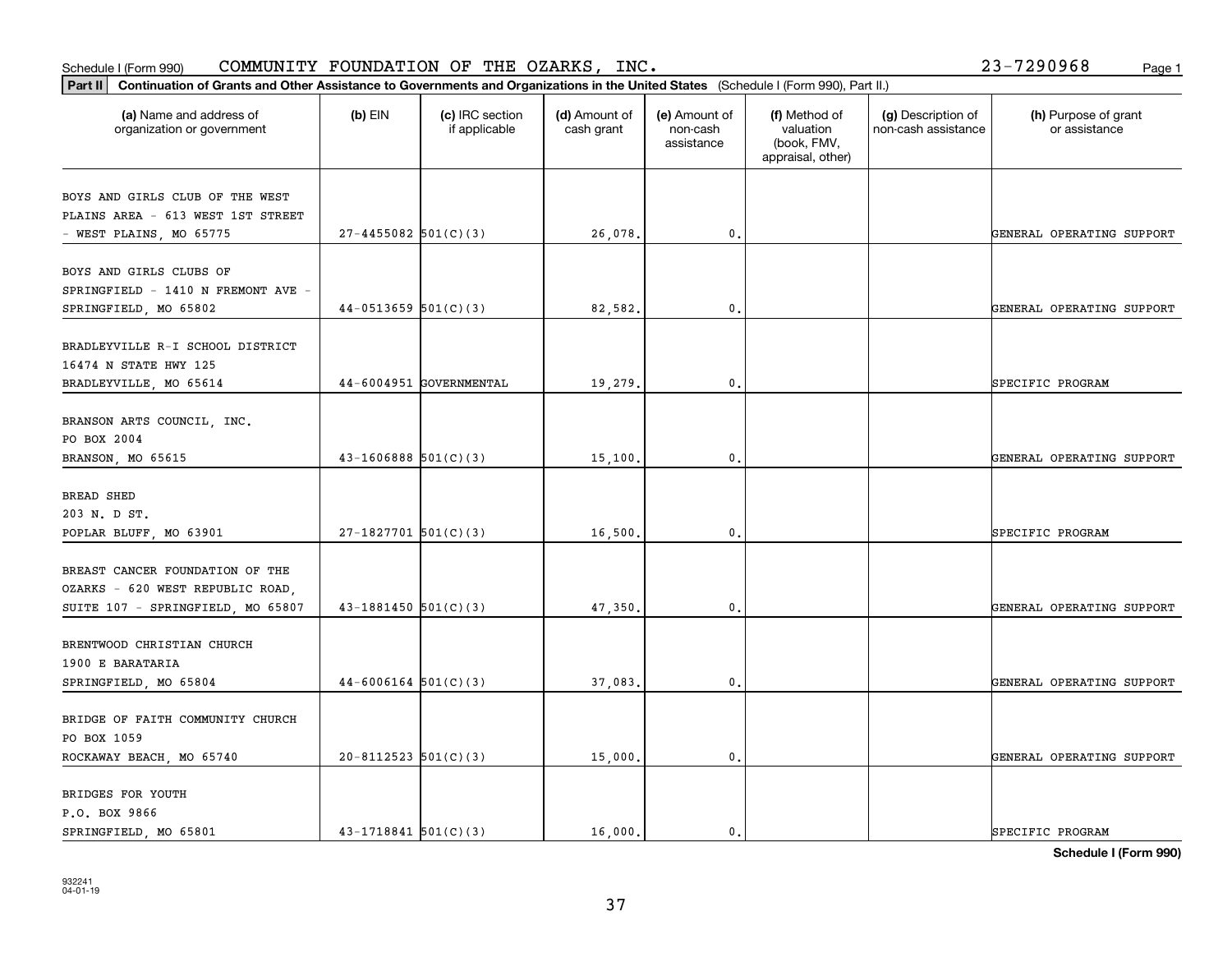#### **Part II Continuation of Grants and Other Assistance to Governments and Organization of Grants and Organization of Grants and Organizations of Grants and Organization of Grants and Organizations of United States <b>Propert** Schedule I (Form 990)  ${\tt COMMUNITY}$  <code>FOUNDATION OF THE OZARKS, INC</code> .  $23-7290968$  Page 1

| Continuation of Grants and Other Assistance to Governments and Organizations in the United States (Schedule I (Form 990), Part II.)<br>Part II |                          |                                  |                             |                                         |                                                                |                                           |                                       |  |  |
|------------------------------------------------------------------------------------------------------------------------------------------------|--------------------------|----------------------------------|-----------------------------|-----------------------------------------|----------------------------------------------------------------|-------------------------------------------|---------------------------------------|--|--|
| (a) Name and address of<br>organization or government                                                                                          | $(b)$ EIN                | (c) IRC section<br>if applicable | (d) Amount of<br>cash grant | (e) Amount of<br>non-cash<br>assistance | (f) Method of<br>valuation<br>(book, FMV,<br>appraisal, other) | (g) Description of<br>non-cash assistance | (h) Purpose of grant<br>or assistance |  |  |
| BRIGHT FUTURES CARTHAGE                                                                                                                        |                          |                                  |                             |                                         |                                                                |                                           |                                       |  |  |
| 710 LYON                                                                                                                                       |                          |                                  |                             |                                         |                                                                |                                           |                                       |  |  |
| CARTHAGE, MO 64836                                                                                                                             | $45-0889975$ $501(C)(3)$ |                                  | 11,200.                     | 0.                                      |                                                                |                                           | SPECIFIC PROGRAM                      |  |  |
|                                                                                                                                                |                          |                                  |                             |                                         |                                                                |                                           |                                       |  |  |
| BROWNELL PUBLIC LIBRARY                                                                                                                        |                          |                                  |                             |                                         |                                                                |                                           |                                       |  |  |
| 44 COMMONS                                                                                                                                     |                          |                                  |                             |                                         |                                                                |                                           |                                       |  |  |
| LITTLE COMPTON, RI 02837                                                                                                                       | $05-0259263$ 501(C)(3)   |                                  | 20,000.                     | $\mathfrak{o}$ .                        |                                                                |                                           | SPECIFIC PROGRAM                      |  |  |
| BUFFALO ROTARY CLUB DAVIS AND                                                                                                                  |                          |                                  |                             |                                         |                                                                |                                           |                                       |  |  |
| MALLORY MEMORIAL SCHOLARSHIP FUND                                                                                                              |                          |                                  |                             |                                         |                                                                |                                           |                                       |  |  |
| - 425 E TRAFFICWAY - SPRINGFIELD,                                                                                                              |                          |                                  |                             |                                         |                                                                |                                           |                                       |  |  |
| MO 65806                                                                                                                                       | $23 - 7290968$ 501(C)(3) |                                  | 27, 233.                    | $\mathbf{0}$                            |                                                                |                                           | SPECIFIC PROGRAM                      |  |  |
|                                                                                                                                                |                          |                                  |                             |                                         |                                                                |                                           |                                       |  |  |
| BURRELL FOUNDATION                                                                                                                             |                          |                                  |                             |                                         |                                                                |                                           |                                       |  |  |
| 2885 W BATTLEFIELD RD                                                                                                                          |                          |                                  |                             |                                         |                                                                |                                           |                                       |  |  |
| SPRINGFIELD, MO 65807                                                                                                                          | $43-1467704$ 501(C)(3)   |                                  | 5,052.                      | 0.                                      |                                                                |                                           | GENERAL OPERATING SUPPORT             |  |  |
| BUTLER COUNTY COUNCIL ON AGING,                                                                                                                |                          |                                  |                             |                                         |                                                                |                                           |                                       |  |  |
| INC - 506 HAZEL - POPLAR BLUFF, MO                                                                                                             |                          |                                  |                             |                                         |                                                                |                                           |                                       |  |  |
| 63901                                                                                                                                          | $43 - 1145820$ 501(C)(3) |                                  | 10,000.                     | $\mathfrak{o}$ .                        |                                                                |                                           | GENERAL OPERATING SUPPORT             |  |  |
|                                                                                                                                                |                          |                                  |                             |                                         |                                                                |                                           |                                       |  |  |
| CABOOL R-IV SCHOOL DISTRICT                                                                                                                    |                          |                                  |                             |                                         |                                                                |                                           |                                       |  |  |
| 725 MAIN STREET                                                                                                                                |                          |                                  |                             |                                         |                                                                |                                           |                                       |  |  |
| CABOOL, MO 65689                                                                                                                               |                          | 44-6001372 GOVERNMENTAL          | 5,366.                      | $\mathbf{0}$                            |                                                                |                                           | SPECIFIC PROGRAM                      |  |  |
|                                                                                                                                                |                          |                                  |                             |                                         |                                                                |                                           |                                       |  |  |
| CALVARY BAPTIST CHURCH                                                                                                                         |                          |                                  |                             |                                         |                                                                |                                           |                                       |  |  |
| PO BOX 421                                                                                                                                     |                          |                                  |                             |                                         |                                                                |                                           |                                       |  |  |
| REPUBLIC, MO 65738                                                                                                                             |                          | 501(C)(3)                        | 5,000.                      | 0.                                      |                                                                |                                           | GENERAL OPERATING SUPPORT             |  |  |
|                                                                                                                                                |                          |                                  |                             |                                         |                                                                |                                           |                                       |  |  |
| CALVARY CHAPEL                                                                                                                                 |                          |                                  |                             |                                         |                                                                |                                           |                                       |  |  |
| PO BOX 524                                                                                                                                     |                          |                                  |                             |                                         |                                                                |                                           |                                       |  |  |
| BUFFALO, MO 65622                                                                                                                              |                          | 501(C)(3)                        | 10,000.                     | $\mathbf{0}$ .                          |                                                                |                                           | SPECIFIC PROGRAM                      |  |  |
|                                                                                                                                                |                          |                                  |                             |                                         |                                                                |                                           |                                       |  |  |
| CAMDENTON R-III SCHOOL DISTRICT                                                                                                                |                          |                                  |                             |                                         |                                                                |                                           |                                       |  |  |
| 119 SERVICE RD.                                                                                                                                |                          |                                  |                             |                                         |                                                                |                                           |                                       |  |  |
| CAMDENTON, MO 65020                                                                                                                            |                          | 43-0829976 GOVERNMENTAL          | 7.437.                      | $\mathbf{0}$ .                          |                                                                |                                           | SPECIFIC PROGRAM                      |  |  |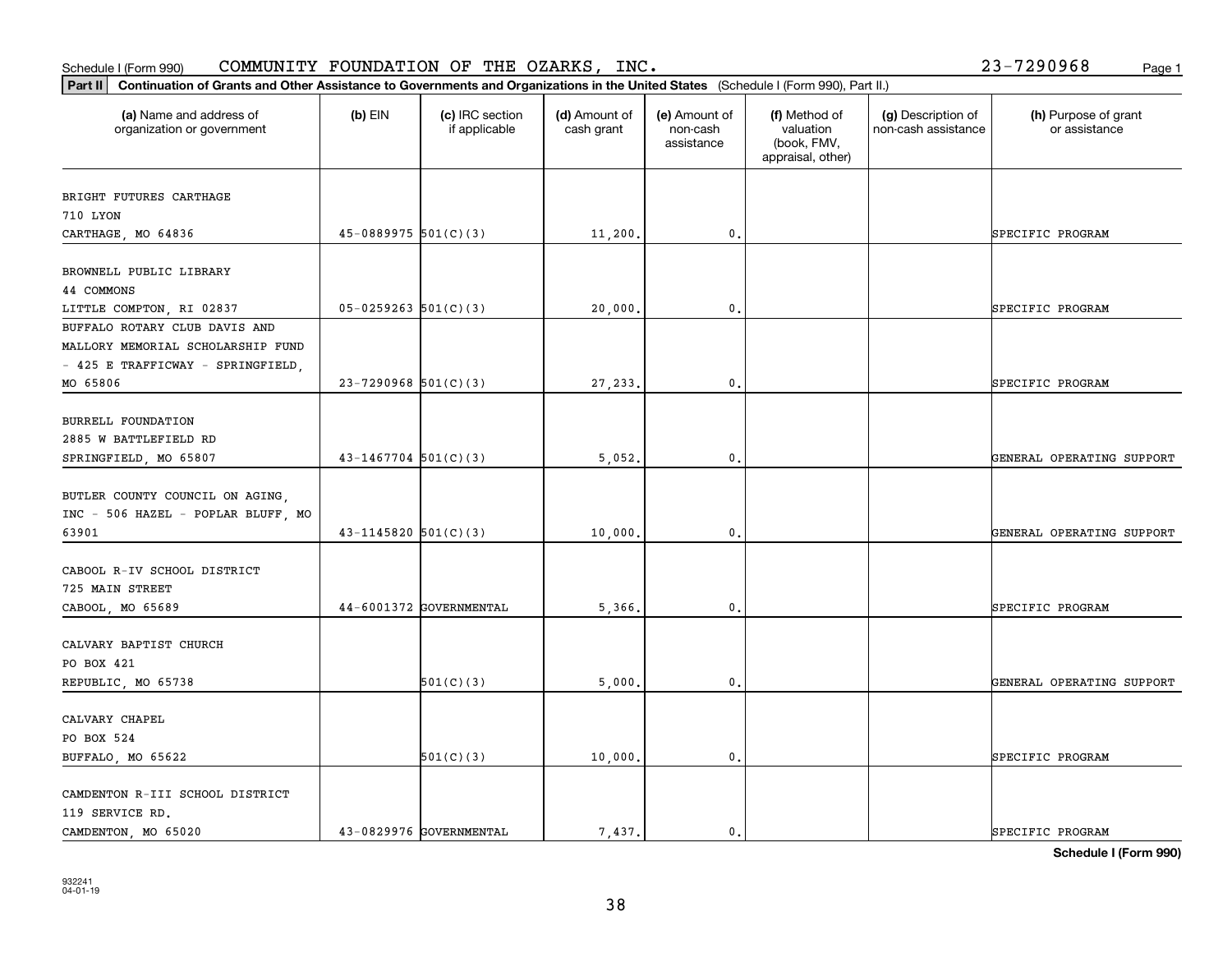# 932241 04-01-19

| (a) Name and address of<br>organization or government                  | $(b)$ EIN                  | (c) IRC section<br>if applicable | (d) Amount of<br>cash grant | (e) Amount of<br>non-cash<br>assistance | (f) Method of<br>valuation<br>(book, FMV,<br>appraisal, other) | (g) Description of<br>non-cash assistance | (h) Purpose of grant<br>or assistance |
|------------------------------------------------------------------------|----------------------------|----------------------------------|-----------------------------|-----------------------------------------|----------------------------------------------------------------|-------------------------------------------|---------------------------------------|
| CAMP BARNABAS                                                          |                            |                                  |                             |                                         |                                                                |                                           |                                       |
| P.O. BOX 3200                                                          |                            |                                  |                             |                                         |                                                                |                                           |                                       |
| SPRINGFIELD, MO 65808                                                  | $33-1122930$ 501(C)(3)     |                                  | 5,257.                      | $\mathbf{0}$ .                          |                                                                |                                           | SPECIFIC PROGRAM                      |
| CAMP CH-YO-CA                                                          |                            |                                  |                             |                                         |                                                                |                                           |                                       |
| PO BOX 2010                                                            |                            |                                  |                             |                                         |                                                                |                                           |                                       |
| WEST MONROE, LA 71294                                                  | $27-1303282$ 501(C)(3)     |                                  | 35,000.                     | $\mathbf{0}$ .                          |                                                                |                                           | GENERAL OPERATING SUPPORT             |
| CAMP PENUEL                                                            |                            |                                  |                             |                                         |                                                                |                                           |                                       |
| PO BOX 367                                                             |                            |                                  |                             |                                         |                                                                |                                           |                                       |
| IRONTON, MO 63650                                                      | $23-7318998$ 501(C)(3)     |                                  | 5,000.                      | $^{\rm 0}$ .                            |                                                                |                                           | SPECIFIC PROGRAM                      |
| CAPE GIRARDEAU POLICE DEPARTMENT<br>DONATION FUND - 425 E TRAFFICWAY - |                            |                                  |                             |                                         |                                                                |                                           |                                       |
| SPRINGFIELD, MO 65806                                                  | $23 - 7290968$ 501(C)(3)   |                                  | 11,250.                     | $\mathbf{0}$ .                          |                                                                |                                           | SPECIFIC PROGRAM                      |
| CAPE GIRARDEAU PUBLIC SCHOOLS<br>FOUNDATION - 301 N CLARK ST - CAPE    |                            |                                  |                             |                                         |                                                                |                                           |                                       |
| GIRARDEAU, MO 63701                                                    | $43 - 1666808$ 501(C)(3)   |                                  | 18,000.                     | $\mathbf{0}$ .                          |                                                                |                                           | GENERAL OPERATING SUPPORT             |
| CARE TO LEARN<br>1740 S GLENSTONE AVE STE R                            |                            |                                  |                             |                                         |                                                                |                                           |                                       |
| SPRINGFIELD, MO 65804                                                  | $47 - 1494384$ $501(C)(3)$ |                                  | 58,946.                     | $\mathfrak{o}$ .                        |                                                                |                                           | SPECIFIC PROGRAM                      |
| CARE TO LEARN - SPRINGFIELD FUND<br>425 E TRAFFICWAY                   |                            |                                  |                             |                                         |                                                                |                                           |                                       |
| SPRINGFIELD, MO 65806                                                  | $23 - 7290968$ 501(C)(3)   |                                  | 7,545.                      | $\mathfrak o$ .                         |                                                                |                                           | SPECIFIC PROGRAM                      |
| CARTER COUNTY SENIOR CENTER BOARD<br>PO BOX 777                        |                            |                                  |                             |                                         |                                                                |                                           |                                       |
| VAN BUREN, MO 63965                                                    | $43-1019034$ 501(C)(3)     |                                  | 18,000.                     | $\mathbf{0}$ .                          |                                                                |                                           | SPECIFIC PROGRAM                      |
| CARTER COUNTY, MISSOURI<br>PO BOX 517                                  |                            |                                  |                             |                                         |                                                                |                                           |                                       |
| VAN BUREN, MO 63965                                                    |                            | 43-6006200 GOVERNMENTAL          | 12,626.                     | $\mathfrak{o}$ .                        |                                                                |                                           | SPECIFIC PROGRAM                      |

**Schedule I (Form 990)**

# Schedule I (Form 990)  ${\tt COMMUNITY}$  <code>FOUNDATION OF THE OZARKS, INC</code> .  $23-7290968$  Page 1

**Part II Continuation of Grants and Other Assistance to Governments and Organizations in the United States**  (Schedule I (Form 990), Part II.)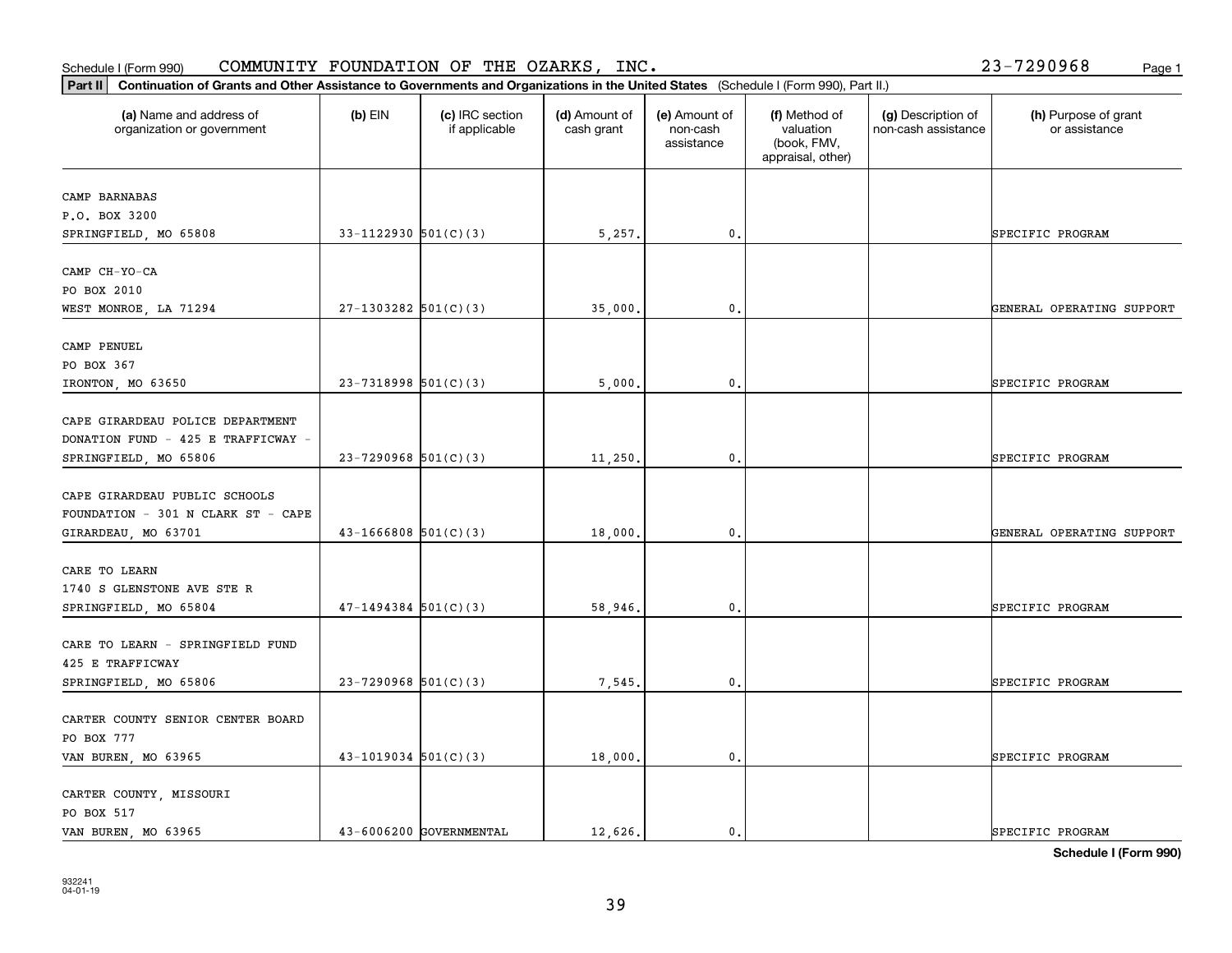#### Schedule I (Form 990)  ${\tt COMMUNITY}$  <code>FOUNDATION OF THE OZARKS, INC</code> .  $23-7290968$  Page 1

| Part II   Continuation of Grants and Other Assistance to Governments and Organizations in the United States (Schedule I (Form 990), Part II.) |                          |                                  |                             |                                         |                                                                |                                           |                                       |  |
|-----------------------------------------------------------------------------------------------------------------------------------------------|--------------------------|----------------------------------|-----------------------------|-----------------------------------------|----------------------------------------------------------------|-------------------------------------------|---------------------------------------|--|
| (a) Name and address of<br>organization or government                                                                                         | $(b)$ EIN                | (c) IRC section<br>if applicable | (d) Amount of<br>cash grant | (e) Amount of<br>non-cash<br>assistance | (f) Method of<br>valuation<br>(book, FMV,<br>appraisal, other) | (g) Description of<br>non-cash assistance | (h) Purpose of grant<br>or assistance |  |
|                                                                                                                                               |                          |                                  |                             |                                         |                                                                |                                           |                                       |  |
| CARTERVILLE FIRST BAPTIST CHURCH                                                                                                              |                          |                                  |                             |                                         |                                                                |                                           |                                       |  |
| 200 E MAIN ST                                                                                                                                 |                          | 501(C)(3)                        |                             | 0.                                      |                                                                |                                           | GENERAL OPERATING SUPPORT             |  |
| CARTERVILLE, MO 64835                                                                                                                         |                          |                                  | 5,000                       |                                         |                                                                |                                           |                                       |  |
| CARTHAGE COMMUNITY FOUNDATION                                                                                                                 |                          |                                  |                             |                                         |                                                                |                                           |                                       |  |
| CAPACITY BUILDING FUND - 425 E.                                                                                                               |                          |                                  |                             |                                         |                                                                |                                           |                                       |  |
| TRAFFICWAY - SPRINGFIELD, MO 65806                                                                                                            | $23 - 7290968$ 501(C)(3) |                                  | 7,279                       | 0.                                      |                                                                |                                           | SPECIFIC PROGRAM                      |  |
| CARTHAGE COMMUNITY FOUNDATION                                                                                                                 |                          |                                  |                             |                                         |                                                                |                                           |                                       |  |
| OPERATING ENDOWMENT FUND - 425                                                                                                                |                          |                                  |                             |                                         |                                                                |                                           |                                       |  |
| EAST TRAFFICWAY - SPRINGFIELD, MO                                                                                                             |                          |                                  |                             |                                         |                                                                |                                           |                                       |  |
| 65806                                                                                                                                         | $23 - 7290968$ 501(C)(3) |                                  | 10,350                      | 0.                                      |                                                                |                                           | GENERAL OPERATING SUPPORT             |  |
|                                                                                                                                               |                          |                                  |                             |                                         |                                                                |                                           |                                       |  |
| CARTHAGE CRISIS CENTER INC                                                                                                                    |                          |                                  |                             |                                         |                                                                |                                           |                                       |  |
| 100 S MAIN ST                                                                                                                                 |                          |                                  |                             |                                         |                                                                |                                           |                                       |  |
| CARTHAGE, MO 64836                                                                                                                            | $43 - 1769385$ 501(C)(3) |                                  | 8,000                       | 0.                                      |                                                                |                                           | SPECIFIC PROGRAM                      |  |
|                                                                                                                                               |                          |                                  |                             |                                         |                                                                |                                           |                                       |  |
| CARTHAGE CROSSLINES MINISTRY                                                                                                                  |                          |                                  |                             |                                         |                                                                |                                           |                                       |  |
| PO BOX 343                                                                                                                                    |                          |                                  |                             |                                         |                                                                |                                           |                                       |  |
| CARTHAGE, MO 64836                                                                                                                            | $43 - 1334801$ 501(C)(3) |                                  | 8,248                       | 0.                                      |                                                                |                                           | GENERAL OPERATING SUPPORT             |  |
|                                                                                                                                               |                          |                                  |                             |                                         |                                                                |                                           |                                       |  |
| CARTHAGE HISTORIC PRESERVATION,                                                                                                               |                          |                                  |                             |                                         |                                                                |                                           |                                       |  |
| INC. - PO BOX 375 - CARTHAGE, MO                                                                                                              |                          |                                  |                             |                                         |                                                                |                                           |                                       |  |
| 64836                                                                                                                                         | $43 - 1187404$ 501(C)(3) |                                  | 9,151                       | 0.                                      |                                                                |                                           | SPECIFIC PROGRAM                      |  |
|                                                                                                                                               |                          |                                  |                             |                                         |                                                                |                                           |                                       |  |
| CARTHAGE NAZARENE                                                                                                                             |                          |                                  |                             |                                         |                                                                |                                           |                                       |  |
| 2000 SOUTH GRAND                                                                                                                              |                          |                                  |                             |                                         |                                                                |                                           |                                       |  |
| CARTHAGE, MO 64836                                                                                                                            | $48 - 6108802$ 501(C)(3) |                                  | 7,000                       | $\mathbf{0}$ .                          |                                                                |                                           | SPECIFIC PROGRAM                      |  |
| CARTHAGE PUBLIC LIBRARY                                                                                                                       |                          |                                  |                             |                                         |                                                                |                                           |                                       |  |
| 612 S GARRISON                                                                                                                                |                          |                                  |                             |                                         |                                                                |                                           |                                       |  |
|                                                                                                                                               | $44-6005089$ 501(C)(3)   |                                  |                             | $\mathbf{0}$ .                          |                                                                |                                           |                                       |  |
| CARTHAGE, MO 64836                                                                                                                            |                          |                                  | 7,409                       |                                         |                                                                |                                           | GENERAL OPERATING SUPPORT             |  |
| CARTHAGE R-IX SCHOOL DISTRICT                                                                                                                 |                          |                                  |                             |                                         |                                                                |                                           |                                       |  |
| 710 LYON STREET                                                                                                                               |                          |                                  |                             |                                         |                                                                |                                           |                                       |  |
| CARTHAGE, MO 64836                                                                                                                            |                          | 44-6002057 GOVERNMENTAL          | 7.730.                      | 0.                                      |                                                                |                                           | GENERAL OPERATING SUPPORT             |  |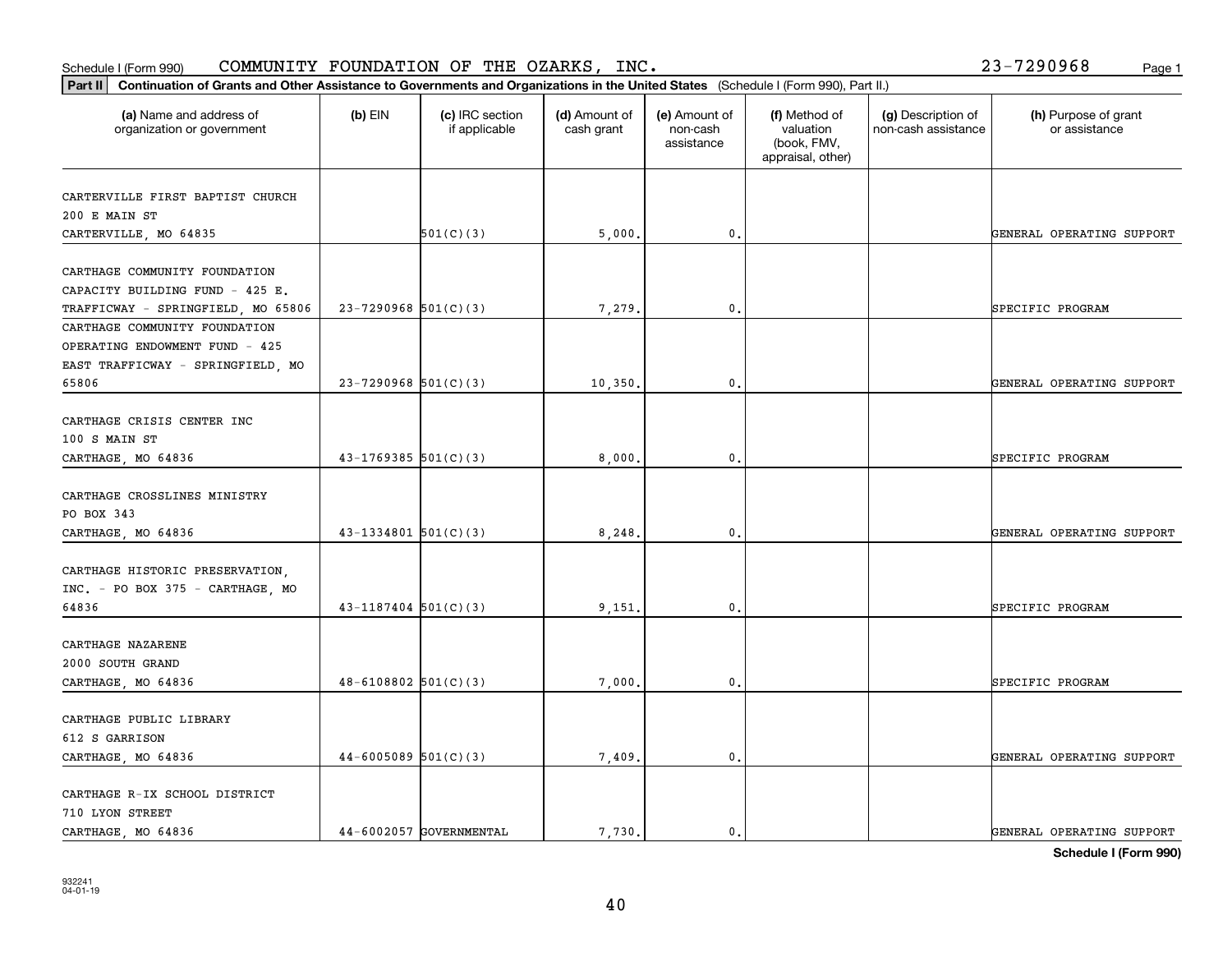# **Part III Continuation of Grants and Other Assistance to Governments and Organization of Grants and Other Assistance to Governments and Organization of Grants and Other Assistance to Governments and Organization**

Schedule I (Form 990)  ${\tt COMMUNITY}$  <code>FOUNDATION OF THE OZARKS, INC</code> .  $23-7290968$  Page 1

| Continuation of Grants and Other Assistance to Governments and Organizations in the United States (Schedule I (Form 990), Part II.)<br>Part II |                            |                                  |                             |                                         |                                                                |                                           |                                       |
|------------------------------------------------------------------------------------------------------------------------------------------------|----------------------------|----------------------------------|-----------------------------|-----------------------------------------|----------------------------------------------------------------|-------------------------------------------|---------------------------------------|
| (a) Name and address of<br>organization or government                                                                                          | $(b)$ EIN                  | (c) IRC section<br>if applicable | (d) Amount of<br>cash grant | (e) Amount of<br>non-cash<br>assistance | (f) Method of<br>valuation<br>(book, FMV,<br>appraisal, other) | (g) Description of<br>non-cash assistance | (h) Purpose of grant<br>or assistance |
| CASA OF SOUTH CENTRAL MISSOURI<br>PO BOX 31<br>ROLLA, MO 65402                                                                                 | $20-2021790$ 501(C)(3)     |                                  | 9,478.                      | $\mathbf{0}$ .                          |                                                                |                                           | GENERAL OPERATING SUPPORT             |
| CASA OF SOUTHWEST MISSOURI<br>PO BOX 4853<br>SPRINGFIELD, MO 65808                                                                             | $43 - 1524185$ 501(C)(3)   |                                  | 29,774.                     | $\mathbf{0}$ .                          |                                                                |                                           | GENERAL OPERATING SUPPORT             |
| CASSVILLE R-IV SCHOOL DISTRICT<br>1501 MAIN ST<br>CASSVILLE, MO 65625                                                                          |                            | 44-6001377 GOVERNMENTAL          | 15,871                      | $\mathbf{0}$                            |                                                                |                                           | SPECIFIC PROGRAM                      |
| CASSVILLE UNITED METHODIST CHURCH<br>601 GRAVEL STREET<br>CASSVILLE, MO 65625                                                                  | $43-1307914$ $501(C)(3)$   |                                  | 11,500.                     | 0.                                      |                                                                |                                           | SPECIFIC PROGRAM                      |
| CATHOLIC CHARITIES OF SOUTHERN<br>MISSOURI - 424 EAST MONASTERY<br>STREET - SPRINGFIELD, MO 65807                                              | 80-0455890 $501(C)(3)$     |                                  | 16,000.                     | $\mathbf{0}$ .                          |                                                                |                                           | GENERAL OPERATING SUPPORT             |
| CATHOLIC CHURCH EXTENSION SOCIETY<br>150 SOUTH WACKER DRIVE SUITE 2000<br>CHICAGO, IL 60606                                                    | $36 - 6000520$ $501(C)(3)$ |                                  | 5,000                       | $\mathbf{0}$                            |                                                                |                                           | GENERAL OPERATING SUPPORT             |
| CATHOLIC RELIEF SERVICES<br>228 W. LEXINGTON ST.<br>BALTIMORE, MD 21201                                                                        | $13 - 5563422$ $501(C)(3)$ |                                  | 13,300.                     | 0.                                      |                                                                |                                           | GENERAL OPERATING SUPPORT             |
| CEDAR COUNTY OFFICE OF EMERGENCY<br>MANAGEMENT - 113 SOUTH STREET -<br>STOCKTON, MO 65785                                                      |                            | GOVERNMENTAL                     | 7,125.                      | 0.                                      |                                                                |                                           | SPECIFIC PROGRAM                      |
| CEDAR FALLS HIGH SCHOOL<br>1015 DIVISION STREET<br>CEDAR FALLS, IA 50613                                                                       |                            | 42-0862684 GOVERNMENTAL          | 7.564.                      | $\mathbf{0}$ .                          |                                                                |                                           | SPECIFIC PROGRAM                      |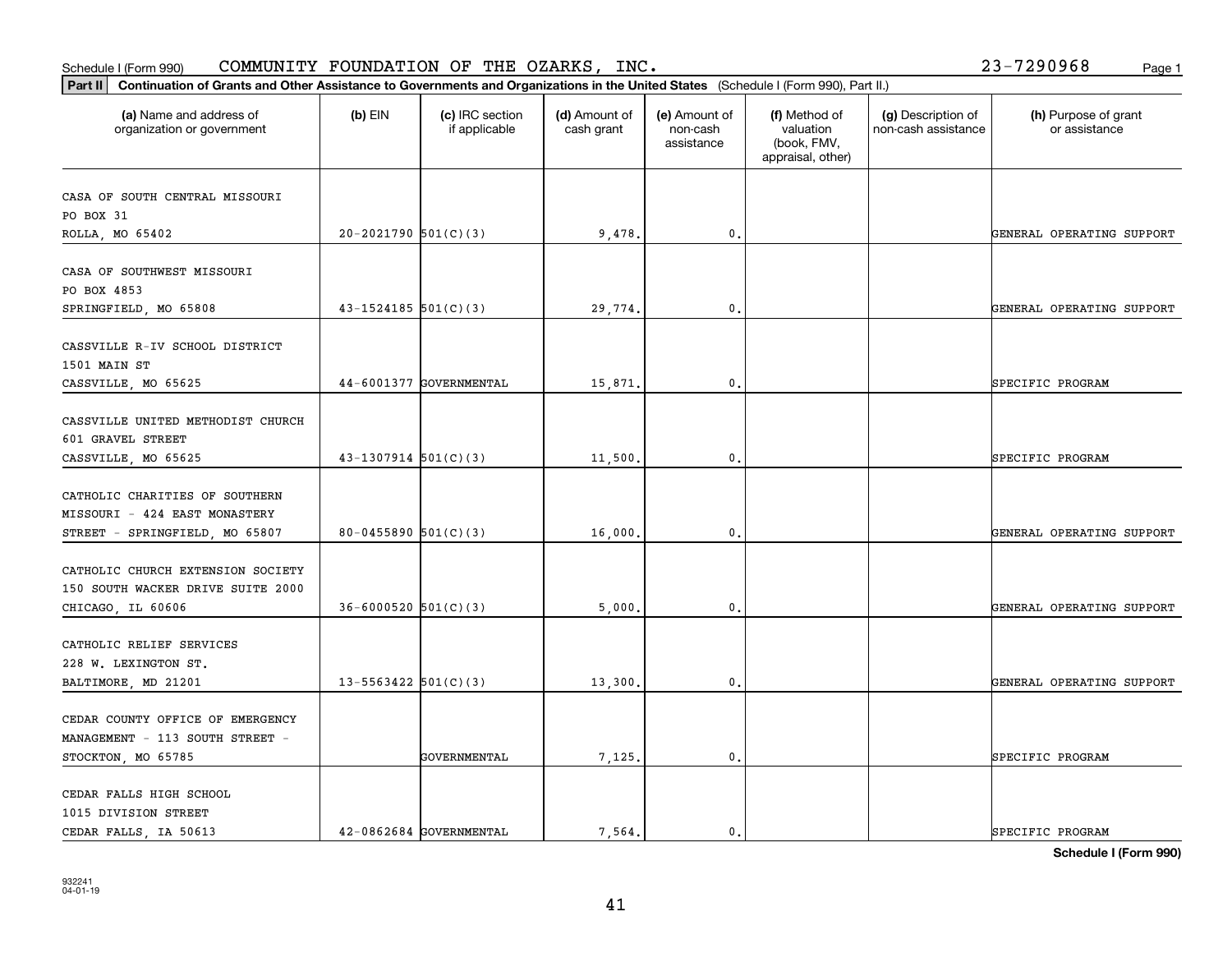### **Part III Continuation of Grants and Other Assistance to Governments and Organization of Grants and Other Assistance to Governments and Organization of Grants and Other Assistance to Governments and Organization** Schedule I (Form 990)  ${\tt COMMUNITY}$  <code>FOUNDATION OF THE OZARKS, INC</code> .  $23-7290968$  Page 1

| Continuation of Grants and Other Assistance to Governments and Organizations in the United States (Schedule I (Form 990), Part II.)<br>Part II |                            |                                  |                             |                                         |                                                                |                                           |                                       |
|------------------------------------------------------------------------------------------------------------------------------------------------|----------------------------|----------------------------------|-----------------------------|-----------------------------------------|----------------------------------------------------------------|-------------------------------------------|---------------------------------------|
| (a) Name and address of<br>organization or government                                                                                          | $(b)$ EIN                  | (c) IRC section<br>if applicable | (d) Amount of<br>cash grant | (e) Amount of<br>non-cash<br>assistance | (f) Method of<br>valuation<br>(book, FMV,<br>appraisal, other) | (g) Description of<br>non-cash assistance | (h) Purpose of grant<br>or assistance |
| CENTRAL MISSOURI FOSTER CARE &<br>ADOPTION ASSOCIATION - 809 SWIFTS<br>HIGHWAY - JEFFERSON CITY, MO 65101                                      | $80 - 0519145$ 501(C)(3)   |                                  | 7,700.                      | 0.                                      |                                                                |                                           | SPECIFIC PROGRAM                      |
| CHAMPION ATHLETES OF THE OZARKS<br>1715 S KANSAS AVE<br>SPRINGFIELD, MO 65807                                                                  | $43-1786541$ 501(C)(3)     |                                  | 6,300.                      | $\mathbf{0}$ .                          |                                                                |                                           | GENERAL OPERATING SUPPORT             |
| CHILDREN'S CENTER OF SOUTHWEST<br>MISSOURI - 1029 E 7TH STREET -<br>JOPLIN, MO 64801                                                           | $43-1740718$ 501(C)(3)     |                                  | 32,403.                     | $\mathbf{0}$                            |                                                                |                                           | SPECIFIC PROGRAM                      |
| CHILDREN'S HAVEN OF SOUTHWEST<br>MISSOURI - 711 SOUTH PICHER AVENUE<br>$-$ JOPLIN, MO 64801                                                    | $04-3603881$ 501(C)(3)     |                                  | 16,985.                     | 0.                                      |                                                                |                                           | GENERAL OPERATING SUPPORT             |
| CHILDREN'S SMILE CENTER<br>601 N. 21ST STREET<br>OZARK, MO 65721                                                                               | $57-1196229$ $501(C)(3)$   |                                  | 22,908.                     | 0.                                      |                                                                |                                           | SPECIFIC PROGRAM                      |
| CHILDREN'S TUMOR FOUNDATION<br>PO BOX 7247<br>PHILADELPHIA, PA 19170                                                                           | 13-2298956 $501(C)(3)$     |                                  | 5,000                       | $\mathbf{0}$                            |                                                                |                                           | SPECIFIC PROGRAM                      |
| CHRIST EPISCOPAL CHURCH<br>601 E WALNUT ST<br>SPRINGFIELD, MO 65806                                                                            | $43 - 1657802$ 501(C)(3)   |                                  | 23,376.                     | 0.                                      |                                                                |                                           | GENERAL OPERATING SUPPORT             |
| CHRIST EPISCOPAL CHURCH FOUNDATION<br>1615 S. GLENSTONE<br>SPRINGFIELD, MO 65804                                                               | $43 - 1657802$ 501(C)(3)   |                                  | 26,524.                     | 0.                                      |                                                                |                                           | GENERAL OPERATING SUPPORT             |
| CHRISTIAN ACTION MINISTRIES<br>610 S 6TH ST STE 102<br>BRANSON, MO 65616                                                                       | $43 - 1355905$ $501(C)(3)$ |                                  | 104,590.                    | $\mathbf{0}$ .                          |                                                                |                                           | SPECIFIC PROGRAM                      |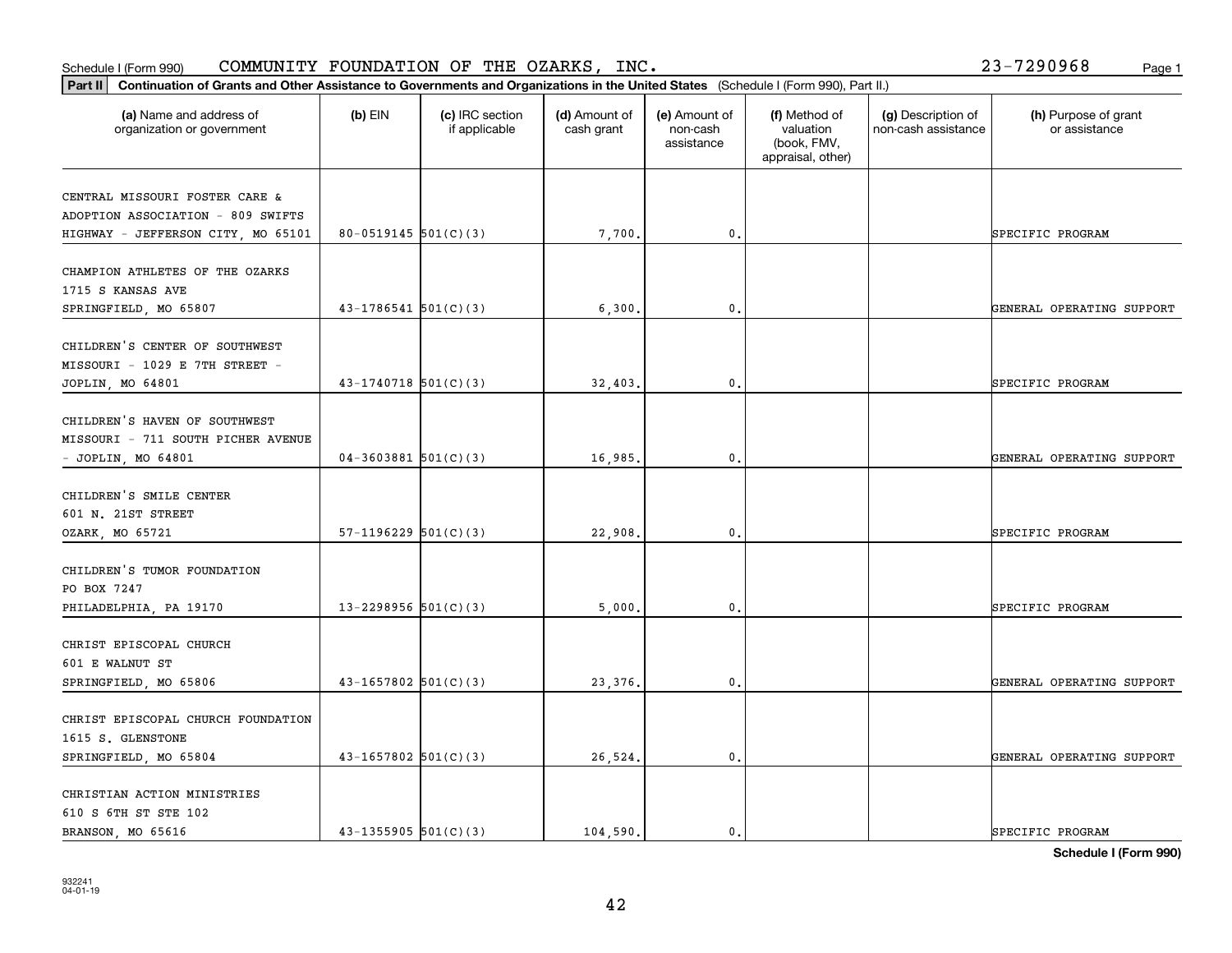### **Part III Continuation of Grants and Other Assistance to Governments and Organization of Grants and Organization of Grants and Organizations of Organizations and Organization of Grants and Organizations of Departments an** Schedule I (Form 990)  ${\tt COMMUNITY}$  <code>FOUNDATION OF THE OZARKS, INC</code> .  $23-7290968$  Page 1

| Continuation of Grants and Other Assistance to Governments and Organizations in the United States (Schedule I (Form 990), Part II.)<br>Part II |                          |                                  |                             |                                         |                                                                |                                           |                                       |
|------------------------------------------------------------------------------------------------------------------------------------------------|--------------------------|----------------------------------|-----------------------------|-----------------------------------------|----------------------------------------------------------------|-------------------------------------------|---------------------------------------|
| (a) Name and address of<br>organization or government                                                                                          | $(b)$ EIN                | (c) IRC section<br>if applicable | (d) Amount of<br>cash grant | (e) Amount of<br>non-cash<br>assistance | (f) Method of<br>valuation<br>(book, FMV,<br>appraisal, other) | (g) Description of<br>non-cash assistance | (h) Purpose of grant<br>or assistance |
| CHRISTIAN ASSOCIATES OF TABLE ROCK<br>LAKE - 13192 STATE HWY 13 -                                                                              |                          |                                  |                             |                                         |                                                                |                                           |                                       |
| KIMBERLING CITY, MO 65686                                                                                                                      | $43-1021298$ $501(C)(3)$ |                                  | 9,000.                      | 0.                                      |                                                                |                                           | GENERAL OPERATING SUPPORT             |
| CHURCH DIVINITY SCHOOL OF THE<br>PACIFIC - 2451 RIDGE ROAD -                                                                                   |                          |                                  | 5,000.                      | $\mathfrak{o}$ .                        |                                                                |                                           |                                       |
| BERKELEY, CA 94709                                                                                                                             | 94-1156508 $501(C)(3)$   |                                  |                             |                                         |                                                                |                                           | GENERAL OPERATING SUPPORT             |
| CITIZENS AGAINST DOMESTIC VIOLENCE<br>PO BOX 245                                                                                               |                          |                                  |                             |                                         |                                                                |                                           |                                       |
| CAMDENTON, MO 65020                                                                                                                            | $43 - 1371497$ 501(C)(3) |                                  | 26,500                      | $\mathbf{0}$                            |                                                                |                                           | SPECIFIC PROGRAM                      |
| CITY OF ASH GROVE MISSOURI<br>PO BOX 235                                                                                                       |                          |                                  |                             |                                         |                                                                |                                           |                                       |
| ASH GROVE, MO 65604                                                                                                                            |                          | GOVERNMENTAL                     | 9,000.                      | 0.                                      |                                                                |                                           | GENERAL OPERATING SUPPORT             |
| CITY OF GREENFIELD<br>115 S MAIN ST                                                                                                            |                          | GOVERNMENTAL                     |                             | $\mathbf{0}$ .                          |                                                                |                                           |                                       |
| GREENFIELD, MO 65661                                                                                                                           |                          |                                  | 6,331.                      |                                         |                                                                |                                           | SPECIFIC PROGRAM                      |
| CITY OF NIXA<br>PO BOX 395<br>NIXA, MO 65714                                                                                                   |                          | 44-6005734 GOVERNMENTAL          | 8,952.                      | $\mathbf{0}$                            |                                                                |                                           | SPECIFIC PROGRAM                      |
|                                                                                                                                                |                          |                                  |                             |                                         |                                                                |                                           |                                       |
| CITY OF OWENSVILLE<br>107 W SEARS AVE                                                                                                          |                          |                                  |                             |                                         |                                                                |                                           |                                       |
| OWENSVILLE, MO 65066                                                                                                                           |                          | 43-6002679 GOVERNMENTAL          | 28,734.                     | 0.                                      |                                                                |                                           | SPECIFIC PROGRAM                      |
| CITY OF ROGERSVILLE<br>211 E. CENTER                                                                                                           |                          |                                  |                             |                                         |                                                                |                                           |                                       |
| ROGERSVILLE, MO 65742                                                                                                                          |                          | 46-2238531 GOVERNMENTAL          | 7,227.                      | $\mathbf{0}$ .                          |                                                                |                                           | SPECIFIC PROGRAM                      |
| CITY OF SEYMOUR<br>PO BOX 247<br>SEYMOUR, MO 65746                                                                                             |                          | 44-6005586 GOVERNMENTAL          | 17,052.                     | $\mathbf{0}$ .                          |                                                                |                                           | GENERAL OPERATING SUPPORT             |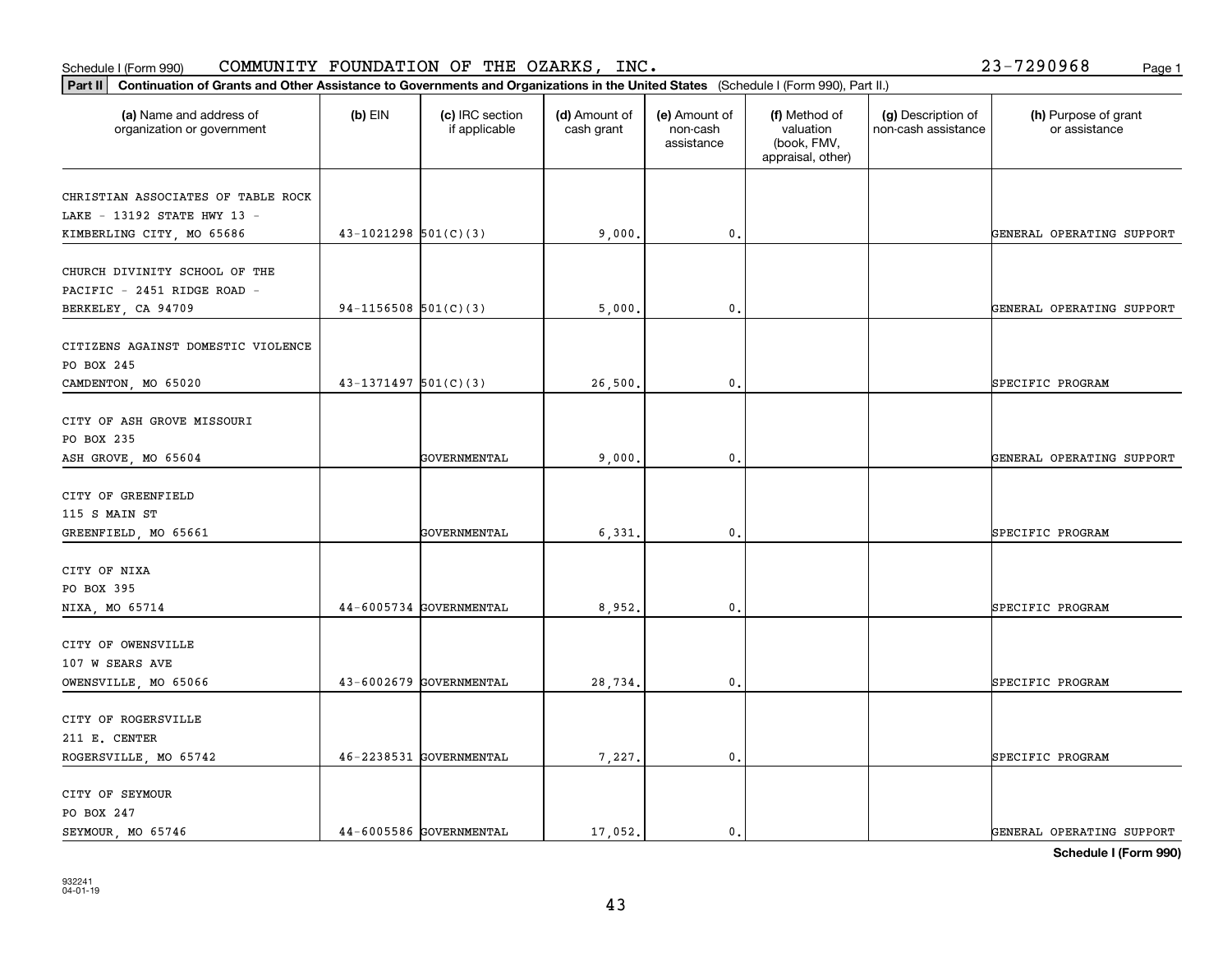| Schedule I (Form 990)                                                                                                                       |                          | COMMUNITY FOUNDATION OF THE OZARKS, | INC.                        |                                         |                                                                |                                           | 23-7290968<br>Page 1                  |
|---------------------------------------------------------------------------------------------------------------------------------------------|--------------------------|-------------------------------------|-----------------------------|-----------------------------------------|----------------------------------------------------------------|-------------------------------------------|---------------------------------------|
| Part II Continuation of Grants and Other Assistance to Governments and Organizations in the United States (Schedule I (Form 990), Part II.) |                          |                                     |                             |                                         |                                                                |                                           |                                       |
| (a) Name and address of<br>organization or government                                                                                       | $(b)$ EIN                | (c) IRC section<br>if applicable    | (d) Amount of<br>cash grant | (e) Amount of<br>non-cash<br>assistance | (f) Method of<br>valuation<br>(book, FMV,<br>appraisal, other) | (g) Description of<br>non-cash assistance | (h) Purpose of grant<br>or assistance |
| CITY OF ST. MARY VOLUNTEER FIRE<br>DEPARTMENT - 17409 BARTELS<br>INDUSTRIAL DR. - ST. MARY, MO                                              |                          |                                     |                             |                                         |                                                                |                                           |                                       |
| 63673                                                                                                                                       |                          | 43-0915736 GOVERNMENTAL             | 7,868                       | $\mathbf 0$ .                           |                                                                |                                           | SPECIFIC PROGRAM                      |
| CITY OF STE. GENEVIEVE FIRE<br>DEPARTMENT - 165 S. FOURTH ST. -<br>STE. GENEVIEVE, MO 63670                                                 |                          | 43-6003164 GOVERNMENTAL             | 11,260.                     | 0.                                      |                                                                |                                           | SPECIFIC PROGRAM                      |
| CITY OF WEST PLAINS<br>PO BOX 710                                                                                                           |                          |                                     |                             |                                         |                                                                |                                           |                                       |
| WEST PLAINS, MO 65775                                                                                                                       |                          | 44-6000287 GOVERNMENTAL             | 5,000                       | 0.                                      |                                                                |                                           | SPECIFIC PROGRAM                      |
| CLARK COMMUNITY MENTAL HEALTH<br>CENTER/MACF - PO BOX 100 - PIERCE<br>CITY, MO 65723                                                        | $23 - 7218344$ 501(C)(3) |                                     | 42,543                      | $\mathbf 0$ .                           |                                                                |                                           | SPECIFIC PROGRAM                      |
| CLINTON ANIMAL RESCUE ENDEAVOR<br>103 S GAIL DR<br>CLINTON, MO 64735                                                                        | $26 - 2482075$ 501(C)(3) |                                     | 6, 169                      | $\mathbf{0}$ .                          |                                                                |                                           | GENERAL OPERATING SUPPORT             |
| CLINTON SCHOOL DISTRICT<br>701 S 8TH ST<br>CLINTON, MO 64735                                                                                |                          | 44-6001380 GOVERNMENTAL             | 7,160                       | 0.                                      |                                                                |                                           | SPECIFIC PROGRAM                      |
| CLINTON UNITED METHODIST CHURCH<br>601 S 4TH ST.<br>CLINTON, MO 64735                                                                       | $44-0590276$ 501(C)(3)   |                                     | 35,046                      | 0.                                      |                                                                |                                           | GENERAL OPERATING SUPPORT             |
| COLLEGE OF THE OZARKS<br>P.O. BOX 17<br>POINT LOOKOUT, MO 65726                                                                             | $44-0556862$ 501(C)(3)   |                                     | 21,000                      | $\mathbf{0}$ .                          |                                                                |                                           | GENERAL OPERATING SUPPORT             |
| COMMUNITIES OF RECOVERY, INC.<br>PO BOX 6224<br>BRANSON, MO 65615                                                                           | $46 - 1516182$ 501(C)(3) |                                     | 56,698.                     | $\mathbf{0}$ .                          |                                                                |                                           | GENERAL OPERATING SUPPORT             |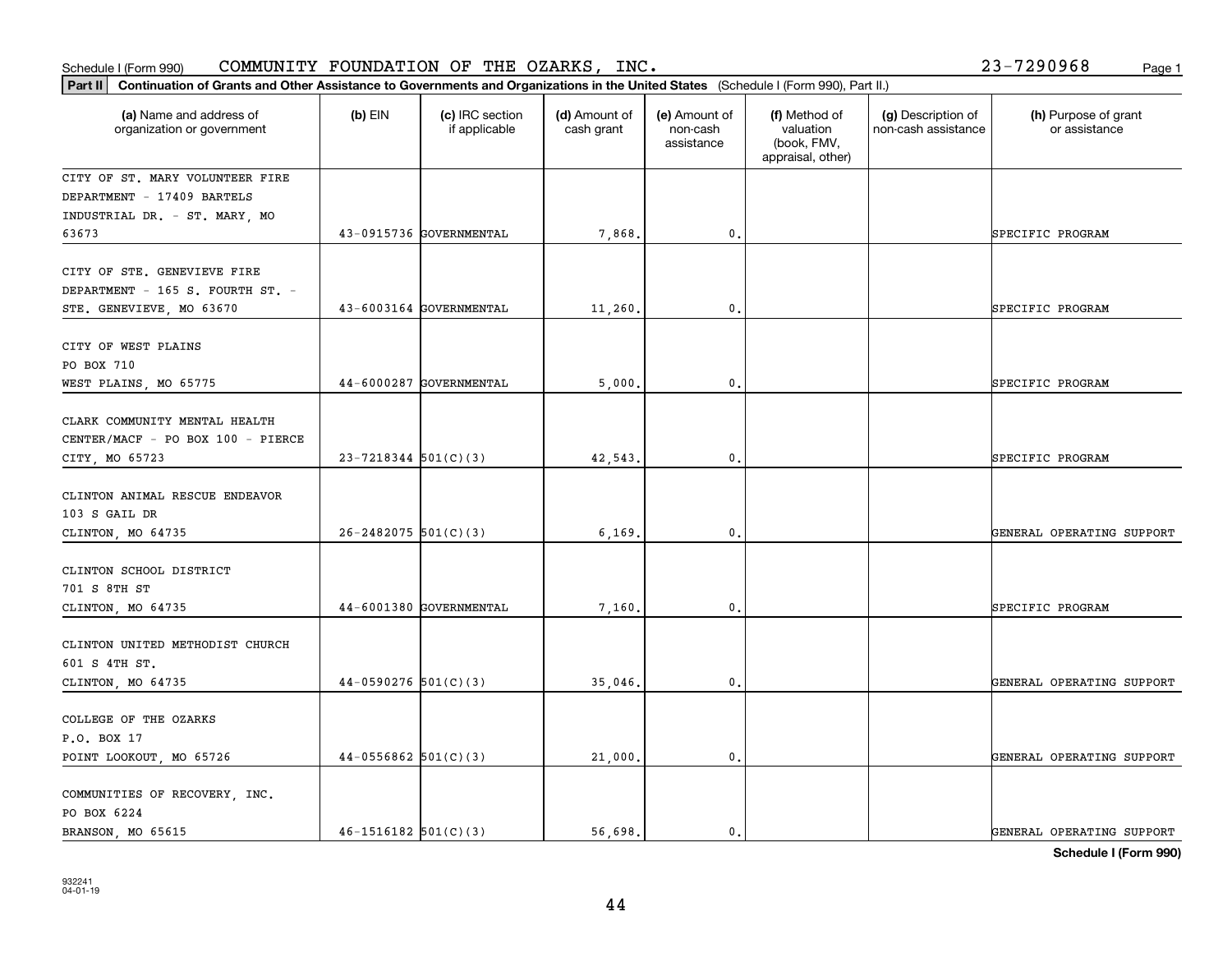### **Part II Continuation of Grants and Other Assistance to Governments and Organization of Grants and Organization of Grants and Organizations of United States** *and Organization* **of Grants and Organizations of United States** Schedule I (Form 990)  ${\tt COMMUNITY}$  <code>FOUNDATION OF THE OZARKS, INC</code> .  $23-7290968$  Page 1

| Continuation of Grants and Other Assistance to Governments and Organizations in the United States (Schedule I (Form 990), Part II.)<br>Part II |                            |                                  |                             |                                         |                                                                |                                           |                                       |
|------------------------------------------------------------------------------------------------------------------------------------------------|----------------------------|----------------------------------|-----------------------------|-----------------------------------------|----------------------------------------------------------------|-------------------------------------------|---------------------------------------|
| (a) Name and address of<br>organization or government                                                                                          | $(b)$ EIN                  | (c) IRC section<br>if applicable | (d) Amount of<br>cash grant | (e) Amount of<br>non-cash<br>assistance | (f) Method of<br>valuation<br>(book, FMV,<br>appraisal, other) | (g) Description of<br>non-cash assistance | (h) Purpose of grant<br>or assistance |
| COMMUNITY CLINIC OF SOUTHWEST<br>MISSOURI - 701 S. JOPLIN AVE. -<br>JOPLIN, MO 64801                                                           | $43-1643962$ $501(C)(3)$   |                                  | 18,200.                     | 0.                                      |                                                                |                                           | SPECIFIC PROGRAM                      |
| COMMUNITY COUNSELING CENTER<br>FOUNDATION - 402 S. SILVER SPRINGS<br>ROAD - CAPE GIRARDEAU, MO 63703                                           | $43 - 1341480$ 501(C)(3)   |                                  | 10,500.                     | $\mathbf{0}$ .                          |                                                                |                                           | GENERAL OPERATING SUPPORT             |
| COMMUNITY FOUNDATION OF<br>ROGERSVILLE GRANTMAKING ENDOWMENT<br>FUND - 425 E TRAFFICWAY ST -<br>SPRINGFIELD, MO 65806                          | $23 - 7290968$ 501(C)(3)   |                                  | 7,500                       | $\mathbf{0}$                            |                                                                |                                           | SPECIFIC PROGRAM                      |
| COMMUNITY FOUNDATION OF THE LAKE<br>CAPACITY FUND - 425 E TRAFFICWAY -<br>SPRINGFIELD, MO 65806                                                | $23 - 7290968$ 501(C)(3)   |                                  | 21,500.                     | 0.                                      |                                                                |                                           | SPECIFIC PROGRAM                      |
| COMMUNITY INTERAGENCY COUNCIL<br>109 AID AVENUE<br>WEST PLAINS, MO 65775                                                                       | $43 - 1759417$ 501(C)(3)   |                                  | 8,133.                      | $\mathbf{0}$ .                          |                                                                |                                           | SPECIFIC PROGRAM                      |
| COMMUNITY OUTREACH MINISTRIES<br>320 S. MARKET STREET<br>BOLIVAR, MO 65613                                                                     | $26 - 1545304$ 501(C)(3)   |                                  | 48,590                      | $\mathbf{0}$                            |                                                                |                                           | GENERAL OPERATING SUPPORT             |
| COMMUNITY PARTNERSHIP<br>937 BROADWAY, SUITE 306<br>CAPE GIRARDEAU, MO 63702                                                                   | $43 - 1722915$ $501(C)(3)$ |                                  | 13,834.                     | 0.                                      |                                                                |                                           | SPECIFIC PROGRAM                      |
| COMMUNITY PARTNERSHIP OF THE<br>OZARKS - 330 N JEFFERSON AVE -<br>SPRINGFIELD, MO 65806                                                        | $43-1830026$ 501(C)(3)     |                                  | 213,498.                    | 0.                                      |                                                                |                                           | SPECIFIC PROGRAM                      |
| COMMUNITY PRESBYTERIAN ENDOWMENT<br>FUND - 425 E TRAFFICWAY ST -<br>SPRINGFIELD MO 65806                                                       | $23 - 7290968$ 501(C)(3)   |                                  | 18,000.                     | $\mathbf{0}$ .                          |                                                                |                                           | SPECIFIC PROGRAM                      |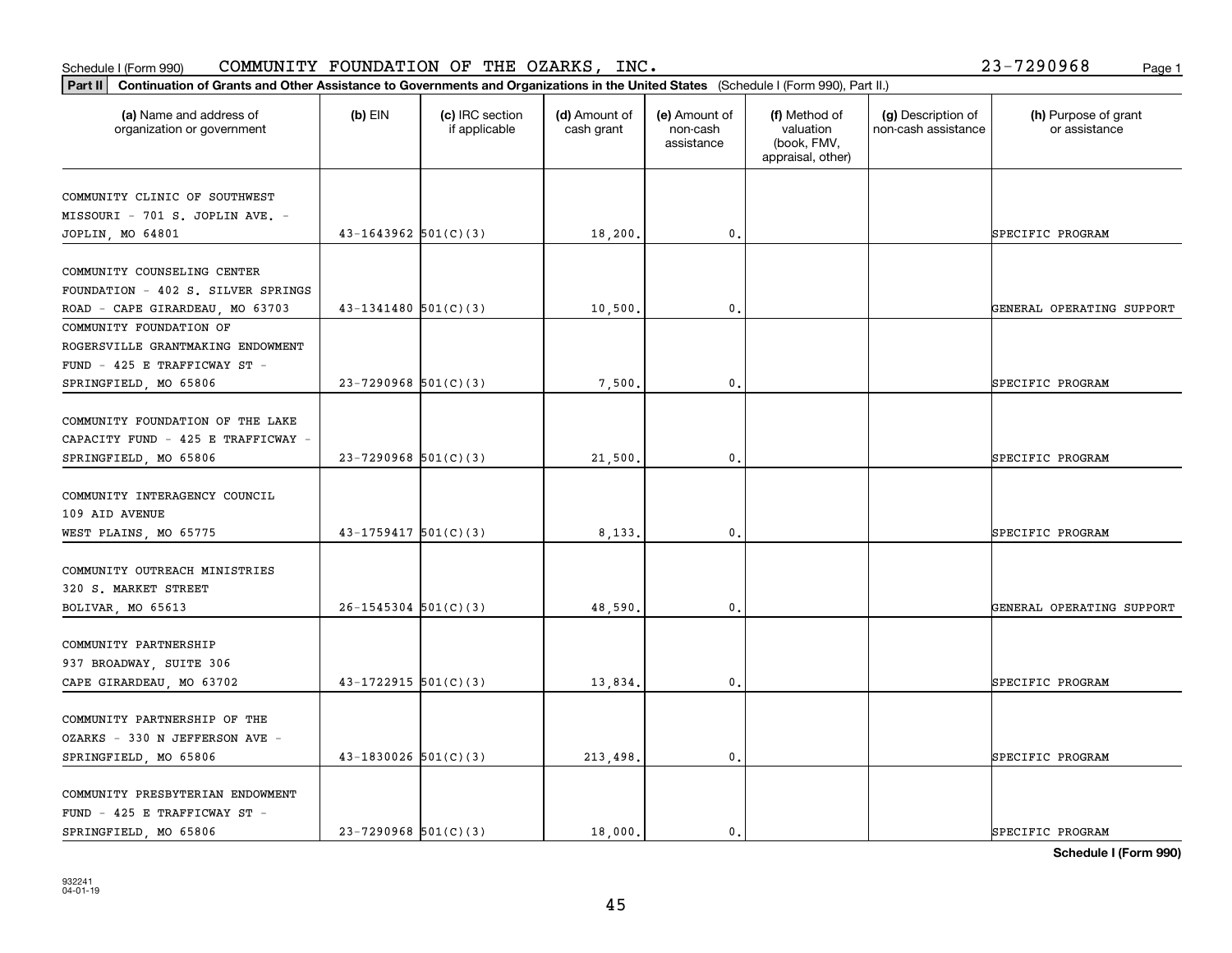PO BOX 3947

COUNCIL OF CHURCHES OF THE OZARKS

| MISSOURI - 2466 W OLD 66 BLVD -                                                        |                            |           |          |                   |                           |
|----------------------------------------------------------------------------------------|----------------------------|-----------|----------|-------------------|---------------------------|
| CARTHAGE, MO 64836                                                                     | $43 - 1453653$ $501(C)(3)$ |           | 9,330.   | $\mathbf{0}$ .    | SPECIFIC PROGRAM          |
| CONGREGATION TEMPLE ISRAEL<br>#1 RABBI ALVAN D. RUBIN DRIVE                            |                            |           |          |                   |                           |
| ST LOUIS, MO 63141                                                                     | $43 - 0653290$ $501(C)(3)$ |           | 350,000. | $\,$ 0 $_\bullet$ | SPECIFIC PROGRAM          |
| CONNECT2CULTURE CAPITAL FUND<br>PO BOX 8960<br>SPRINGFIELD, MO 65801                   | $45-1779223$ $501(C)(3)$   |           | 24,138.  | $\mathfrak o$ .   | SPECIFIC PROGRAM          |
|                                                                                        |                            |           |          |                   |                           |
| <b>CONSERVATION FORCE</b><br>3240 SOUTH 1-10 SERVICE ROAD W SUIT<br>METAIRIE, LA 70001 | $72 - 1364493$ 501(C)(3)   |           | 5,000.   | $\mathfrak{o}$ .  | GENERAL OPERATING SUPPORT |
|                                                                                        |                            |           |          |                   |                           |
| CONVOY OF HOPE<br>330 S. PATTERSON AVE                                                 |                            |           |          |                   |                           |
| SPRINGFIELD, MO 65802                                                                  | $68-0051386$ $501(C)(3)$   |           | 137,775. | $\,$ 0 $_\bullet$ | GENERAL OPERATING SUPPORT |
| COOKSON HILLS<br>60416 HWY 10                                                          |                            |           |          |                   |                           |
| KANSAS, OK 74347                                                                       | $73-0665495$ $501(C)(3)$   |           | 10,000.  | $\mathbf{0}$ .    | GENERAL OPERATING SUPPORT |
| COPE (CREATING OPPORTUNITIES FOR<br>PERSONAL EMPOWERMENT) - 201 LAWSON                 |                            |           |          |                   |                           |
| AVENUE - LEBANON, MO 65536                                                             |                            | 501(C)(3) | 8,500.   | $\mathbf{0}$ .    | GENERAL OPERATING SUPPORT |
| COUNCIL FOR A HEALTHY DENT COUNTY<br>PO BOX 190                                        |                            |           |          |                   |                           |
| SALEM, MO 65560                                                                        | $27 - 2353430$ 501(C)(3)   |           | 5,000.   | $\mathbf{0}$ .    | GENERAL OPERATING SUPPORT |
|                                                                                        |                            |           |          |                   |                           |

## Schedule I (Form 990)  ${\tt COMMUNITY}$  <code>FOUNDATION OF THE OZARKS, INC</code> .  $23-7290968$  Page 1

organization or government

COMMUNITY THEATRE FOR SOUTHWEST

**Part II Continuation of Grants and Other Assistance to Governments and Organizations in the United States**  (Schedule I (Form 990), Part II.)

if applicable

 $(b)$  EIN  $(c)$  IRC section

**(a) (b) (c) (d) (e) (f) (g) (h)** Name and address of

(d) Amount of cash grant

(e) Amount of non-cashassistance

(f) Method of valuation (book, FMV, appraisal, other)

(g) Description of non-cash assistance

(h) Purpose of grant or assistance

**Schedule I (Form 990)**

SPRINGFIELD, MO 65808  $\begin{vmatrix} 43-0903657 & 501(C)(3) \end{vmatrix}$  94,441. 0. 0.  $\begin{vmatrix} 9 & 0 & 0 \end{vmatrix}$  SENERAL OPERATING SUPPORT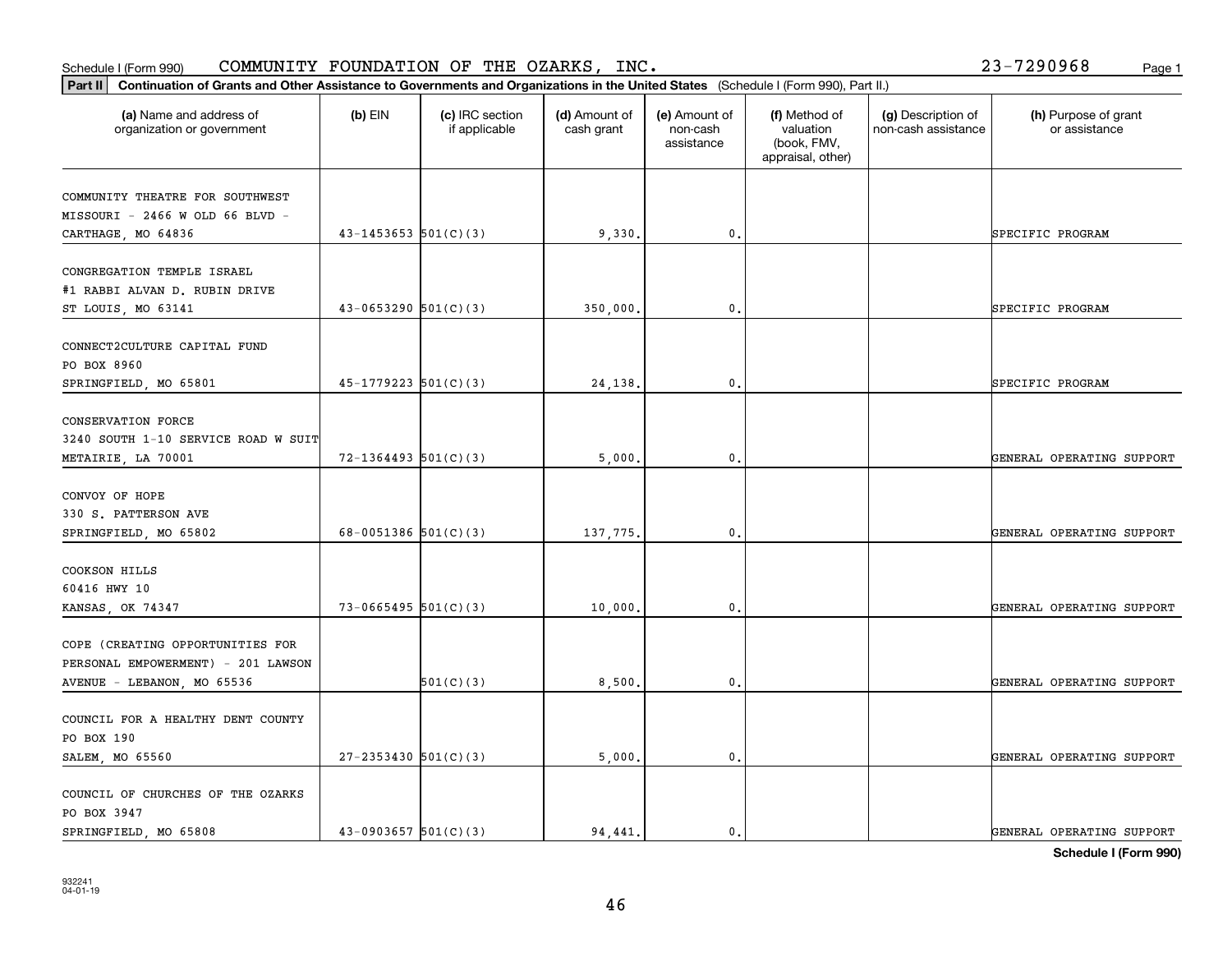## Schedule I (Form 990)  ${\tt COMMUNITY}$  <code>FOUNDATION OF THE OZARKS, INC</code> .  $23-7290968$  Page 1

**Part II Continuation of Grants and Other Assistance to Governments and Organizations in the United States**  (Schedule I (Form 990), Part II.)

| (a) Name and address of<br>organization or government               | $(b)$ EIN                  | (c) IRC section<br>if applicable | (d) Amount of<br>cash grant | (e) Amount of<br>non-cash<br>assistance | (f) Method of<br>valuation<br>(book, FMV,<br>appraisal, other) | (g) Description of<br>non-cash assistance | (h) Purpose of grant<br>or assistance |
|---------------------------------------------------------------------|----------------------------|----------------------------------|-----------------------------|-----------------------------------------|----------------------------------------------------------------|-------------------------------------------|---------------------------------------|
| COVID-19 RESPONSE AND RECOVERY<br>FUND - 425 E TRAFFICWAY ST -      |                            |                                  |                             |                                         |                                                                |                                           |                                       |
| SPRINGFIELD, MO 65806                                               | $23 - 7290968$ 501(C)(3)   |                                  | 42, 112.                    | $\mathbf{0}$ .                          |                                                                |                                           | GENERAL OPERATING SUPPORT             |
| COX MONETT HOSPITAL<br>801 N. LINCOLN AVENUE                        |                            |                                  |                             |                                         |                                                                |                                           |                                       |
| MONETT, MO 65708                                                    | $43 - 1656689$ 501(C)(3)   |                                  | 1,028,030.                  | $\mathfrak o$ .                         |                                                                |                                           | GENERAL OPERATING SUPPORT             |
| COXHEALTH FOUNDATION<br>3525 SOUTH NATIONAL, #204                   | $43 - 6810485$ 501(C)(3)   |                                  |                             | $\mathbf{0}$ .                          |                                                                |                                           |                                       |
| SPRINGFIELD, MO 65807                                               |                            |                                  | 102,758.                    |                                         |                                                                |                                           | SPECIFIC PROGRAM                      |
| CRAWFORD COUNTY FOUNDATION, INC.<br>106 E WASHINGTON                |                            |                                  |                             |                                         |                                                                |                                           |                                       |
| CUBA, MO 65453                                                      | $43-1941534$ $501(C)(3)$   |                                  | 10,500.                     | $\mathfrak{o}$ .                        |                                                                |                                           | SPECIFIC PROGRAM                      |
| CREATIVE VISIONS<br>18820 PACIFIC COAST HIGHWAY<br>MALIBU, CA 90265 | $39-1902814$ $501(C)(3)$   |                                  | 15,000.                     | $\mathbf{0}$ .                          |                                                                |                                           | SPECIFIC PROGRAM                      |
|                                                                     |                            |                                  |                             |                                         |                                                                |                                           |                                       |
| CROSSLINES<br>615 N GLENSTONE<br>SPRINGFIELD, MO 65802              | $43-0903657$ $501(C)(3)$   |                                  | 25,280.                     | $\mathbf{0}$ .                          |                                                                |                                           | GENERAL OPERATING SUPPORT             |
| CROWDER COLLEGE - CASSVILLE<br>4020 N MAIN STREET                   |                            |                                  |                             |                                         |                                                                |                                           |                                       |
| CASSVILLE, MO 65625                                                 | $43 - 6057329$ $501(C)(3)$ |                                  | 20,450.                     | $\mathbf{0}$ .                          |                                                                |                                           | SPECIFIC PROGRAM                      |
| CUBA COMMUNITY FIRE DEPARTMENT<br>PO BOX 511                        |                            |                                  |                             |                                         |                                                                |                                           |                                       |
| CUBA, MO 65453                                                      | $43-1276727$ 501(C)(3)     |                                  | 5,000.                      | 0.                                      |                                                                |                                           | SPECIFIC PROGRAM                      |
| CUBA DEVELOPMENT GROUP<br>PO BOX 242<br>CUBA, MO 65453              | $27-1567977$ 501(C)(3)     |                                  | 20,000.                     | $\mathbf{0}$ .                          |                                                                |                                           | GENERAL OPERATING SUPPORT             |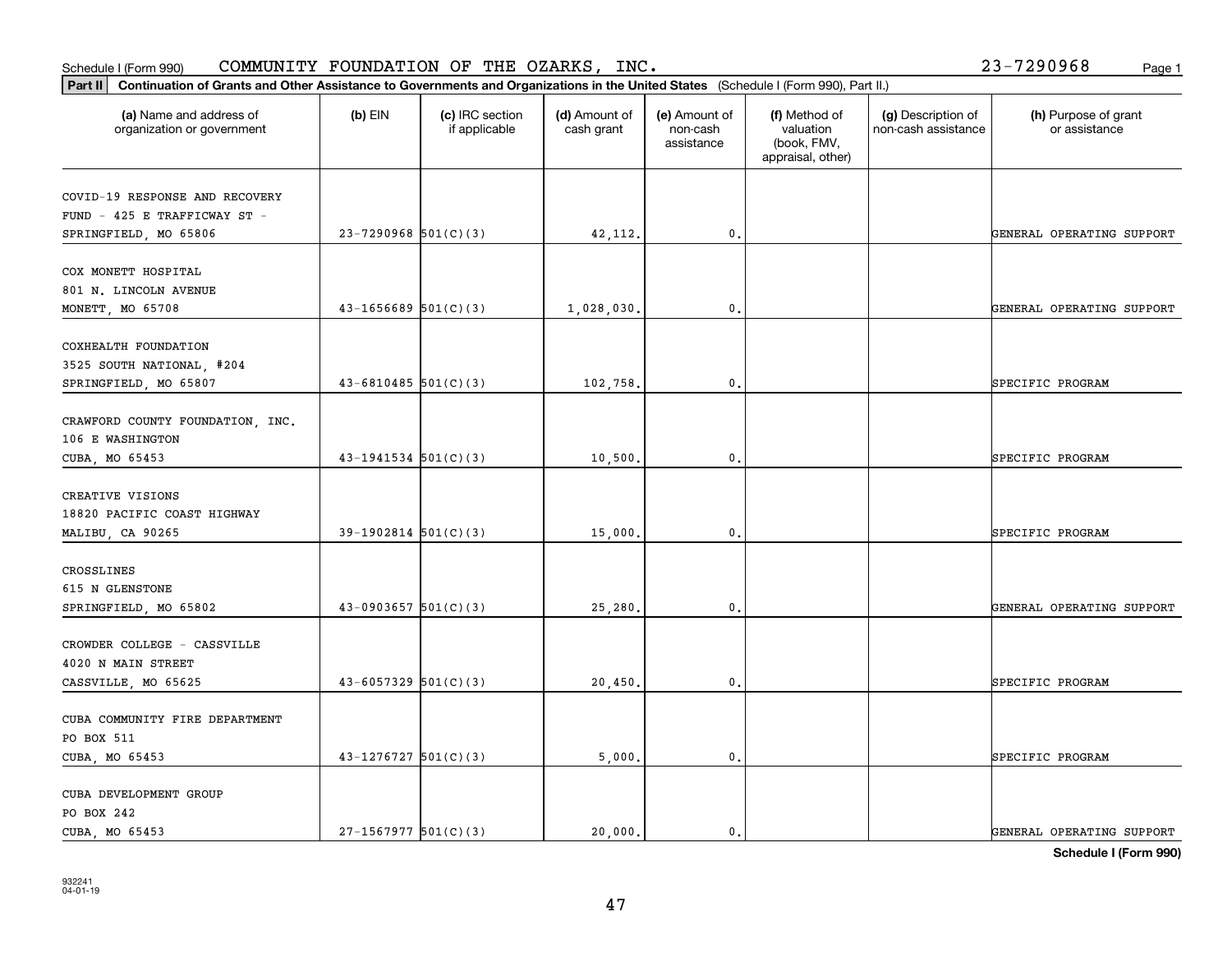| (a) Name and address of<br>organization or government | $(b)$ EIN                  | (c) IRC section<br>if applicable | (d) Amount of<br>cash grant | (e) Amount of<br>non-cash<br>assistance | (f) Method of<br>valuation<br>(book, FMV,<br>appraisal, other) | (g) Description of<br>non-cash assistance | (h) Purpose of grant<br>or assistance |
|-------------------------------------------------------|----------------------------|----------------------------------|-----------------------------|-----------------------------------------|----------------------------------------------------------------|-------------------------------------------|---------------------------------------|
| CUBA MINISTERIAL ALLIANCE                             |                            |                                  |                             |                                         |                                                                |                                           |                                       |
| PO BOX 72                                             |                            |                                  |                             |                                         |                                                                |                                           |                                       |
| CUBA, MO 65453                                        | $43 - 1431100$ $501(C)(3)$ |                                  | 5,000.                      | 0.                                      |                                                                |                                           | GENERAL OPERATING SUPPORT             |
| DADE COUNTY DENTAL FUND                               |                            |                                  |                             |                                         |                                                                |                                           |                                       |
| 425 E. TRAFFICWAY                                     |                            |                                  |                             |                                         |                                                                |                                           |                                       |
| SPRINGFIELD, MO 65806                                 | $23 - 7290968$ 501(C)(3)   |                                  | 10,000.                     | 0.                                      |                                                                |                                           | SPECIFIC PROGRAM                      |
| DADE COUNTY YOUTH FAIR                                |                            |                                  |                             |                                         |                                                                |                                           |                                       |
| PO BOX 131                                            |                            |                                  |                             |                                         |                                                                |                                           |                                       |
| GREENFIELD, MO 65661                                  | 82-0799879 $501(C)(3)$     |                                  | 5,750.                      | $\mathbf{0}$ .                          |                                                                |                                           | SPECIFIC PROGRAM                      |
| DALLAS COUNTY HEALTH DEPARTMENT                       |                            |                                  |                             |                                         |                                                                |                                           |                                       |
| PO BOX 199                                            |                            |                                  |                             |                                         |                                                                |                                           |                                       |
| BUFFALO, MO 65622                                     | $43 - 1268846$ $501(C)(3)$ |                                  | 17,723.                     | 0.                                      |                                                                |                                           | GENERAL OPERATING SUPPORT             |
| DAVE & NATALENE JOHNSON FAMILY                        |                            |                                  |                             |                                         |                                                                |                                           |                                       |
| FOUNDATION SCHOLARSHIP FUND - 425                     |                            |                                  |                             |                                         |                                                                |                                           |                                       |
| E TRAFFICWAY - SPRINGFIELD, MO                        |                            |                                  |                             |                                         |                                                                |                                           |                                       |
| 65806                                                 | $23 - 7290968$ 501(C)(3)   |                                  | 11,939.                     | $\mathbf{0}$ .                          |                                                                |                                           | SPECIFIC PROGRAM                      |
| DAVID STOEFFLER EVERY CHILD                           |                            |                                  |                             |                                         |                                                                |                                           |                                       |
| PROMISE FUND FOR EARLY CHILDHOOD                      |                            |                                  |                             |                                         |                                                                |                                           |                                       |
| EDUCATION - 425 EAST TRAFFICWAY -                     |                            |                                  |                             |                                         |                                                                |                                           |                                       |
| SPRINGFIELD, MO 65806                                 | $23 - 7290968$ 501(C)(3)   |                                  | 8,000,                      | 0.                                      |                                                                |                                           | GENERAL OPERATING SUPPORT             |
| DEVELOPMENTAL CENTER OF THE OZARKS                    |                            |                                  |                             |                                         |                                                                |                                           |                                       |
| 1545 E PYTHIAN                                        |                            |                                  |                             |                                         |                                                                |                                           |                                       |
| SPRINGFIELD, MO 65802                                 | $44-0614402$ 501(C)(3)     |                                  | 15,500.                     | 0.                                      |                                                                |                                           | SPECIFIC PROGRAM                      |
| DIAPER BANK OF THE OZARKS                             |                            |                                  |                             |                                         |                                                                |                                           |                                       |
| 1901 E. MEADOWMERE ST.                                |                            |                                  |                             |                                         |                                                                |                                           |                                       |
| SPRINGFIELD, MO 65804                                 | $46 - 2851972$ 501(C)(3)   |                                  | 28,600.                     | 0.                                      |                                                                |                                           | SPECIFIC PROGRAM                      |
| DIOCESE OF SPFLD-CAPE GIRARDEAU                       |                            |                                  |                             |                                         |                                                                |                                           |                                       |
| 601 S. JEFFERSON                                      |                            |                                  |                             |                                         |                                                                |                                           |                                       |
| SPRINGFIELD, MO 65806                                 | $44-0609997$ 501(C)(3)     |                                  | 26,500.                     | $\mathbf{0}$ .                          |                                                                |                                           | SPECIFIC PROGRAM                      |

**Part II Continuation of Grants and Other Assistance to Governments and Organizations in the United States**  (Schedule I (Form 990), Part II.)

**Schedule I (Form 990)**

## Schedule I (Form 990)  ${\tt COMMUNITY}$  <code>FOUNDATION OF THE OZARKS, INC</code> .  $23-7290968$  Page 1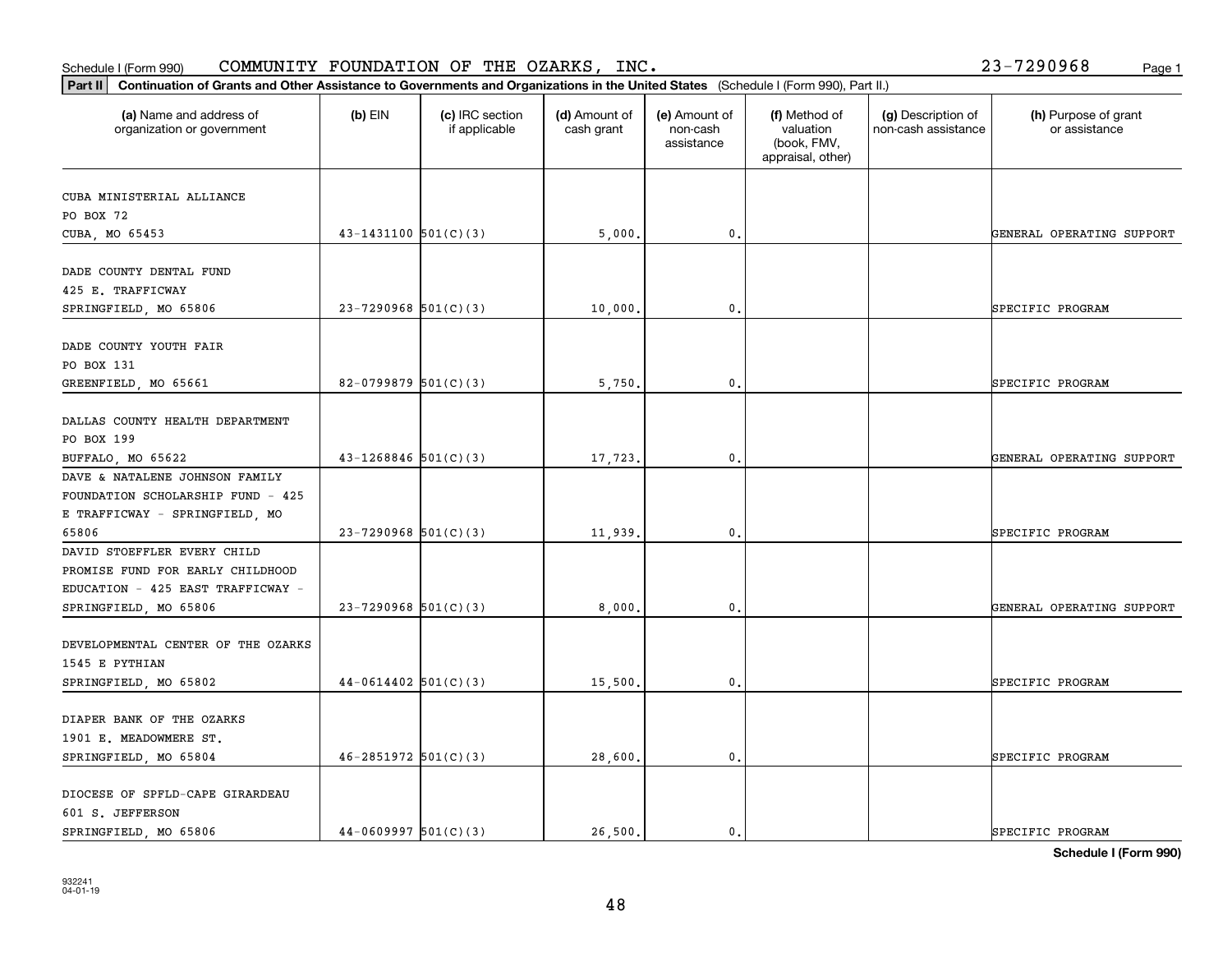309 PINE ST

DONIPHAN R-1 SCHOOL DISTRICT

| DISCOVERY CENTER OF SPRINGFIELD   |                            |         |                |                           |
|-----------------------------------|----------------------------|---------|----------------|---------------------------|
| 438 E ST LOUIS ST                 |                            |         |                |                           |
| SPRINGFIELD, MO 65806             | $43 - 1568214$ $501(C)(3)$ | 78,839. | 0.             | SPECIFIC PROGRAM          |
| DISTRICT III AREA AGENCY ON AGING |                            |         |                |                           |
| 604 S FOREST STREET               |                            |         |                |                           |
| EL DORADO SPRINGS, MO 64744       | 43-1015585 GOVERNMENTAL    | 10,000. | 0.             | GENERAL OPERATING SUPPORT |
| DOGWOOD ANIMAL SHELTER            |                            |         |                |                           |
| 1075 RUNABOUT DRIVE               |                            |         |                |                           |
| OSAGE BEACH, MO 65065             | $43-1095246$ 501(C)(3)     | 8,500.  | $\mathbf{0}$ . | GENERAL OPERATING SUPPORT |
| DOGWOOD RANCH                     |                            |         |                |                           |
| 1004 EAST SKYLINE AVENUE          |                            |         |                |                           |
| OZARK, MO 65721                   | $20-4279204$ 501(C)(3)     | 29,700. | 0.             | GENERAL OPERATING SUPPORT |
| DOLLYWOOD FOUNDATION              |                            |         |                |                           |
| 111 DOLLYWOOD LANE                |                            |         |                |                           |
| PIGEON FORGE, TN 37863            | 62-1348105 $501(C)(3)$     | 16,830. | $\mathbf{0}$ . | SPECIFIC PROGRAM          |
| DONCO3 - NIANGUA COMMUNITY FUND   |                            |         |                |                           |
| 425 E. TRAFFICWAY                 |                            |         |                |                           |
| SPRINGFIELD, MO 65806             | $23 - 7290968$ 501(C)(3)   | 7,000.  | 0.             | SPECIFIC PROGRAM          |

## Schedule I (Form 990)  ${\tt COMMUNITY}$  <code>FOUNDATION OF THE OZARKS, INC</code> .  $23-7290968$  Page 1

organization or government

DISABLED AMERICAN VETERANS CHARITABLE SERVICE TRUST - 3725 ALEXANDER PIKE - COLD SPRING, KY

DISCOVER LIFE CHURCH 3550 WEST EAU GALLIE BLVD

41076

**Part II Continuation of Grants and Other Assistance to Governments and Organizations in the United States**  (Schedule I (Form 990), Part II.)

if applicable

 $(b)$  EIN  $(c)$  IRC section

**(a) (b) (c) (d) (e) (f) (g) (h)** Name and address of

MELBOURNE, FL 32934 SO-2278390 501(C)(3) 35,200. O. SPECIFIC PROGRAM

(d) Amount of cash grant

(e) Amount of non-cashassistance

(f) Method of valuation (book, FMV, appraisal, other)

52-1521276 501(C)(3) 6,000. 6.000. 0. CHENERAL OPERATING SUPPORT

(g) Description of non-cash assistance

(h) Purpose of grant or assistance

**Schedule I (Form 990)**

DONIPHAN, MO 63935 43-6014314 GOVERNMENTAL 48,849. 0.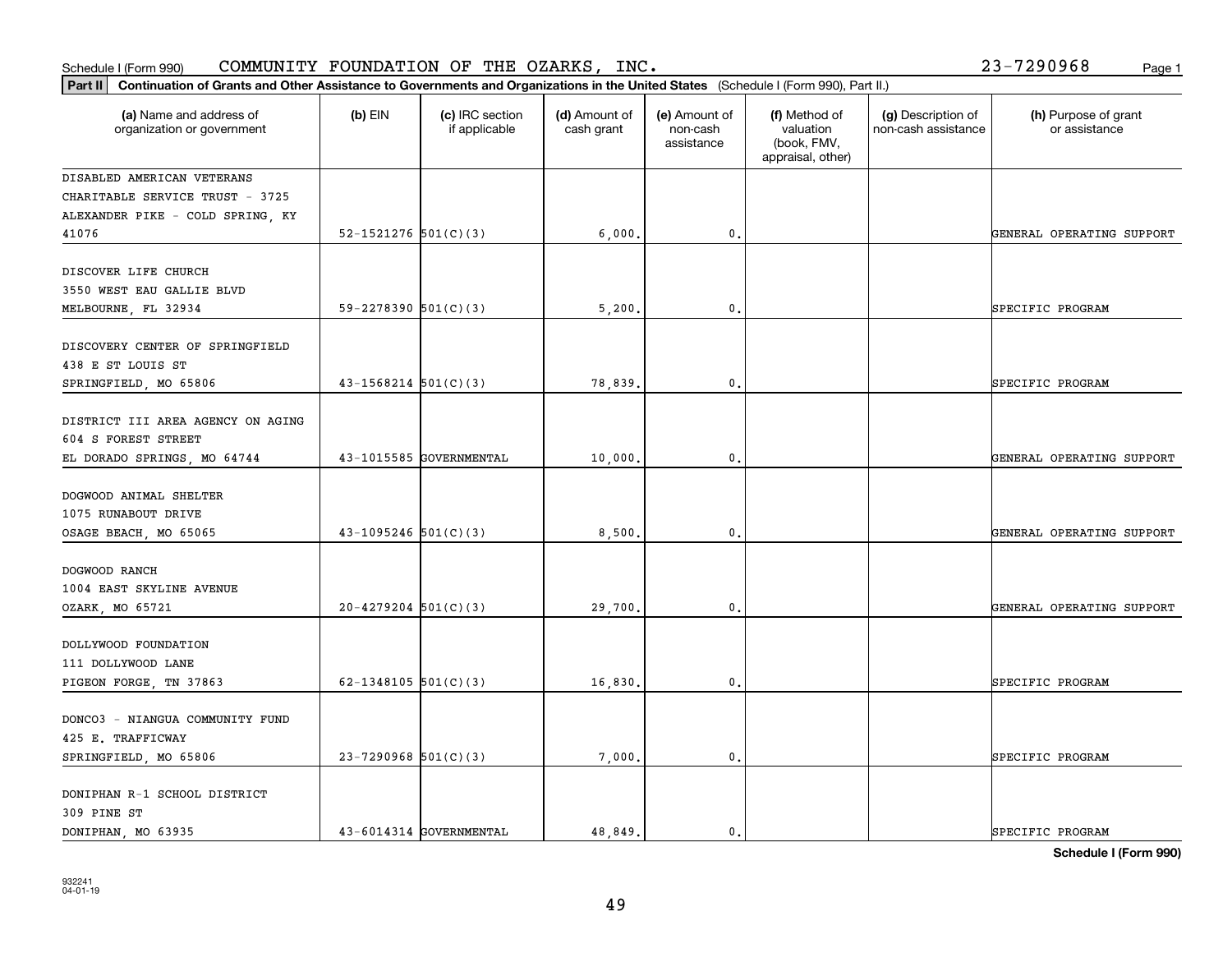| DOULA FOUNDATION                |                          |          |                |                           |
|---------------------------------|--------------------------|----------|----------------|---------------------------|
| 1901 E MEADOWMERE ST            |                          |          |                |                           |
| SPRINGFIELD, MO 65804           | $30-0046369$ $501(C)(3)$ | 7,750.   | $\mathbf{0}$ . | GENERAL OPERATING SUPPORT |
| DREW LEWIS FOUNDATION INC       |                          |          |                |                           |
| 1126 N BROADWAY AVE BLDG A      |                          |          |                |                           |
| SPRINGFIELD, MO 65802           | $47 - 2991671$ 501(C)(3) | 65,976.  | 0.             | SPECIFIC PROGRAM          |
|                                 |                          |          |                |                           |
| DRURY UNIVERSITY                |                          |          |                |                           |
| 900 N BENTON                    |                          |          |                |                           |
| SPRINGFIELD, MO 65802           | $44-0552049$ 501(C)(3)   | 139,933. | $\mathbf{0}$ . | SPECIFIC PROGRAM          |
| DYNAMIC STRIDES THERAPY, INC.   |                          |          |                |                           |
| 2673 E. SAWYER ROAD             |                          |          |                |                           |
| REPUBLIC, MO 65738              | $81 - 3551874$ 501(C)(3) | 11,000.  | 0.             | GENERAL OPERATING SUPPORT |
|                                 |                          |          |                |                           |
| E3 RANCH FOUNDATION, INC        |                          |          |                |                           |
| 11710 PLAZA AMERICA DR STE 1010 |                          |          |                |                           |
| RESTON, VA 20190                | 82-2269889 $501(C)(3)$   | 25,000.  | 0.             | GENERAL OPERATING SUPPORT |
| EARLY CHILDHOOD EDUCATION AND   |                          |          |                |                           |
| LITERACY FUND - PO BOX 8960 -   |                          |          |                |                           |
| SPRINGFIELD, MO 65801           | $23 - 7290968$ 501(C)(3) | 40,000.  | 0.             | SPECIFIC PROGRAM          |
| EAST BAY COMMUNITY FOUNDATION   |                          |          |                |                           |
| DE DOMENICO BUILDING            |                          |          |                |                           |
| OAKLAND, CA 94612               | 94-6070996 $501(C)(3)$   | 50,000.  | 0.             | SPECIFIC PROGRAM          |
|                                 |                          |          |                |                           |
| EAST CENTRAL COLLEGE            |                          |          |                |                           |
| 1964 PRAIRIE DELL RD            |                          |          |                |                           |
| UNION, MO 63084                 | $43 - 1062435$ 501(C)(3) | 5,000.   | $\mathbf{0}$ . | SPECIFIC PROGRAM          |
| EDEN VILLAGE/THE GATHERING TREE |                          |          |                |                           |
| PO BOX 2364                     |                          |          |                |                           |

**(a) (b) (c) (d) (e) (f) (g) (h)** Name and address of

(d) Amount of cash grant

(e) Amount of non-cashassistance

(f) Method of valuation (book, FMV, appraisal, other)

(g) Description of non-cash assistance

### Schedule I (Form 990)  ${\tt COMMUNITY}$  <code>FOUNDATION OF THE OZARKS, INC</code> .  $23-7290968$  Page 1

organization or government

**Part II Continuation of Grants and Other Assistance to Governments and Organizations in the United States**  (Schedule I (Form 990), Part II.)

if applicable

 $(b)$  EIN  $(c)$  IRC section

(h) Purpose of grant or assistance

**Schedule I (Form 990)**

SPRINGFIELD, MO 65806  $\begin{vmatrix} 46-1371575 & 501(C)(3) \end{vmatrix}$  125,000. 0. 0. SPECIFIC PROGRAM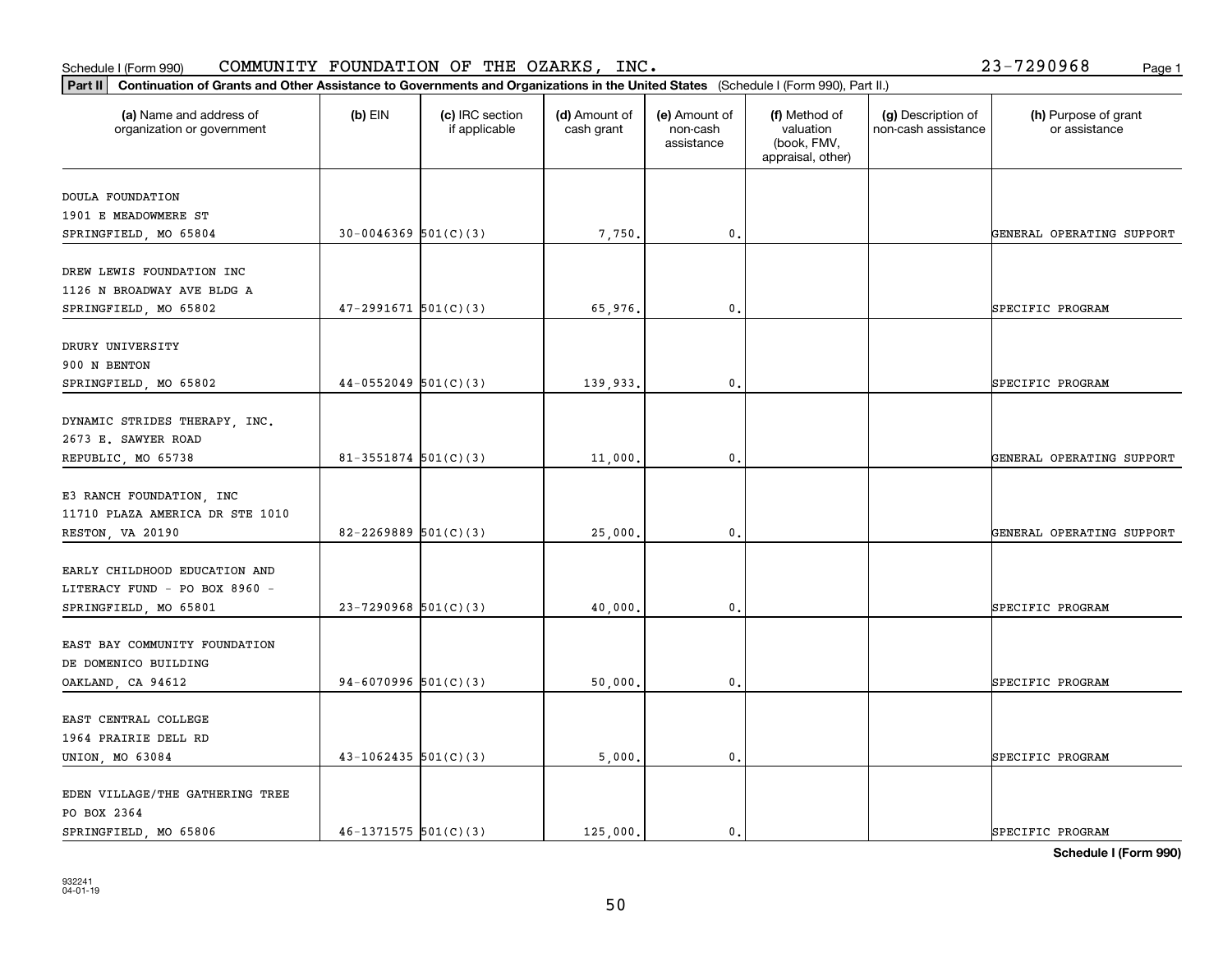| EDWARD JOHNSON MINISTRIES<br>232 CHILDRESS ROAD<br>$20-2940931$ 501(C)(3)<br>40,200.<br>$\mathfrak o$ .<br>GENERAL OPERATING SUPPORT<br>FAYETTEVILLE, TN 37334<br>EL DORADO SPRINGS R-II SCHOOL<br>DISTRICT - 901 S. GRAND - EL<br>44-6001481 GOVERNMENTAL<br>10,610.<br>$\mathbf{0}$ .<br>SPECIFIC PROGRAM<br>DORADO SPRINGS, MO 64744<br>ELDON MINISTERIAL ALLIANCE<br>COMMUNITY FUND - 425 E. TRAFFICWAY<br>$23 - 7290968$ 501(C)(3)<br>11,000.<br>0.<br>ST. - SPRINGFIELD, MO 65806<br>SPECIFIC PROGRAM<br>ELEVATE BRANSON<br>1440 STATE HWY 248 STE Q442<br>$26 - 4727548$ 501(C)(3)<br>$\mathfrak o$ .<br>85,985.<br>BRANSON, MO 65616<br>GENERAL OPERATING SUPPORT<br>ELLA DICKEY MEMORIAL ENDOWMENT<br>FUND - 425 E. TRAFFICWAY -<br>$23 - 7290968$ 501(C)(3)<br>20,000<br>SPRINGFIELD, MO 65806<br>$\mathbf{0}$<br>SPECIFIC PROGRAM | (h) Purpose of grant<br>or assistance |
|----------------------------------------------------------------------------------------------------------------------------------------------------------------------------------------------------------------------------------------------------------------------------------------------------------------------------------------------------------------------------------------------------------------------------------------------------------------------------------------------------------------------------------------------------------------------------------------------------------------------------------------------------------------------------------------------------------------------------------------------------------------------------------------------------------------------------------------------|---------------------------------------|
|                                                                                                                                                                                                                                                                                                                                                                                                                                                                                                                                                                                                                                                                                                                                                                                                                                              |                                       |
|                                                                                                                                                                                                                                                                                                                                                                                                                                                                                                                                                                                                                                                                                                                                                                                                                                              |                                       |
|                                                                                                                                                                                                                                                                                                                                                                                                                                                                                                                                                                                                                                                                                                                                                                                                                                              |                                       |
|                                                                                                                                                                                                                                                                                                                                                                                                                                                                                                                                                                                                                                                                                                                                                                                                                                              |                                       |
|                                                                                                                                                                                                                                                                                                                                                                                                                                                                                                                                                                                                                                                                                                                                                                                                                                              |                                       |
|                                                                                                                                                                                                                                                                                                                                                                                                                                                                                                                                                                                                                                                                                                                                                                                                                                              |                                       |
|                                                                                                                                                                                                                                                                                                                                                                                                                                                                                                                                                                                                                                                                                                                                                                                                                                              |                                       |
|                                                                                                                                                                                                                                                                                                                                                                                                                                                                                                                                                                                                                                                                                                                                                                                                                                              |                                       |
|                                                                                                                                                                                                                                                                                                                                                                                                                                                                                                                                                                                                                                                                                                                                                                                                                                              |                                       |
|                                                                                                                                                                                                                                                                                                                                                                                                                                                                                                                                                                                                                                                                                                                                                                                                                                              |                                       |
|                                                                                                                                                                                                                                                                                                                                                                                                                                                                                                                                                                                                                                                                                                                                                                                                                                              |                                       |
|                                                                                                                                                                                                                                                                                                                                                                                                                                                                                                                                                                                                                                                                                                                                                                                                                                              |                                       |
|                                                                                                                                                                                                                                                                                                                                                                                                                                                                                                                                                                                                                                                                                                                                                                                                                                              |                                       |
|                                                                                                                                                                                                                                                                                                                                                                                                                                                                                                                                                                                                                                                                                                                                                                                                                                              |                                       |
|                                                                                                                                                                                                                                                                                                                                                                                                                                                                                                                                                                                                                                                                                                                                                                                                                                              |                                       |
|                                                                                                                                                                                                                                                                                                                                                                                                                                                                                                                                                                                                                                                                                                                                                                                                                                              |                                       |
|                                                                                                                                                                                                                                                                                                                                                                                                                                                                                                                                                                                                                                                                                                                                                                                                                                              |                                       |
| EMERGENCY SERVICES FOR CHILDREN                                                                                                                                                                                                                                                                                                                                                                                                                                                                                                                                                                                                                                                                                                                                                                                                              |                                       |
| 101 E. DALLAS ST.                                                                                                                                                                                                                                                                                                                                                                                                                                                                                                                                                                                                                                                                                                                                                                                                                            |                                       |
| $43 - 1671411$ $501(C)(3)$<br>7,589.<br>$\mathfrak{o}$ .<br>MOUNT VERNON, MO 65712<br>SPECIFIC PROGRAM                                                                                                                                                                                                                                                                                                                                                                                                                                                                                                                                                                                                                                                                                                                                       |                                       |
| ETA KAPPA EDUCATION FUND                                                                                                                                                                                                                                                                                                                                                                                                                                                                                                                                                                                                                                                                                                                                                                                                                     |                                       |
| PO BOX 7291                                                                                                                                                                                                                                                                                                                                                                                                                                                                                                                                                                                                                                                                                                                                                                                                                                  |                                       |
| 81-2848067 $501(C)(3)$<br>5,000.<br>0.<br>OVERLAND PARK, KS 66207<br>SPECIFIC PROGRAM                                                                                                                                                                                                                                                                                                                                                                                                                                                                                                                                                                                                                                                                                                                                                        |                                       |
|                                                                                                                                                                                                                                                                                                                                                                                                                                                                                                                                                                                                                                                                                                                                                                                                                                              |                                       |
| EVANGEL UNIVERSITY                                                                                                                                                                                                                                                                                                                                                                                                                                                                                                                                                                                                                                                                                                                                                                                                                           |                                       |
| 1111 N GLENSTONE                                                                                                                                                                                                                                                                                                                                                                                                                                                                                                                                                                                                                                                                                                                                                                                                                             |                                       |
| $44-0589787$ 501(C)(3)<br>$\mathbf{0}$ .<br>SPRINGFIELD, MO 65802<br>8,466.<br>SPECIFIC PROGRAM                                                                                                                                                                                                                                                                                                                                                                                                                                                                                                                                                                                                                                                                                                                                              |                                       |
| EVANGELICAL FREE CHURCH OF AMERICA                                                                                                                                                                                                                                                                                                                                                                                                                                                                                                                                                                                                                                                                                                                                                                                                           |                                       |
| 901 EAST 78TH STREET                                                                                                                                                                                                                                                                                                                                                                                                                                                                                                                                                                                                                                                                                                                                                                                                                         |                                       |
| $41-0721672$ 501(C)(3)<br>8,400.<br>MINNEAPOLIS, MN 55420<br>$\mathbf{0}$ .<br>SPECIFIC PROGRAM                                                                                                                                                                                                                                                                                                                                                                                                                                                                                                                                                                                                                                                                                                                                              |                                       |

**Schedule I (Form 990)**

## Schedule I (Form 990)  ${\tt COMMUNITY}$  <code>FOUNDATION OF THE OZARKS, INC</code> .  $23-7290968$  Page 1

**Part II Continuation of Grants and Other Assistance to Governments and Organizations in the United States**  (Schedule I (Form 990), Part II.)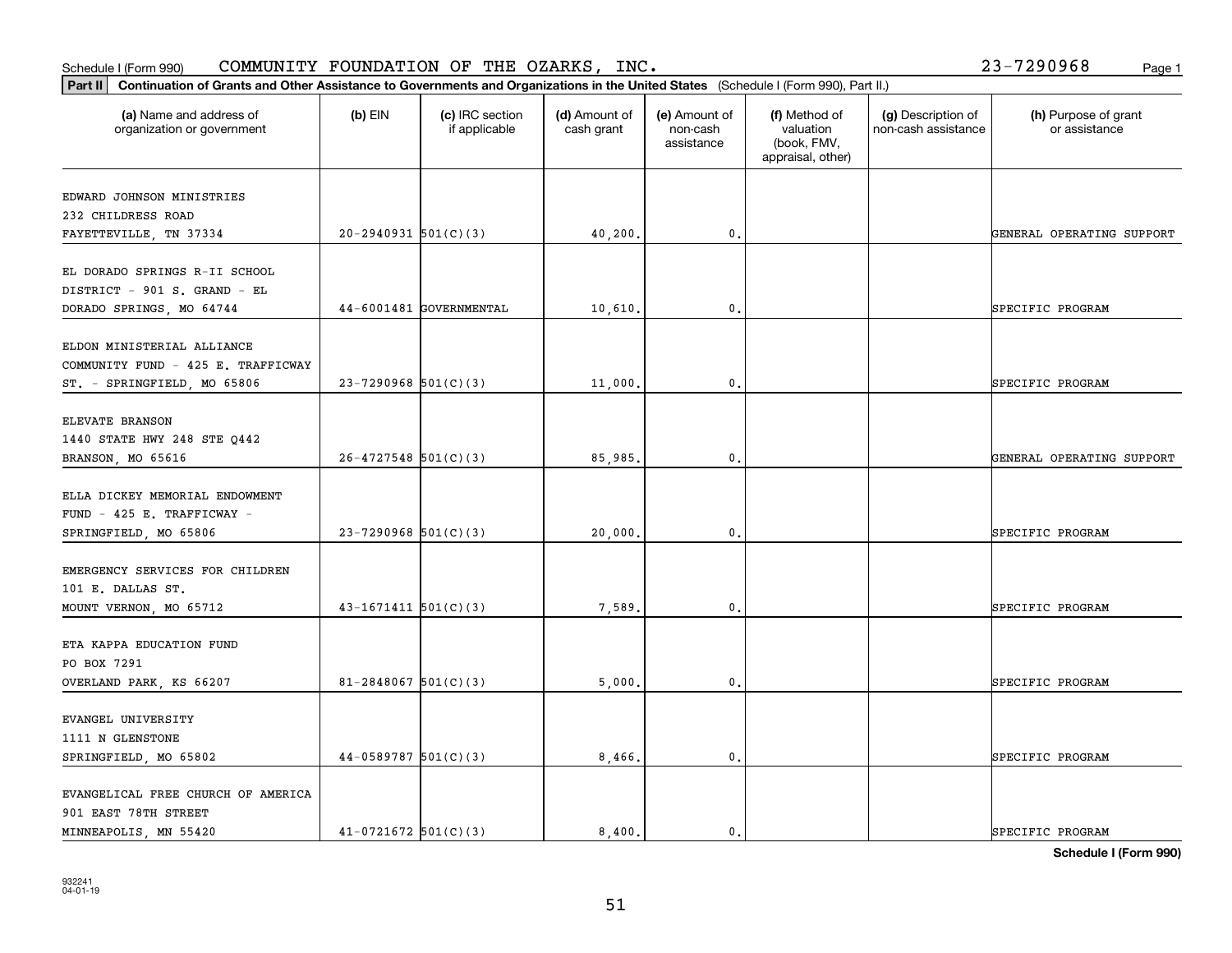9120 SONGFEST DR

|                                                                                               |                            |              |         | assistance   | (book, FMV,<br>appraisal, other) |                           |
|-----------------------------------------------------------------------------------------------|----------------------------|--------------|---------|--------------|----------------------------------|---------------------------|
| EXETER R-VI SCHOOL DISTRICT<br>101 LOCUST STREET<br>EXETER, MO 65647                          |                            | GOVERNMENTAL | 7,000.  | 0.           |                                  | SPECIFIC PROGRAM          |
| FAIR ACRES FAMILY YMCA, INC.<br>2600 S GRAND AVE<br>CARTHAGE, MO 64836                        | $43 - 1558437$ $501(C)(3)$ |              | 19,712. | 0.           |                                  | SPECIFIC PROGRAM          |
| FAIR HAVEN CHILDREN'S HOME<br>3132 N. FAIRHAVEN LOOP<br>STRAFFORD, MO 65757                   | $43 - 0815080$ $501(C)(3)$ |              | 6,318.  | 0.           |                                  | GENERAL OPERATING SUPPORT |
| FAITH CHRISTIAN FAMILY CHURCH<br>PO BOX 427<br>EUREKA SPRINGS, AR 72632                       | $71-0528646$ 501(C)(3)     |              | 20,000. | 0.           |                                  | GENERAL OPERATING SUPPORT |
| FAITH COMMUNITY HEALTH CENTER,<br>INC. - 610 SOUTH SIXTH STREET -<br>BRANSON, MO 65616        | $94-3467834$ 501(C)(3)     |              | 49,150. | 0.           |                                  | GENERAL OPERATING SUPPORT |
| FAITH, INC. OF OREGON COUNTY<br>RR 3 BOX 3549<br>ALTON, MO 65606                              | $46 - 1124875$ 501(C)(3)   |              | 14,752. | 0.           |                                  | SPECIFIC PROGRAM          |
| FAMILY SELF HELP CENTER INC DBA<br>LAFAYETTE HOUSE - 1809 CONNOR<br>AVENUE - JOPLIN, MO 64804 | $43 - 1170015$ 501(C)(3)   |              | 16,800. | $^{\rm 0}$ . |                                  | GENERAL OPERATING SUPPORT |
| FATHER FLANAGAN'S BOYS TOWN<br>300 FLANAGAN BLVD<br>BOYS TOWN, NE 68010                       | $47-0376606$ $501(C)(3)$   |              | 10,000. | 0.           |                                  | GENERAL OPERATING SUPPORT |
| FECADEMIN FEDERACION MICHOACANA                                                               |                            |              |         |              |                                  |                           |

## Schedule I (Form 990)  ${\tt COMMUNITY}$  <code>FOUNDATION OF THE OZARKS, INC</code> .  $23-7290968$  Page 1

organization or government

**Part II Continuation of Grants and Other Assistance to Governments and Organizations in the United States**  (Schedule I (Form 990), Part II.)

if applicable

 $(b)$  EIN  $(c)$  IRC section

**(a) (b) (c) (d) (e) (f) (g) (h)** Name and address of

(d) Amount of cash grant

(e) Amount of non-cash

(f) Method of valuation

(g) Description of non-cash assistance

(h) Purpose of grant or assistance

DOWNEY, CA 90240 84-4008453 501(C)(3) | 18,000. 0. 0. | SPECIFIC PROGRAM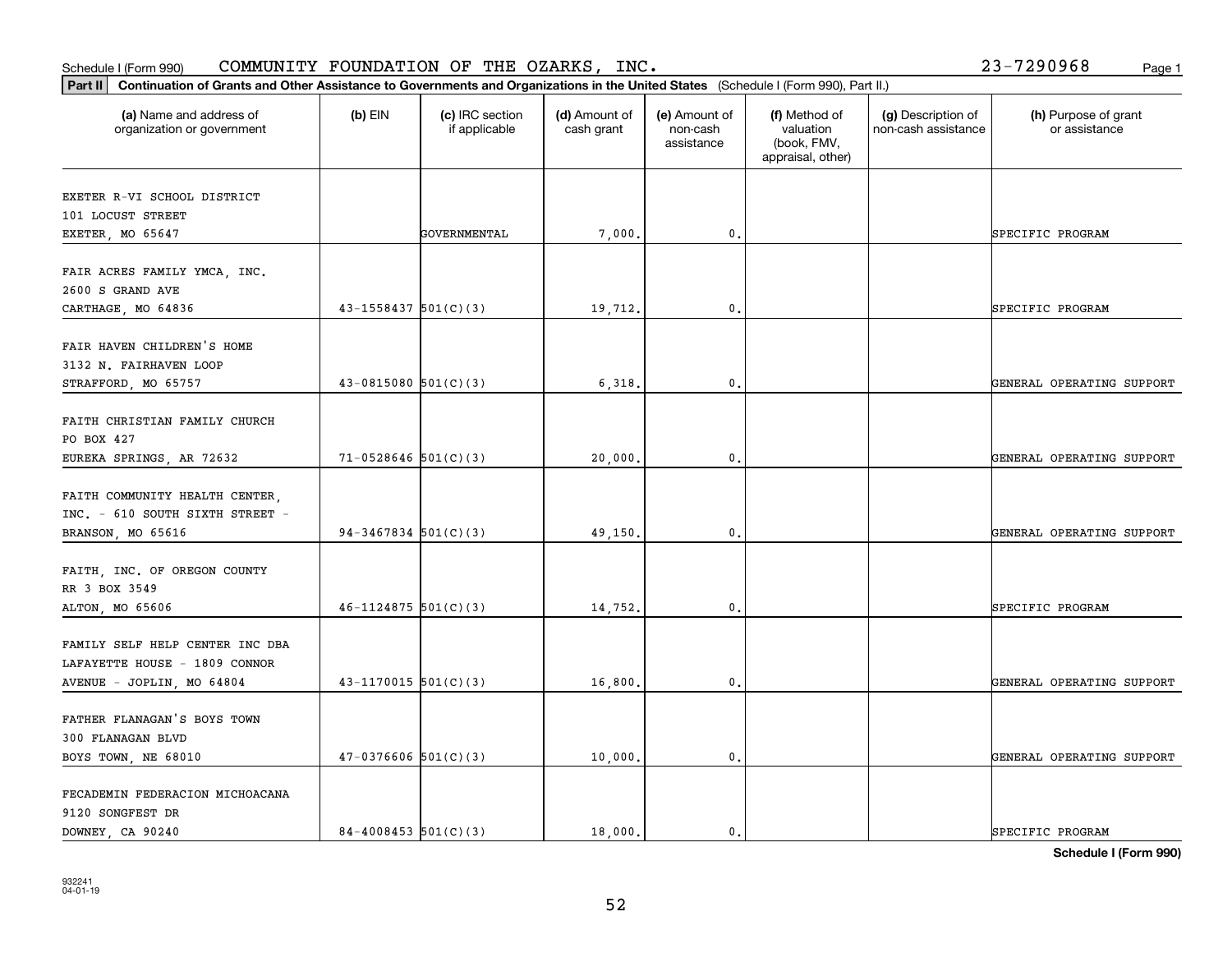| organization or government                                                          |                          | if applicable | cash grant | non-cash<br>assistance | valuation<br>(book, FMV,<br>appraisal, other) | non-cash assistance | or assistance             |
|-------------------------------------------------------------------------------------|--------------------------|---------------|------------|------------------------|-----------------------------------------------|---------------------|---------------------------|
| FIRST & CALVARY PRESBYTERIAN<br>CHURCH - 820 E CHERRY ST -<br>SPRINGFIELD, MO 65806 | $44-0555219$ 501(C)(3)   |               | 18,313.    | 0.                     |                                               |                     | GENERAL OPERATING SUPPORT |
|                                                                                     |                          |               |            |                        |                                               |                     |                           |
| FIRST BAPTIST CHURCH<br>119 N. SPRINGFIELD AVE<br>BOLIVAR, MO 65613                 | $44-0606423$ 501(C)(3)   |               | 15,000     | 0.                     |                                               |                     | SPECIFIC PROGRAM          |
| FIRST BAPTIST CHURCH - JOPLIN<br>4128 CONNECTICUT AVE                               | $44-0656876$ 501(C)(3)   |               |            |                        |                                               |                     |                           |
| JOPLIN, MO 64804                                                                    |                          |               | 50,000     | $\mathbf 0$ .          |                                               |                     | GENERAL OPERATING SUPPORT |
| FIRST BAPTIST CHURCH - MONETT<br>PO BOX 310<br>MONETT, MO 65708                     |                          | 501(C)(3)     | 11,000     | $\mathbf 0$ .          |                                               |                     | GENERAL OPERATING SUPPORT |
| FIRST BAPTIST CHURCH OF MT. VERNON<br>611 S. VINE STREET                            |                          |               |            |                        |                                               |                     |                           |
| MT. VERNON, MO 65712                                                                | $43-0908924$ 501(C)(3)   |               | 7,141.     | $\mathbf 0$ .          |                                               |                     | GENERAL OPERATING SUPPORT |
| FIRST CHRISTIAN CHURCH OF LAMAR<br>1208 WALNUT ST<br>LAMAR, MO 64759                |                          | 501(C)(3)     | 15,000     | $\mathbf 0$ .          |                                               |                     | GENERAL OPERATING SUPPORT |
| FIRST GENERAL BAPTIST CHURCH<br>2507 RAILROAD DRIVE                                 |                          |               |            |                        |                                               |                     |                           |
| WILLOW SPRINGS, MO 65793                                                            |                          | 501(C)(3)     | 12,000     | $\mathbf 0$ .          |                                               |                     | GENERAL OPERATING SUPPORT |
| FIRST PRESBYTERIAN CHURCH<br>115 W. CHESTNUT ST.<br>CARTHAGE, MO 64836              | $44-0606868$ $501(C)(3)$ |               | 9,479      | 0.                     |                                               |                     | GENERAL OPERATING SUPPORT |
| FIRST PRESBYTERIAN CHURCH OF                                                        |                          |               |            |                        |                                               |                     |                           |
| YOUNGSTOWN - 201 WICK AVE -                                                         |                          |               |            |                        |                                               |                     |                           |

## Schedule I (Form 990)  ${\tt COMMUNITY}$  <code>FOUNDATION OF THE OZARKS, INC</code> .  $23-7290968$  Page 1

**Part II Continuation of Grants and Other Assistance to Governments and Organizations in the United States**  (Schedule I (Form 990), Part II.)

 $(b)$  EIN  $(c)$  IRC section

**(a) (b) (c) (d) (e) (f) (g) (h)** Name and address of

(d) Amount of

(e) Amount of

(f) Method of

(g) Description of

(h) Purpose of grant

YOUNGSTOWN, OH 44503  $\begin{vmatrix} 501(C)(3) & 5000 \end{vmatrix}$  5,000. 0.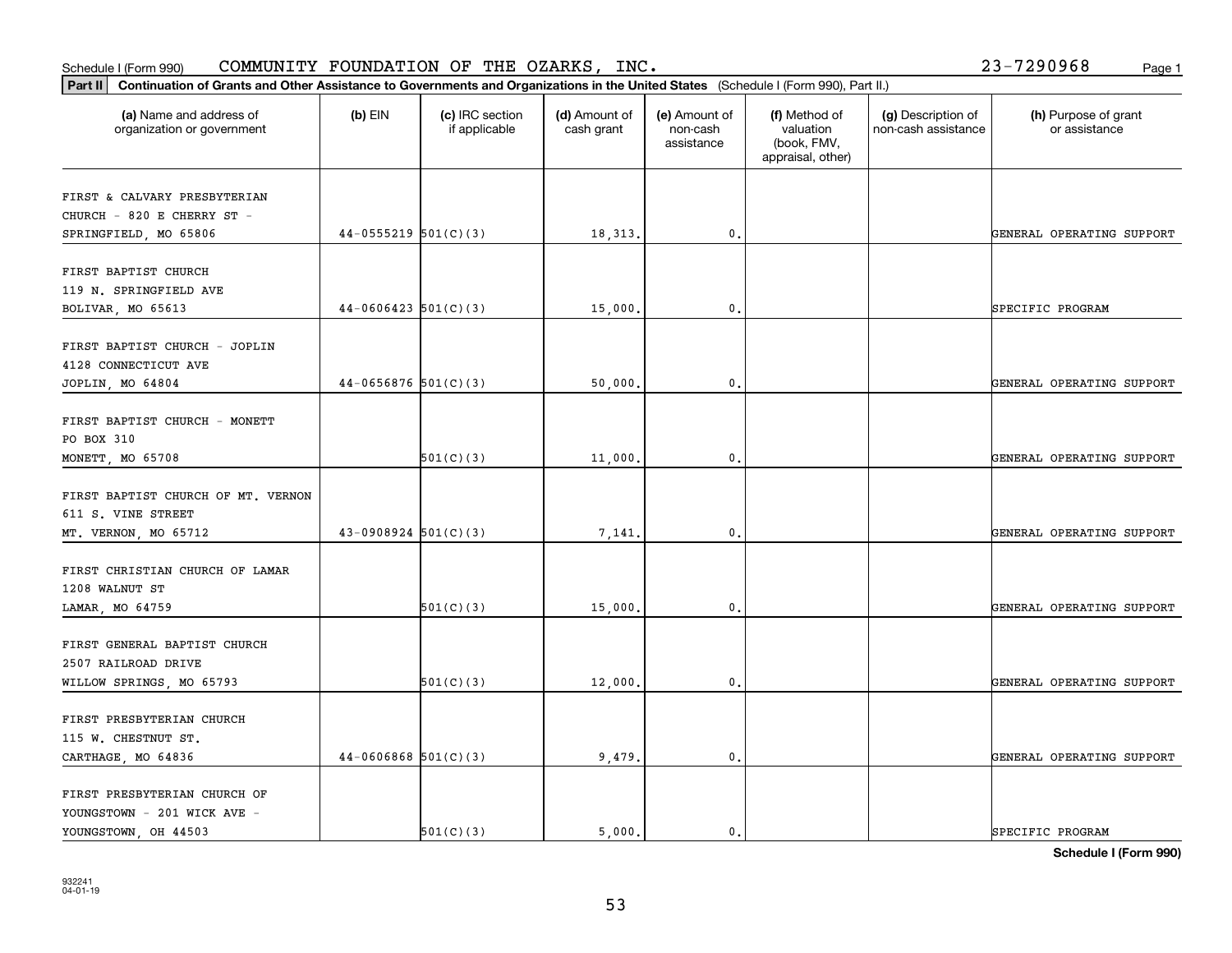# **Part II Continuation of Grants and Other Assistance to Governments and Organization of Grants and Organization of Grants and Organizations of United States** *and Organization* **of Grants and Organizations <b>in the United S**

Schedule I (Form 990)  ${\tt COMMUNITY}$  <code>FOUNDATION OF THE OZARKS, INC</code> .  $23-7290968$  Page 1

| Continuation of Grants and Other Assistance to Governments and Organizations in the United States (Schedule I (Form 990), Part II.)<br>Part II |                            |                                  |                             |                                         |                                                                |                                           |                                       |  |  |
|------------------------------------------------------------------------------------------------------------------------------------------------|----------------------------|----------------------------------|-----------------------------|-----------------------------------------|----------------------------------------------------------------|-------------------------------------------|---------------------------------------|--|--|
| (a) Name and address of<br>organization or government                                                                                          | $(b)$ EIN                  | (c) IRC section<br>if applicable | (d) Amount of<br>cash grant | (e) Amount of<br>non-cash<br>assistance | (f) Method of<br>valuation<br>(book, FMV,<br>appraisal, other) | (g) Description of<br>non-cash assistance | (h) Purpose of grant<br>or assistance |  |  |
| FIRST UNITED METHODIST CHURCH OF<br>CARTHAGE - 617 S MAIN ST -<br>CARTHAGE, MO 64836                                                           | $44-0615076$ 501(C)(3)     |                                  | 14,215.                     | $\mathbf{0}$ .                          |                                                                |                                           | GENERAL OPERATING SUPPORT             |  |  |
| FOCUS<br>PO BOX 524<br>HAMILTON, GA 31811                                                                                                      | 58-1747756 $501(C)(3)$     |                                  | 20,000                      | $\mathfrak{o}$ .                        |                                                                |                                           | SPECIFIC PROGRAM                      |  |  |
| <b>FOCUS FUND</b><br>425 E TRAFFICWAY<br>SPRINGFIELD, MO 65806                                                                                 | $23 - 7290968$ 501(C)(3)   |                                  | 6,430                       | 0.                                      |                                                                |                                           | SPECIFIC PROGRAM                      |  |  |
| FOOD FOR THE POOR, INC.<br>6401 LYONS RD<br>COCONUT CREEK, FL 33073                                                                            | $59 - 2174510$ $501(C)(3)$ |                                  | 32,000                      | $^{\circ}$ .                            |                                                                |                                           | GENERAL OPERATING SUPPORT             |  |  |
| FORSYTH LIBRARY CAPACTIY BUILDING<br>FUND - PO BOX 8960 - SPRINGFIELD,<br>MO 65801                                                             | $23 - 7209868$ 501(C)(13)  |                                  | 10,959                      | $\mathfrak{o}$ .                        |                                                                |                                           | SPECIFIC PROGRAM                      |  |  |
| FOSTER ADOPT CONNECT SPRINGFIELD<br>509 S CAVALIER<br>SPRINGFIELD, MO 65802                                                                    | $43-1895965$ 501(C)(3)     |                                  | 22,583.                     | $\mathfrak{o}$ .                        |                                                                |                                           | GENERAL OPERATING SUPPORT             |  |  |
| FOUNDATION FOR SPRINGFIELD PUBLIC<br>SCHOOLS - 1131 BOONVILLE -<br>SPRINGFIELD, MO 65802                                                       | $43 - 1560366$ $501(C)(3)$ |                                  | 72,324.                     | $\mathbf{0}$ .                          |                                                                |                                           | SPECIFIC PROGRAM                      |  |  |
| FRANCISCAN UNIVERSITY<br>1235 UNIVERSITY BLVD.<br>STEUBENVILLE, OH 43952                                                                       | $34-0714818$ 501(C)(3)     |                                  | 10,000.                     | $\mathfrak o$ .                         |                                                                |                                           | GENERAL OPERATING SUPPORT             |  |  |
| FRIENDS OF KIDS WITH CANCER<br>16 SUNNEN DR, SUITE 161<br>ST. LOUIS, MO 63143                                                                  | $43 - 1614563$ $501(C)(3)$ |                                  | 5.000.                      | $\mathbf{0}$ .                          |                                                                |                                           | GENERAL OPERATING SUPPORT             |  |  |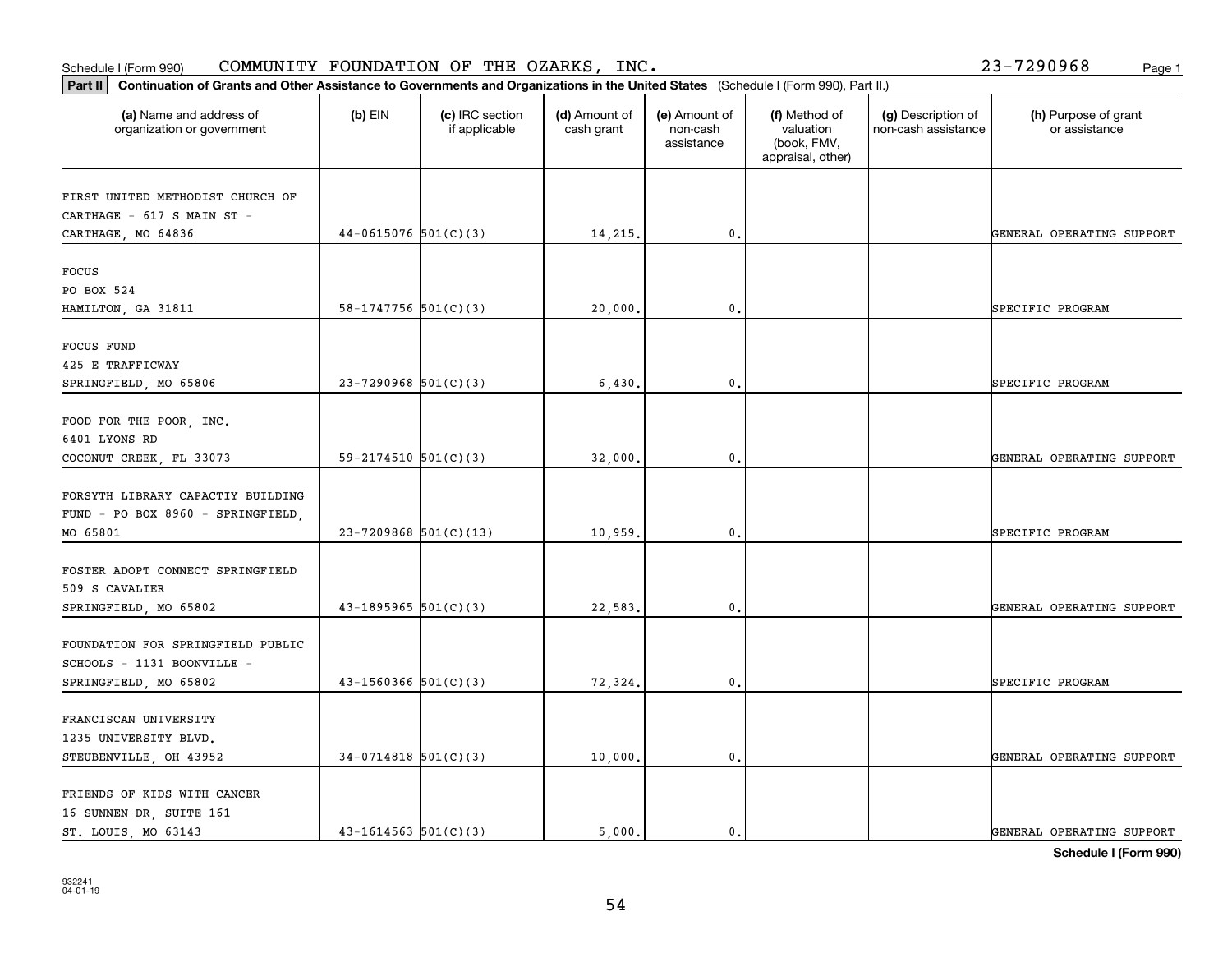| 932241   |  |
|----------|--|
| 04-01-19 |  |

| v  | . . |
|----|-----|
|    |     |
|    |     |
|    |     |
|    |     |
|    | ٦   |
| ۰. | ×   |
| v  |     |
| ., | ۰.  |
|    |     |

| (a) Name and address of<br>organization or government                                                       | $(b)$ EIN                  | (c) IRC section<br>if applicable | (d) Amount of<br>cash grant | (e) Amount of<br>non-cash<br>assistance | (f) Method of<br>valuation<br>(book, FMV,<br>appraisal, other) | (g) Description of<br>non-cash assistance | (h) Purpose of grant<br>or assistance         |
|-------------------------------------------------------------------------------------------------------------|----------------------------|----------------------------------|-----------------------------|-----------------------------------------|----------------------------------------------------------------|-------------------------------------------|-----------------------------------------------|
| FRIENDS OF ST. AVIPS INC<br>1115 CARRINGTON TER<br>JOPLIN, MO 64804                                         | $43-1339582$ $501(C)(3)$   |                                  | 6,400                       | $^{\circ}$ .                            |                                                                |                                           | GENERAL OPERATING SUPPORT                     |
| FRIENDS OF STE. GENEVIEVE COUNTY<br>MEMORIAL HOSPITAL - 800 STE.<br>GENEVIEVE DRIVE - STE. GENEVIEVE,       |                            |                                  |                             |                                         |                                                                |                                           |                                               |
| MO 63670<br>FRIENDS OF THE GARDEN<br>2400 S. SCENIC                                                         | $84-1633893$ $501(C)(3)$   |                                  | 7,000                       | $\mathbf{0}$ .                          |                                                                |                                           | GENERAL OPERATING SUPPORT                     |
| SPRINGFIELD, MO 65807<br><b>FRIENDS OF THE ZOO</b><br>3043 N FORT ST                                        | $43 - 1898848$ $501(C)(3)$ |                                  | 37,650.                     | $\mathbf{0}$ .                          |                                                                |                                           | GENERAL OPERATING SUPPORT                     |
| SPRINGFIELD, MO 65803<br>GASCONADE COUNTY R-I SCHOOL<br>DISTRICT - 164 BLUE PRIDE DR -<br>HERMANN, MO 65041 | $23 - 7096596$ 501(C)(3)   | 43-6015434 GOVERNMENTAL          | 53,341<br>58,200,           | $\mathbf{0}$ .<br>$\mathbf{0}$ .        |                                                                |                                           | SPECIFIC PROGRAM<br>GENERAL OPERATING SUPPORT |
| GIFT OF HOPE<br>15366 US HIGHWAY 60<br>FORSYTH, MO 65653                                                    | $43 - 1612944$ $501(C)(3)$ |                                  | 15,800                      | $\mathbf{0}$ .                          |                                                                |                                           | GENERAL OPERATING SUPPORT                     |
| GIRLS ON THE RUN SOUTHWEST<br>MISSOURI – PO BOX 14216 –<br>SPRINGFIELD, MO 65814                            | $56 - 2201835$ $501(C)(3)$ |                                  | 5,500,                      | $\mathbf{0}$ .                          |                                                                |                                           | SPECIFIC PROGRAM                              |
| GLOBAL FREEDOM CONCEPTS INC.<br>C/O ANDRES PANASIUK<br>OAKWOOD, GA 30566                                    | $27-1778932$ 501(C)(3)     |                                  | 81,000.                     | 0.                                      |                                                                |                                           | SPECIFIC PROGRAM                              |
| GOOD NEWS PRODUCTIONS<br>PO BOX 222<br>JOPLIN, MO 64802                                                     | $43 - 1067086$ 501(C)(3)   |                                  | 10,000.                     | 0.                                      |                                                                |                                           | GENERAL OPERATING SUPPORT                     |

Schedule I (Form 990)  ${\tt COMMUNITY}$  <code>FOUNDATION OF THE OZARKS, INC</code> .  $23-7290968$  Page 1

**Part II Continuation of Grants and Other Assistance to Governments and Organizations in the United States**  (Schedule I (Form 990), Part II.)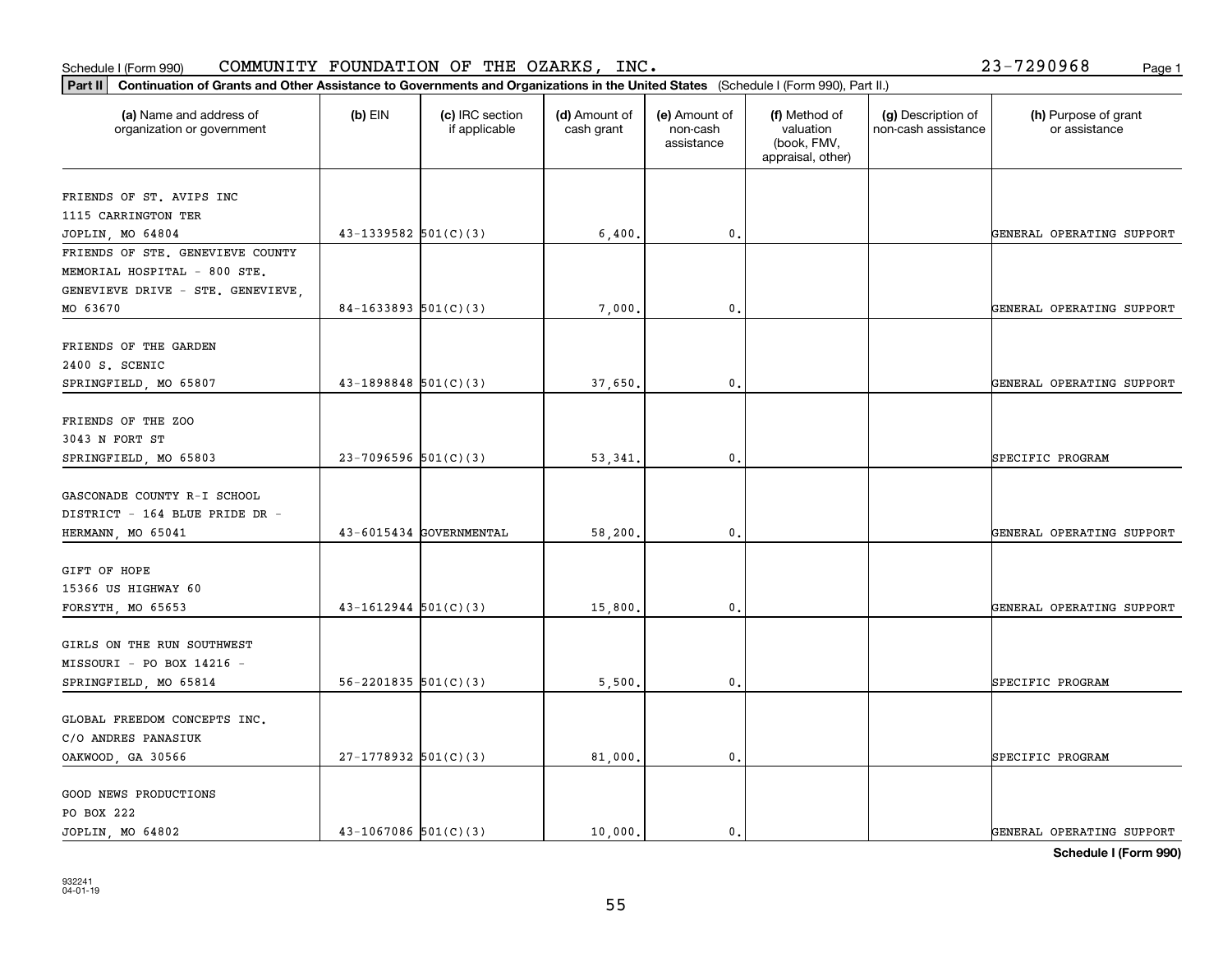2144 EAST REPUBLIC ROAD SUITE B201

|                               |                            |           |          |                | appraisal, other) |                           |
|-------------------------------|----------------------------|-----------|----------|----------------|-------------------|---------------------------|
| GOOD SAMARITAN BOYS RANCH     |                            |           |          |                |                   |                           |
| PO BOX 617                    |                            |           |          |                |                   |                           |
| BRIGHTON, MO 65617            | $44-6006077$ 501(C)(3)     |           | 10,350.  | 0.             |                   | SPECIFIC PROGRAM          |
|                               |                            |           |          |                |                   |                           |
| GOOD SAMARITAN CARE CLINIC    |                            |           |          |                |                   |                           |
| PO BOX 160                    |                            |           |          |                |                   |                           |
| MOUNTAIN VIEW, MO 65548       | $56 - 2418664$ $501(C)(3)$ |           | 12,298.  | $\mathbf{0}$ . |                   | GENERAL OPERATING SUPPORT |
| GOOD SAMARITAN OF THE OZARKS  |                            |           |          |                |                   |                           |
| P.O. BOX 4177                 |                            |           |          |                |                   |                           |
| WAYNESVILLE, MO 65583         |                            | 501(C)(3) | 6,300.   | 0.             |                   | GENERAL OPERATING SUPPORT |
|                               |                            |           |          |                |                   |                           |
| GOOD SHEPHERD LUTHERAN CHURCH |                            |           |          |                |                   |                           |
| 8975 COUNTY LANE 170          |                            |           |          |                |                   |                           |
| CARTHAGE, MO 64836            | $43 - 1454432$ 501(C)(3)   |           | 6,711.   | 0.             |                   | GENERAL OPERATING SUPPORT |
|                               |                            |           |          |                |                   |                           |
| GORDON COLLEGE                |                            |           |          |                |                   |                           |
| 255 GRAPEVINE COLLEGE         |                            |           |          |                |                   |                           |
| WENHAM, MA 01984              | $04 - 2104258$ 501(C)(3)   |           | 130,000. | 0.             |                   | GENERAL OPERATING SUPPORT |
| GRACE CITY CHURCH             |                            |           |          |                |                   |                           |
| 10729 N SERVICE RD W          |                            |           |          |                |                   |                           |
| BOURBON, MO 65441             | $81 - 3268436$ 501(C)(3)   |           | 103,500. | 0.             |                   | SPECIFIC PROGRAM          |
|                               |                            |           |          |                |                   |                           |
| GRACE EPISCOPAL CHURCH        |                            |           |          |                |                   |                           |
| PO BOX 596                    |                            |           |          |                |                   |                           |
| CARTHAGE, MO 64836            | $44-0608719$ 501(C)(3)     |           | 41,798.  | 0.             |                   | GENERAL OPERATING SUPPORT |
|                               |                            |           |          |                |                   |                           |
| GREAT CIRCLE                  |                            |           |          |                |                   |                           |
| 1212 W LOMBARD ST             |                            |           |          |                |                   |                           |
| SPRINGFIELD, MO 65806         | $43-0681471$ $501(C)(3)$   |           | 39,500.  | 0.             |                   | GENERAL OPERATING SUPPORT |
|                               |                            |           |          |                |                   |                           |
| GREEN CIRCLE PROJECTS         |                            |           |          |                |                   |                           |

## Schedule I (Form 990)  ${\tt COMMUNITY}$  <code>FOUNDATION OF THE OZARKS, INC</code> .  $23-7290968$  Page 1

organization or government

**Part II Continuation of Grants and Other Assistance to Governments and Organizations in the United States**  (Schedule I (Form 990), Part II.)

if applicable

 $(b)$  EIN  $(c)$  IRC section

**(a) (b) (c) (d) (e) (f) (g) (h)** Name and address of

(d) Amount of cash grant

(e) Amount of non-cashassistance

(f) Method of valuation (book, FMV,

(g) Description of non-cash assistance

(h) Purpose of grant or assistance

**Schedule I (Form 990)**

SPRINGFIELD, MO 65804 SOLO (3) 501(C)(3) | 7,075. 0. SPECIFIC PROGRAM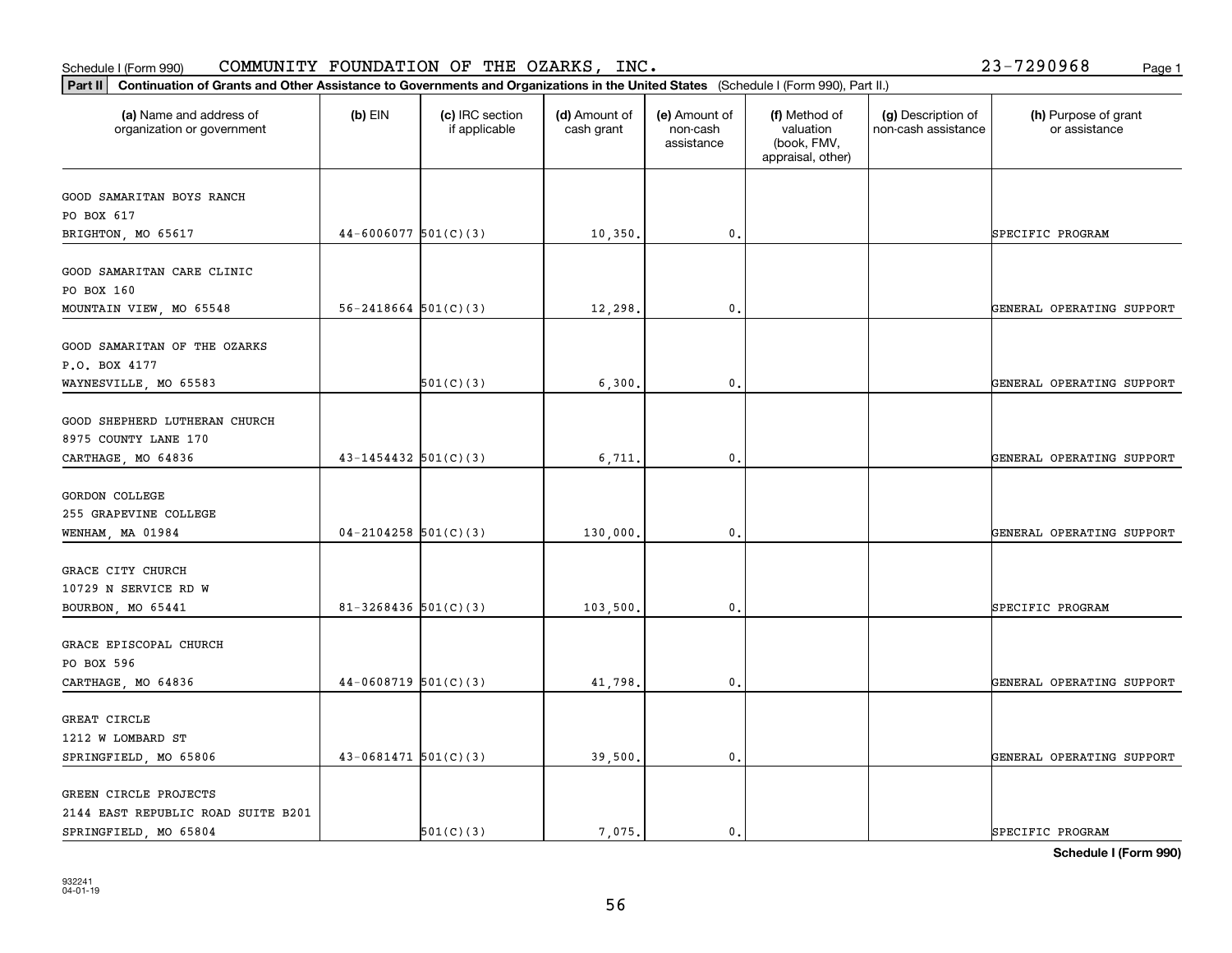| Schedule I (Form 990)                                                                                                                          |                            | COMMUNITY FOUNDATION OF THE OZARKS, INC. |                             |                                         |                                                                |                                           | 23-7290968<br>Page 1                  |
|------------------------------------------------------------------------------------------------------------------------------------------------|----------------------------|------------------------------------------|-----------------------------|-----------------------------------------|----------------------------------------------------------------|-------------------------------------------|---------------------------------------|
| Part II<br>Continuation of Grants and Other Assistance to Governments and Organizations in the United States (Schedule I (Form 990), Part II.) |                            |                                          |                             |                                         |                                                                |                                           |                                       |
| (a) Name and address of<br>organization or government                                                                                          | $(b)$ EIN                  | (c) IRC section<br>if applicable         | (d) Amount of<br>cash grant | (e) Amount of<br>non-cash<br>assistance | (f) Method of<br>valuation<br>(book, FMV,<br>appraisal, other) | (g) Description of<br>non-cash assistance | (h) Purpose of grant<br>or assistance |
| GREENE COUNTY FAMILY JUSTICE<br>CENTER ALLIANCE - 1010 N.<br>BOONVILLE, 2ND FLOOR -                                                            |                            |                                          |                             |                                         |                                                                |                                           |                                       |
| SPRINGFIELD, MO 65802                                                                                                                          | $83 - 2045901$ $501(C)(3)$ |                                          | 24,646                      | 0.                                      |                                                                |                                           | GENERAL OPERATING SUPPORT             |
| GREENE COUNTY MEDICAL EXAMINER'S<br>OFFICE - 916 NORTH CAMPBELL AVENUE<br>- SPRINGFIELD, MO 65802                                              |                            | 44-6000506 GOVERNMENTAL                  | 8,800                       | $\mathbf{0}$ .                          |                                                                |                                           | SPECIFIC PROGRAM                      |
| GREENE COUNTY SENIOR BOARD<br>PO BOX 9766                                                                                                      |                            |                                          |                             |                                         |                                                                |                                           |                                       |
| SPRINGFIELD, MO 65804                                                                                                                          | $37-1709405$ 501(C)(3)     |                                          | 40,000                      | $\mathbf{0}$ .                          |                                                                |                                           | SPECIFIC PROGRAM                      |
| GREENFIELD CHURCH OF CHRIST<br>103 N HWY 39<br>GREENFIELD, MO 65661                                                                            | $43-1785137$ $501(C)(3)$   |                                          | 15,000                      | $\mathbf 0$ .                           |                                                                |                                           | SPECIFIC PROGRAM                      |
| GREENFIELD R-IV SCHOOL DISTRICT<br>410 W COLLEGE<br>GREENFIELD, MO 65661                                                                       |                            | 44-6005439 GOVERNMENTAL                  | 9,750                       | $\mathbf{0}$ .                          |                                                                |                                           | SPECIFIC PROGRAM                      |
|                                                                                                                                                |                            |                                          |                             |                                         |                                                                |                                           |                                       |
| GRO COMMUNITY FUND<br>425 E TRAFFICWAY<br>SPRINGFIELD, MO 65806                                                                                | $23 - 7290968$ 501(C)(3)   |                                          | 10,500                      | 0.                                      |                                                                |                                           | SPECIFIC PROGRAM                      |
| HABITAT FOR HUMANITY<br>322 W LAMAR ST                                                                                                         |                            |                                          |                             |                                         |                                                                |                                           |                                       |
| AMERICUS, GA 31709                                                                                                                             | 91-1914868 $501(C)(3)$     |                                          | 10,000                      | 0.                                      |                                                                |                                           | GENERAL OPERATING SUPPORT             |
| HABITAT FOR HUMANITY OF<br>SPRINGFIELD - 2410 S SCENIC AVE -<br>SPRINGFIELD, MO 65807                                                          | $43 - 1470360$ 501(C)(3)   |                                          | 26,184                      | $\mathbf{0}$ .                          |                                                                |                                           | GENERAL OPERATING SUPPORT             |
| HALFWAY R-III SCHOOL DISTRICT<br>2150 HIGHWAY 32<br>HALFWAY, MO 65663                                                                          |                            | 44-6001400 GOVERNMENTAL                  | 8,434.                      | 0.                                      |                                                                |                                           | SPECIFIC PROGRAM                      |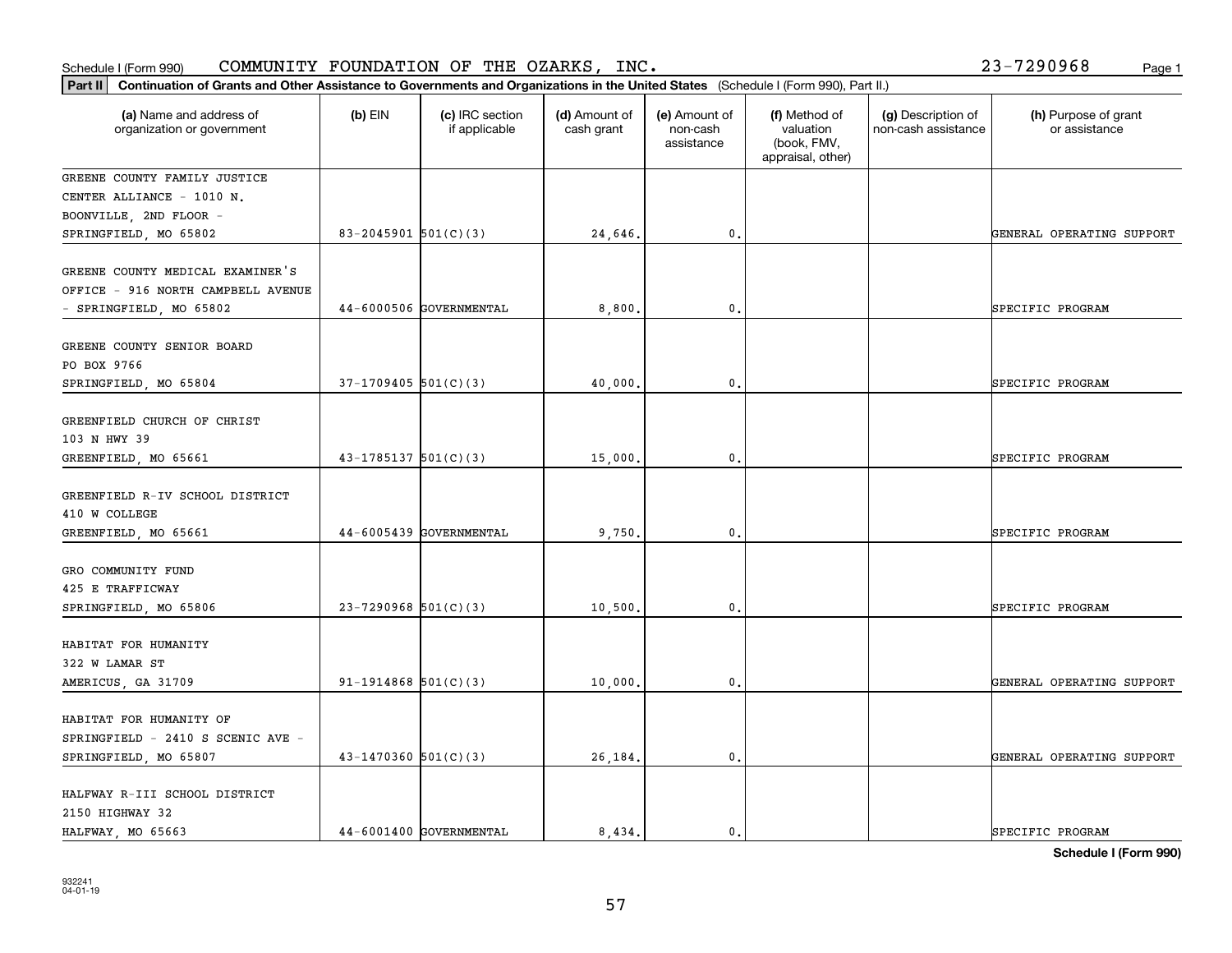**Schedule I (Form 990)**

| Part II   Continuation of Grants and Other Assistance to Governments and Organizations in the United States (Schedule I (Form 990), Part II.) |                            |                                  |                             |                                         |                                                                |                                           |                                       |
|-----------------------------------------------------------------------------------------------------------------------------------------------|----------------------------|----------------------------------|-----------------------------|-----------------------------------------|----------------------------------------------------------------|-------------------------------------------|---------------------------------------|
| (a) Name and address of<br>organization or government                                                                                         | $(b)$ EIN                  | (c) IRC section<br>if applicable | (d) Amount of<br>cash grant | (e) Amount of<br>non-cash<br>assistance | (f) Method of<br>valuation<br>(book, FMV,<br>appraisal, other) | (g) Description of<br>non-cash assistance | (h) Purpose of grant<br>or assistance |
|                                                                                                                                               |                            |                                  |                             |                                         |                                                                |                                           |                                       |
| HARBOR HOUSE DOMESTIC VIOLENCE                                                                                                                |                            |                                  |                             |                                         |                                                                |                                           |                                       |
| CENTER - 13192 STATE HWY 13 STE B                                                                                                             |                            |                                  |                             | $\mathsf{0}$ .                          |                                                                |                                           | GENERAL OPERATING SUPPORT             |
| - KIMBERLING CITY, MO 65686                                                                                                                   | 81-4918750 501(C)(3)       |                                  | 15,500.                     |                                         |                                                                |                                           |                                       |
| HARMONY HOUSE                                                                                                                                 |                            |                                  |                             |                                         |                                                                |                                           |                                       |
| PO BOX 3541                                                                                                                                   |                            |                                  |                             |                                         |                                                                |                                           |                                       |
| SPRINGFIELD, MO 65808                                                                                                                         | $43-1082063$ 501(C)(3)     |                                  | 24,371.                     | 0.                                      |                                                                |                                           | GENERAL OPERATING SUPPORT             |
|                                                                                                                                               |                            |                                  |                             |                                         |                                                                |                                           |                                       |
| HART FOR ANIMALS                                                                                                                              |                            |                                  |                             |                                         |                                                                |                                           |                                       |
| PO BOX 623                                                                                                                                    |                            |                                  |                             |                                         |                                                                |                                           |                                       |
| MCHENRY, MD 21541                                                                                                                             | 82-0584608 $501(C)(3)$     |                                  | 10,000.                     | $\mathbf{0}$ .                          |                                                                |                                           | GENERAL OPERATING SUPPORT             |
|                                                                                                                                               |                            |                                  |                             |                                         |                                                                |                                           |                                       |
| HARTVILLE R-II SCHOOL DISTRICT                                                                                                                |                            |                                  |                             |                                         |                                                                |                                           |                                       |
| PO BOX 460                                                                                                                                    |                            |                                  |                             |                                         |                                                                |                                           |                                       |
| HARTVILLE, MO 65667                                                                                                                           |                            | 44-6004984 GOVERNMENTAL          | 5,943.                      | $\mathbf 0$ .                           |                                                                |                                           | SPECIFIC PROGRAM                      |
|                                                                                                                                               |                            |                                  |                             |                                         |                                                                |                                           |                                       |
| HEARLD AMBLER FUND FOR SENIOR                                                                                                                 |                            |                                  |                             |                                         |                                                                |                                           |                                       |
| CENTERS - 425 E TRAFFICWAY -                                                                                                                  |                            |                                  |                             |                                         |                                                                |                                           |                                       |
| SPRINGFIELD, MO 65806                                                                                                                         | $23-7290968$ 501(C)(3)     |                                  | 168,434.                    | 0.                                      |                                                                |                                           | SPECIFIC PROGRAM                      |
|                                                                                                                                               |                            |                                  |                             |                                         |                                                                |                                           |                                       |
| HEART OF THE OZARKS UNITED WAY                                                                                                                |                            |                                  |                             |                                         |                                                                |                                           |                                       |
| 1404 SOUTHERN HILLS CTR #329                                                                                                                  |                            |                                  |                             |                                         |                                                                |                                           |                                       |
| WEST PLAINS, MO 65775                                                                                                                         |                            | 501(C)(3)                        | 16,200.                     | $\mathbf{0}$                            |                                                                |                                           | SPECIFIC PROGRAM                      |
|                                                                                                                                               |                            |                                  |                             |                                         |                                                                |                                           |                                       |
| HEARTLAND COMMUNITY THEATRE                                                                                                                   |                            |                                  |                             |                                         |                                                                |                                           |                                       |
| PO BOX 164                                                                                                                                    |                            |                                  |                             |                                         |                                                                |                                           |                                       |
| CLINTON, MO 64735                                                                                                                             | $43 - 1835524$ 501(C)(3)   |                                  | 5,500.                      | $\mathbf{0}$ .                          |                                                                |                                           | SPECIFIC PROGRAM                      |
|                                                                                                                                               |                            |                                  |                             |                                         |                                                                |                                           |                                       |
| HEARTLIGHT MINISTRIES FOUNDATION                                                                                                              |                            |                                  |                             |                                         |                                                                |                                           |                                       |
| PO BOX 480                                                                                                                                    |                            |                                  |                             |                                         |                                                                |                                           |                                       |
| HALLSVILLE, TX 75650                                                                                                                          | $20-3179800$ 501(C)(3)     |                                  | 50,000                      | 0.                                      |                                                                |                                           | GENERAL OPERATING SUPPORT             |
| HEIDELBERG UNIVERSITY                                                                                                                         |                            |                                  |                             |                                         |                                                                |                                           |                                       |
| 310 MARKET ST                                                                                                                                 |                            |                                  |                             |                                         |                                                                |                                           |                                       |
| TIFFIN, OH 44883                                                                                                                              | $34 - 4428219$ $501(C)(3)$ |                                  | 8,200.                      | 0.                                      |                                                                |                                           | SPECIFIC PROGRAM                      |
|                                                                                                                                               |                            |                                  |                             |                                         |                                                                |                                           |                                       |

## Schedule I (Form 990)  ${\tt COMMUNITY}$  <code>FOUNDATION OF THE OZARKS, INC</code> .  $23-7290968$  Page 1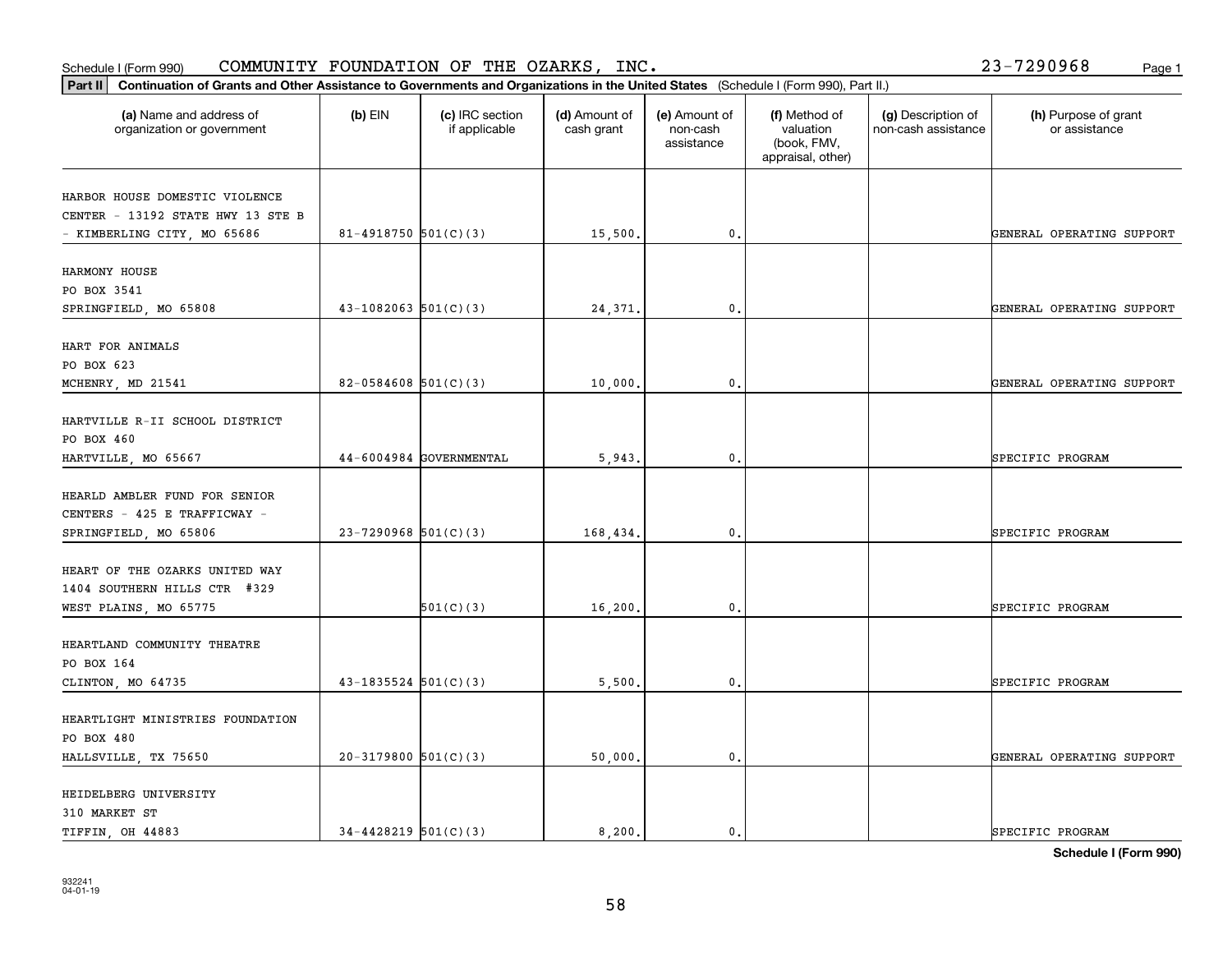**Part II Continuation of Grants and Other Assistance to Governments and Organizations in the United States**  (Schedule I (Form 990), Part II.) **(a) (b) (c) (d) (e) (f) (g) (h)** Name and address of  $(b)$  EIN  $(c)$  IRC section  $\mathsf{Id}$  Amount of  $\mathsf{I}$ (e) Amount of

**Schedule I (Form 990)**

| (a) Name and address of<br>organization or government | $(b)$ EIN                | (c) IRC section<br>if applicable | (d) Amount of<br>cash grant | (e) Amount of<br>non-cash<br>assistance | (f) Method of<br>valuation<br>(book, FMV,<br>appraisal, other) | (g) Description of<br>non-cash assistance | (h) Purpose of grant<br>or assistance |
|-------------------------------------------------------|--------------------------|----------------------------------|-----------------------------|-----------------------------------------|----------------------------------------------------------------|-------------------------------------------|---------------------------------------|
| HELP GIVE HOPE                                        |                          |                                  |                             |                                         |                                                                |                                           |                                       |
| 2733 E. BATTLEFIELD #332                              |                          |                                  |                             |                                         |                                                                |                                           |                                       |
| SPRINGFIELD, MO 65804                                 | $43-1727982$ 501(C)(3)   |                                  | 28,500.                     | $\mathbf{0}$ .                          |                                                                |                                           | GENERAL OPERATING SUPPORT             |
| HELPING HANDS ABUSE AND CRISIS                        |                          |                                  |                             |                                         |                                                                |                                           |                                       |
| CENTER OF HICKORY COUNTY - P.O.                       |                          |                                  |                             |                                         |                                                                |                                           |                                       |
| BOX 332 - HERMITAGE, MO 65668                         | $84 - 2668100$ 501(C)(3) |                                  | 19,845.                     | $\mathbf{0}$ .                          |                                                                |                                           | SPECIFIC PROGRAM                      |
| HELPING HANDS OUTREACH CENTER OF                      |                          |                                  |                             |                                         |                                                                |                                           |                                       |
| GASCONADE COUNTY - 3522 KOSARK                        |                          |                                  |                             |                                         |                                                                |                                           |                                       |
| ROAD - OWENSVILLE, MO 65066                           | $16-1657137$ $501(C)(3)$ |                                  | 5,500.                      | 0.                                      |                                                                |                                           | GENERAL OPERATING SUPPORT             |
| HERMANN AREA COMMUNITY GRANTMAKING                    |                          |                                  |                             |                                         |                                                                |                                           |                                       |
| ENDOWMENT FUND - 425 E TRAFFICWAY                     |                          |                                  |                             |                                         |                                                                |                                           |                                       |
| - SPRINGFIELD, MO 65806                               | $23 - 7290968$ 501(C)(3) |                                  | 7,422.                      | $\mathbf{0}$ .                          |                                                                |                                           | GENERAL OPERATING SUPPORT             |
| HERMANN COMMUNITY FOOD PANTRY                         |                          |                                  |                             |                                         |                                                                |                                           |                                       |
| PO BOX 501                                            |                          |                                  |                             |                                         |                                                                |                                           |                                       |
| HERMANN, MO 65041                                     |                          | 501(C)(3)                        | 8,450.                      | $\mathbf{0}$ .                          |                                                                |                                           | GENERAL OPERATING SUPPORT             |
| HIGH POINT ROWING CLUB                                |                          |                                  |                             |                                         |                                                                |                                           |                                       |
| 1107 JOHNSON STREET<br>HIGH POINT, NC 27262           | $46-0635108$ $501(C)(3)$ |                                  | 7,500.                      | 0.                                      |                                                                |                                           | SPECIFIC PROGRAM                      |
|                                                       |                          |                                  |                             |                                         |                                                                |                                           |                                       |
| HILL CITY CHURCH                                      |                          |                                  |                             |                                         |                                                                |                                           |                                       |
| 325 PARK CENTRAL E                                    |                          |                                  |                             |                                         |                                                                |                                           |                                       |
| SPRINGFIELD, MO 65806                                 | 81-1584612 $501(C)(3)$   |                                  | 10,000.                     | 0.                                      |                                                                |                                           | GENERAL OPERATING SUPPORT             |
| HISTORIC PHELPS HOUSE PRESERVATION                    |                          |                                  |                             |                                         |                                                                |                                           |                                       |
| ENDOWMENT FUND - 425 E. TRAFFICWAY                    |                          |                                  |                             |                                         |                                                                |                                           |                                       |
| - SPRINGFIELD, MO 65806                               | $23 - 7290968$ 501(C)(3) |                                  | 5,000.                      | $\mathbf{0}$ .                          |                                                                |                                           | GENERAL OPERATING SUPPORT             |
| HISTORY MUSEUM ON THE SQUARE                          |                          |                                  |                             |                                         |                                                                |                                           |                                       |
| PO BOX 2963                                           |                          |                                  |                             |                                         |                                                                |                                           |                                       |
| SPRINGFIELD, MO 65801                                 | $51-0148860$ $501(C)(3)$ |                                  | 17,212.                     | $\mathbf{0}$ .                          |                                                                |                                           | GENERAL OPERATING SUPPORT             |

932241 04-01-19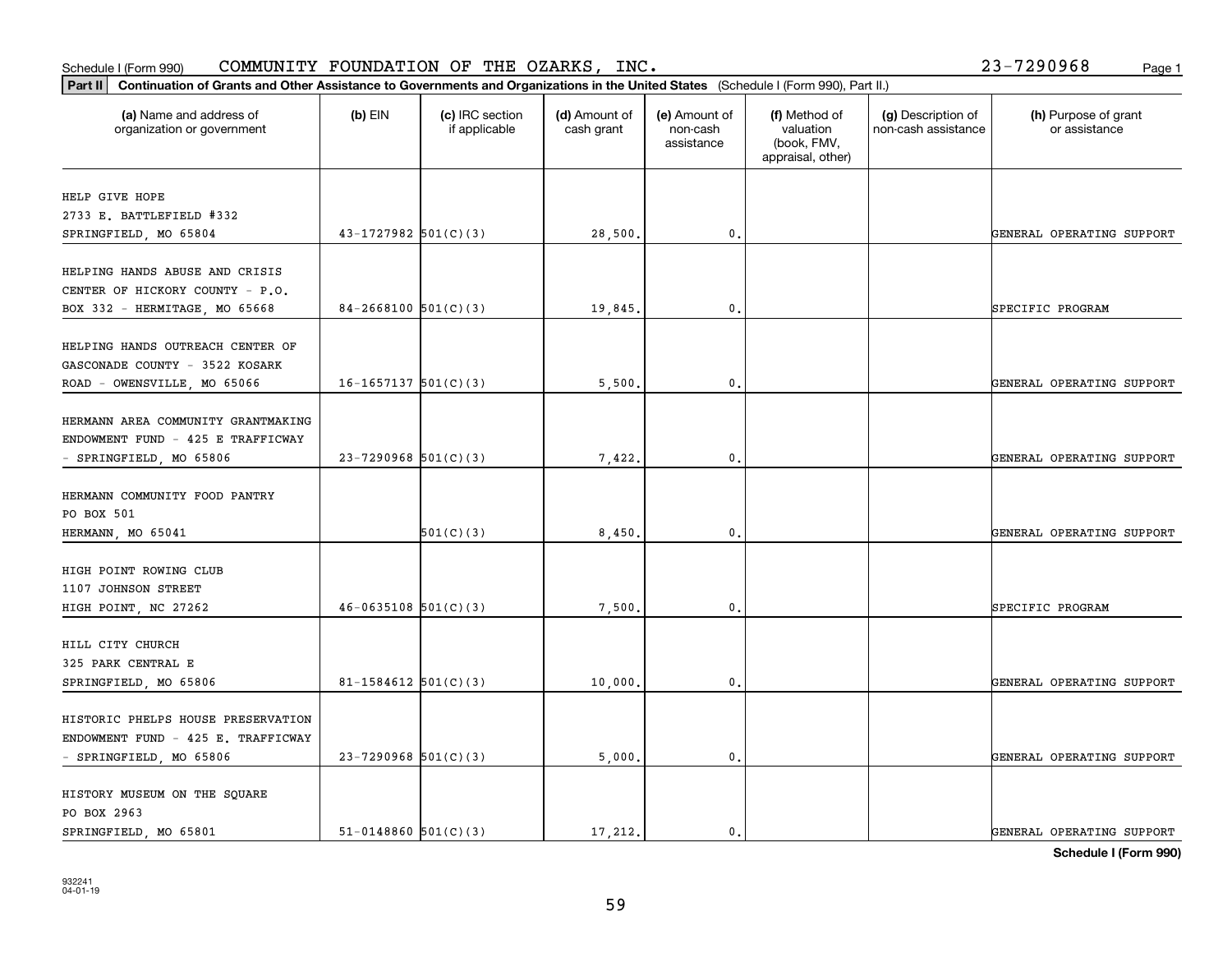### **Part III Continuation of Grants and Other Assistance to Governments and Organization of Grants and Other Assistance to Governments and Organization of Grants and Other Assistance to Governments and Organization** Schedule I (Form 990)  ${\tt COMMUNITY}$  <code>FOUNDATION OF THE OZARKS, INC</code> .  $23-7290968$  Page 1

| Part II                                                                                                |                            |                                  |                             |                                         |                                                                | Continuation of Grants and Other Assistance to Governments and Organizations in the United States (Schedule I (Form 990), Part II.) |                                       |  |  |  |  |  |  |  |
|--------------------------------------------------------------------------------------------------------|----------------------------|----------------------------------|-----------------------------|-----------------------------------------|----------------------------------------------------------------|-------------------------------------------------------------------------------------------------------------------------------------|---------------------------------------|--|--|--|--|--|--|--|
| (a) Name and address of<br>organization or government                                                  | $(b)$ EIN                  | (c) IRC section<br>if applicable | (d) Amount of<br>cash grant | (e) Amount of<br>non-cash<br>assistance | (f) Method of<br>valuation<br>(book, FMV,<br>appraisal, other) | (g) Description of<br>non-cash assistance                                                                                           | (h) Purpose of grant<br>or assistance |  |  |  |  |  |  |  |
| HOLIDAY CENTRAL OF MOUNT VERNON<br>14868 LAWRENCE 1137<br>MOUNT VERNON, MO 65712                       | $84 - 2693286$ 501(C)(3)   |                                  | 5,000.                      | 0.                                      |                                                                |                                                                                                                                     | SPECIFIC PROGRAM                      |  |  |  |  |  |  |  |
| HOLY SMOKE, INC<br>800 WATERFERN TRAIL DRIVE<br>AUBURNDALE, FL 33823                                   | $38-3724534$ 501(C)(3)     |                                  | 20,000.                     | $^{\circ}$ .                            |                                                                |                                                                                                                                     | SPECIFIC PROGRAM                      |  |  |  |  |  |  |  |
| HOLY TRINITY CATHOLIC CHURCH<br>2818 E BENNETT ST<br>SPRINGFIELD, MO 65804                             | $43-0889012$ 501(C)(3)     |                                  | 17,300                      | $\mathbf{0}$                            |                                                                |                                                                                                                                     | SPECIFIC PROGRAM                      |  |  |  |  |  |  |  |
| HOPE THERAPEUTIC HORSEMANSHIP<br>CENTER, INC. - 2019 E HARVEST<br>CIRCL - PERRYVILLE, MO 63775         | $46 - 4004410$ $501(C)(3)$ |                                  | 9,000.                      | 0.                                      |                                                                |                                                                                                                                     | SPECIFIC PROGRAM                      |  |  |  |  |  |  |  |
| HOSPICE FOUNDATION OF THE OZARKS<br>INC - PO BOX 9226 - SPRINGFIELD,<br>MO 65801                       | $43 - 1552783$ 501(C)(3)   |                                  | 5, 373.                     | $^{\circ}$ .                            |                                                                |                                                                                                                                     | GENERAL OPERATING SUPPORT             |  |  |  |  |  |  |  |
| HUMANE SOCIETY OF SOUTHWEST<br>MISSOURI - 3161 W NORTON RD -<br>SPRINGFIELD, MO 65803                  | $44-0665046$ 501(C)(3)     |                                  | 118,183,                    | $\mathbf{0}$                            |                                                                |                                                                                                                                     | SPECIFIC PROGRAM                      |  |  |  |  |  |  |  |
| I AM A RURAL TEACHER DIGITAL<br>COMMUNICATIONS PLAN FUND - 425 E<br>TRAFFICWAY - SPRINGFIELD, MO 65806 | $23 - 7290968$ 501(C)(3)   |                                  | 22,500.                     | 0.                                      |                                                                |                                                                                                                                     | SPECIFIC PROGRAM                      |  |  |  |  |  |  |  |
| I POUR LIFE<br>1006 N CEDARBROOK AVE<br>SPRINGFIELD, MO 65802                                          | $27-3482070$ 501(C)(3)     |                                  | 7,450.                      | $^{\circ}$ .                            |                                                                |                                                                                                                                     | GENERAL OPERATING SUPPORT             |  |  |  |  |  |  |  |
| ISABEL'S HOUSE - CRISIS NURSERY OF<br>THE OZARKS - 2750 W BENNETT ST -<br>SPRINGFIELD, MO 65802        | $20 - 4574229$ 501(C)(3)   |                                  | 48.040.                     | $\mathbf{0}$ .                          |                                                                |                                                                                                                                     | GENERAL OPERATING SUPPORT             |  |  |  |  |  |  |  |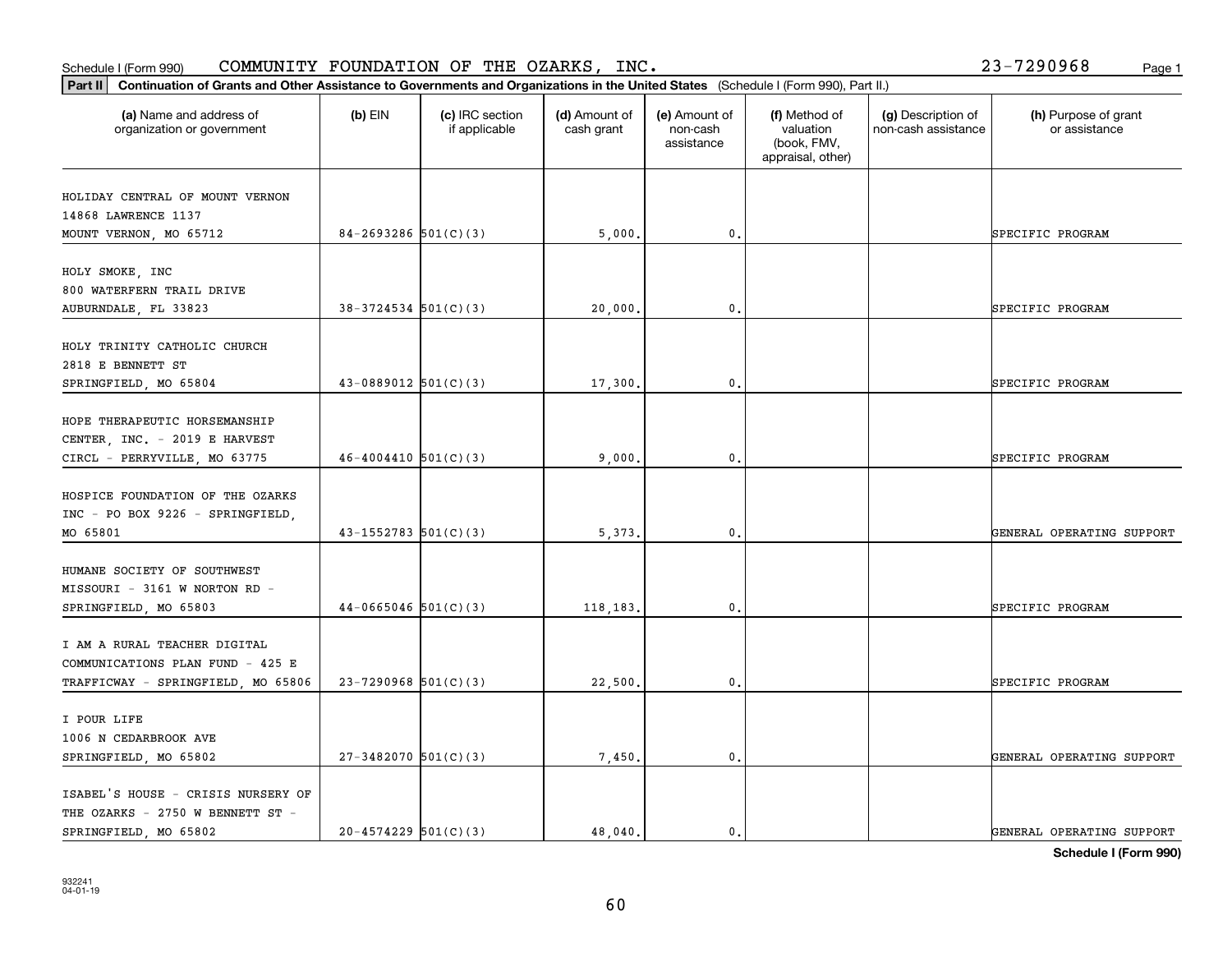| JASPER COUNTY CORONER'S OFFICE   |                              |              |          |       |  |                           |
|----------------------------------|------------------------------|--------------|----------|-------|--|---------------------------|
| 302 S. MAIN STREET               |                              |              |          |       |  |                           |
| CARTHAGE, MO 64836               |                              | GOVERNMENTAL | 5.875.   | 0.    |  | SPECIFIC PROGRAM          |
| JDRF                             |                              |              |          |       |  |                           |
| 26 BROADWAY, 14TH FLOOR          |                              |              |          |       |  |                           |
| NEW YORK, NY 10004               | $23-1907729$ 501(C)(3)       |              | 6.000.   | 0.    |  | SPECIFIC PROGRAM          |
| JEFFERSON AVENUE BAPTIST CHURCH  |                              |              |          |       |  |                           |
| 316 E SUNSHINE                   |                              |              |          |       |  |                           |
| SPRINGFIELD, MO 65807            | $01 - 2542687$ 501(C)(13)    |              | 5,225.   | $0$ . |  | GENERAL OPERATING SUPPORT |
| JESUITS OF THE MISSOURI PROVINCE |                              |              |          |       |  |                           |
| 4511 WEST PINE BLVD              |                              |              |          |       |  |                           |
|                                  | $10.0117100$ = 0.4 $(0.101)$ |              | $-$ 0.00 |       |  | --------- --------------- |

**(a) (b) (c) (d) (e) (f) (g) (h)** Name and address of

STOVER, MO 65078 **6000 17-4949763** 501(C)(3) **5,000. 0. SPECIFIC PROGRAM** 

JOPLIN, MO 64801 **82-3934601 501(C)(3)** 20,000. 0. 0. 0. SPECIFIC PROGRAM

SPRINGFIELD, MO 65806 23-7290968 501(C)(3) 30.000. 3000. 0.

OZARK, MO 65721 (and the state of the state of the state of the state of the state of the state of the state of the state of the state of the state of the state of the state of the state of the state of the state of the st

(d) Amount of cash grant

(e) Amount of non-cashassistance

(f) Method of valuation (book, FMV, appraisal, other)

(g) Description of non-cash assistance

**Part II Continuation of Grants and Other Assistance to Governments and Organizations in the United States**  (Schedule I (Form 990), Part II.) Schedule I (Form 990)  ${\tt COMMUNITY}$  <code>FOUNDATION OF THE OZARKS, INC</code> .  $23-7290968$  Page 1

 $(b)$  EIN  $(c)$  IRC section

if applicable

organization or government

IVY BEND ANIMAL RESCUE 33455 IVY BEND ROAD

JAMES RIVER CHURCH 6100 N 19TH ST

JASPER COUNTY CASA 420 GRAND AVE SUITE 159B

JASPER COUNTY CASA FUND 425 E. TRAFFICWAY

(h) Purpose of grant or assistance

| <b>JESUITS OF THE MISSOURI PROVINCE</b><br>4511 WEST PINE BLVD |                          |        |  |                           |
|----------------------------------------------------------------|--------------------------|--------|--|---------------------------|
| ST. LOUIS, MO 63108                                            | $43-0416129$ $501(C)(3)$ | 6000.  |  | GENERAL OPERATING SUPPORT |
|                                                                |                          |        |  |                           |
| JOHN HAGEE MINISTRIES                                          |                          |        |  |                           |
| PO BOX 1400                                                    |                          |        |  |                           |
| SAN ANTONIO TX 78295                                           | $74-1764843$ 501(C)(3)   | 6.000. |  | SPECIFIC PROGRAM          |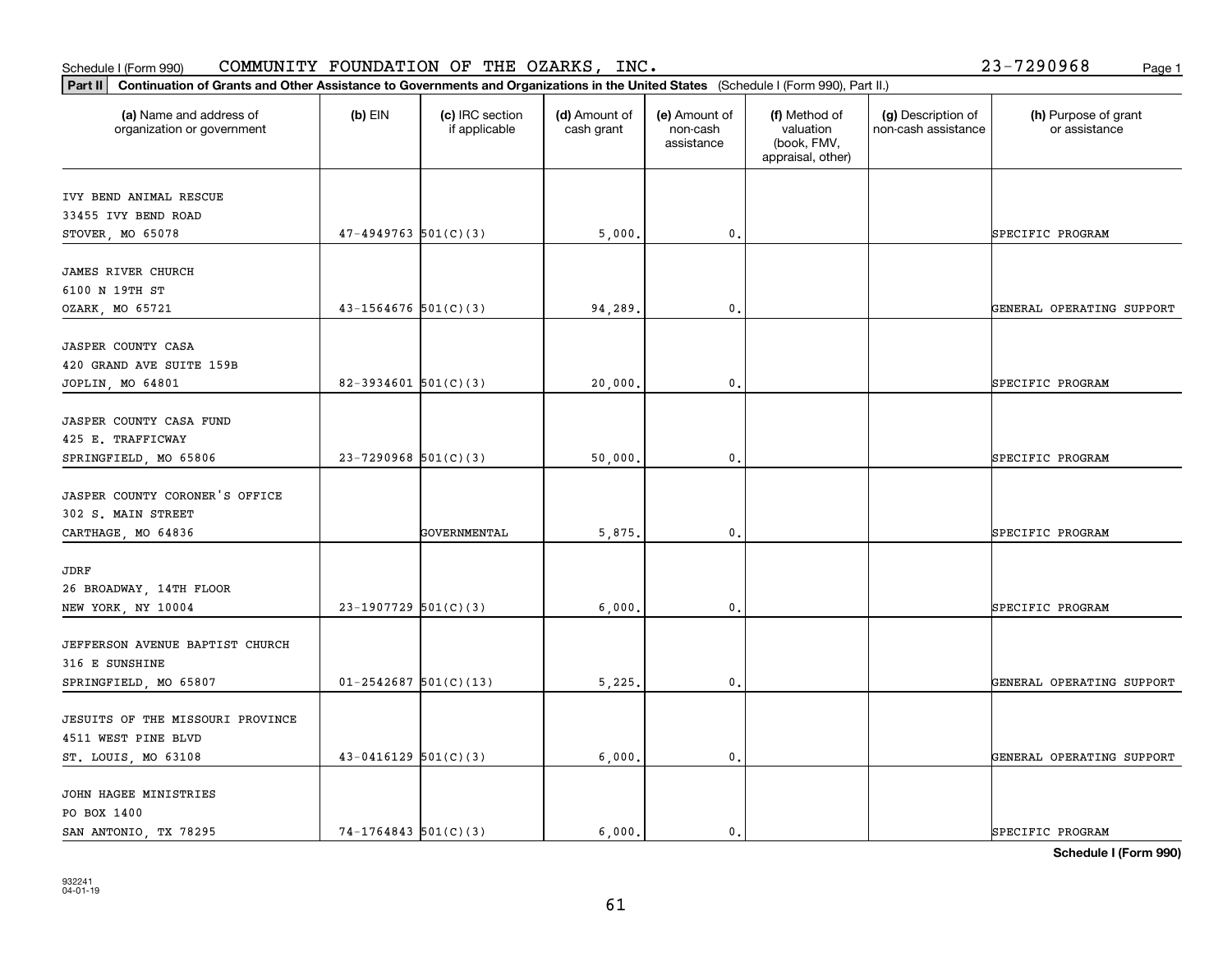### **Part II Continuation of Grants and Other Assistance to Governments and Organization of Grants and Organization of Grants and Organizations of United States and Organization of Grants and Organizations of United States <b>** Schedule I (Form 990)  ${\tt COMMUNITY}$  <code>FOUNDATION OF THE OZARKS, INC</code> .  $23-7290968$  Page 1

| Continuation of Grants and Other Assistance to Governments and Organizations in the United States (Schedule I (Form 990), Part II.)<br>Part II |                            |                                  |                             |                                         |                                                                |                                           |                                       |  |  |
|------------------------------------------------------------------------------------------------------------------------------------------------|----------------------------|----------------------------------|-----------------------------|-----------------------------------------|----------------------------------------------------------------|-------------------------------------------|---------------------------------------|--|--|
| (a) Name and address of<br>organization or government                                                                                          | $(b)$ EIN                  | (c) IRC section<br>if applicable | (d) Amount of<br>cash grant | (e) Amount of<br>non-cash<br>assistance | (f) Method of<br>valuation<br>(book, FMV,<br>appraisal, other) | (g) Description of<br>non-cash assistance | (h) Purpose of grant<br>or assistance |  |  |
| JOPLIN AREA CHAMBER OF COMMERCE<br>FOUNDATION - 320 E 4TH ST -<br>JOPLIN, MO 64801                                                             | $43 - 1569729$ $501(C)(3)$ |                                  | 15,000.                     | $\mathbf{0}$ .                          |                                                                |                                           | SPECIFIC PROGRAM                      |  |  |
| JOPLIN REGIONAL COMMUNITY<br>FOUNDATION CAPACITY FUND - 425 E.<br>TRAFFICWAY - SPRINGFIELD, MO 65806                                           | $23 - 7290968$ 501(C)(3)   |                                  | 14,325.                     | $\mathbf{0}$ .                          |                                                                |                                           | SPECIFIC PROGRAM                      |  |  |
| JOPLIN REGIONAL MEDICAL SCHOOL<br>ALLIANCE - 100 S WOOD STREET -<br>NEOSHO, MO 64850                                                           | $27-3183285$ 501(C)(3)     |                                  | 14,900.                     | 0.                                      |                                                                |                                           | SPECIFIC PROGRAM                      |  |  |
| JOPLIN R-VIII SCHOOL FOUNDATION<br>825 S. PEARL AVENUE<br>JOPLIN, MO 64801                                                                     | $43-1664927$ 501(C)(3)     |                                  | 6,552.                      | $\mathbf{0}$ .                          |                                                                |                                           | SPECIFIC PROGRAM                      |  |  |
| JORDAN VALLEY COMMUNITY HEALTH<br>CENTER - 440 E TAMPA ST -<br>SPRINGFIELD, MO 65801                                                           | $43-1602701$ 501(C)(3)     |                                  | 157,266.                    | $\mathbf{0}$ .                          |                                                                |                                           | SPECIFIC PROGRAM                      |  |  |
| JRCF PHILANTHROPIC SOCIETY FUND<br>425 E TRAFFICWAY<br>SPRINGFIELD, MO 65806                                                                   | $23 - 7290968$ 501(C)(3)   |                                  | 16,500                      | 0.                                      |                                                                |                                           | SPECIFIC PROGRAM                      |  |  |
| JUST LIKE YOU FILMS<br>6320 BROOKSIDE PLAZA, SUITE 293<br>KANSAS CITY, MO 64113                                                                | $26 - 4753087$ 501(C)(3)   |                                  | 10,000.                     | 0.                                      |                                                                |                                           | SPECIFIC PROGRAM                      |  |  |
| KALEIDOSCOPE DISCOVERY CENTER<br>PO BOX 143<br>ROLLA, MO 65402                                                                                 | $47-3108178$ 501(C)(3)     |                                  | 25,960.                     | $\mathbf{0}$ .                          |                                                                |                                           | GENERAL OPERATING SUPPORT             |  |  |
| KANAKUK INSTITUTE<br>1353 LAKESHORE DRIVE<br>BRANSON, MO 65616                                                                                 | $43-1926319$ $501(C)(3)$   |                                  | 61, 250.                    | $\mathbf{0}$ .                          |                                                                |                                           | GENERAL OPERATING SUPPORT             |  |  |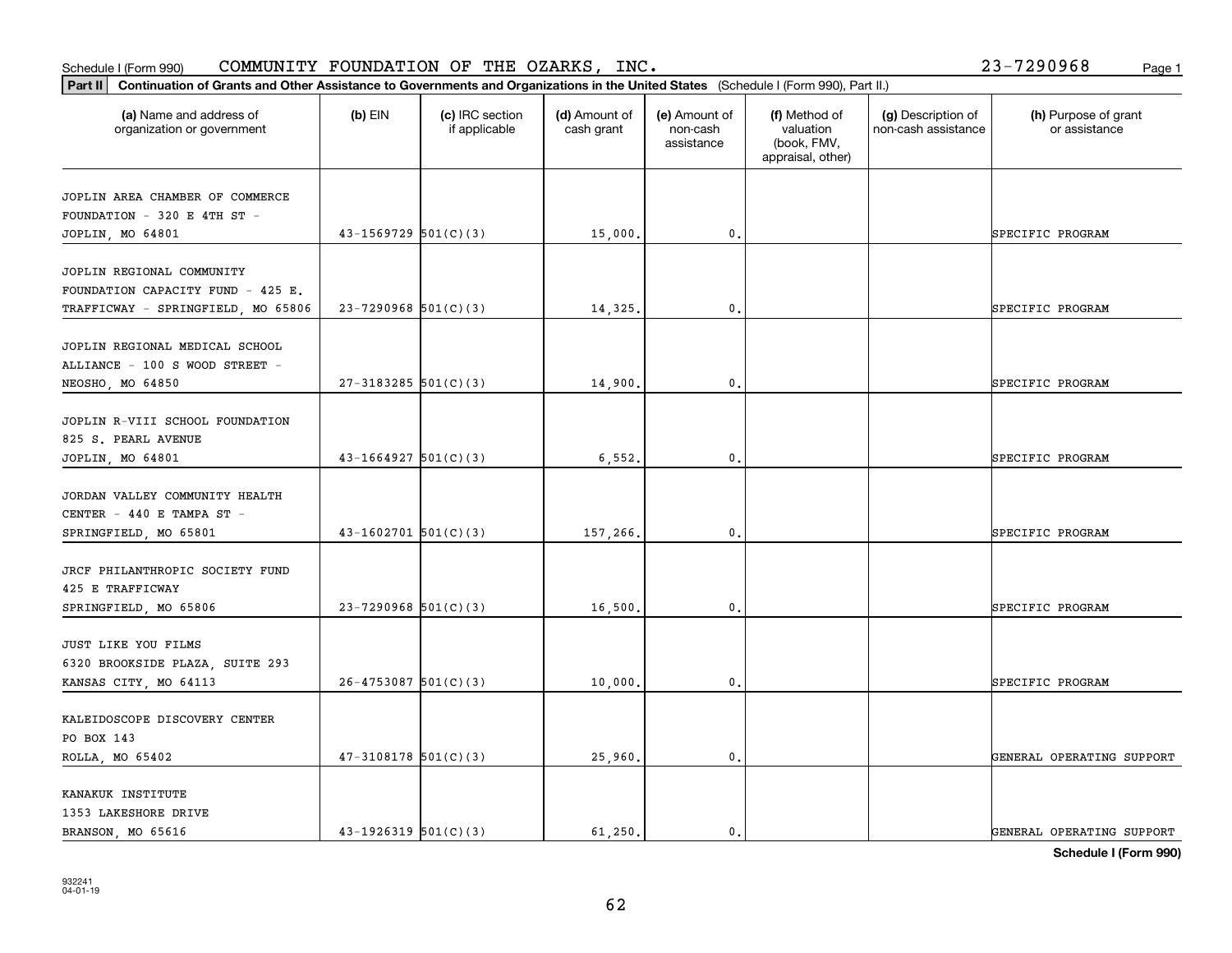### Schedule I (Form 990) COMMUNITY FOUNDATION OF THE OZARKS, INC。 Page 1 COMMUNITY FOUNDATION OF THE OZARKS, INC. 23-7290968

| Part II   Continuation of Grants and Other Assistance to Governments and Organizations in the United States (Schedule I (Form 990), Part II.) |                            |                                  |                             |                                         |                                                                |                                           |                                       |
|-----------------------------------------------------------------------------------------------------------------------------------------------|----------------------------|----------------------------------|-----------------------------|-----------------------------------------|----------------------------------------------------------------|-------------------------------------------|---------------------------------------|
| (a) Name and address of<br>organization or government                                                                                         | $(b)$ EIN                  | (c) IRC section<br>if applicable | (d) Amount of<br>cash grant | (e) Amount of<br>non-cash<br>assistance | (f) Method of<br>valuation<br>(book, FMV,<br>appraisal, other) | (g) Description of<br>non-cash assistance | (h) Purpose of grant<br>or assistance |
| KANAKUK KAMPS DBA KANAKUK                                                                                                                     |                            |                                  |                             |                                         |                                                                |                                           |                                       |
| MINISTRIES - 1353 LAKESHORE DRIVE                                                                                                             |                            |                                  |                             |                                         |                                                                |                                           |                                       |
| $-$ BRANSON, MO 65616                                                                                                                         | $43 - 1815310$ $501(C)(3)$ |                                  | 25,000.                     | 0.                                      |                                                                |                                           | SPECIFIC PROGRAM                      |
| KANSAS CITY UNIVERSITY OF MEDICINE                                                                                                            |                            |                                  |                             |                                         |                                                                |                                           |                                       |
| AND BIOSCIENCES - 1750                                                                                                                        |                            |                                  |                             |                                         |                                                                |                                           |                                       |
| INDEPENDENCE AVE - KANSAS CITY, MO                                                                                                            |                            |                                  |                             |                                         |                                                                |                                           |                                       |
| 64106                                                                                                                                         | $44-0545280$ 501(C)(3)     |                                  | 50,000                      | 0.                                      |                                                                |                                           | SPECIFIC PROGRAM                      |
| KANSAS MASONIC HOME ENDOWMENT                                                                                                                 |                            |                                  |                             |                                         |                                                                |                                           |                                       |
| ASSOCIATION - 402 S MARTINSON ST -                                                                                                            |                            |                                  |                             |                                         |                                                                |                                           |                                       |
| WICHITA, KS 67213                                                                                                                             | $48-1163199$ 501(C)(3)     |                                  | 6,181                       | $\mathbf{0}$ .                          |                                                                |                                           | GENERAL OPERATING SUPPORT             |
|                                                                                                                                               |                            |                                  |                             |                                         |                                                                |                                           |                                       |
| KEMPER MUSEUM OF CONTEMPORARY ART                                                                                                             |                            |                                  |                             |                                         |                                                                |                                           |                                       |
| 4420 WARWICK BLVD                                                                                                                             |                            |                                  |                             |                                         |                                                                |                                           |                                       |
| KANSAS CITY, MO 64111                                                                                                                         | $43 - 1715390$ $501(C)(3)$ |                                  | 5,000                       | 0.                                      |                                                                |                                           | SPECIFIC PROGRAM                      |
|                                                                                                                                               |                            |                                  |                             |                                         |                                                                |                                           |                                       |
| KICKAPOO HIGH SCHOOL                                                                                                                          |                            |                                  |                             |                                         |                                                                |                                           |                                       |
| 3710 S. JEFFERSON                                                                                                                             |                            |                                  |                             |                                         |                                                                |                                           |                                       |
| SPRINGFIELD, MO 65807                                                                                                                         |                            | GOVERNMENTAL                     | 8,500                       | $\mathbf{0}$                            |                                                                |                                           | SPECIFIC PROGRAM                      |
|                                                                                                                                               |                            |                                  |                             |                                         |                                                                |                                           |                                       |
| KIMBERLING AREA SENIOR CENTER                                                                                                                 |                            |                                  |                             |                                         |                                                                |                                           |                                       |
| 63 KIMBERLING HILLS BLVD.                                                                                                                     |                            |                                  |                             |                                         |                                                                |                                           |                                       |
| KIMBERLING CITY, MO 65686                                                                                                                     | $43 - 1548205$ 501(C)(3)   |                                  | 6,180.                      | 0.                                      |                                                                |                                           | SPECIFIC PROGRAM                      |
|                                                                                                                                               |                            |                                  |                             |                                         |                                                                |                                           |                                       |
| KNIGHTS OF COLUMBUS CHARITIES                                                                                                                 |                            |                                  |                             |                                         |                                                                |                                           |                                       |
| ONE COLUMBUS PLAZA                                                                                                                            |                            |                                  |                             |                                         |                                                                |                                           |                                       |
| NEW HAVEN, CT 06509                                                                                                                           | $23 - 7227608$ 501(C)(3)   |                                  | 6,000                       | $^{\circ}$ .                            |                                                                |                                           | GENERAL OPERATING SUPPORT             |
| KSMU/OZARKS PUBLIC BROADCASTING                                                                                                               |                            |                                  |                             |                                         |                                                                |                                           |                                       |
| 901 S NATIONAL                                                                                                                                |                            |                                  |                             |                                         |                                                                |                                           |                                       |
| SPRINGFIELD, MO 65897                                                                                                                         |                            | 44-6000308 GOVERNMENTAL          | 31, 375.                    | $\mathbf{0}$ .                          |                                                                |                                           | SPECIFIC PROGRAM                      |
|                                                                                                                                               |                            |                                  |                             |                                         |                                                                |                                           |                                       |
| LAKE ARTS COUNCIL                                                                                                                             |                            |                                  |                             |                                         |                                                                |                                           |                                       |
| STONE CREST MALL SUITE B1                                                                                                                     |                            |                                  |                             |                                         |                                                                |                                           |                                       |
| OSAGE BEACH, MO 65065                                                                                                                         | $43 - 1372169$ 501(C)(3)   |                                  | 7.000.                      | $\mathbf{0}$ .                          |                                                                |                                           | SPECIFIC PROGRAM                      |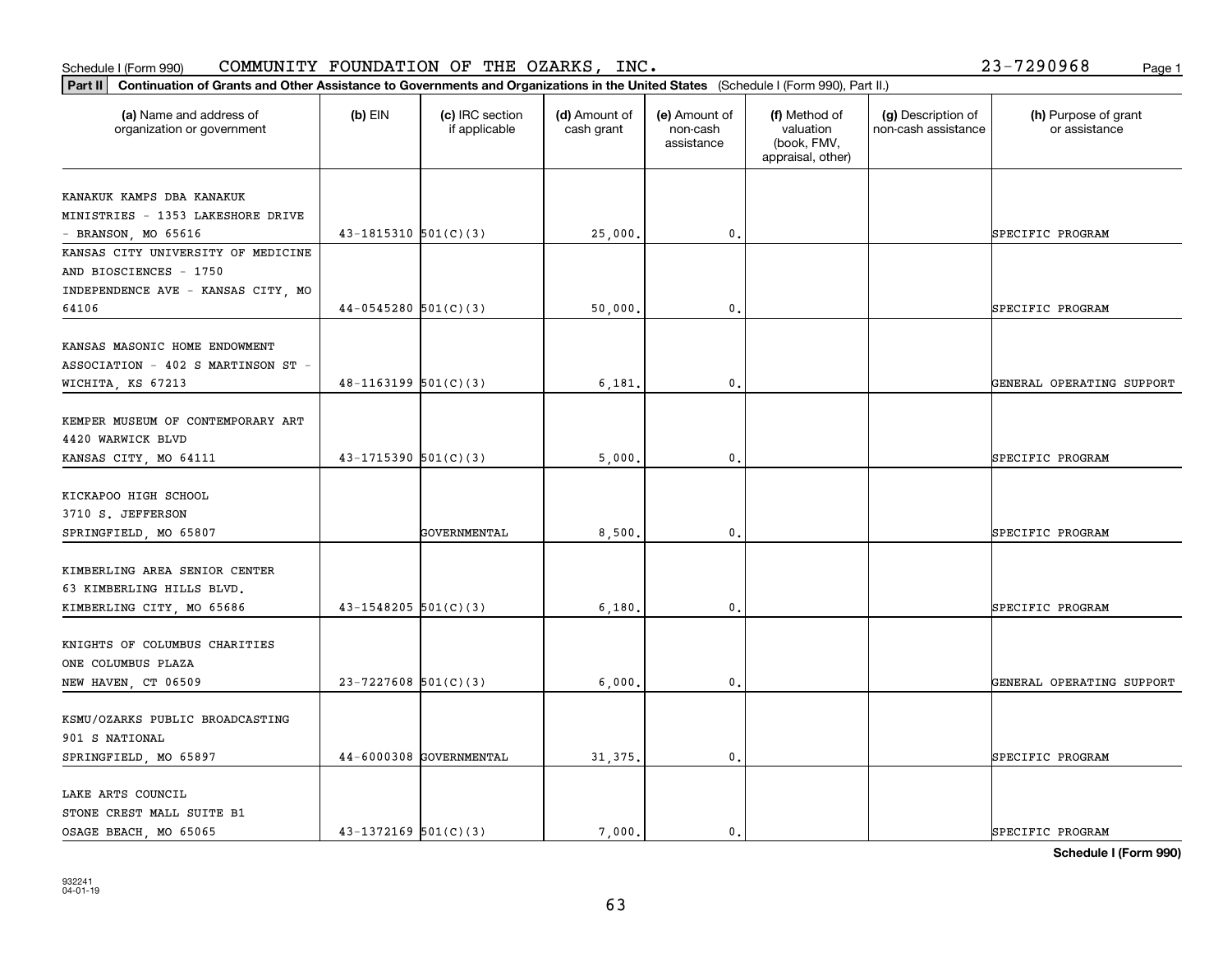### **Part III Continuation of Grants and Other Assistance Community Continuation of Grants and Other Assistance** Schedule I (Form 990)  ${\tt COMMUNITY}$  <code>FOUNDATION OF THE OZARKS, INC</code> .  $23-7290968$  Page 1

| Continuation of Grants and Other Assistance to Governments and Organizations in the United States (Schedule I (Form 990), Part II.)<br>Part II |                            |                                  |                             |                                         |                                                                |                                           |                                       |
|------------------------------------------------------------------------------------------------------------------------------------------------|----------------------------|----------------------------------|-----------------------------|-----------------------------------------|----------------------------------------------------------------|-------------------------------------------|---------------------------------------|
| (a) Name and address of<br>organization or government                                                                                          | $(b)$ EIN                  | (c) IRC section<br>if applicable | (d) Amount of<br>cash grant | (e) Amount of<br>non-cash<br>assistance | (f) Method of<br>valuation<br>(book, FMV,<br>appraisal, other) | (g) Description of<br>non-cash assistance | (h) Purpose of grant<br>or assistance |
| LAMAR COMMUNITY BETTERMENT COUNCIL<br>801 EAST 12TH<br>LAMAR, MO 64759                                                                         | $43 - 1316277$ 501(C)(3)   |                                  | 11,000                      | 0.                                      |                                                                |                                           | SPECIFIC PROGRAM                      |
| LAMAR INDEPENDENT FOUNDATION FOR<br>EDUCATION - 202 W 7TH ST - LAMAR,<br>MO 64759                                                              | $43 - 1744159$ 501(C)(3)   |                                  | 5,000                       | $\mathbf{0}$ .                          |                                                                |                                           | SPECIFIC PROGRAM                      |
| LAMAR R-1 SCHOOL DISTRICT<br>202 W 7TH ST<br>LAMAR, MO 64759                                                                                   |                            | GOVERNMENTAL                     | 112,500                     | $\mathbf{0}$                            |                                                                |                                           | SPECIFIC PROGRAM                      |
| LAMAR SENIOR CENTER<br>306 11TH ST W<br>LAMAR, MO 64759                                                                                        |                            | 501(C)(3)                        | 5,940                       | 0.                                      |                                                                |                                           | SPECIFIC PROGRAM                      |
| LAMAR SHELTERED WORKSHOP<br>1401 MAPLE ST<br>LAMAR, MO 64759                                                                                   | $43 - 1021020$ 501(C)(3)   |                                  | 5,000                       | $\mathbf{0}$ .                          |                                                                |                                           | GENERAL OPERATING SUPPORT             |
| LAMAR UNITED METHODIST CHURCH<br>900 POPLAR ST<br>LAMAR, MO 64759                                                                              |                            | 501(C)(3)                        | 31,760                      | $\mathbf{0}$                            |                                                                |                                           | SPECIFIC PROGRAM                      |
| LAMB HOUSE (LAKE AREA MINISTRIES<br>BENEVOLENCE) - 50 ILLINOIS STREET<br>- CAMDENTON, MO 65020                                                 | $43-1476190$ 501(C)(3)     |                                  | 10,000                      | 0.                                      |                                                                |                                           | SPECIFIC PROGRAM                      |
| LEADERSHIP INSTITUTE<br>1101 N HIGHLAND ST<br>ARLINGTON, VA 22201                                                                              | $51-0235174$ $501(C)(3)$   |                                  | 15,000.                     | $\mathsf{o}\,$ .                        |                                                                |                                           | GENERAL OPERATING SUPPORT             |
| LEADERSHIP SPRINGFIELD<br>610-A E BATTLEFIELD RD STE 234<br>SPRINGFIELD, MO 65807                                                              | $43 - 1473595$ $501(C)(3)$ |                                  | 13.098.                     | $\mathbf{0}$ .                          |                                                                |                                           | SPECIFIC PROGRAM                      |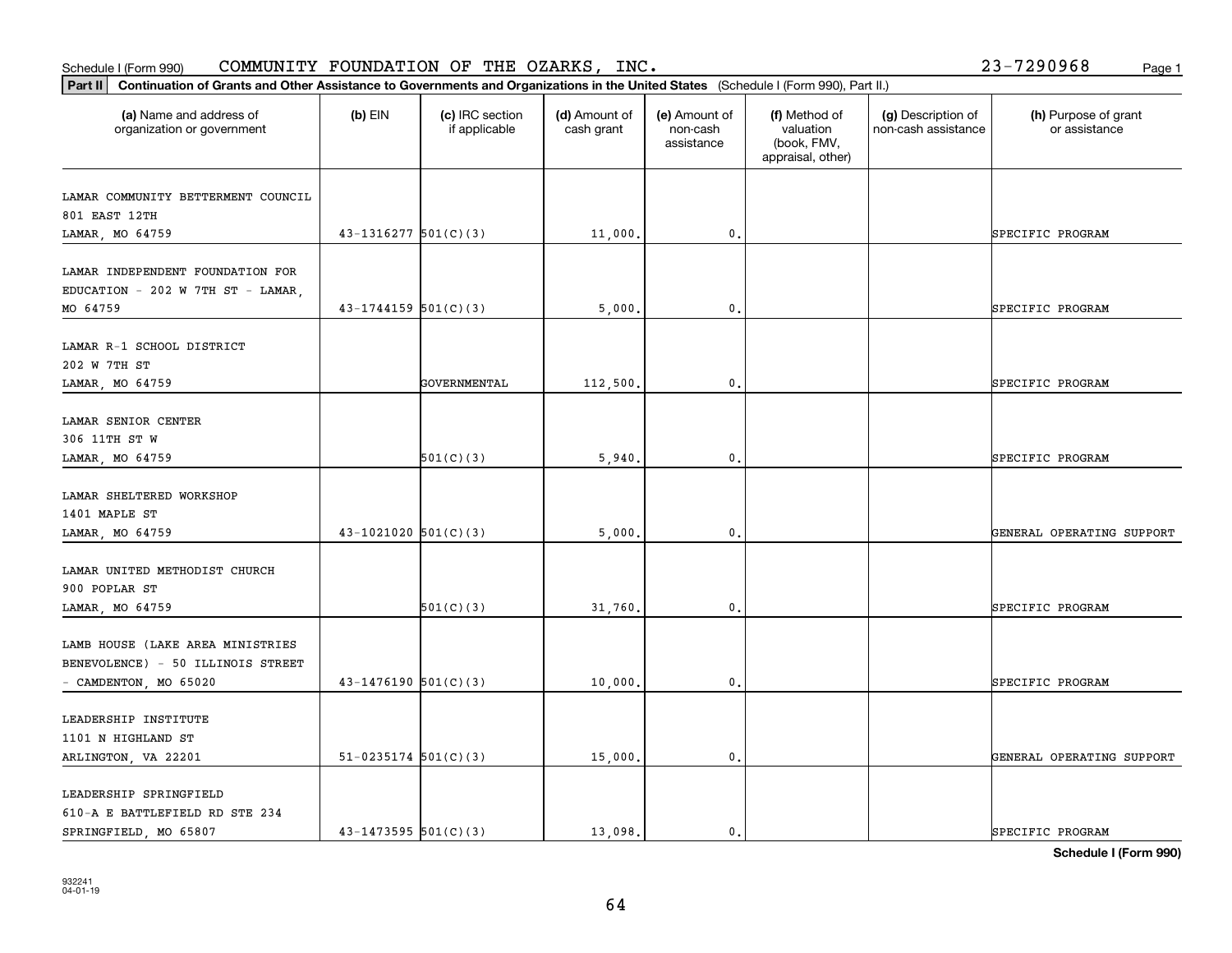| (a) Name and address of<br>organization or government | $(b)$ EIN                  | (c) IRC section<br>if applicable | (d) Amount of<br>cash grant | (e) Amount of<br>non-cash<br>assistance | (f) Method of<br>valuation<br>(book, FMV,<br>appraisal, other) | (g) Description of<br>non-cash assistance | (h) Purpose of grant<br>or assistance |
|-------------------------------------------------------|----------------------------|----------------------------------|-----------------------------|-----------------------------------------|----------------------------------------------------------------|-------------------------------------------|---------------------------------------|
| LEASBURG REVITALIZATION                               |                            |                                  |                             |                                         |                                                                |                                           |                                       |
| ORGANIZATION - PO BOX 66 -                            |                            |                                  |                             |                                         |                                                                |                                           |                                       |
| LEASBURG, MO 65535                                    | $81 - 4100643$ 501(C)(3)   |                                  | 5,000.                      | $\mathbf{0}$ .                          |                                                                |                                           | GENERAL OPERATING SUPPORT             |
| LEAST OF THESE                                        |                            |                                  |                             |                                         |                                                                |                                           |                                       |
| 1720 JAMES RIVER RD                                   |                            |                                  |                             |                                         |                                                                |                                           |                                       |
| OZARK, MO 65721                                       | $43-1867039$ $501(C)(3)$   |                                  | 55,731.                     | $\mathbf{0}$ .                          |                                                                |                                           | SPECIFIC PROGRAM                      |
| LESSONS FOR LIFE MINISTRIES                           |                            |                                  |                             |                                         |                                                                |                                           |                                       |
| 16 N. UNION BOULEVARD                                 |                            |                                  |                             |                                         |                                                                |                                           |                                       |
| COLORADO SPRINGS, CO 80962                            | $04-3836529$ $501(C)(3)$   |                                  | 5,000.                      | $\mathbf{0}$ .                          |                                                                |                                           | GENERAL OPERATING SUPPORT             |
| LIFE HOUSE CENTER FUND                                |                            |                                  |                             |                                         |                                                                |                                           |                                       |
| 425 E TRAFFICWAY ST                                   |                            |                                  |                             |                                         |                                                                |                                           |                                       |
| SPRINGFIELD, MO 65806                                 | $23-7290968$ 501(C)(3)     |                                  | 105,000                     | $\mathbf 0$ .                           |                                                                |                                           | SPECIFIC PROGRAM                      |
| LIFE INC.                                             |                            |                                  |                             |                                         |                                                                |                                           |                                       |
| PO BOX 967                                            |                            |                                  |                             |                                         |                                                                |                                           |                                       |
| FARMINGTON, MO 63640                                  | $43 - 1748647$ 501(C)(3)   |                                  | 6,000                       | $\mathbf{0}$ .                          |                                                                |                                           | SPECIFIC PROGRAM                      |
| LIFE TEEN INC.                                        |                            |                                  |                             |                                         |                                                                |                                           |                                       |
| 9 THE PINES COURT, SUITE C                            |                            |                                  |                             |                                         |                                                                |                                           |                                       |
| ST. LOUIS, MO 63141                                   | $86 - 0602592$ 501(C)(3)   |                                  | 5,000,                      | $\mathfrak o$ .                         |                                                                |                                           | GENERAL OPERATING SUPPORT             |
| LIFE360 Y GARDENS RESIDENT FUND                       |                            |                                  |                             |                                         |                                                                |                                           |                                       |
| 425 E TRAFFICWAY ST                                   |                            |                                  |                             |                                         |                                                                |                                           |                                       |
| SPRINGFIELD, MO 65806                                 | $23 - 7290968$ 501(C)(3)   |                                  | 5,000                       | $\mathbf{0}$ .                          |                                                                |                                           | GENERAL OPERATING SUPPORT             |
| LIFECHOICES                                           |                            |                                  |                             |                                         |                                                                |                                           |                                       |
| 531 E 7TH ST                                          |                            |                                  |                             |                                         |                                                                |                                           |                                       |
| JOPLIN, MO 64801                                      | $43 - 1518912$ $501(C)(3)$ |                                  | 26,500.                     | $\mathbf 0$ .                           |                                                                |                                           | GENERAL OPERATING SUPPORT             |
| LIFEHOUSE CRISIS MATERNITY HOME                       |                            |                                  |                             |                                         |                                                                |                                           |                                       |
| 424 E. MONASTERY ST.                                  |                            |                                  |                             |                                         |                                                                |                                           |                                       |
| SPRINGFIELD, MO 65807                                 | $44-0609997$ 501(C)(3)     |                                  | 5.000.                      | $\mathbf{0}$ .                          |                                                                |                                           | GENERAL OPERATING SUPPORT             |

## Schedule I (Form 990)  ${\tt COMMUNITY}$  <code>FOUNDATION OF THE OZARKS, INC</code> .  $23-7290968$  Page 1

**Part II Continuation of Grants and Other Assistance to Governments and Organizations in the United States**  (Schedule I (Form 990), Part II.)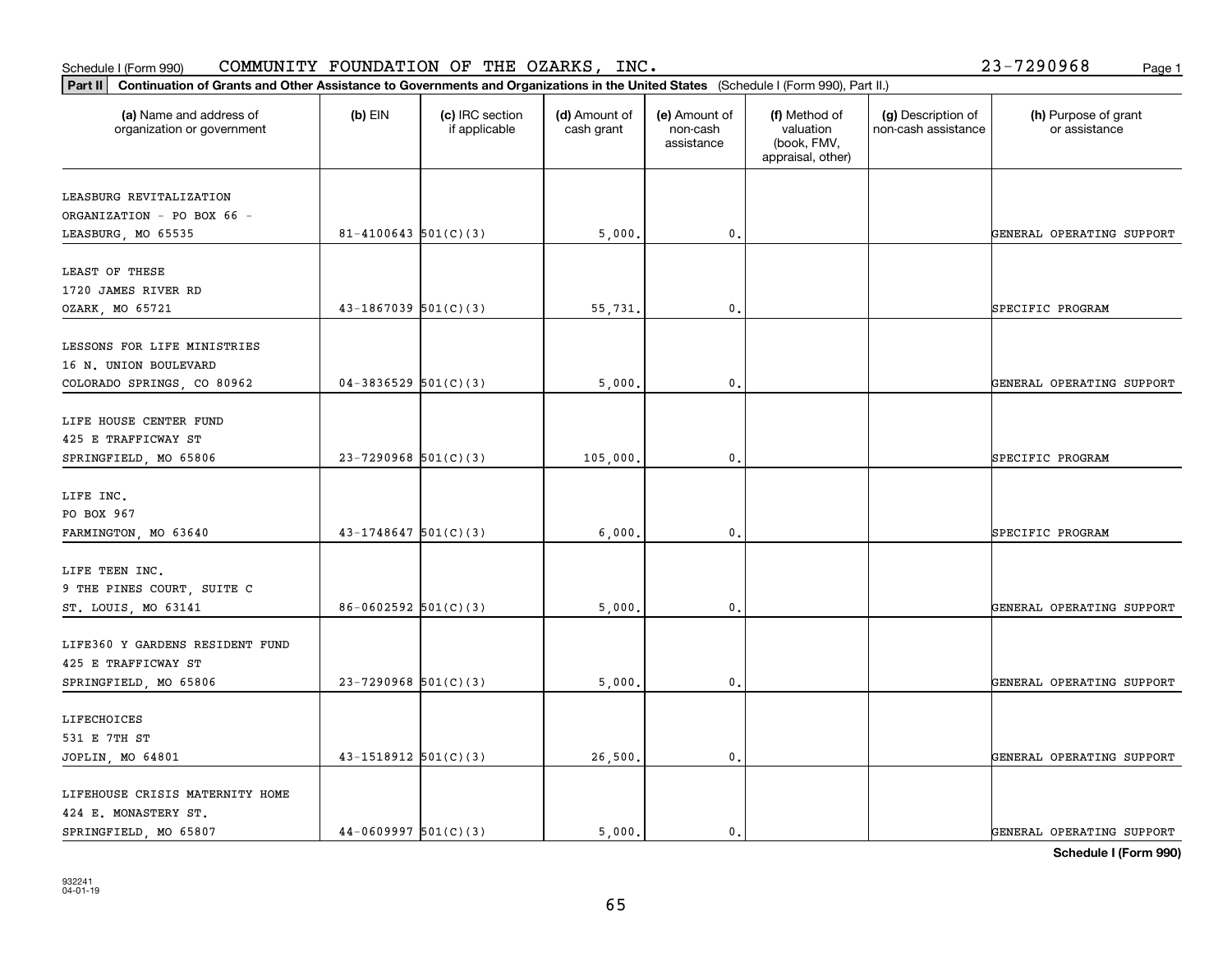| (a) Name and address of<br>organization or government | $(b)$ EIN                  | (c) IRC section<br>if applicable | (d) Amount of<br>cash grant | (e) Amount of<br>non-cash<br>assistance | (f) Method of<br>valuation<br>(book, FMV,<br>appraisal, other) | (g) Description of<br>non-cash assistance | (h) Purpose of grant<br>or assistance |
|-------------------------------------------------------|----------------------------|----------------------------------|-----------------------------|-----------------------------------------|----------------------------------------------------------------|-------------------------------------------|---------------------------------------|
| LIFEWAY CENTER                                        |                            |                                  |                             |                                         |                                                                |                                           |                                       |
| PO BOX 901                                            |                            |                                  |                             |                                         |                                                                |                                           |                                       |
| SALEM, MO 65560                                       | $20 - 7493166$ 501(C)(3)   |                                  | 5,000.                      | 0.                                      |                                                                |                                           | GENERAL OPERATING SUPPORT             |
| LITTLE ONES MINISTRIES                                |                            |                                  |                             |                                         |                                                                |                                           |                                       |
| PO BOX 892040                                         |                            |                                  |                             |                                         |                                                                |                                           |                                       |
| OKLAHOMA CITY, OK 73189                               | $43-1914361$ $501(C)(3)$   |                                  | 20,000.                     | 0.                                      |                                                                |                                           | GENERAL OPERATING SUPPORT             |
| LIVE 2 GIVE HOPE                                      |                            |                                  |                             |                                         |                                                                |                                           |                                       |
| 27502 NOLAND DRIVE                                    |                            |                                  |                             |                                         |                                                                |                                           |                                       |
| LEBANON, MO 65536                                     | $81 - 4925503$ $501(C)(3)$ |                                  | 15,275.                     | 0.                                      |                                                                |                                           | SPECIFIC PROGRAM                      |
| LOST AND FOUND, INC                                   |                            |                                  |                             |                                         |                                                                |                                           |                                       |
| PO BOX 3008                                           |                            |                                  |                             |                                         |                                                                |                                           |                                       |
| SPRINGFIELD, MO 65808                                 | $43-1896981$ $501(C)(3)$   |                                  | 28,800.                     | 0.                                      |                                                                |                                           | SPECIFIC PROGRAM                      |
| LOUANNA WASSON MEMORIAL FUND                          |                            |                                  |                             |                                         |                                                                |                                           |                                       |
| 425 E TRAFFICWAY ST                                   |                            |                                  |                             |                                         |                                                                |                                           |                                       |
| SPRINGFIELD, MO 65806                                 | $23 - 7290968$ 501(C)(3)   |                                  | 10,050.                     | 0.                                      |                                                                |                                           | SPECIFIC PROGRAM                      |
| MACKEY FAMILY SCHOLARSHIP FUND<br>425 E TRAFFICWAY    |                            |                                  |                             |                                         |                                                                |                                           |                                       |
| SPRINGFIELD, MO 65806                                 | $23 - 7290968$ 501(C)(3)   |                                  | 16,000                      | 0.                                      |                                                                |                                           | SPECIFIC PROGRAM                      |
| MADISON COUNTY FOOD BANK                              |                            |                                  |                             |                                         |                                                                |                                           |                                       |
| 715 STAR LANE                                         |                            |                                  |                             |                                         |                                                                |                                           |                                       |
| FREDERICKTOWN, MO 63645                               | $43 - 1451015$ $501(C)(3)$ |                                  | 5,000.                      | 0.                                      |                                                                |                                           | GENERAL OPERATING SUPPORT             |
| MADISON FIRST BAPTIST CHURCH                          |                            |                                  |                             |                                         |                                                                |                                           |                                       |
| 124 VICTORIA LANE EAST                                |                            |                                  |                             |                                         |                                                                |                                           |                                       |
| HERDERSONVILLE, TN 37075                              |                            | 501(C)(3)                        | 7,200.                      | 0.                                      |                                                                |                                           | GENERAL OPERATING SUPPORT             |
| MANSFIELD AREA COMMUNITY                              |                            |                                  |                             |                                         |                                                                |                                           |                                       |
| BETTERMENT ASSOCIATION - P.O. BOX                     |                            |                                  |                             |                                         |                                                                |                                           |                                       |
| 38 - MANSFIELD, MO 65704                              | $43 - 1805198$ $501(C)(3)$ |                                  | 20,250.                     | 0.                                      |                                                                |                                           | SPECIFIC PROGRAM                      |

**Schedule I (Form 990)**

## Schedule I (Form 990)  ${\tt COMMUNITY}$  <code>FOUNDATION OF THE OZARKS, INC</code> .  $23-7290968$  Page 1

**Part II Continuation of Grants and Other Assistance to Governments and Organizations in the United States**  (Schedule I (Form 990), Part II.)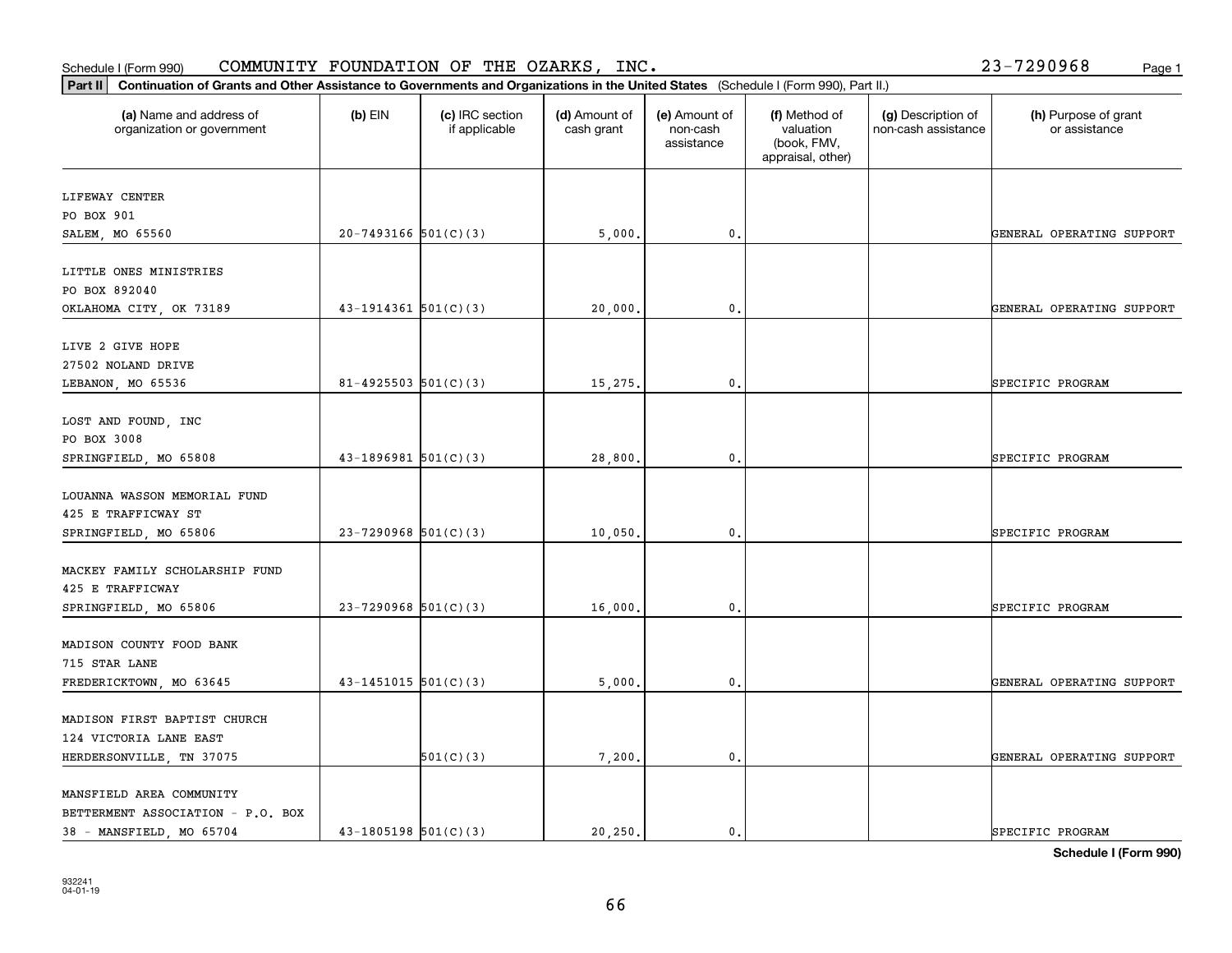| (a) Name and address of<br>organization or government | (b) EIN                    | (c) IRC section<br>if applicable | (d) Amount of<br>cash grant | (e) Amount of<br>non-cash<br>assistance | (f) Method of<br>valuation<br>(book, FMV,<br>appraisal, other) | (g) Description of<br>non-cash assistance | (h) Purpose of grant<br>or assistance |
|-------------------------------------------------------|----------------------------|----------------------------------|-----------------------------|-----------------------------------------|----------------------------------------------------------------|-------------------------------------------|---------------------------------------|
| MAPLE PARK CEMETERY ASSOCIATION                       |                            |                                  |                             |                                         |                                                                |                                           |                                       |
| 300 WEST GRAND                                        |                            |                                  |                             |                                         |                                                                |                                           |                                       |
| SPRINGFIELD, MO 65807                                 | $80 - 0860396$ 501(C)(13)  |                                  | 14,250.                     | 0.                                      |                                                                |                                           | SPECIFIC PROGRAM                      |
| MARION C. EARLY R-V SCHOOL                            |                            |                                  |                             |                                         |                                                                |                                           |                                       |
| DISTRICT - 5305 S MAIN ST -                           |                            |                                  |                             |                                         |                                                                |                                           |                                       |
| MORRISVILLE, MO 65710                                 |                            | 44-6001489 GOVERNMENTAL          | 386,879.                    | 0.                                      |                                                                |                                           | GENERAL OPERATING SUPPORT             |
| MARSHFIELD AREA COMMUNITY                             |                            |                                  |                             |                                         |                                                                |                                           |                                       |
| GRANTMAKING ENDOWMENT FUND - 425 E                    |                            |                                  |                             |                                         |                                                                |                                           |                                       |
| TRAFFICWAY - SPRINGFIELD, MO 65806                    | $23 - 7290968$ 501(C)(3)   |                                  | 20,000.                     | 0.                                      |                                                                |                                           | SPECIFIC PROGRAM                      |
|                                                       |                            |                                  |                             |                                         |                                                                |                                           |                                       |
| MARSHFIELD UNITED METHODIST CHURCH                    |                            |                                  |                             |                                         |                                                                |                                           |                                       |
| 220 S. ELM                                            |                            |                                  |                             |                                         |                                                                |                                           |                                       |
| MARSHFIELD, MO 65706                                  | $43 - 1135312$ $501(C)(3)$ |                                  | 16,500.                     | 0.                                      |                                                                |                                           | GENERAL OPERATING SUPPORT             |
| MARY QUEEN OF PEACE CATHOLIC                          |                            |                                  |                             |                                         |                                                                |                                           |                                       |
| CHURCH - 676 W LOCKWOOD AVE -                         |                            |                                  |                             |                                         |                                                                |                                           |                                       |
| WEBSTER GROVES, MO 63119                              | $43 - 0653367$ $501(C)(3)$ |                                  | 7,000.                      | 0.                                      |                                                                |                                           | GENERAL OPERATING SUPPORT             |
|                                                       |                            |                                  |                             |                                         |                                                                |                                           |                                       |
| MAYO CLINIC<br>200 FIRST STREET SW                    |                            |                                  |                             |                                         |                                                                |                                           |                                       |
| ROCHESTER, MN 55905                                   | $41 - 1506440$ $501(C)(3)$ |                                  | 15,025.                     | 0.                                      |                                                                |                                           | GENERAL OPERATING SUPPORT             |
|                                                       |                            |                                  |                             |                                         |                                                                |                                           |                                       |
| MCDONALD COUNTY R I SCHOOLS                           |                            |                                  |                             |                                         |                                                                |                                           |                                       |
| 10 STAMPEDE DR                                        |                            |                                  |                             |                                         |                                                                |                                           |                                       |
| ANDERSON, MO 64831                                    |                            | 43-0829219 GOVERNMENTAL          | 8,583.                      | 0.                                      |                                                                |                                           | SPECIFIC PROGRAM                      |
| MEADOWVIEW BAPTIST CHURCH                             |                            |                                  |                             |                                         |                                                                |                                           |                                       |
| 1100 W. STATE HWY 174                                 |                            |                                  |                             |                                         |                                                                |                                           |                                       |
| REPUBLIC, MO 65738                                    | $43-1705841$ $501(C)(3)$   |                                  | 10,000.                     | 0.                                      |                                                                |                                           | GENERAL OPERATING SUPPORT             |
|                                                       |                            |                                  |                             |                                         |                                                                |                                           |                                       |
| MEN AT THE CROSS                                      |                            |                                  |                             |                                         |                                                                |                                           |                                       |
| 1353 LAKESHORE DRIVE                                  |                            |                                  |                             |                                         |                                                                |                                           |                                       |
| BRANSON, MO 65616                                     | $26 - 2364202$ 501(C)(3)   |                                  | 50,000.                     | $\mathbf{0}$ .                          |                                                                |                                           | GENERAL OPERATING SUPPORT             |

**Part II Continuation of Grants and Other Assistance to Governments and Organizations in the United States**  (Schedule I (Form 990), Part II.)

932241 04-01-19

Schedule I (Form 990)  ${\tt COMMUNITY}$  <code>FOUNDATION OF THE OZARKS, INC</code> .  $23-7290968$  Page 1

Т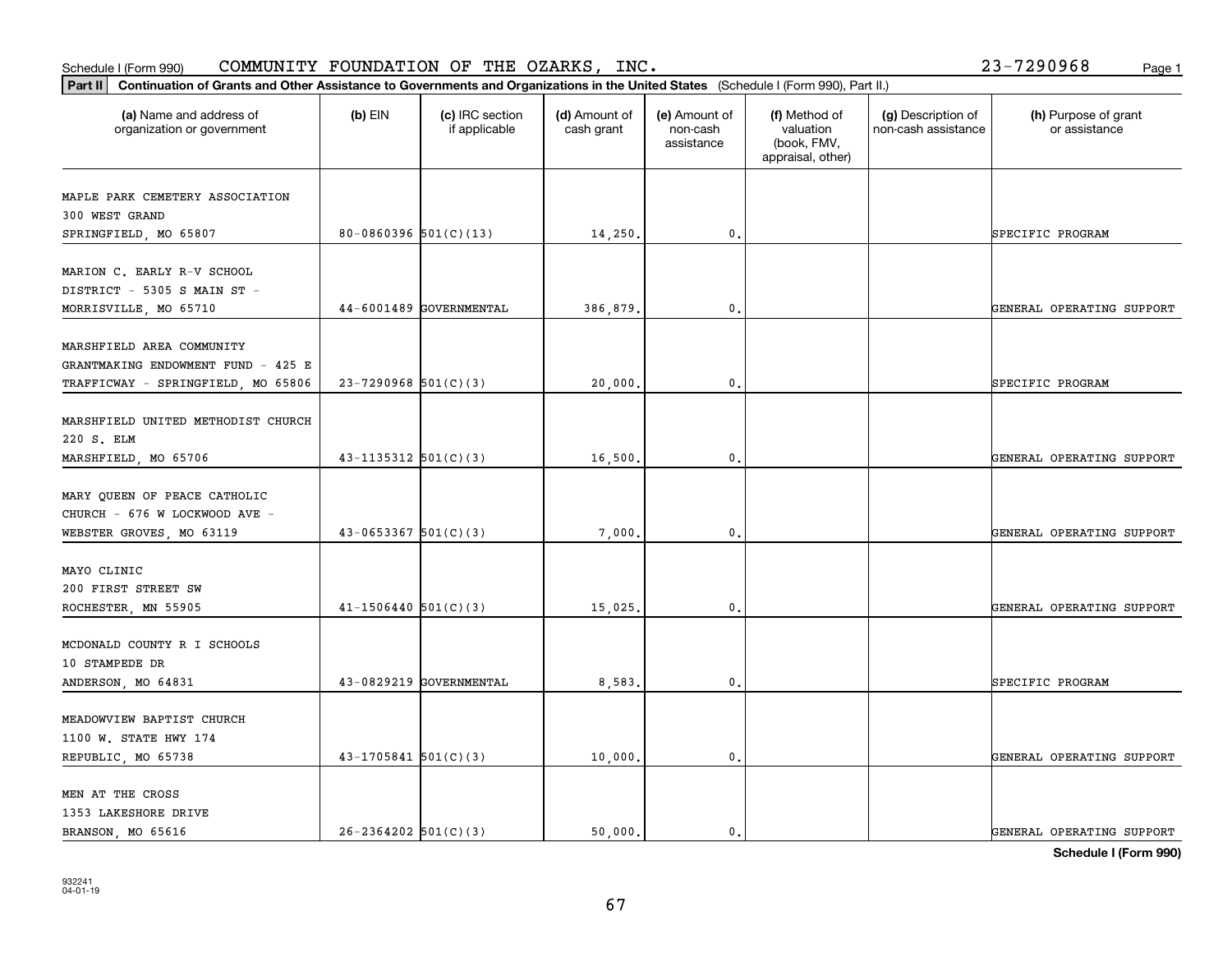MERCY HEALTH 500 PORTER AVE

organization or government

| MERCY HEALTH FOUNDATION JOPLIN     |                            |           |         |               |                           |
|------------------------------------|----------------------------|-----------|---------|---------------|---------------------------|
| 100 MERCY WAY                      |                            |           |         |               |                           |
| JOPLIN, MO 64804                   | $27-0906136$ 501(C)(3)     |           | 7,200.  | 0.            | GENERAL OPERATING SUPPORT |
| MERCY HEALTH FOUNDATION            |                            |           |         |               |                           |
| SPRINGFIELD - 3265 S. NATIONAL     |                            |           |         |               |                           |
| AVE, SUITE 200 - SPRINGFIELD, MO   |                            |           |         |               |                           |
| 65807                              | $32-0195818$ $501(C)(3)$   |           | 66,139. | $\mathbf 0$ . | SPECIFIC PROGRAM          |
| MERCY HOME FOR BOYS AND GIRLS      |                            |           |         |               |                           |
| 1140 WEST JACKSON BLVD             |                            |           |         |               |                           |
| CHICAGO, IL 60607                  | $36 - 2171726$ $501(C)(3)$ |           | 10,000. | 0.            | GENERAL OPERATING SUPPORT |
| MERCY MULTIPLIED                   |                            |           |         |               |                           |
| PO BOX 111060                      |                            |           |         |               |                           |
| NASHVILLE, TN 37222                | $72-0973419$ 501(C)(3)     |           | 45,000. | $\mathbf 0$ . | GENERAL OPERATING SUPPORT |
| MILLER CHRISTIAN SERVICE CENTER    |                            |           |         |               |                           |
| P.O. BOX 251                       |                            |           |         |               |                           |
| MILLER, MO 65707                   | $43-1499216$ 501(C)(3)     |           | 5,000.  | 0.            | SPECIFIC PROGRAM          |
| MINISTERIAL ALLIANCE OF THE        |                            |           |         |               |                           |
| HERMANN AREA - 128 W. 4TH STREET - |                            |           |         |               |                           |
| HERMANN, MO 65041                  |                            | 501(C)(3) | 5,000.  | 0.            | GENERAL OPERATING SUPPORT |
| MISSOURI CAVES AND KARST           |                            |           |         |               |                           |
| CONSERVANCY - PO BOX 190456 -      |                            |           |         |               |                           |
| WEBSTER GROVES, MO 63119           | $43 - 1642748$ 501(C)(3)   |           | 15,062. | 0.            | SPECIFIC PROGRAM          |
| MISSOURI FORGET-ME-NOT HORSE       |                            |           |         |               |                           |
| RESCUE AND SANCTUARY - 1025        |                            |           |         |               |                           |
| HERITAGE RD - LINN CREEK, MO 65052 | $45-3787871$ 501(C)(3)     |           | 13,300. | 0.            | GENERAL OPERATING SUPPORT |
|                                    |                            |           |         |               |                           |

### Schedule I (Form 990)  ${\tt COMMUNITY}$  <code>FOUNDATION OF THE OZARKS, INC</code> .  $23-7290968$  Page 1

**Part II Continuation of Grants and Other Assistance to Governments and Organizations in the United States**  (Schedule I (Form 990), Part II.)

if applicable

 $(b)$  EIN  $(c)$  IRC section

**(a) (b) (c) (d) (e) (f) (g) (h)** Name and address of

AURORA, MO 65605 (autority of the distribution of the solution of the solution of the solution of the solution o

(d) Amount of cash grant

(e) Amount of non-cashassistance

(f) Method of valuation (book, FMV, appraisal, other)

(g) Description of non-cash assistance

**Schedule I (Form 990)**

(h) Purpose of grant or assistance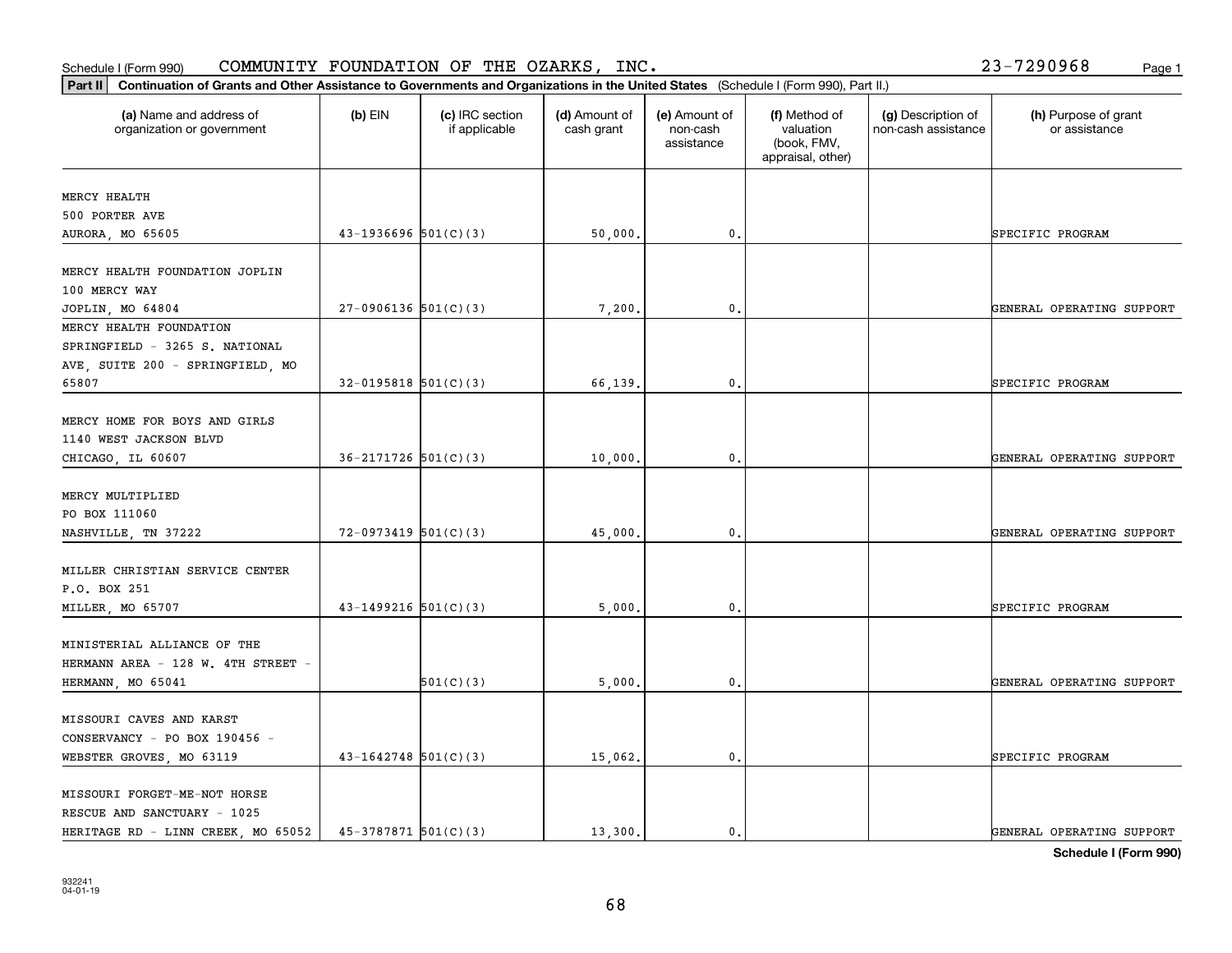### **Part III Continuation of Grants and Other Assistance to Governments and Organization of Grants and Organization of Grants and Organizations of Organizations and Organization of Grants and Organizations of Departments an** Schedule I (Form 990)  ${\tt COMMUNITY}$  <code>FOUNDATION OF THE OZARKS, INC</code> .  $23-7290968$  Page 1

| Continuation of Grants and Other Assistance to Governments and Organizations in the United States (Schedule I (Form 990), Part II.)<br>Part II |                            |                                  |                             |                                         |                                                                |                                           |                                       |
|------------------------------------------------------------------------------------------------------------------------------------------------|----------------------------|----------------------------------|-----------------------------|-----------------------------------------|----------------------------------------------------------------|-------------------------------------------|---------------------------------------|
| (a) Name and address of<br>organization or government                                                                                          | $(b)$ EIN                  | (c) IRC section<br>if applicable | (d) Amount of<br>cash grant | (e) Amount of<br>non-cash<br>assistance | (f) Method of<br>valuation<br>(book, FMV,<br>appraisal, other) | (g) Description of<br>non-cash assistance | (h) Purpose of grant<br>or assistance |
| MISSOURI HOSPICE & PALLIATIVE CARE                                                                                                             |                            |                                  |                             |                                         |                                                                |                                           |                                       |
| ASSOCIATION - PO BOX 105318 -                                                                                                                  |                            |                                  |                             |                                         |                                                                |                                           |                                       |
| JEFFERSON CITY, MO 65101                                                                                                                       | $43 - 1213065$ 501(C)(3)   |                                  | 8,315.                      | 0.                                      |                                                                |                                           | SPECIFIC PROGRAM                      |
| MISSOURI PRAIRIE FOUNDATION                                                                                                                    |                            |                                  |                             |                                         |                                                                |                                           |                                       |
| ENDOWMENT FUND - 425 E. TRAFFICWAY                                                                                                             |                            |                                  |                             |                                         |                                                                |                                           |                                       |
| - SPRINGFIELD, MO 65806                                                                                                                        | $23 - 7290968$ 501(C)(3)   |                                  | 18,388.                     | $\mathbf{0}$ .                          |                                                                |                                           | SPECIFIC PROGRAM                      |
|                                                                                                                                                |                            |                                  |                             |                                         |                                                                |                                           |                                       |
| MISSOURI SOUTHERN FOUNDATION<br>3950 E NEWMAN ROAD                                                                                             |                            |                                  |                             |                                         |                                                                |                                           |                                       |
| JOPLIN, MO 64801                                                                                                                               | $43-0907114$ $501(C)(3)$   |                                  | 70,275.                     | 0.                                      |                                                                |                                           | SPECIFIC PROGRAM                      |
|                                                                                                                                                |                            |                                  |                             |                                         |                                                                |                                           |                                       |
| MISSOURI STATE UNIVERSITY                                                                                                                      |                            |                                  |                             |                                         |                                                                |                                           |                                       |
| FINANCIAL AID OFFICE - NICHOLS                                                                                                                 |                            |                                  |                             |                                         |                                                                |                                           |                                       |
| SPRINGFIELD, MO 65897                                                                                                                          |                            | 501(C)(3)                        | 9,950.                      | 0.                                      |                                                                |                                           | SPECIFIC PROGRAM                      |
| MISSOURI STATE UNIVERSITY                                                                                                                      |                            |                                  |                             |                                         |                                                                |                                           |                                       |
| FOUNDATION - MEYER ALUMNI CENTER -                                                                                                             |                            |                                  |                             |                                         |                                                                |                                           |                                       |
| SPRINGFIELD, MO 65806                                                                                                                          | $43 - 1234200$ 501(C)3     |                                  | 127,720.                    | $\mathbf{0}$ .                          |                                                                |                                           | SPECIFIC PROGRAM                      |
|                                                                                                                                                |                            |                                  |                             |                                         |                                                                |                                           |                                       |
| MITCHELL FOOD PANTRY                                                                                                                           |                            |                                  |                             |                                         |                                                                |                                           |                                       |
| 212 W 1ST ST                                                                                                                                   |                            |                                  |                             |                                         |                                                                |                                           |                                       |
| MITCHELL, SD 57301                                                                                                                             | $45 - 2827530$ $501(C)(3)$ |                                  | 5,000                       | 0.                                      |                                                                |                                           | GENERAL OPERATING SUPPORT             |
| MO SWITCH                                                                                                                                      |                            |                                  |                             |                                         |                                                                |                                           |                                       |
| PO BOX 243                                                                                                                                     |                            |                                  |                             |                                         |                                                                |                                           |                                       |
| MONETT, MO 65708                                                                                                                               | $83-1729733$ 501(C)(3)     |                                  | 6,000                       | 0.                                      |                                                                |                                           | GENERAL OPERATING SUPPORT             |
| MONETT AREA COMMUNITY FOUNDATION                                                                                                               |                            |                                  |                             |                                         |                                                                |                                           |                                       |
| ADMINISTRATIVE CAPACITY FUND - 425                                                                                                             |                            |                                  |                             |                                         |                                                                |                                           |                                       |
| E. TRAFFICWAY STREET -                                                                                                                         |                            |                                  |                             |                                         |                                                                |                                           |                                       |
| SPRINGFIELD, MO 65806                                                                                                                          | $23 - 7290968$ 501(C)(3)   |                                  | 10,680.                     | $\mathbf{0}$ .                          |                                                                |                                           | SPECIFIC PROGRAM                      |
| MONETT COMMUNITY OUTREACH                                                                                                                      |                            |                                  |                             |                                         |                                                                |                                           |                                       |
| PO BOX 6                                                                                                                                       |                            |                                  |                             |                                         |                                                                |                                           |                                       |
| MONETT, MO 65708                                                                                                                               | $45-3936275$ $501(C)(3)$   |                                  | 7.500.                      | 0.                                      |                                                                |                                           | SPECIFIC PROGRAM                      |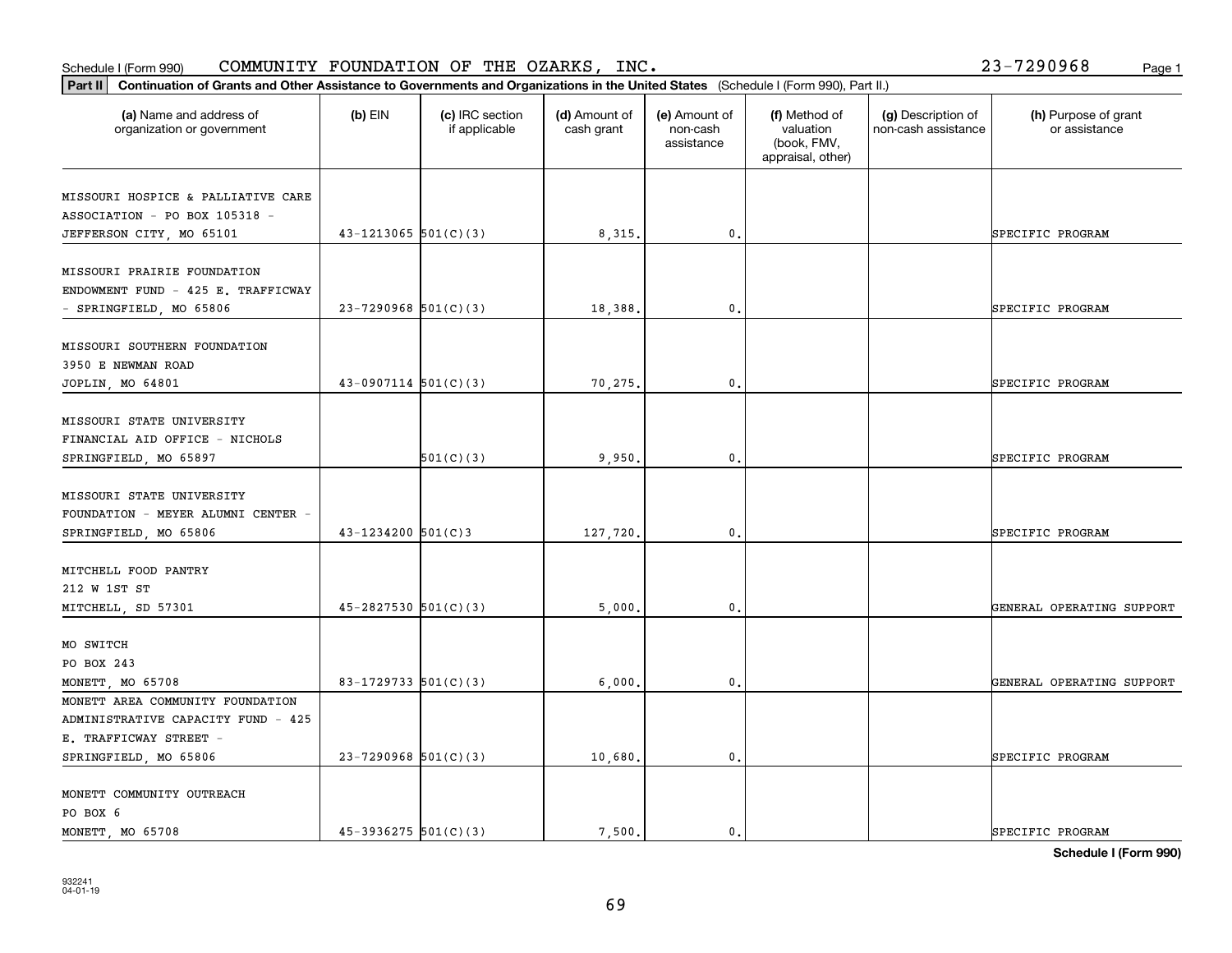| MAME OF COMMUNICAT MECCONDE |                            |       |  |                           |
|-----------------------------|----------------------------|-------|--|---------------------------|
| SPRINGFIELD, MO 65801       | $46 - 3436195$ $501(C)(3)$ | 9044. |  | GENERAL OPERATING SUPPORT |
| PO BOX 9543                 |                            |       |  |                           |
| MUSIC THERAPY OF THE OZARKS |                            |       |  |                           |
|                             |                            |       |  |                           |

| 128 GARFIELD                   |                         |         |  |                  |
|--------------------------------|-------------------------|---------|--|------------------|
| WEST PLAINS, MO 65775          | 43-1641443 GOVERNMENTAL | 6.016.  |  | SPECIFIC PROGRAM |
|                                |                         |         |  |                  |
| MT. VERNON R-V SCHOOL DISTRICT |                         |         |  |                  |
| 730 S LANDRUM ST               |                         |         |  |                  |
| MT. VERNON, MO 65712           | 44-6003597 GOVERNMENTAL | 52.878. |  | SPECIFIC PROGRAM |
|                                |                         |         |  |                  |
| MUSIC THERAPY OF THE OZARKS    |                         |         |  |                  |

|                                                                                       |                          |                         |         | assistance     | (book, FMV,<br>appraisal, other) |                           |
|---------------------------------------------------------------------------------------|--------------------------|-------------------------|---------|----------------|----------------------------------|---------------------------|
| MONETT R-I SCHOOL DISTRICT<br>900 E SCOTT ST<br>MONETT, MO 65708                      |                          | 44-6001429 GOVERNMENTAL | 13,545. | $\mathbf{0}$ . |                                  | SPECIFIC PROGRAM          |
| MORRISVILLE CEMETERY ASSOCIATION<br>1043 HWY 215<br>MORRISVILLE, MO 65710             | $44-0667307$ 501(C)(3)   |                         | 9,648.  | 0.             |                                  | SPECIFIC PROGRAM          |
| MOUNTAIN GROVE LOVE CENTER FOOD<br>PANTRY - P.O.BOX 692 - MOUNTAIN<br>GROVE, MO 65711 | $77 - 0622202$ 501(C)(3) |                         | 5,000.  | 0.             |                                  | GENERAL OPERATING SUPPORT |
| MOUNTAIN GROVE R-III SCHOOL<br>DISTRICT - PO BOX 806 - MOUNTAIN<br>GROVE, MO 65711    |                          | 44-6004985 GOVERNMENTAL | 5,800.  | $\mathbf{0}$ . |                                  | SPECIFIC PROGRAM          |
| MOXIE CINEMA FUND<br>425 EAST TRAFFICWAY<br>SPRINGFIELD, MO 65806                     | $23 - 7290968$ 501(C)(3) |                         | 37,045. | $\mathbf{0}$ . |                                  | SPECIFIC PROGRAM          |
| MSU - WEST PLAINS CAMPUS<br>128 GARFIELD<br>WEST PLAINS, MO 65775                     |                          | 43-1641443 GOVERNMENTAL | 6,016.  | 0.             |                                  | SPECIFIC PROGRAM          |
|                                                                                       |                          |                         |         |                |                                  |                           |

**(a) (b) (c) (d) (e) (f) (g) (h)** Name and address of

(d) Amount of cash grant

(e) Amount of non-cash

(f) Method of valuation

(g) Description of non-cash assistance

## Schedule I (Form 990)  ${\tt COMMUNITY}$  <code>FOUNDATION OF THE OZARKS, INC</code> .  $23-7290968$  Page 1

organization or government

NAMI OF SOUTHWEST MISSOURI 1443 NORTH ROBBERSON AVE STE 408

**Part II Continuation of Grants and Other Assistance to Governments and Organizations in the United States**  (Schedule I (Form 990), Part II.)

if applicable

 $(b)$  EIN  $(c)$  IRC section

(h) Purpose of grant or assistance

SPRINGFIELD, MO 65802 43-1244674 501(C)(3) 15,500. 0. 0. CENERAL OPERATING SUPPORT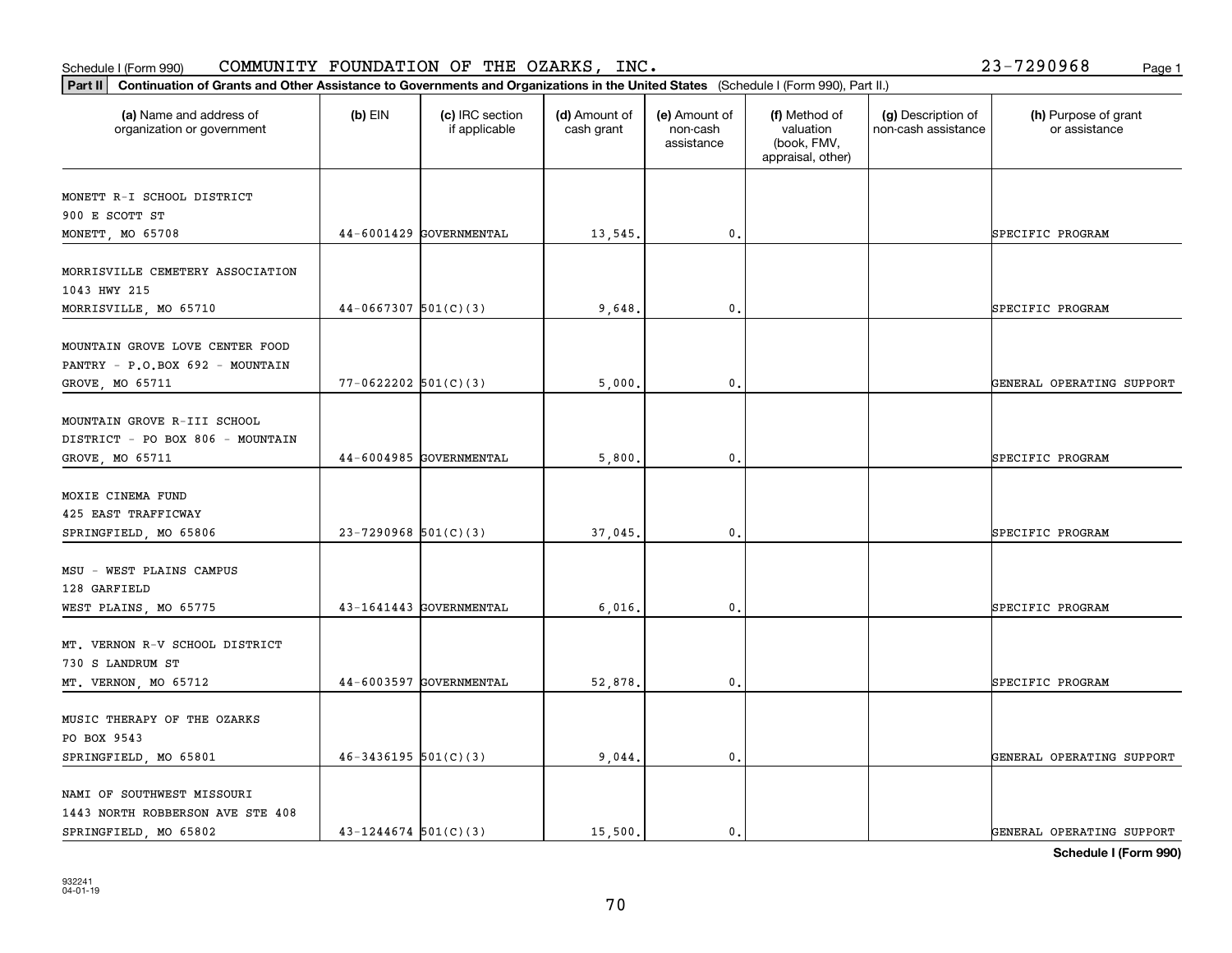Schedule I (Form 990)  ${\tt COMMUNITY}$  <code>FOUNDATION OF THE OZARKS, INC</code> .  $23-7290968$  Page 1

| Part II   Continuation of Grants and Other Assistance to Governments and Organizations in the United States (Schedule I (Form 990), Part II.) |                            |                                  |                             |                                         |                                                                |                                           |                                       |  |  |  |
|-----------------------------------------------------------------------------------------------------------------------------------------------|----------------------------|----------------------------------|-----------------------------|-----------------------------------------|----------------------------------------------------------------|-------------------------------------------|---------------------------------------|--|--|--|
| (a) Name and address of<br>organization or government                                                                                         | $(b)$ EIN                  | (c) IRC section<br>if applicable | (d) Amount of<br>cash grant | (e) Amount of<br>non-cash<br>assistance | (f) Method of<br>valuation<br>(book, FMV,<br>appraisal, other) | (g) Description of<br>non-cash assistance | (h) Purpose of grant<br>or assistance |  |  |  |
|                                                                                                                                               |                            |                                  |                             |                                         |                                                                |                                           |                                       |  |  |  |
| NATIONAL RURAL EDUCATION<br>ASSOCIATION - 615 MCCALLIE AVE -                                                                                  |                            |                                  |                             |                                         |                                                                |                                           |                                       |  |  |  |
| CHATTANOOGA, TN 37403                                                                                                                         | $23 - 7033384$ 501(C)(3)   |                                  | 38,600.                     | $\mathbf{0}$ .                          |                                                                |                                           | SPECIFIC PROGRAM                      |  |  |  |
|                                                                                                                                               |                            |                                  |                             |                                         |                                                                |                                           |                                       |  |  |  |
| NEWLIFE ETHIOPIA                                                                                                                              |                            |                                  |                             |                                         |                                                                |                                           |                                       |  |  |  |
| PO BOX 731783                                                                                                                                 |                            |                                  |                             |                                         |                                                                |                                           |                                       |  |  |  |
| PUYALLUP, WA 98373                                                                                                                            | $81 - 3431164$ $501(C)(3)$ |                                  | 8,100                       | 0.                                      |                                                                |                                           | GENERAL OPERATING SUPPORT             |  |  |  |
| NIANGUA FIRE PROTECTION DISTRICT                                                                                                              |                            |                                  |                             |                                         |                                                                |                                           |                                       |  |  |  |
| PO BOX 35                                                                                                                                     |                            |                                  |                             |                                         |                                                                |                                           |                                       |  |  |  |
| NIANGUA, MO 65713                                                                                                                             |                            | 45-0556927 GOVERNMENTAL          | 18,590.                     | $\mathbf{0}$ .                          |                                                                |                                           | SPECIFIC PROGRAM                      |  |  |  |
|                                                                                                                                               |                            |                                  |                             |                                         |                                                                |                                           |                                       |  |  |  |
| NIANGUA R-V SCHOOL DISTRICT                                                                                                                   |                            |                                  |                             |                                         |                                                                |                                           |                                       |  |  |  |
| 301 RUMSEY ST.                                                                                                                                |                            |                                  |                             |                                         |                                                                |                                           |                                       |  |  |  |
| NIANGUA, MO 65713                                                                                                                             |                            | 44-6003666 GOVERNMENTAL          | 5,000.                      | $\mathfrak{o}$ .                        |                                                                |                                           | SPECIFIC PROGRAM                      |  |  |  |
|                                                                                                                                               |                            |                                  |                             |                                         |                                                                |                                           |                                       |  |  |  |
| NIXA CHRISTIAN CHURCH                                                                                                                         |                            |                                  |                             |                                         |                                                                |                                           |                                       |  |  |  |
| 400 NORTHVIEW RD                                                                                                                              |                            |                                  |                             |                                         |                                                                |                                           |                                       |  |  |  |
| NIXA, MO 65714                                                                                                                                | $43 - 1257740$ 501(C)(3)   |                                  | 5,010                       | 0.                                      |                                                                |                                           | SPECIFIC PROGRAM                      |  |  |  |
| NIXA R-II SCHOOL DISTRICT                                                                                                                     |                            |                                  |                             |                                         |                                                                |                                           |                                       |  |  |  |
| FAUGHT ADMINISTRATIVE CENTER                                                                                                                  |                            |                                  |                             |                                         |                                                                |                                           |                                       |  |  |  |
| NIXA, MO 65714                                                                                                                                |                            | 44-6003678 GOVERNMENTAL          | 28,560.                     | $\mathfrak{o}$ .                        |                                                                |                                           | SPECIFIC PROGRAM                      |  |  |  |
|                                                                                                                                               |                            |                                  |                             |                                         |                                                                |                                           |                                       |  |  |  |
| NOURISHKC                                                                                                                                     |                            |                                  |                             |                                         |                                                                |                                           |                                       |  |  |  |
| PO BOX 412458                                                                                                                                 |                            |                                  |                             |                                         |                                                                |                                           |                                       |  |  |  |
| KANSAS CITY, MO 64041                                                                                                                         | $43 - 1525298$ $501(C)(3)$ |                                  | 6,500                       | $\mathbf{0}$ .                          |                                                                |                                           | GENERAL OPERATING SUPPORT             |  |  |  |
| OACAC- DADE COUNTY NEIGHBORHOOD                                                                                                               |                            |                                  |                             |                                         |                                                                |                                           |                                       |  |  |  |
| CENTER - 2 N. MAIN STREET -                                                                                                                   |                            |                                  |                             |                                         |                                                                |                                           |                                       |  |  |  |
|                                                                                                                                               | $43 - 0836672$ 501(C)(3)   |                                  | 6,000.                      | $\mathbf{0}$ .                          |                                                                |                                           | SPECIFIC PROGRAM                      |  |  |  |
| GREENFIELD, MO 65661                                                                                                                          |                            |                                  |                             |                                         |                                                                |                                           |                                       |  |  |  |
| OATS                                                                                                                                          |                            |                                  |                             |                                         |                                                                |                                           |                                       |  |  |  |
| 2501 MAGUIRE BLVD STE. 101                                                                                                                    |                            |                                  |                             |                                         |                                                                |                                           |                                       |  |  |  |
| COLUMBIA, MO 65201                                                                                                                            | $43-1016961$ 501(C)(3)     |                                  | 15,000.                     | $\mathbf{0}$ .                          |                                                                |                                           | SPECIFIC PROGRAM                      |  |  |  |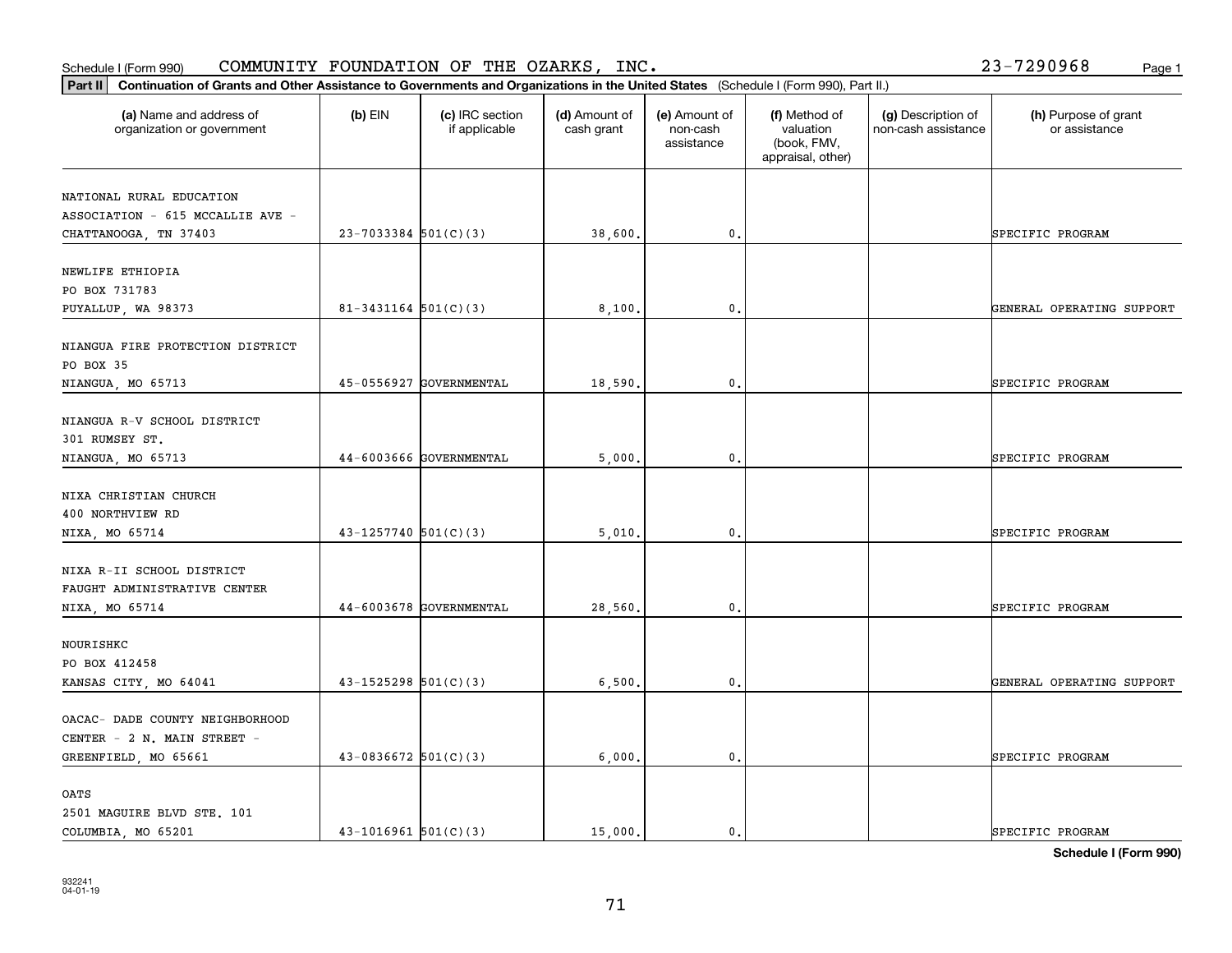OTC FOUNDATION 1001 E CHESTNUT EXPY

| OKLAHOMA BAPTIST UNIVERSITY     |                            |           |         |                  |  |                           |
|---------------------------------|----------------------------|-----------|---------|------------------|--|---------------------------|
| 500 WEST UNIVERSITY STREET      |                            |           |         |                  |  |                           |
| SHAWNEE, OK 74804               | $73 - 0579264$ 501(C)(3)   |           | 32,000. | $\mathbf{0}$ .   |  | SPECIFIC PROGRAM          |
|                                 |                            |           |         |                  |  |                           |
| OPERATING ACCOUNT               |                            |           |         |                  |  |                           |
| 425 E TRAFFICWAY                |                            |           |         |                  |  |                           |
| SPRINGFIELD, MO 65806           | $23 - 7290968$ 501(C)(3)   |           | 91,122. | $\mathbf{0}$ .   |  | SPECIFIC PROGRAM          |
| OPERATION FOOD SEARCH           |                            |           |         |                  |  |                           |
| 1644 LOTSIE BLVD                |                            |           |         |                  |  |                           |
| ST. LOUIS, MO 63132             | $43 - 1241854$ 501(C)(3)   |           | 10,000. | $\mathbf{0}$ .   |  | GENERAL OPERATING SUPPORT |
| OSAGE BEACH SENIOR CENTER, INC. |                            |           |         |                  |  |                           |
| 5709 OSAGE BEACH PKWY # A       |                            |           |         |                  |  |                           |
| OSAGE BEACH, MO 65065           | $27 - 2900543$ 501(C)(3)   |           | 5,350.  | $\mathbf{0}$ .   |  | SPECIFIC PROGRAM          |
| OSAGE PRAIRIE YMCA              |                            |           |         |                  |  |                           |
| 500 W. HIGHLAND AVE             |                            |           |         |                  |  |                           |
| NEVADA, MO 64772                |                            | 501(C)(3) | 10,000. | $\mathbf{0}$ .   |  | GENERAL OPERATING SUPPORT |
| OSAGE TRAILS SCULPTURE FUND     |                            |           |         |                  |  |                           |
| 425 E. TRAFFICWAY               |                            |           |         |                  |  |                           |
| SPRINGFIELD, MO 65806           | $23 - 7290968$ 501(C)(3)   |           | 16,403. | $\mathbf{0}$ .   |  | SPECIFIC PROGRAM          |
| <b>O-STEAM</b>                  |                            |           |         |                  |  |                           |
| 2962 W. OAKHAVEN LANE           |                            |           |         |                  |  |                           |
| SPRINGFIELD, MO 65810           | $46 - 4193585$ $501(C)(3)$ |           | 20,815. | $\mathfrak{o}$ . |  | GENERAL OPERATING SUPPORT |
|                                 |                            |           |         |                  |  |                           |

## Schedule I (Form 990)  ${\tt COMMUNITY}$  <code>FOUNDATION OF THE OZARKS, INC</code> .  $23-7290968$  Page 1

organization or government

OATS, INC.

2501 MAGUIRE BLVD.

**Part II Continuation of Grants and Other Assistance to Governments and Organizations in the United States**  (Schedule I (Form 990), Part II.)

if applicable

 $(b)$  EIN  $(c)$  IRC section

**(a) (b) (c) (d) (e) (f) (g) (h)** Name and address of

COLUMBIA, MO 65201 43-1016961 501(C)(3) 8,000. 0. 0. 0. SPECIFIC PROGRAM

(d) Amount of cash grant

(e) Amount of non-cashassistance

(f) Method of valuation (book, FMV, appraisal, other)

(g) Description of non-cash assistance

(h) Purpose of grant or assistance

**Schedule I (Form 990)**

SPRINGFIELD, MO 65802 43-1753974 501(C)(3) 97,354. 0. 0. 0. SENERAL OPERATING SUPPORT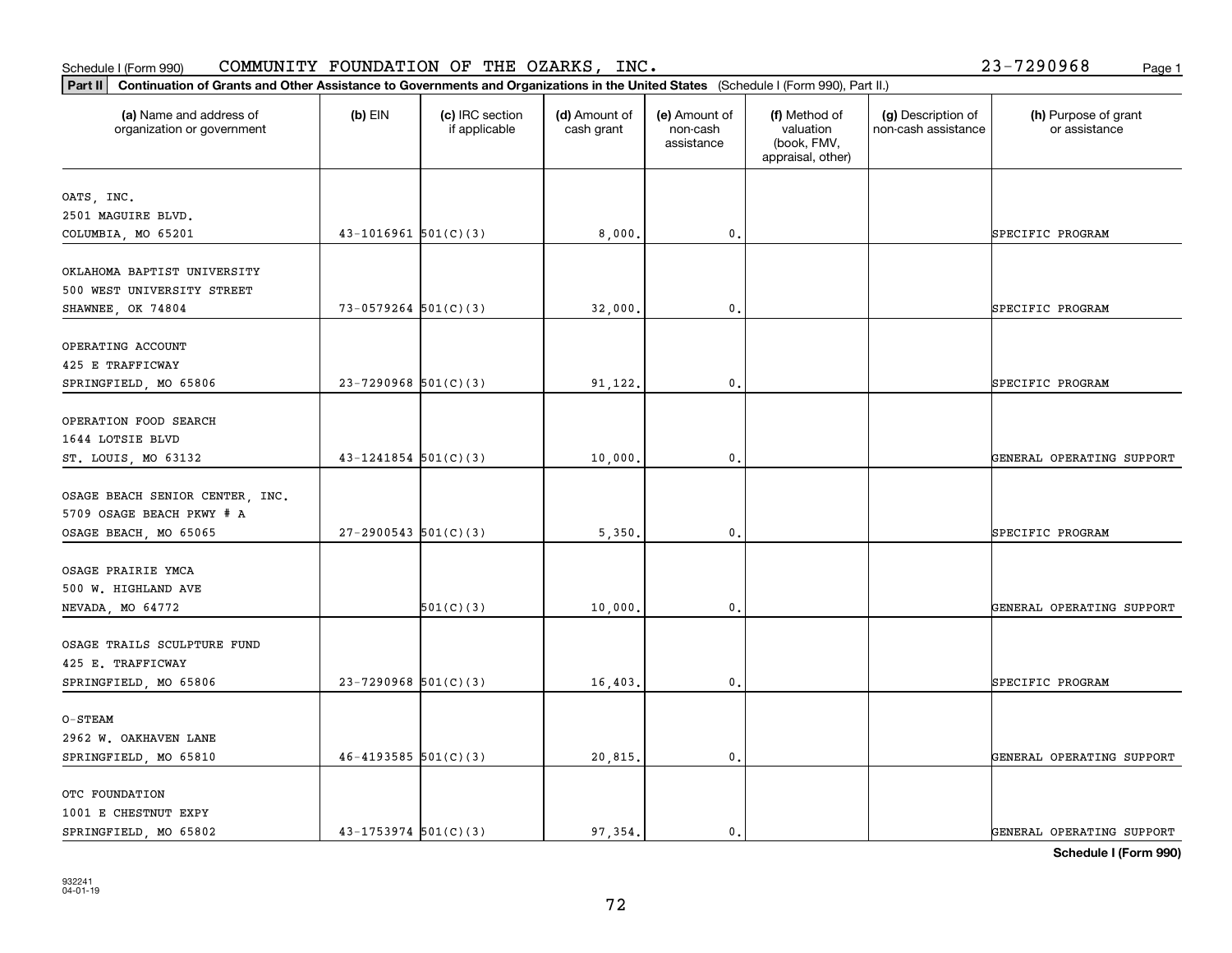OZARK TRAILS COUNCIL, BSA

1616 S EASTGATE

| HCR $1$ BOX $8-1$             |                            |                         |         |                |  |                           |
|-------------------------------|----------------------------|-------------------------|---------|----------------|--|---------------------------|
| GAINESVILLE, MO 65655         |                            | GOVERNMENTAL            | 12,000. | 0.             |  | GENERAL OPERATING SUPPORT |
| OZARK EMPIRE FAIR FOUNDATION  |                            |                         |         |                |  |                           |
| 3001 N GRANT AVE              |                            |                         |         |                |  |                           |
| SPRINGFIELD, MO 65803         | $55-0855326$ $501(C)(3)$   |                         | 10,500. | 0.             |  | GENERAL OPERATING SUPPORT |
| OZARK GREENWAYS               |                            |                         |         |                |  |                           |
| PO BOX 50733                  |                            |                         |         |                |  |                           |
| SPRINGFIELD, MO 65805         | $43 - 1525122$ $501(C)(3)$ |                         | 10,700. | $\mathbf{0}$ . |  | SPECIFIC PROGRAM          |
| OZARK GREENWAYS CAPACITY FUND |                            |                         |         |                |  |                           |
| 425 EAST TRAFFICWAY           |                            |                         |         |                |  |                           |
| SPRINGFIELD, MO 65806         | $23 - 7290968$ 501(C)(3)   |                         | 5,560.  | $\mathbf{0}$ . |  | SPECIFIC PROGRAM          |
| OZARK REGIONAL LAND TRUST     |                            |                         |         |                |  |                           |
| PO BOX 1512                   |                            |                         |         |                |  |                           |
| COLUMBIA, MO 65205            | $43-1304715$ 501(C)(3)     |                         | 17,195. | 0.             |  | SPECIFIC PROGRAM          |
| OZARK R-VI SCHOOL DISTRICT    |                            |                         |         |                |  |                           |
| 1600 W. JACKSON ST            |                            |                         |         |                |  |                           |
| OZARK, MO 65721               |                            | 44-6003892 GOVERNMENTAL | 16,988. | 0.             |  | SPECIFIC PROGRAM          |
| OZARK SENIOR CENTER           |                            |                         |         |                |  |                           |
| PO BOX 681                    |                            |                         |         |                |  |                           |
| OZARK, MO 65721               | $43-1319452$ 501(C)(3)     |                         | 37,500. | 0.             |  | SPECIFIC PROGRAM          |
|                               |                            |                         |         |                |  |                           |

## Schedule I (Form 990)  ${\tt COMMUNITY}$  <code>FOUNDATION OF THE OZARKS, INC</code> .  $23-7290968$  Page 1

organization or government

OZARK CHRISTIAN COLLEGE

OZARK COUNTY SHERIFF'S OFFICE

1111 NORTH MAIN

**Part II Continuation of Grants and Other Assistance to Governments and Organizations in the United States**  (Schedule I (Form 990), Part II.)

if applicable

 $(b)$  EIN  $(c)$  IRC section

**(a) (b) (c) (d) (e) (f) (g) (h)** Name and address of

(d) Amount of cash grant

JOPLIN, MO 64801 44-6005108 501(C)(3) 26,800. 0. GENERAL OPERATING SUPPORT

(e) Amount of non-cashassistance

(f) Method of valuation (book, FMV, appraisal, other)

(g) Description of non-cash assistance

(h) Purpose of grant or assistance

SPRINGFIELD, MO 65809 44-0546294 501(C)(3)  $\begin{vmatrix} 3 & 5 \\ 0 & 1 \end{vmatrix}$  5,107. 0.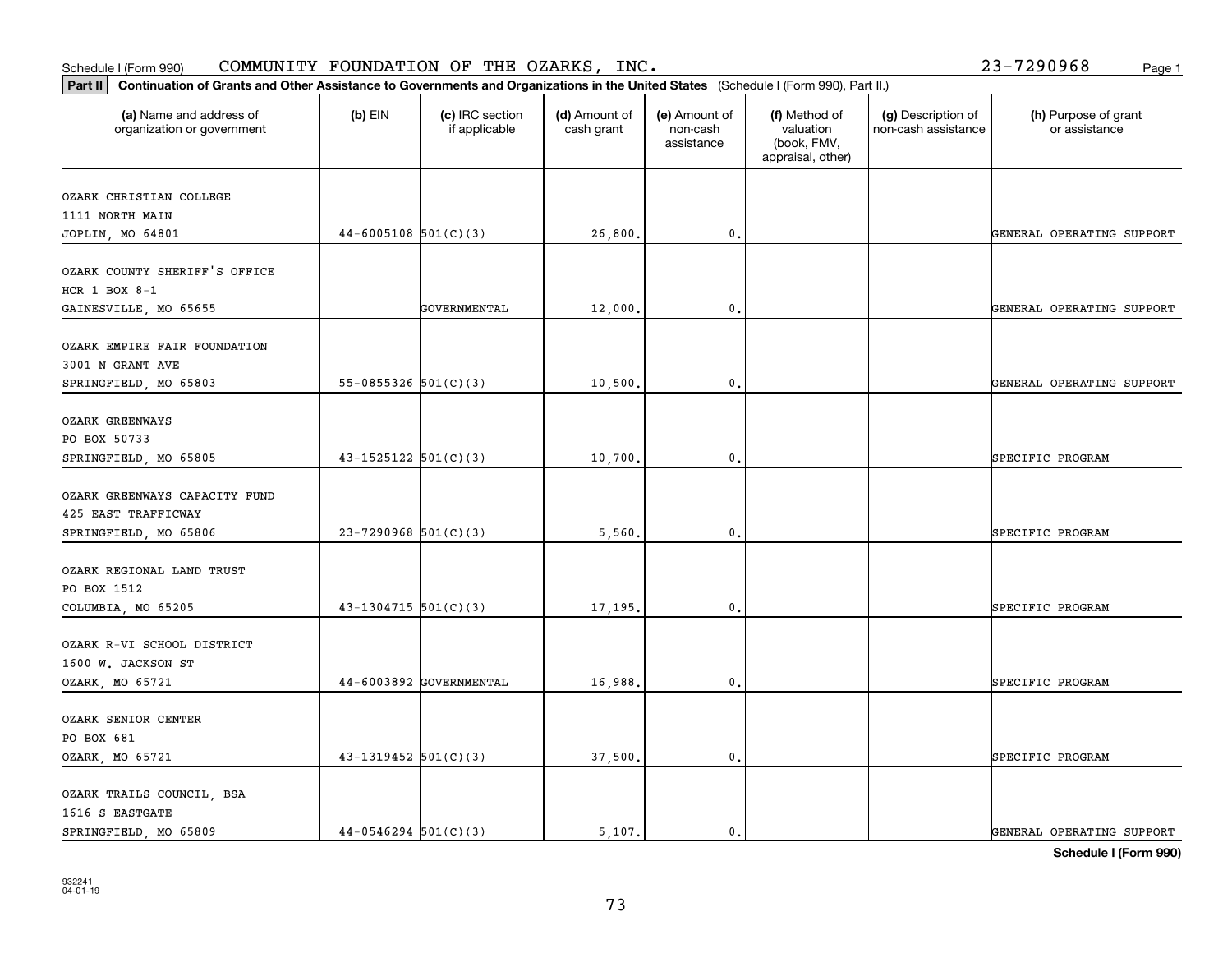| (a) Name and address of<br>organization or government | $(b)$ EIN                  | (c) IRC section<br>if applicable | (d) Amount of<br>cash grant | (e) Amount of<br>non-cash<br>assistance | (f) Method of<br>valuation<br>(book, FMV,<br>appraisal, other) | (g) Description of<br>non-cash assistance | (h) Purpose of grant<br>or assistance |
|-------------------------------------------------------|----------------------------|----------------------------------|-----------------------------|-----------------------------------------|----------------------------------------------------------------|-------------------------------------------|---------------------------------------|
| OZARKS COUNSELING CENTER                              |                            |                                  |                             |                                         |                                                                |                                           |                                       |
| 614 SOUTH AVE                                         |                            |                                  |                             |                                         |                                                                |                                           |                                       |
| SPRINGFIELD, MO 65806                                 | $44-0595115$ 501(C)(3)     |                                  | 15,760.                     | $\mathbf{0}$ .                          |                                                                |                                           | SPECIFIC PROGRAM                      |
| OZARKS FAMILY YMCA                                    |                            |                                  |                             |                                         |                                                                |                                           |                                       |
| 1 YMCA DRIVE                                          |                            |                                  |                             |                                         |                                                                |                                           |                                       |
| MOUNTAIN GROVE, MO 65711                              | $43 - 1617662$ 501(C)(3)   |                                  | 126,284.                    | $\mathbf{0}$ .                          |                                                                |                                           | GENERAL OPERATING SUPPORT             |
| OZARKS FAMILY YMCA - SEYMOUR                          |                            |                                  |                             |                                         |                                                                |                                           |                                       |
| BRANCH - 1 YMCA DRIVE - MOUNTAIN                      |                            |                                  |                             |                                         |                                                                |                                           |                                       |
| GROVE, MO 65711                                       | $43 - 1617662$ $501(C)(3)$ |                                  | 5,000.                      | 0.                                      |                                                                |                                           | GENERAL OPERATING SUPPORT             |
| OZARKS FOOD HARVEST                                   |                            |                                  |                             |                                         |                                                                |                                           |                                       |
| PO BOX 5746                                           |                            |                                  |                             |                                         |                                                                |                                           |                                       |
| SPRINGFIELD, MO 65801                                 | $43 - 1426384$ 501(C)(3)   |                                  | 91,161.                     | 0.                                      |                                                                |                                           | SPECIFIC PROGRAM                      |
| OZARKS LITERACY COUNCIL                               |                            |                                  |                             |                                         |                                                                |                                           |                                       |
| 397 E CENTRAL ST                                      |                            |                                  |                             |                                         |                                                                |                                           |                                       |
| SPRINGFIELD, MO 65802                                 | $43 - 1162068$ $501(C)(3)$ |                                  | 5,000.                      | $\mathbf{0}$ .                          |                                                                |                                           | SPECIFIC PROGRAM                      |
| OZARKS MEDICAL CENTER FOUNDATION                      |                            |                                  |                             |                                         |                                                                |                                           |                                       |
| PO BOX 1100                                           |                            |                                  |                             |                                         |                                                                |                                           |                                       |
| WEST PLAINS, MO 65775                                 | $43 - 1834356$ 501(C)(3)   |                                  | 6,600.                      | $\mathfrak{o}$ .                        |                                                                |                                           | GENERAL OPERATING SUPPORT             |
| OZARKS PUBLIC TELEVISION                              |                            |                                  |                             |                                         |                                                                |                                           |                                       |
| 901 S. NATIONAL AVE                                   |                            |                                  |                             |                                         |                                                                |                                           |                                       |
| SPRINGFIELD, MO 65897                                 | $43 - 1234200$ $501(C)(3)$ |                                  | 8,493.                      | $\mathbf{0}$ .                          |                                                                |                                           | GENERAL OPERATING SUPPORT             |
| OZARKS REGIONAL YMCA                                  |                            |                                  |                             |                                         |                                                                |                                           |                                       |
| 417 S JEFFERSON                                       |                            |                                  |                             |                                         |                                                                |                                           |                                       |
| SPRINGFIELD, MO 65806                                 | $44-0545283$ 501(C)(3)     |                                  | 62,287.                     | $\mathsf{o}\,$ .                        |                                                                |                                           | SPECIFIC PROGRAM                      |
| OZARKS TECHNICAL COMMUNITY COLLEGE                    |                            |                                  |                             |                                         |                                                                |                                           |                                       |
| 1001 E CHESTNUT EXPY                                  |                            |                                  |                             |                                         |                                                                |                                           |                                       |
| SPRINGFIELD, MO 65802                                 | $43 - 1549458$ $501(C)(3)$ |                                  | 7.100.                      | $\mathbf{0}$ .                          |                                                                |                                           | SPECIFIC PROGRAM                      |

## Schedule I (Form 990)  ${\tt COMMUNITY}$  <code>FOUNDATION OF THE OZARKS, INC</code> .  $23-7290968$  Page 1

**Part II Continuation of Grants and Other Assistance to Governments and Organizations in the United States**  (Schedule I (Form 990), Part II.)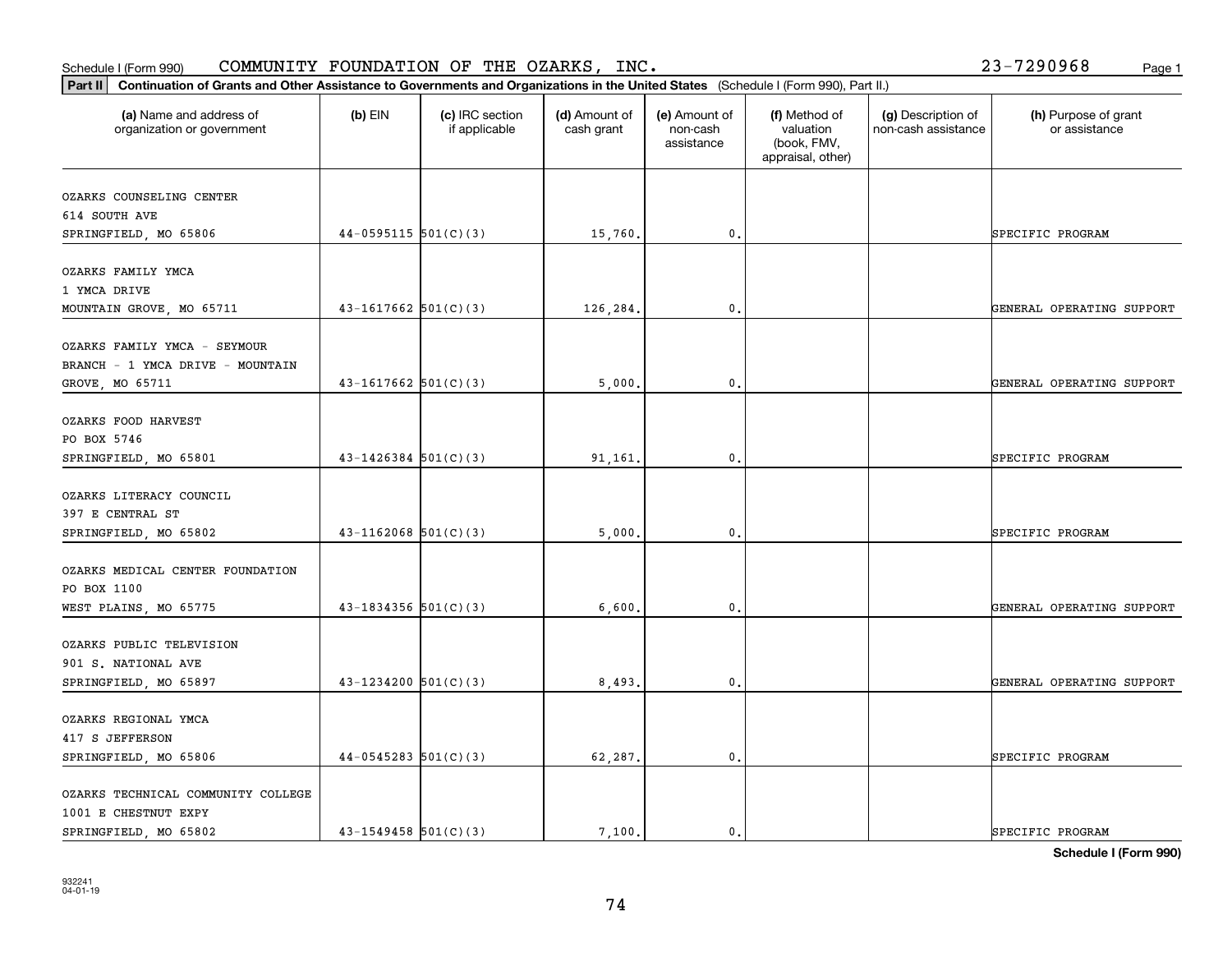### Schedule I (Form 990) COMMUNITY FOUNDATION OF THE OZARKS, INC。 Page 1 COMMUNITY FOUNDATION OF THE OZARKS, INC. 23-7290968

| Part II   Continuation of Grants and Other Assistance to Governments and Organizations in the United States (Schedule I (Form 990), Part II.) |                            |                                  |                             |                                         |                                                                |                                           |                                       |
|-----------------------------------------------------------------------------------------------------------------------------------------------|----------------------------|----------------------------------|-----------------------------|-----------------------------------------|----------------------------------------------------------------|-------------------------------------------|---------------------------------------|
| (a) Name and address of<br>organization or government                                                                                         | $(b)$ EIN                  | (c) IRC section<br>if applicable | (d) Amount of<br>cash grant | (e) Amount of<br>non-cash<br>assistance | (f) Method of<br>valuation<br>(book, FMV,<br>appraisal, other) | (g) Description of<br>non-cash assistance | (h) Purpose of grant<br>or assistance |
| OZARKS WATER WATCH: UPPER WHITE                                                                                                               |                            |                                  |                             |                                         |                                                                |                                           |                                       |
| RIVER BASIN FOUNDATION - P.O. BOX                                                                                                             |                            |                                  |                             |                                         |                                                                |                                           |                                       |
| 636 - KIMBERLING CITY, MO 65686                                                                                                               | $43-1942991$ $501(C)(3)$   |                                  | 37,942.                     | 0.                                      |                                                                |                                           | SPECIFIC PROGRAM                      |
|                                                                                                                                               |                            |                                  |                             |                                         |                                                                |                                           |                                       |
| PACIFIC WILD ALLIANCE                                                                                                                         |                            |                                  |                             |                                         |                                                                |                                           |                                       |
| 1567 HIGHLANDS DRIVE NE                                                                                                                       |                            |                                  |                             |                                         |                                                                |                                           |                                       |
| ISSAQUAH, WA 98029                                                                                                                            | $46 - 4018715$ 501(C)(3)   |                                  | 20,000                      | $\mathfrak{o}$ .                        |                                                                |                                           | SPECIFIC PROGRAM                      |
| PATRICIA HIGHAM NURSING                                                                                                                       |                            |                                  |                             |                                         |                                                                |                                           |                                       |
| SCHOLARSHIP FUND - 425 E                                                                                                                      |                            |                                  |                             |                                         |                                                                |                                           |                                       |
| TRAFFICWAY ST - SPRINGFIELD, MO                                                                                                               |                            |                                  |                             |                                         |                                                                |                                           |                                       |
| 65806                                                                                                                                         | $23 - 7290968$ 501(C)(3)   |                                  | 28,300                      | $\mathfrak{o}$ .                        |                                                                |                                           | SPECIFIC PROGRAM                      |
|                                                                                                                                               |                            |                                  |                             |                                         |                                                                |                                           |                                       |
| PAWNEE COUNTY WORKSHOP                                                                                                                        |                            |                                  |                             |                                         |                                                                |                                           |                                       |
| PO BOX 63                                                                                                                                     |                            |                                  |                             |                                         |                                                                |                                           |                                       |
| CLEVELAND, OK 74020                                                                                                                           | $73 - 1216618$ 501(C)(3)   |                                  | 20,888                      | 0.                                      |                                                                |                                           | SPECIFIC PROGRAM                      |
|                                                                                                                                               |                            |                                  |                             |                                         |                                                                |                                           |                                       |
| PERRY COUNTY SCHOOL DISTRICT 32                                                                                                               |                            |                                  |                             |                                         |                                                                |                                           |                                       |
| 326 COLLEGE STREET                                                                                                                            |                            |                                  |                             |                                         |                                                                |                                           |                                       |
| PERRYVILLE, MO 63775                                                                                                                          |                            | 43-1816334 GOVERNMENTAL          | 9,000                       | 0.                                      |                                                                |                                           | SPECIFIC PROGRAM                      |
|                                                                                                                                               |                            |                                  |                             |                                         |                                                                |                                           |                                       |
| PERRY COUNTY SERVICES, INC. DBA                                                                                                               |                            |                                  |                             |                                         |                                                                |                                           |                                       |
| LIFE ENRICHMENT CENTER - PO BOX 54                                                                                                            |                            |                                  |                             |                                         |                                                                |                                           |                                       |
| - PERRYVILLE, MO 63775                                                                                                                        | $43-1890365$ 501(C)(3)     |                                  | 9,000                       | 0.                                      |                                                                |                                           | GENERAL OPERATING SUPPORT             |
|                                                                                                                                               |                            |                                  |                             |                                         |                                                                |                                           |                                       |
| PETERSON OUTDOORS MINISTRIES                                                                                                                  |                            |                                  |                             |                                         |                                                                |                                           |                                       |
| PO BOX 469                                                                                                                                    |                            |                                  |                             |                                         |                                                                |                                           |                                       |
| WEBB CITY, MO 64870                                                                                                                           | $27-1922154$ 501(C)(3)     |                                  | 7,150,                      | $\mathfrak{o}$ .                        |                                                                |                                           | SPECIFIC PROGRAM                      |
|                                                                                                                                               |                            |                                  |                             |                                         |                                                                |                                           |                                       |
| PFLAG - SPRINGFIELD SCHOLARSHIP                                                                                                               |                            |                                  |                             |                                         |                                                                |                                           |                                       |
| FUND - 425 E TRAFFICWAY -                                                                                                                     |                            |                                  |                             |                                         |                                                                |                                           |                                       |
| SPRINGFIELD, MO 65806                                                                                                                         | $23 - 7290968$ 501(C)(3)   |                                  | 5,000.                      | $\mathbf{0}$ .                          |                                                                |                                           | SPECIFIC PROGRAM                      |
|                                                                                                                                               |                            |                                  |                             |                                         |                                                                |                                           |                                       |
| PHELPS COUNTY FAMILY CRISIS                                                                                                                   |                            |                                  |                             |                                         |                                                                |                                           |                                       |
| SERVICES, INC. - PO BOX 2259 -                                                                                                                | $43 - 1641112$ $501(C)(3)$ |                                  | 40,000.                     | $\mathbf{0}$ .                          |                                                                |                                           | SPECIFIC PROGRAM                      |
| ROLLA, MO 65402                                                                                                                               |                            |                                  |                             |                                         |                                                                |                                           |                                       |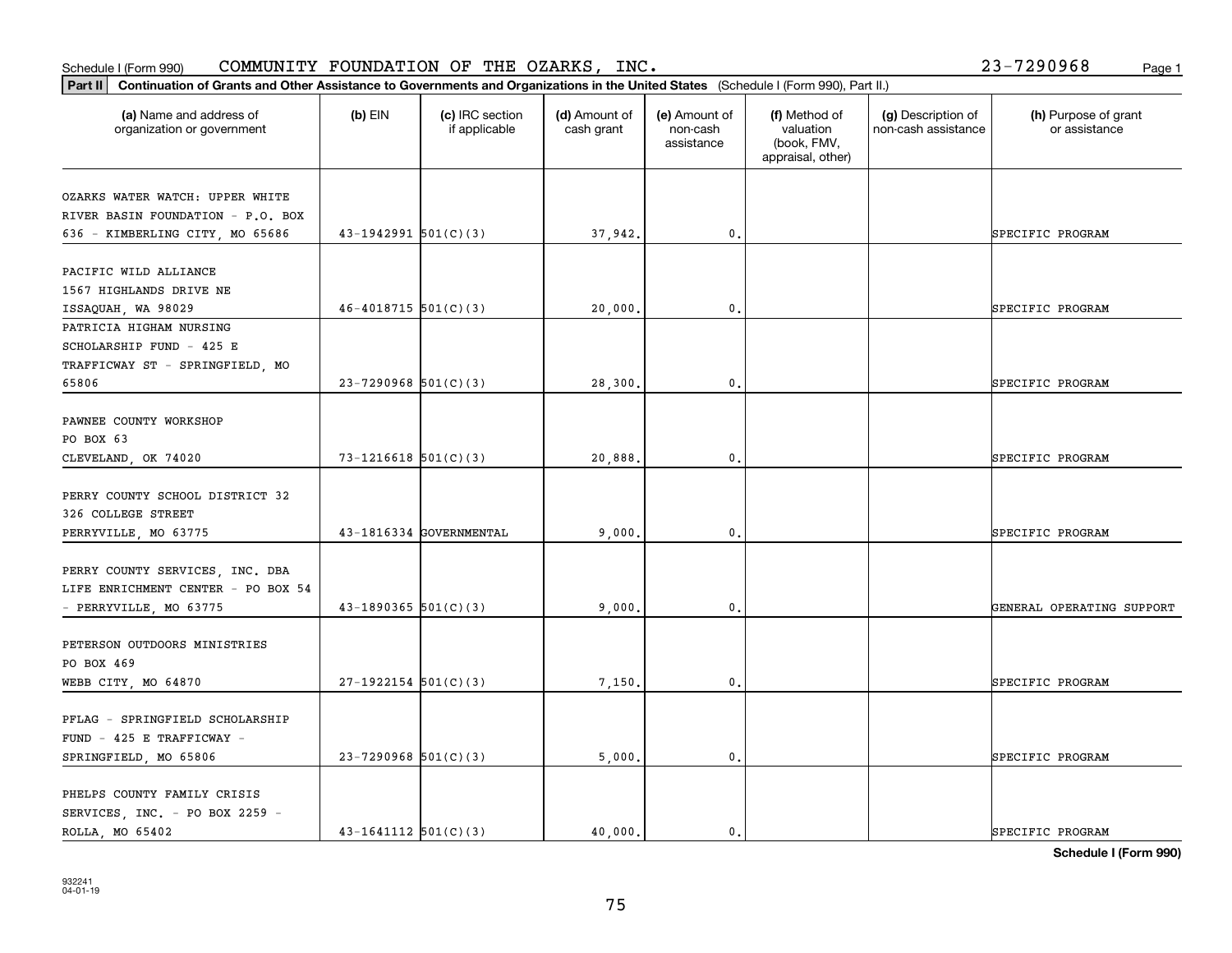| Schedule I (Form 990)                                                                                                                          |                            | COMMUNITY FOUNDATION OF THE OZARKS, INC. |                             |                                         |                                                                |                                           | 23-7290968<br>Page 1                  |
|------------------------------------------------------------------------------------------------------------------------------------------------|----------------------------|------------------------------------------|-----------------------------|-----------------------------------------|----------------------------------------------------------------|-------------------------------------------|---------------------------------------|
| Continuation of Grants and Other Assistance to Governments and Organizations in the United States (Schedule I (Form 990), Part II.)<br>Part II |                            |                                          |                             |                                         |                                                                |                                           |                                       |
| (a) Name and address of<br>organization or government                                                                                          | $(b)$ EIN                  | (c) IRC section<br>if applicable         | (d) Amount of<br>cash grant | (e) Amount of<br>non-cash<br>assistance | (f) Method of<br>valuation<br>(book, FMV,<br>appraisal, other) | (g) Description of<br>non-cash assistance | (h) Purpose of grant<br>or assistance |
| PHELPS-MARIES COUNTY PUBLIC HEALTH<br>DEPARTMENT - 200 NORTH MAIN STREET<br>SUITE G-51 - ROLLA, MO 65401                                       |                            | GOVERNMENTAL                             | 5,000.                      | $\mathfrak{o}$ .                        |                                                                |                                           | GENERAL OPERATING SUPPORT             |
| PLEASANT HOPE FIRE PROTECTION<br>DISTRICT - PO BOX 44 - PLEASANT<br>HOPE, MO 65725                                                             |                            | 43-1312995 GOVERNMENTAL                  | 20,800                      | $\mathbf 0$ .                           |                                                                |                                           | SPECIFIC PROGRAM                      |
| POLK COUNTY GENEALOGICAL SOCIETY<br>PO BOX 632<br>BOLIVAR, MO 65613                                                                            | $43 - 1813850$ $501(C)(3)$ |                                          | 5,008                       | 0.                                      |                                                                |                                           | GENERAL OPERATING SUPPORT             |
| POLK COUNTY HOUSE OF HOPE<br>PO BOX 223<br>BOLIVAR, MO 65613                                                                                   | $20 - 2426214$ $501(C)(3)$ |                                          | 20,500.                     | 0.                                      |                                                                |                                           | SPECIFIC PROGRAM                      |
| PREGNANCY CARE CENTER<br>1342 E PRIMROSE STE C<br>SPRINGFIELD, MO 65804                                                                        | $43-1786978$ 501(C)(3)     |                                          | 5,300,                      | $\mathfrak{o}$ .                        |                                                                |                                           | GENERAL OPERATING SUPPORT             |
| PREGNANCY HELP CENTER LAKE OF THE<br>OZARKS - PO BOX 384 - CAMDENTON,<br>MO 65020                                                              | $43 - 1711390$ $501(C)(3)$ |                                          | 10,000.                     | 0.                                      |                                                                |                                           | GENERAL OPERATING SUPPORT             |
| PREGNANCY LIFE LINE, INC<br>19621 STATE HIGHWAY 413<br>BRANSON WEST, MO 65737                                                                  | $34-1991474$ 501(C)(3)     |                                          | 5,435                       | $\mathfrak{o}$ .                        |                                                                |                                           | GENERAL OPERATING SUPPORT             |
| PREGNANCY RESOURCE CENTER OF<br>SOUTHWEST FLORIDA - 26951 COUNTRY<br>CLUB DRIVE - BONITA SPRINGS, FL<br>34134                                  | 59-3427729 $501(C)(3)$     |                                          | 54,000.                     | 0.                                      |                                                                |                                           | SPECIFIC PROGRAM                      |
| PRESBYTERIAN CHILDREN'S HOMES AND<br>SERVICES - 630 W KEARNEY ST -<br>SPRINGFIELD, MO 65803                                                    | $75-0818172$ 501(C)(3)     |                                          | 16,489.                     | $\mathbf{0}$ .                          |                                                                |                                           | GENERAL OPERATING SUPPORT             |

**Schedule I (Form 990)**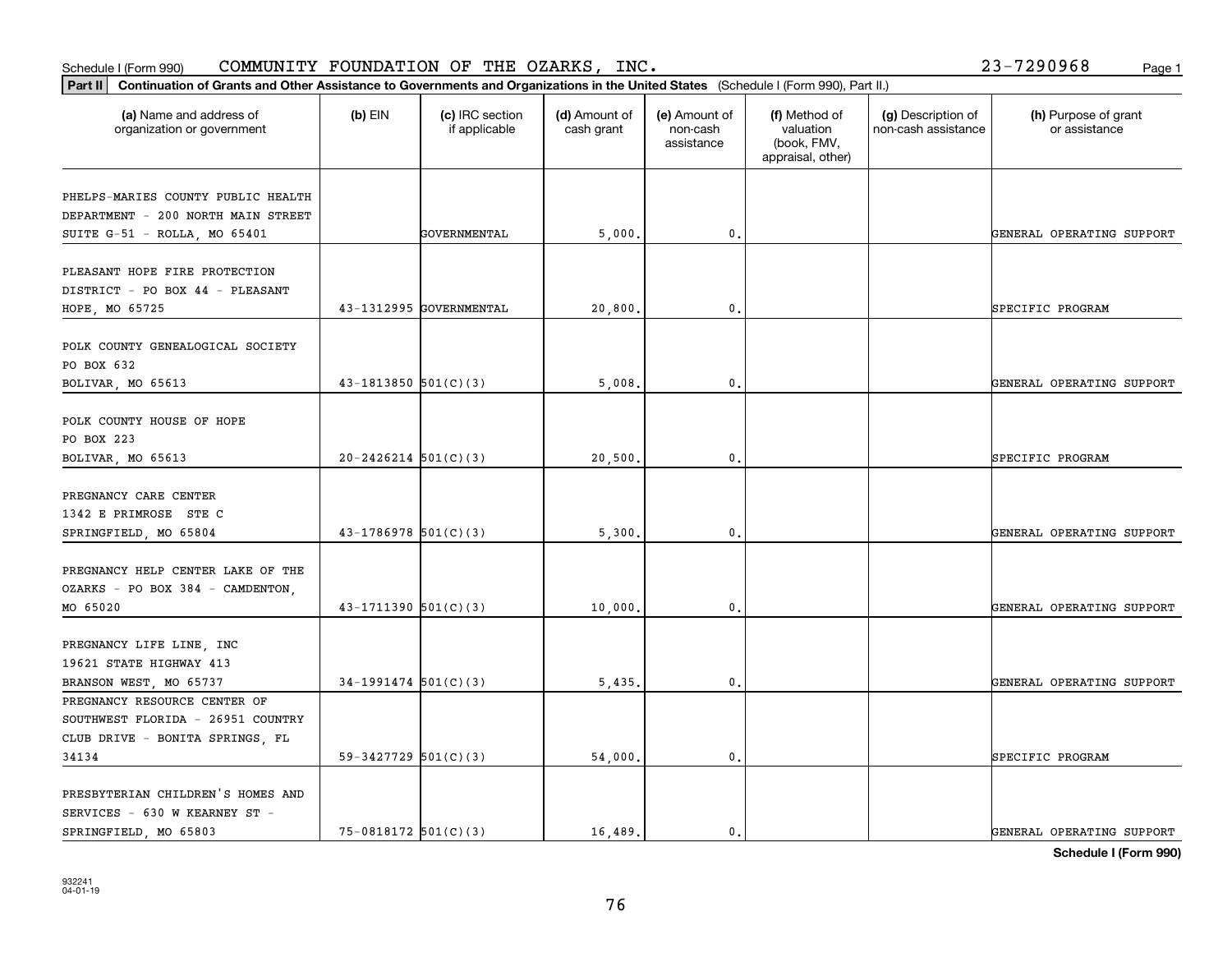Schedule I (Form 990) COMMUNITY FOUNDATION OF THE OZARKS, INC。 Page 1 COMMUNITY FOUNDATION OF THE OZARKS, INC. 23-7290968

| Part II   Continuation of Grants and Other Assistance to Governments and Organizations in the United States (Schedule I (Form 990), Part II.) |                            |                                  |                             |                                         |                                                                |                                           |                                       |  |
|-----------------------------------------------------------------------------------------------------------------------------------------------|----------------------------|----------------------------------|-----------------------------|-----------------------------------------|----------------------------------------------------------------|-------------------------------------------|---------------------------------------|--|
| (a) Name and address of<br>organization or government                                                                                         | $(b)$ EIN                  | (c) IRC section<br>if applicable | (d) Amount of<br>cash grant | (e) Amount of<br>non-cash<br>assistance | (f) Method of<br>valuation<br>(book, FMV,<br>appraisal, other) | (g) Description of<br>non-cash assistance | (h) Purpose of grant<br>or assistance |  |
| PRESERVING OZARKS HISTORY                                                                                                                     |                            |                                  |                             |                                         |                                                                |                                           |                                       |  |
| ENDOWMENT FUND - 425 E TRAFFICWAY                                                                                                             |                            |                                  |                             |                                         |                                                                |                                           |                                       |  |
| - SPRINGFIELD, MO 65806                                                                                                                       | $23-7290968$ 501(C)(3)     |                                  | 5,500.                      | 0.                                      |                                                                |                                           | SPECIFIC PROGRAM                      |  |
| PRIMROSE PLACE                                                                                                                                |                            |                                  |                             |                                         |                                                                |                                           |                                       |  |
| 3850 S. NATIONAL STE. 500                                                                                                                     |                            |                                  |                             |                                         |                                                                |                                           |                                       |  |
| SPRINGFIELD, MO 65807                                                                                                                         | $43 - 1183783$ $501(C)(3)$ |                                  | 45,663                      | 0.                                      |                                                                |                                           | SPECIFIC PROGRAM                      |  |
|                                                                                                                                               |                            |                                  |                             |                                         |                                                                |                                           |                                       |  |
| PRO MUSICA INC                                                                                                                                |                            |                                  |                             |                                         |                                                                |                                           |                                       |  |
| 3515 CEDAR RIDGE RD                                                                                                                           |                            |                                  |                             |                                         |                                                                |                                           |                                       |  |
| JOPLIN, MO 64801                                                                                                                              | $43 - 1398296$ 501(C)(3)   |                                  | 5,600                       | $\mathfrak{o}$ .                        |                                                                |                                           | GENERAL OPERATING SUPPORT             |  |
| PROJECT HOPE                                                                                                                                  |                            |                                  |                             |                                         |                                                                |                                           |                                       |  |
| 1419 S. ENTERPRISE                                                                                                                            |                            |                                  |                             |                                         |                                                                |                                           |                                       |  |
| SPRINGFIELD, MO 65804                                                                                                                         | $43-1864044$ 501(C)(3)     |                                  | 41,500.                     | 0.                                      |                                                                |                                           | GENERAL OPERATING SUPPORT             |  |
|                                                                                                                                               |                            |                                  |                             |                                         |                                                                |                                           |                                       |  |
| PROMO FUND<br>2200 GRAVOIS AVE                                                                                                                |                            |                                  |                             |                                         |                                                                |                                           |                                       |  |
| ST. LOUIS, MO 63104                                                                                                                           | $43-1661280$ 501(C)(3)     |                                  | 16,621                      | $\mathbf{0}$                            |                                                                |                                           | SPECIFIC PROGRAM                      |  |
|                                                                                                                                               |                            |                                  |                             |                                         |                                                                |                                           |                                       |  |
| RANKEN JORDAN PEDIATRIC BRIDGE                                                                                                                |                            |                                  |                             |                                         |                                                                |                                           |                                       |  |
| HOSPITAL - 11365 DORSETT RD -                                                                                                                 |                            |                                  |                             |                                         |                                                                |                                           |                                       |  |
| MARYLAND HEIGHTS, MO 63043                                                                                                                    | $43 - 0666765$ 501(C)(3)   |                                  | 10,400.                     | 0.                                      |                                                                |                                           | GENERAL OPERATING SUPPORT             |  |
| RAPHA HOUSE INTERNATIONAL, INC.                                                                                                               |                            |                                  |                             |                                         |                                                                |                                           |                                       |  |
| PO BOX 1569                                                                                                                                   |                            |                                  |                             |                                         |                                                                |                                           |                                       |  |
| JOPLIN, MO 64802                                                                                                                              | $27 - 2523416$ 501(C)(3)   |                                  | 12,500                      | $\mathfrak{o}$ .                        |                                                                |                                           | GENERAL OPERATING SUPPORT             |  |
|                                                                                                                                               |                            |                                  |                             |                                         |                                                                |                                           |                                       |  |
| RAZORBACK FOUNDATION                                                                                                                          |                            |                                  |                             |                                         |                                                                |                                           |                                       |  |
| 1295 S. RAZORBACK RD.                                                                                                                         |                            |                                  |                             |                                         |                                                                |                                           |                                       |  |
| FAYETTEVILLE, AR 72701                                                                                                                        | $71-0540644$ 501(C)(3)     |                                  | 20,000.                     | $\mathfrak{o}$ .                        |                                                                |                                           | SPECIFIC PROGRAM                      |  |
| RECOVERY RESOURCES, INC.                                                                                                                      |                            |                                  |                             |                                         |                                                                |                                           |                                       |  |
| 303 E. 11TH STREET                                                                                                                            |                            |                                  |                             |                                         |                                                                |                                           |                                       |  |
| CASSVILLE, MO 65625                                                                                                                           | $32-0398372$ $501(C)(3)$   |                                  | 15,000.                     | $\mathbf{0}$ .                          |                                                                |                                           | GENERAL OPERATING SUPPORT             |  |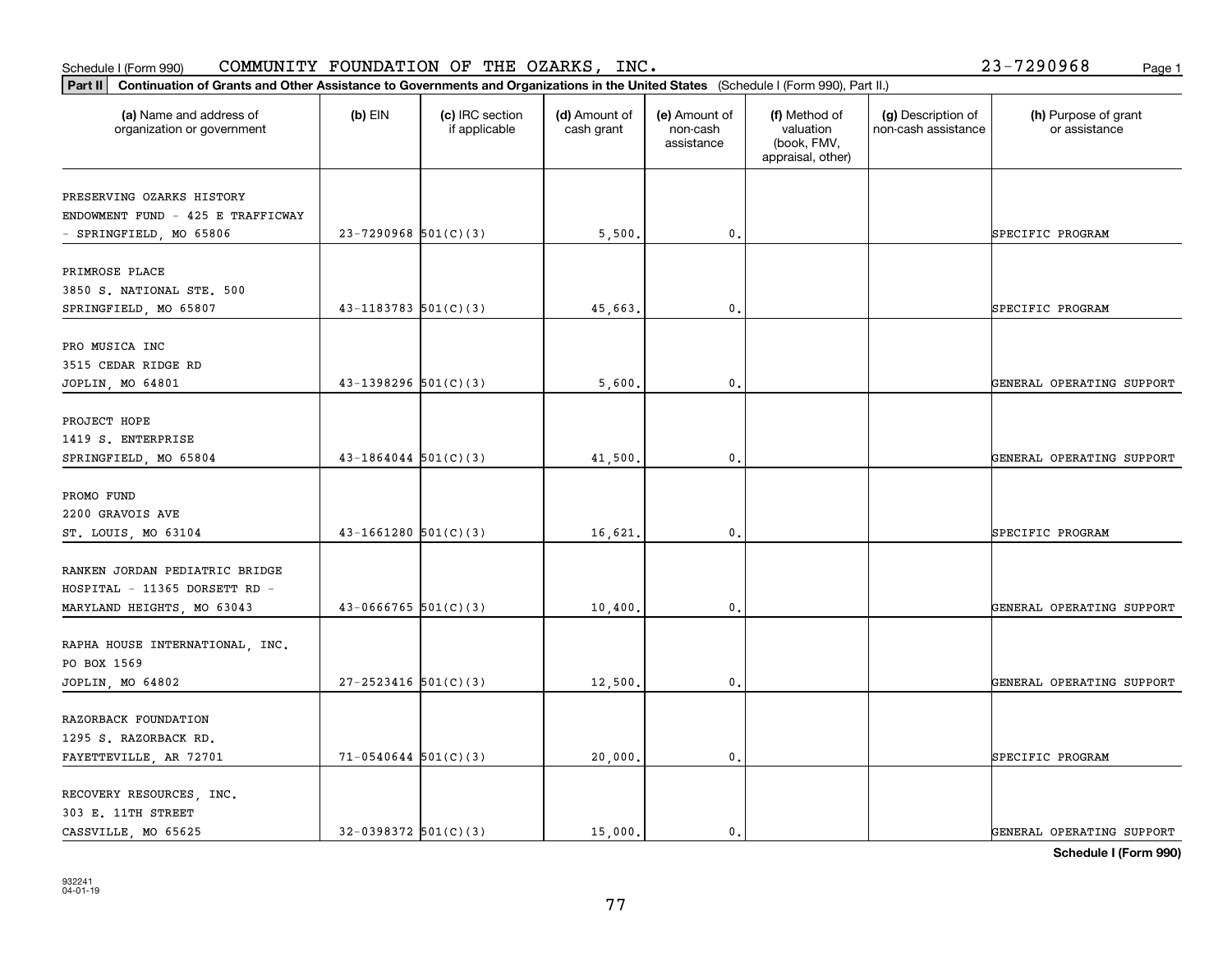| (a) Name and address of<br>organization or government | $(b)$ EIN                | (c) IRC section<br>if applicable | (d) Amount of<br>cash grant | (e) Amount of<br>non-cash<br>assistance | (f) Method of<br>valuation<br>(book, FMV,<br>appraisal, other) | (g) Description of<br>non-cash assistance | (h) Purpose of grant<br>or assistance |
|-------------------------------------------------------|--------------------------|----------------------------------|-----------------------------|-----------------------------------------|----------------------------------------------------------------|-------------------------------------------|---------------------------------------|
| REDEEMER LUTHERAN CHURCH                              |                          |                                  |                             |                                         |                                                                |                                           |                                       |
| 920 S ALTA LN                                         |                          |                                  |                             |                                         |                                                                |                                           |                                       |
| OLATHE, KS 66061                                      | $23-7060227$ 501(C)(3)   |                                  | 11,800.                     | 0.                                      |                                                                |                                           | GENERAL OPERATING SUPPORT             |
| REGIONAL FAMILY CRISIS CENTER                         |                          |                                  |                             |                                         |                                                                |                                           |                                       |
| PO BOX 231                                            |                          |                                  |                             |                                         |                                                                |                                           |                                       |
| PERRYVILLE, MO 63775                                  | $43-1738922$ $501(C)(3)$ |                                  | 11,500.                     | 0.                                      |                                                                |                                           | GENERAL OPERATING SUPPORT             |
| REPUBLIC HIGH SCHOOL                                  |                          |                                  |                             |                                         |                                                                |                                           |                                       |
| 4370 REPMO DR                                         |                          |                                  |                             |                                         |                                                                |                                           |                                       |
| REPUBLIC, MO 65738                                    |                          | 44-6004149 GOVERNMENTAL          | 7,174.                      | $\mathfrak{o}$ .                        |                                                                |                                           | SPECIFIC PROGRAM                      |
| RHO CHAPTER SIGMA NU EDUCATIONAL                      |                          |                                  |                             |                                         |                                                                |                                           |                                       |
| FOUNDATION - 308 EAST HIGH STREET                     |                          |                                  |                             |                                         |                                                                |                                           |                                       |
| SUITE 301 - JEFFERSON CITY, MO                        |                          |                                  |                             |                                         |                                                                |                                           |                                       |
| 65101                                                 | $46 - 4496506$ 501(C)(3) |                                  | 20,000.                     | 0.                                      |                                                                |                                           | GENERAL OPERATING SUPPORT             |
| RIPLEY COUNTY DIAPER BANK                             |                          |                                  |                             |                                         |                                                                |                                           |                                       |
| RT 8 BOX 7238                                         |                          |                                  |                             |                                         |                                                                |                                           |                                       |
| DONIPHAN, MO 63935                                    |                          | 501(C)(3)                        | 7,000.                      | $\mathfrak{o}$ .                        |                                                                |                                           | GENERAL OPERATING SUPPORT             |
| RIPLEY COUNTY SENIOR CITIZENS                         |                          |                                  |                             |                                         |                                                                |                                           |                                       |
| CLUB, INC. - PO BOX 96 - DONIPHAN,                    |                          |                                  |                             |                                         |                                                                |                                           |                                       |
| MO 63935                                              | $43 - 1022225$ 501(C)(3) |                                  | 11,235.                     | $\mathbf{0}$ .                          |                                                                |                                           | SPECIFIC PROGRAM                      |
| RIVERCUT MUNICIPAL GOLF COURSE                        |                          |                                  |                             |                                         |                                                                |                                           |                                       |
| 2850 W. FARM ROAD 190                                 |                          |                                  |                             |                                         |                                                                |                                           |                                       |
| SPRINGFIELD, MO 65810                                 |                          | 44-6000268 GOVERNMENTAL          | 17,662.                     | $\mathbf{0}$ .                          |                                                                |                                           | SPECIFIC PROGRAM                      |
| RONALD MCDONALD HOUSE CHARITIES OF                    |                          |                                  |                             |                                         |                                                                |                                           |                                       |
| THE OZARKS - 949 E PRIMROSE ST -                      |                          |                                  |                             |                                         |                                                                |                                           |                                       |
| SPRINGFIELD, MO 65807                                 | $43-1371143$ $501(C)(3)$ |                                  | 53,997.                     | $\mathbf{0}$ .                          |                                                                |                                           | GENERAL OPERATING SUPPORT             |
| ROTARY FOUNDATION                                     |                          |                                  |                             |                                         |                                                                |                                           |                                       |
| ONE ROTARY CENTER                                     |                          |                                  |                             |                                         |                                                                |                                           |                                       |
| EVANSTON, IL 60201                                    | $36 - 3245072$ 501(C)(3) |                                  | 11,500.                     | $\mathbf{0}$ .                          |                                                                |                                           | GENERAL OPERATING SUPPORT             |
|                                                       |                          |                                  |                             |                                         |                                                                |                                           |                                       |

**Schedule I (Form 990)**

#### Schedule I (Form 990)  ${\tt COMMUNITY}$  <code>FOUNDATION OF THE OZARKS, INC</code> .  $23-7290968$  Page 1

**Part II Continuation of Grants and Other Assistance to Governments and Organizations in the United States**  (Schedule I (Form 990), Part II.)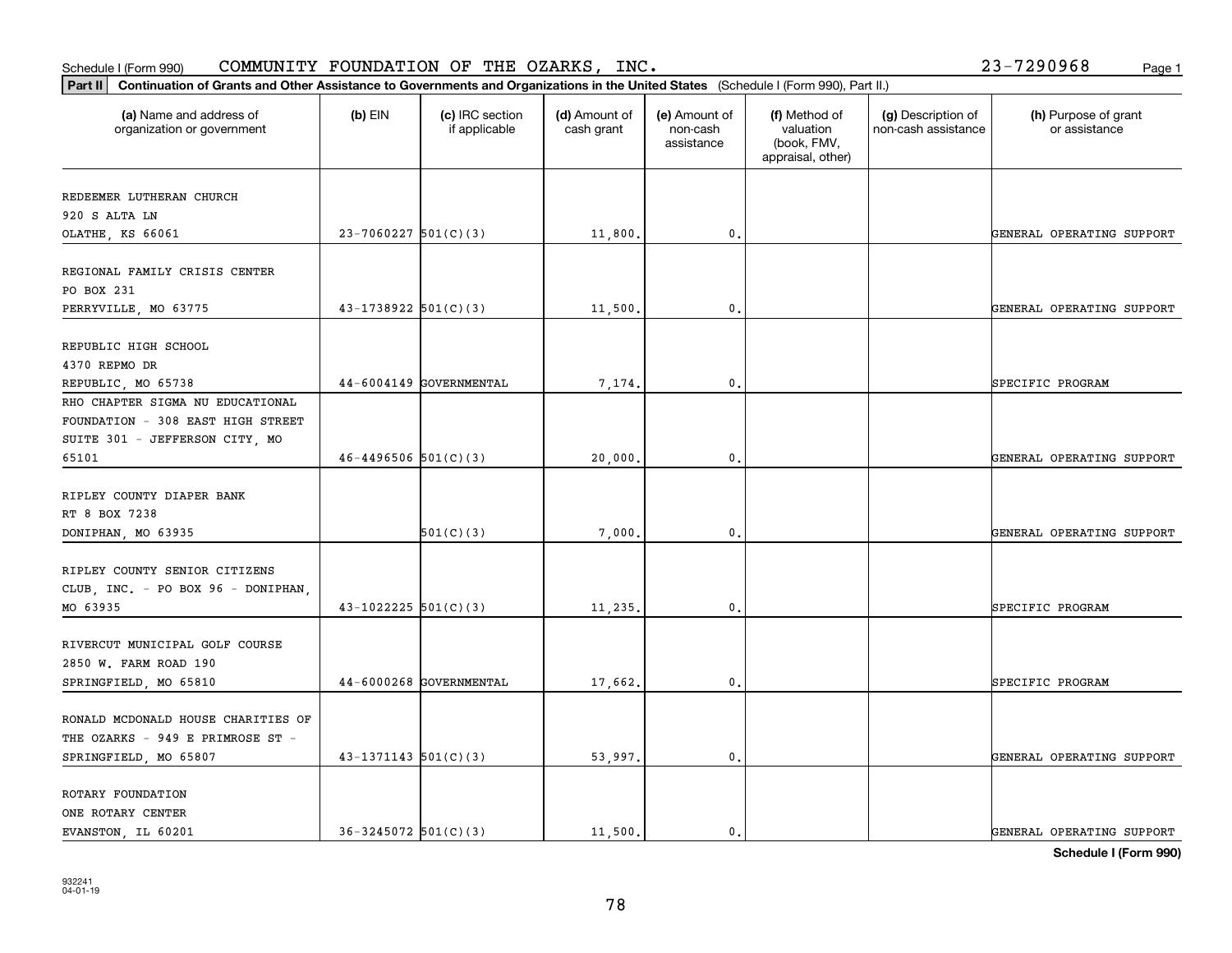SALVATION ARMY

5550 PRAIRIE STONE PARKWAY

| RURAL SCHOOLS PARTNERSHIP CAPACITY |                            |         |                |  |                           |
|------------------------------------|----------------------------|---------|----------------|--|---------------------------|
| BUILDING FUND - 425 E TRAFFICWAY - |                            |         |                |  |                           |
| SPRINGFIELD, MO 65806              | $23 - 7290968$ 501(C)(3)   | 5,851.  | $\mathbf{0}$ . |  | SPECIFIC PROGRAM          |
|                                    |                            |         |                |  |                           |
| RURAL SCHOOLS PARTNERSHIP          |                            |         |                |  |                           |
| DIVERSITY PROGRAM FUND - 425 E     |                            |         |                |  |                           |
| TRAFFICWAY - SPRINGFIELD, MO 65806 | $23-7290968$ 501(C)(3)     | 9,700.  | 0.             |  | SPECIFIC PROGRAM          |
|                                    |                            |         |                |  |                           |
| SAFE AND SOBER INC.                |                            |         |                |  |                           |
| 3331 E RIDGEVIEW STREET            |                            |         |                |  |                           |
| SPRINGFIELD, MO 65804              | $46 - 3408060$ $501(C)(3)$ | 25,000. | $\mathbf{0}$ . |  | SPECIFIC PROGRAM          |
|                                    |                            |         |                |  |                           |
| SAFE HOUSE FOR WOMEN               |                            |         |                |  |                           |
| 230 N. SPRING ST.                  |                            |         |                |  |                           |
| CAPE GIRARDEAU, MO 63701           | $43 - 1557403$ 501(C)(3)   | 10,500. | $\mathbf{0}$ . |  | GENERAL OPERATING SUPPORT |
| SALEM AREA COMMUNITY BETTERMENT    |                            |         |                |  |                           |
|                                    |                            |         |                |  |                           |
| ASSOCIATION - PO BOX 190 - SALEM,  |                            |         |                |  |                           |
| MO 65560                           | $43 - 1677891$ 501(C)(3)   | 21,009. | $\mathbf{0}$ . |  | SPECIFIC PROGRAM          |
| SALEM R-80 PUBLIC SCHOOLS          |                            |         |                |  |                           |
| 1409 W ROLLA RD                    |                            |         |                |  |                           |
|                                    |                            |         |                |  |                           |

### Schedule I (Form 990)  ${\tt COMMUNITY}$  <code>FOUNDATION OF THE OZARKS, INC</code> .  $23-7290968$  Page 1

organization or government

RURAL SCHOOLS COLLABORATIVE

RURAL SCHOOLS COLLABORATIVE FUND

P.O. BOX 154

425 EAST TRAFFICWAY

**Part II Continuation of Grants and Other Assistance to Governments and Organizations in the United States**  (Schedule I (Form 990), Part II.)

if applicable

 $(b)$  EIN  $(c)$  IRC section

**(a) (b) (c) (d) (e) (f) (g) (h)** Name and address of

(d) Amount of cash grant

CAMBRIDGE, WI 53523  $\begin{vmatrix} 47-1906248 & 501(C)(3) \end{vmatrix}$  87,400. 0. 0.

SPRINGFIELD, MO 65806 8000 23-7290968 501(C)(3) 23-7290968 101(C)(3) 23-7290968 22000.

(e) Amount of non-cashassistance

(f) Method of valuation (book, FMV, appraisal, other)

(g) Description of non-cash assistance

(h) Purpose of grant or assistance

SALEM, MO 65560 43-6003372 501(C)3 43-6003372 501. 43-673.

HOFFMAN ESTATES, IL 60192  $\begin{vmatrix} 36-2167910 & 501(C)(3) \end{vmatrix}$  6,489. 0. 0.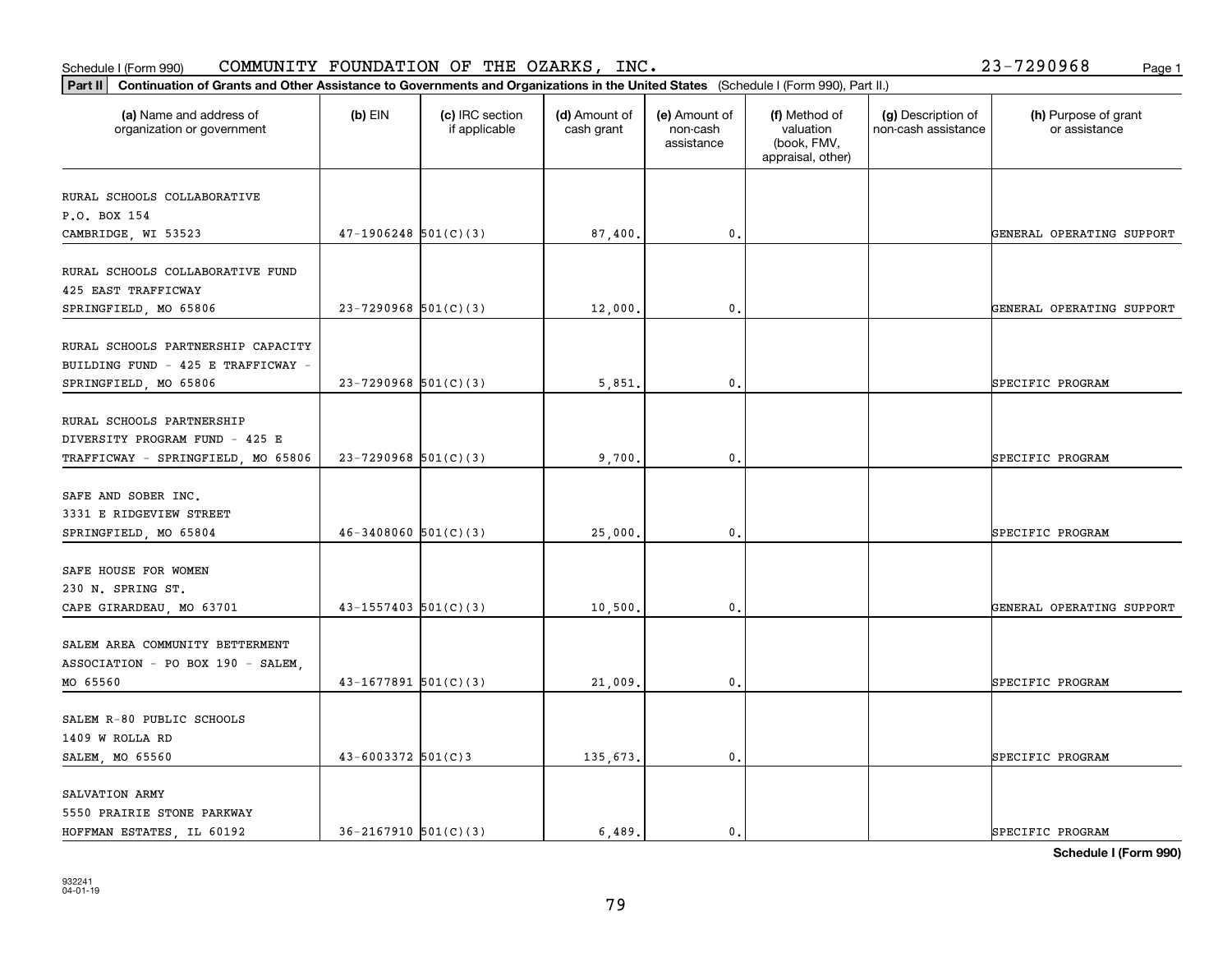#### **Part II Continuation of Grants and Other Assistance to Governments and Organization of Grants and Organization of Grants and Organizations of United States** *I***n the United States <b>Property** and Organizations of Organiza Schedule I (Form 990)  ${\tt COMMUNITY}$  <code>FOUNDATION OF THE OZARKS, INC</code> .  $23-7290968$  Page 1

| Continuation of Grants and Other Assistance to Governments and Organizations in the United States (Schedule I (Form 990), Part II.)<br>Part II |                            |                                  |                             |                                         |                                                                |                                           |                                       |
|------------------------------------------------------------------------------------------------------------------------------------------------|----------------------------|----------------------------------|-----------------------------|-----------------------------------------|----------------------------------------------------------------|-------------------------------------------|---------------------------------------|
| (a) Name and address of<br>organization or government                                                                                          | $(b)$ EIN                  | (c) IRC section<br>if applicable | (d) Amount of<br>cash grant | (e) Amount of<br>non-cash<br>assistance | (f) Method of<br>valuation<br>(book, FMV,<br>appraisal, other) | (g) Description of<br>non-cash assistance | (h) Purpose of grant<br>or assistance |
| SALVATION ARMY - COFFEYVILLE,<br>KANSAS - PO BOX 514 - COFFEYVILLE<br>KS 67337                                                                 | $13 - 5562351$ $501(C)(3)$ |                                  | 9,758.                      | 0.                                      |                                                                |                                           | SPECIFIC PROGRAM                      |
| SALVATION ARMY - DENT COUNTY<br>1200 W. ROLLA ROAD<br>SALEM, MO 65560                                                                          | $43 - 0653584$ 501(C)(3)   |                                  | 15,000.                     | $\mathbf{0}$ .                          |                                                                |                                           | GENERAL OPERATING SUPPORT             |
| SALVATION ARMY - JOPLIN<br>320 E. 8TH<br>JOPLIN, MO 64801                                                                                      | $44-0545998$ $501(C)(3)$   |                                  | 5,200                       | $\mathbf{0}$                            |                                                                |                                           | GENERAL OPERATING SUPPORT             |
| SALVATION ARMY OF SPRINGFIELD, MO<br>P.O. BOX 9685<br>SPRINGFIELD, MO 65801                                                                    | $58 - 0660607$ $501(C)(3)$ |                                  | 46,081.                     | 0.                                      |                                                                |                                           | GENERAL OPERATING SUPPORT             |
| SARCOXIE CEMETERY ASSOCIATION<br>PO BOX 541<br>SARCOXIE, MO 64862                                                                              | $44-0603750$ 501(C)(13)    |                                  | 13,240.                     | $\mathbf{0}$ .                          |                                                                |                                           | SPECIFIC PROGRAM                      |
| SARCOXIE SENIOR CENTER<br>PO BOX 501<br>SARCOXIE, MO 64862                                                                                     | $82-0720019$ 501(C)(3)     |                                  | 7,770.                      | 0.                                      |                                                                |                                           | GENERAL OPERATING SUPPORT             |
| SCHOOL OF THE OSAGE<br>PO BOX 1960<br>LAKE OZARK, MO 65065                                                                                     |                            | 43-0829976 GOVERNMENTAL          | 6,500.                      | $\mathbf{0}$ .                          |                                                                |                                           | GENERAL OPERATING SUPPORT             |
| SCHOOL SISTERS OF NOTRE DAME<br>320 EAST RIPA AVE<br>ST. LOUIS, MO 63125                                                                       | $45-1296033$ 501(C)(3)     |                                  | 25,000.                     | $\mathfrak o$ .                         |                                                                |                                           | GENERAL OPERATING SUPPORT             |
| SENIOR AGE AREA AGENCY ON AGING<br>1735 S. FORT AVE.<br>SPRINGFIELD, MO 65807                                                                  | $43 - 1018538$ $501(C)(3)$ |                                  | 62.990.                     | 0.                                      |                                                                |                                           | SPECIFIC PROGRAM                      |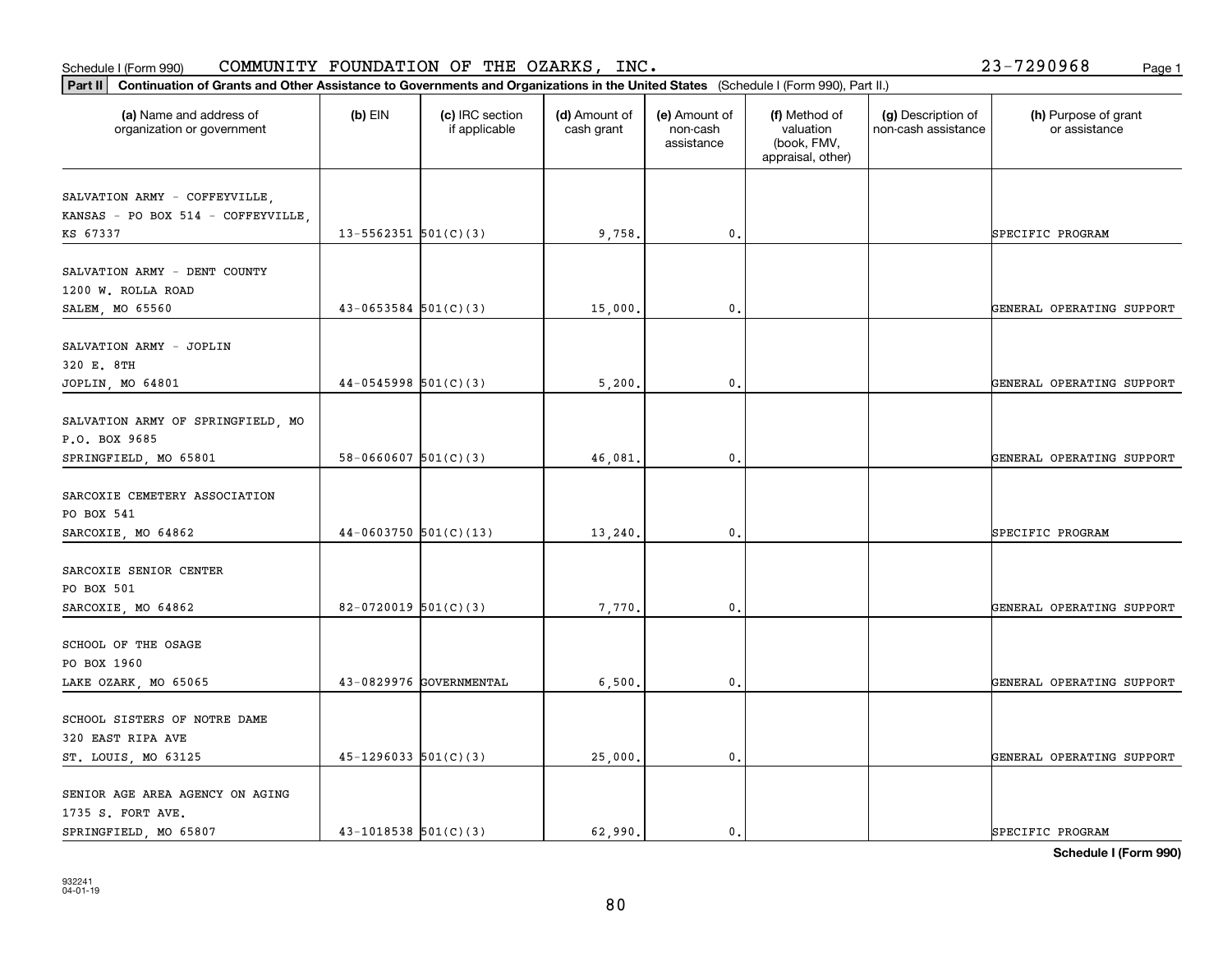| :) (3) | 25,826. |  |
|--------|---------|--|

81

**Schedule I (Form 990)**

| organization or government                                                           |                            | if applicable | cash grant | non-cash<br>assistance | valuation<br>(book, FMV,<br>appraisal, other) | non-cash assistance | or assistance             |
|--------------------------------------------------------------------------------------|----------------------------|---------------|------------|------------------------|-----------------------------------------------|---------------------|---------------------------|
| SENIOR FOUNDATION OF THE OZARKS<br>205 PARK CENTRAL EAST #312                        |                            |               |            |                        |                                               |                     |                           |
| SPRINGFIELD, MO 65806                                                                | $43 - 1533247$ $501(C)(3)$ |               | 48,000.    | $\mathfrak{o}$ .       |                                               |                     | GENERAL OPERATING SUPPORT |
| SEYMOUR NAZARENE CHURCH<br>PO BOX 477                                                |                            |               |            |                        |                                               |                     |                           |
| SEYMOUR, MO 65746                                                                    | $43 - 1461234$ $501(C)(3)$ |               | 10,000     | 0.                     |                                               |                     | SPECIFIC PROGRAM          |
| SHARE IT FORWARD<br>2800 W HWY 76 COUNTY BLVD<br>BRANSON, MO 65616                   | $20-1582086$ 501(C)(3)     |               | 165,000.   | 0.                     |                                               |                     | GENERAL OPERATING SUPPORT |
| SILVER DOLLAR CITY FOUNDATION<br>7347 W HWY 76                                       |                            |               |            |                        |                                               |                     |                           |
| BRANSON, MO 65616                                                                    | $43-1742873$ 501(C)(3)     |               | 115,000    | 0.                     |                                               |                     | SPECIFIC PROGRAM          |
| SISTERS OF SAINTS CYRIL &<br>METHODIUS - 580 RAILROAD STREET -<br>DANVILLE, PA 17821 | $24-0795486$ 501(C)(3)     |               | 5,000.     | 0.                     |                                               |                     | GENERAL OPERATING SUPPORT |
| SOUTH CENTRAL MISSOURI FCA<br>114 BUSINESS PARK DR<br>BRANSON, MO 65616              | $44-0610626$ 501(C)(3)     |               | 12,500     | 0.                     |                                               |                     | GENERAL OPERATING SUPPORT |
| SOUTHEAST HEALTH FOUNDATION<br>1849 BROADWAY                                         |                            |               |            |                        |                                               |                     |                           |
| CAPE GIRARDEAU, MO 63701                                                             | $27-3868479$ 501(C)(3)     |               | 5,000.     | $\mathfrak{o}$ .       |                                               |                     | GENERAL OPERATING SUPPORT |
| SOUTHEAST MISSOURI FOOD BANK<br>PO BOX 190                                           |                            |               |            |                        |                                               |                     |                           |
| SIKESTON, MO 63801                                                                   | $43 - 1395863$ $501(C)(3)$ |               | 7,250.     | 0.                     |                                               |                     | GENERAL OPERATING SUPPORT |
| SOUTHMINSTER PRESBYTERIAN CHURCH<br>2245 S HOLLAND                                   |                            |               |            |                        |                                               |                     |                           |
| SPRINGFIELD, MO 65807                                                                | $44-0667828$ 501(C)(3)     |               | 25,826.    | $\mathbf{0}$ .         |                                               |                     | GENERAL OPERATING SUPPORT |

## Schedule I (Form 990)  ${\tt COMMUNITY}$  <code>FOUNDATION OF THE OZARKS, INC</code> .  $23-7290968$  Page 1

**Part II Continuation of Grants and Other Assistance to Governments and Organizations in the United States**  (Schedule I (Form 990), Part II.)

 $(b)$  EIN  $(c)$  IRC section

**(a) (b) (c) (d) (e) (f) (g) (h)** Name and address of

(d) Amount of

(e) Amount of

(f) Method of

(g) Description of

(h) Purpose of grant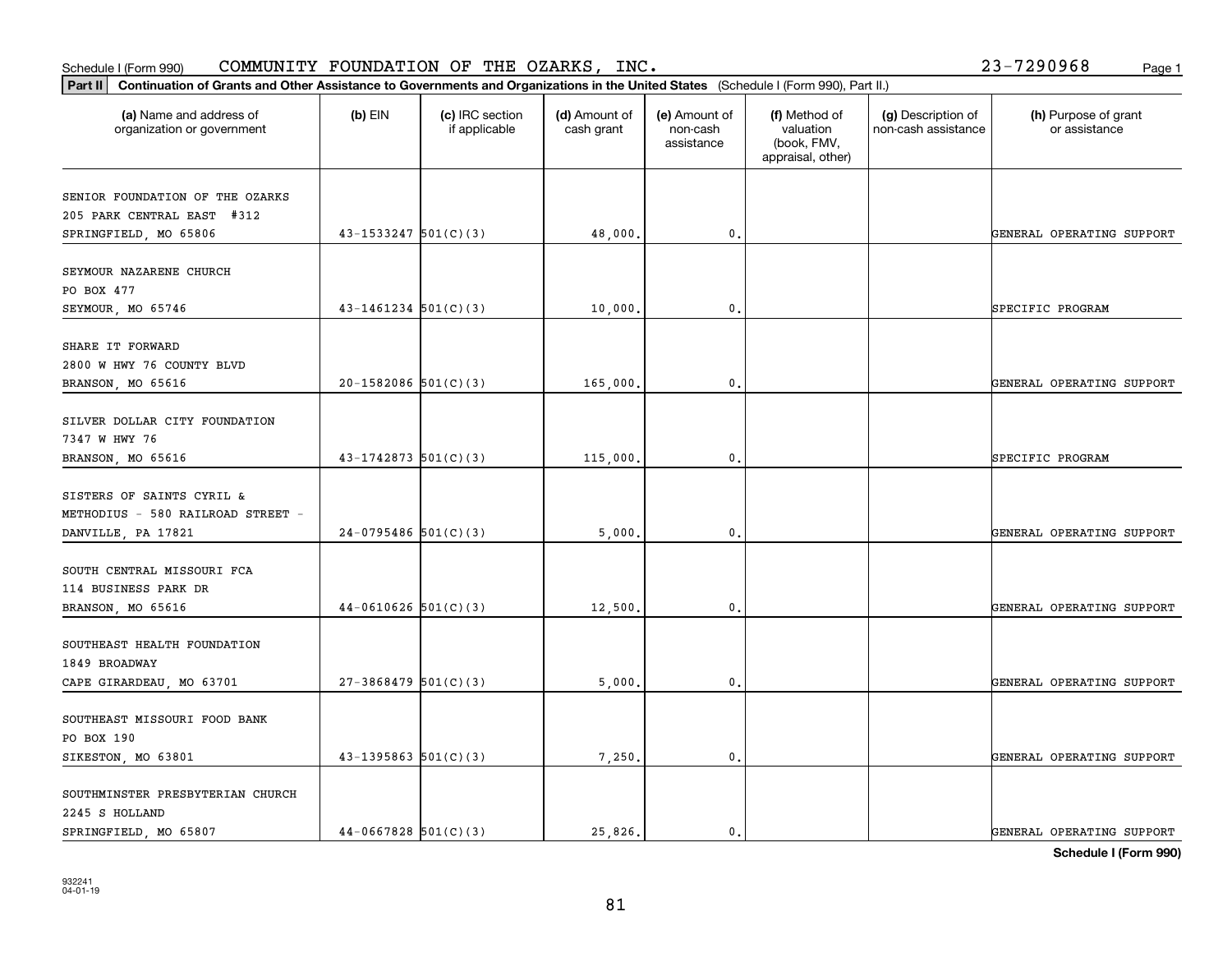| SOUTHWEST BAPTIST UNIVERSITY            |                            |         |                |                           |
|-----------------------------------------|----------------------------|---------|----------------|---------------------------|
| 1601 S SPRINGFIELD<br>BOLIVAR, MO 65613 | $44-0567385$ 501(C)(3)     | 18,284. | 0.             | SPECIFIC PROGRAM          |
|                                         |                            |         |                |                           |
| SOUTHWEST MISSOURI AREA COALITION       |                            |         |                |                           |
| PO BOX 14                               |                            |         |                |                           |
| LOCKWOOD, MO 65682                      | $27 - 3253482$ 501(C)(3)   | 5,000.  | $\mathbf{0}$ . | GENERAL OPERATING SUPPORT |
| SPARTA R-III SCHOOL DISTRICT            |                            |         |                |                           |
| PO BOX 160                              |                            |         |                |                           |
| SPARTA, MO 65753                        | $44-6004416$ GOVERNMENTAL  | 13,880. | $\mathbf{0}$ . | SPECIFIC PROGRAM          |
| SPRING RIVER CHRISTIAN VILLAGE          |                            |         |                |                           |
| 201 S NORTHPARK LN                      |                            |         |                |                           |
| JOPLIN, MO 64801                        | $43 - 1341462$ $501(C)(3)$ | 5,000.  | 0.             | GENERAL OPERATING SUPPORT |
| SPRINGFIELD AREA FOUNDATION FOR         |                            |         |                |                           |
| ARCHITECTURE SCHOLARSHIP FUND -         |                            |         |                |                           |
| 425 E TRAFFICWAY - SPRINGFIELD, MO      |                            |         |                |                           |
| 65806                                   | $23 - 7290968$ 501(C)(3)   | 15,000. | $\mathbf{0}$ . | SPECIFIC PROGRAM          |
| SPRINGFIELD ART MUSEUM                  |                            |         |                |                           |
| 1111 E. BROOKSIDE                       |                            |         |                |                           |
| SPRINGFIELD, MO 65807                   | $44-0560018$ 501(C)(3)     | 54,818. | $\mathbf{0}$ . | SPECIFIC PROGRAM          |
| SPRINGFIELD CATHOLIC SCHOOLS            |                            |         |                |                           |
| 2340 S EASTGATE AVE                     |                            |         |                |                           |
| SPRINGFIELD, MO 65809                   | $44-0619146$ 501(C)(3)     | 43,112. | $\mathbf{0}$ . | SPECIFIC PROGRAM          |
|                                         |                            |         |                |                           |
| SPRINGFIELD CONTEMPORARY THEATRE        |                            |         |                |                           |
| INC. - PO BOX 6228 - SPRINGFIELD,       |                            |         |                |                           |
| MO 65801                                | $94-3445098$ 501(C)(3)     | 11,000. | 0.             | SPECIFIC PROGRAM          |
| SPRINGFIELD COUNCIL OF PTAS             |                            |         |                |                           |
| 1458 E. CHESTNUT EXPRESSWAY             |                            |         |                |                           |
| SPRINGFIELD, MO 65802                   | $23 - 7126624$ 501(C)(3)   | 5,000.  | 0.             | SPECIFIC PROGRAM          |

Schedule I (Form 990)  ${\tt COMMUNITY}$  <code>FOUNDATION OF THE OZARKS, INC</code> .  $23-7290968$  Page 1

organization or government

**Part II Continuation of Grants and Other Assistance to Governments and Organizations in the United States**  (Schedule I (Form 990), Part II.)

if applicable

 $(b)$  EIN  $(c)$  IRC section

**(a) (b) (c) (d) (e) (f) (g) (h)** Name and address of

(d) Amount of cash grant

(e) Amount of non-cashassistance

(f) Method of valuation (book, FMV, appraisal, other)

(g) Description of non-cash assistance

(h) Purpose of grant or assistance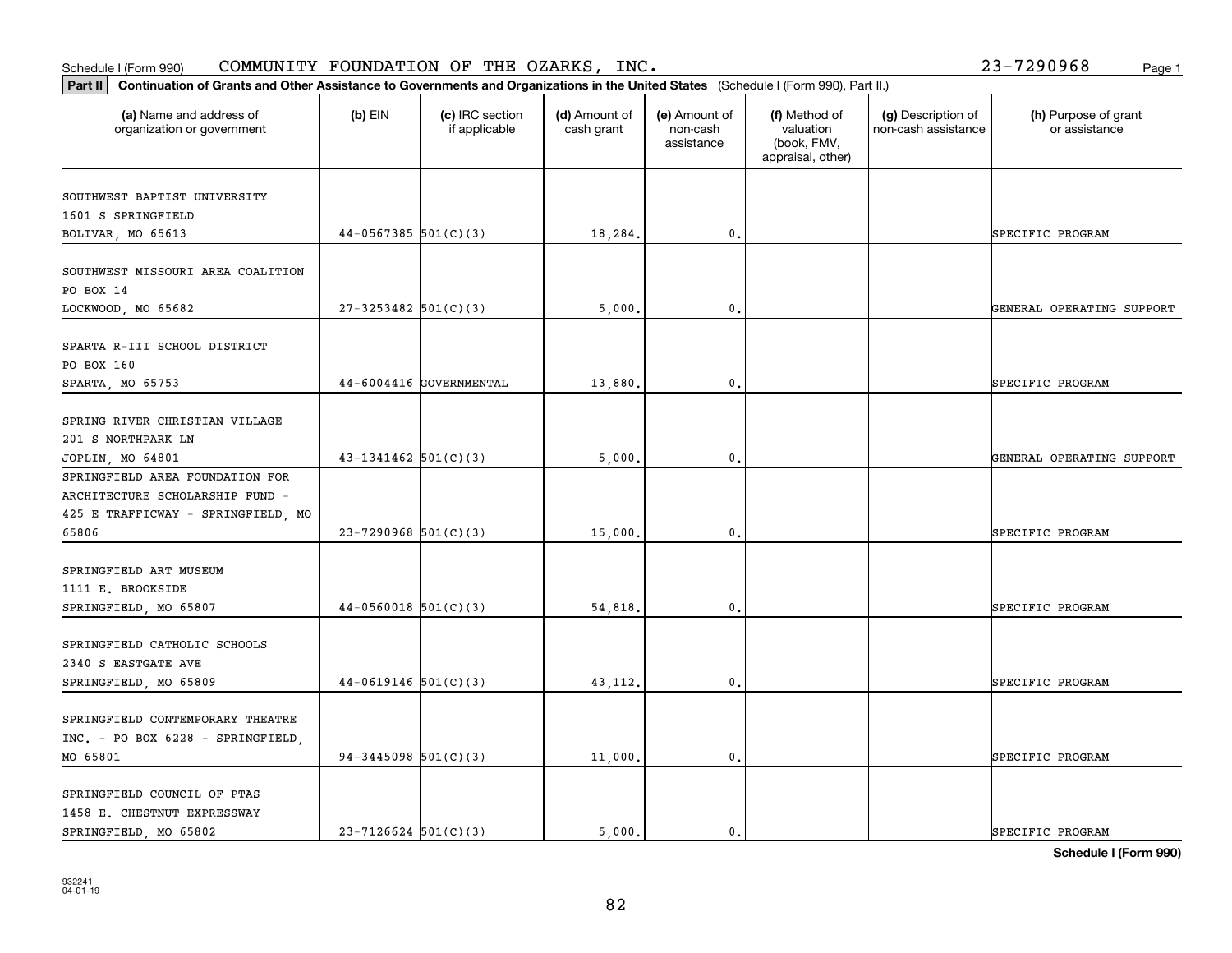SPRINGFIELD SISTER CITIES

ASSOCIATION CAPACITY BUILDING FUND - 425 E TRAFFICWAY - SPRINGFIELD,

| SPRINGFIELD POLICE OFFICERS        |                            |                         |          |                |  |                           |
|------------------------------------|----------------------------|-------------------------|----------|----------------|--|---------------------------|
| ASSOCIATION - PO BOX 1430 -        |                            |                         |          |                |  |                           |
| SPRINGFIELD, MO 65801              |                            | 23-7097359 GOVERNMENTAL | 6,000.   | 0.             |  | SPECIFIC PROGRAM          |
|                                    |                            |                         |          |                |  |                           |
| SPRINGFIELD R-12 PUBLIC SCHOOLS    |                            |                         |          |                |  |                           |
| 1359 E ST LOUIS ST                 |                            |                         |          |                |  |                           |
| SPRINGFIELD, MO 65802              |                            | 44-6005539 GOVERNMENTAL | 8,500.   | 0.             |  | SPECIFIC PROGRAM          |
| SPRINGFIELD REGIONAL ARTS COUNCIL  |                            |                         |          |                |  |                           |
| 411 N SHERMAN PKWY                 |                            |                         |          |                |  |                           |
| SPRINGFIELD, MO 65802              | $43 - 1225541$ $501(C)(3)$ |                         | 7,900.   | $\mathbf{0}$ . |  | SPECIFIC PROGRAM          |
| SPRINGFIELD REGIONAL OPERA         |                            |                         |          |                |  |                           |
| CREAMERY ARTS CENTER               |                            |                         |          |                |  |                           |
| SPRINGFIELD, MO 65802              | $43 - 1222808$ 501(C)(3)   |                         | 9,778.   | 0.             |  | GENERAL OPERATING SUPPORT |
| SPRINGFIELD SCULPTURE WALK         |                            |                         |          |                |  |                           |
| INITIATIVE FUND - 425 EAST         |                            |                         |          |                |  |                           |
| TRAFFICWAY - SPRINGFIELD, MO 65806 | $23-7290968$ 501(C)(3)     |                         | 16, 200. | $\mathbf{0}$ . |  | SPECIFIC PROGRAM          |
| SPRINGFIELD SISTER CITIES          |                            |                         |          |                |  |                           |
| ASSOCIATION - 2400 S SCENIC -      |                            |                         |          |                |  |                           |

organization or government

SPRINGFIELD DREAM CENTER 829 WEST ATLANTIC ST.

321 EAST CHESTNUT

SPRINGFIELD POLICE DEPARTMENT

**Part II Continuation of Grants and Other Assistance to Governments and Organizations in the United States**  (Schedule I (Form 990), Part II.)

if applicable

 $(b)$  EIN  $(c)$  IRC section

**(a) (b) (c) (d) (e) (f) (g) (h)** Name and address of

SPRINGFIELD, MO 65803 | 05-0574634 501(C)(3) | 35,500. 0. 0. SPECIFIC PROGRAM

SPRINGFIELD, MO 65802 44-6000268 GOVERNMENTAL 90,352. 0. 0. SPECIFIC PROGRAM

(d) Amount of cash grant

(e) Amount of non-cashassistance

(f) Method of valuation (book, FMV, appraisal, other)

(g) Description of non-cash assistance

(h) Purpose of grant or assistance

**Schedule I (Form 990)**

MO 65806 23-7290968 501(C)(3) 7,800. 0. SPECIFIC PROGRAM

SPRINGFIELD, MO 65803 43-1363524 501(C)(3) | 15,449. 0. 0. | GENERAL OPERATING SUPPORT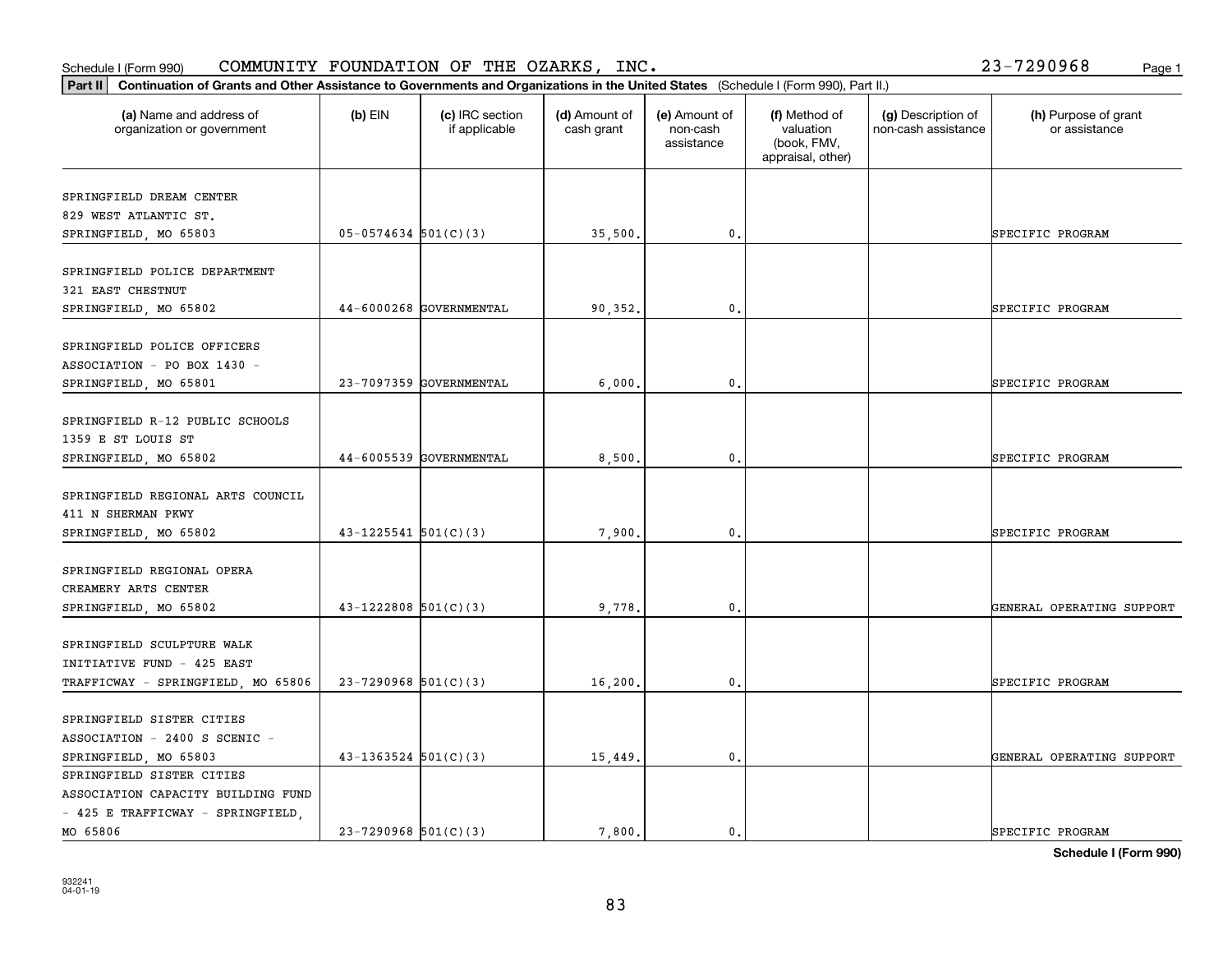#### Schedule I (Form 990)  ${\tt COMMUNITY}$  <code>FOUNDATION OF THE OZARKS, INC</code> .  $23-7290968$  Page 1

|  | 23-7290968 | Page 1 |
|--|------------|--------|
|  |            |        |

| Part II                                                                                                    |                            |                                  |                             |                                         |                                                                | Continuation of Grants and Other Assistance to Governments and Organizations in the United States (Schedule I (Form 990), Part II.) |                                       |  |  |  |  |
|------------------------------------------------------------------------------------------------------------|----------------------------|----------------------------------|-----------------------------|-----------------------------------------|----------------------------------------------------------------|-------------------------------------------------------------------------------------------------------------------------------------|---------------------------------------|--|--|--|--|
| (a) Name and address of<br>organization or government                                                      | $(b)$ EIN                  | (c) IRC section<br>if applicable | (d) Amount of<br>cash grant | (e) Amount of<br>non-cash<br>assistance | (f) Method of<br>valuation<br>(book, FMV,<br>appraisal, other) | (g) Description of<br>non-cash assistance                                                                                           | (h) Purpose of grant<br>or assistance |  |  |  |  |
| SPRINGFIELD SYMPHONY ORCHESTRA<br>411 N SHERMAN PKWY<br>SPRINGFIELD, MO 65802                              | $43-0797224$ 501(C)(3)     |                                  | 35,505.                     | $\mathfrak{o}$ .                        |                                                                |                                                                                                                                     | GENERAL OPERATING SUPPORT             |  |  |  |  |
| SPRINGFIELD VICTORY MISSION<br>PO BOX 2884<br>SPRINGFIELD, MO 65801                                        | $43 - 1345089$ 501(C)(3)   |                                  | 46,701                      | $\mathbf{0}$ .                          |                                                                |                                                                                                                                     | GENERAL OPERATING SUPPORT             |  |  |  |  |
| SPRINGFIELD-GREENE COUNTY LIBRARY<br>DISTRICT - 4653 S CAMPBELL -<br>SPRINGFIELD, MO 65810                 |                            | 05-0534215 GOVERNMENTAL          | 12,533.                     | $\mathbf{0}$                            |                                                                |                                                                                                                                     | SPECIFIC PROGRAM                      |  |  |  |  |
| SPRINGFIELD-GREENE COUNTY LIBRARY<br>FOUNDATION FUND - 425 E.<br>TRAFFICWAY - SPRINGFIELD, MO 65806        | $23 - 7290968$ 501(C)(3)   |                                  | 11,283.                     | $\mathfrak{o}$ .                        |                                                                |                                                                                                                                     | SPECIFIC PROGRAM                      |  |  |  |  |
| SPRINGFIELD-GREENE COUNTY PUBLIC<br>LIBRARY FOUNDATION - 4653 S<br>CAMPBELL AVE - SPRINGFIELD, MO<br>65810 | $43 - 1655656$ $501(C)(3)$ |                                  | 15,950.                     | $\mathbf{0}$ .                          |                                                                |                                                                                                                                     | GENERAL OPERATING SUPPORT             |  |  |  |  |
| ST. AGNES CATHEDRAL<br>535 S JEFFERSON<br>SPRINGFIELD, MO 65806                                            | $44-0581498$ 501(C)(3)     |                                  | 10,000                      | $\mathbf{0}$                            |                                                                |                                                                                                                                     | GENERAL OPERATING SUPPORT             |  |  |  |  |
| ST. ANN CATHOLIC SCHOOL<br>7231 MISSION ROAD<br>PRAIRIE VILLAGE, KS 66208                                  | $48-0650538$ $501(C)(3)$   |                                  | 20,000                      | $^{\circ}$ .                            |                                                                |                                                                                                                                     | SPECIFIC PROGRAM                      |  |  |  |  |
| ST. COLETTA OF WISCONSIN<br>N4637 COUNTY ROAD Y<br>JEFFERSON, WI 53549                                     | $39-0816855$ 501(C)(3)     |                                  | 10,000.                     | $\mathbf{0}$ .                          |                                                                |                                                                                                                                     | GENERAL OPERATING SUPPORT             |  |  |  |  |
| ST. JAMES EPISCOPAL CHURCH<br>2645 E. SOUTHERN HILLS BLVD.<br>SPRINGFIELD, MO 65804                        | $44-0666149$ 501(C)(3)     |                                  | 36.300.                     | $\mathfrak{o}$ .                        |                                                                |                                                                                                                                     | GENERAL OPERATING SUPPORT             |  |  |  |  |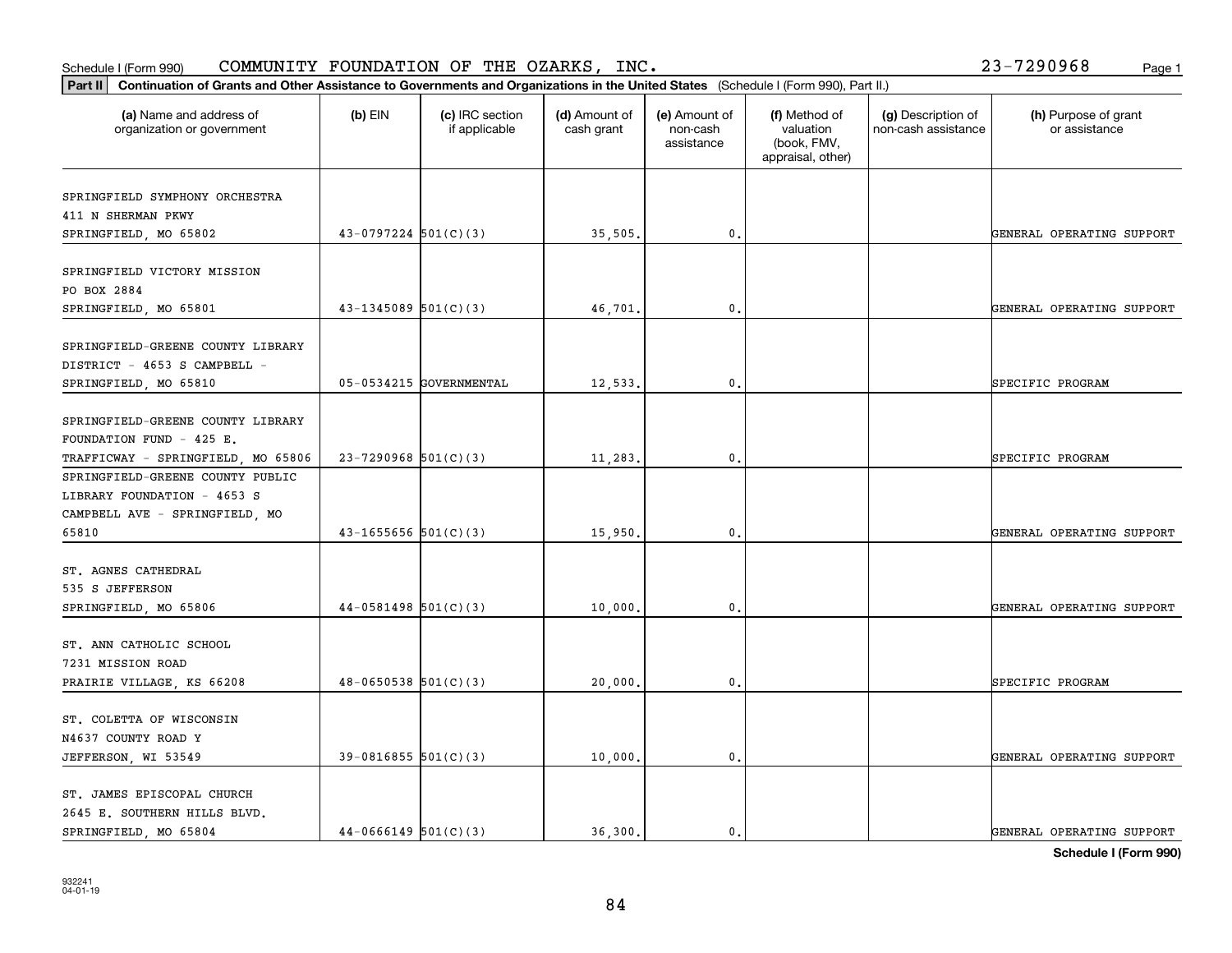720 W. SLOAN

ST. SUSANNE'S FOOD PANTRY

| MEMPHIS, TN 38105                  | 62-0646012 $501(C)(3)$     |           | 20,900. | 0. | GENERAL OPERATING SUPPORT |
|------------------------------------|----------------------------|-----------|---------|----|---------------------------|
| ST. MARY'S CATHOLIC CHURCH         |                            |           |         |    |                           |
| 200 FRONT ST                       |                            |           |         |    |                           |
| PIERCE CITY, MO 65723              |                            | 501(C)(3) | 25,000. | 0. | GENERAL OPERATING SUPPORT |
| ST. MARY'S UNIVERSITY              |                            |           |         |    |                           |
| ONE CAMINO SANTA MARIA             |                            |           |         |    |                           |
| SAN ANTONIO, TX 78228              |                            | 501(C)(3) | 25,000. | 0. | GENERAL OPERATING SUPPORT |
| ST. PATRICK'S CATHOLIC CHURCH      |                            |           |         |    |                           |
| 638 WEST D AVENUE                  |                            |           |         |    |                           |
| KINGMAN, KS 67068                  | $48-0543796$ 501(C)(3)     |           | 9,309.  | 0. | SPECIFIC PROGRAM          |
| ST. PAUL'S UNITED METHODIST CHURCH |                            |           |         |    |                           |
| OF JOPLIN - 2423 WEST 26TH STREET  |                            |           |         |    |                           |
| - JOPLIN, MO 64804                 | $43 - 1149608$ $501(C)(3)$ |           | 31,998. | 0. | GENERAL OPERATING SUPPORT |
| ST. SUSANNE'S CATHOLIC CHURCH      |                            |           |         |    |                           |
| 700 W SLOAN                        |                            |           |         |    |                           |
| MT. VERNON, MO 65712               | $43-1693914$ $501(C)(3)$   |           | 8,600.  | 0. | SPECIFIC PROGRAM          |

### Schedule I (Form 990)  ${\tt COMMUNITY}$  <code>FOUNDATION OF THE OZARKS, INC</code> .  $23-7290968$  Page 1

organization or government

ST. JOHN'S LUTHERAN CHURCH

ST. JOSEPH CATHOLIC PARISH

ST. JUDE CHILDREN'S RESEARCH HOSPITAL - 501 ST. JUDE PLACE -

23237 HWY H

11824 ZELL RD

**Part II Continuation of Grants and Other Assistance to Governments and Organizations in the United States**  (Schedule I (Form 990), Part II.)

if applicable

 $(b)$  EIN  $(c)$  IRC section

**(a) (b) (c) (d) (e) (f) (g) (h)** Name and address of

STE GENEVIEVE, MO 63670 43-0653597 501(C)(3) 9,210. 0. SPECIFIC PROGRAM

(d) Amount of cash grant

MONETT, MO 65708 **12000000 130000000 12000000 1200000** 18,851. 18,851. 0.

(e) Amount of non-cashassistance

(f) Method of valuation (book, FMV, appraisal, other)

(g) Description of non-cash assistance

(h) Purpose of grant or assistance

MOUNT VERNON, MO 65712  $\begin{vmatrix} 501(C)(3) & 10,000 \end{vmatrix}$  0. Observer the support of the support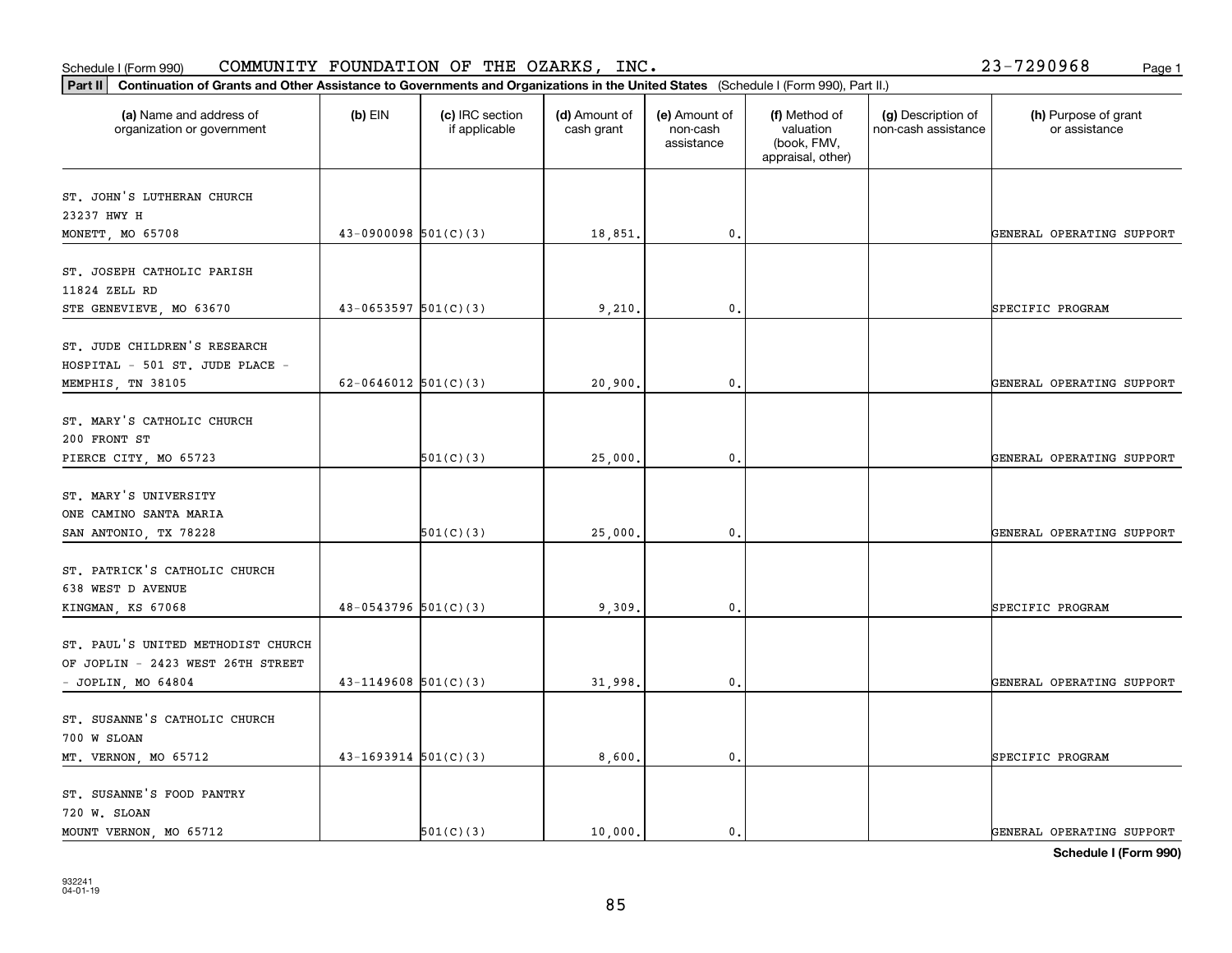#### Schedule I (Form 990) COMMUNITY FOUNDATION OF THE OZARKS, INC。 Page 1 COMMUNITY FOUNDATION OF THE OZARKS, INC. 23-7290968

| Part II   Continuation of Grants and Other Assistance to Governments and Organizations in the United States (Schedule I (Form 990), Part II.) |                            |                                  |                             |                                         |                                                                |                                           |                                       |
|-----------------------------------------------------------------------------------------------------------------------------------------------|----------------------------|----------------------------------|-----------------------------|-----------------------------------------|----------------------------------------------------------------|-------------------------------------------|---------------------------------------|
| (a) Name and address of<br>organization or government                                                                                         | $(b)$ EIN                  | (c) IRC section<br>if applicable | (d) Amount of<br>cash grant | (e) Amount of<br>non-cash<br>assistance | (f) Method of<br>valuation<br>(book, FMV,<br>appraisal, other) | (g) Description of<br>non-cash assistance | (h) Purpose of grant<br>or assistance |
| ST. VINCENT DE PAUL SOCIETY - ST.                                                                                                             |                            |                                  |                             |                                         |                                                                |                                           |                                       |
| AGNES PARISH - 40 ST. AGNES DR -                                                                                                              |                            |                                  |                             |                                         |                                                                |                                           |                                       |
| BLOOMSDALE, MO 63627                                                                                                                          | $27-0195966$ 501(C)(3)     |                                  | 5,000.                      | $\mathbf{0}$ .                          |                                                                |                                           | SPECIFIC PROGRAM                      |
|                                                                                                                                               |                            |                                  |                             |                                         |                                                                |                                           |                                       |
| STATE HISTORICAL SOCIETY OF                                                                                                                   |                            |                                  |                             |                                         |                                                                |                                           |                                       |
| MISSOURI - 1020 LOWRY STREET -                                                                                                                |                            |                                  |                             |                                         |                                                                |                                           |                                       |
| COLUMBIA, MO 65201                                                                                                                            | $43 - 6035196$ $501(C)(3)$ |                                  | 211,000                     | $\mathfrak{o}$ .                        |                                                                |                                           | GENERAL OPERATING SUPPORT             |
|                                                                                                                                               |                            |                                  |                             |                                         |                                                                |                                           |                                       |
| STE. GENEVIEVE CO. SHELTERED                                                                                                                  |                            |                                  |                             |                                         |                                                                |                                           |                                       |
| WORKSHOP - 10929 INDUSTRIAL DRIVE                                                                                                             |                            |                                  |                             |                                         |                                                                |                                           |                                       |
| - STE GENEVIEVE, MO 63670                                                                                                                     | $51-0200666$ $501(C)(3)$   |                                  | 12,000,                     | $\mathbf{0}$ .                          |                                                                |                                           | SPECIFIC PROGRAM                      |
| STE. GENEVIEVE COMMUNITY SERVICES                                                                                                             |                            |                                  |                             |                                         |                                                                |                                           |                                       |
|                                                                                                                                               |                            |                                  |                             |                                         |                                                                |                                           |                                       |
| FORUM - PO BOX 248 - STE                                                                                                                      |                            |                                  |                             |                                         |                                                                |                                           |                                       |
| GENEVIEVE, MO 63670                                                                                                                           | $43-1656059$ 501(C)(3)     |                                  | 12,000                      | 0.                                      |                                                                |                                           | SPECIFIC PROGRAM                      |
| STE. GENEVIEVE COUNTY                                                                                                                         |                            |                                  |                             |                                         |                                                                |                                           |                                       |
| P.O. BOX 306                                                                                                                                  |                            |                                  |                             |                                         |                                                                |                                           |                                       |
| STE GENEVIEVE, MO 63670                                                                                                                       |                            | 501(C)(3)                        | 27,000                      | 0.                                      |                                                                |                                           | SPECIFIC PROGRAM                      |
| STE. GENEVIEVE COUNTY COMMUNITY                                                                                                               |                            |                                  |                             |                                         |                                                                |                                           |                                       |
| FOUNDATION SCHOLARSHIP FUND - 425                                                                                                             |                            |                                  |                             |                                         |                                                                |                                           |                                       |
| E TRAFFICWAY - SPRINGFIELD, MO                                                                                                                |                            |                                  |                             |                                         |                                                                |                                           |                                       |
| 65806                                                                                                                                         | $23 - 7290968$ 501(C)(3)   |                                  | 16,000                      | 0.                                      |                                                                |                                           | SPECIFIC PROGRAM                      |
|                                                                                                                                               |                            |                                  |                             |                                         |                                                                |                                           |                                       |
| STE. GENEVIEVE COUNTY FIREFIGHTERS                                                                                                            |                            |                                  |                             |                                         |                                                                |                                           |                                       |
| ASSOCIATION - 165 S. 4TH - STE                                                                                                                |                            |                                  |                             |                                         |                                                                |                                           |                                       |
| GENEVIEVE, MO 63670                                                                                                                           | $43 - 1400975$ 501(C)(3)   |                                  | 8,995.                      | $\mathfrak o$ .                         |                                                                |                                           | SPECIFIC PROGRAM                      |
|                                                                                                                                               |                            |                                  |                             |                                         |                                                                |                                           |                                       |
| STE. GENEVIEVE MUSEUM                                                                                                                         |                            |                                  |                             |                                         |                                                                |                                           |                                       |
| MERCHANT AND DUBOURGH PLACE                                                                                                                   |                            |                                  |                             |                                         |                                                                |                                           |                                       |
| STE. GENEVIEVE, MO 63671                                                                                                                      | $43 - 1329600$ 501(C)(3)   |                                  | 7,000.                      | $\mathbf{0}$ .                          |                                                                |                                           | SPECIFIC PROGRAM                      |
|                                                                                                                                               |                            |                                  |                             |                                         |                                                                |                                           |                                       |
| STE. GENEVIEVE PARISH ST. VINCENT                                                                                                             |                            |                                  |                             |                                         |                                                                |                                           |                                       |
| DE PAUL SOCIETY - 49 DUBOURG PLACE                                                                                                            |                            |                                  |                             |                                         |                                                                |                                           |                                       |
| - STE. GENEVIEVE, MO 63670                                                                                                                    | $43 - 0653472$ $501(C)(3)$ |                                  | 12,500.                     | $\mathbf{0}$ .                          |                                                                |                                           | SPECIFIC PROGRAM                      |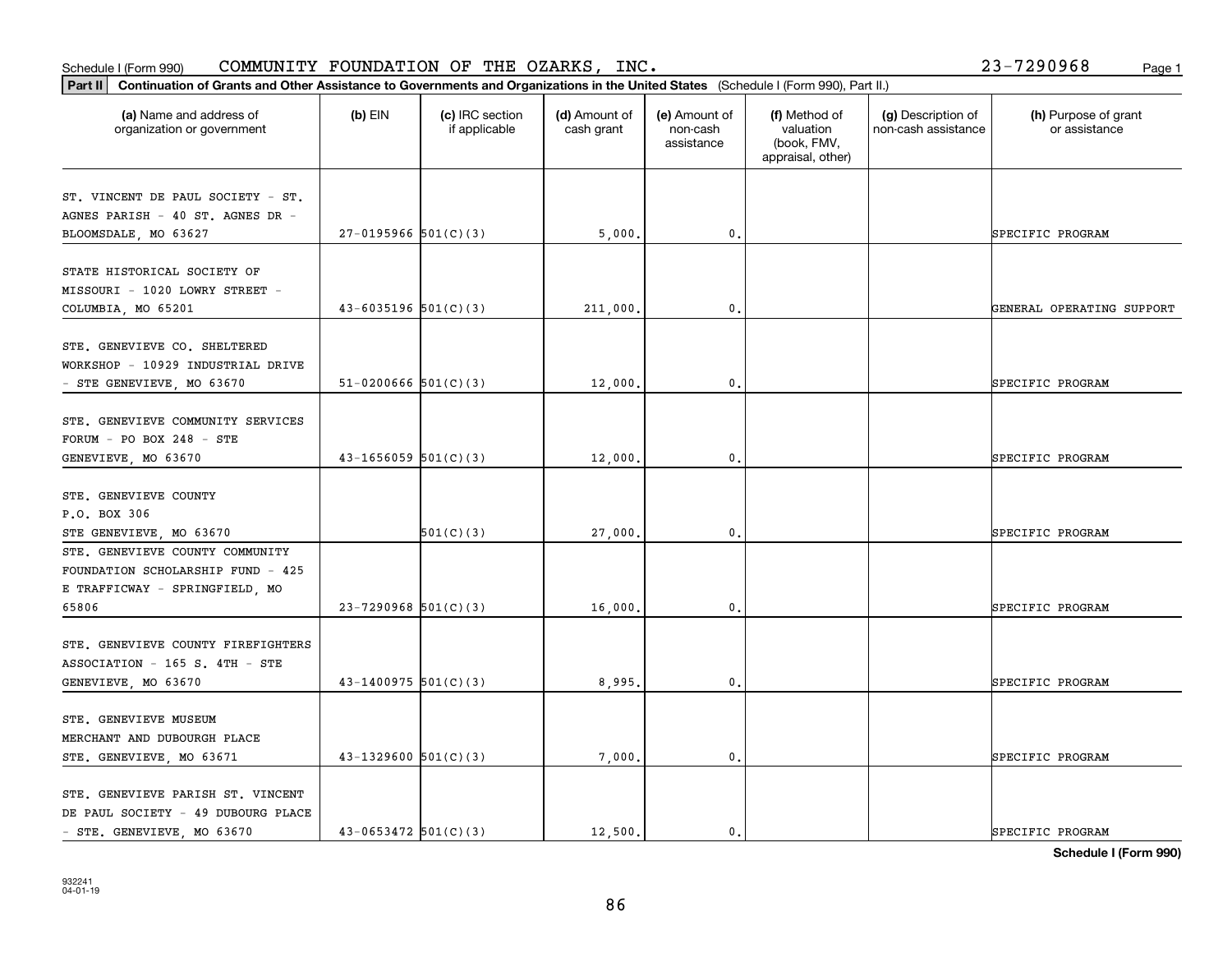| 6.501(0)(3) | 434 728 |  |
|-------------|---------|--|

**Schedule I (Form 990)**

| (a) Name and address of<br>organization or government                                                    | $(b)$ EIN                  | (c) IRC section<br>if applicable | (d) Amount of<br>cash grant | (e) Amount of<br>non-cash<br>assistance | (f) Method of<br>valuation<br>(book, FMV,<br>appraisal, other) | (g) Description of<br>non-cash assistance | (h) Purpose of grant<br>or assistance |
|----------------------------------------------------------------------------------------------------------|----------------------------|----------------------------------|-----------------------------|-----------------------------------------|----------------------------------------------------------------|-------------------------------------------|---------------------------------------|
| STE. GENEVIEVE R-II SCHOOL<br>DISTRICT - 375 N FIFTH ST - STE                                            |                            |                                  |                             |                                         |                                                                |                                           |                                       |
| GENEVIEVE, MO 63670                                                                                      |                            | GOVERNMENTAL                     | 5,000                       | 0.                                      |                                                                |                                           | SPECIFIC PROGRAM                      |
| STERLING YMCA<br>254 ESSEX STREET                                                                        |                            |                                  |                             |                                         |                                                                |                                           |                                       |
| BEVERLY, MA 01915                                                                                        | $04 - 2104913$ 501(C)(3)   |                                  | 5,000                       | $\mathbf 0$ .                           |                                                                |                                           | GENERAL OPERATING SUPPORT             |
| STUDENT AFRICAN AMERICAN<br>BROTHERHOOD - PO BOX 1961 -<br>SPRINGFIELD, MO 65801                         | $76-0815208$ $501(C)(3)$   |                                  | 15,000                      | $\mathbf 0$ .                           |                                                                |                                           | GENERAL OPERATING SUPPORT             |
| SUNRISE OPTIMIST YOUTH FOUNDATION<br>PO BOX 283<br>CLINTON, MO 64735                                     | $82 - 4613861$ 501(C)(3)   |                                  | 5,000                       | $\mathbf{0}$                            |                                                                |                                           | SPECIFIC PROGRAM                      |
| TEXAS COUNTY EXTENSION COUNCIL<br>114 WEST MAIN<br>HOUSTON, MO 65483                                     |                            | 501(C)(3)                        | 8,086                       | 0.                                      |                                                                |                                           | GENERAL OPERATING SUPPORT             |
| TEXAS COUNTY FOOD PANTRY<br>102A E STATE ROUTE 17<br>HOUSTON, MO 65483                                   | $43 - 1566581$ $501(C)(3)$ |                                  | 15,000                      | 0.                                      |                                                                |                                           | SPECIFIC PROGRAM                      |
| TEXAS COUNTY MEMORIAL HOSPITAL<br>HEALTHCARE FOUNDATION - 1333 S SAM<br>HOUSTON BLVD - HOUSTON, MO 65483 | $80 - 0014944$ $501(C)(3)$ |                                  | 10,966.                     | $\mathbf{0}$ .                          |                                                                |                                           | GENERAL OPERATING SUPPORT             |
| THE ASSOCIATION FOR THE BLIND<br>1680 EAST LOMBARD<br>SPRINGFIELD, MO 65802                              | 80-0280486 $501(C)(3)$     |                                  | 17,929                      | $\mathbf 0$ .                           |                                                                |                                           | GENERAL OPERATING SUPPORT             |
| THE CARING PEOPLE<br>192 EXPRESSWAY LANE SUITE 240<br>BRANSON, MO 65616                                  | $43-1748286$ 501(C)(3)     |                                  | 434,728.                    | 0.                                      |                                                                |                                           | SPECIFIC PROGRAM                      |

Schedule I (Form 990)  ${\tt COMMUNITY}$  <code>FOUNDATION OF THE OZARKS, INC</code> .  $23-7290968$  Page 1

**Part II Continuation of Grants and Other Assistance to Governments and Organizations in the United States**  (Schedule I (Form 990), Part II.)

87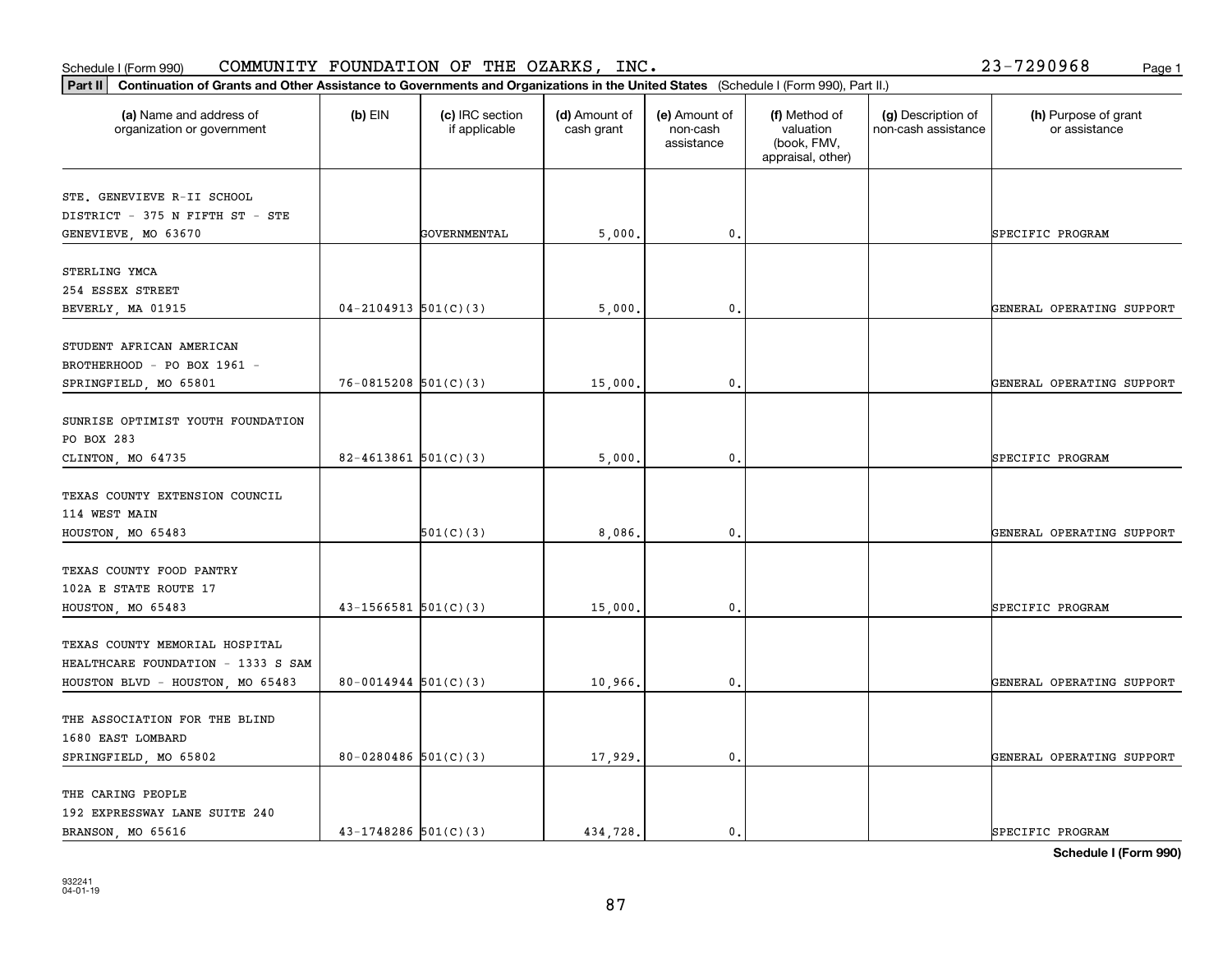#### Schedule I (Form 990) COMMUNITY FOUNDATION OF THE OZARKS, INC。 Page 1 COMMUNITY FOUNDATION OF THE OZARKS, INC. 23-7290968

| Part II   Continuation of Grants and Other Assistance to Governments and Organizations in the United States (Schedule I (Form 990), Part II.) |                            |                                  |                             |                                         |                                                                |                                           |                                       |
|-----------------------------------------------------------------------------------------------------------------------------------------------|----------------------------|----------------------------------|-----------------------------|-----------------------------------------|----------------------------------------------------------------|-------------------------------------------|---------------------------------------|
| (a) Name and address of<br>organization or government                                                                                         | $(b)$ EIN                  | (c) IRC section<br>if applicable | (d) Amount of<br>cash grant | (e) Amount of<br>non-cash<br>assistance | (f) Method of<br>valuation<br>(book, FMV,<br>appraisal, other) | (g) Description of<br>non-cash assistance | (h) Purpose of grant<br>or assistance |
| THE CHILD ADVOCACY CENTER                                                                                                                     |                            |                                  |                             |                                         |                                                                |                                           |                                       |
| 1033 E WALNUT ST                                                                                                                              |                            |                                  |                             |                                         |                                                                |                                           |                                       |
| SPRINGFIELD, MO 65806                                                                                                                         | $43 - 1729078$ 501(C)(3)   |                                  | 26,450.                     | $\mathbf{0}$ .                          |                                                                |                                           | GENERAL OPERATING SUPPORT             |
|                                                                                                                                               |                            |                                  |                             |                                         |                                                                |                                           |                                       |
| THE COLLEGE OF WOOSTER                                                                                                                        |                            |                                  |                             |                                         |                                                                |                                           |                                       |
| 1189 BEALL AVE                                                                                                                                |                            |                                  |                             |                                         |                                                                |                                           |                                       |
| WOOSTER, OH 44691                                                                                                                             | $34-0714654$ 501(C)(3)     |                                  | 6,000                       | $\mathbf{0}$                            |                                                                |                                           | SPECIFIC PROGRAM                      |
|                                                                                                                                               |                            |                                  |                             |                                         |                                                                |                                           |                                       |
| THE COMMUNITY PARTNERSHIP                                                                                                                     |                            |                                  |                             |                                         |                                                                |                                           |                                       |
| 1101 HAUCK DRIVE                                                                                                                              |                            |                                  |                             |                                         |                                                                |                                           |                                       |
| ROLLA, MO 65401                                                                                                                               | $43 - 1768614$ 501(C)(3)   |                                  | 11,000                      | $\mathbf{0}$ .                          |                                                                |                                           | GENERAL OPERATING SUPPORT             |
|                                                                                                                                               |                            |                                  |                             |                                         |                                                                |                                           |                                       |
| THE DICKEY ADMINISTRATIVE                                                                                                                     |                            |                                  |                             |                                         |                                                                |                                           |                                       |
| ENDOWMENT FUND - 425 E TRAFFICWAY                                                                                                             |                            |                                  |                             |                                         |                                                                |                                           |                                       |
|                                                                                                                                               | $23 - 7290968$ 501(C)(3)   |                                  |                             | 0.                                      |                                                                |                                           | SPECIFIC PROGRAM                      |
| - SPRINGFIELD, MO 65806<br>THE DUANE AND EDITH LAWELLIN                                                                                       |                            |                                  | 19,063                      |                                         |                                                                |                                           |                                       |
|                                                                                                                                               |                            |                                  |                             |                                         |                                                                |                                           |                                       |
| LEGACY FUND OF SOUTHWEST MISSOURI                                                                                                             |                            |                                  |                             |                                         |                                                                |                                           |                                       |
| - 425 E TRAFFICWAY - SPRINGFIELD,                                                                                                             |                            |                                  |                             |                                         |                                                                |                                           |                                       |
| MO 65806                                                                                                                                      | $23 - 7290968$ 501(C)(3)   |                                  | 17,771                      | $\mathbf{0}$                            |                                                                |                                           | SPECIFIC PROGRAM                      |
| THE FOOD BANK FOR CENTRAL &                                                                                                                   |                            |                                  |                             |                                         |                                                                |                                           |                                       |
| NORTHEAST MISSOURI, INC. - 2101                                                                                                               |                            |                                  |                             |                                         |                                                                |                                           |                                       |
| VANDIVER DRIVE - COLUMBIA, MO                                                                                                                 |                            |                                  |                             |                                         |                                                                |                                           |                                       |
| 65202                                                                                                                                         | $43 - 1238934$ $501(C)(3)$ |                                  | 17,200                      | $\mathbf{0}$                            |                                                                |                                           | SPECIFIC PROGRAM                      |
| THE FOUNDATION: THE COUNCIL OF                                                                                                                |                            |                                  |                             |                                         |                                                                |                                           |                                       |
| CHURCHES OF THE OZARKS - 3000 E                                                                                                               |                            |                                  |                             |                                         |                                                                |                                           |                                       |
| CHESTNUT EXPWY, BOX 3 -                                                                                                                       |                            |                                  |                             |                                         |                                                                |                                           |                                       |
| SPRINGFIELD, MO 65802                                                                                                                         | $43 - 1819544$ $501(C)(3)$ |                                  | 9,000                       | $\mathbf{0}$ .                          |                                                                |                                           | GENERAL OPERATING SUPPORT             |
|                                                                                                                                               |                            |                                  |                             |                                         |                                                                |                                           |                                       |
| THE GEEK FOUNDATION                                                                                                                           |                            |                                  |                             |                                         |                                                                |                                           |                                       |
| 1126 N. BROADWAY AVE.                                                                                                                         |                            |                                  |                             |                                         |                                                                |                                           |                                       |
| SPRINGFIELD, MO 65802                                                                                                                         | $81 - 3466119$ 501(C)(3)   |                                  | 30,575.                     | $\mathbf{0}$ .                          |                                                                |                                           | SPECIFIC PROGRAM                      |
|                                                                                                                                               |                            |                                  |                             |                                         |                                                                |                                           |                                       |
| THE KITCHEN FOUNDATION                                                                                                                        |                            |                                  |                             |                                         |                                                                |                                           |                                       |
| 730 N GLENSTONE AVE                                                                                                                           |                            |                                  |                             |                                         |                                                                |                                           |                                       |
| SPRINGFIELD, MO 65802                                                                                                                         | $43 - 1747868$ 501(C)(3)   |                                  | 8,000.                      | $\mathbf{0}$ .                          |                                                                |                                           | SPECIFIC PROGRAM                      |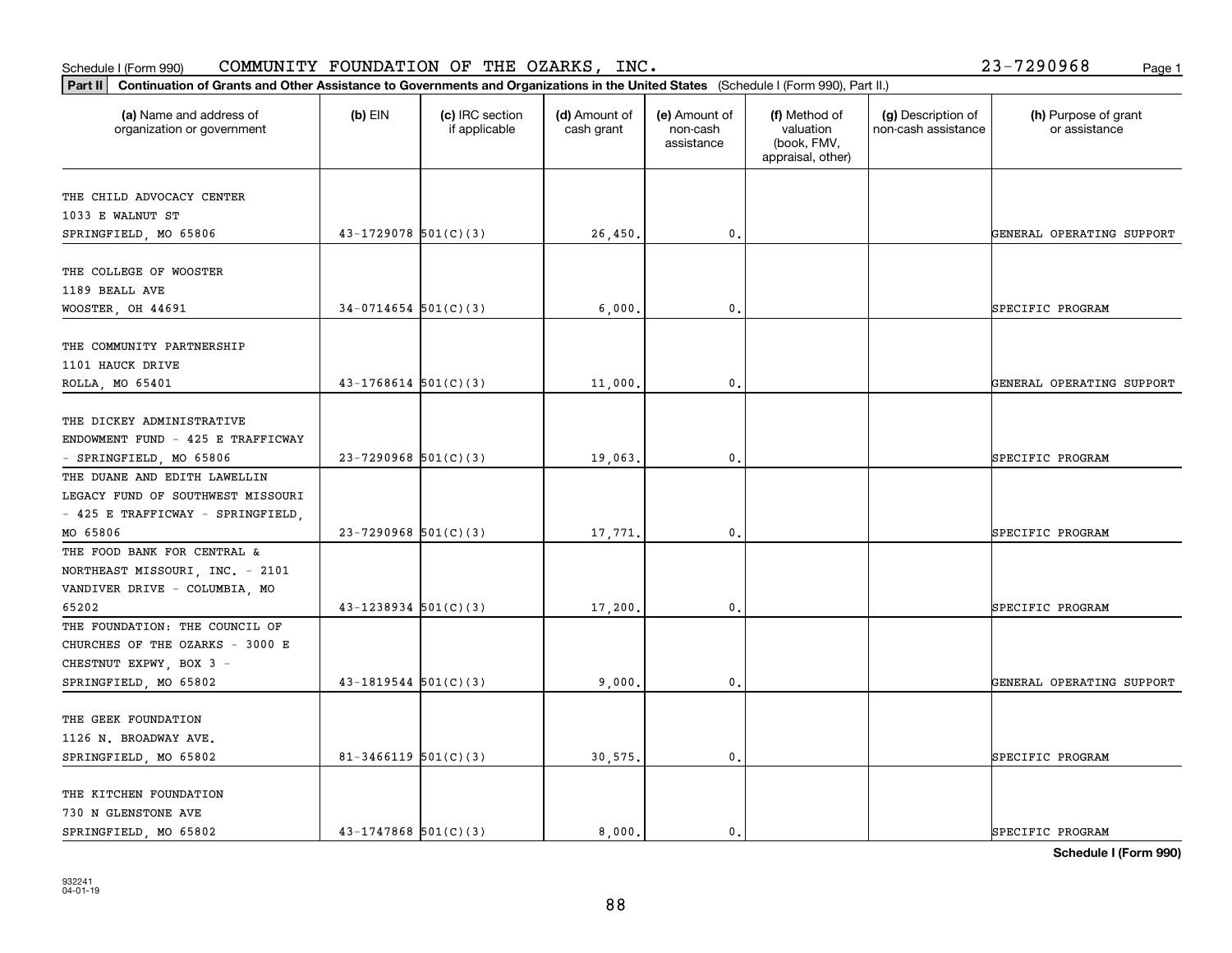| (a) Name and address of<br>organization or government | $(b)$ EIN                  | (c) IRC section<br>if applicable | (d) Amount of<br>cash grant | (e) Amount of<br>non-cash<br>assistance | (f) Method of<br>valuation<br>(book, FMV,<br>appraisal, other) | (g) Description of<br>non-cash assistance | (h) Purpose of grant<br>or assistance |
|-------------------------------------------------------|----------------------------|----------------------------------|-----------------------------|-----------------------------------------|----------------------------------------------------------------|-------------------------------------------|---------------------------------------|
| THE KITCHEN, INC.                                     |                            |                                  |                             |                                         |                                                                |                                           |                                       |
| 730 N GLENSTONE AVE                                   |                            |                                  |                             |                                         |                                                                |                                           |                                       |
| SPRINGFIELD, MO 65802                                 | $43 - 1384531$ $501(C)(3)$ |                                  | 401,540.                    | 0.                                      |                                                                |                                           | GENERAL OPERATING SUPPORT             |
| THE NORTHWEST PROJECT FUND                            |                            |                                  |                             |                                         |                                                                |                                           |                                       |
| 425 EAST TRAFFICWAY<br>SPRINGFIELD, MO 65806          | $23 - 7290968$ 501(C)(3)   |                                  | 100,000.                    | $\mathbf 0$ .                           |                                                                |                                           | SPECIFIC PROGRAM                      |
| THE RABBIT HOLE                                       |                            |                                  |                             |                                         |                                                                |                                           |                                       |
| 919 E 14TH AVE                                        |                            |                                  |                             |                                         |                                                                |                                           |                                       |
| NORTH KANSAS CITY, MO 64116                           | $47 - 2324303$ $501(C)(3)$ |                                  | 134,844.                    | 0.                                      |                                                                |                                           | GENERAL OPERATING SUPPORT             |
| THE SAINTS ACADEMY                                    |                            |                                  |                             |                                         |                                                                |                                           |                                       |
| 111 NEW BALCH STREET                                  |                            |                                  |                             |                                         |                                                                |                                           |                                       |
| BEVERLY, MA 01915                                     | $45 - 3264587$ 501(C)(3)   |                                  | 11,400.                     | 0.                                      |                                                                |                                           | GENERAL OPERATING SUPPORT             |
| THE SPRINGS CHURCH                                    |                            |                                  |                             |                                         |                                                                |                                           |                                       |
| 5500 S SOUTHWOOD RD                                   |                            |                                  |                             |                                         |                                                                |                                           |                                       |
| SPRINGFIELD, MO 65804                                 | $43 - 1673161$ $501(C)(3)$ |                                  | 35,000.                     | 0.                                      |                                                                |                                           | SPECIFIC PROGRAM                      |
| THE VENUES CHURCH                                     |                            |                                  |                             |                                         |                                                                |                                           |                                       |
| PO BOX 14097                                          |                            |                                  |                             |                                         |                                                                |                                           |                                       |
| SPRINGFIELD, MO 65814                                 | $46-1740911$ $501(C)(3)$   |                                  | 15,940.                     | $\mathbf 0$ .                           |                                                                |                                           | GENERAL OPERATING SUPPORT             |
| THE WELL CHURCH                                       |                            |                                  |                             |                                         |                                                                |                                           |                                       |
| 720 E NORTON RD                                       |                            |                                  |                             |                                         |                                                                |                                           |                                       |
| SPRINGFIELD, MO 65803                                 | $47 - 5051831$ $501(C)(3)$ |                                  | 73,135.                     | 0.                                      |                                                                |                                           | GENERAL OPERATING SUPPORT             |
| THOMAS JEFFERSON INDEPENDENT DAY                      |                            |                                  |                             |                                         |                                                                |                                           |                                       |
| SCHOOL - 3401 E. NEWMAN ROAD -                        |                            |                                  |                             |                                         |                                                                |                                           |                                       |
| JOPLIN, MO 64801                                      | $43 - 1626282$ 501(C)(3)   |                                  | 5,000.                      | 0.                                      |                                                                |                                           | GENERAL OPERATING SUPPORT             |
| TLC STUDENT FUND                                      |                            |                                  |                             |                                         |                                                                |                                           |                                       |
| 425 E TRAFFICWAY                                      |                            |                                  |                             |                                         |                                                                |                                           |                                       |
| SPRINGFIELD, MO 65806                                 | $23 - 7290968$ 501(C)(3)   |                                  | 20,000.                     | 0.                                      |                                                                |                                           | SPECIFIC PROGRAM                      |

**Schedule I (Form 990)**

### Schedule I (Form 990)  ${\tt COMMUNITY}$  <code>FOUNDATION OF THE OZARKS, INC</code> .  $23-7290968$  Page 1

**Part II Continuation of Grants and Other Assistance to Governments and Organizations in the United States**  (Schedule I (Form 990), Part II.)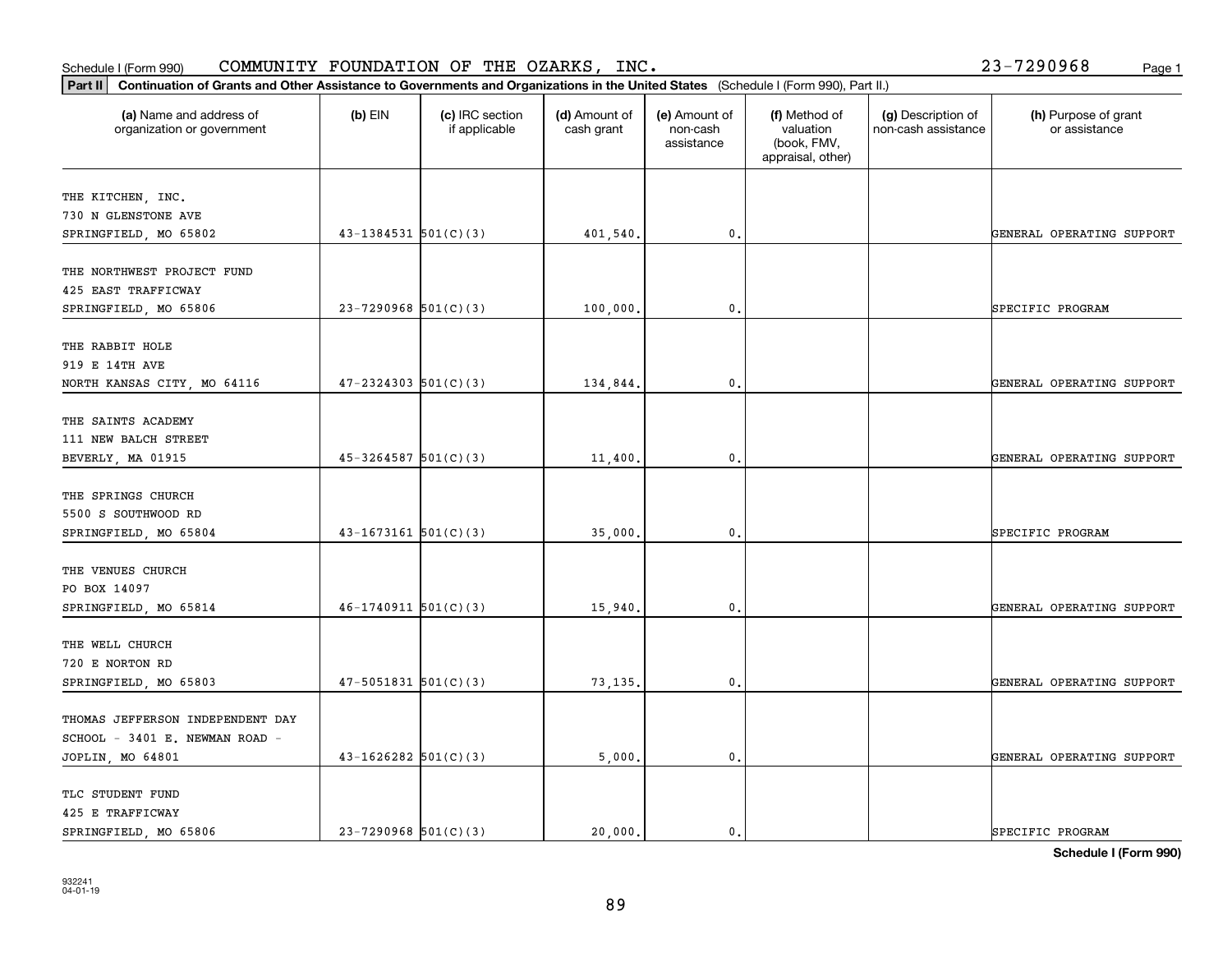organization or government

|  | 10,000.                                                                                                                                                                                                                                                  | $\mathbf{0}$ .   |                                     | GENERAL OPERATING SUPPORT |
|--|----------------------------------------------------------------------------------------------------------------------------------------------------------------------------------------------------------------------------------------------------------|------------------|-------------------------------------|---------------------------|
|  |                                                                                                                                                                                                                                                          |                  |                                     |                           |
|  |                                                                                                                                                                                                                                                          |                  |                                     | SPECIFIC PROGRAM          |
|  |                                                                                                                                                                                                                                                          |                  |                                     |                           |
|  |                                                                                                                                                                                                                                                          |                  |                                     |                           |
|  | 13,500.                                                                                                                                                                                                                                                  | 0.               |                                     | GENERAL OPERATING SUPPORT |
|  |                                                                                                                                                                                                                                                          |                  |                                     |                           |
|  | 24,200.                                                                                                                                                                                                                                                  | 0.               |                                     | GENERAL OPERATING SUPPORT |
|  | 7,894.                                                                                                                                                                                                                                                   | 0.               |                                     | SPECIFIC PROGRAM          |
|  |                                                                                                                                                                                                                                                          |                  |                                     | SPECIFIC PROGRAM          |
|  |                                                                                                                                                                                                                                                          |                  |                                     |                           |
|  | 166,963.                                                                                                                                                                                                                                                 | 0.               |                                     | SPECIFIC PROGRAM          |
|  | 100,000.                                                                                                                                                                                                                                                 | 0.               |                                     | SPECIFIC PROGRAM          |
|  |                                                                                                                                                                                                                                                          |                  |                                     | SPECIFIC PROGRAM          |
|  | $47-0847030$ 501(C)(3)<br>$43 - 1140649$ 501(C)3<br>$43 - 6044550$ $501(C)(3)$<br>$59-0774204$ $501(C)(3)$<br>$43 - 1728406$ 501(C)(3)<br>$23 - 7290968$ 501(C)(3)<br>$31 - 1663020$ 501(C)(3)<br>$23 - 7394590$ 501(C)(3)<br>$43 - 1556355$ $501(C)(3)$ | 5,565.<br>5,000. | $\mathbf{0}$<br>0.<br>11,000.<br>0. |                           |

**Part II Continuation of Grants and Other Assistance to Governments and Organizations in the United States**  (Schedule I (Form 990), Part II.)

if applicable

 $(b)$  EIN  $(c)$  IRC section

**(a) (b) (c) (d) (e) (f) (g) (h)** Name and address of

(d) Amount of cash grant

(e) Amount of non-cashassistance

(f) Method of valuation (book, FMV, appraisal, other)

(g) Description of non-cash assistance

**Schedule I (Form 990)**

Schedule I (Form 990)  ${\tt COMMUNITY}$  <code>FOUNDATION OF THE OZARKS, INC</code> .  $23-7290968$  Page 1

(h) Purpose of grant or assistance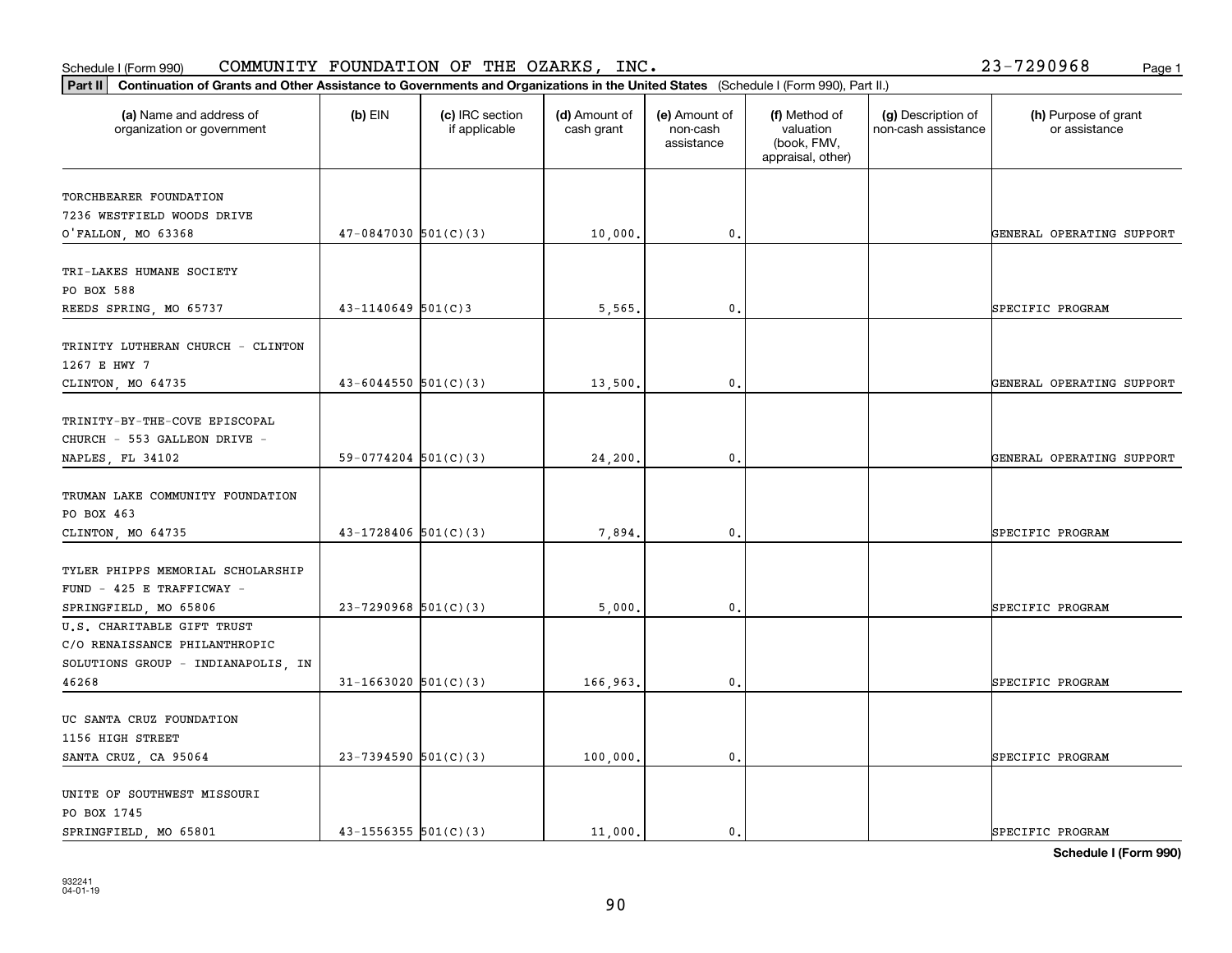### **Part III Continuation of Grants and Other Assistance to Governments and Organization of Grants and Other Assistance to Governments and Organization of Grants and Other Assistance to Governments and Organization** Schedule I (Form 990)  ${\tt COMMUNITY}$  <code>FOUNDATION OF THE OZARKS, INC</code> .  $23-7290968$  Page 1

| Continuation of Grants and Other Assistance to Governments and Organizations in the United States (Schedule I (Form 990), Part II.)<br>Part II |                          |                                  |                             |                                         |                                                                |                                           |                                       |
|------------------------------------------------------------------------------------------------------------------------------------------------|--------------------------|----------------------------------|-----------------------------|-----------------------------------------|----------------------------------------------------------------|-------------------------------------------|---------------------------------------|
| (a) Name and address of<br>organization or government                                                                                          | $(b)$ EIN                | (c) IRC section<br>if applicable | (d) Amount of<br>cash grant | (e) Amount of<br>non-cash<br>assistance | (f) Method of<br>valuation<br>(book, FMV,<br>appraisal, other) | (g) Description of<br>non-cash assistance | (h) Purpose of grant<br>or assistance |
| UNITED METHODIST CHURCH OF SALEM,<br>MISSOURI - 801 EAST SCENIC RIVERS<br>BLVD. - SALEM, MO 65560                                              | $43-0731516$ $501(C)(3)$ |                                  | 27,500.                     | $\mathbf{0}$ .                          |                                                                |                                           | SPECIFIC PROGRAM                      |
| UNITED MINISTRIES IN HIGHER<br>EDUCATION - 626 E GRAND ST -<br>SPRINGFIELD, MO 65807                                                           | $51-0155226$ $501(C)(3)$ |                                  | 21,072.                     | 0.                                      |                                                                |                                           | GENERAL OPERATING SUPPORT             |
| UNITED WAY OF PETTIS COUNTY<br>3615 W BROADWAY SUITE 307<br>SEDALIA, MO 65301                                                                  | $43-0827538$ $501(C)(3)$ |                                  | 15,000.                     | 0.                                      |                                                                |                                           | GENERAL OPERATING SUPPORT             |
| UNITED WAY OF SOUTHEAST MISSOURI<br>1417 N. MOUNT AUBURN ROAD #D<br>CAPE GIRARDEAU, MO 63701                                                   | $43-0991233$ $501(C)(3)$ |                                  | 10,000.                     | 0.                                      |                                                                |                                           | GENERAL OPERATING SUPPORT             |
| UNITED WAY OF SOUTHWEST MISSOURI<br>AND SOUTHEAST KANSAS - 3510 E 3RD<br>$ST$ - JOPLIN, MO 64801                                               | $44-0556865$ 501(C)(3)   |                                  | 5,500.                      | $\mathbf{0}$ .                          |                                                                |                                           | GENERAL OPERATING SUPPORT             |
| UNITED WAY OF THE OZARKS<br>320 N JEFFERSON<br>SPRINGFIELD, MO 65806                                                                           | $44-0552047$ 501(C)(3)   |                                  | 15,522.                     | 0.                                      |                                                                |                                           | SPECIFIC PROGRAM                      |
| UNIVERSITY OF ARKANSAS FOUNDATION<br>200 HOLZ HALL<br>FAYETTEVILLE, AR 72701                                                                   | $71-6056774$ 501(C)(3)   |                                  | 5,000.                      | 0.                                      |                                                                |                                           | SPECIFIC PROGRAM                      |
| UNIVERSITY OF MISSOURI<br>ADVANCEMENT RECORDS MANAGEMENT<br>COLUMBIA, MO 65211                                                                 | $26-6440629$ 501(C)(3)   |                                  | 39,410.                     | $\mathbf{0}$ .                          |                                                                |                                           | SPECIFIC PROGRAM                      |
| UNIVERSITY OF MISSOURI - TIGER<br>SCHOLARSHIP FUND - MIZZOU ARENA -<br>COLUMBIA, MO 65211                                                      | $26 - 6440629$ 501(C)(3) |                                  | 5.250.                      | $\mathbf{0}$ .                          |                                                                |                                           | SPECIFIC PROGRAM                      |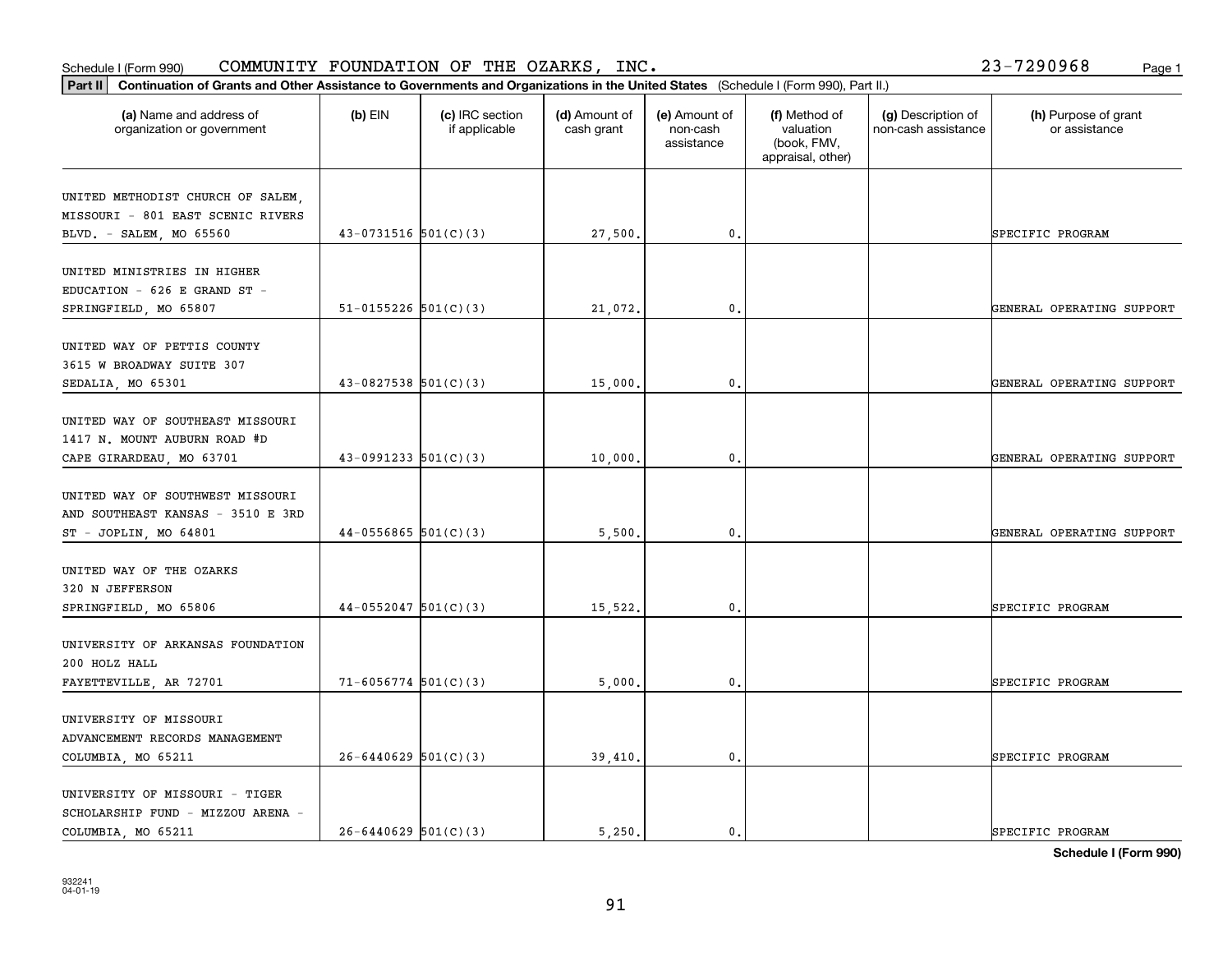#### **Part II Continuation of Grants and Other Assistance to Governments and Organization of Grants and Organization of Grants and Organizations of Grants and Organization of Grants and Organizations of United States <b>Propert** Schedule I (Form 990)  ${\tt COMMUNITY}$  <code>FOUNDATION OF THE OZARKS, INC</code> .  $23-7290968$  Page 1

| $23 - 7290968$ | Page 1 |
|----------------|--------|

| Part II<br>Continuation of Grants and Other Assistance to Governments and Organizations in the United States (Schedule I (Form 990), Part II.) |                            |                                  |                             |                                         |                                                                |                                           |                                       |
|------------------------------------------------------------------------------------------------------------------------------------------------|----------------------------|----------------------------------|-----------------------------|-----------------------------------------|----------------------------------------------------------------|-------------------------------------------|---------------------------------------|
| (a) Name and address of<br>organization or government                                                                                          | $(b)$ EIN                  | (c) IRC section<br>if applicable | (d) Amount of<br>cash grant | (e) Amount of<br>non-cash<br>assistance | (f) Method of<br>valuation<br>(book, FMV,<br>appraisal, other) | (g) Description of<br>non-cash assistance | (h) Purpose of grant<br>or assistance |
| UNIVERSITY OF MISSOURI EXTENSION<br>14923 OLD WEST EMINENCE ROAD<br>EMINENCE, MO 65466                                                         |                            | 501(C)(3)                        | 5,000.                      | 0.                                      |                                                                |                                           | GENERAL OPERATING SUPPORT             |
| UNIVERSITY OF MISSOURI EXTENSION -<br>BARTON COUNTY - 801 EAST 12TH<br>STREET - LAMAR, MO 64759                                                | $26 - 6440629$ 501(C)(3)   |                                  | 5,000                       | $\mathbf{0}$ .                          |                                                                |                                           | SPECIFIC PROGRAM                      |
| UNIVERSITY OF MISSOURI EXTENSION -<br>STE. GENEVIEVE COUNTY - 1300<br>PROGRESS PARKWAY, SUITE B - STE<br>GENEVIEVE, MO 63670                   |                            | 501(C)(3)                        | 8,500.                      | $\mathbf{0}$                            |                                                                |                                           | SPECIFIC PROGRAM                      |
| UNIVERSITY OF MO EXTENSION BUTLER<br>COUNTY - 614 LINDSAY AVE SUITE 3 -<br>POPLAR BLUFF, MO 63901                                              |                            | 501(C)(3)                        | 6,954.                      | $\mathfrak{o}$ .                        |                                                                |                                           | GENERAL OPERATING SUPPORT             |
| UNRESTRICTED GRANT FUND FY2020<br>425 E. TRAFFICWAY<br>SPRINGFIELD, MO 65806                                                                   | $23 - 7290968$ 501(C)(3)   |                                  | 11,149.                     | $\mathbf{0}$ .                          |                                                                |                                           | SPECIFIC PROGRAM                      |
| VALLE SCHOOLS<br>STE. GENEVIEVE PARRISH CENTER<br>STE. GENEVIEVE, MO 63670                                                                     | $43 - 0653472$ $501(C)(3)$ |                                  | 40,000.                     | $\mathbf{0}$                            |                                                                |                                           | SPECIFIC PROGRAM                      |
| VALLE SCHOOLS FOUNDATION, INC.<br>PO BOX 255<br>STE. GENEVIEVE, MO 63670                                                                       | $43 - 1211002$ 501(C)(3)   |                                  | 162,886.                    | 0.                                      |                                                                |                                           | GENERAL OPERATING SUPPORT             |
| VERONA R-VII SCHOOL DISTRICT<br>PO BOX 7<br>VERONA, MO 65769                                                                                   |                            | 44-6004656 GOVERNMENTAL          | 11,016.                     | $\mathbf{0}$ .                          |                                                                |                                           | SPECIFIC PROGRAM                      |
| VICTIM CENTER, INC.<br>819 N BOONVILLE AVE<br>SPRINGFIELD, MO 65802                                                                            | $43 - 1149629$ 501(C)(3)   |                                  | 77.475.                     | $\mathbf{0}$ .                          |                                                                |                                           | GENERAL OPERATING SUPPORT             |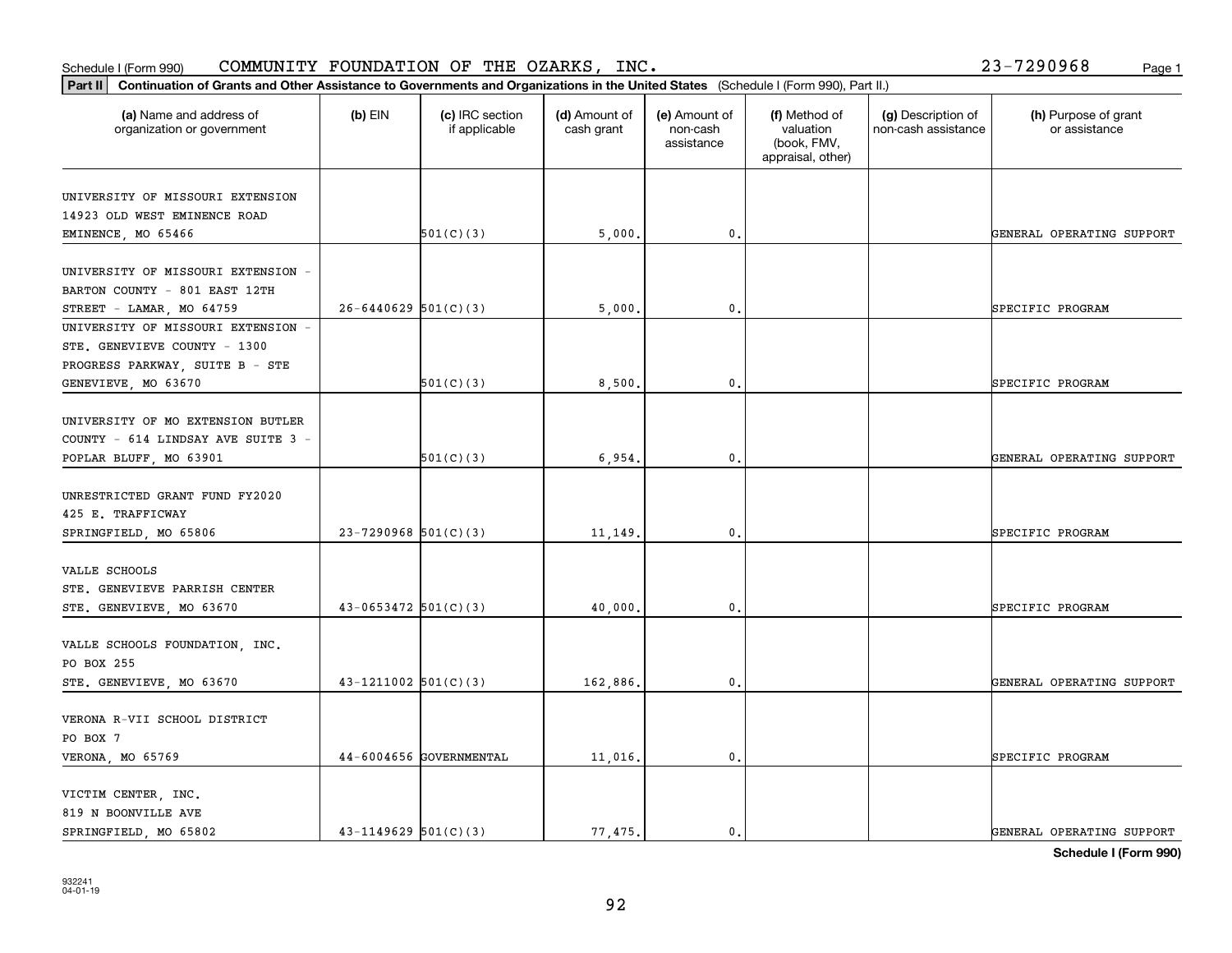WATERED GARDENS 531 KENTUCKY AVE

| VITAE FOUNDATION                |                            |                         |            |                |  |                           |
|---------------------------------|----------------------------|-------------------------|------------|----------------|--|---------------------------|
| PO BOX 791                      |                            |                         |            |                |  |                           |
| JEFFERSON CITY, MO 65102        | $43 - 1138252$ $501(C)(3)$ |                         | 13,000.    | $\mathbf{0}$ . |  | GENERAL OPERATING SUPPORT |
| VIVA CUBA, INC.                 |                            |                         |            |                |  |                           |
| PO BOX H                        |                            |                         |            |                |  |                           |
| CUBA, MO 65453                  | $43-1589547$ $501(C)(3)$   |                         | 21,500.    | $\mathbf{0}$ . |  | GENERAL OPERATING SUPPORT |
| W. ROBERT CORLEY FUND FOR MSSU  |                            |                         |            |                |  |                           |
| 425 EAST TRAFFICWAY             |                            |                         |            |                |  |                           |
| SPRINGFIELD, MO 65806           | $23 - 7290968$ 501(C)(3)   |                         | 1,580,848. | $\mathbf{0}$ . |  | SPECIFIC PROGRAM          |
| WALDENSIAN PRESBYTERIAN CHURCH  |                            |                         |            |                |  |                           |
| 2250 FARM RD 1080               |                            |                         |            |                |  |                           |
| MONETT, MO 65708                | $43 - 1151930$ $501(C)(3)$ |                         | 6,461.     | 0.             |  | GENERAL OPERATING SUPPORT |
| WASHINGTON UNIVERSITY           |                            |                         |            |                |  |                           |
| ONE BROOKINGS DRIVE             |                            |                         |            |                |  |                           |
| ST. LOUIS, MO 63130             | $43 - 0653611$ 501(C)3     |                         | 5,036.     | 0.             |  | SPECIFIC PROGRAM          |
| WASHINGTON UNIVERSITY - MEDICAL |                            |                         |            |                |  |                           |
| SCHOOL - WEST CAMPUS/CAMPUS BOX |                            |                         |            |                |  |                           |
| 1247 - ST LOUIS, MO 63130       |                            | 43-0653611 GOVERNMENTAL | 7,223.     | 0.             |  | GENERAL OPERATING SUPPORT |

**(a) (b) (c) (d) (e) (f) (g) (h)** Name and address of

- SPRINGFIELD, MO 65807 27-2017276 501(C)(3) 3 5,000. 0. SPECIFIC PROGRAM

(d) Amount of cash grant

CARTHAGE, MO 64836  $\begin{vmatrix} 45-4306952 & 501(C)(3) \end{vmatrix}$  6,300. 0. 0. carthage contracts operating support

(e) Amount of non-cashassistance

(f) Method of valuation (book, FMV, appraisal, other)

(g) Description of non-cash assistance

**Part II Continuation of Grants and Other Assistance to Governments and Organizations in the United States**  (Schedule I (Form 990), Part II.) Schedule I (Form 990)  ${\tt COMMUNITY}$  <code>FOUNDATION OF THE OZARKS, INC</code> .  $23-7290968$  Page 1

 $(b)$  EIN  $(c)$  IRC section

if applicable

organization or government

VISION CARTHAGE

221 W. 4TH STREET, SUITE 8

VISION REHABILITATION CENTER OF THE OZARKS - 1661 W. ELFINDALE ST.

(h) Purpose of grant or assistance

**Schedule I (Form 990)**

JOPLIN, MO 64801 20-2586821 501(C)(3) | 14,100. 0. 0. | GENERAL OPERATING SUPPORT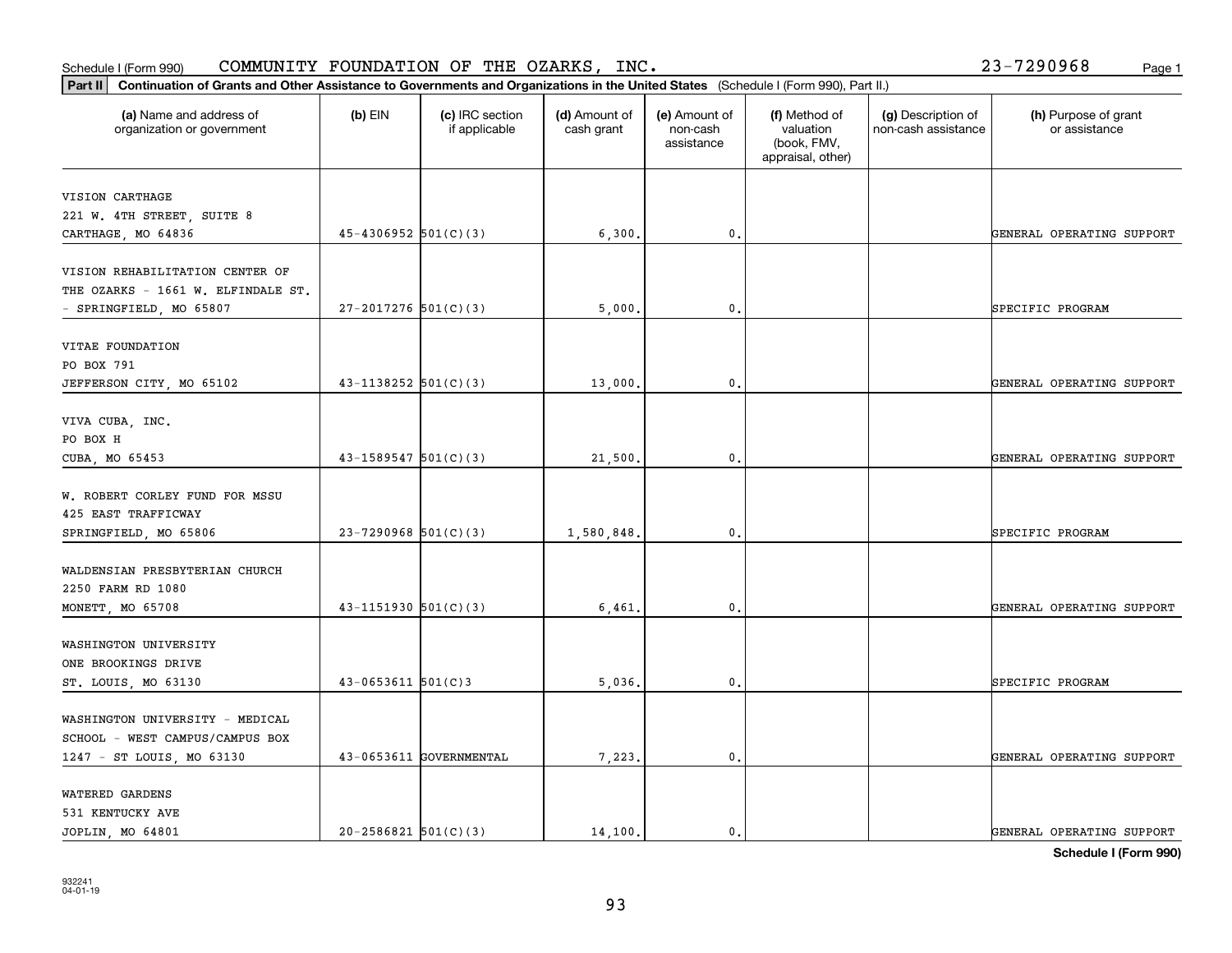### **Part III Continuation of Grants and Other Assistance to Governments and Organization of Grants and Other Assistance to Governments and Organization of Grants and Other Assistance to Governments and Organization** Schedule I (Form 990)  ${\tt COMMUNITY}$  <code>FOUNDATION OF THE OZARKS, INC</code> .  $23-7290968$  Page 1

| Part II                                                                                              | Continuation of Grants and Other Assistance to Governments and Organizations in the United States (Schedule I (Form 990), Part II.) |                                  |                             |                                         |                                                                |                                           |                                       |  |  |
|------------------------------------------------------------------------------------------------------|-------------------------------------------------------------------------------------------------------------------------------------|----------------------------------|-----------------------------|-----------------------------------------|----------------------------------------------------------------|-------------------------------------------|---------------------------------------|--|--|
| (a) Name and address of<br>organization or government                                                | $(b)$ EIN                                                                                                                           | (c) IRC section<br>if applicable | (d) Amount of<br>cash grant | (e) Amount of<br>non-cash<br>assistance | (f) Method of<br>valuation<br>(book, FMV,<br>appraisal, other) | (g) Description of<br>non-cash assistance | (h) Purpose of grant<br>or assistance |  |  |
| WATERSHED COMMITTEE OF THE OZARKS<br>2400 E VALLEY WATER MILL RD<br>SPRINGFIELD, MO 65803            | $43 - 1531628$ $501(C)(3)$                                                                                                          |                                  | 26,000.                     | $\mathbf{0}$ .                          |                                                                |                                           | GENERAL OPERATING SUPPORT             |  |  |
| WATERSHED COMMITTEE OF THE OZARKS<br>LONG TERM FUND - 425 EAST<br>TRAFFICWAY - SPRINGFIELD, MO 65806 | $23 - 7290968$ 501(C)(3)                                                                                                            |                                  | 5,000.                      | 0.                                      |                                                                |                                           | GENERAL OPERATING SUPPORT             |  |  |
| WEINGARTEN VOLUNTEER FIRE<br>DEPARTMENT - 13491 HWY 32 - STE.<br>GENEVIEVE, MO 63670                 | $43 - 1326479$ 501(C)(3)                                                                                                            |                                  | 7,500                       | 0.                                      |                                                                |                                           | SPECIFIC PROGRAM                      |  |  |
| WESLEY UNITED METHODIST CHURCH<br>922 W REPUBLIC RD<br>SPRINGFIELD, MO 65807                         | $43 - 6067877$ $501(C)(3)$                                                                                                          |                                  | 41,012.                     | $\mathbf{0}$ .                          |                                                                |                                           | GENERAL OPERATING SUPPORT             |  |  |
| WEST CENTRAL MISSOURI COMMUNITY<br>ACTION AGENCY - 106 W. 4TH STREET<br>- APPLETON CITY, MO 64724    | $43 - 0838410$ 501(C)(3)                                                                                                            |                                  | 30,000.                     | 0.                                      |                                                                |                                           | GENERAL OPERATING SUPPORT             |  |  |
| WEST PLAINS COMMUNITY GRANTMAKING<br>ENDOWMENT FUND - 425 E TRAFFICWAY<br>- SPRINGFIELD, MO 65806    | $23 - 7290968$ 501(C)(3)                                                                                                            |                                  | 5,000                       | $\mathbf{0}$                            |                                                                |                                           | GENERAL OPERATING SUPPORT             |  |  |
| WEST PLAINS R-VII SCHOOL DISTRICT<br>305 VALLEY VIEW DR STE 1<br>WEST PLAINS, MO 65775               |                                                                                                                                     | 44-6004756 GOVERNMENTAL          | 13,000.                     | $\mathbf{0}$ .                          |                                                                |                                           | SPECIFIC PROGRAM                      |  |  |
| WESTMINSTER PRESBYTERIAN CHURCH<br>1551 E PORTLAND<br>SPRINGFIELD, MO 65804                          | $44-0602350$ 501(C)(3)                                                                                                              |                                  | 61, 113.                    | $\mathbf{0}$ .                          |                                                                |                                           | SPECIFIC PROGRAM                      |  |  |
| WILDLIFE WARRIORS USA INC.<br>PO BOX 11347<br>EUGENE, OR 97440                                       | $30-0137313$ $501(C)(3)$                                                                                                            |                                  | 5.000.                      | $\mathbf{0}$ .                          |                                                                |                                           | GENERAL OPERATING SUPPORT             |  |  |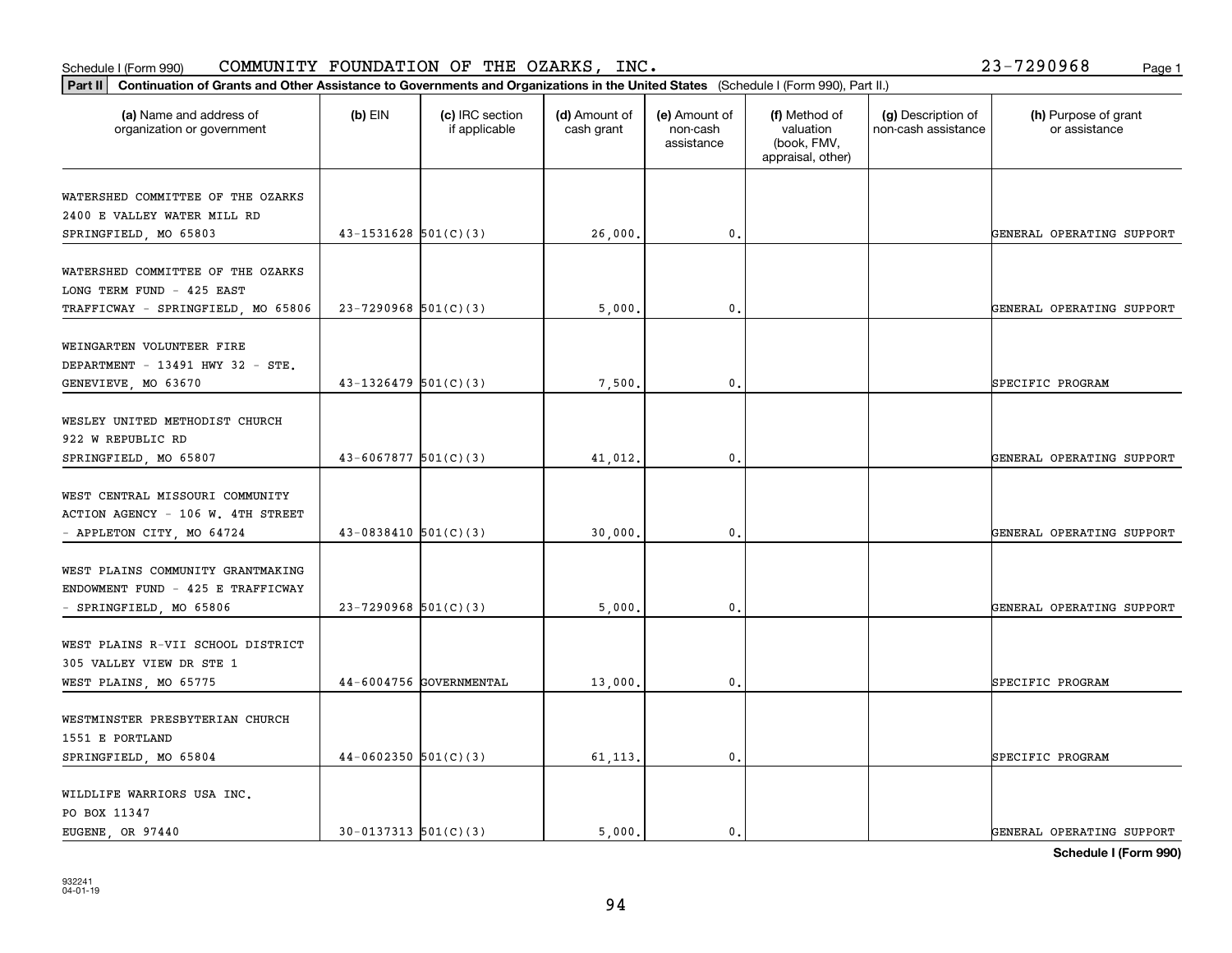| Schedule I (Form 990)                                                                                                                          |                            | COMMUNITY FOUNDATION OF THE OZARKS, INC. |                             |                                         |                                                                |                                           | 23-7290968<br>Page 1                  |
|------------------------------------------------------------------------------------------------------------------------------------------------|----------------------------|------------------------------------------|-----------------------------|-----------------------------------------|----------------------------------------------------------------|-------------------------------------------|---------------------------------------|
| Continuation of Grants and Other Assistance to Governments and Organizations in the United States (Schedule I (Form 990), Part II.)<br>Part II |                            |                                          |                             |                                         |                                                                |                                           |                                       |
| (a) Name and address of<br>organization or government                                                                                          | $(b)$ EIN                  | (c) IRC section<br>if applicable         | (d) Amount of<br>cash grant | (e) Amount of<br>non-cash<br>assistance | (f) Method of<br>valuation<br>(book, FMV,<br>appraisal, other) | (g) Description of<br>non-cash assistance | (h) Purpose of grant<br>or assistance |
| WILLARD CHILDREN'S CHARITABLE                                                                                                                  |                            |                                          |                             |                                         |                                                                |                                           |                                       |
| FOUNDATION - 2571 E. KEARNEY                                                                                                                   |                            |                                          |                             |                                         |                                                                |                                           |                                       |
| STREET, SUITE 206 - SPRINGFIELD,                                                                                                               |                            |                                          |                             |                                         |                                                                |                                           |                                       |
| MO 65803                                                                                                                                       | 84-4969392 $501(C)(3)$     |                                          | 58,569.                     | $\mathbf{0}$ .                          |                                                                |                                           | SPECIFIC PROGRAM                      |
| WILLARD R-II SCHOOL DISTRICT<br>460 E KIME ST<br>WILLARD, MO 65781                                                                             |                            | 44-6004826 GOVERNMENTAL                  | 20,414.                     | $\mathbf 0$ .                           |                                                                |                                           | SPECIFIC PROGRAM                      |
|                                                                                                                                                |                            |                                          |                             |                                         |                                                                |                                           |                                       |
| WINGS OF HOPE<br>18370 WINGS OF HOPE BLVD<br>ST. LOUIS, MO 63005                                                                               | $43-0909606$ 501(C)(3)     |                                          | 10,000                      | 0.                                      |                                                                |                                           | GENERAL OPERATING SUPPORT             |
| WOODLAND HILLS FAMILY CHURCH<br>3953 GREEN MOUNTAIN DR<br>BRANSON, MO 65616                                                                    | $03 - 0449853$ $501(C)(3)$ |                                          | 11, 152.                    | 0.                                      |                                                                |                                           | GENERAL OPERATING SUPPORT             |
|                                                                                                                                                |                            |                                          |                             |                                         |                                                                |                                           |                                       |
| WREATHS ACROSS AMERICA<br>PO BOX 249<br>COLUMBIA FALLS, ME 04623                                                                               | $20 - 8362270$ 501(C)(3)   |                                          | 8,100.                      | $\mathbf 0$ .                           |                                                                |                                           | GENERAL OPERATING SUPPORT             |
| WYCLIFFE BIBLE TRANSLATORS<br>PO BOX 628200<br>ORLANDO, FL 32862                                                                               | $95-1831097$ 501(C)(3)     |                                          | 6,025.                      | $\mathbf{0}$ .                          |                                                                |                                           | SPECIFIC PROGRAM                      |
|                                                                                                                                                |                            |                                          |                             |                                         |                                                                |                                           |                                       |
| YOUNG LIFE OZARK MOUNTAIN<br>PO BOX 892                                                                                                        |                            |                                          |                             |                                         |                                                                |                                           |                                       |
| BRANSON, MO 65615                                                                                                                              | $84-0385934$ 501(C)(3)     |                                          | 5,000.                      | $\mathbf{0}$ .                          |                                                                |                                           | SPECIFIC PROGRAM                      |
| ZELL VOLUNTEER FIRE DEPARTMENT<br>10993 STATE RT A                                                                                             |                            |                                          |                             |                                         |                                                                |                                           |                                       |
| STE. GENEVIEVE, MO 63670                                                                                                                       | $43 - 1306990$ 501(C)(3)   |                                          | 5,000.                      | $\mathbf{0}$ .                          |                                                                |                                           | SPECIFIC PROGRAM                      |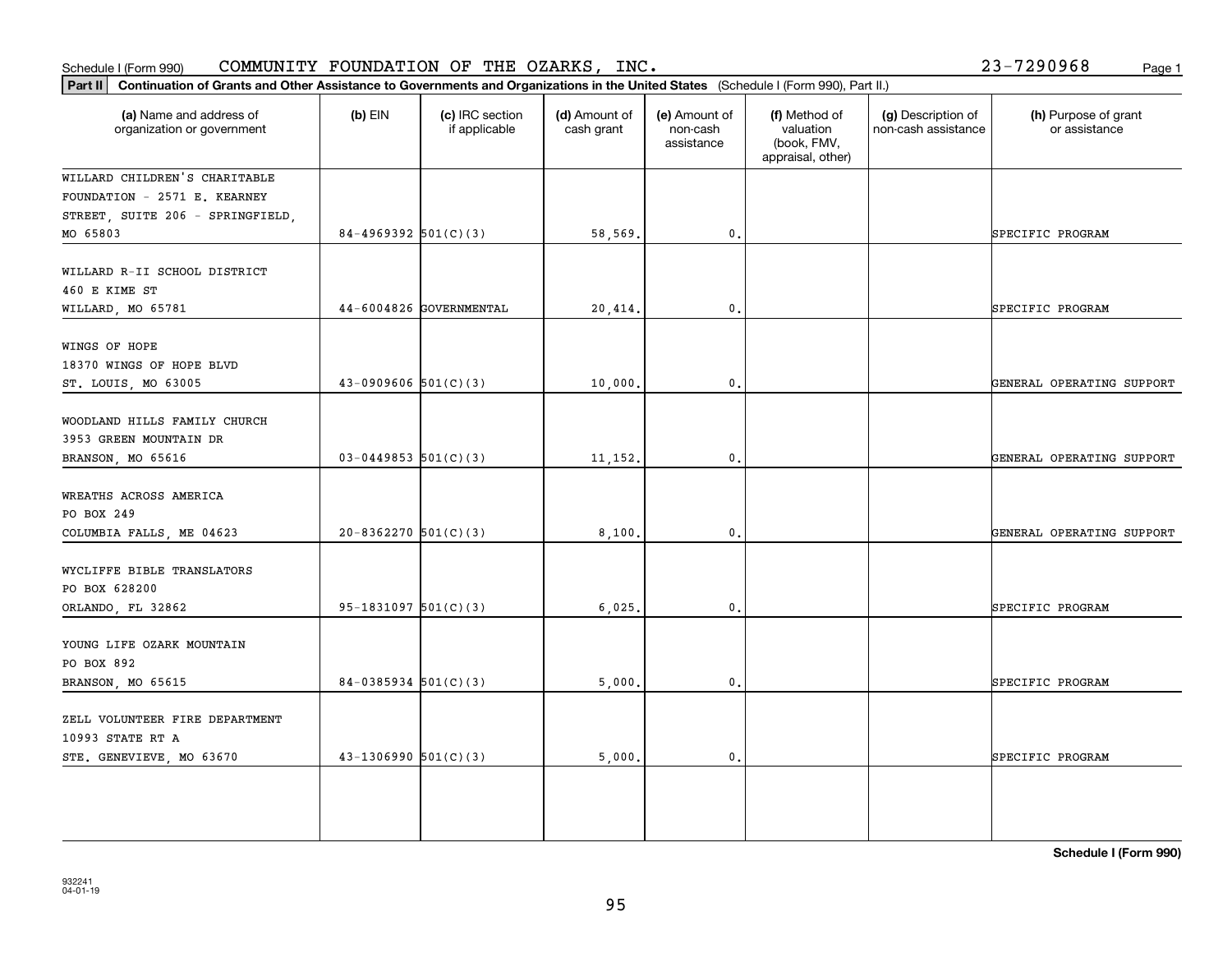#### Schedule I (Form 990) (2019) CO**MMUN**ITY FOUNDATION OF THE OZARKS,INC。 23-7290968 Page

**2**

**Part III** | Grants and Other Assistance to Domestic Individuals. Complete if the organization answered "Yes" on Form 990, Part IV, line 22. Part III can be duplicated if additional space is needed.

| (a) Type of grant or assistance | (b) Number of<br>recipients | (c) Amount of<br>cash grant | (d) Amount of non-<br>cash assistance | (e) Method of valuation<br>(book, FMV, appraisal, other) | (f) Description of noncash assistance |
|---------------------------------|-----------------------------|-----------------------------|---------------------------------------|----------------------------------------------------------|---------------------------------------|
|                                 |                             |                             |                                       |                                                          |                                       |
| SCHOLARSHIPS                    | 966                         | 1,671,653.                  | $\mathbf{0}$ .                        |                                                          |                                       |
|                                 |                             |                             |                                       |                                                          |                                       |
| BENEVOLENCE AND DISASTER RELIEF | 645                         | 478, 217.                   | $\mathbf{0}$ .                        |                                                          |                                       |
|                                 |                             |                             |                                       |                                                          |                                       |
|                                 |                             |                             |                                       |                                                          |                                       |
|                                 |                             |                             |                                       |                                                          |                                       |
|                                 |                             |                             |                                       |                                                          |                                       |
|                                 |                             |                             |                                       |                                                          |                                       |
|                                 |                             |                             |                                       |                                                          |                                       |

Part IV | Supplemental Information. Provide the information required in Part I, line 2; Part III, column (b); and any other additional information.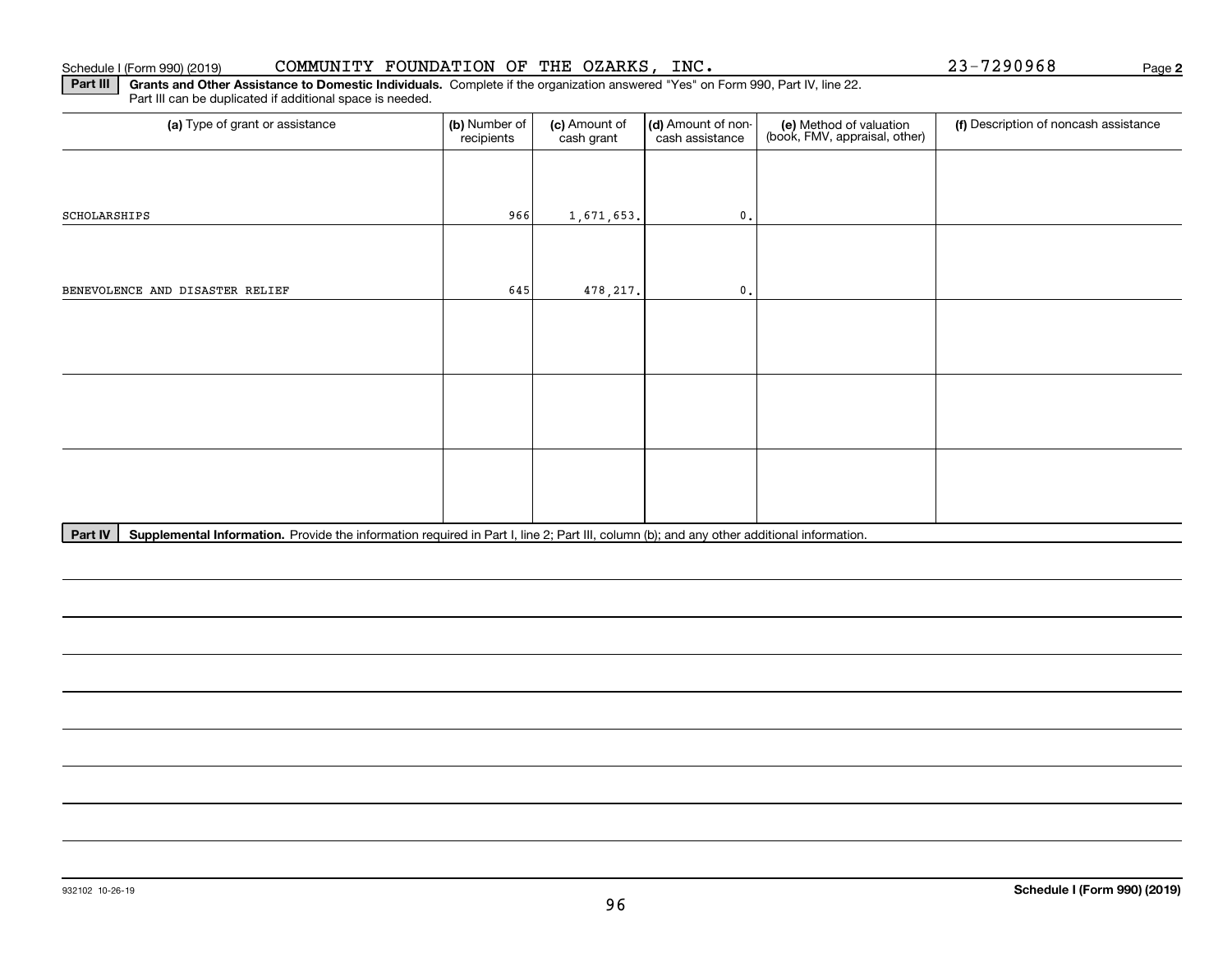|    | <b>Compensation Information</b><br><b>SCHEDULE J</b><br>(Form 990)<br>For certain Officers, Directors, Trustees, Key Employees, and Highest<br><b>Compensated Employees</b><br>Complete if the organization answered "Yes" on Form 990, Part IV, line 23.                                                                                                                                                                                                                                                                                                                                                                                                                                                        |                            | OMB No. 1545-0047<br>2019                                  |     |                            |  |  |
|----|------------------------------------------------------------------------------------------------------------------------------------------------------------------------------------------------------------------------------------------------------------------------------------------------------------------------------------------------------------------------------------------------------------------------------------------------------------------------------------------------------------------------------------------------------------------------------------------------------------------------------------------------------------------------------------------------------------------|----------------------------|------------------------------------------------------------|-----|----------------------------|--|--|
|    | Attach to Form 990.<br>Department of the Treasury                                                                                                                                                                                                                                                                                                                                                                                                                                                                                                                                                                                                                                                                |                            | <b>Open to Public</b>                                      |     |                            |  |  |
|    | Go to www.irs.gov/Form990 for instructions and the latest information.<br>Internal Revenue Service                                                                                                                                                                                                                                                                                                                                                                                                                                                                                                                                                                                                               |                            | <b>Inspection</b><br><b>Employer identification number</b> |     |                            |  |  |
|    | Name of the organization                                                                                                                                                                                                                                                                                                                                                                                                                                                                                                                                                                                                                                                                                         | 23-7290968                 |                                                            |     |                            |  |  |
|    | COMMUNITY FOUNDATION OF THE OZARKS, INC.<br><b>Questions Regarding Compensation</b><br>Part I                                                                                                                                                                                                                                                                                                                                                                                                                                                                                                                                                                                                                    |                            |                                                            |     |                            |  |  |
|    |                                                                                                                                                                                                                                                                                                                                                                                                                                                                                                                                                                                                                                                                                                                  |                            |                                                            | Yes |                            |  |  |
|    | 1a Check the appropriate box(es) if the organization provided any of the following to or for a person listed on Form 990,<br>Part VII, Section A, line 1a. Complete Part III to provide any relevant information regarding these items.<br>First-class or charter travel<br>Housing allowance or residence for personal use<br>Travel for companions<br>Payments for business use of personal residence<br>Tax indemnification and gross-up payments<br>Health or social club dues or initiation fees<br>Discretionary spending account<br>Personal services (such as maid, chauffeur, chef)                                                                                                                     |                            |                                                            |     | No                         |  |  |
|    | <b>b</b> If any of the boxes on line 1a are checked, did the organization follow a written policy regarding payment or                                                                                                                                                                                                                                                                                                                                                                                                                                                                                                                                                                                           |                            |                                                            |     |                            |  |  |
|    | reimbursement or provision of all of the expenses described above? If "No," complete Part III to explain                                                                                                                                                                                                                                                                                                                                                                                                                                                                                                                                                                                                         |                            | 1b                                                         |     |                            |  |  |
| 2  | Did the organization require substantiation prior to reimbursing or allowing expenses incurred by all directors,                                                                                                                                                                                                                                                                                                                                                                                                                                                                                                                                                                                                 |                            |                                                            |     |                            |  |  |
|    |                                                                                                                                                                                                                                                                                                                                                                                                                                                                                                                                                                                                                                                                                                                  |                            | $\mathbf{2}$                                               |     |                            |  |  |
| 3  | Indicate which, if any, of the following the organization used to establish the compensation of the organization's<br>CEO/Executive Director. Check all that apply. Do not check any boxes for methods used by a related organization to<br>establish compensation of the CEO/Executive Director, but explain in Part III.<br>$X$ Written employment contract<br>Compensation committee<br>$ \mathbf{X} $ Compensation survey or study<br>Independent compensation consultant<br>$\lfloor \mathbf{X} \rfloor$ Approval by the board or compensation committee<br>Form 990 of other organizations<br>During the year, did any person listed on Form 990, Part VII, Section A, line 1a, with respect to the filing |                            |                                                            |     |                            |  |  |
|    | organization or a related organization:                                                                                                                                                                                                                                                                                                                                                                                                                                                                                                                                                                                                                                                                          |                            |                                                            |     |                            |  |  |
|    | Receive a severance payment or change-of-control payment?                                                                                                                                                                                                                                                                                                                                                                                                                                                                                                                                                                                                                                                        |                            | 4a                                                         |     | х                          |  |  |
|    |                                                                                                                                                                                                                                                                                                                                                                                                                                                                                                                                                                                                                                                                                                                  |                            | 4b                                                         |     | $\overline{\texttt{x}}$    |  |  |
|    | Participate in, or receive payment from, an equity-based compensation arrangement?                                                                                                                                                                                                                                                                                                                                                                                                                                                                                                                                                                                                                               |                            | 4c                                                         |     | $\overline{\text{x}}$      |  |  |
|    | If "Yes" to any of lines 4a-c, list the persons and provide the applicable amounts for each item in Part III.                                                                                                                                                                                                                                                                                                                                                                                                                                                                                                                                                                                                    |                            |                                                            |     |                            |  |  |
|    | Only section 501(c)(3), 501(c)(4), and 501(c)(29) organizations must complete lines 5-9.<br>For persons listed on Form 990, Part VII, Section A, line 1a, did the organization pay or accrue any compensation<br>contingent on the revenues of:                                                                                                                                                                                                                                                                                                                                                                                                                                                                  |                            |                                                            |     |                            |  |  |
|    | a The organization? <b>Entitation</b> and the organization?                                                                                                                                                                                                                                                                                                                                                                                                                                                                                                                                                                                                                                                      |                            | 5а                                                         |     | x<br>$\overline{\text{x}}$ |  |  |
|    |                                                                                                                                                                                                                                                                                                                                                                                                                                                                                                                                                                                                                                                                                                                  |                            | <b>5b</b>                                                  |     |                            |  |  |
|    | If "Yes" on line 5a or 5b, describe in Part III.                                                                                                                                                                                                                                                                                                                                                                                                                                                                                                                                                                                                                                                                 |                            |                                                            |     |                            |  |  |
| 6. | For persons listed on Form 990, Part VII, Section A, line 1a, did the organization pay or accrue any compensation<br>contingent on the net earnings of:                                                                                                                                                                                                                                                                                                                                                                                                                                                                                                                                                          |                            |                                                            |     |                            |  |  |
|    | a The organization? <b>Entitled Strategies and Strategies and Strategies and Strategies and Strategies and Strategies and Strategies and Strategies and Strategies and Strategies and Strategies and Strategies and Strategies a</b>                                                                                                                                                                                                                                                                                                                                                                                                                                                                             |                            | 6a                                                         |     | x                          |  |  |
|    |                                                                                                                                                                                                                                                                                                                                                                                                                                                                                                                                                                                                                                                                                                                  |                            | 6b                                                         |     | $\overline{\text{x}}$      |  |  |
|    | If "Yes" on line 6a or 6b, describe in Part III.                                                                                                                                                                                                                                                                                                                                                                                                                                                                                                                                                                                                                                                                 |                            |                                                            |     |                            |  |  |
|    | 7 For persons listed on Form 990, Part VII, Section A, line 1a, did the organization provide any nonfixed payments                                                                                                                                                                                                                                                                                                                                                                                                                                                                                                                                                                                               |                            |                                                            |     |                            |  |  |
|    |                                                                                                                                                                                                                                                                                                                                                                                                                                                                                                                                                                                                                                                                                                                  |                            | $\overline{7}$                                             |     | х                          |  |  |
| 8  | Were any amounts reported on Form 990, Part VII, paid or accrued pursuant to a contract that was subject to the                                                                                                                                                                                                                                                                                                                                                                                                                                                                                                                                                                                                  |                            |                                                            |     |                            |  |  |
|    | initial contract exception described in Regulations section 53.4958-4(a)(3)? If "Yes," describe in Part III                                                                                                                                                                                                                                                                                                                                                                                                                                                                                                                                                                                                      |                            | 8                                                          |     | x                          |  |  |
| 9  | If "Yes" on line 8, did the organization also follow the rebuttable presumption procedure described in                                                                                                                                                                                                                                                                                                                                                                                                                                                                                                                                                                                                           |                            |                                                            |     |                            |  |  |
|    | Regulations section 53.4958-6(c)?                                                                                                                                                                                                                                                                                                                                                                                                                                                                                                                                                                                                                                                                                |                            | 9                                                          |     |                            |  |  |
|    | LHA For Paperwork Reduction Act Notice, see the Instructions for Form 990.                                                                                                                                                                                                                                                                                                                                                                                                                                                                                                                                                                                                                                       | Schedule J (Form 990) 2019 |                                                            |     |                            |  |  |

932111 10-21-19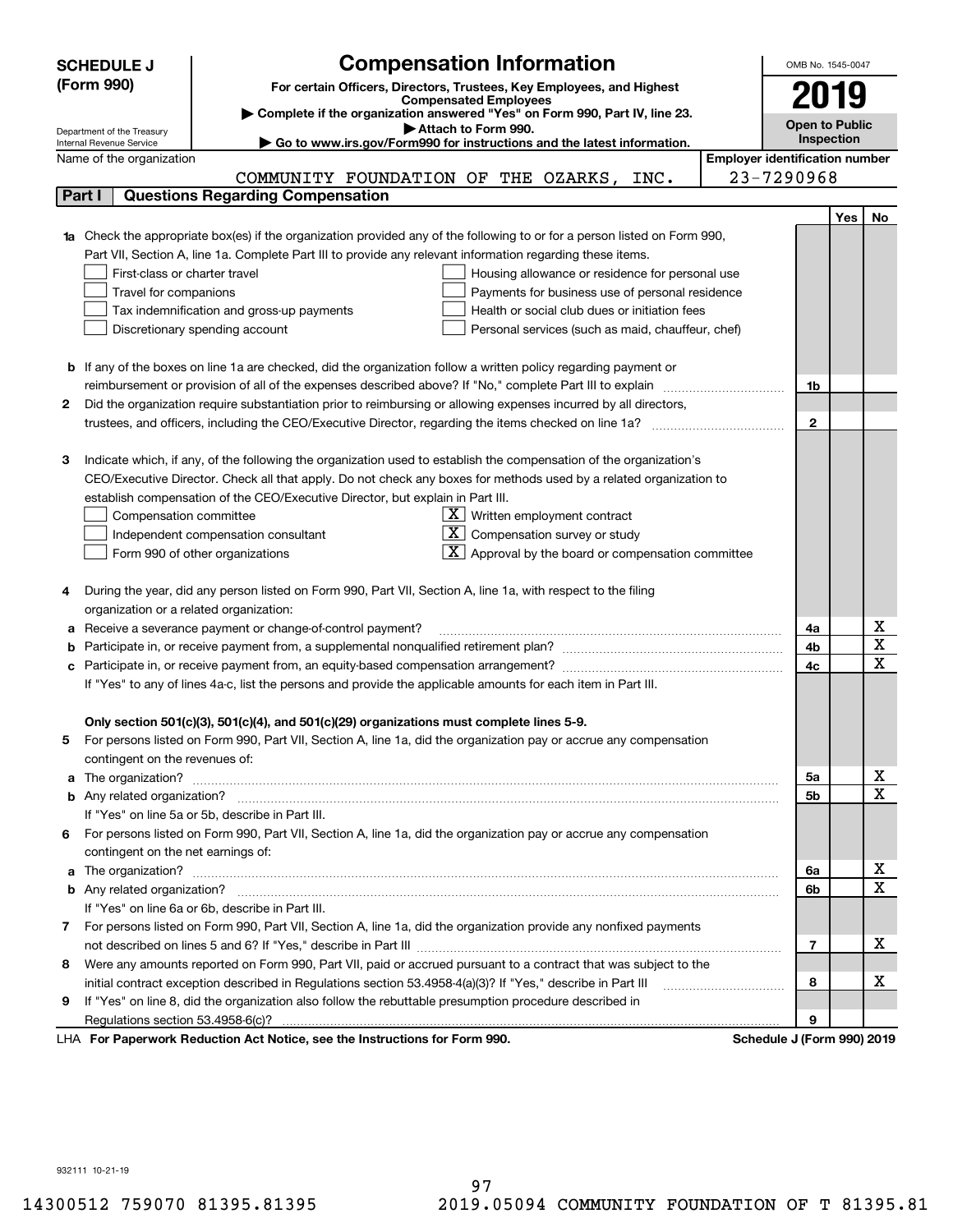#### COMMUNITY FOUNDATION OF THE OZARKS, INC. 23-7290968

# Schedule J (Form 990) 2019 COMMUN L'LY F'OUNDA'L' LON OF 'L'HE OZARKS, LNC. *Z 3-T Z* Y U Y 6 8 Page<br>Part II │Officers, Directors, Trustees, Key Employees, and Highest Compensated Employees. Use dupli

For each individual whose compensation must be reported on Schedule J, report compensation from the organization on row (i) and from related organizations, described in the instructions, on row (ii). Do not list any individuals that aren't listed on Form 990, Part VII.

**Note:**  The sum of columns (B)(i)-(iii) for each listed individual must equal the total amount of Form 990, Part VII, Section A, line 1a, applicable column (D) and (E) amounts for that individual.

|                     |                |                          | (B) Breakdown of W-2 and/or 1099-MISC compensation |                                           | (C) Retirement and<br>other deferred | (D) Nontaxable<br>benefits | (E) Total of columns<br>(F) Compensation<br>$(B)(i)$ - $(D)$ |                                                            |  |
|---------------------|----------------|--------------------------|----------------------------------------------------|-------------------------------------------|--------------------------------------|----------------------------|--------------------------------------------------------------|------------------------------------------------------------|--|
| (A) Name and Title  |                | (i) Base<br>compensation | (ii) Bonus &<br>incentive<br>compensation          | (iii) Other<br>reportable<br>compensation | compensation                         |                            |                                                              | in column (B)<br>reported as deferred<br>on prior Form 990 |  |
| (1) BRIAN FOGLE     | (i)            | 158,095.                 | $\mathbf 0$ .                                      | $\overline{0}$ .                          | 7,875.                               | 21,801.                    | 187,771.                                                     | $\boldsymbol{0}$ .                                         |  |
| PRESIDENT & CEO     | <u>(ii)</u>    | $\overline{0}$ .         | $\overline{0}$ .                                   | $\overline{0}$ .                          | $\overline{0}$ .                     | $\overline{0}$ .           | $\overline{0}$ .                                             | $\overline{\mathbf{0}}$ .                                  |  |
| SUSANNE GRAY<br>(2) | (i)            | 113,416.                 | $\overline{0}$ .                                   | $\overline{0}$ .                          | 5,638.                               | 23,385.                    | 142,439.                                                     | $\overline{0}$ .                                           |  |
| FORMER CFO          | <u>(ii)</u>    | $\overline{0}$ .         | $\overline{0}$ .                                   | $\overline{0}$ .                          | $\mathbf 0$ .                        | 0.                         | $\overline{0}$ .                                             | $\overline{0}$ .                                           |  |
|                     | (i)            |                          |                                                    |                                           |                                      |                            |                                                              |                                                            |  |
|                     | <u>(ii)</u>    |                          |                                                    |                                           |                                      |                            |                                                              |                                                            |  |
|                     | (i)            |                          |                                                    |                                           |                                      |                            |                                                              |                                                            |  |
|                     | <u>(ii)</u>    |                          |                                                    |                                           |                                      |                            |                                                              |                                                            |  |
|                     | $(\sf{i})$     |                          |                                                    |                                           |                                      |                            |                                                              |                                                            |  |
|                     | <u>(ii)</u>    |                          |                                                    |                                           |                                      |                            |                                                              |                                                            |  |
|                     | $(\sf{i})$     |                          |                                                    |                                           |                                      |                            |                                                              |                                                            |  |
|                     | <u>(ii)</u>    |                          |                                                    |                                           |                                      |                            |                                                              |                                                            |  |
|                     | (i)            |                          |                                                    |                                           |                                      |                            |                                                              |                                                            |  |
|                     | (ii)           |                          |                                                    |                                           |                                      |                            |                                                              |                                                            |  |
|                     | (i)            |                          |                                                    |                                           |                                      |                            |                                                              |                                                            |  |
|                     | (ii)           |                          |                                                    |                                           |                                      |                            |                                                              |                                                            |  |
|                     | $(\sf{i})$     |                          |                                                    |                                           |                                      |                            |                                                              |                                                            |  |
|                     | <u>(ii)</u>    |                          |                                                    |                                           |                                      |                            |                                                              |                                                            |  |
|                     | $(\sf{i})$     |                          |                                                    |                                           |                                      |                            |                                                              |                                                            |  |
|                     | <u>(ii)</u>    |                          |                                                    |                                           |                                      |                            |                                                              |                                                            |  |
|                     | $(\sf{i})$     |                          |                                                    |                                           |                                      |                            |                                                              |                                                            |  |
|                     | <u>(ii)</u>    |                          |                                                    |                                           |                                      |                            |                                                              |                                                            |  |
|                     | (i)            |                          |                                                    |                                           |                                      |                            |                                                              |                                                            |  |
|                     | (ii)           |                          |                                                    |                                           |                                      |                            |                                                              |                                                            |  |
|                     | (i)            |                          |                                                    |                                           |                                      |                            |                                                              |                                                            |  |
|                     | (ii)           |                          |                                                    |                                           |                                      |                            |                                                              |                                                            |  |
|                     | (i)            |                          |                                                    |                                           |                                      |                            |                                                              |                                                            |  |
|                     | (ii)           |                          |                                                    |                                           |                                      |                            |                                                              |                                                            |  |
|                     | (i)            |                          |                                                    |                                           |                                      |                            |                                                              |                                                            |  |
|                     | <u>(ii)</u>    |                          |                                                    |                                           |                                      |                            |                                                              |                                                            |  |
|                     | (i)            |                          |                                                    |                                           |                                      |                            |                                                              |                                                            |  |
|                     | $\overline{}}$ |                          |                                                    |                                           |                                      |                            |                                                              |                                                            |  |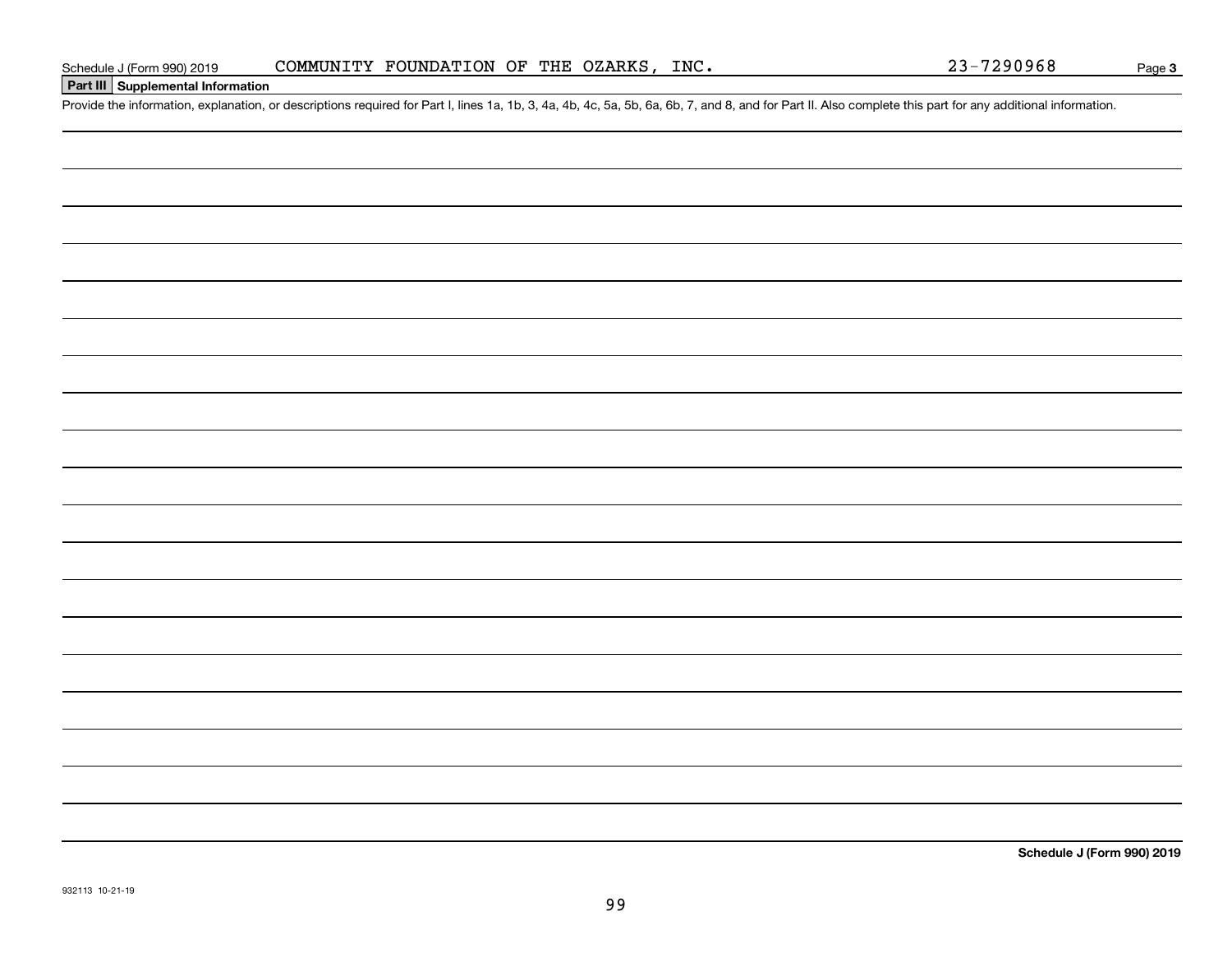### **SCHEDULE M (Form 990)**

# **Noncash Contributions**

OMB No. 1545-0047

| Department of the Treasury |
|----------------------------|
| Internal Revenue Service   |

**Complete if the organizations answered "Yes" on Form 990, Part IV, lines 29 or 30.** <sup>J</sup>**2019 Attach to Form 990.**  $\blacktriangleright$ 

**Open to Public Inspection**

|                          | --- |  |
|--------------------------|-----|--|
| Name of the organization |     |  |

 $\blacktriangleright$ 

 **Go to www.irs.gov/Form990 for instructions and the latest information.** COMMUNITY FOUNDATION OF THE OZARKS, INC.

| <b>Employer identification number</b> |
|---------------------------------------|
| 23-7290968                            |

| Part I | <b>Types of Property</b>                                                                                                       |                               |                                      |                                                                                                      |                                                              |            |     |    |
|--------|--------------------------------------------------------------------------------------------------------------------------------|-------------------------------|--------------------------------------|------------------------------------------------------------------------------------------------------|--------------------------------------------------------------|------------|-----|----|
|        |                                                                                                                                | (a)<br>Check if<br>applicable | (b)<br>Number of<br>contributions or | (c)<br>Noncash contribution<br>amounts reported on<br>items contributed Form 990, Part VIII, line 1g | (d)<br>Method of determining<br>noncash contribution amounts |            |     |    |
| 1      |                                                                                                                                |                               |                                      |                                                                                                      |                                                              |            |     |    |
| 2      |                                                                                                                                |                               |                                      |                                                                                                      |                                                              |            |     |    |
| з      | Art - Fractional interests                                                                                                     |                               |                                      |                                                                                                      |                                                              |            |     |    |
| 4      | Books and publications                                                                                                         |                               |                                      |                                                                                                      |                                                              |            |     |    |
| 5      | Clothing and household goods                                                                                                   |                               |                                      |                                                                                                      |                                                              |            |     |    |
| 6      |                                                                                                                                |                               |                                      |                                                                                                      |                                                              |            |     |    |
| 7      |                                                                                                                                |                               |                                      |                                                                                                      |                                                              |            |     |    |
| 8      | Intellectual property                                                                                                          |                               |                                      |                                                                                                      |                                                              |            |     |    |
| 9      | Securities - Publicly traded                                                                                                   | $\mathbf x$                   | 121                                  | 8,348,016.FMV                                                                                        |                                                              |            |     |    |
| 10     | Securities - Closely held stock                                                                                                |                               |                                      |                                                                                                      |                                                              |            |     |    |
| 11     | Securities - Partnership, LLC, or                                                                                              |                               |                                      |                                                                                                      |                                                              |            |     |    |
|        | trust interests                                                                                                                |                               |                                      |                                                                                                      |                                                              |            |     |    |
| 12     | Securities - Miscellaneous                                                                                                     |                               |                                      |                                                                                                      |                                                              |            |     |    |
| 13     | Qualified conservation contribution -                                                                                          |                               |                                      |                                                                                                      |                                                              |            |     |    |
|        | Historic structures                                                                                                            |                               |                                      |                                                                                                      |                                                              |            |     |    |
| 14     | Qualified conservation contribution - Other                                                                                    |                               |                                      |                                                                                                      |                                                              |            |     |    |
| 15     | Real estate - Residential                                                                                                      |                               |                                      |                                                                                                      |                                                              |            |     |    |
| 16     | Real estate - Commercial                                                                                                       |                               |                                      |                                                                                                      |                                                              |            |     |    |
| 17     |                                                                                                                                |                               |                                      |                                                                                                      |                                                              |            |     |    |
| 18     |                                                                                                                                |                               |                                      |                                                                                                      |                                                              |            |     |    |
| 19     |                                                                                                                                |                               |                                      |                                                                                                      |                                                              |            |     |    |
| 20     | Drugs and medical supplies                                                                                                     |                               |                                      |                                                                                                      |                                                              |            |     |    |
| 21     |                                                                                                                                |                               |                                      |                                                                                                      |                                                              |            |     |    |
| 22     |                                                                                                                                |                               |                                      |                                                                                                      |                                                              |            |     |    |
| 23     |                                                                                                                                |                               |                                      |                                                                                                      |                                                              |            |     |    |
| 24     | Archeological artifacts                                                                                                        |                               |                                      |                                                                                                      |                                                              |            |     |    |
| 25     | (BONDS AND FIX)<br>Other $\blacktriangleright$                                                                                 | х                             | $\mathbf 1$                          | 150,000.FMV                                                                                          |                                                              |            |     |    |
| 26     | (LIVESTOCK<br>Other $\blacktriangleright$                                                                                      | X                             | 1                                    | 26,446.FMV                                                                                           |                                                              |            |     |    |
| 27     | Other<br>▸                                                                                                                     |                               |                                      |                                                                                                      |                                                              |            |     |    |
| 28     | Other                                                                                                                          |                               |                                      |                                                                                                      |                                                              |            |     |    |
| 29     | Number of Forms 8283 received by the organization during the tax year for contributions                                        |                               |                                      |                                                                                                      |                                                              |            |     |    |
|        | for which the organization completed Form 8283, Part IV, Donee Acknowledgement                                                 |                               |                                      | 29                                                                                                   |                                                              |            |     |    |
|        |                                                                                                                                |                               |                                      |                                                                                                      |                                                              |            | Yes | No |
|        | 30a During the year, did the organization receive by contribution any property reported in Part I, lines 1 through 28, that it |                               |                                      |                                                                                                      |                                                              |            |     |    |
|        | must hold for at least three years from the date of the initial contribution, and which isn't required to be used for          |                               |                                      |                                                                                                      |                                                              |            |     |    |
|        | exempt purposes for the entire holding period?                                                                                 |                               |                                      |                                                                                                      |                                                              | <b>30a</b> |     | х  |
|        | <b>b</b> If "Yes," describe the arrangement in Part II.                                                                        |                               |                                      |                                                                                                      |                                                              |            |     |    |
| 31     | Does the organization have a gift acceptance policy that requires the review of any nonstandard contributions?                 |                               |                                      |                                                                                                      |                                                              | 31         | х   |    |
|        | 32a Does the organization hire or use third parties or related organizations to solicit, process, or sell noncash              |                               |                                      |                                                                                                      |                                                              |            |     |    |
|        | contributions?                                                                                                                 |                               |                                      |                                                                                                      |                                                              | 32a        | х   |    |
|        | <b>b</b> If "Yes," describe in Part II.                                                                                        |                               |                                      |                                                                                                      |                                                              |            |     |    |
| 33     | If the organization didn't report an amount in column (c) for a type of property for which column (a) is checked,              |                               |                                      |                                                                                                      |                                                              |            |     |    |
|        | describe in Part II.                                                                                                           |                               |                                      |                                                                                                      |                                                              |            |     |    |

For Paperwork Reduction Act Notice, see the Instructions for Form 990. Schedule M (Form 990) 2019 LHA

932141 09-27-19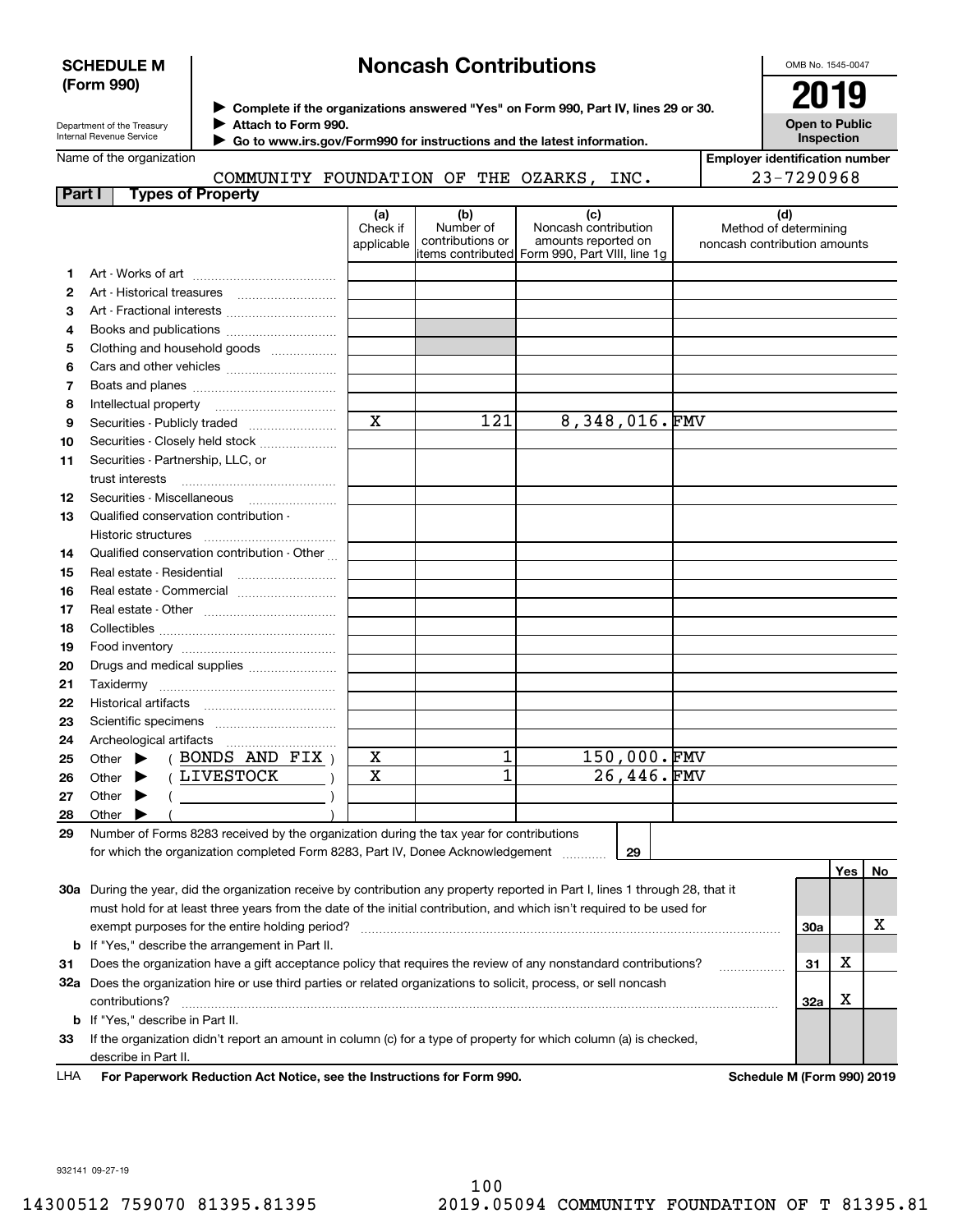#### **2** Schedule M (Form 990) 2019 Page COMMUNITY FOUNDATION OF THE OZARKS, INC. 23-7290968

Part II | Supplemental Information. Provide the information required by Part I, lines 30b, 32b, and 33, and whether the organization is reporting in Part I, column (b), the number of contributions, the number of items received, or a combination of both. Also complete this part for any additional information.

#### SCHEDULE M, LINE 32B:

DONATED SECURITIES ARE SENT TO THE COMMUNITY FOUNDATION'S PROFESSIONAL

INVESTMENT ADVISORS, WHO SELL THE SECURITIES AND PLACE THE PROCEEDS IN

THE FOUNDATIONS INVESTMENT PORTFOLIO.

**Schedule M (Form 990) 2019**

932142 09-27-19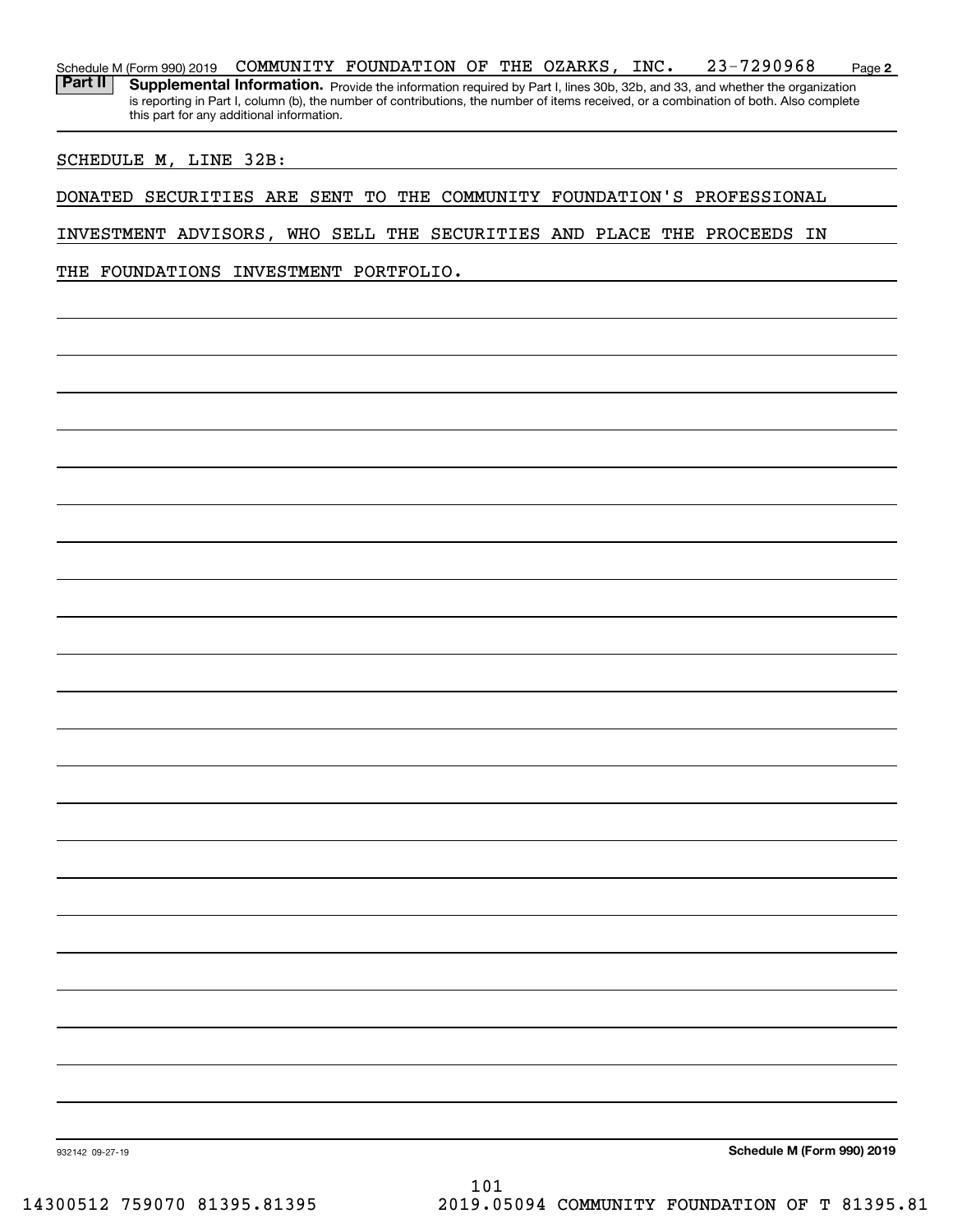**(Form 990 or 990-EZ)**

Department of the Treasury Internal Revenue Service Name of the organization

**Complete to provide information for responses to specific questions on Form 990 or 990-EZ or to provide any additional information. | Attach to Form 990 or 990-EZ. | Go to www.irs.gov/Form990 for the latest information. SCHEDULE O Supplemental Information to Form 990 or 990-EZ**



COMMUNITY FOUNDATION OF THE OZARKS, INC. | 23-7290968

### FORM 990, PART I, LINE 1, DESCRIPTION OF ORGANIZATION MISSION:

SOUTHERN MISSOURI

FORM 990, PART VI, SECTION B, LINE 11B:

THE 990 IS REVIEWED BY THE AUDIT/OPERATIONS COMMITTEE IN DETAIL, ALONG WITH

THE PRESIDENT & CEO AND CFO. AFTER THAT REVIEW AND APPROVAL, A COPY IS

SENT TO THE BOARD OF DIRECTORS.

FORM 990, PART VI, SECTION B, LINE 12C:

CONFLICT OF INTEREST FORMS MUST BE COMPLETED BY BOARD MEMBERS AND STAFF

FORM 990, PART VI, SECTION B, LINE 15:

THE BOARD ANNUALLY REVIEWS AND APPROVES ALL SALARIES, INCLUDING THE CEO.

SALARIES COMPARISONS WERE PROVIDED THIS YEAR BY SUTHERLAND-EDWARDS, A

CONSULTING FIRM. THE EXECUTIVE COMMITTEE PERIODICALLY PROVIDES PERFORMANCE REVIEWS WITH THE CEO.

FORM 990, PART VI, SECTION C, LINE 19:

AVAILABLE UPON REQUEST.

FORM 990, PART XI, LINE 9, CHANGES IN NET ASSETS:

932211 09-06-19 LHA For Paperwork Reduction Act Notice, see the Instructions for Form 990 or 990-EZ. Schedule O (Form 990 or 990-EZ) (2019) ANNUITY ACTUARIAL ADJUSTMENT -11,152. RECLASSIFICATION TO AGENCY FUNDS  $-556,076$ . CONTRIBUTIONS RECEIVABLE PREVIOUSLY UNRECORDED 5,593,750. OTHER INVESTMENT PROPERTY RECORDED INCORRECTLY  $-1,370,922$ . TOTAL TO FORM 990, PART XI, LINE 9 3,655,600.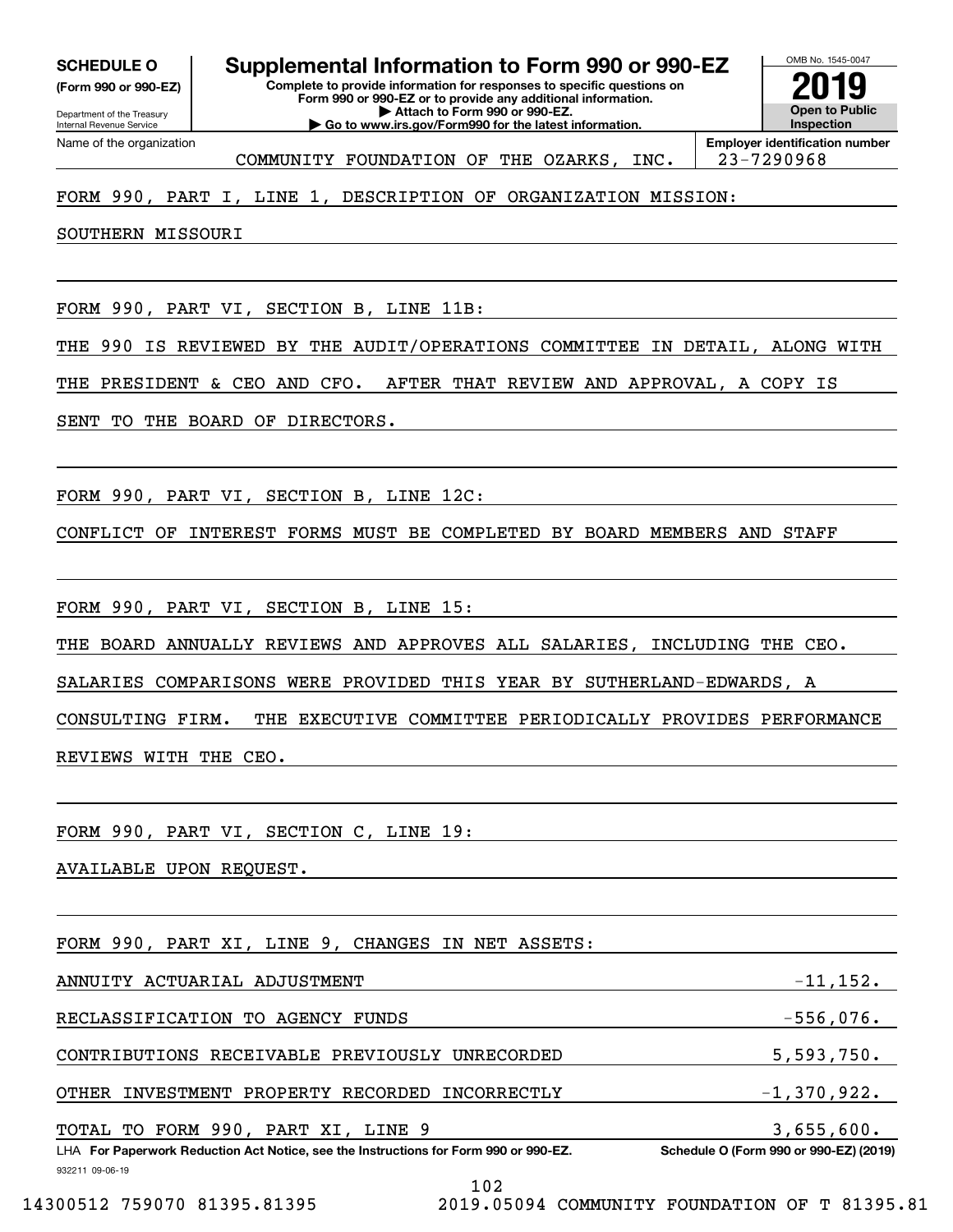| Name of the organization                | COMMUNITY FOUNDATION OF THE OZARKS, INC. |  |  | <b>Employer identification number</b><br>23-7290968 |
|-----------------------------------------|------------------------------------------|--|--|-----------------------------------------------------|
|                                         |                                          |  |  |                                                     |
|                                         |                                          |  |  |                                                     |
| FORM 990 PART XII LINE 2C               |                                          |  |  |                                                     |
|                                         |                                          |  |  |                                                     |
|                                         |                                          |  |  |                                                     |
| PROCESS HAS NOT CHANGED FROM PRIOR YEAR |                                          |  |  |                                                     |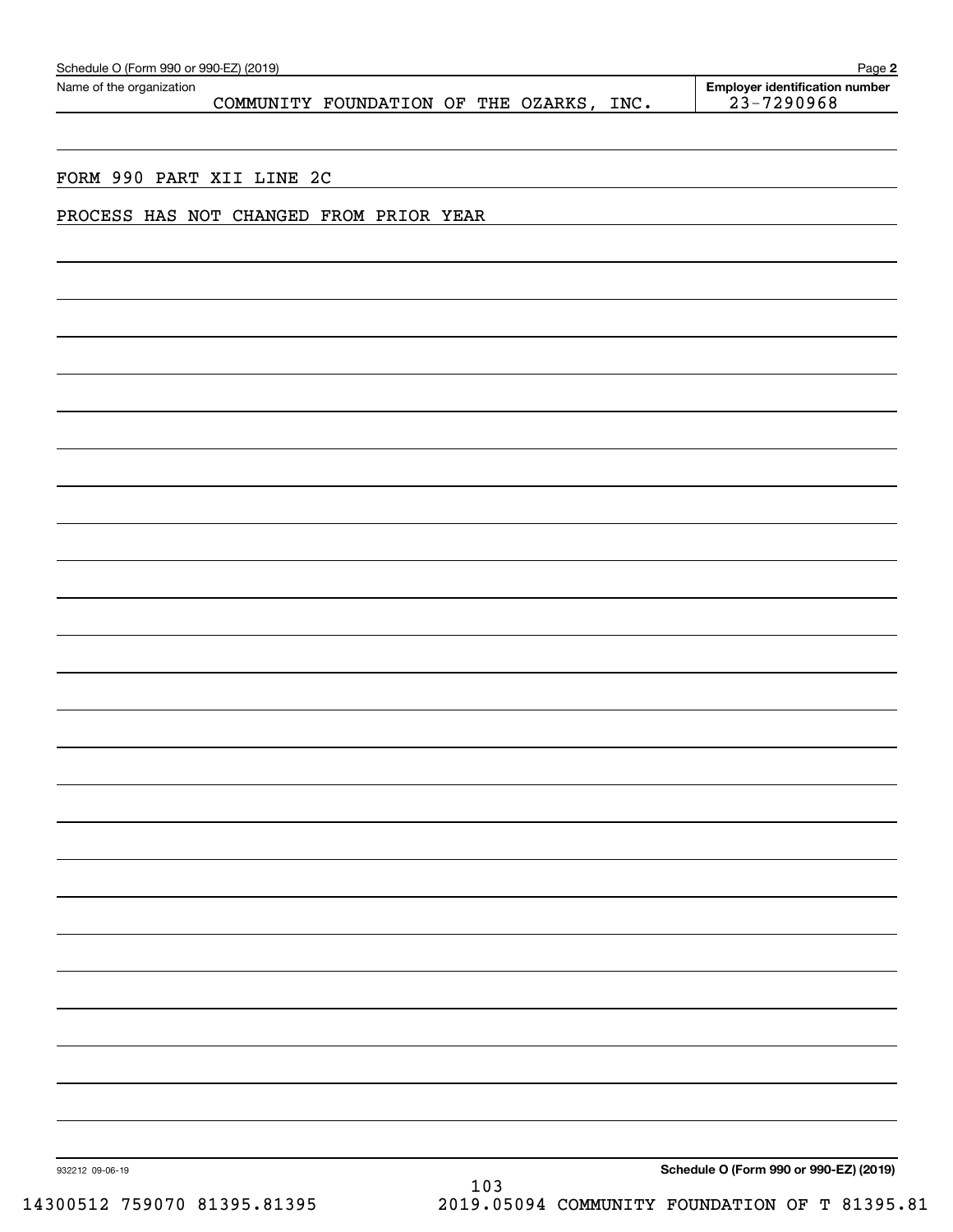| <b>SCHEDULE R</b>          |  |
|----------------------------|--|
| $(T - m \cdot \mathbf{A})$ |  |

### **(Form 990)**

# **Related Organizations and Unrelated Partnerships**

**Complete if the organization answered "Yes" on Form 990, Part IV, line 33, 34, 35b, 36, or 37.** |

**Attach to Form 990.**  |

OMB No. 1545-0047

**Open to Public 2019**

**Employer identification number**

23-7290968

Department of the Treasury Internal Revenue Service

# **| Go to www.irs.gov/Form990 for instructions and the latest information. Inspection**

Name of the organization

### COMMUNITY FOUNDATION OF THE OZARKS, INC.

**Part I Identification of Disregarded Entities.**  Complete if the organization answered "Yes" on Form 990, Part IV, line 33.

| (a)<br>Name, address, and EIN (if applicable)<br>of disregarded entity | (b)<br>Primary activity | (c)<br>Legal domicile (state or<br>foreign country) | (d)<br>Total income | (e)<br>End-of-year assets | (f)<br>Direct controlling<br>entity |
|------------------------------------------------------------------------|-------------------------|-----------------------------------------------------|---------------------|---------------------------|-------------------------------------|
|                                                                        |                         |                                                     |                     |                           |                                     |
|                                                                        |                         |                                                     |                     |                           |                                     |
|                                                                        |                         |                                                     |                     |                           |                                     |
|                                                                        |                         |                                                     |                     |                           |                                     |

#### **Identification of Related Tax-Exempt Organizations.** Complete if the organization answered "Yes" on Form 990, Part IV, line 34, because it had one or more related tax-exempt **Part II** organizations during the tax year.

| (a)<br>Name, address, and EIN<br>of related organization | (b)<br>Primary activity   | (c)<br>Legal domicile (state or<br>foreign country) | (d)<br>Exempt Code<br>section | (e)<br>Public charity<br>status (if section | (f)<br>Direct controlling<br>entity | $(g)$<br>Section 512(b)(13) | controlled<br>entity? |
|----------------------------------------------------------|---------------------------|-----------------------------------------------------|-------------------------------|---------------------------------------------|-------------------------------------|-----------------------------|-----------------------|
|                                                          |                           |                                                     |                               | 501(c)(3))                                  |                                     | Yes                         | No                    |
| COMMUNITY FOUNDATION OF THE OZARKS STOCK                 | THE FOUNDATION RECEIVES   |                                                     |                               |                                             | COMMUNITY                           |                             |                       |
| TRUST - 71-6225763, 425 E TRAFFICWAY,                    | AND DISTRIBUTES FUNDS FOR |                                                     |                               |                                             | FOUNDATION OF THE                   |                             |                       |
| SPRINGFIELD, MO 65806                                    | CHARITABLE PURPOSES       | MISSOURI                                            | 501(C)(3)                     | LINE 12B, II                                | DZARKS, INC.                        | х                           |                       |
| LEZAH STENGER FOUNDATION - 43-1872019                    | ORGANIZED AS A SUPPORTING |                                                     |                               |                                             | COMMUNITY                           |                             |                       |
| 5051 S NATIONAL AVE                                      | ORGANIZATION FOR THE      |                                                     |                               |                                             | FOUNDATION OF THE                   |                             |                       |
| SPRINGFIELD, MO 65810                                    | COMMUNITY FOUNDATION      | MISSOURI                                            | 501(C)(3)                     | LINE 12B. II                                | DZARKS, INC.                        | A                           |                       |
| OZARKS CHARITABLE REAL ESTATE FOUNDATION LLC             | FOUNDATION RECEIVES,      |                                                     |                               |                                             | COMMUNITY                           |                             |                       |
| $-41-2086647$ , P.O. BOX 8960, SPRINGFIELD, MO           | MANAGES AND DISTRIBUTES   |                                                     |                               |                                             | FOUNDATION OF THE                   |                             |                       |
| 65807                                                    | REAL ESTATE DONATIONS FOR | MISSOURI                                            | 501(C)(3)                     | LINE 12B. II                                | OZARKS, INC.                        | A                           |                       |
|                                                          |                           |                                                     |                               |                                             |                                     |                             |                       |
|                                                          |                           |                                                     |                               |                                             |                                     |                             |                       |

**For Paperwork Reduction Act Notice, see the Instructions for Form 990. Schedule R (Form 990) 2019**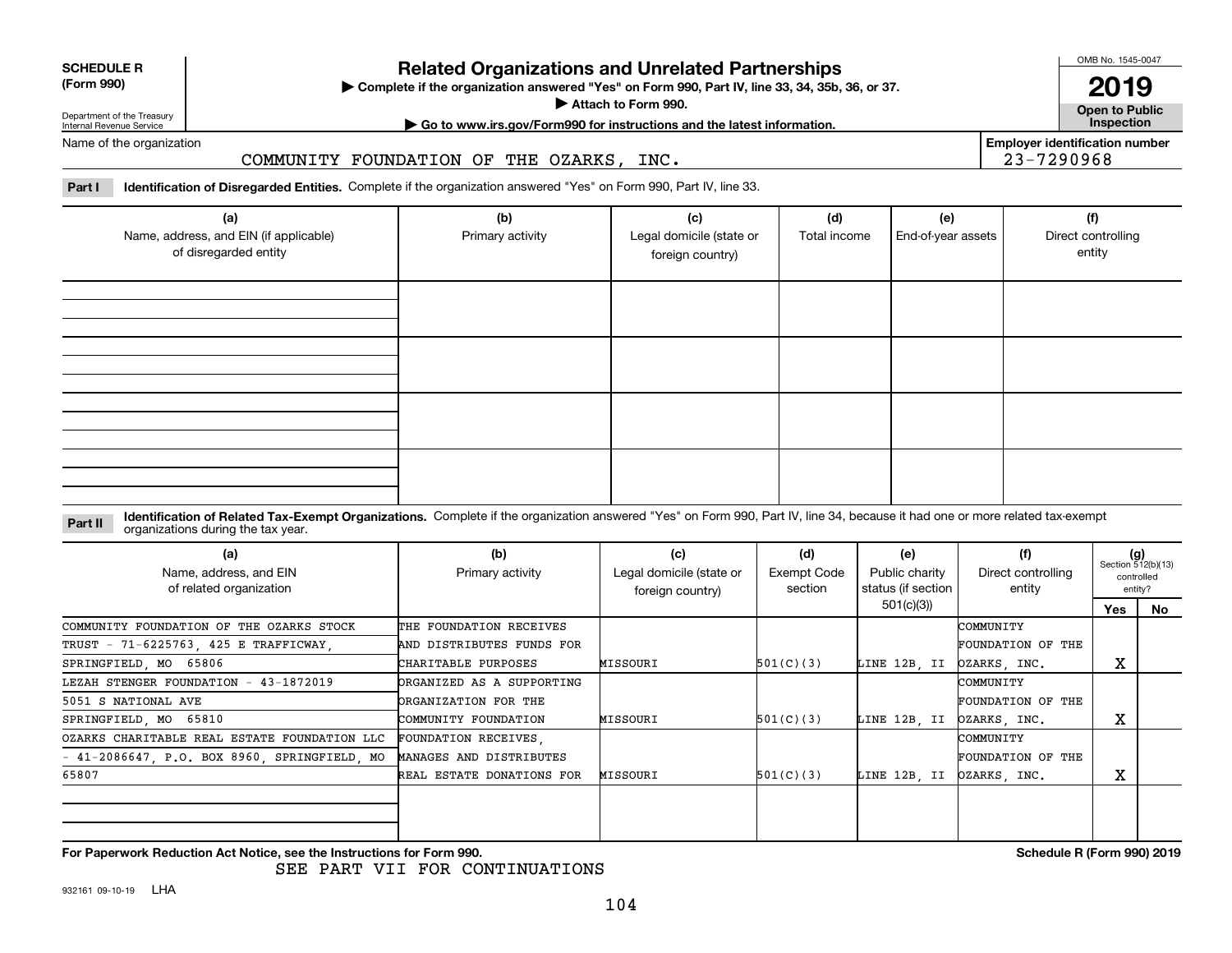#### Schedule R (Form 990) 2019 Page COMMUNITY FOUNDATION OF THE OZARKS, INC. 23-7290968

**2**

**Identification of Related Organizations Taxable as a Partnership.** Complete if the organization answered "Yes" on Form 990, Part IV, line 34, because it had one or more related **Part III** organizations treated as a partnership during the tax year.

| (a)                     | (b)              | (c)                  | (d)                | (e)                                                                 | (f)            | (g)                   | (h)                              |          | (i)                                                                     | (j) | (k)                                                       |  |  |
|-------------------------|------------------|----------------------|--------------------|---------------------------------------------------------------------|----------------|-----------------------|----------------------------------|----------|-------------------------------------------------------------------------|-----|-----------------------------------------------------------|--|--|
| Name, address, and EIN  | Primary activity | Legal<br>domicile    | Direct controlling | Predominant income                                                  | Share of total | Share of              | Disproportionate<br>allocations? |          | Code V-UBI<br>amount in box<br>20 of Schedule<br>K-1 (Form 1065) Yes No |     | General or Percentage<br>managing<br>partner?<br>partner? |  |  |
| of related organization |                  | (state or<br>foreign | entity             | related, unrelated,<br>excluded from tax under<br>sections 512-514) | income         | end-of-year<br>assets |                                  |          |                                                                         |     |                                                           |  |  |
|                         |                  | country)             |                    |                                                                     |                |                       |                                  | Yes   No |                                                                         |     |                                                           |  |  |
|                         |                  |                      |                    |                                                                     |                |                       |                                  |          |                                                                         |     |                                                           |  |  |
|                         |                  |                      |                    |                                                                     |                |                       |                                  |          |                                                                         |     |                                                           |  |  |
|                         |                  |                      |                    |                                                                     |                |                       |                                  |          |                                                                         |     |                                                           |  |  |
|                         |                  |                      |                    |                                                                     |                |                       |                                  |          |                                                                         |     |                                                           |  |  |
|                         |                  |                      |                    |                                                                     |                |                       |                                  |          |                                                                         |     |                                                           |  |  |
|                         |                  |                      |                    |                                                                     |                |                       |                                  |          |                                                                         |     |                                                           |  |  |
|                         |                  |                      |                    |                                                                     |                |                       |                                  |          |                                                                         |     |                                                           |  |  |
|                         |                  |                      |                    |                                                                     |                |                       |                                  |          |                                                                         |     |                                                           |  |  |
|                         |                  |                      |                    |                                                                     |                |                       |                                  |          |                                                                         |     |                                                           |  |  |
|                         |                  |                      |                    |                                                                     |                |                       |                                  |          |                                                                         |     |                                                           |  |  |
|                         |                  |                      |                    |                                                                     |                |                       |                                  |          |                                                                         |     |                                                           |  |  |
|                         |                  |                      |                    |                                                                     |                |                       |                                  |          |                                                                         |     |                                                           |  |  |
|                         |                  |                      |                    |                                                                     |                |                       |                                  |          |                                                                         |     |                                                           |  |  |
|                         |                  |                      |                    |                                                                     |                |                       |                                  |          |                                                                         |     |                                                           |  |  |
|                         |                  |                      |                    |                                                                     |                |                       |                                  |          |                                                                         |     |                                                           |  |  |
|                         |                  |                      |                    |                                                                     |                |                       |                                  |          |                                                                         |     |                                                           |  |  |
|                         |                  |                      |                    |                                                                     |                |                       |                                  |          |                                                                         |     |                                                           |  |  |

**Identification of Related Organizations Taxable as a Corporation or Trust.** Complete if the organization answered "Yes" on Form 990, Part IV, line 34, because it had one or more related **Part IV** organizations treated as a corporation or trust during the tax year.

| (a)<br>Name, address, and EIN<br>of related organization | (b)<br>Primary activity | (c)<br>Legal domicile<br>(state or<br>foreian | (d)<br>Direct controlling<br>entity | (e)<br>Type of entity<br>(C corp, S corp,<br>or trust) | (f)<br>Share of total<br>income | (g)<br>Share of<br>end-of-year<br>assets | (h)<br>Percentage<br>ownership | entity? | (i)<br>Section<br>512(b)(13)<br>controlled |
|----------------------------------------------------------|-------------------------|-----------------------------------------------|-------------------------------------|--------------------------------------------------------|---------------------------------|------------------------------------------|--------------------------------|---------|--------------------------------------------|
|                                                          |                         | country)                                      |                                     |                                                        |                                 |                                          |                                | Yes     | No                                         |
| CHARITABLE REMAINDER TRUST - 33-6105597                  |                         |                                               |                                     |                                                        |                                 |                                          |                                |         |                                            |
| P.O. BOX 8960                                            |                         |                                               |                                     |                                                        |                                 |                                          |                                |         |                                            |
| SPRINGFIELD, MO 65801                                    | <b>INVESTMENT</b>       | MO                                            |                                     | TRUST                                                  |                                 |                                          | 100%                           |         | X                                          |
| CHARITABLE REMAINDER TRUST - 43-6741681                  |                         |                                               |                                     |                                                        |                                 |                                          |                                |         |                                            |
| P.O. BOX 8960                                            |                         |                                               |                                     |                                                        |                                 |                                          |                                |         |                                            |
| SPRINGFIELD, MO 65801                                    | <b>INVESTMENT</b>       | MO.                                           |                                     | TRUST                                                  |                                 |                                          | 100%                           |         | X                                          |
| CHARITABLE REMAINDER TRUST - 43-6741682                  |                         |                                               |                                     |                                                        |                                 |                                          |                                |         |                                            |
| P.O. BOX 8960                                            |                         |                                               |                                     |                                                        |                                 |                                          |                                |         |                                            |
| SPRINGFIELD, MO 65801                                    | <b>INVESTMENT</b>       | MO                                            |                                     | TRUST                                                  |                                 |                                          | 100%                           |         | X                                          |
| CHARITABLE REMAINDER UNITRUST - 27-6544927               |                         |                                               |                                     |                                                        |                                 |                                          |                                |         |                                            |
| P.O. BOX 8960                                            |                         |                                               |                                     |                                                        |                                 |                                          |                                |         |                                            |
| SPRINGFIELD, MO<br>65801                                 | <b>INVESTMENT</b>       | MO                                            |                                     | TRUST                                                  |                                 |                                          | 100%                           |         | X                                          |
| CHARITABLE REMAINDER UNITRUST - 27-6566066               |                         |                                               |                                     |                                                        |                                 |                                          |                                |         |                                            |
| P.O. BOX 8960                                            |                         |                                               |                                     |                                                        |                                 |                                          |                                |         |                                            |
| SPRINGFIELD, MO<br>65801                                 | INVESTMENT              | MO.                                           |                                     | <b>TRUST</b>                                           |                                 |                                          | 100%                           |         | x                                          |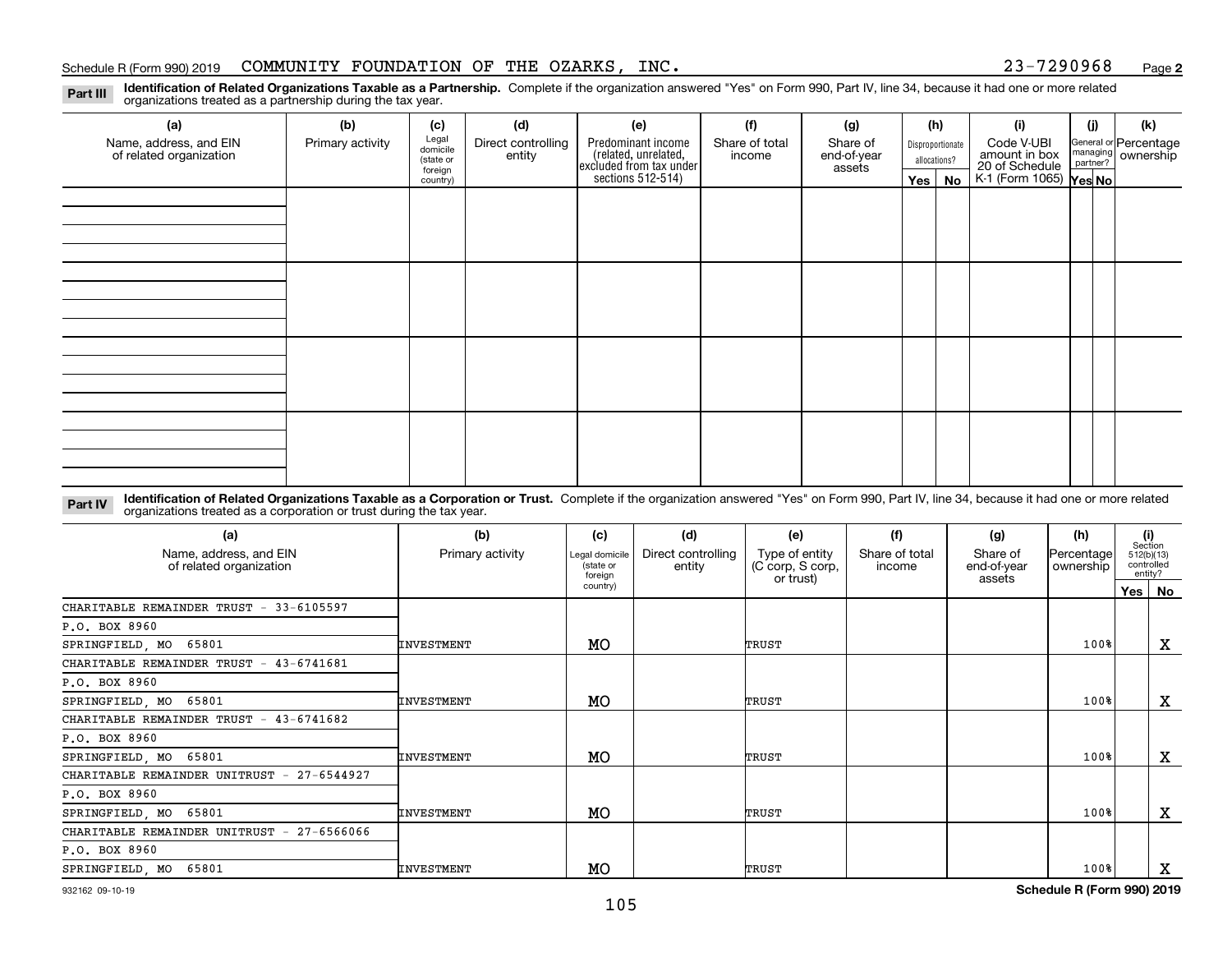**Part IV** Continuation of Identification of Related Organizations Taxable as a Corporation or Trust

| (a)<br>Name, address, and EIN<br>of related organization | (b)<br>Primary activity | (c)<br>Legal domicile<br>state or<br>foreign | (d)<br>Direct controlling<br>entity | (e)<br>Type of entity<br>(C corp, S corp,<br>or trust) | (f)<br>Share of total<br>income | (g)<br>Share of<br>end-of-year<br>assets | (h)<br>Percentage<br>ownership | (i)<br>Section<br>$512(b)(13)$<br>controlled<br>entity? |
|----------------------------------------------------------|-------------------------|----------------------------------------------|-------------------------------------|--------------------------------------------------------|---------------------------------|------------------------------------------|--------------------------------|---------------------------------------------------------|
|                                                          |                         | country)                                     |                                     |                                                        |                                 |                                          |                                | Yes No                                                  |
| CHARITABLE REMAINDER TRUST - 85-6231564                  |                         |                                              |                                     |                                                        |                                 |                                          |                                |                                                         |
| P.O. BOX 8960                                            |                         |                                              |                                     |                                                        |                                 |                                          |                                |                                                         |
| SPRINGFIELD, MO 65801                                    | INVESTMENT              | MO                                           |                                     | TRUST                                                  |                                 |                                          | 100%                           | X                                                       |
| CHARITABLE REMAINDER TRUST - 85-6233196                  |                         |                                              |                                     |                                                        |                                 |                                          |                                |                                                         |
| P.O. BOX 8960                                            |                         |                                              |                                     |                                                        |                                 |                                          |                                |                                                         |
| SPRINGFIELD, MO 65801                                    | INVESTMENT              | MO                                           |                                     | TRUST                                                  |                                 |                                          | 100%                           | $\mathbf X$                                             |
| CHARITABLE REMAINDER TRUST - 85-6236805                  |                         |                                              |                                     |                                                        |                                 |                                          |                                |                                                         |
| P.O. BOX 8960                                            |                         |                                              |                                     |                                                        |                                 |                                          |                                |                                                         |
| SPRINGFIELD, MO 65801                                    | INVESTMENT              | MO                                           |                                     | TRUST                                                  |                                 |                                          | 100%                           | X                                                       |
|                                                          |                         |                                              |                                     |                                                        |                                 |                                          |                                |                                                         |
|                                                          |                         |                                              |                                     |                                                        |                                 |                                          |                                |                                                         |
|                                                          |                         |                                              |                                     |                                                        |                                 |                                          |                                |                                                         |
|                                                          |                         |                                              |                                     |                                                        |                                 |                                          |                                |                                                         |
|                                                          |                         |                                              |                                     |                                                        |                                 |                                          |                                |                                                         |
|                                                          |                         |                                              |                                     |                                                        |                                 |                                          |                                |                                                         |
|                                                          |                         |                                              |                                     |                                                        |                                 |                                          |                                |                                                         |
|                                                          |                         |                                              |                                     |                                                        |                                 |                                          |                                |                                                         |
|                                                          |                         |                                              |                                     |                                                        |                                 |                                          |                                |                                                         |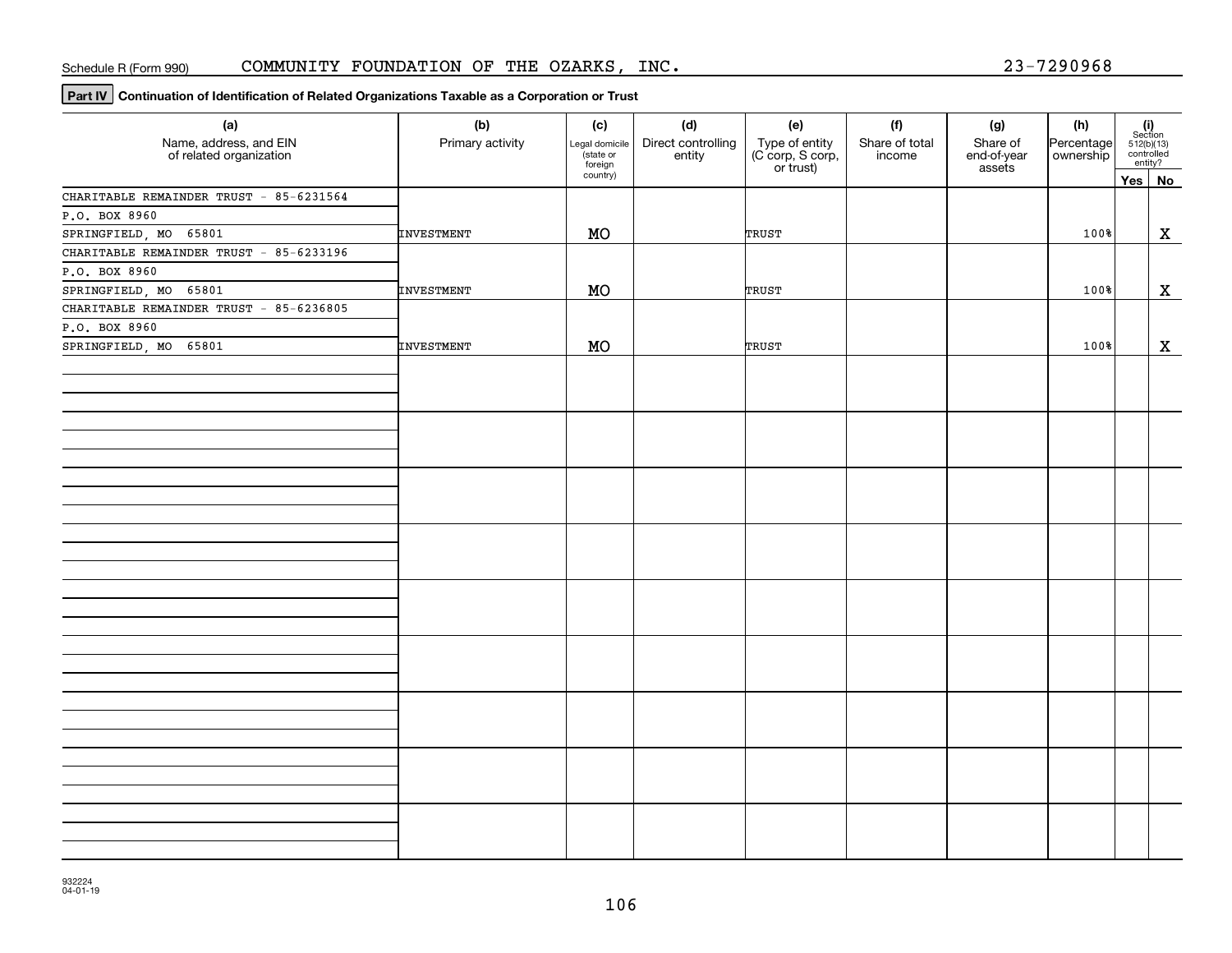#### Schedule R (Form 990) 2019 Page COMMUNITY FOUNDATION OF THE OZARKS, INC. 23-7290968

#### **Part V** T**ransactions With Related Organizations.** Complete if the organization answered "Yes" on Form 990, Part IV, line 34, 35b, or 36.

| Note: Complete line 1 if any entity is listed in Parts II, III, or IV of this schedule.                                                                                                                                        |                | Yes | No |
|--------------------------------------------------------------------------------------------------------------------------------------------------------------------------------------------------------------------------------|----------------|-----|----|
| During the tax year, did the organization engage in any of the following transactions with one or more related organizations listed in Parts II-IV?                                                                            |                |     |    |
|                                                                                                                                                                                                                                | 1a             |     | X  |
| b Gift, grant, or capital contribution to related organization(s) matching material content and contribution to related organization(s) matching material contribution to related organization(s) matching material material c | 1 <sub>b</sub> |     | X  |
|                                                                                                                                                                                                                                | 1 <sub>c</sub> | x   |    |
|                                                                                                                                                                                                                                | 1 <sub>d</sub> |     | X  |
|                                                                                                                                                                                                                                | 1e             |     | X  |
|                                                                                                                                                                                                                                |                |     |    |
| f Dividends from related organization(s) manufactured and contract the contract of the contract of the contract of the contract of the contract of the contract of the contract of the contract of the contract of the contrac | 1f             |     | х  |
| g Sale of assets to related organization(s) www.assettion.com/www.assettion.com/www.assettion.com/www.assettion.com/www.assettion.com/www.assettion.com/www.assettion.com/www.assettion.com/www.assettion.com/www.assettion.co | 1a             |     | X  |
| h Purchase of assets from related organization(s) manufactured and content to content the content of assets from related organization(s)                                                                                       | 1h             |     | X  |
|                                                                                                                                                                                                                                | 1i.            |     | X  |
| Lease of facilities, equipment, or other assets to related organization(s) The manuform manuform manuform manuform manuform manuform manuform manuform manuform manuform manuform manuform manuform manuform manuform manuform | 1i             |     | х  |
|                                                                                                                                                                                                                                |                |     |    |
|                                                                                                                                                                                                                                | 1k             |     | x  |
| Performance of services or membership or fundraising solicitations for related organization(s)                                                                                                                                 | $\mathbf{1}$   |     | X  |
| m Performance of services or membership or fundraising solicitations by related organization(s)                                                                                                                                | 1m             |     | х  |
|                                                                                                                                                                                                                                | 1n             |     | X  |
| <b>o</b> Sharing of paid employees with related organization(s)                                                                                                                                                                | 1o             |     | X  |
|                                                                                                                                                                                                                                |                |     |    |
| p Reimbursement paid to related organization(s) for expenses [1111] and manufacture manufacture manufacture manufacture manufacture manufacture manufacture manufacture manufacture manufacture manufacture manufacture manufa | 1p.            |     | X  |
|                                                                                                                                                                                                                                | 1a             |     | X  |
|                                                                                                                                                                                                                                |                |     |    |
| r Other transfer of cash or property to related organization(s)                                                                                                                                                                | 1r             |     | X  |
|                                                                                                                                                                                                                                | 1s             |     | X  |

**2**If the answer to any of the above is "Yes," see the instructions for information on who must complete this line, including covered relationships and transaction thresholds.

| (a)<br>Name of related organization                   | (b)<br>Transaction<br>type (a-s) | (c)<br>Amount involved | (d)<br>Method of determining amount involved |
|-------------------------------------------------------|----------------------------------|------------------------|----------------------------------------------|
| (1) LEZAH STENGER FOUNDATION                          | C                                | 10, 100.               |                                              |
| COMMUNITY FOUNDATION OF THE OZARKS STOCK<br>(2) TRUST | в                                | 1, 276, 370.           |                                              |
| COMMUNITY FOUNDATION OF THE OZARKS STOCK<br>(3) TRUST | $\mathsf{C}$                     | 70,013.                |                                              |
| (4) OZARKS CHARITABLE REAL ESTATE FOUNDATION          | $\mathsf{C}$                     | 195,823.               |                                              |
| (5)                                                   |                                  |                        |                                              |
| (6)                                                   |                                  |                        |                                              |

 $\overline{a}$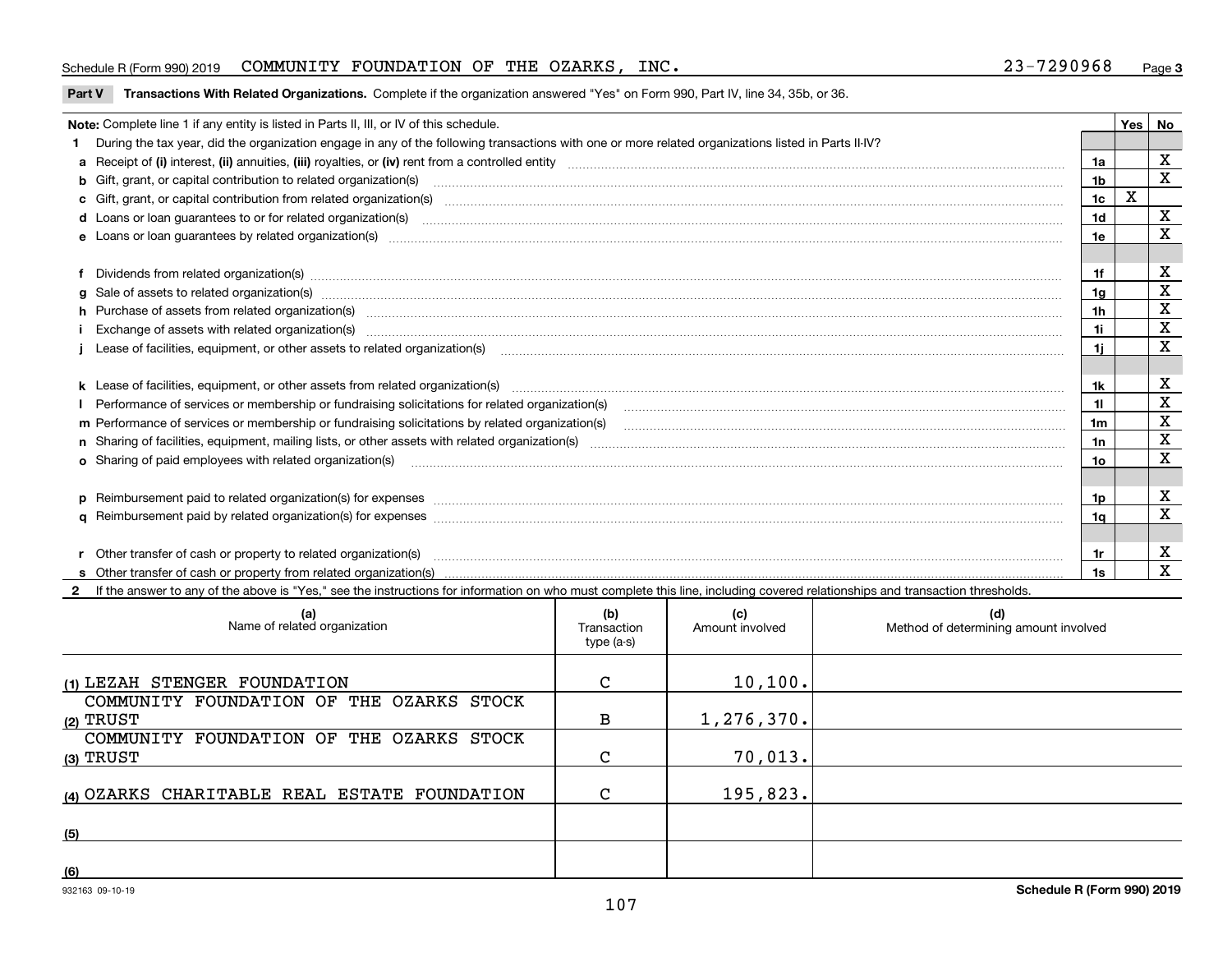#### Schedule R (Form 990) 2019 Page COMMUNITY FOUNDATION OF THE OZARKS, INC. 23-7290968

#### **Part VI Unrelated Organizations Taxable as a Partnership. Complete if the organization answered "Yes" on Form 990, Part IV, line 37.**

Provide the following information for each entity taxed as a partnership through which the organization conducted more than five percent of its activities (measured by total assets or gross revenue) that was not a related organization. See instructions regarding exclusion for certain investment partnerships.

| ັ<br>(a)<br>Name, address, and EIN<br>of entity | ັ<br>ັ<br>(b)<br>Primary activity | (c)<br>Legal domicile<br>(state or foreign<br>country) | (d)<br>Predominant income<br>(related, unrelated,<br>excluded from tax under<br>sections 512-514) | (e)<br>Are all<br>$\begin{array}{c}\n\text{partners} \sec.\n\\ \n501(c)(3)\n\\ \n0rgs.?\n\end{array}$ | (f)<br>Share of<br>total<br>income | (g)<br>Share of<br>end-of-year<br>assets | (h)<br>Dispropor-<br>tionate<br>allocations? | (i)<br>Code V-UBI<br>amount in box 20 managing<br>of Schedule K-1<br>(Form 1065)<br>$\overline{Yes}$ No | (i)    | (k) |
|-------------------------------------------------|-----------------------------------|--------------------------------------------------------|---------------------------------------------------------------------------------------------------|-------------------------------------------------------------------------------------------------------|------------------------------------|------------------------------------------|----------------------------------------------|---------------------------------------------------------------------------------------------------------|--------|-----|
|                                                 |                                   |                                                        |                                                                                                   | Yes No                                                                                                |                                    |                                          | Yes No                                       |                                                                                                         | Yes No |     |
|                                                 |                                   |                                                        |                                                                                                   |                                                                                                       |                                    |                                          |                                              |                                                                                                         |        |     |
|                                                 |                                   |                                                        |                                                                                                   |                                                                                                       |                                    |                                          |                                              |                                                                                                         |        |     |
|                                                 |                                   |                                                        |                                                                                                   |                                                                                                       |                                    |                                          |                                              |                                                                                                         |        |     |
|                                                 |                                   |                                                        |                                                                                                   |                                                                                                       |                                    |                                          |                                              |                                                                                                         |        |     |
|                                                 |                                   |                                                        |                                                                                                   |                                                                                                       |                                    |                                          |                                              |                                                                                                         |        |     |
|                                                 |                                   |                                                        |                                                                                                   |                                                                                                       |                                    |                                          |                                              |                                                                                                         |        |     |
|                                                 |                                   |                                                        |                                                                                                   |                                                                                                       |                                    |                                          |                                              |                                                                                                         |        |     |
|                                                 |                                   |                                                        |                                                                                                   |                                                                                                       |                                    |                                          |                                              |                                                                                                         |        |     |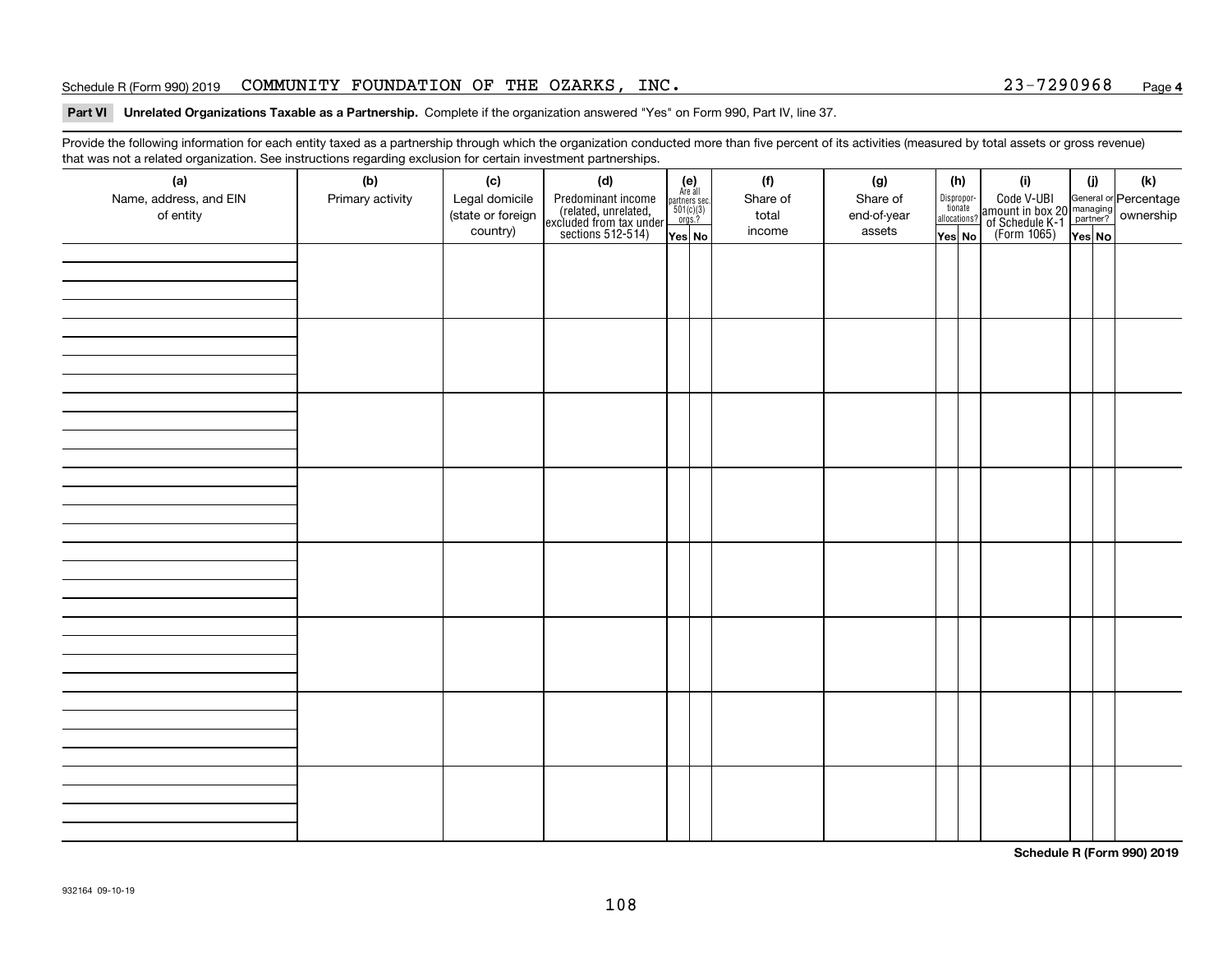Schedule R (Form 990) 2019 CO**MMUNITY FOUNDATION OF THE OZARKS, INC.23-7290968** Page **5 Part VII Supplemental Information**

Provide additional information for responses to questions on Schedule R. See instructions.

### PART II, IDENTIFICATION OF RELATED TAX-EXEMPT ORGANIZATIONS:

### NAME OF RELATED ORGANIZATION:

#### OZARKS CHARITABLE REAL ESTATE FOUNDATION LLC

### PRIMARY ACTIVITY: FOUNDATION RECEIVES, MANAGES AND DISTRIBUTES REAL ESTATE

#### DONATIONS FOR CFO